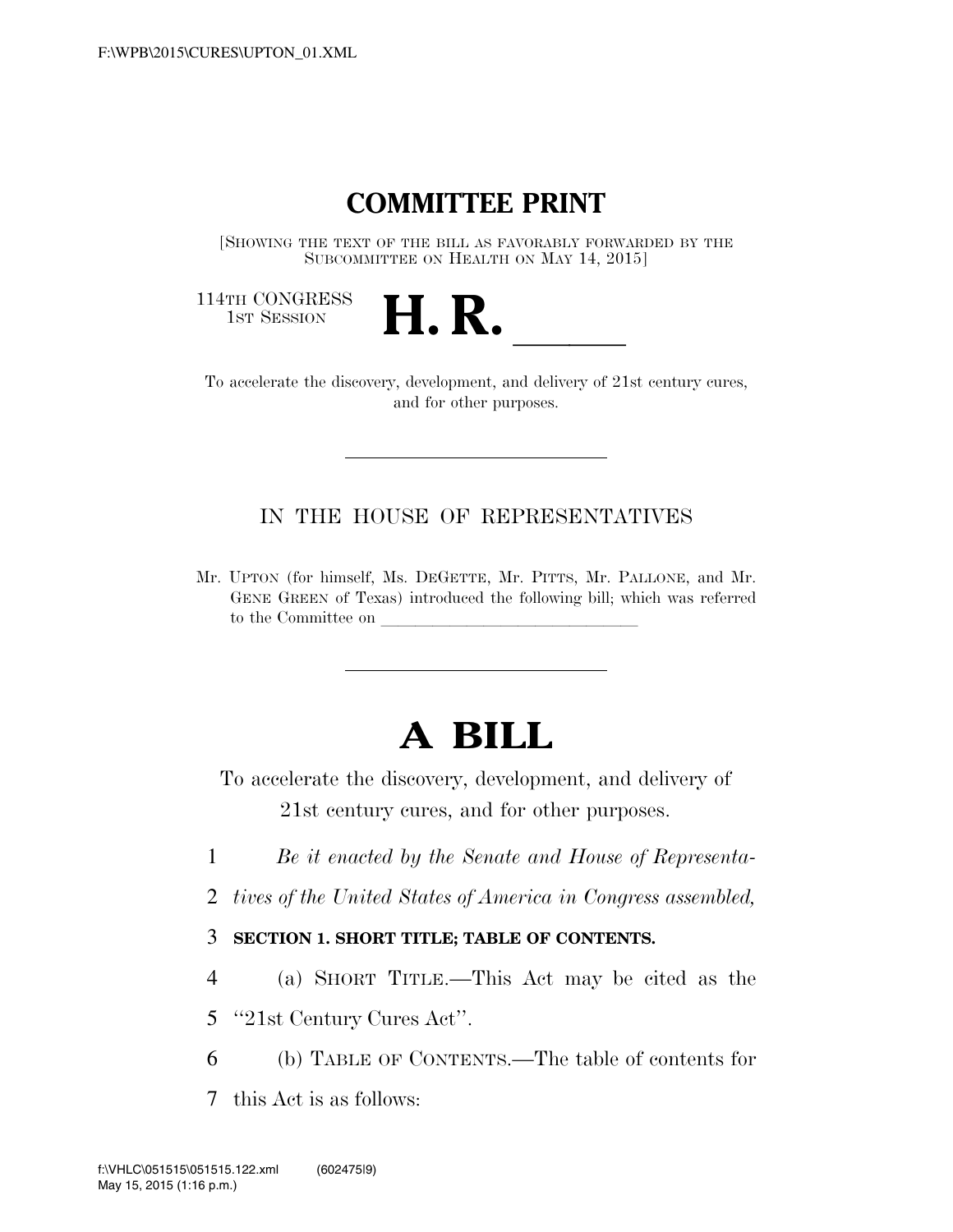Sec. 1. Short title; table of contents.

#### TITLE I—DISCOVERY

#### Subtitle A—National Institutes of Health Funding

- Sec. 1001. National Institutes of Health reauthorization.
- Sec. 1002. NIH Innovation Fund.

#### Subtitle B—National Institutes of Health Planning and Administration

- Sec. 1021. NIH research strategic plan.
- Sec. 1022. Increasing accountability at the National Institutes of Health.
- Sec. 1023. Biomedical research working group.
- Sec. 1024. Exemption for the National Institutes of Health from the Paperwork Reduction Act requirements.
- Sec. 1025. NIH travel.
- Sec. 1026. Other transactions authority.
- Sec. 1027. NCATS phase IIB restriction.
- Sec. 1028. High-risk, high-reward research.

Subtitle C—Supporting Young Emerging Scientists

- Sec. 1041. Improvement of loan repayment programs of National Institutes of Health.
- Sec. 1042. Report.

#### Subtitle D—Capstone Grant Program

Sec. 1061. Capstone award.

Subtitle E—Promoting Pediatric Research Through the National Institutes of Health

- Sec. 1081. National Pediatric Research Network.
- Sec. 1082. Global Pediatric Clinical Trial Network Sense of Congress.
- Sec. 1083. Appropriate age groupings in clinical research.

Subtitle F—Advancement of National Institutes of Health Research and Data Access

Sec. 1101. Sharing of data generated through NIH-funded research.

Sec. 1102. Standardization of data in Clinical Trial Registry Data Bank on eligibility for clinical trials.

#### Subtitle G—Facilitating Collaborative Research

- Sec. 1121. Clinical Trial Data System.
- Sec. 1122. National neurological diseases surveillance system.
- Sec. 1123. Data on natural history of diseases.
- Sec. 1124. Accessing, sharing, and using health data for research purposes.

#### Subtitle H—Council for 21st Century Cures

Sec. 1141. Council for 21st Century Cures.

#### TITLE II—DEVELOPMENT

#### Subtitle A—Patient-Focused Drug Development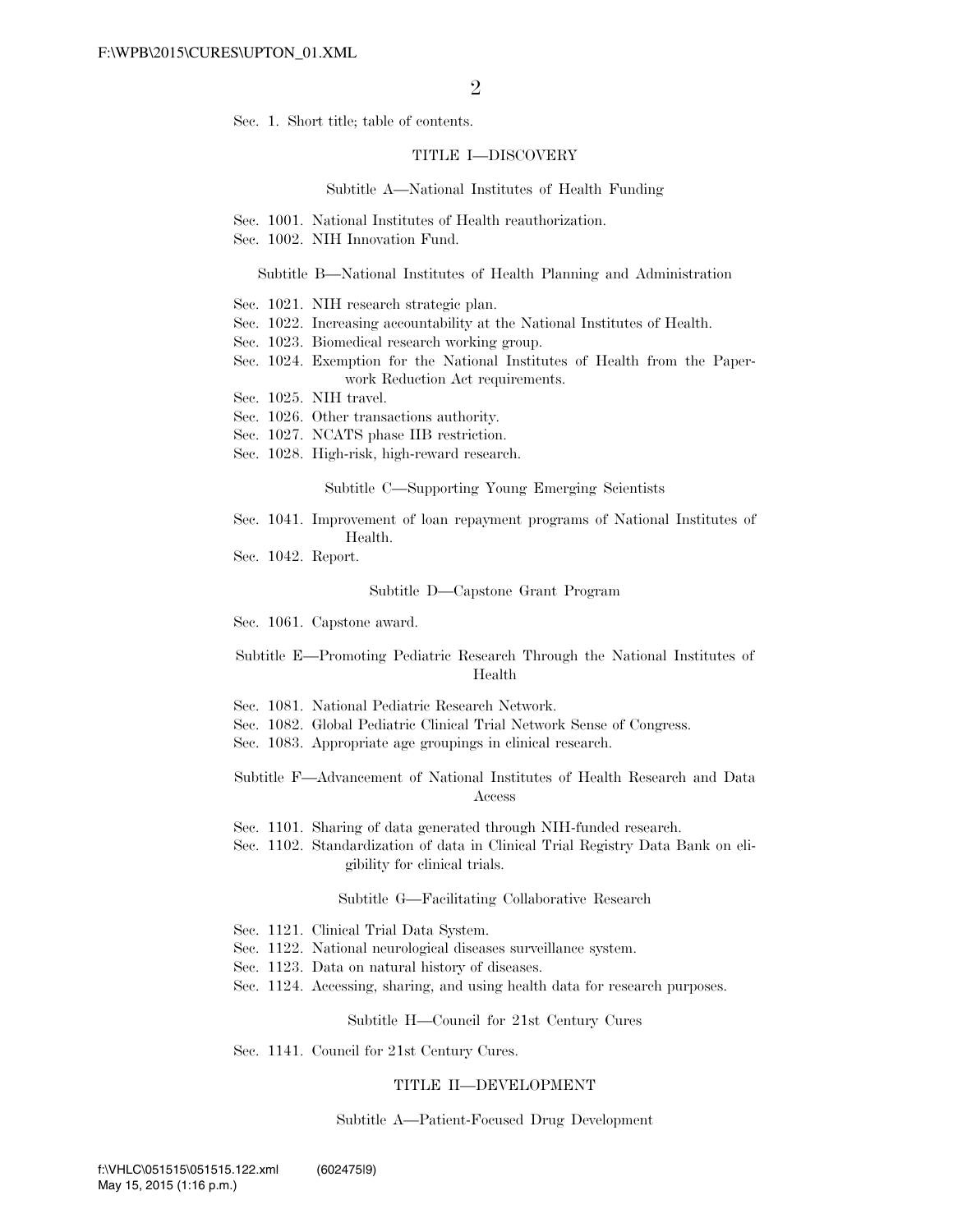Sec. 2001. Development and use of patient experience data to enhance structured risk-benefit assessment framework.

Subtitle B—Qualification and Use of Drug Development Tools

- Sec. 2021. Qualification of drug development tools.
- Sec. 2022. Accelerated approval development plan.

Subtitle C—FDA Advancement of Precision Medicine

Sec. 2041. Precision medicine guidance and other programs of Food and Drug Administration.

Subtitle D—Modern Trial Design and Evidence Development

- Sec. 2061. Broader application of Bayesian statistics and adaptive trial designs.
- Sec. 2062. Utilizing evidence from clinical experience.
- Sec. 2063. Streamlined data review program.

#### Subtitle E—Expediting Patient Access

- Sec. 2081. Sense of Congress.
- Sec. 2082. Expanded access policy.
- Sec. 2083. Finalizing draft guidance on expanded access.

Subtitle F—Facilitating Responsible Manufacturer Communications

- Sec. 2101. Facilitating dissemination of health care economic information.
- Sec. 2102. Facilitating responsible communication of scientific and medical developments.

Subtitle G—Antibiotic Drug Development

- Sec. 2121. Approval of certain drugs for use in a limited population of patients.
- Sec. 2122. Susceptibility test interpretive criteria for microorganisms.
- Sec. 2123. Encouraging the development and responsible use of new antimicrobial drugs.

Subtitle H—Vaccine Access, Certainty, and Innovation

- Sec. 2141. Timely review of vaccines by the Advisory Committee on Immunization Practices.
- Sec. 2142. Review of processes and consistency of ACIP recommendations.
- Sec. 2143. Meetings between CDC and vaccine developers.
- Subtitle I—Orphan Product Extensions Now; Incentives for Certain Products for Limited Populations
- Sec. 2151. Extension of exclusivity periods for a drug approved for a new indication for a rare disease or condition.
- Sec. 2152. Reauthorization of rare pediatric disease priority review voucher incentive program.

Subtitle J—Domestic Manufacturing and Export Efficiencies

Sec. 2161. Grants for studying the process of continuous drug manufacturing. Sec. 2162. Re-exportation among members of the European Economic Area.

Subtitle K—Enhancing Combination Products Review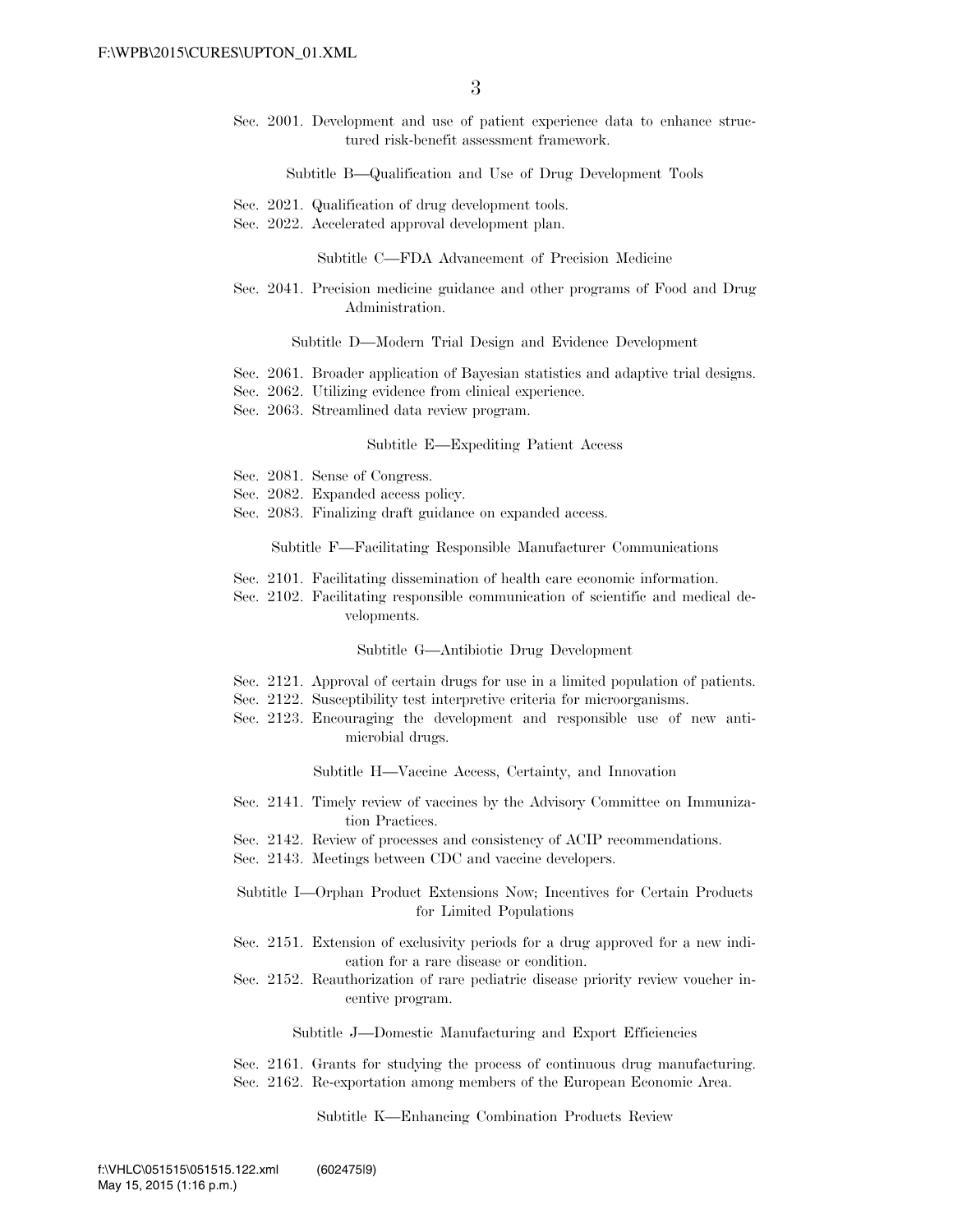Sec. 2181. Enhancing combination products review.

Subtitle L—Priority Review for Breakthrough Devices

Sec. 2201. Priority review for breakthrough devices.

Subtitle M—Medical Device Regulatory Process Improvements

- Sec. 2221. Third-party quality system assessment.
- Sec. 2222. Valid scientific evidence.
- Sec. 2223. Training and oversight in least burdensome appropriate means concept.
- Sec. 2224. Recognition of standards.
- Sec. 2225. Easing regulatory burden with respect to certain class I and class II devices.
- Sec. 2226. Advisory committee process.
- Sec. 2227. Humanitarian device exemption application.
- Sec. 2228. CLIA waiver study design guidance for in vitro diagnostics.

Subtitle N—Sensible Oversight for Technology Which Advances Regulatory **Efficiency** 

- Sec. 2241. Health software.
- Sec. 2242. Applicability and inapplicability of regulation.
- Sec. 2243. Exclusion from definition of device.

#### Subtitle O—Streamlining Clinical Trials

- Sec. 2261. Protection of human subjects in research; applicability of rules.
- Sec. 2262. Use of non-local institutional review boards for review of investigational device exemptions and human device exemptions.
- Sec. 2263. Alteration or waiver of informed consent for clinical investigations.

Subtitle P—Improving Scientific Expertise and Outreach at FDA

- Sec. 2281. Silvio O. Conte Senior Biomedical Research Service.
- Sec. 2282. Enabling FDA scientific engagement.
- Sec. 2283. Reagan-Udall Foundation for the Food and Drug Administration.
- Sec. 2284. Collection of certain voluntary information exempted from Paperwork Reduction Act.

#### TITLE III—DELIVERY

#### Subtitle A—Interoperability

Sec. 3001. Ensuring interoperability.

#### Subtitle B—Telehealth

Sec. 3021. Telehealth services under the Medicare program.

#### Subtitle C—Encouraging Continuing Medical Education for Physicians

Sec. 3041. Exempting from manufacturer transparency reporting certain transfers used for educational purposes.

#### Subtitle D—Disposable Medical Technologies

Sec. 3061. Treatment of certain items and devices.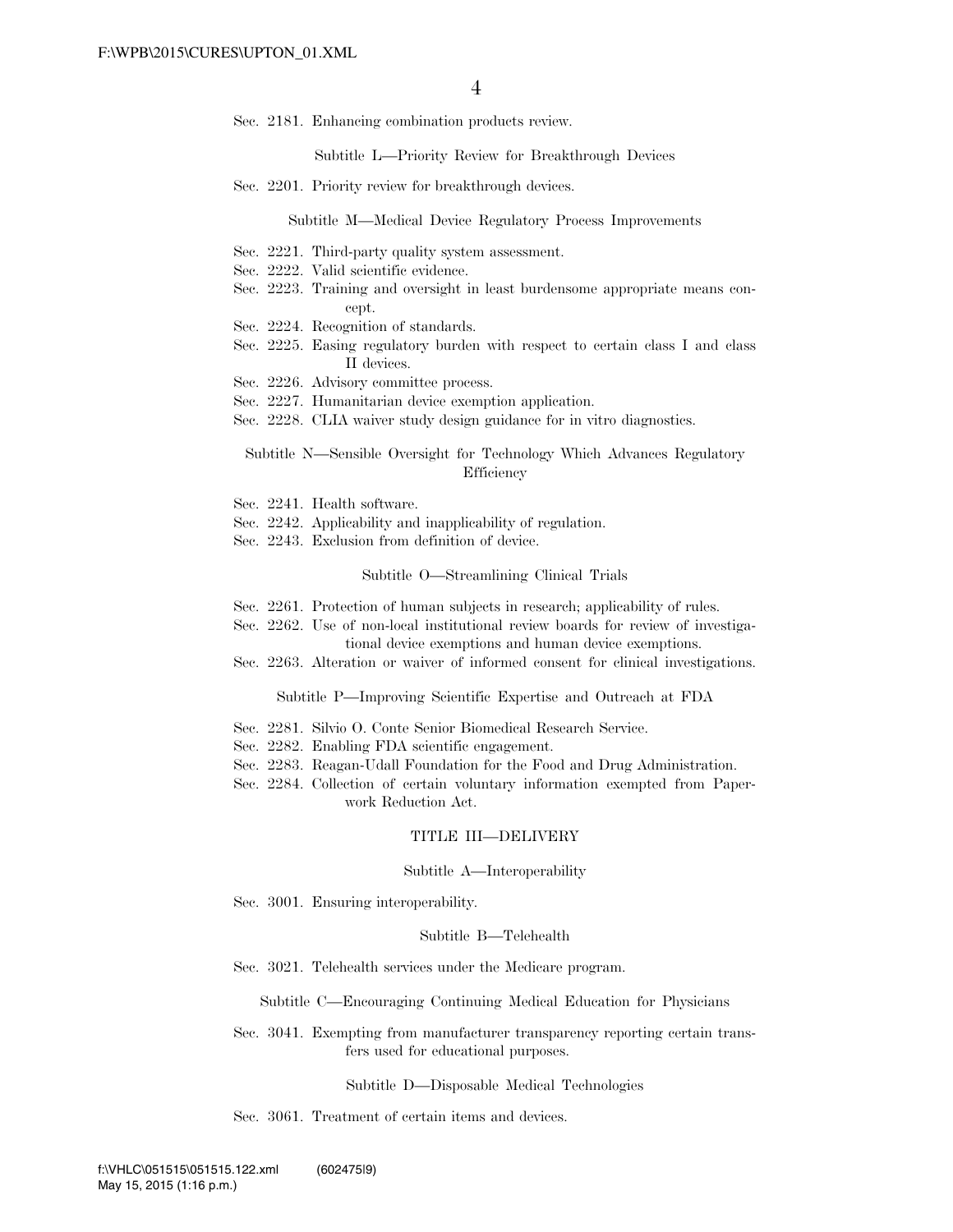Subtitle E—Local Coverage Decision Reforms

Sec. 3081. Improvements in the Medicare local coverage determination (LCD) process.

Subtitle F—Medicare Pharmaceutical and Technology Ombudsman

Sec. 3101. Medicare pharmaceutical and technology ombudsman.

Subtitle G—Medicare Site-of-Service Price Transparency

Sec. 3121. Medicare site-of-Service price transparency.

Subtitle H—Medicare Part D Patient Safety and Drug Abuse Prevention

Sec. 3141. Programs to prevent prescription drug abuse under Medicare parts C and D.

# 1 **TITLE I—DISCOVERY**  2 **Subtitle A—National Institutes of**

# 3 **Health Funding**

4 **SEC. 1001. NATIONAL INSTITUTES OF HEALTH REAUTHOR-**

### 5 **IZATION.**

6 Section  $402A(a)(1)$  of the Public Health Service Act 7 (42 U.S.C. 282a(a)(1)) is amended—

8 (1) in subparagraph (B), by striking at the end 9 "and";

10 (2) in subparagraph (C), by striking at the end 11 the period and inserting "; and"; and

12 (3) by adding at the end the following new sub-13 paragraphs:

14 ''(D) \$31,811,000,000 for fiscal year 15 2016;

16 ''(E) \$33,331,000,000 for fiscal year 2017;

17 and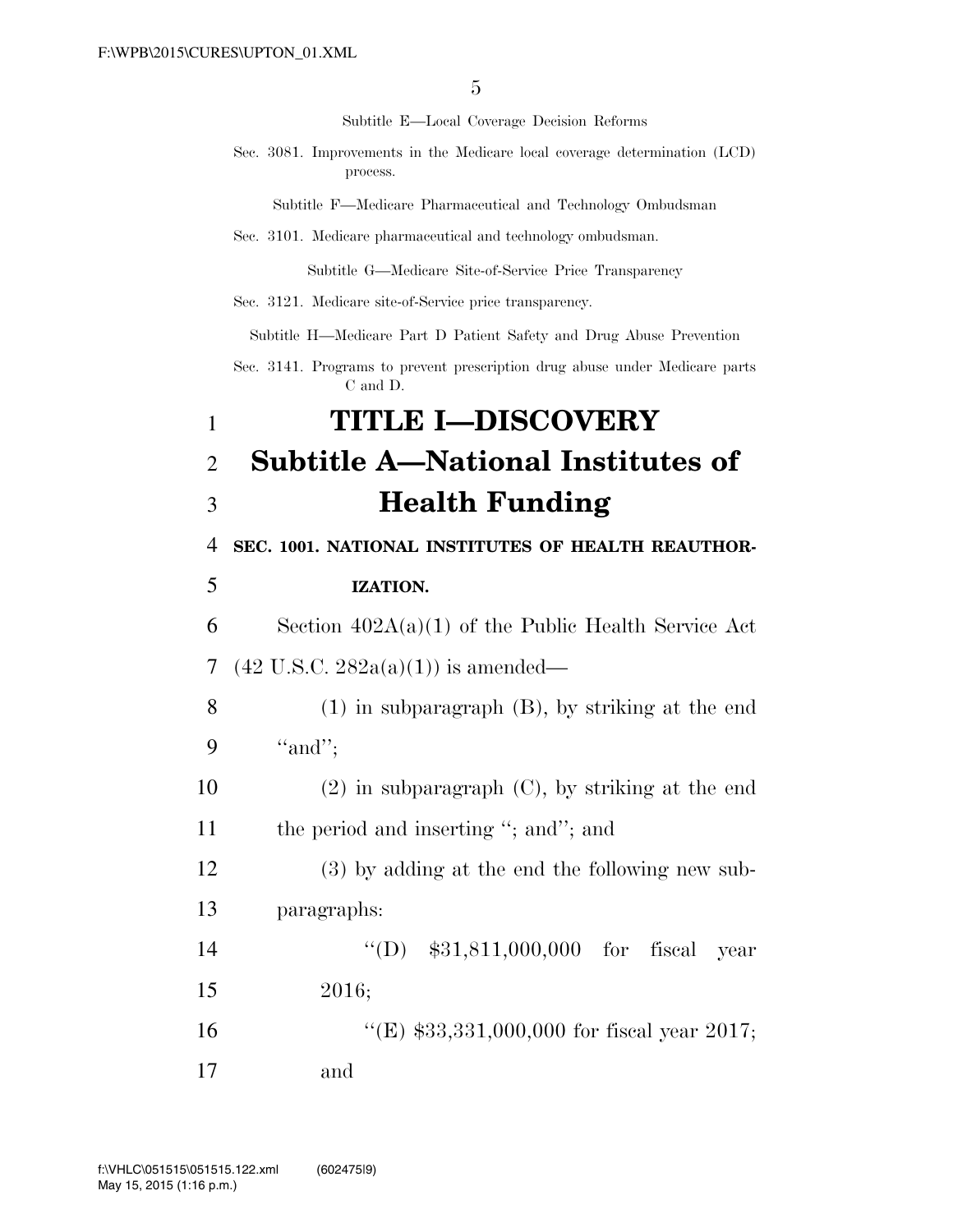| $\mathbf{1}$   | "(F) $$34,851,000,000$ for fiscal year                 |
|----------------|--------------------------------------------------------|
| $\overline{2}$ | 2018."                                                 |
| 3              | SEC. 1002. NIH INNOVATION FUND.                        |
| $\overline{4}$ | (a) USE OF INNOVATION FUND.—Section $402(b)$ of        |
| 5              | the Public Health Service Act is amended—              |
| 6              | $(1)$ in paragraph $(23)$ , by striking at the end     |
| 7              | "and";                                                 |
| 8              | $(2)$ in paragraph $(24)$ , by striking at the end     |
| 9              | the period and inserting "; and"; and                  |
| 10             | $(3)$ by inserting after paragraph $(24)$ , the fol-   |
| 11             | lowing new paragraph.                                  |
| 12             | $\lq(25)$ shall, with respect to funds appropriated    |
| 13             | under section $402A(e)$ to the NIH Innovation Fund,    |
| 14             | allocate such funds to the national research insti-    |
| 15             | tutes and national centers for conducting and sup-     |
| 16             | porting innovation fund initiatives identified under   |
| 17             | paragraph $(3)$ of such section.".                     |
| 18             | (b) ESTABLISHMENT OF INNOVATION FUND.-Sec-             |
| 19             | tion 402A of the Public Health Service Act is amended— |
| 20             | $(1)$ by redesignating subsection $(e)$ as sub-        |
| 21             | section $(f)$ ; and                                    |
| 22             | $(2)$ by inserting after subsection (d) the fol-       |
| 23             | lowing new subsection:                                 |
| 24             | "(e) NIH INNOVATION FUND.—                             |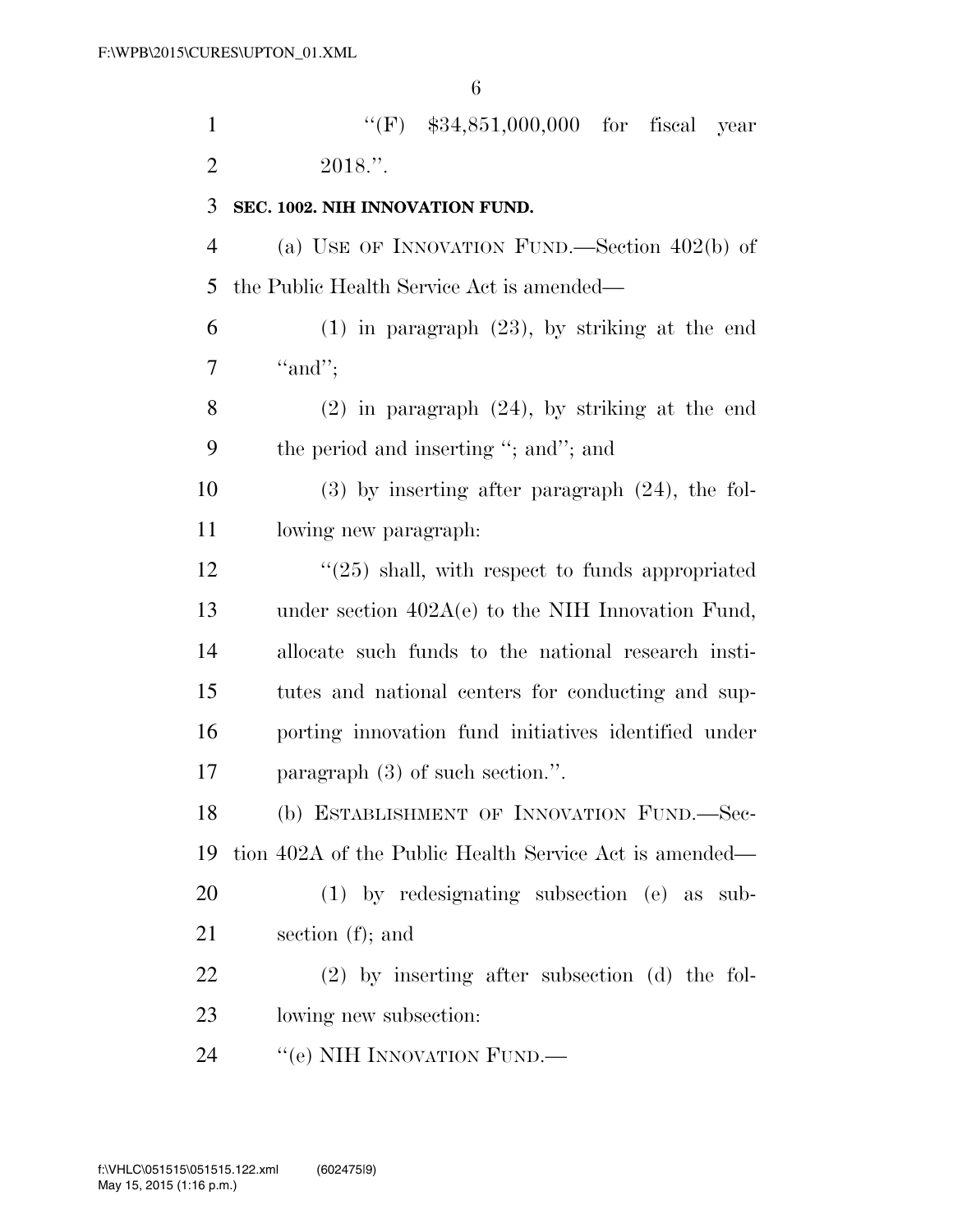| $\mathbf{1}$   | "(1) ESTABLISHMENT.—For the purpose of al-             |
|----------------|--------------------------------------------------------|
| $\overline{2}$ | locations under section $402(b)(25)$ , there is estab- |
| 3              | lished a fund to be known as the NIH Innovation        |
| $\overline{4}$ | Fund. The Director of NIH shall, with respect to       |
| 5              | funds appropriated to the NIH Innovation Fund, al-     |
| 6              | locate such funds to support biomedical research       |
| 7              | through the funding of basic, translational, and clin- |
| 8              | ical research.                                         |
| 9              | "(2) AMOUNTS MADE AVAILABLE TO FUND.—                  |
| 10             | "(A) IN GENERAL.—Subject to subpara-                   |
| 11             | graph (B), there is authorized to be appro-            |
| 12             | priated, and appropriated, to the NIH Innova-          |
| 13             | tion Fund out of any funds in the Treasury not         |
| 14             | otherwise appropriated, $$2,000,000,000$<br>for        |
| 15             | each of fiscal years 2016 through 2020. The            |
| 16             | amounts appropriated to the Fund by the pre-           |
| 17             | ceding sentence shall be in addition to any            |
| 18             | amounts otherwise made available to the Na-            |
| 19             | tional Institutes of Health.                           |
| 20             | "(B) MAINTAINING BASE APPROPRIATIONS                   |
| 21             | LEVEL.—The amounts appropriated by sub-                |
| 22             | paragraph (A) for a fiscal year shall not be           |
| 23             | available for obligation or expenditure unless         |
| 24             | and until the total amount of funds made avail-        |
| 25             | able to the National Institutes of Health for          |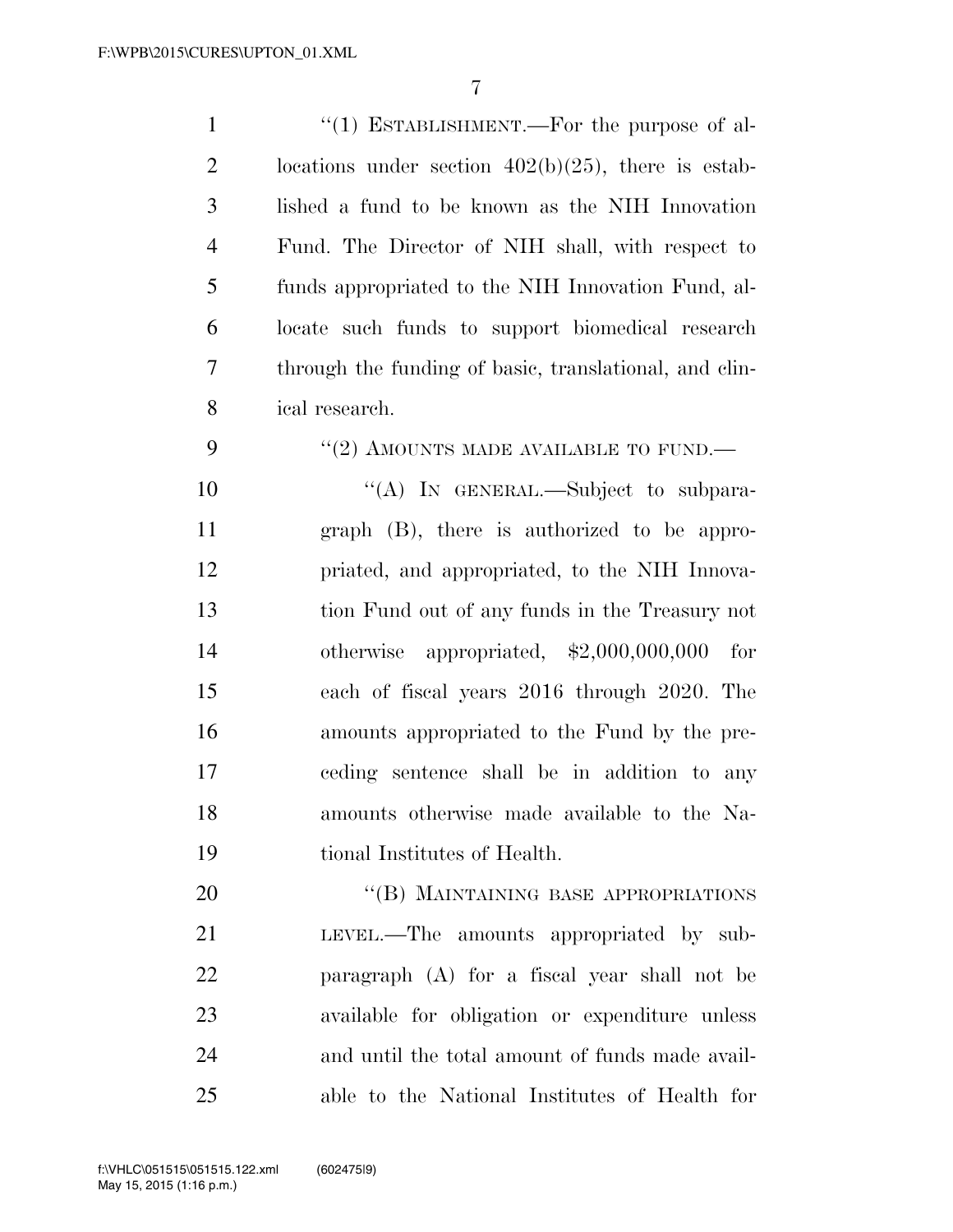| $\mathbf{1}$   | such fiscal year, without regard to this sub-   |
|----------------|-------------------------------------------------|
| $\overline{2}$ | section, are not less than the total amount of  |
| 3              | funds made available to the National Institutes |
| $\overline{4}$ | of Health for fiscal year 2016.                 |
| 5              | "(C) ALLOCATION OF AMOUNTS.—Of the              |
| 6              | amounts made available from the NIH Innova-     |
| 7              | Fund for allocations under section<br>tion      |
| 8              | $402(b)(25)$ for a fiscal year—                 |
| 9              | "(i) not less than $$500,000,000$ shall         |
| 10             | be for the Accelerating Advancement Pro-        |
| 11             | gram under paragraph $(5)$ ;                    |
| 12             | "(ii) not less than $35$ percent of such        |
| 13             | amounts remaining after subtracting the         |
| 14             | allocation for the Accelerating Advance-        |
| 15             | ment Program shall be for research under        |
| 16             | paragraph $(3)(B)$ ;                            |
| 17             | "(iii) not less than 20 percent of such         |
| 18             | amounts remaining after subtracting the         |
| 19             | allocation for the Accelerating Advance-        |
| 20             | ment Program shall be for high-risk, high-      |
| 21             | reward research under section 409K; and         |
| 22             | "(iv) not more than 10 percent of               |
| 23             | such amounts (without subtracting the al-       |
| 24             | location for the Accelerating Advancement       |
| 25             | Program) shall be for intramural research.      |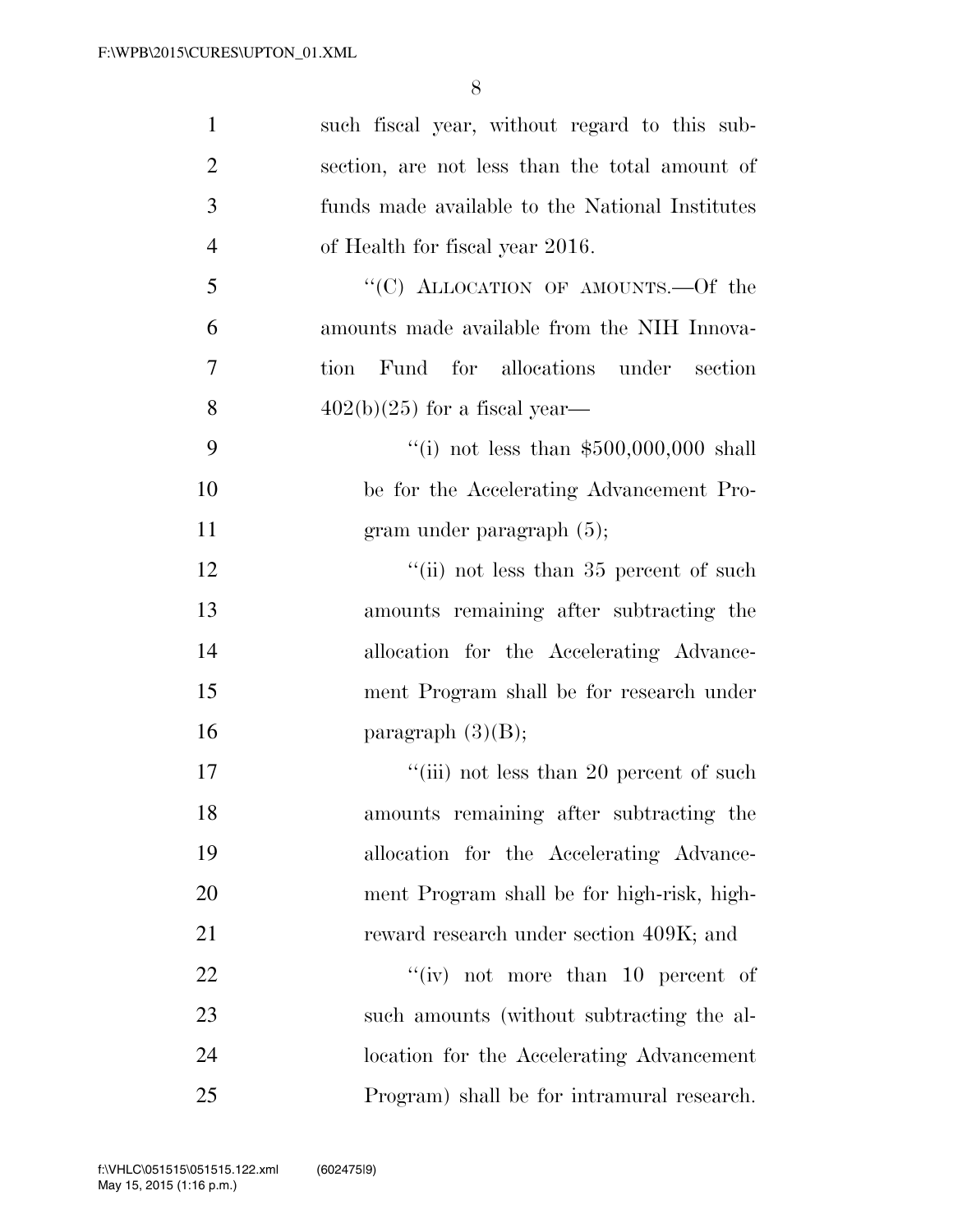| $\mathbf{1}$   | "(D) INAPPLICABILITY OF CERTAIN PROVI-                      |
|----------------|-------------------------------------------------------------|
| $\overline{2}$ | sions.—Amounts in the NIH Innovation Fund                   |
| 3              | shall not be subject to—                                    |
| $\overline{4}$ | $\cdot$ <sup>"</sup> (i) any transfer authority of the Sec- |
| 5              | retary or the Director of NIH under sec-                    |
| 6              | tion 241, subsection $(c)$ , subsection $(d)$ , or          |
| 7              | any other provision of law (other than sec-                 |
| 8              | tion $402(b)(25)$ and this subsection); or                  |
| 9              | "(ii) the Nonrecurring expenses fund                        |
| 10             | under section 223 of division G of the Con-                 |
| 11             | solidated Appropriations Act, 2008 (42)                     |
| 12             | U.S.C. 3514a).                                              |
| 13             | "(3) AUTHORIZED USES.—Amounts in the NIH                    |
| 14             | Innovation Fund established under paragraph (1)             |
| 15             | may be used only to conduct or support innovative           |
| 16             | biomedical research through the following:                  |
| 17             | $\lq\lq$ Research in which—                                 |
| 18             | "(i) a principal investigator has a spe-                    |
| 19             | cific project or specific objectives; and                   |
| 20             | "(ii) funding is tied to pursuit of such                    |
| 21             | project or objectives.                                      |
| 22             | $\lq\lq$ (B) Research in which—                             |
| 23             | "(i) a principal investigator has shown                     |
| 24             | promise in biomedical research; and                         |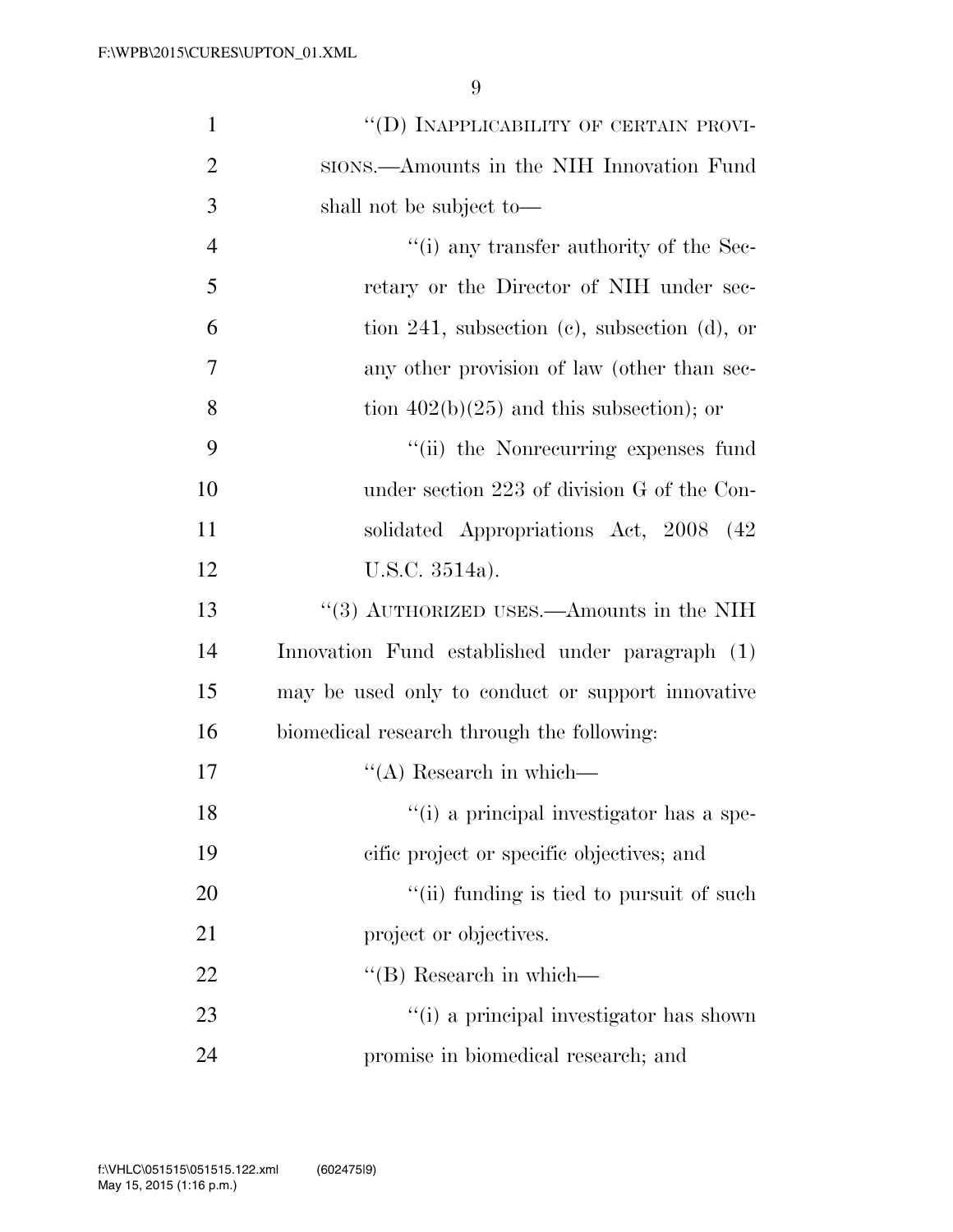| $\mathbf{1}$   | "(ii) funding is not tied to a specific            |
|----------------|----------------------------------------------------|
| $\overline{2}$ | project or specific objectives.                    |
| 3              | "(C) Research to be carried out by an              |
| $\overline{4}$ | early stage investigator (as defined in para-      |
| 5              | $graph(7)$ .                                       |
| 6              | "(D) Research to be carried out by a small         |
| 7              | business concern (as defined in section 3 of the   |
| 8              | Small Business Act).                               |
| 9              | "(E) The Accelerating Advancement Pro-             |
| 10             | gram under paragraph (5).                          |
| 11             | $\lq\lq(F)$ Development and implementation of      |
| 12             | the strategic plan under paragraph (6).            |
| 13             | "(4) COORDINATION.—In funding programs             |
| 14             | and activities through the NIH Innovation Fund,    |
| 15             | the Secretary, acting through the Director of NIH, |
| 16             | shall—                                             |
| 17             | $\lq\lq$ ensure coordination among the na-         |
| 18             | tional research institutes, the national centers,  |
| 19             | and other departments, agencies, and offices of    |
| 20             | the Federal Government; and                        |
| 21             | "(B) minimize unnecessary duplication.             |
| 22             | ``(5)<br>ACCELERATING ADVANCEMENT<br>PRO-          |
| 23             | GRAM.—The Director of NIH shall establish a pro-   |
| 24             | gram, to be known as the Accelerating Advancement  |
| 25             | Program, under which—                              |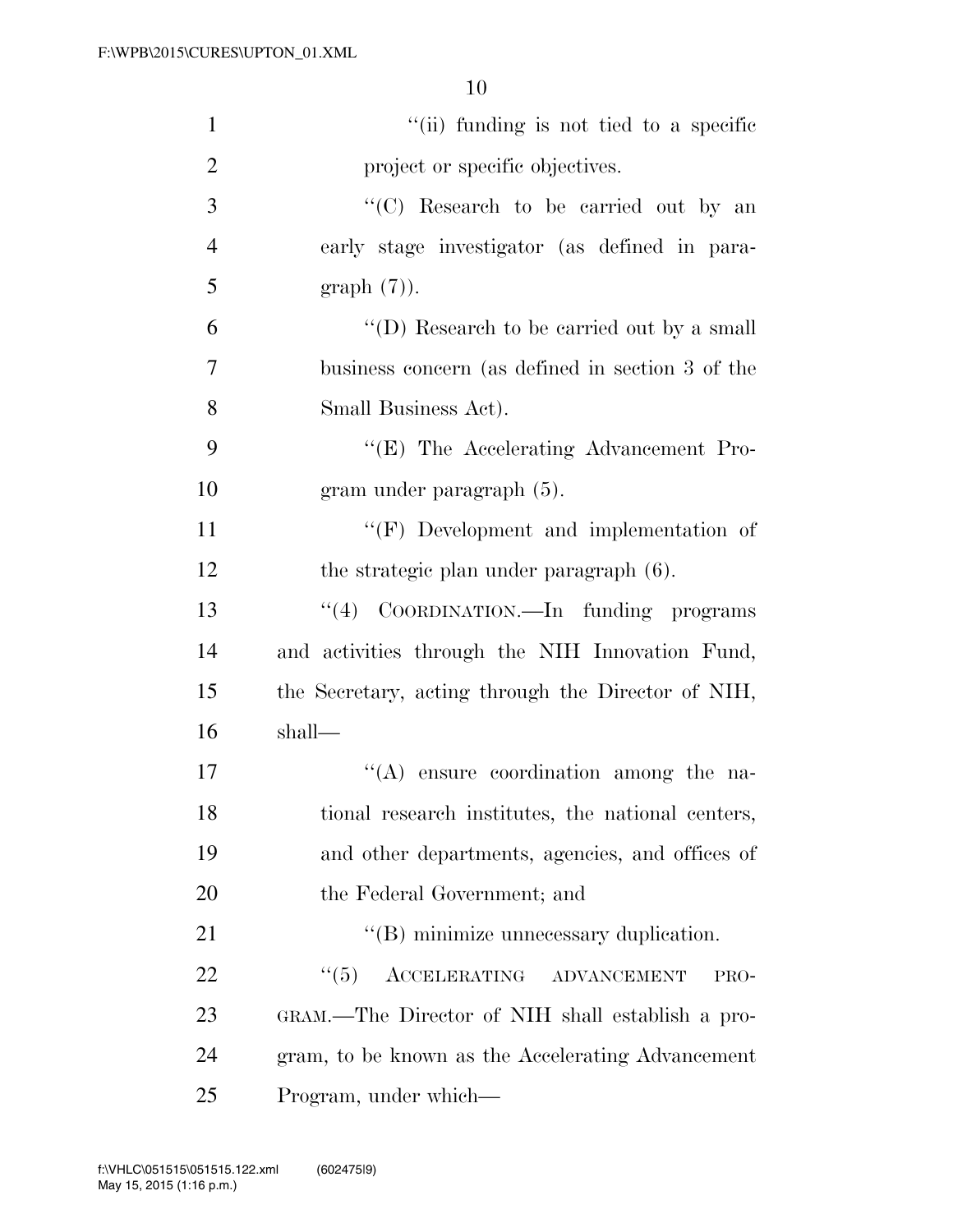| $\mathbf{1}$   | "(A) the Director of NIH partners with             |
|----------------|----------------------------------------------------|
| $\overline{2}$ | national research institutes and national centers  |
| 3              | to accomplish important biomedical research ob-    |
| $\overline{4}$ | jectives; and                                      |
| 5              | "(B) for every $$1$ made available by the          |
| 6              | Director of NIH to a national research institute   |
| 7              | or national center for a research project, the in- |
| 8              | stitute or center makes \$1 available for such     |
| 9              | project from funds that are not derived from       |
| 10             | the NIH Innovation Fund.                           |
| 11             | $``(6)$ STRATEGIC PLAN.—                           |
| 12             | "(A) IN GENERAL.—The Director of NIH               |
| 13             | shall ensure that scientifically based strategic   |
| 14             | planning is implemented in support of research     |
| 15             | priorities, including through development, use,    |
| 16             | and updating of a research strategic plan          |
| 17             | $that-$                                            |
| 18             | "(i) is designed to increase the effi-             |
| 19             | cient and effective focus of biomedical re-        |
| 20             | search in a manner that leverages the best         |
| 21             | scientific opportunities through a delibera-       |
| 22             | tive planning process;                             |
| 23             | "(ii) identifies areas, to be known as             |
| 24             | strategic focus areas, in which the re-            |
| 25             | sources of the NIH Innovation Fund can             |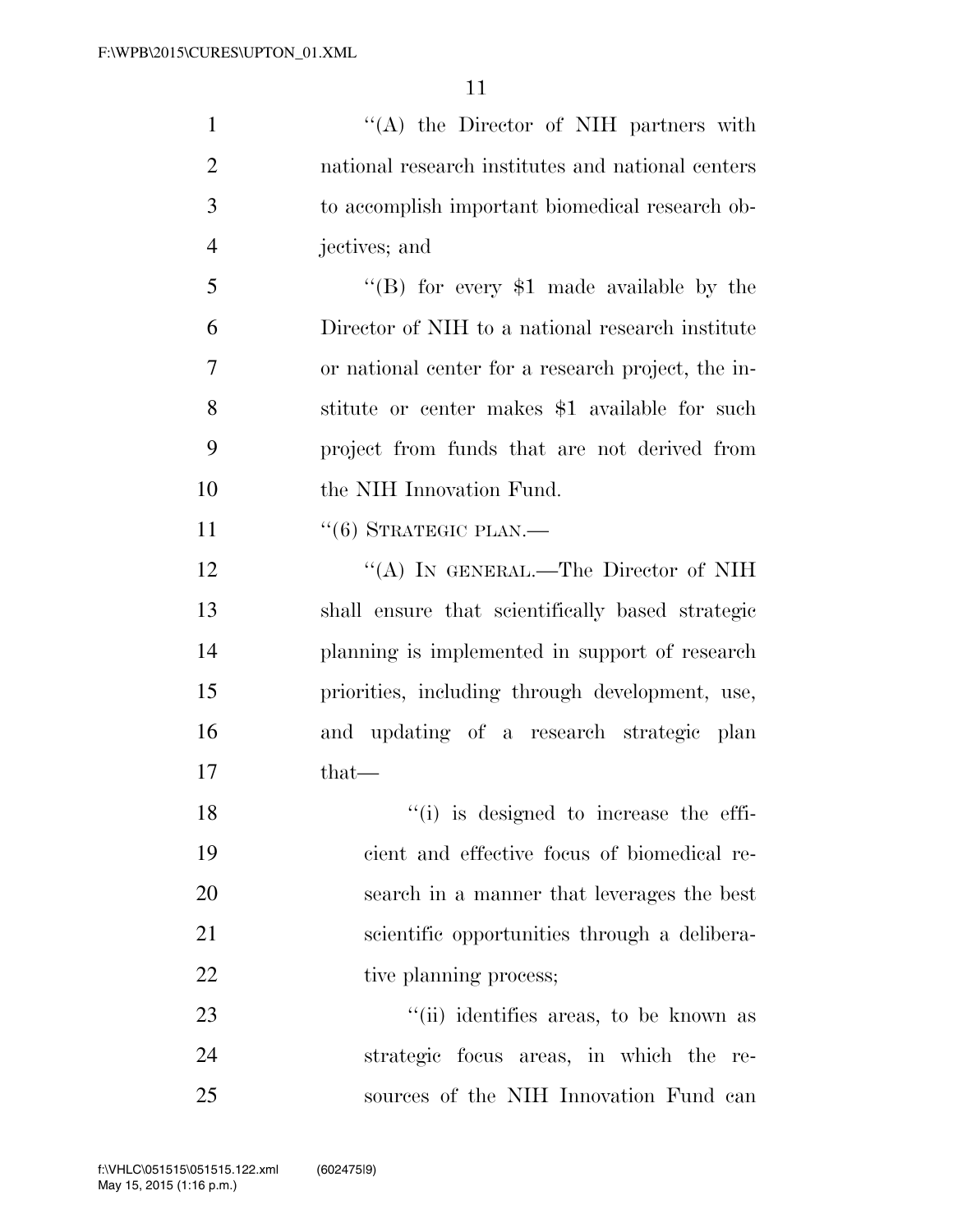| $\mathbf{1}$   | contribute to the goals of expanding knowl-      |
|----------------|--------------------------------------------------|
| $\overline{2}$ | edge to address, and find more effective         |
| 3              | treatments for, unmet medical needs in the       |
| $\overline{4}$ | United States, including the areas of—           |
| 5              | $\lq\lq$ (I) biomarkers;                         |
| 6              | "(II) precision medicine;                        |
| 7              | "(III) infectious diseases, includ-              |
| 8              | ing pathogens listed as a qualifying             |
| 9              | pathogen under section $505E(f)$ of the          |
| 10             | Federal Food, Drug, and Cosmetic                 |
| 11             | Act or listed or designated as a trop-           |
| 12             | ical disease under section 524 of such           |
| 13             | Act; and                                         |
| 14             | $\lq\lq$ (IV) antibiotics;                       |
| 15             | "(iii) includes objectives for each such         |
| 16             | strategic focus area; and                        |
| 17             | "(iv) ensures that basic research re-            |
| 18             | mains a priority.                                |
| 19             | "(B) UPDATES AND REVIEWS.—The Direc-             |
| 20             | tor shall review and, as appropriate, update the |
| 21             | research strategic plan under subparagraph (A)   |
| 22             | not less than every 18 months.                   |
| 23             | "(7) DEFINITION.—In this subsection, the term    |
| 24             | 'early stage investigator' means an investigator |
| 25             | $w$ ho—                                          |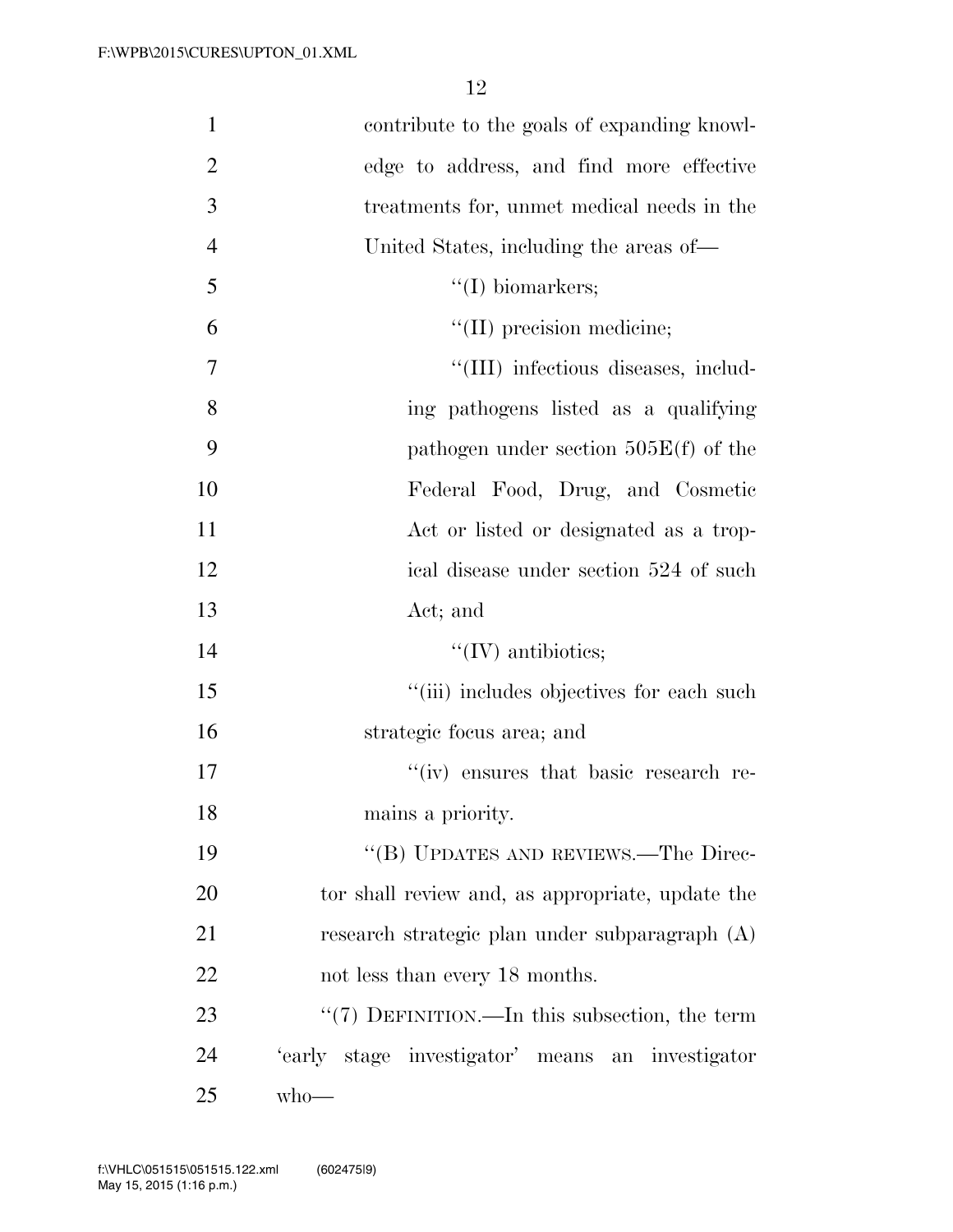| $\mathbf{1}$   | $\lq\lq$ will be the principal investigator or           |
|----------------|----------------------------------------------------------|
| $\overline{2}$ | the program director of the proposed research;           |
| 3              | $\lq\lq$ (B) has never been awarded, or has been         |
| $\overline{4}$ | awarded only once, a substantial, competing              |
| 5              | grant by the National Institutes of Health for           |
| 6              | independent research; and                                |
| 7              | " $(C)$ is within 10 years of having com-                |
| 8              | $pleted -$                                               |
| 9              | "(i) the investigator's terminal degree;                 |
| 10             | <sub>or</sub>                                            |
| 11             | "(ii) a medical residency (or the                        |
| 12             | equivalent).".                                           |
|                |                                                          |
|                | 13 Subtitle B—National Institutes of                     |
| 14             | <b>Health Planning and Adminis-</b>                      |
| 15             | tration                                                  |
| 16             | SEC. 1021. NIH RESEARCH STRATEGIC PLAN.                  |
| 17             | Section 402 of the Public Health Service Act (42)        |
| 18             | U.S.C. 282) is amended—                                  |
| 19             | $(1)$ in subsection $(b)$ , by amending paragraph        |
| 20             | $(5)$ to read as follows:                                |
| 21             | $\cdot$ (5) shall ensure that scientifically based stra- |
| 22             | tegic planning is implemented in support of research     |
| 23             | priorities as determined by the agencies of the Na-      |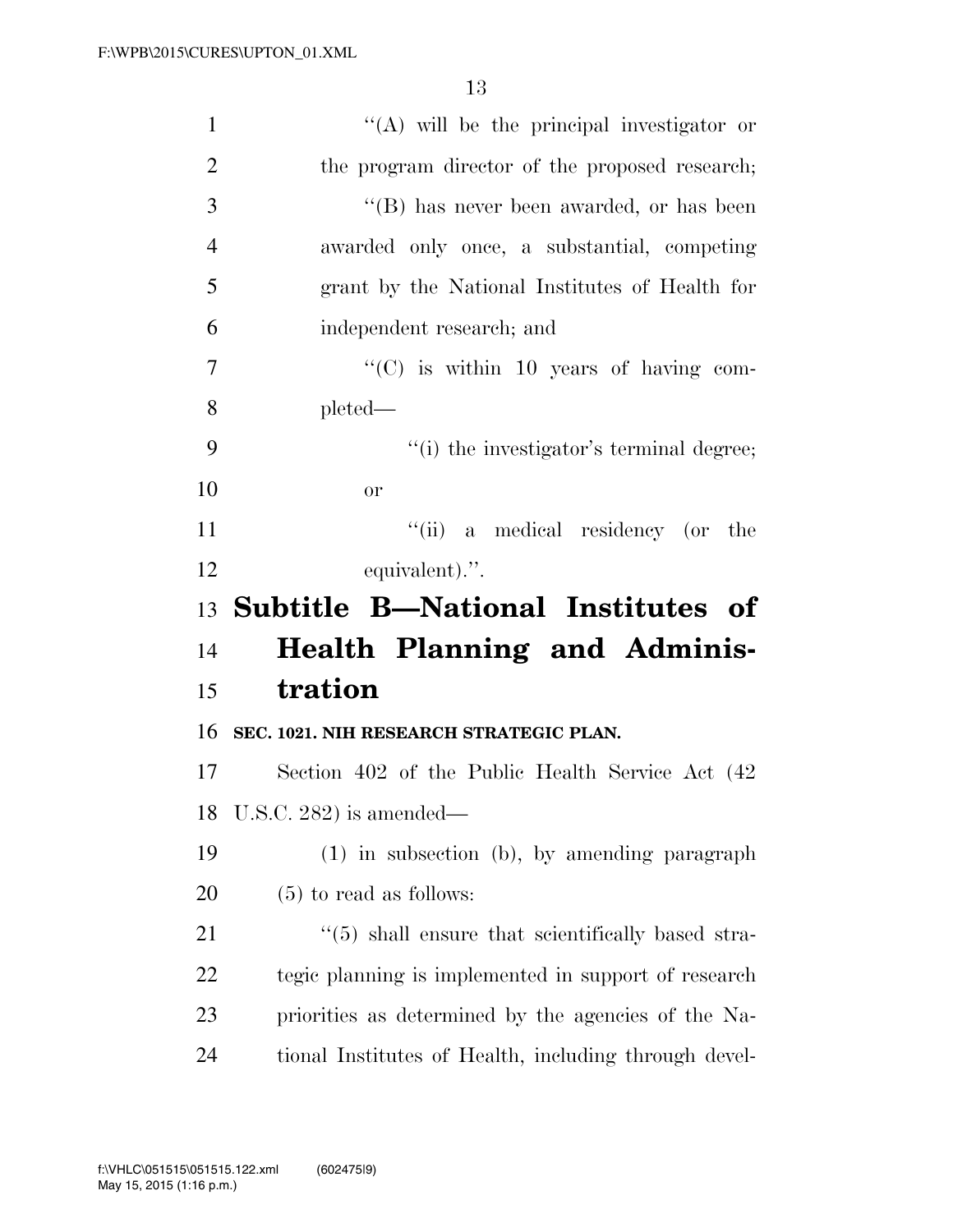| $\mathbf{1}$   | opment, use, and updating of the research strategic   |
|----------------|-------------------------------------------------------|
| $\overline{2}$ | plan under subsection $(m)$ ;"; and                   |
| 3              | $(2)$ by adding at the end the following:             |
| $\overline{4}$ | "(m) RESEARCH STRATEGIC PLAN.-                        |
| 5              | "(1) FIVE-YEAR PLANS FOR BIOMEDICAL RE-               |
| 6              | SEARCH STRATEGY.-                                     |
| 7              | "(A) IN GENERAL.—For each successive                  |
| 8              | five-year period beginning with the period of fis-    |
| 9              | cal years 2016 through 2020, the Director of          |
| 10             | NIH, in consultation with the entities described      |
| 11             | in subparagraph (B), shall develop and main-          |
| 12             | tain a biomedical research strategic plan.            |
| 13             | "(B) ENTITIES DESCRIBED.—The entities                 |
| 14             | described in this subparagraph are the directors      |
| 15             | of the national research institutes and national      |
| 16             | centers, researchers, patient advocacy groups,        |
| 17             | and industry leaders.                                 |
| 18             | "(2) USE OF PLAN.—The Director of NIH and             |
| 19             | the directors of the national research institutes and |
| 20             | national centers shall use the strategic plan—        |
| 21             | $\lq\lq$ to identify research opportunities;          |
| 22             | and                                                   |
| 23             | "(B) to develop individual strategic plans            |
| 24             | for the research activities of each of the na-        |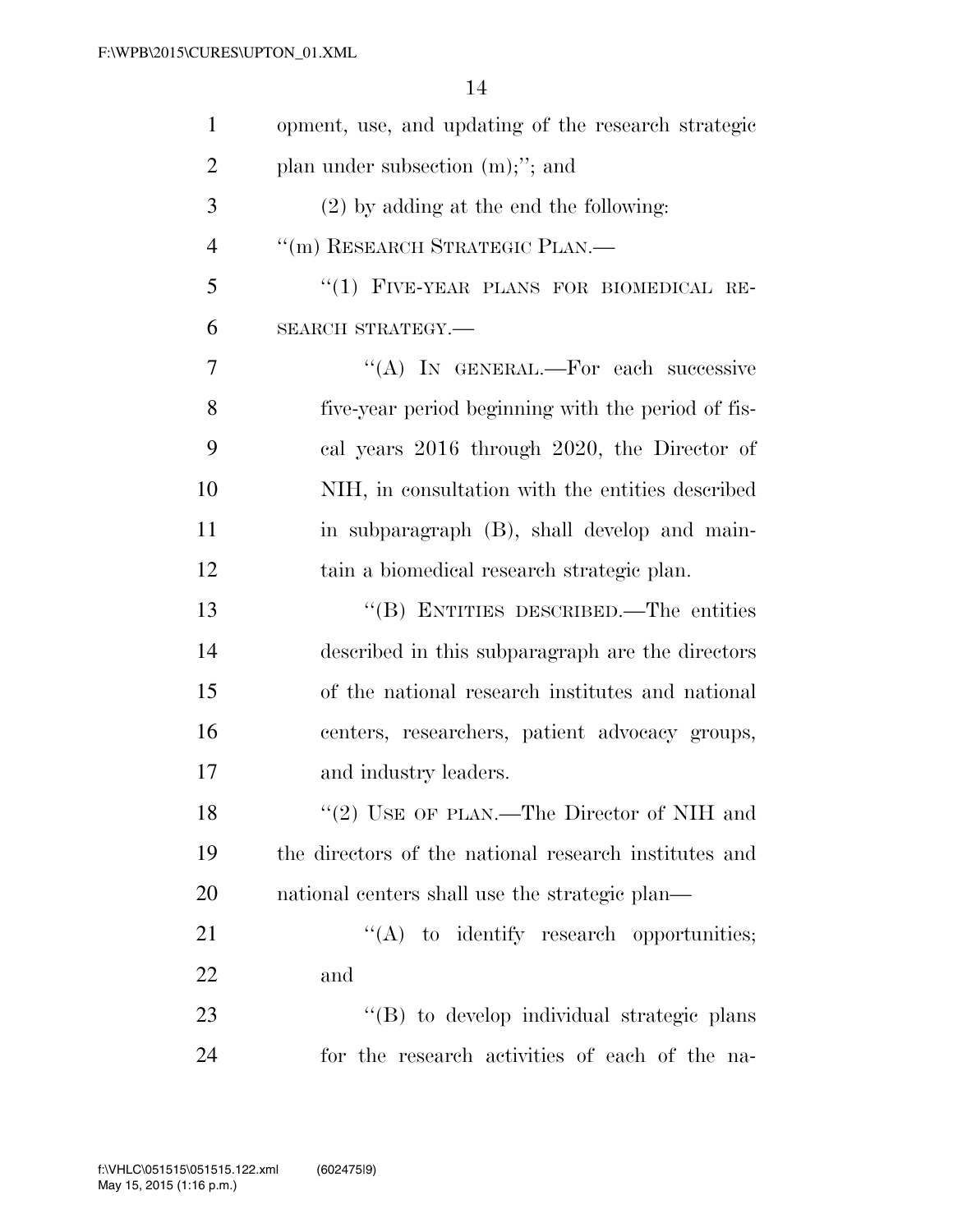| $\mathbf{1}$   | tional research institutes and national centers        |
|----------------|--------------------------------------------------------|
| $\overline{2}$ | that—                                                  |
| 3              | "(i) have a common template; and                       |
| $\overline{4}$ | "(ii) identify strategic focus areas in                |
| 5              | which the resources of the national re-                |
| 6              | search institutes and national centers can             |
| 7              | best contribute to the goal of expanding               |
| 8              | knowledge on human health in the United                |
| 9              | States through biomedical research.                    |
| 10             | $\cdot\cdot(3)$ CONTENTS OF PLANS.—                    |
| 11             | "(A) STRATEGIC FOCUS AREAS.—The stra-                  |
| 12             | tegic focus areas identified pursuant to para-         |
| 13             | graph $(2)(B)$ shall—                                  |
| 14             | $\lq$ <sup>"</sup> (i) be identified in a manner that— |
| 15             | $\lq\lq$ considers the return on in-                   |
| 16             | vestment to the United States public                   |
| 17             | through the investments of the Na-                     |
| 18             | tional Institutes of Health in bio-                    |
| 19             | medical research; and                                  |
| 20             | $\lq\lq$ (II) contributes to expanding                 |
| 21             | knowledge to improve the United                        |
| 22             | States public's health through bio-                    |
| 23             | medical research; and                                  |
| 24             | "(ii) include overarching and trans-                   |
| 25             | National Institutes of Health strategic                |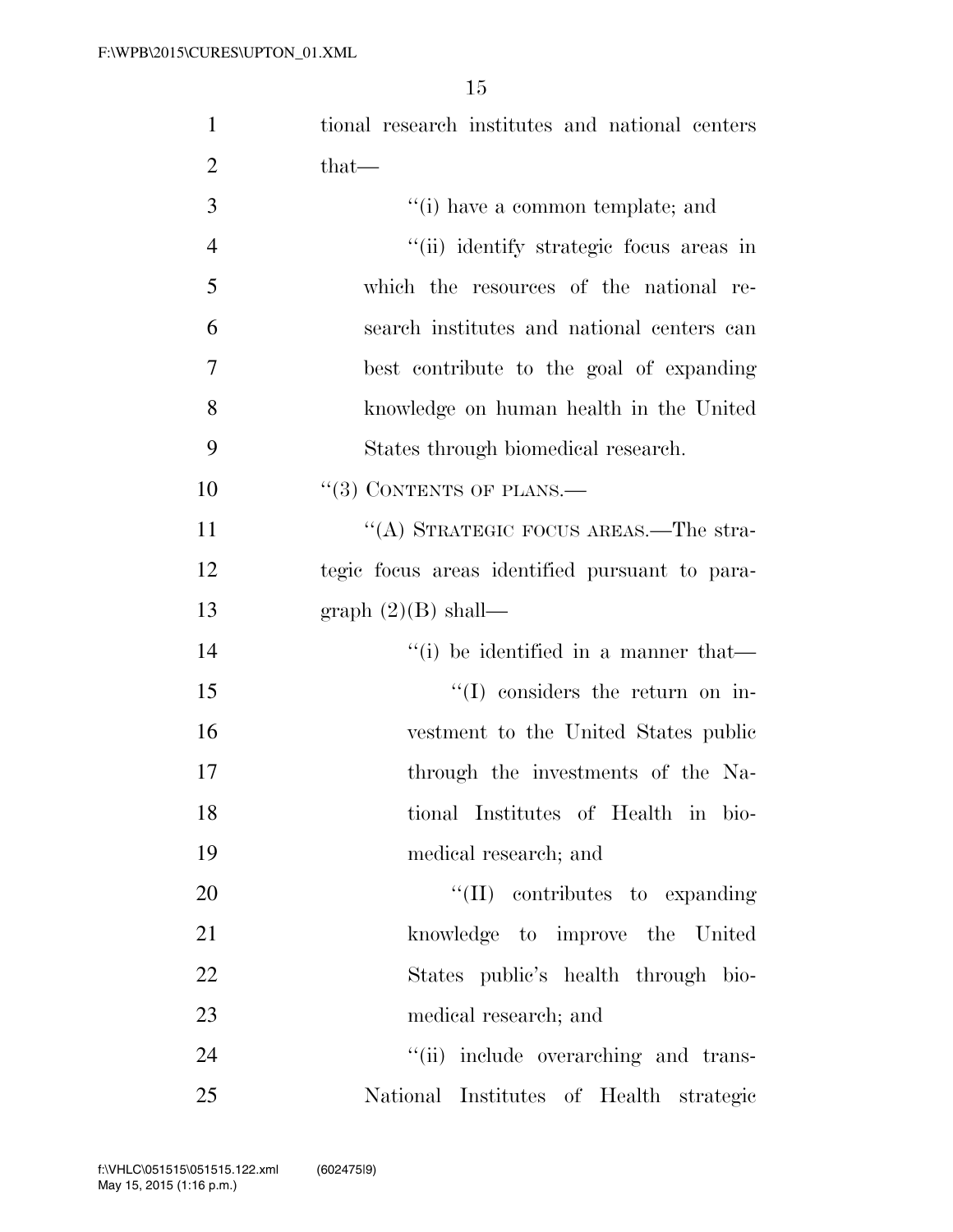| $\mathbf{1}$   | focus areas, to be known as Mission Pri-              |
|----------------|-------------------------------------------------------|
| $\overline{2}$ | ority Focus Areas, which best serve the               |
| 3              | goals of preventing or eliminating the bur-           |
| $\overline{4}$ | den of a disease or condition and scientif-           |
| 5              | ically merit enhanced and focused research            |
| 6              | over the next 5 years.                                |
| 7              | "(B) RARE AND PEDIATRIC DISEASES AND                  |
| 8              | CONDITIONS.—In developing and maintaining a           |
| 9              | strategic plan under this subsection, the Direc-      |
| 10             | tor of NIH shall ensure that rare and pediatric       |
| 11             | diseases and conditions remain a priority.            |
| 12             | "(4) INITIAL PLAN.—Not later than 270 days            |
| 13             | after the date of enactment of this subsection, the   |
| 14             | Director of NIH and the directors of the national re- |
| 15             | search institutes and national centers shall—         |
| 16             | $\lq\lq$ complete the initial strategic plan re-      |
| 17             | quired by paragraphs $(1)$ and $(2)$ ; and            |
| 18             | "(B) make such initial strategic plan pub-            |
| 19             | licly available on the website of the National In-    |
| 20             | stitutes of Health.                                   |
| 21             | $``(5)$ REVIEW; UPDATES.—                             |
| 22             | "(A) PROGRESS REVIEWS.—Not less than                  |
| 23             | annually, the Director of NIH, in consultation        |
| 24             | with the directors of the national research insti-    |
| 25             | national centers, shall<br>tutes<br>and<br>conduct    |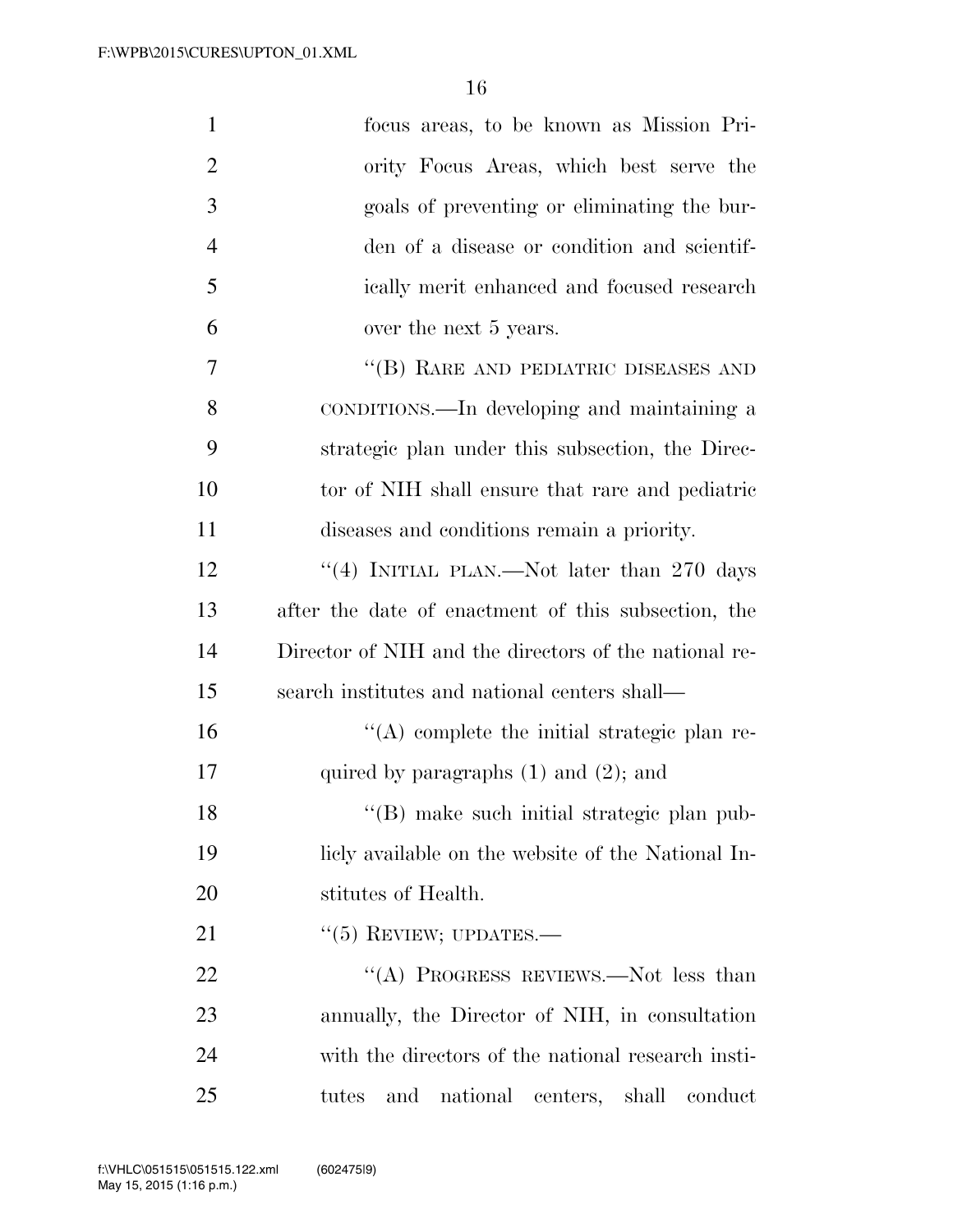| $\mathbf{1}$   | progress reviews for each strategic focus area             |
|----------------|------------------------------------------------------------|
| $\overline{2}$ | identified under paragraph $(2)(B)$ .                      |
| 3              | "(B) UPDATES.—Not later than the end of                    |
| $\overline{4}$ | the 5-year period covered by the initial strategic         |
| 5              | plan under this subsection, and every 5 years              |
| 6              | thereafter, the Director of NIH, in consultation           |
| 7              | with the directors of the national research insti-         |
| 8              | tutes and national centers, stakeholders in the            |
| 9              | scientific field, advocates, and the public at             |
| 10             | large, shall—                                              |
| 11             | "(i) conduct a review of the plan, in-                     |
| 12             | cluding each strategic focus area identified               |
| 13             | under paragraph $(2)(B)$ ; and                             |
| 14             | "(ii) update such plan in accordance                       |
| 15             | with this section.".                                       |
| 16             | SEC. 1022. INCREASING ACCOUNTABILITY AT THE NA-            |
| 17             | TIONAL INSTITUTES OF HEALTH.                               |
| 18             | (a) APPOINTMENT AND TERMS OF DIRECTORS OF                  |
| 19             | NATIONAL RESEARCH INSTITUTES AND NATIONAL CEN-             |
| 20             | TERS.—Subsection (a) of section 405 of the Public Health   |
| 21             | Service Act (42 U.S.C. 284) is amended to read as follows: |
| 22             | "(a) APPOINTMENT; TERMS.—                                  |
| 23             | "(1) APPOINTMENT.—The Director of the Na-                  |
| 24             | tional Cancer Institute shall be appointed by the          |
| 25             | President and the directors of the other national re-      |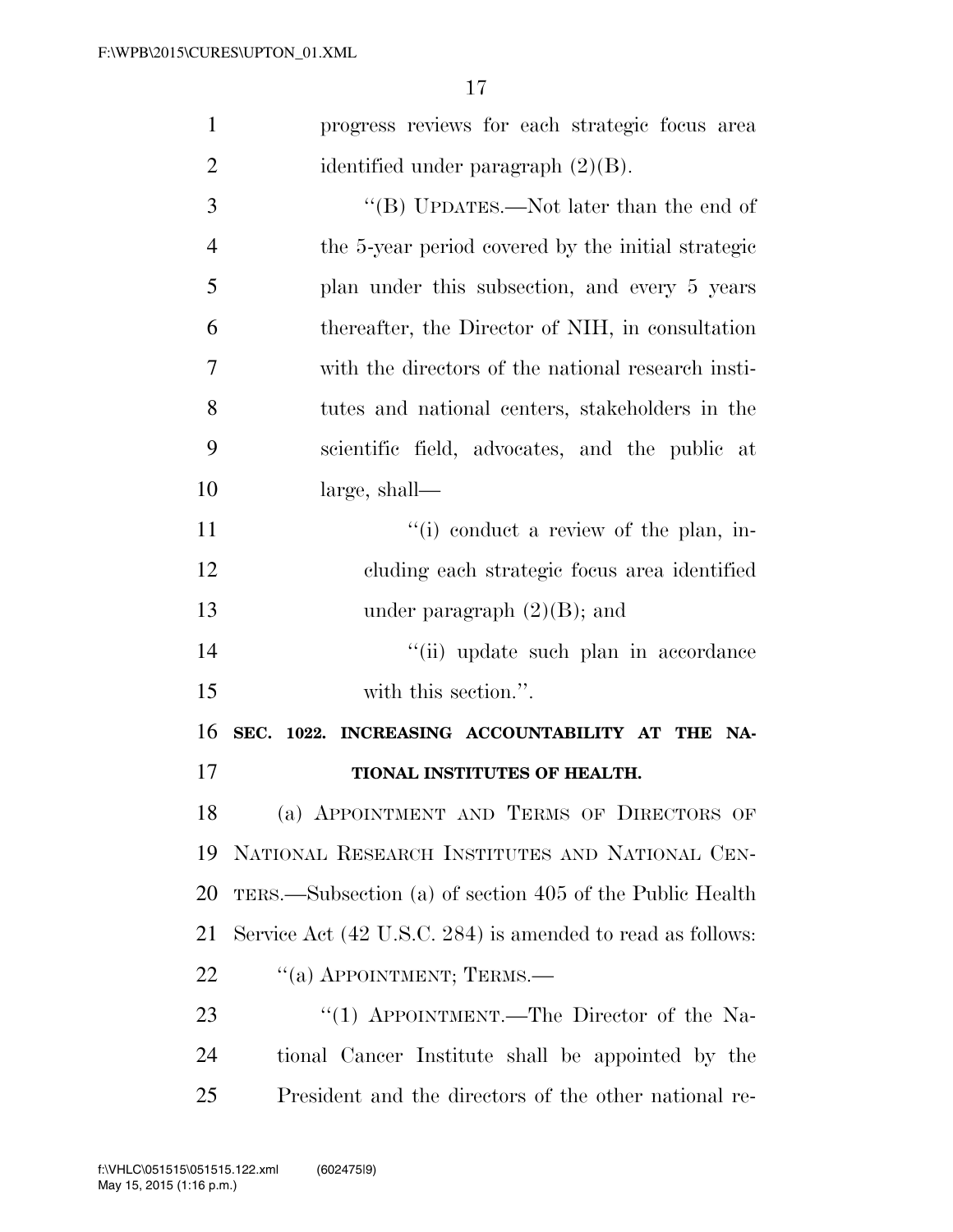| $\mathbf{1}$   | search institutes, as well as the directors of the na- |
|----------------|--------------------------------------------------------|
| $\overline{2}$ | tional centers, shall be appointed by the Director of  |
| 3              | NIH. The directors of the national research insti-     |
| $\overline{4}$ | tutes, as well as national centers, shall report di-   |
| 5              | rectly to the Director of NIH.                         |
| 6              | $\lq(2)$ TERMS.—                                       |
| 7              | "(A) IN GENERAL.—The term of office of                 |
| 8              | a director of a national research institute or na-     |
| 9              | tional center shall be 5 years.                        |
| 10             | "(B) REMOVAL.—The director of a na-                    |
| 11             | tional research institute or national center may       |
| 12             | be removed from office by the Director of NIH          |
| 13             | prior to the expiration of such director's 5-year      |
| 14             | term.                                                  |
| 15             | " $(C)$ REAPPOINTMENT.—At the end of the               |
| 16             | term of a director of a national research insti-       |
| 17             | tute or national center, the director may be re-       |
| 18             | appointed. There is no limit on the number of          |
| 19             | terms a director may serve.                            |
| 20             | "(D) VACANCIES.—If the office of a direc-              |
| 21             | tor of a national research institute or national       |
| 22             | center becomes vacant before the end of such           |
| 23             | director's term, the director appointed to fill the    |
| 24             | vacancy shall be appointed for a 5-year term           |
| 25             | starting on the date of such appointment.              |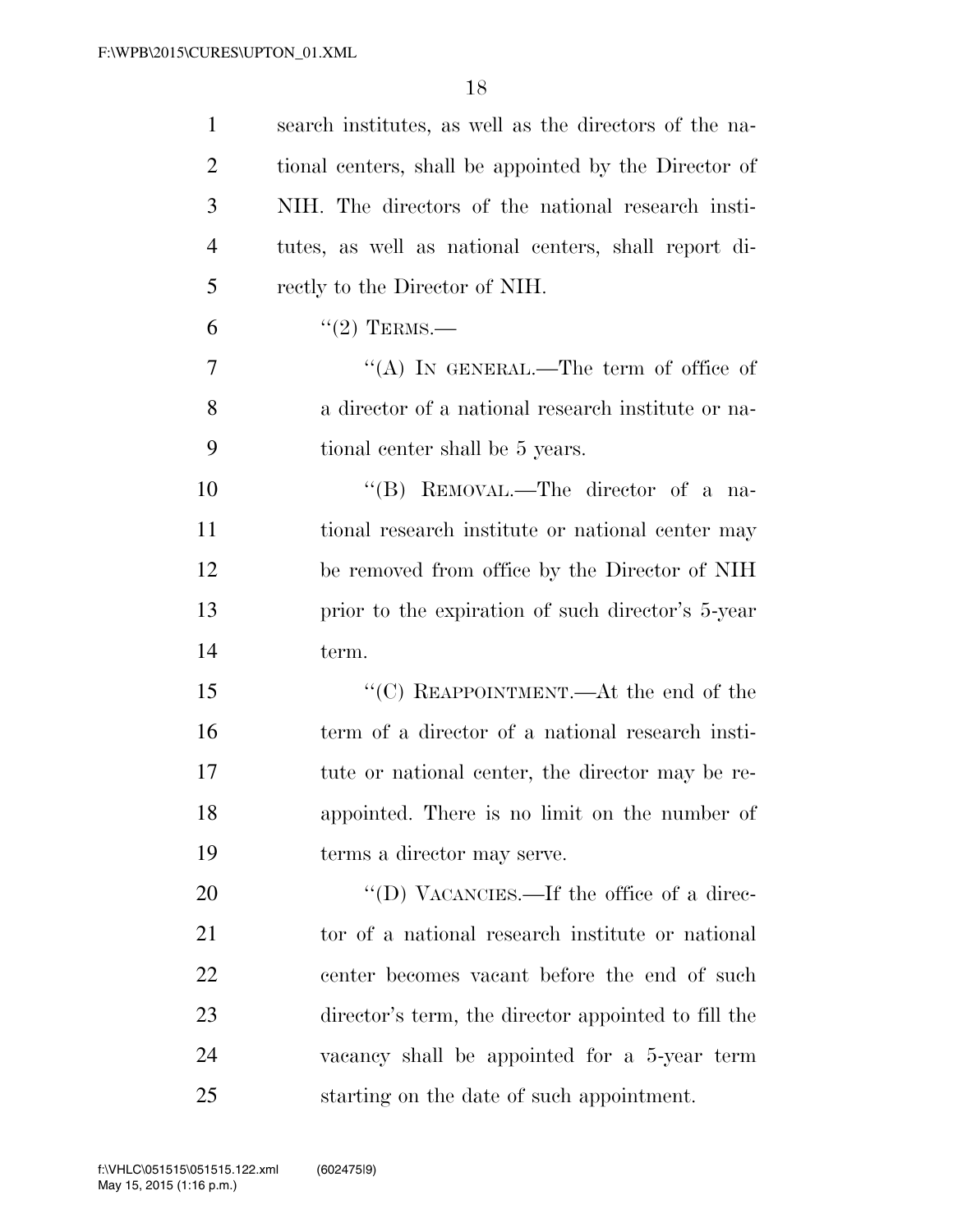$"$ (E) TRANSITIONAL PROVISION.—Each di- rector of a national research institute or na- tional center serving on the date of enactment of the 21st Century Cures Act is deemed to be appointed for a 5-year term under this sub-section starting on such date of enactment.''.

 (b) COMPENSATION TO CONSULTANTS OR INDI- VIDUAL SCIENTISTS.—Section 202 of the Departments of Labor, Health and Human Services, and Education, and Related Agencies Appropriations Act, 1993 (Public Law 102–394; 42 U.S.C. 238f note) is amended by striking ''portable structures;'' and all that follows and inserting ''portable structures.''.

 (c) REVIEW OF CERTAIN AWARDS BY DIRECTORS.— Section 405(b) of the Public Health Service Act (42 U.S.C. 284(b)) is amended by adding at the end the fol-lowing:

18 ''(3) Before an award is made by a national research institute or by a national center for a grant for a research program or project (commonly referred to as an 'R-series grant'), other than an award constituting a noncompeting renewal of such grant, or a noncompeting administrative supplement to such grant, the director of such national research institute or national center—

25 "(A) shall review and approve the award; and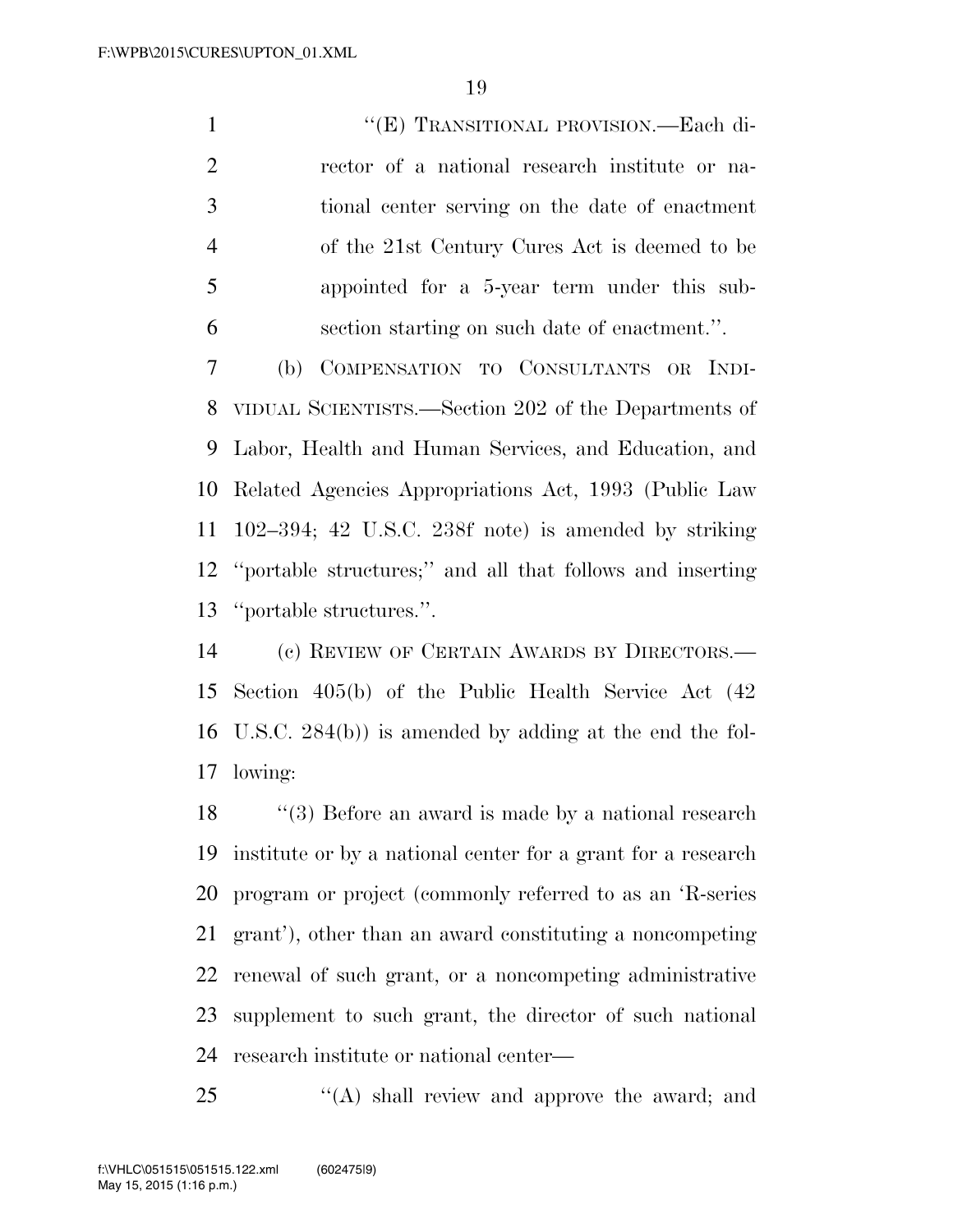''(B) shall take into consideration—

2 ''(i) the mission of the national research institute or national center and the scientific priorities identified in the strategic plan under  $5 \qquad \qquad \text{section } 402(m); \text{ and}$ 

 ''(ii) whether other agencies are funding programs or projects to accomplish the same goal.''.

 (d) IOM STUDY ON DUPLICATION IN FEDERAL BIO- MEDICAL RESEARCH.—The Secretary of Health and Human Services shall enter into an arrangement with the Institute of Medicine of the National Academies (or, if the Institute declines, another appropriate entity) under which the Institute (or other appropriate entity) not later than 2 years after the date of enactment of this Act will—

 (1) complete a study on the extent to which bio- medical research conducted or supported by Federal agencies is duplicative; and

 (2) submit a report to the Congress on the re- sults of such study, including recommendations on how to prevent such duplication.

## ø**SEC. 1023. BIOMEDICAL RESEARCH WORKING GROUP.**

23  $(a)$  ESTABLISHMENT.—There is established a work- ing group to be known as the ''Biomedical Research Work-25 ing Group".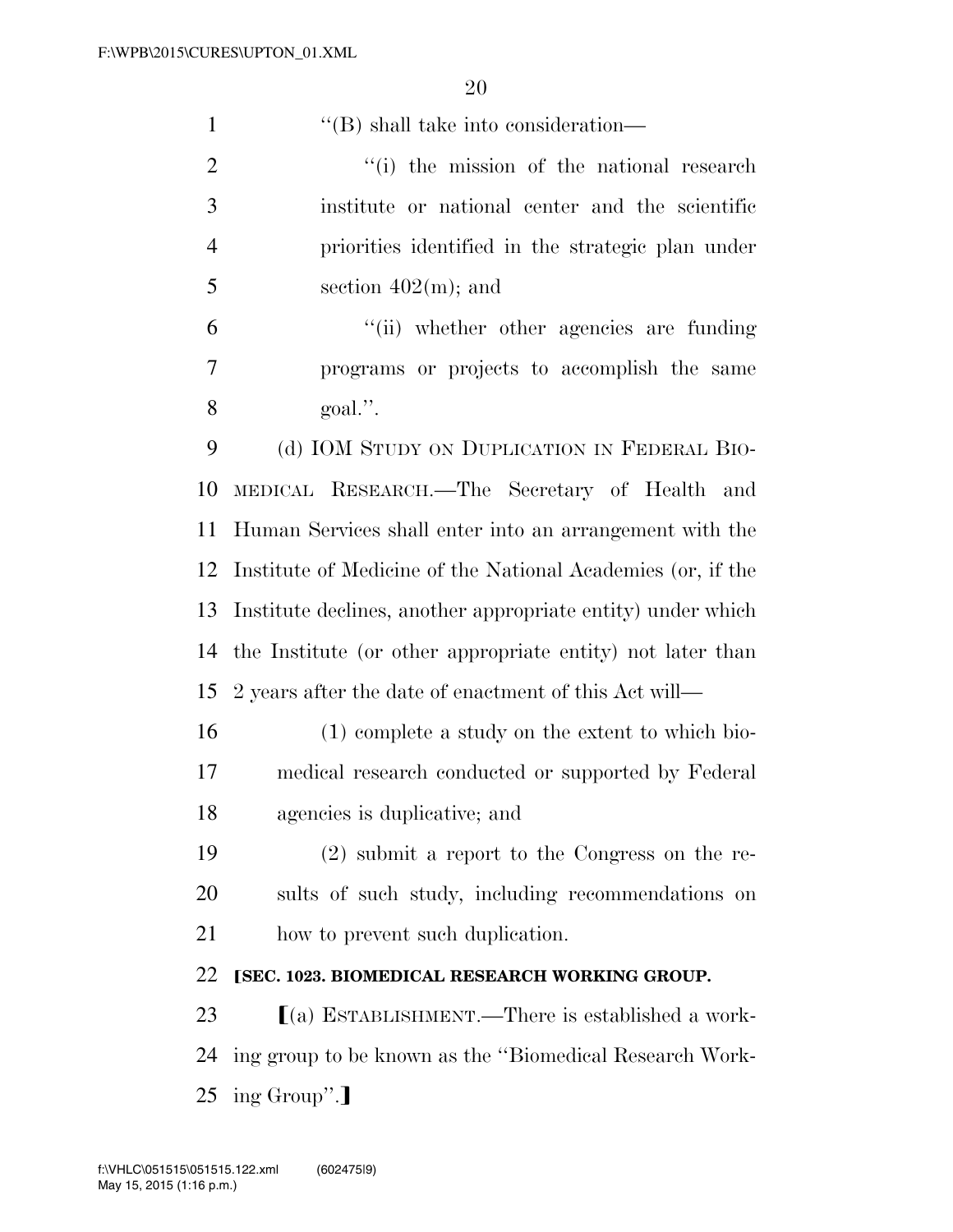1 ø(b) DUTIES.—The Biomedical Research Working 2 Group shall— $\mathbb{R}$ 

 $\mathfrak{I}$   $\left(1\right)$  provide recommendations to the Director of the National Institutes of Health to reduce ad- ministrative burdens of researchers funded by the National Institutes of Health, including with respect to the extent to which (and how) grant proposals, grant review, and management should be restruc-9 tured, streamlined, and simplified;

  $\left(2\right)$  evaluate and provide recommendations on the extent to which it is required for Congress to provide any statutory authority to implement any recommendation proposed pursuant to paragraph  $14 \t(1);$  and

 [(3) prepare a plan, including timeframes, for implementing recommendations proposed pursuant to paragraph (1) for which congressional action is 18 not required.

 $\Gamma$ (c) MEMBERSHIP.—The Secretary shall appoint the members of the Biomedical Research Working Group. The Biomedical Research Working Group shall be composed  $22 \text{ of} -1$ 

23  $\lceil (1) \text{ non-Federal members from the extremural}$ 24 community;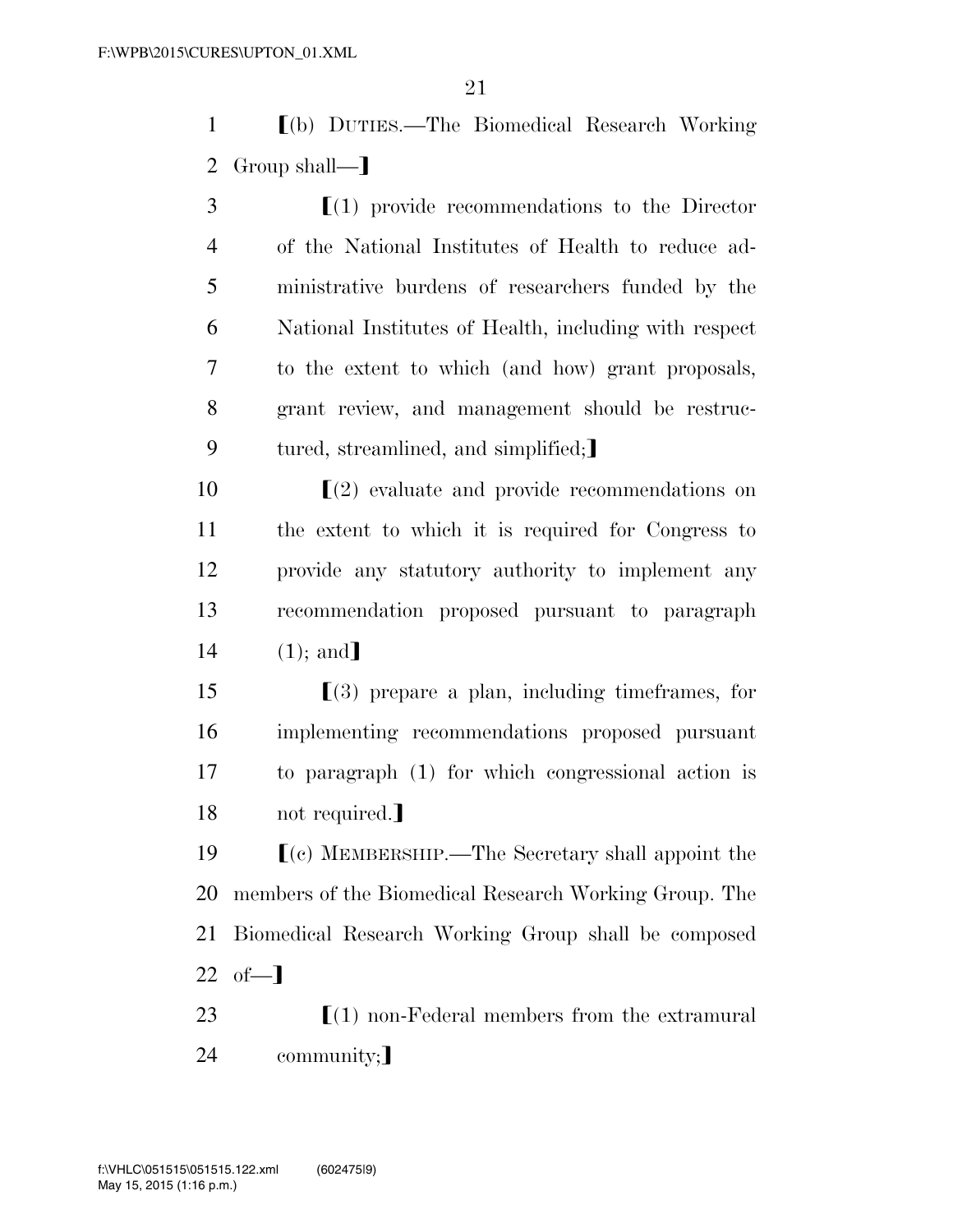1  $\left(2\right)$  representatives of the Office of the Direc-2  $\text{tor: and}$ 

 ø(3) representatives of other national research institutes and national centers of the National Insti-5 tutes of Health, as determined necessary.

  $[(d)$  IMPLEMENTATION OF MEASURES TO REDUCE ADMINISTRATIVE BURDENS.—The Director of the Na- tional Institutes of Health, taking into account the rec- ommendations, evaluations, and plan described in sub- section (b), shall implement measures to reduce the ad- ministrative burdens of researchers funded by the Na-12 tional Institutes of Health.

13  $\lceil (e)$  REPORTS.—

**[(1) REPORT BY WORKING GROUP ON REC-** OMMENDATIONS AND PLAN.—Not later than one year after the date of the enactment of this Act, the Biomedical Research Working Group shall submit to Congress a report including the recommendations, 19 evaluations, and plan described in subsection (b).

 $\Gamma(2)$  REPORT BY DIRECTOR OF NIH ON IMPLE- MENTATION OF MEASURES TO REDUCE ADMINISTRA- TIVE BURDENS.—The Director of the National Insti- tutes of Health shall submit to Congress a report on the extent to which the Director has implemented 25 measures pursuant to subsection (d).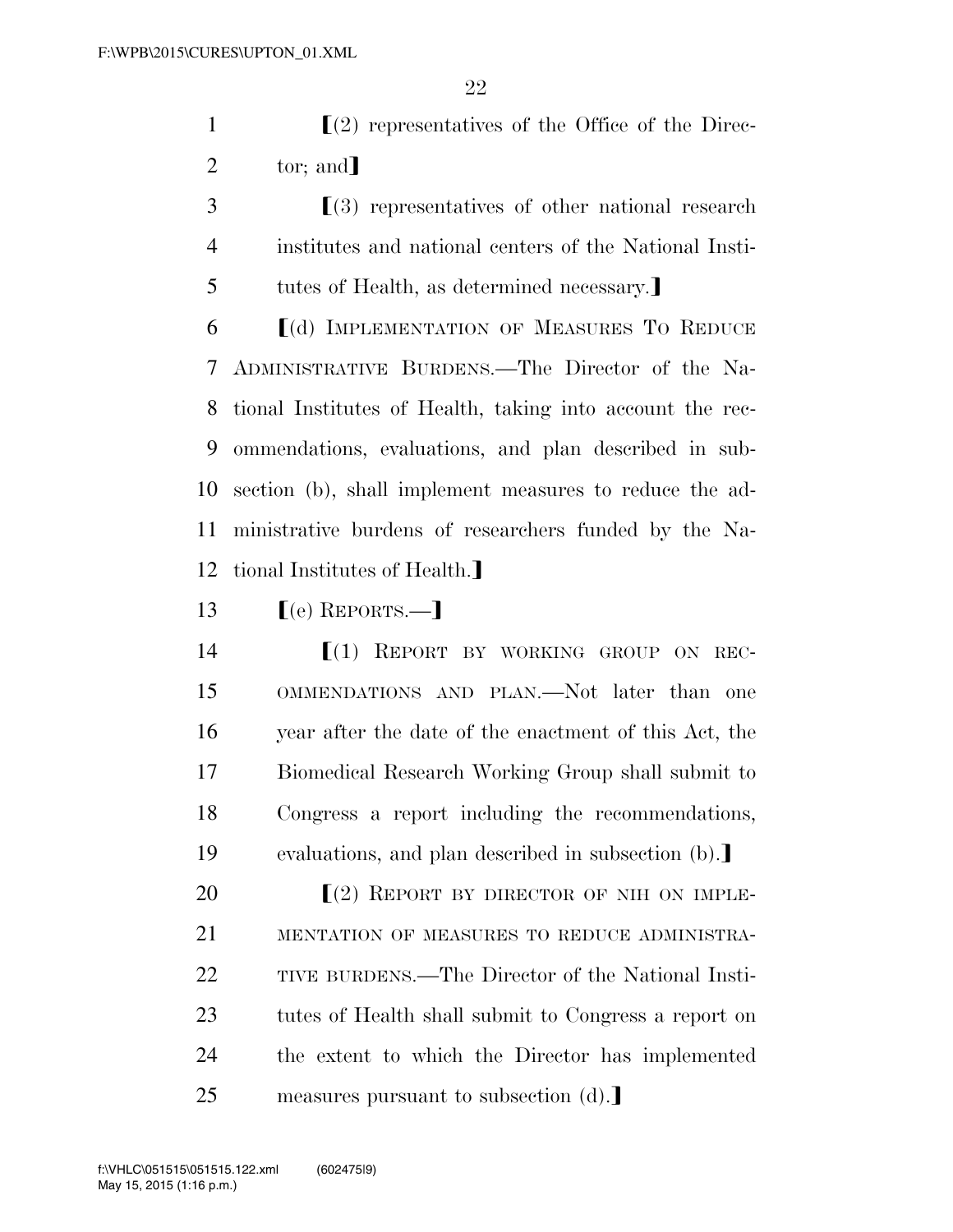| 1              | SEC. 1024. EXEMPTION FOR THE NATIONAL INSTITUTES OF          |
|----------------|--------------------------------------------------------------|
| $\overline{2}$ | HEALTH FROM THE PAPERWORK REDUCTION                          |
| 3              | <b>ACT REQUIREMENTS.</b>                                     |
| $\overline{4}$ | Section $3518(c)(1)$ of title 44, United States Code,        |
| 5              | is amended—                                                  |
| 6              | $(1)$ in subparagraph $(C)$ , by striking "; or" and         |
| 7              | inserting a semicolon;                                       |
| 8              | $(2)$ in subparagraph $(D)$ , by striking the period         |
| 9              | at the end and inserting "; or"; and                         |
| 10             | (3) by inserting at the end the following new                |
| 11             | subparagraph:                                                |
| 12             | $\lq\lq(E)$ during the conduct of research by the            |
| 13             | National Institutes of Health.".                             |
|                |                                                              |
| 14             | SEC. 1025. NIH TRAVEL.                                       |
| 15             | It is the sense of Congress that participation in or         |
| 16             | sponsorship of scientific conferences and meetings is es-    |
| 17             | sential to the mission of the National Institutes of Health. |
| 18             | SEC. 1026. OTHER TRANSACTIONS AUTHORITY.                     |
| 19             | Section 480 of the Public Health Service Act (42)            |
| 20             | U.S.C. $287a$ ) is amended—                                  |
| 21             | (1) in subsection (b), by striking "the appro-               |
| 22             | priation of funds as described in subsection $(g)$ " and     |
| 23             | inserting "the availability of funds as described in         |
| 24             | subsection $(f)$ ";                                          |
| 25             | $(2)$ in subsection $(e)(3)$ , by amending subpara-          |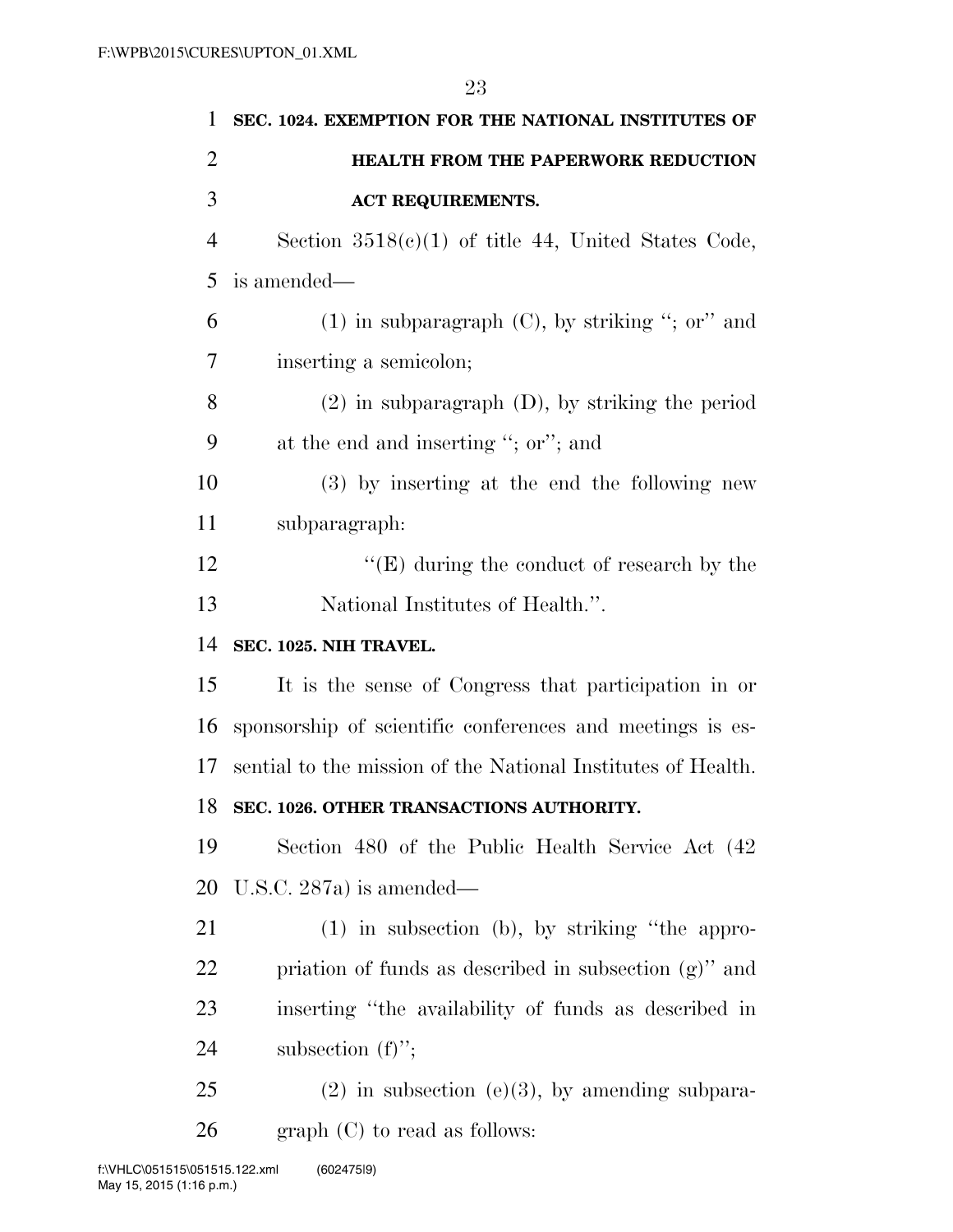| $\mathbf{1}$   | "(C) OTHER TRANSACTIONS AUTHORITY.-                     |
|----------------|---------------------------------------------------------|
| $\overline{2}$ | The Director of the Center shall have other             |
| 3              | transactions authority in entering into trans-          |
| $\overline{4}$ | actions to fund projects in accordance with the         |
| 5              | terms and conditions of this section.";                 |
| 6              | $(3)$ by striking subsection $(f)$ ; and                |
| 7              | $(4)$ by redesignating subsection $(g)$ as sub-         |
| 8              | section $(f)$ .                                         |
| 9              | SEC. 1027. NCATS PHASE IIB RESTRICTION.                 |
| 10             | Section 479 of the Public Health Service Act (42)       |
| 11             | U.S.C. $287$ ) is amended—                              |
| 12             | (1) prior to making the amendments under                |
| 13             | paragraph (2), by striking "IIB" each place it ap-      |
| 14             | pears and inserting "III"; and                          |
| 15             | $(2)$ by striking "IIA" each place it appears and       |
| 16             | inserting "IIB".                                        |
| 17             | SEC. 1028. HIGH-RISK, HIGH-REWARD RESEARCH.             |
| 18             | Part B of title IV of the Public Health Service Act     |
| 19             | (42 U.S.C. 284 et seq.) is amended by adding at the end |
| 20             | the following:                                          |
| 21             | "SEC. 409K. HIGH-RISK, HIGH-REWARD RESEARCH PRO-        |
| 22             | GRAM.                                                   |
| 23             | "The director of each national research institute       |
| 24             | shall, as appropriate—                                  |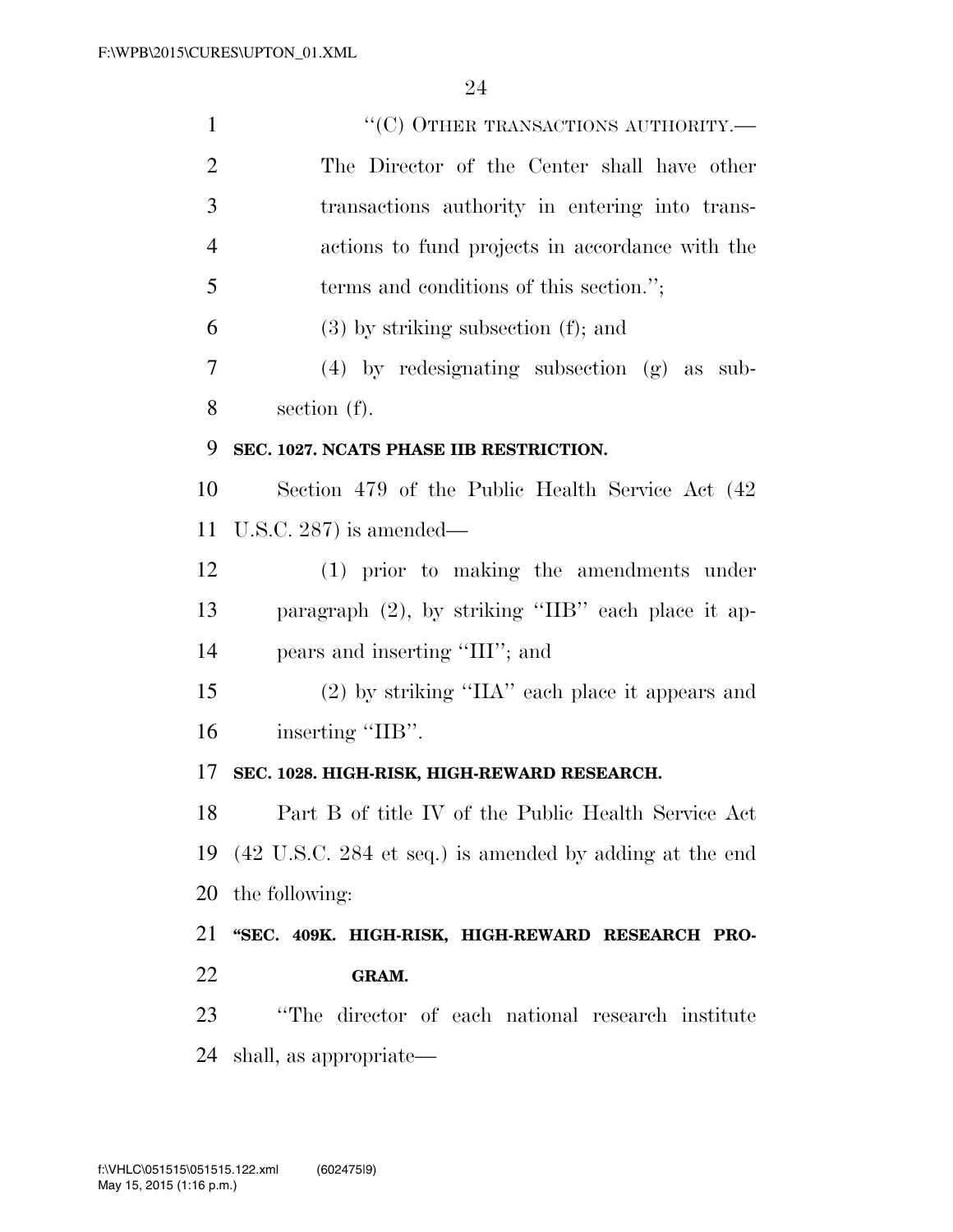| $\mathbf{1}$   | $\lq(1)$ establish programs to conduct or support         |
|----------------|-----------------------------------------------------------|
| $\overline{2}$ | research projects that pursue innovative approaches       |
| 3              | to major contemporary challenges in biomedical re-        |
| $\overline{4}$ | search that involve inherent high risk, but have the      |
| 5              | potential to lead to breakthroughs; and                   |
| 6              | $\lq(2)$ set aside a specific percentage of funding,      |
| 7              | to be determined by the Director of NIH for each          |
| 8              | national research institute, for such projects.".         |
| 9              | <b>Subtitle C—Supporting Young</b>                        |
| 10             | <b>Emerging Scientists</b>                                |
| 11             | SEC. 1041. IMPROVEMENT OF LOAN REPAYMENT PRO-             |
| 12             | NATIONAL INSTITUTES<br><b>GRAMS</b><br>OF<br>OF           |
| 13             | <b>HEALTH.</b>                                            |
|                |                                                           |
| 14             | (a) IN GENERAL.—Part G of title IV of the Public          |
| 15             | Health Service (42 U.S.C. 288 et seq.) is amended—        |
| 16             | $(1)$ by redesignating the second section $487F$          |
| 17             | (42 U.S.C. 288–6; pediatric research loan repayment       |
| 18             | program) as section 487G; and                             |
| 19             | $(2)$ by inserting after section 487G, as so redes-       |
| 20             | ignated, the following:                                   |
| 21             | "SEC. 487H. LOAN REPAYMENT PROGRAM.                       |
| 22             | "(a) IN GENERAL.—The Secretary shall establish a          |
| 23             | program, based on workforce and scientific needs, of en-  |
| 24             | tering into contracts with qualified health professionals |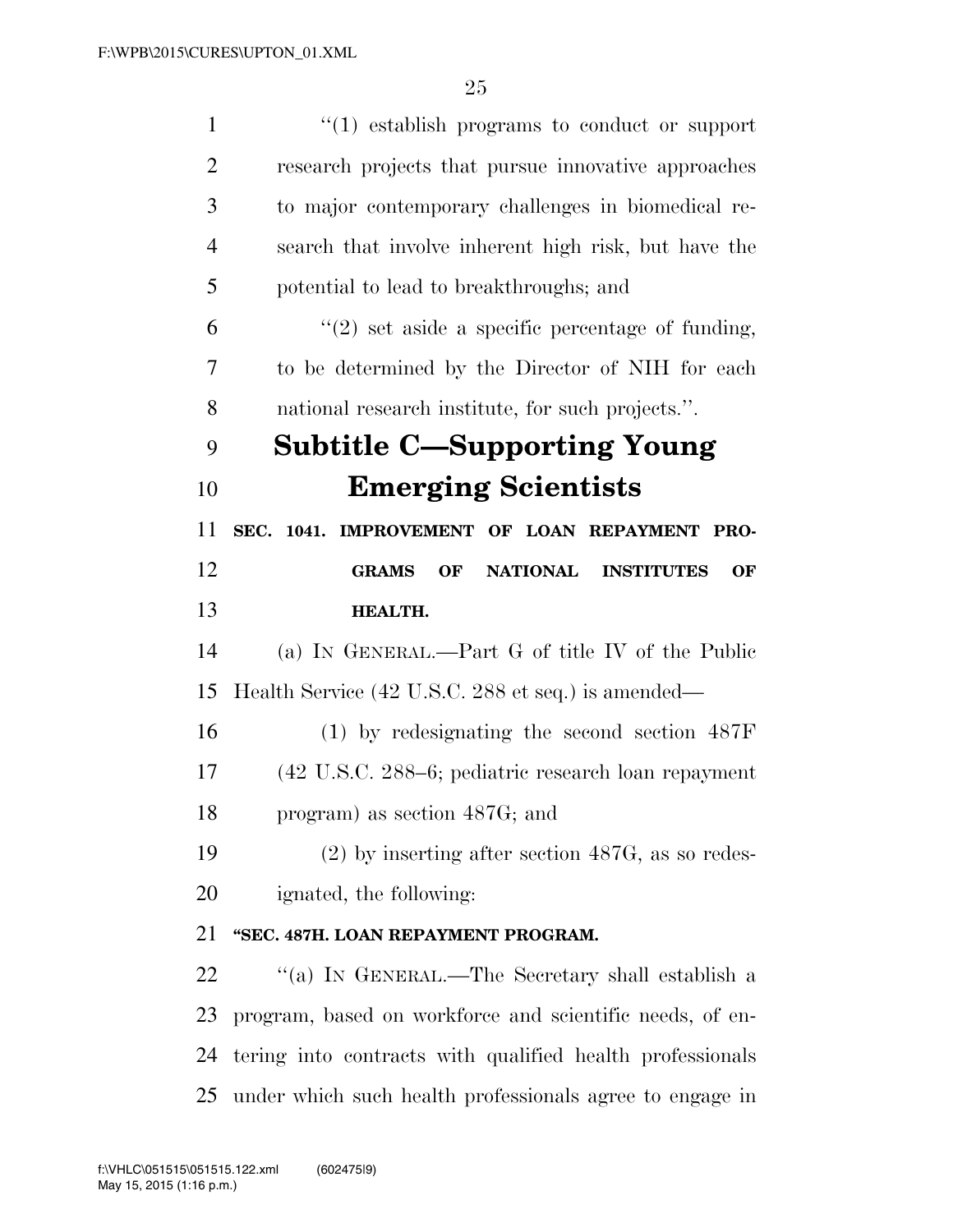research in consideration of the Federal Government agreeing to pay, for each year of engaging in such re- search, not more than \$50,000 of the principal and inter- est of the educational loans of such health professionals. ''(b) ADJUSTMENT FOR INFLATION.—Beginning with respect to fiscal year 2017, the Secretary may increase the maximum amount specified in subsection (a) by an amount that is determined by the Secretary, on an annual basis, to reflect inflation.

 ''(c) LIMITATION.—The Secretary may not enter into a contract with a health professional pursuant to sub- section (a) unless such professional has a substantial amount of educational loans relative to income.

 ''(d) APPLICABILITY OF CERTAIN PROVISIONS RE- GARDING OBLIGATED SERVICE.—Except to the extent in- consistent with this section, the provisions of sections 338B, 338C, and 338E shall apply to the program estab- lished under this section to the same extent and in the same manner as such provisions apply to the National Health Service Corps Loan Repayment Program estab-lished under section 338B.

22 "
(e) AVAILABILITY OF APPROPRIATIONS. Amounts appropriated for a fiscal year for contracts under sub-section (a) are authorized to remain available until the ex-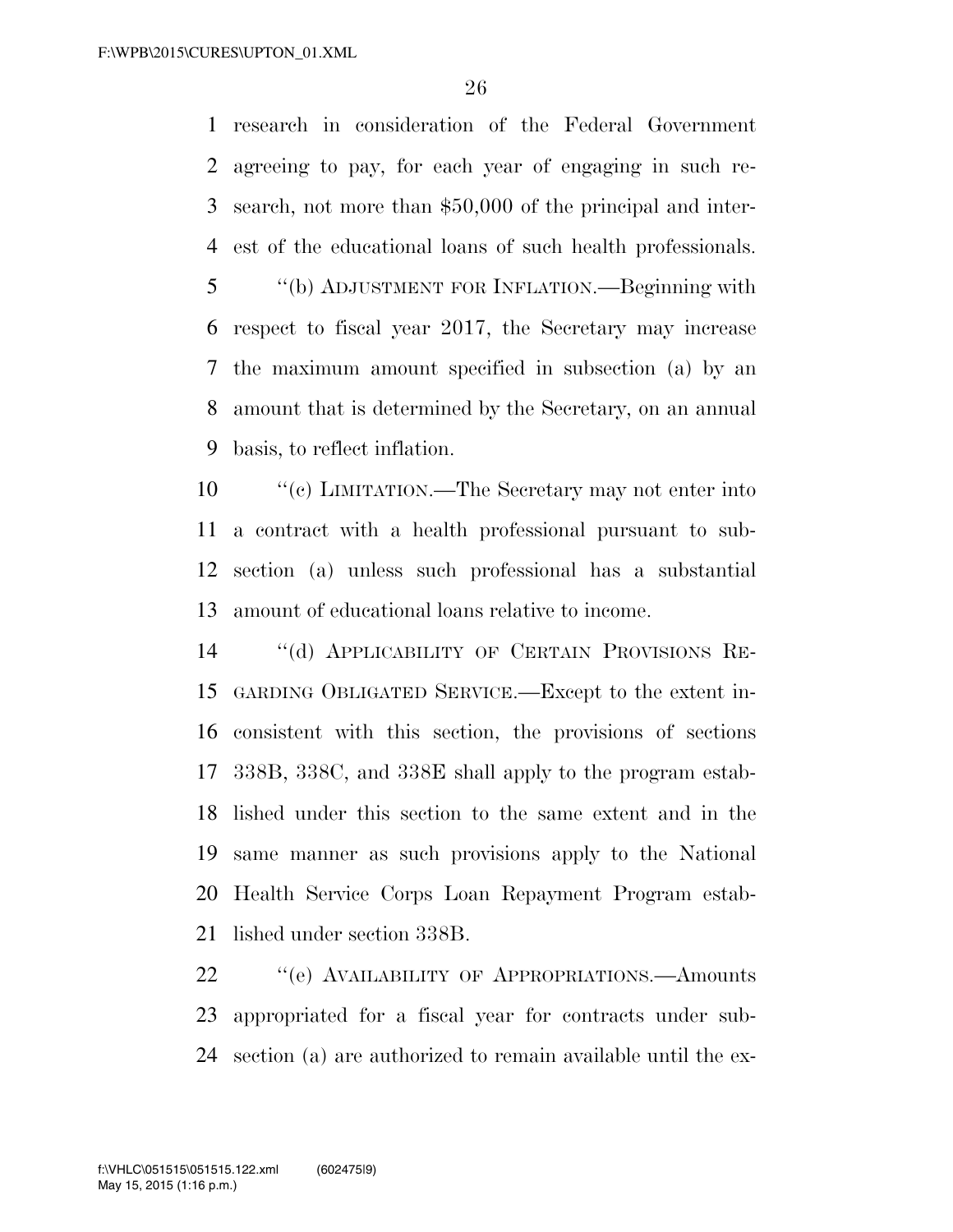piration of the second fiscal year beginning after the fiscal year for which the amounts were appropriated.''.

 (b) UPDATE OF OTHER LOAN REPAYMENT PRO-GRAMS.—

 (1) LOAN REPAYMENT PROGRAM FOR MINORITY HEALTH DISPARITIES RESEARCH.—Section 464z– 5(a) of the Public Health Service Act (42 8 U.S.C.285t–2(a)) is amended—

 (A) in subsection (a), by striking 10 "\$35,000" and inserting "\$50,000"; and

 (B) by adding at the end the following new sentence: ''Subsection (b) of section 487H shall apply with respect to the maximum amount specified in this subsection in the same manner as it applies to the maximum amount specified in subsection (a) of such section.''.

 (2) LOAN REPAYMENT PROGRAM FOR RE- SEARCH WITH RESPECT TO ACQUIRED IMMUNE DE- FICIENCY SYNDROME.—Section 487A(a) of such Act 20 (42 U.S.C. 288–1(a)) is amended—

21 (A) by striking "\$35,000" and inserting 22 "\$50,000"; and

 (B) by adding at the end the following new sentence: ''Subsection (b) of section 487H shall apply with respect to the maximum amount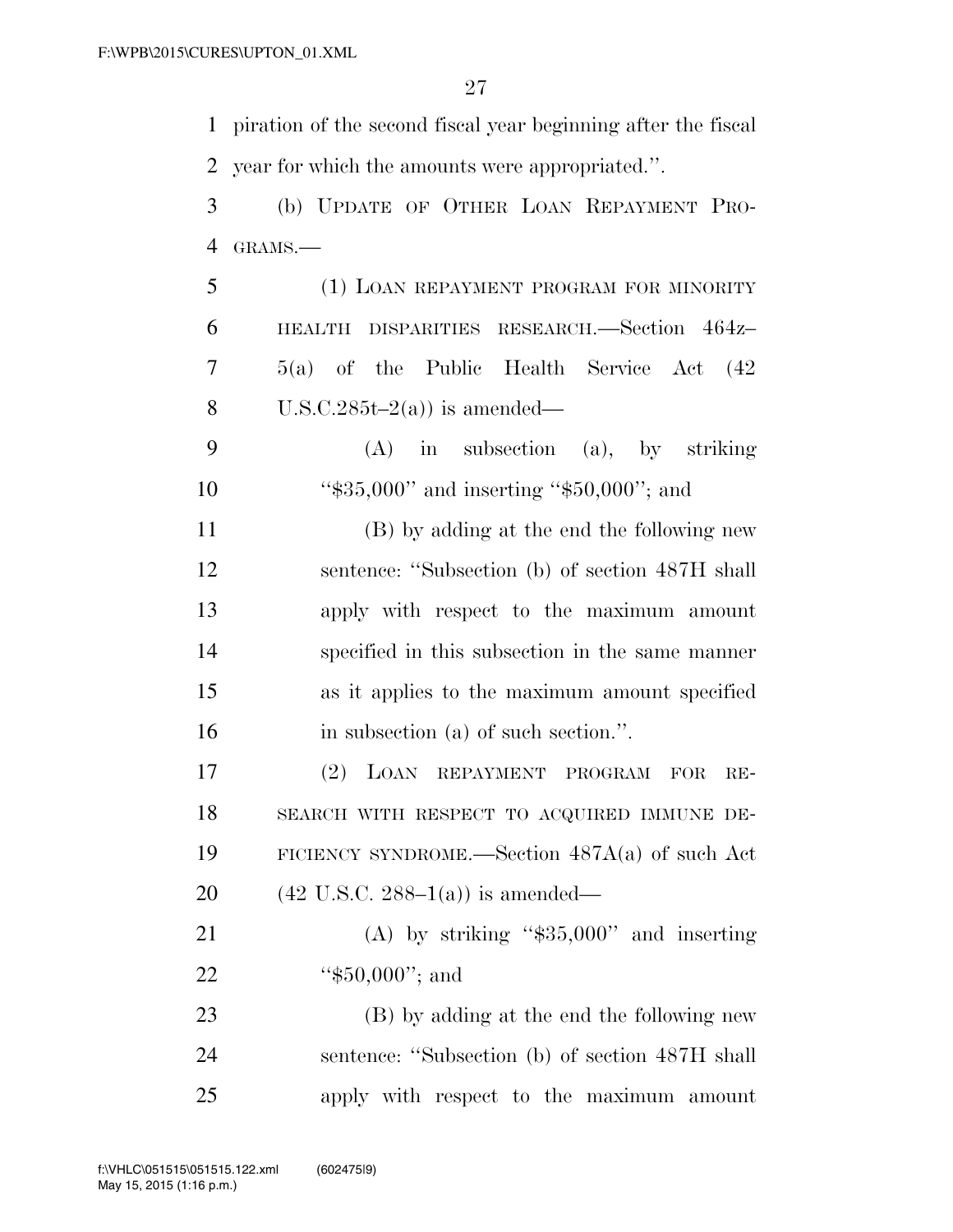| $\mathbf{1}$   | specified in this subsection in the same manner      |
|----------------|------------------------------------------------------|
| $\overline{2}$ | as it applies to the maximum amount specified        |
| 3              | in subsection (a) of such section.".                 |
| $\overline{4}$ | (3)<br>LOAN REPAYMENT PROGRAM<br><b>FOR</b><br>$RE-$ |
| 5              | SEARCH WITH RESPECT TO CONTRACEPTION AND IN-         |
| 6              | FERTILITY.—Section $487B(a)$ of such Act $(42)$      |
| 7              | U.S.C. $288-2(a)$ is amended—                        |
| 8              | (A) by striking " $$35,000"$ and inserting           |
| 9              | " $$50,000"$ ; and                                   |
| 10             | (B) by adding at the end the following new           |
| 11             | sentence: "Subsection (b) of section 487H shall      |
| 12             | apply with respect to the maximum amount             |
| 13             | specified in this subsection in the same manner      |
| 14             | as it applies to the maximum amount specified        |
| 15             | in such subsection (a) of such section.".            |
| 16             | (4)<br>LOAN REPAYMENT PROGRAM FOR<br>$RE-$           |
| 17             | SEARCH GENERALLY.—Section $487C(a)(1)$ of such       |
| 18             | Act (42 U.S.C. 288–3(a)(1)) is amended—              |
| 19             | (A) by striking " $$35,000"$ and inserting           |
| 20             | " $$50,000$ "; and                                   |
| 21             | (B) by adding at the end the following new           |
| 22             | sentence: "Subsection (b) of section 487H shall      |
| 23             | apply with respect to the maximum amount             |
| 24             | specified in this paragraph in the same manner       |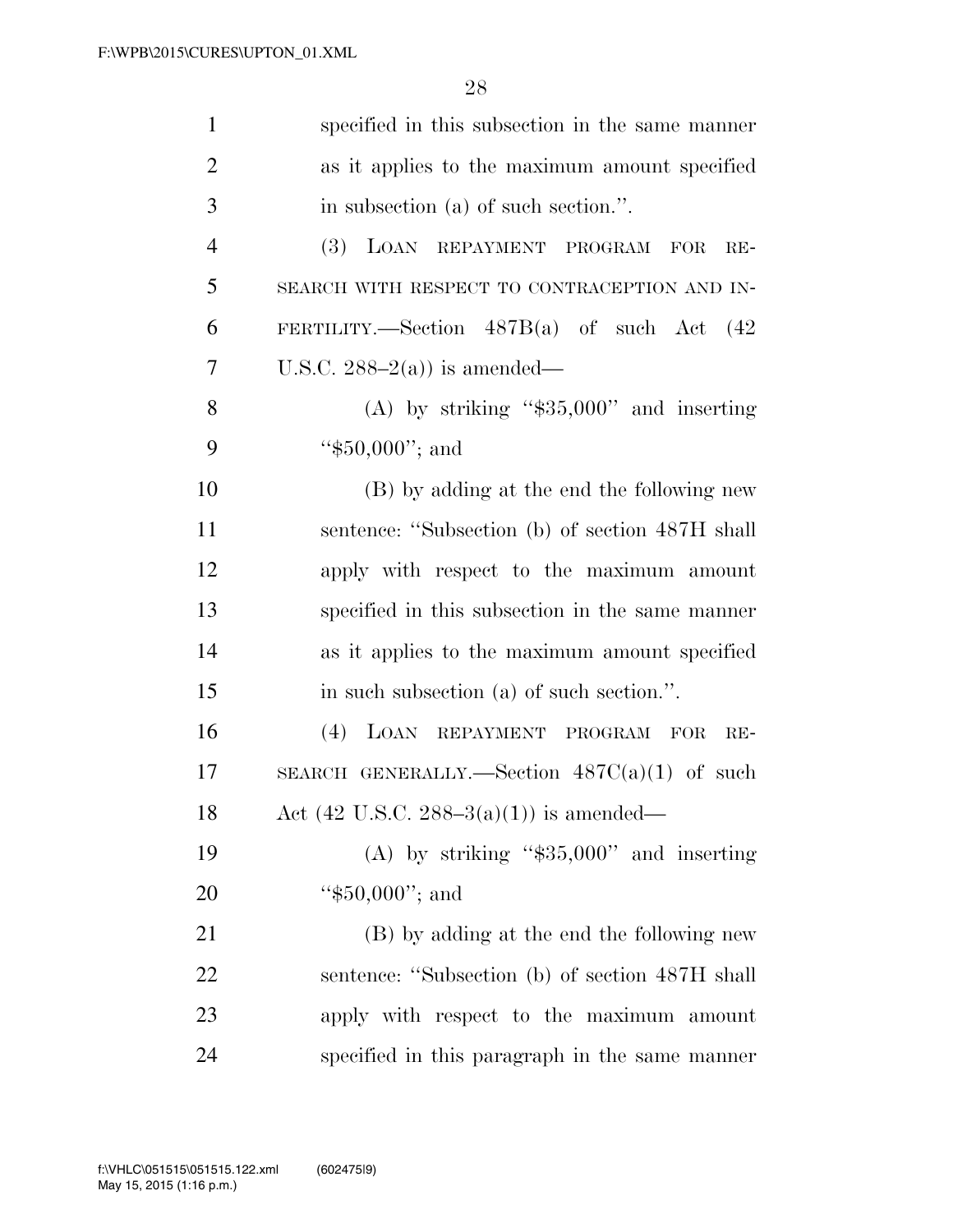| $\mathbf{1}$   | as it applies to the maximum amount specified        |
|----------------|------------------------------------------------------|
| $\overline{2}$ | in such subsection (a) of such section.".            |
| 3              | (5) LOAN REPAYMENT PROGRAM REGARDING                 |
| $\overline{4}$ | CLINICAL RESEARCHERS FROM DISADVANTAGED              |
| 5              | BACKGROUNDS.—Section $487E(a)(1)$ of such Act        |
| 6              | $(42 \text{ U.S.C. } 288-5(a)(1))$ is amended—       |
| 7              | (A) by striking " $$35,000"$ and inserting           |
| 8              | " $$50,000$ "; and                                   |
| 9              | (B) by adding at the end the following new           |
| 10             | sentence: "Subsection (b) of section 487H shall      |
| 11             | apply with respect to the maximum amount             |
| 12             | specified in this paragraph in the same manner       |
| 13             | as it applies to the maximum amount specified        |
| 14             | in such subsection (a) of such section.".            |
| 15             | (6) LOAN REPAYMENT PROGRAM REGARDING                 |
| 16             | CLINICAL RESEARCHERS.—Section $487F(a)$ of such      |
| 17             | Act (42 U.S.C. 288–5a(a)), as added by section $205$ |
| 18             | of Public Law 106-505, is amended—                   |
| 19             | (A) by striking " $$35,000"$ and inserting           |
| 20             | " $$50,000$ "; and                                   |
| 21             | (B) by adding at the end the following new           |
| 22             | sentence: "Subsection (b) of section 487H shall      |
| 23             | apply with respect to the maximum amount             |
| 24             | specified in this subsection in the same manner      |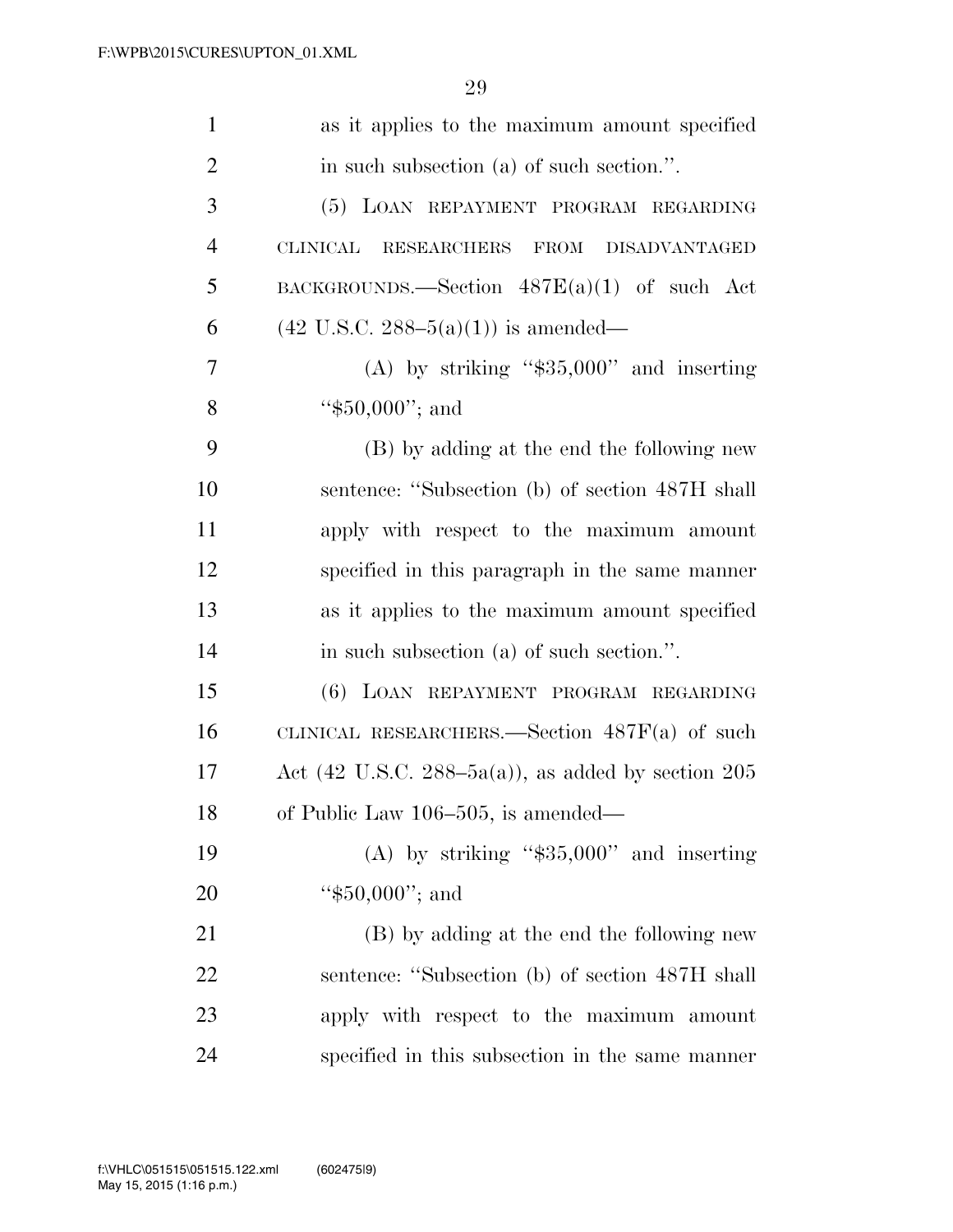| $\mathbf{1}$   | as it applies to the maximum amount specified         |
|----------------|-------------------------------------------------------|
| $\overline{2}$ | in such subsection (a) of such section.".             |
| 3              | (7) PEDIATRIC RESEARCH LOAN REPAYMENT                 |
| $\overline{4}$ | PROGRAM.—Section 487F of such Act (42 U.S.C.          |
| 5              | $288-6$ , as added by section $1002(b)$ of Public Law |
| 6              | $106-310$ , is amended—                               |
| 7              | in subsection $(a)(1)$ , by striking<br>(A)           |
| 8              | " $$35,000"$ and inserting " $$50,000"$ ;             |
| 9              | (B) in subsection (b), by adding at the end           |
| 10             | the following new sentence: "Subsection (b) of        |
| 11             | section 487H shall apply with respect to the          |
| 12             | maximum amount specified in subsection $(a)(1)$       |
| 13             | in the same manner as it applies to the max-          |
| 14             | imum amount specified in such subsection (a)          |
| 15             | of such section."; and                                |
| 16             | (C) by redesignating such section as sec-             |
| 17             | tion 487G.                                            |
| 18             | <b>SEC. 1042. REPORT.</b>                             |
| 19             | Not later than 18 months after the date of the enact- |
|                |                                                       |

 ment of this Act, the Director of the National Institutes of Health shall submit to Congress a report on efforts of the National Institutes of Health to attract, retain, and develop emerging scientists.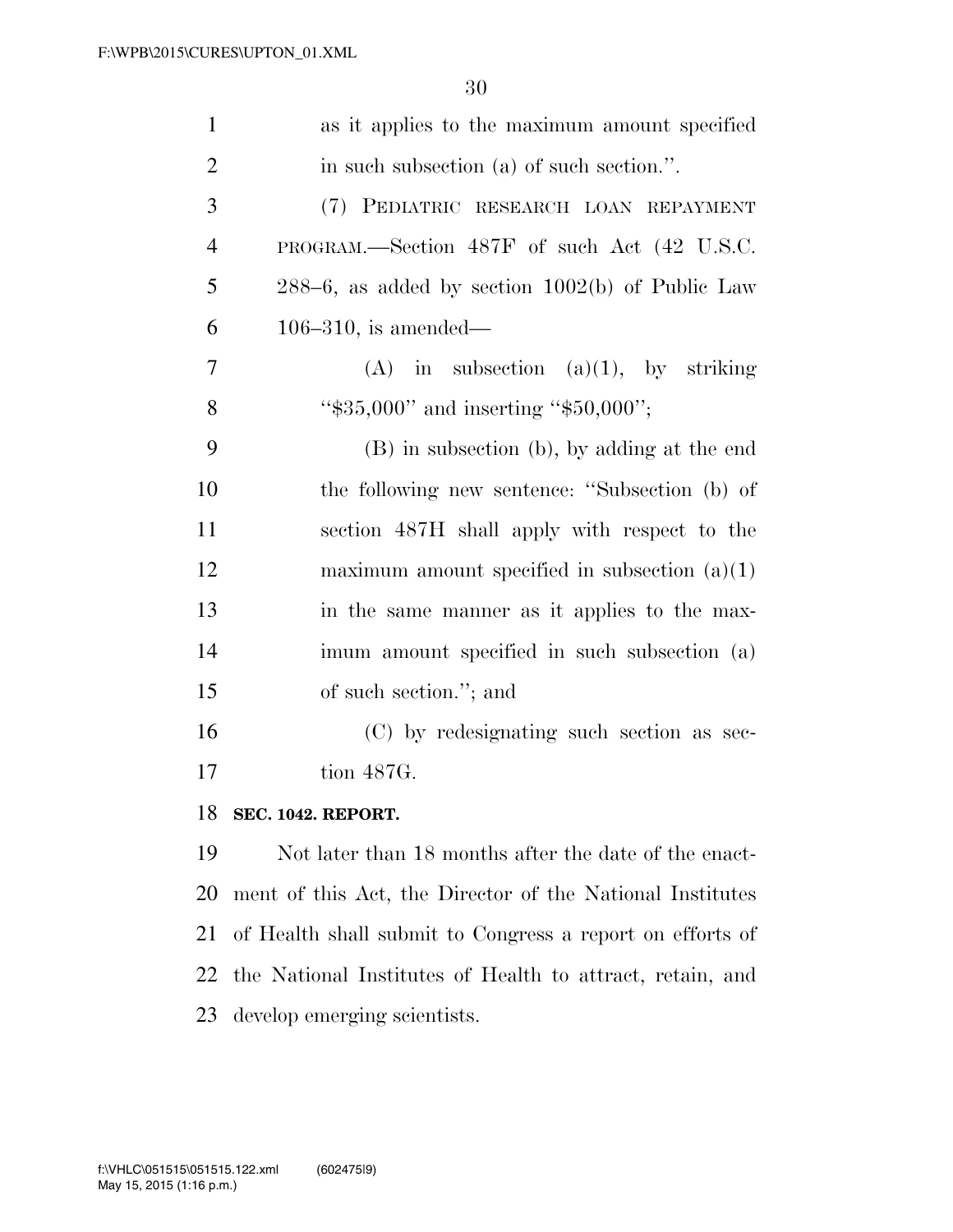# **Subtitle D—Capstone Grant Program**

### **SEC. 1061. CAPSTONE AWARD.**

 Part G of title IV of the Public Health Service Act (42 U.S.C. 288 et seq.) is amended by adding at the end the following:

## **''SEC. 490. CAPSTONE AWARD.**

 ''(a) IN GENERAL.—The Secretary may make awards (each of which, hereafter in this section, referred to as a 'Capstone Award') to support outstanding scientists who have been funded by the National Institutes of Health.

 ''(b) PURPOSE.—Capstone Awards shall be made to facilitate the successful transition or conclusion of re- search programs, or for other purposes, as determined by the Director of NIH, in consultation with the directors of the national research institutes and national centers. ''(c) DURATION AND AMOUNT.—The duration and amount of each Capstone Award shall be determined by the Director of NIH in consultation with the directors of the national research institutes and national centers.

21 "(d) LIMITATION.—Individuals who have received a Capstone Award shall not be eligible to have principle in- vestigator status on subsequent awards from the National Institutes of Health.''.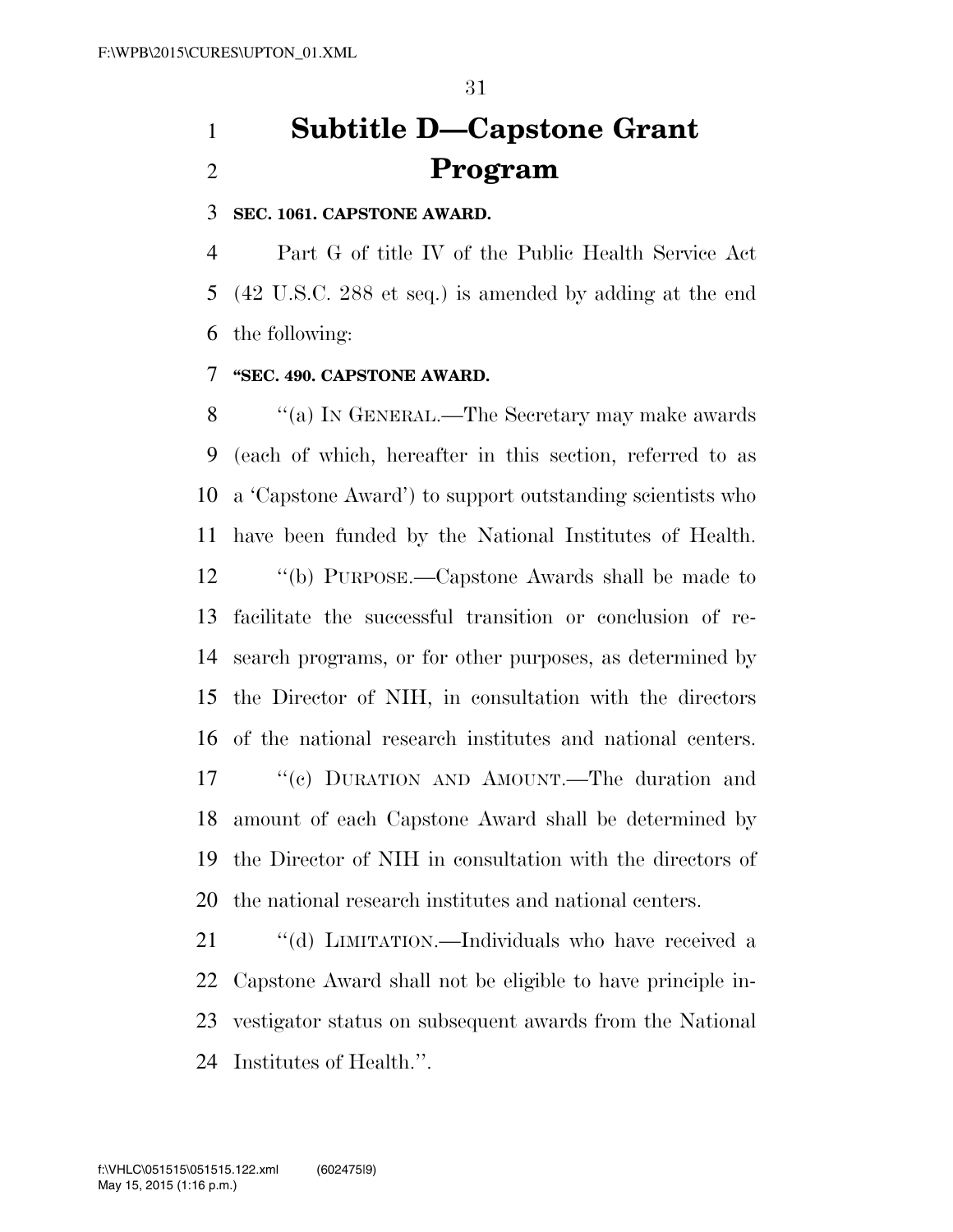# **Subtitle E—Promoting Pediatric Research Through the National Institutes of Health**

## **SEC. 1081. NATIONAL PEDIATRIC RESEARCH NETWORK.**

 Section 409D(d) of the Public Health Service Act (42 6 U.S.C.  $284h(d)$  is amended—

7 (1) in paragraph  $(1)$ —

 (A) by striking ''in consultation with the Director of the Eunice Kennedy Shriver Na- tional Institute of Child Health and Human Development and in collaboration with other appropriate national research institutes and na- tional centers that carry out activities involving pediatric research'' and inserting ''in collabora- tion with the national research institutes and national centers that carry out activities involv-ing pediatric research'';

18 (B) by striking subparagraph (B);

 (C) by striking ''may be comprised of, as appropriate'' and all that follows through ''the pediatric research consortia'' and inserting ''may be comprised of, as appropriate, the pedi-atric research consortia''; and

24 (D) by striking "; or" at the end and in-serting a period; and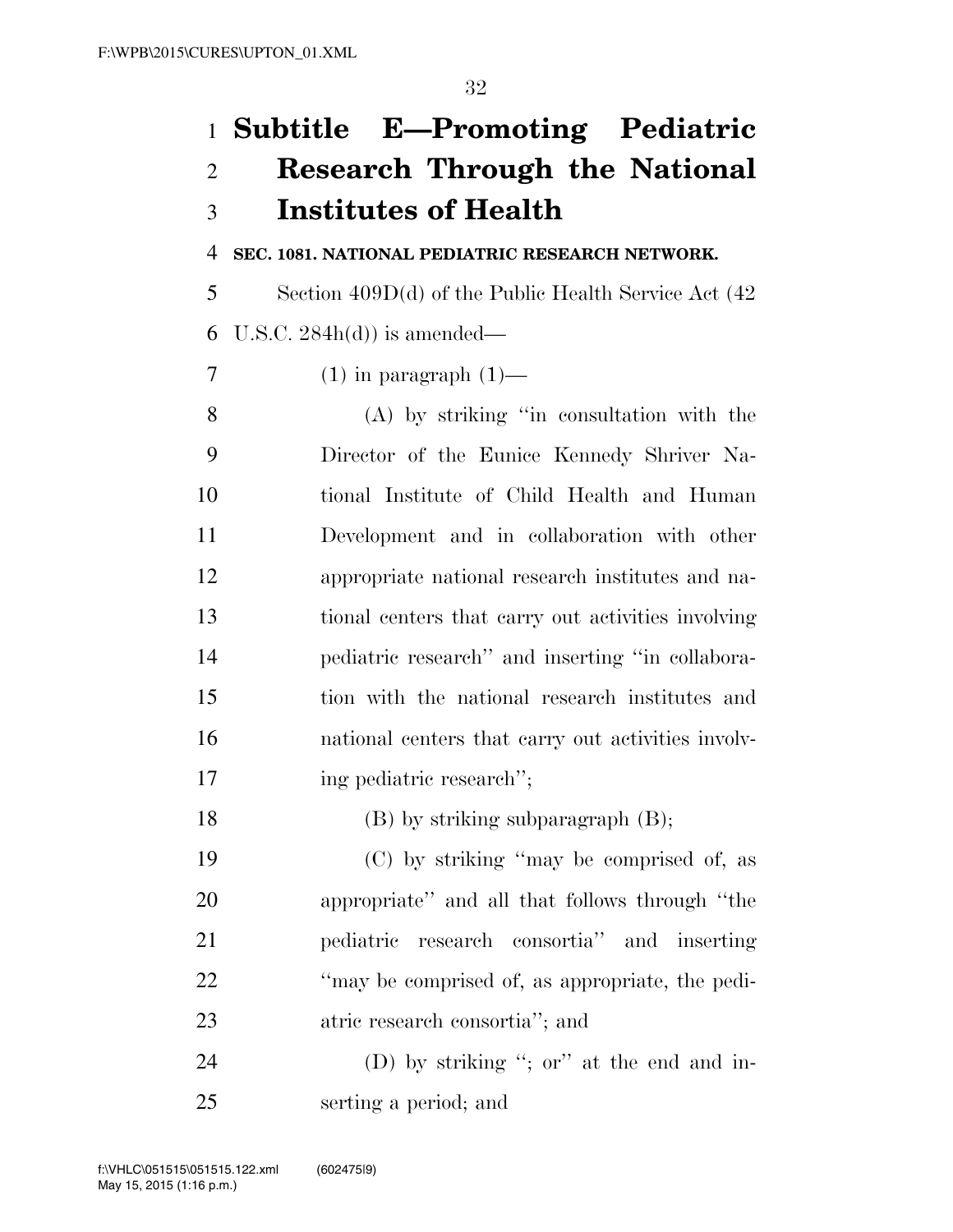1 (2) in paragraph (1), paragraph  $(2)(A)$ , the 2 first sentence of paragraph  $(2)(E)$ , and paragraph (4), by striking ''may'' each place it appears and in-4 serting "shall".

## **SEC. 1082. GLOBAL PEDIATRIC CLINICAL TRIAL NETWORK SENSE OF CONGRESS.**

It is the sense of Congress that—

 (1) the National Institutes of Health should en- courage a global pediatric clinical trial network through the allocation of grants, contracts, or coop- erative agreements to supplement the salaries of new and early investigators who participate in the global pediatric clinical trial network;

 (2) National Institutes of Health grants, con- tracts, or cooperative agreements should be awarded, solely for the purpose of supplementing the salaries of new and early investigators, to entities that par-ticipate in the global pediatric clinical trial network;

 (3) the Food and Drug Administration should engage the European Medicines Agency and other foreign regulatory entities during the formation of the global pediatric clinical trials network to encour-age their participation; and

 (4) once a global pediatric clinical trial network is established and becomes operational, the Food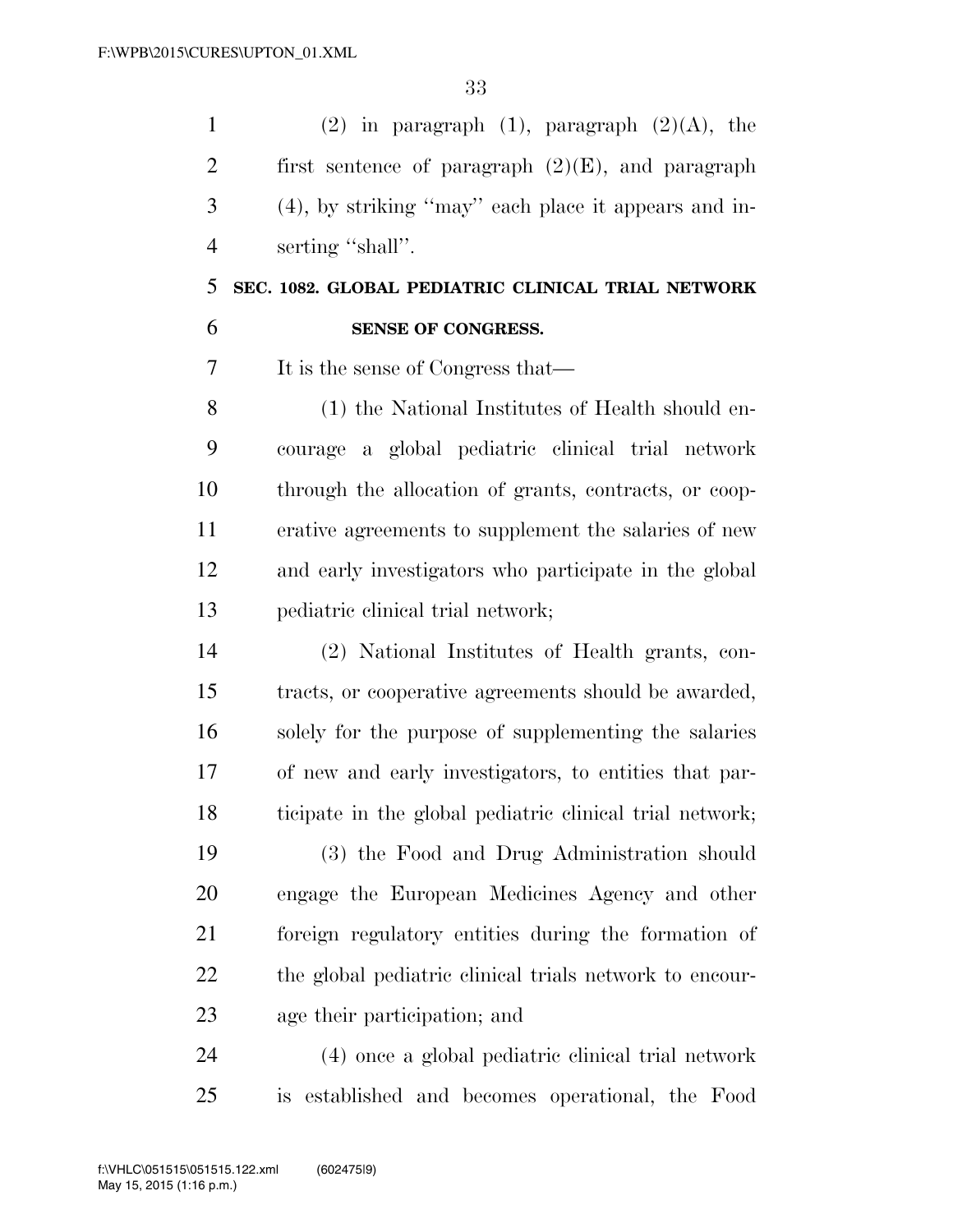and Drug Administration should continue to engage the European Medicines Agency and other foreign regulatory entities to encourage and facilitate their participation in the network with the goal of enhanc-ing the global reach of the network.

# **SEC. 1083. APPROPRIATE AGE GROUPINGS IN CLINICAL RE-SEARCH.**

 (a) INPUT FROM EXPERTS.—Not later than 180 days after the date of enactment of this Act, the Director of the National Institutes of Health shall convene a work- shop of experts on pediatrics and experts on geriatrics to provide input on—

 (1) appropriate age groupings to be included in research studies involving human subjects; and

 (2) acceptable scientific justifications for ex- cluding participants from a range of age groups from human subjects research studies.

 (b) GUIDELINES.—Not later than 180 days after the conclusion of the workshop under subsection (a), the Di- rector of the National Institutes of Health shall publish guidelines—

 (1) addressing the consideration of age as an inclusion variable in research involving human sub-jects; and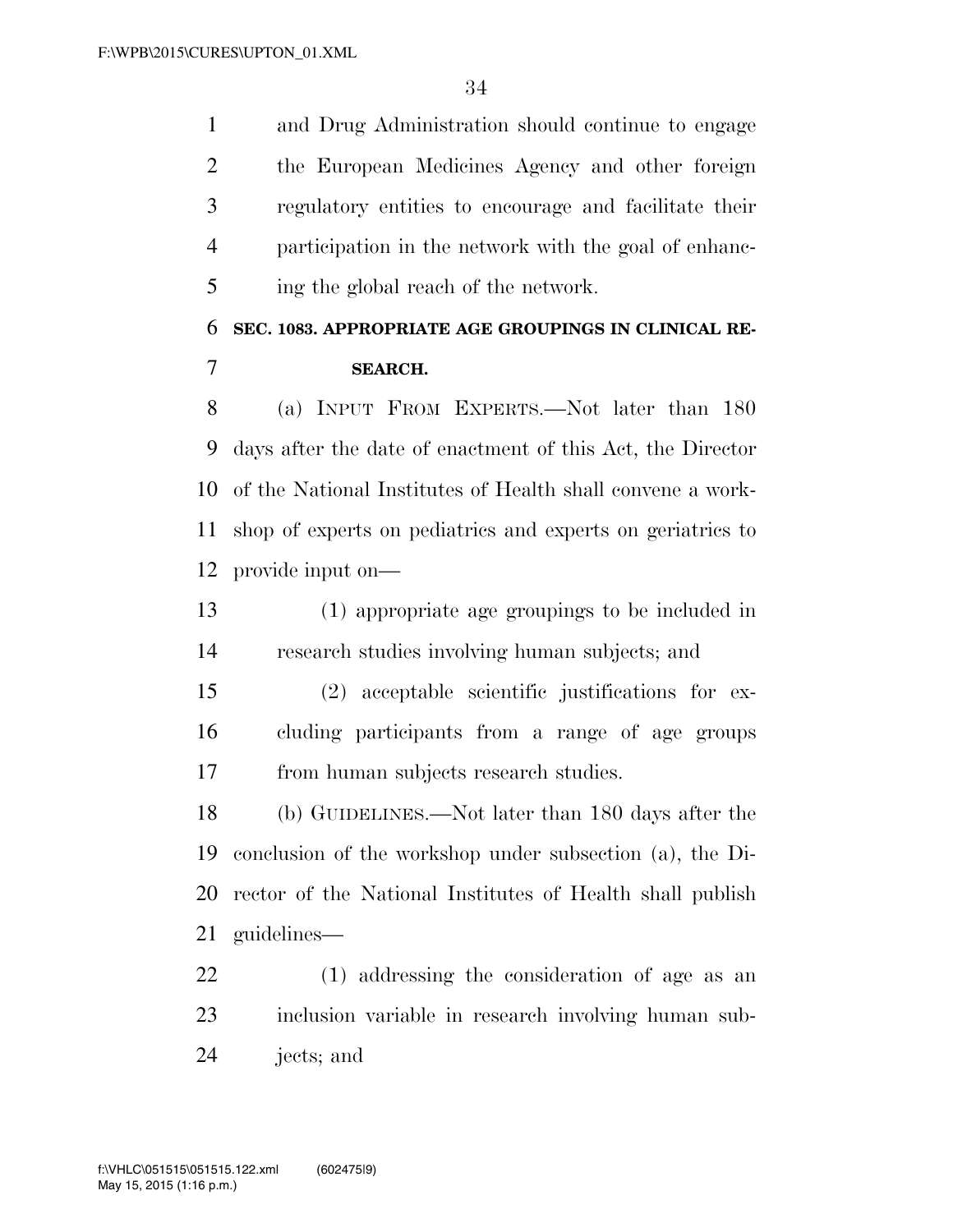(2) identifying criteria for justifications for any age-related exclusions in such research. (c) PUBLIC AVAILABILITY OF FINDINGS AND CON- CLUSIONS.—The Director of the National Institutes of Health shall— (1) make the findings and conclusion resulting from the workshop under subsection (a) available to the public on the website of the National Institutes of Health; and (2) not less than biennially, disclose to the pub-11 lic on such website the number of children included in research that is conducted or supported by the National Institutes of Health, disaggregated by de- velopmentally appropriate age group, race, and gen- der. **Subtitle F—Advancement of Na- tional Institutes of Health Re- search and Data Access SEC. 1101. SHARING OF DATA GENERATED THROUGH NIH- FUNDED RESEARCH.**  Part H of title IV of the Public Health Service Act (42 U.S.C. 289 et seq.) is amended by adding at the end the following: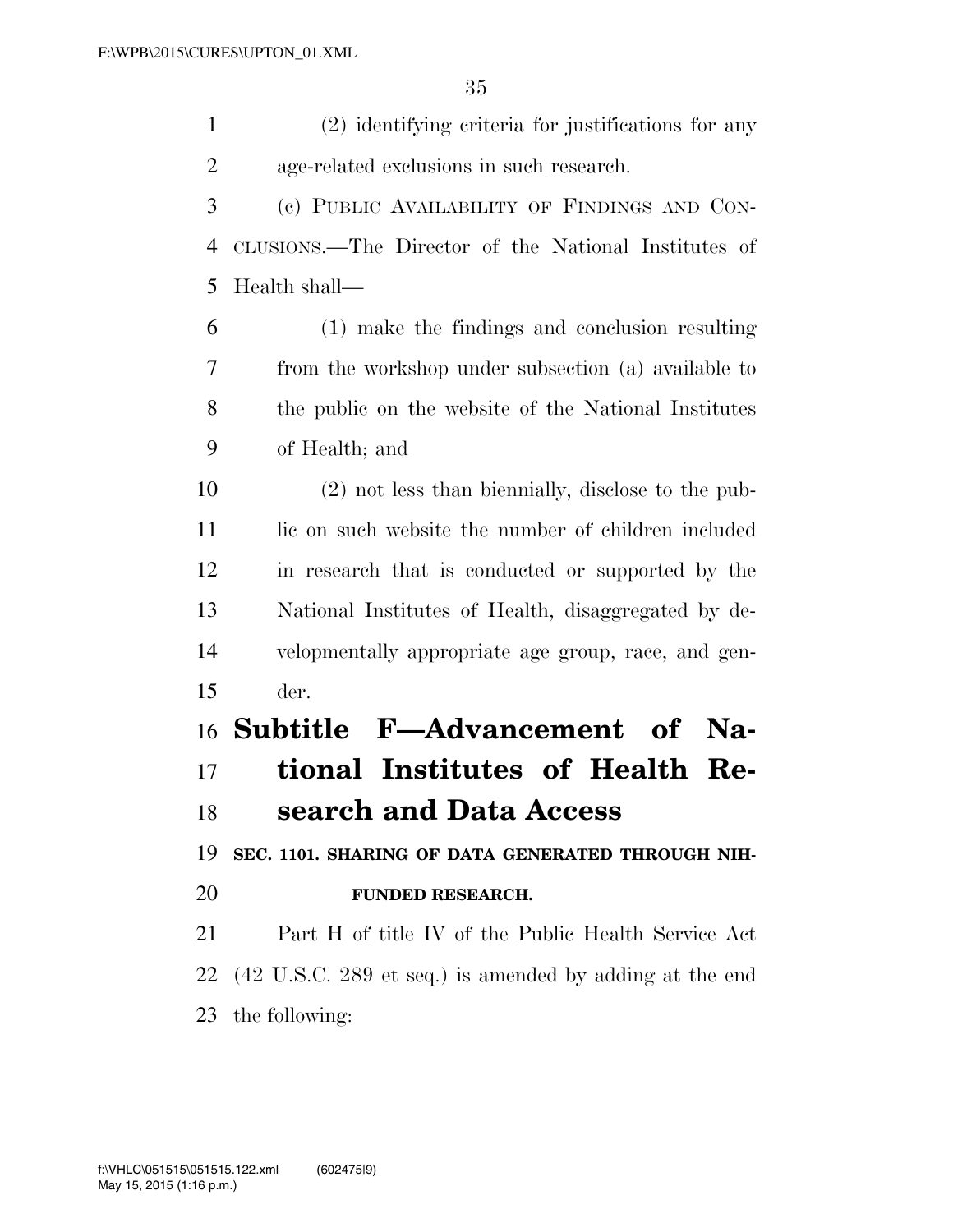## **''SEC. 498E. SHARING OF DATA GENERATED THROUGH NIH-FUNDED RESEARCH.**

 ''(a) AUTHORITY.—Subject to subsection (b), as a condition on the award of a grant or the provision of other financial support for research, provided that the research is fully funded through such grant or other support, the Director of NIH may require the recipients of such grant or other support to share with the public data generated from such research.

 ''(b) LIMITATION.—The Director of NIH shall not re- quire as a condition on the award of a grant or the provi- sion of other financial support for research under sub-section (a) the sharing of—

 ''(1) any individually identifiable information with respect to a human subject participating in the research; or

17 ''(2) any trade secret or commercial or financial information that is privileged or confidential and subject to section 552(b)(4) of title 5, United States Code, or section 1905 of title 18, United States Code.''.

## **SEC. 1102. STANDARDIZATION OF DATA IN CLINICAL TRIAL**

- **REGISTRY DATA BANK ON ELIGIBILITY FOR**
- **CLINICAL TRIALS.**
- (a) STANDARDIZATION.—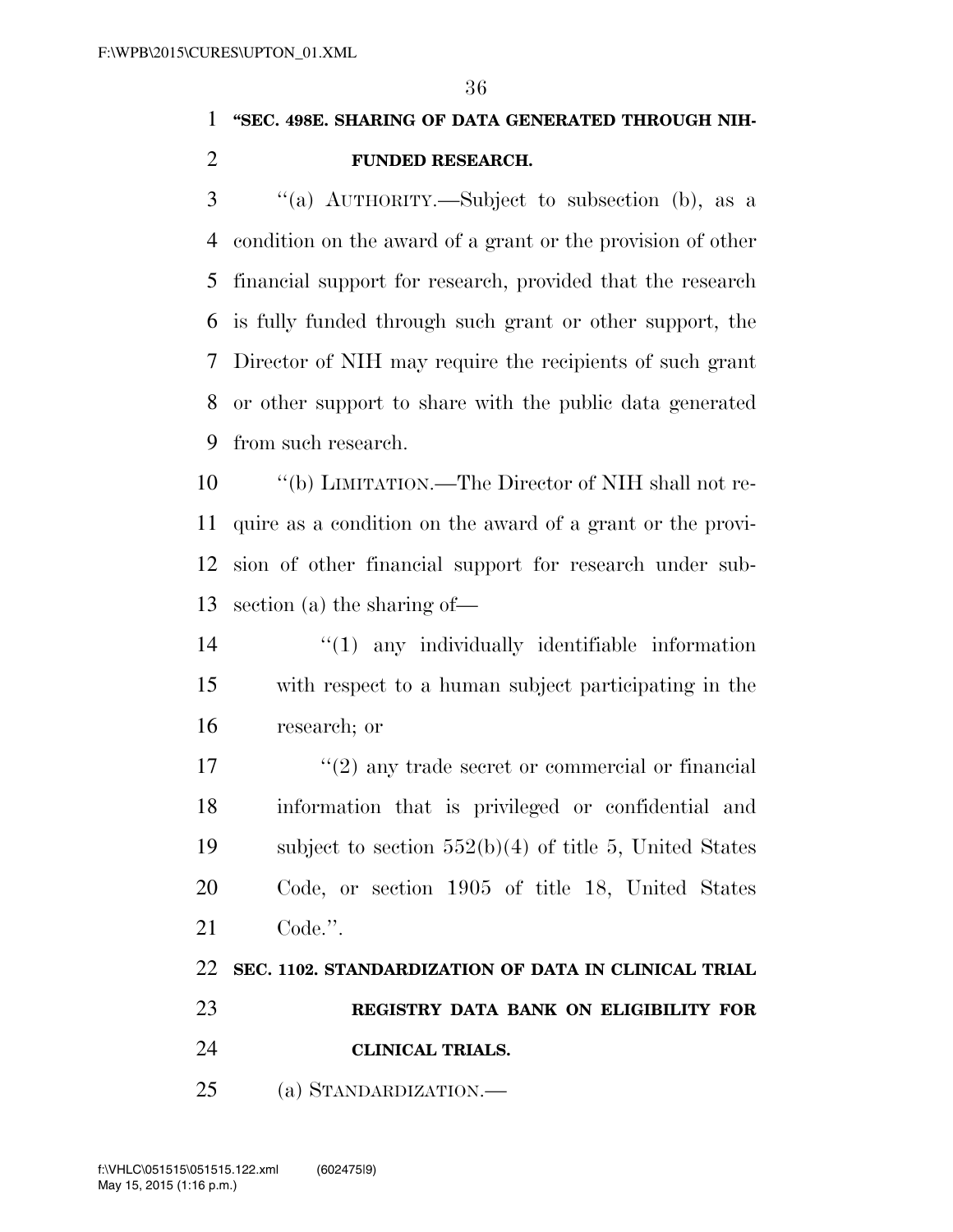| $\mathbf{1}$   | (1) IN GENERAL.—Section $402(j)$ of the Public               |
|----------------|--------------------------------------------------------------|
| $\overline{2}$ | Health Service Act $(42 \text{ U.S.C. } 282(j))$ is amended— |
| 3              | (A) by redesignating paragraph (7) as                        |
| $\overline{4}$ | paragraph $(8)$ ; and                                        |
| 5              | (B) by inserting after paragraph (6) the                     |
| 6              | following:                                                   |
| $\overline{7}$ | "(7) STANDARDIZATION.—The Director of NIH                    |
| 8              | shall—                                                       |
| 9              | $\lq\lq$ ensure that the registry and results                |
| 10             | data bank is easily used by the public;                      |
| 11             | $\lq\lq$ ensure that entries in the registry                 |
| 12             | and results data bank are easily compared;                   |
| 13             | $\cdot$ (C) ensure that information required to              |
| 14             | be submitted to the registry and results data                |
| 15             | bank, including recruitment information under                |
| 16             | paragraph $(2)(A)(ii)(II)$ , is submitted by per-            |
| 17             | sons and posted by the Director of NIH in a                  |
| 18             | standardized format and shall include<br>at                  |
| 19             | $least$ —                                                    |
| 20             | "(i) the disease or indication being                         |
| 21             | studied;                                                     |
| 22             | "(ii) inclusion criteria such as age,                        |
| 23             | gender, diagnosis or diagnoses, lab values,                  |
| 24             | or imaging results; and                                      |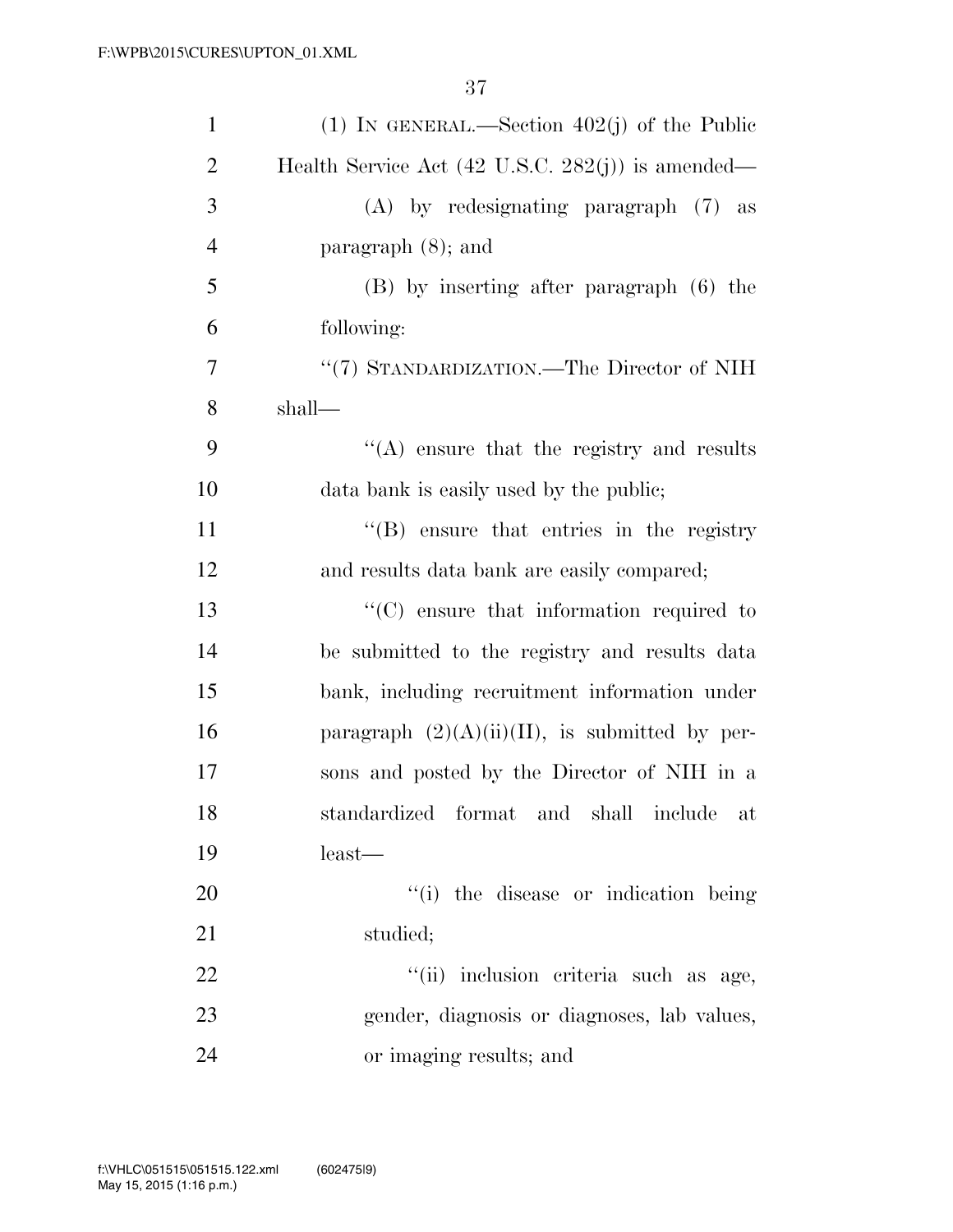| $\mathbf{1}$   | "(iii) exclusion criteria such as spe-                      |
|----------------|-------------------------------------------------------------|
| $\overline{2}$ | cific diagnosis or diagnoses, lab values, or                |
| 3              | prohibited medications; and                                 |
| $\overline{4}$ | $\lq\lq$ to the extent possible, in carrying out            |
| 5              | this paragraph, make use of standard health                 |
| 6              | care terminologies, such as the International               |
| 7              | Classification of Diseases or the Current Proce-            |
| 8              | dural Terminology, that facilitate electronic               |
| 9              | matching to data in electronic health records or            |
| 10             | relevant health information<br>other<br>tech-               |
| 11             | nologies.".                                                 |
| 12             | (2) CONFORMING AMENDMENT.—Clause (iv) of                    |
| 13             | section $402(j)(2)(B)$ of the Public Health Service         |
| 14             | Act $(42 \text{ U.S.C. } 282(j)(2)(B))$ is hereby stricken. |
| 15             | (b) CONSULTATION.—Not later than 90 days after              |
| 16             | the date of enactment of this Act, the Secretary of Health  |
| 17             | and Human Services shall consult with stakeholders (in-     |
| 18             | cluding patients, researchers, physicians, industry rep-    |
| 19             | resentatives, health information technology providers, the  |
| 20             | Food and Drug Administration, and standard setting or-      |

 ganizations such as CDISC that have experience working with Federal agencies to standardize health data submis- sions) to receive advice on enhancements to the clinical trial registry data bank under section 402(j) of the Public Health Service Act (42 U.S.C. 282(j)) (including enhance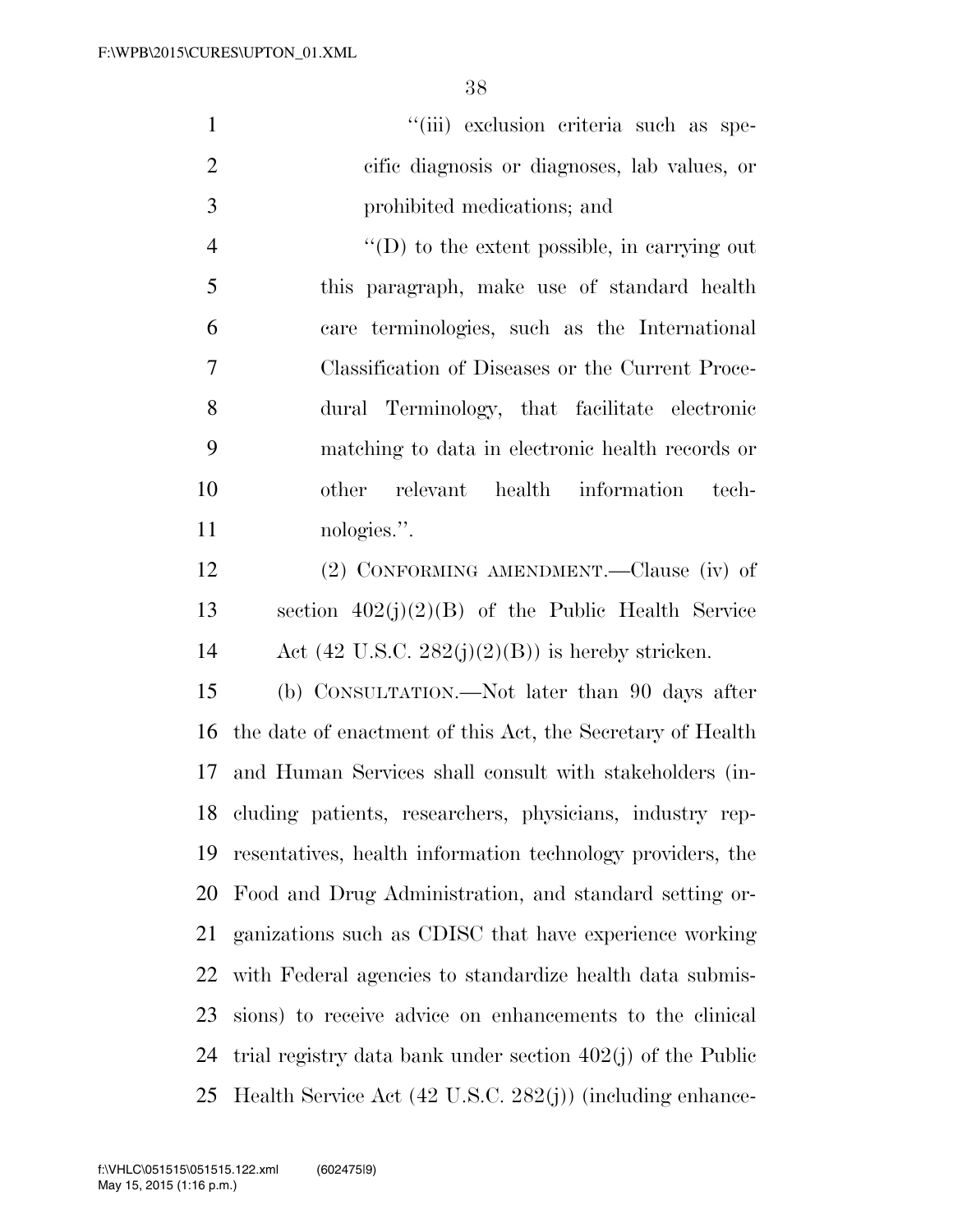ments to usability, functionality, and search capability) that are necessary to implement paragraph (7) of section 3  $402(j)$  of such Act, as added by subsection (a).

 (c) APPLICABILITY.—Not later than 18 months after the date of enactment of this Act, the Secretary of Health and Human Services shall begin implementation of para- graph (7) of section 402(j) of the Public Health Service Act, as added by subsection (a).

# **Subtitle G—Facilitating Collaborative Research**

### **SEC. 1121. CLINICAL TRIAL DATA SYSTEM.**

 (a) ESTABLISHMENT.—The Secretary, acting through the Commissioner of Food and Drugs and the Di- rector of the National Institutes of Health, shall enter into a collaborative agreement for a period of 7 years, to be known as the Clinical Trial Data System Agreement, with one or more eligible entities to implement a pilot program with respect to all clinical trial data obtained from quali- fied clinical trials for purposes of conducting further re-search on such data.

 (b) APPLICATION.—Eligible entities seeking to enter into a cooperative agreement with the Secretary under this section shall submit to the Secretary an application in such time and manner, and containing such information,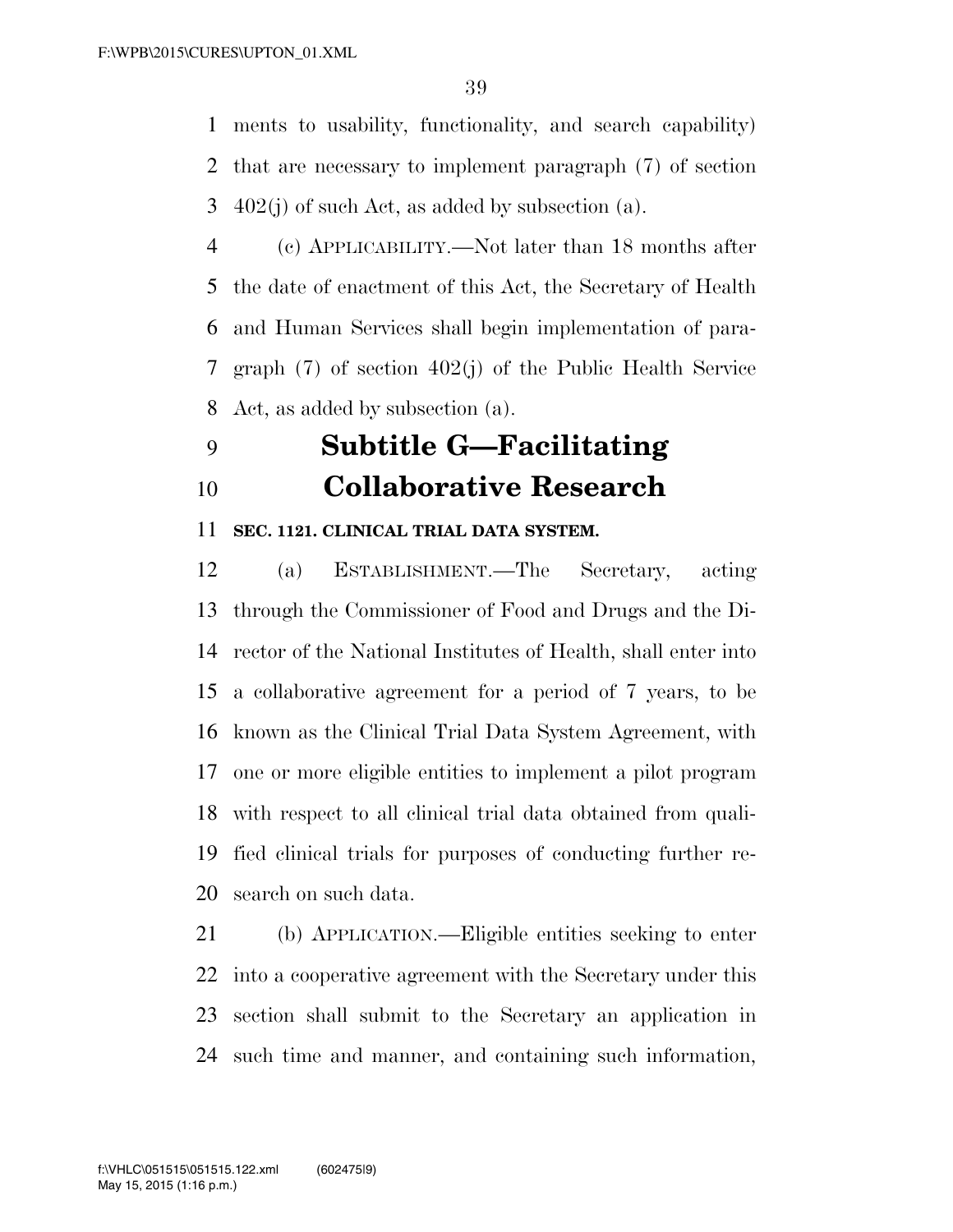as the Secretary may require. Any such application shall include the following:

 (1) A certification that each applicant is not currently and does not plan to be involved in spon- soring, operating, or participating in a clinical trial nor collaborating with another entity for the pur- poses of sponsoring, operating, or participating in a clinical trial.

 (2) A description of how each applicant will compile clinical trial data in standardized formats using terminologies and standards that have been developed by recognized standards developing orga- nizations with input from diverse stakeholder groups, and a description of the methodologies to be used to de-identify clinical trial data consistent with 16 the requirements of section 164.514 of title 45, Code of Federal Regulations (or successor regulations).

 (3) Documentation establishing that each appli- cant has a plan in place to allow registered users to access and use de-identified clinical trial data, gath- ered from qualified clinical trials, available under carefully controlled contractual terms as defined by the Secretary.

 (4) Evidence demonstrating the ability to en-sure dissemination of the results of the research to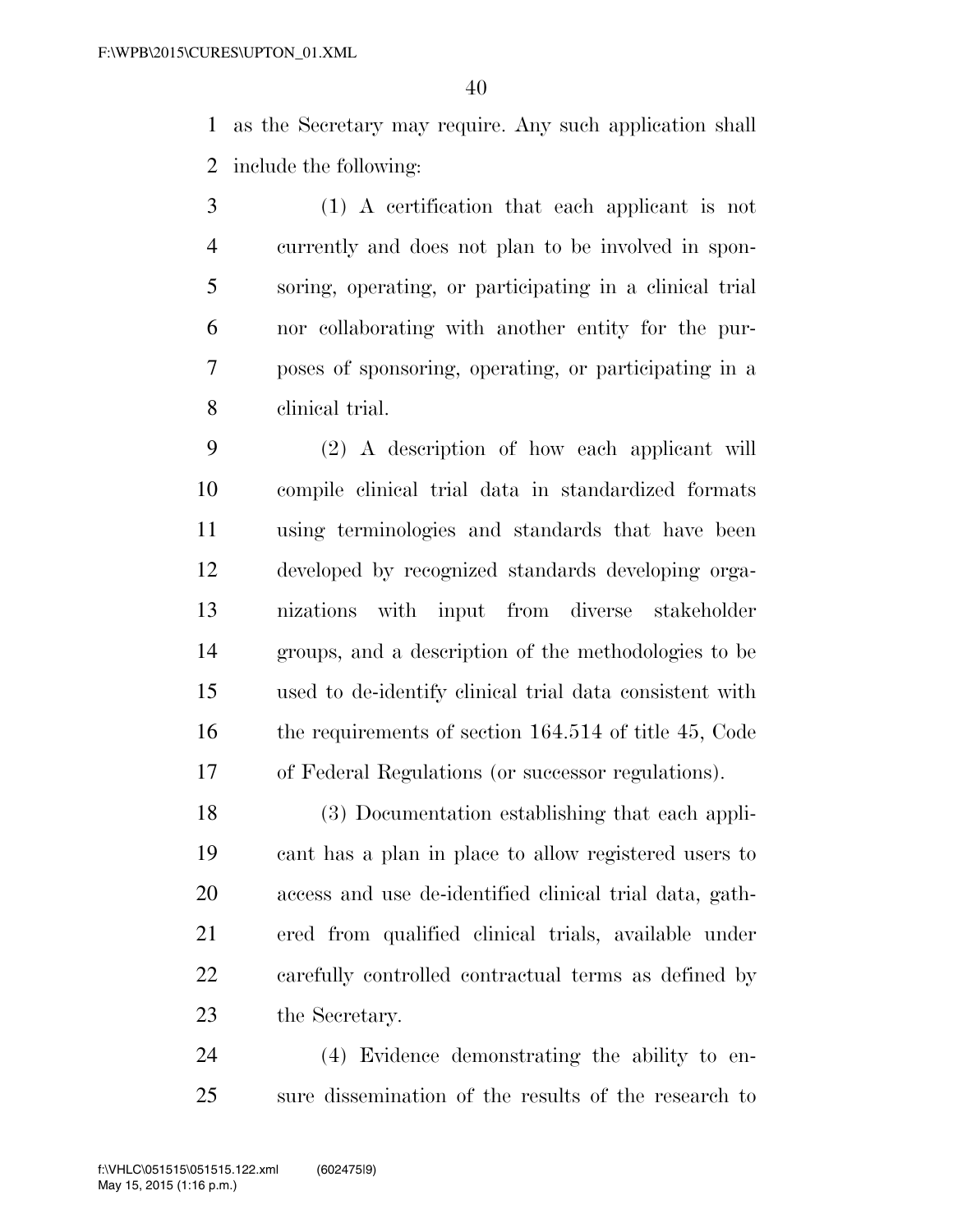| $\mathbf{1}$   | interested parties to serve as a guide to future med-        |
|----------------|--------------------------------------------------------------|
| $\overline{2}$ | ical product development or scientific research.             |
| 3              | (5) The plan of each applicant for securing                  |
| $\overline{4}$ | funding for the partnership described in paragraph           |
| 5              | (2) from governmental sources and private founda-            |
| 6              | tions, entities, and individuals.                            |
| 7              | (6) Evidence demonstrating a proven track                    |
| 8              | record of-                                                   |
| 9              | (A) being a neutral third party in working                   |
| 10             | with medical product manufacturers, academic                 |
| 11             | institutions, and the Food and Drug Adminis-                 |
| 12             | tration; and                                                 |
| 13             | (B) having the ability to protect confiden-                  |
| 14             | tial data.                                                   |
| 15             | (c) EXTENSION, EXPANSION, TERMINATION.-The                   |
| 16             | Secretary, acting through the Commissioner of Food and       |
| 17             | Drugs and the Director of the National Institutes of         |
|                | 18 Health, upon the expiration of the 7-year period referred |
| 19             | to in subsection (a), may extend (including permanently),    |
| 20             | expand, or terminate the pilot program established under     |
| 21             | such subsection, in whole, or in part.                       |
| 22             | (d) REPORTS.—                                                |
| 23             | (1) REPORT TO SECRETARY AND CONGRESS.—                       |
| 24             | Not later than 6 years after the date on which the           |
| 25             | pilot program is established under subsection (a),           |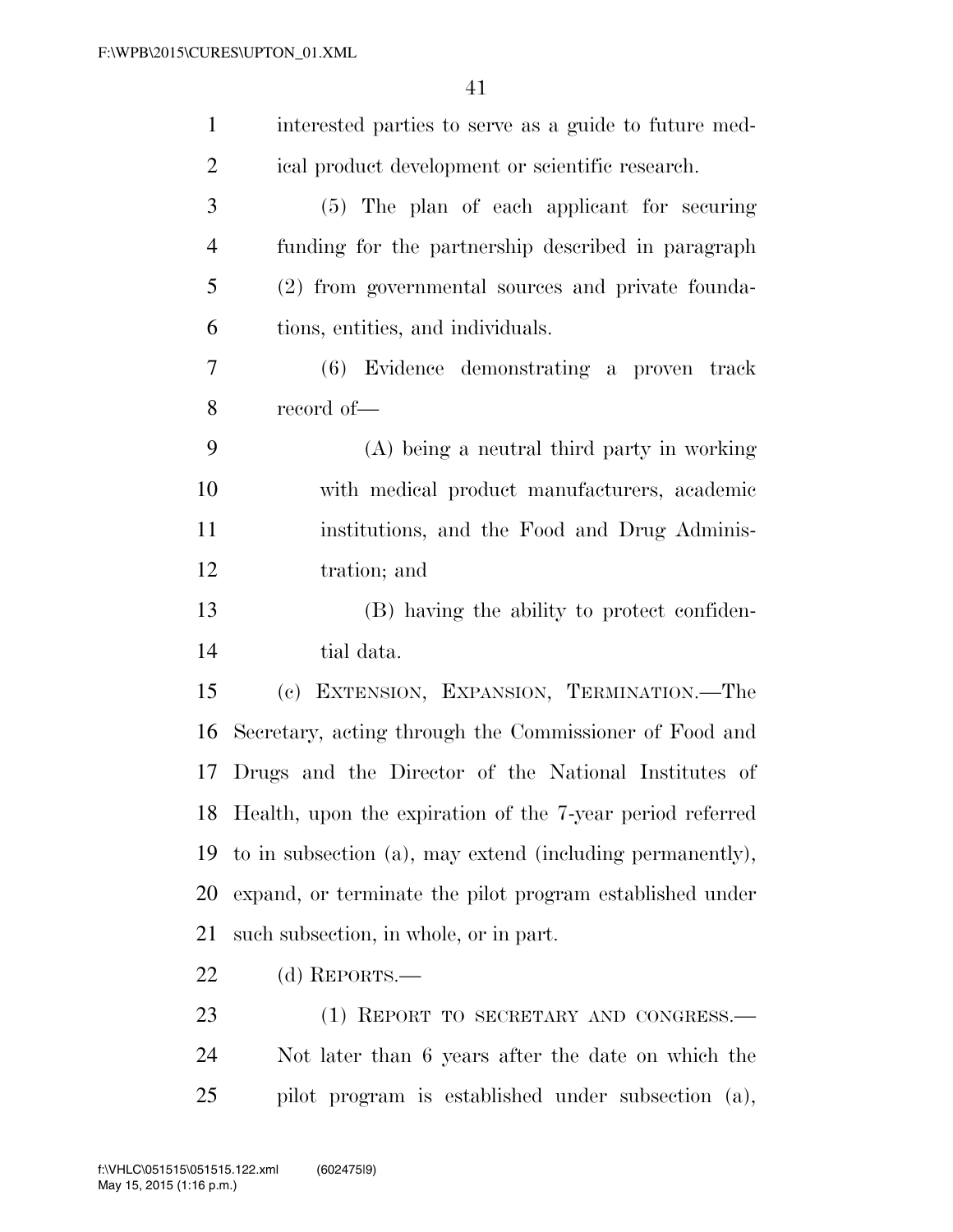| $\mathbf{1}$   | the eligible entities entering into a cooperative agree- |
|----------------|----------------------------------------------------------|
| $\overline{2}$ | ment with the Secretary under such section shall         |
| 3              | submit to Congress a report that—                        |
| $\overline{4}$ | (A) contains a review of the effectiveness               |
| 5              | of the pilot program; and                                |
| 6              | (B) makes recommendations to the Sec-                    |
| 7              | retary and the Congress on improvements to               |
| 8              | the program.                                             |
| 9              | (2) GAO INTERIM AND FINAL REPORT.—                       |
| 10             | (A) IN GENERAL.—The Comptroller Gen-                     |
| 11             | eral of the United States shall submit to Con-           |
| 12             | gress two reports, with respect to the pilot pro-        |
| 13             | gram established under subsection (a), that              |
| 14             | contains the following information:                      |
| 15             | (i) The new discoveries, research in-                    |
| 16             | quiries, or clinical trials that have resulted           |
| 17             | from accessing clinical trial data under the             |
| 18             | program.                                                 |
| 19             | The number of times scientists<br>(ii)                   |
| 20             | have accessed such data, disaggregated by                |
| 21             | research area and clinical trial phase.                  |
| 22             | (iii) An analysis of whether the pro-                    |
| 23             | gram has helped reduce adverse events in                 |
| 24             | clinical trials.                                         |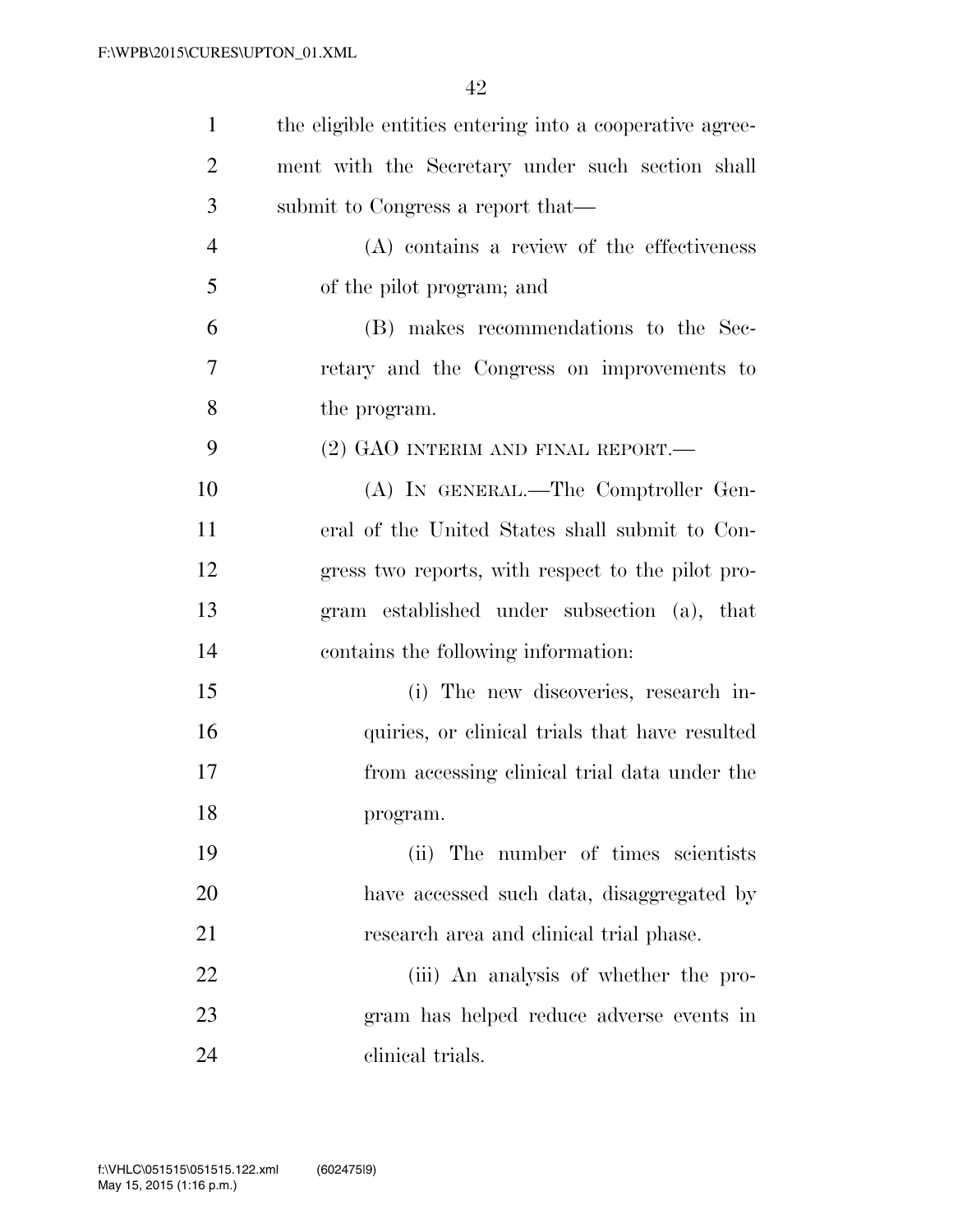| $\mathbf{1}$   | (iv) An analysis of whether scientists               |
|----------------|------------------------------------------------------|
| $\overline{2}$ | have raised any concerns about the burden            |
| 3              | of having to share data with the system es-          |
| $\overline{4}$ | tablished under the program and a descrip-           |
| 5              | tion, if any, of such burden.                        |
| 6              | (B) TIMING.—The Secretary shall submit               |
| 7              | the first report under subparagraph (A) not          |
| 8              | later than 3 years after the date on which the       |
| 9              | pilot program established under subsection (a)       |
| 10             | and the second such report at the end of the 7-      |
| 11             | year period referred to in such subsection.          |
| 12             | $(3)$ GAO sTUDY.—Not later than 6 years after        |
| 13             | the date on which the pilot program is established   |
| 14             | under subsection (a), the Comptroller General of the |
| 15             | United States shall conduct a study that—            |
| 16             | (A) reviews the effectiveness of the pilot           |
| 17             | program; and                                         |
| 18             | (B) makes recommendations to the Sec-                |
| 19             | retary and the Congress on improvements to           |
| 20             | the program;                                         |
| 21             | (e) DEFINITIONS.—In this section:                    |
| 22             | (1) The term "eligible entity" means an entity       |
| 23             | that has experienced personnel with clinical and     |
| 24             | other technical expertise in the biomedical sciences |
| 25             | and biomedical ethics and that is—                   |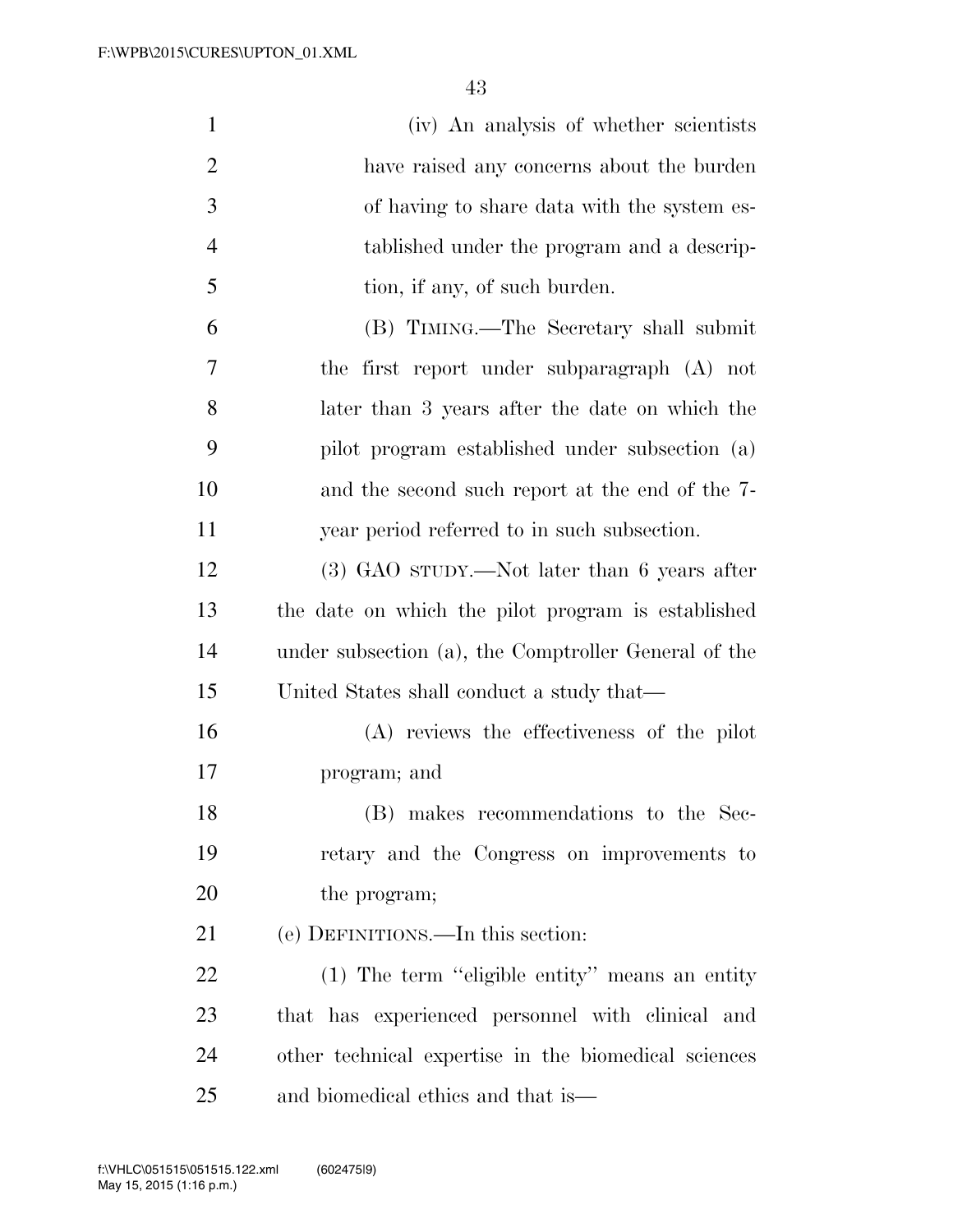| $\mathbf{1}$   | (A) an institution of higher education (as            |
|----------------|-------------------------------------------------------|
| 2              | such term is defined in section 1001 of the           |
| 3              | Higher Education Act of 1965 (20 U.S.C.               |
| $\overline{4}$ | $(1001)$ or a consortium of such institutions; or     |
| 5              | (B) an organization described in section              |
| 6              | $501(c)(3)$ of title 26 of the Internal Revenue       |
| 7              | Code of 1986 and exempt from tax under sec-           |
| 8              | tion $501(a)$ of such title.                          |
| 9              | (2) The term "medical product" means a drug           |
| 10             | (as defined in subsection $(g)$ of section 201 of the |
| 11             | Federal Food, Drug, and Cosmetic Act (21 U.S.C.       |
| 12             | 331)), a device (as defined in subsection (h) of such |
| 13             | section), a biological product (as defined in section |
| 14             | 351 of the Public Health Service Act (42 U.S.C.       |
| 15             | $(262)$ , or any combination thereof.                 |
| 16             | (3) The term "qualified clinical trial" means a       |
| 17             | clinical trial sponsored solely by an agency of the   |
| 18             | Department of Health and Human Services with re-      |
| 19             | spect to a medical product—                           |
| 20             | $(A)$ that was—                                       |
| 21             | (i) approved or cleared under section                 |
| 22             | $505, 510(k)$ , or 515, or has an exemption           |
| 23             | for investigational use in effect under sec-          |
| 24             | tion 505 or 520 $(m)$ , of the Federal Food,          |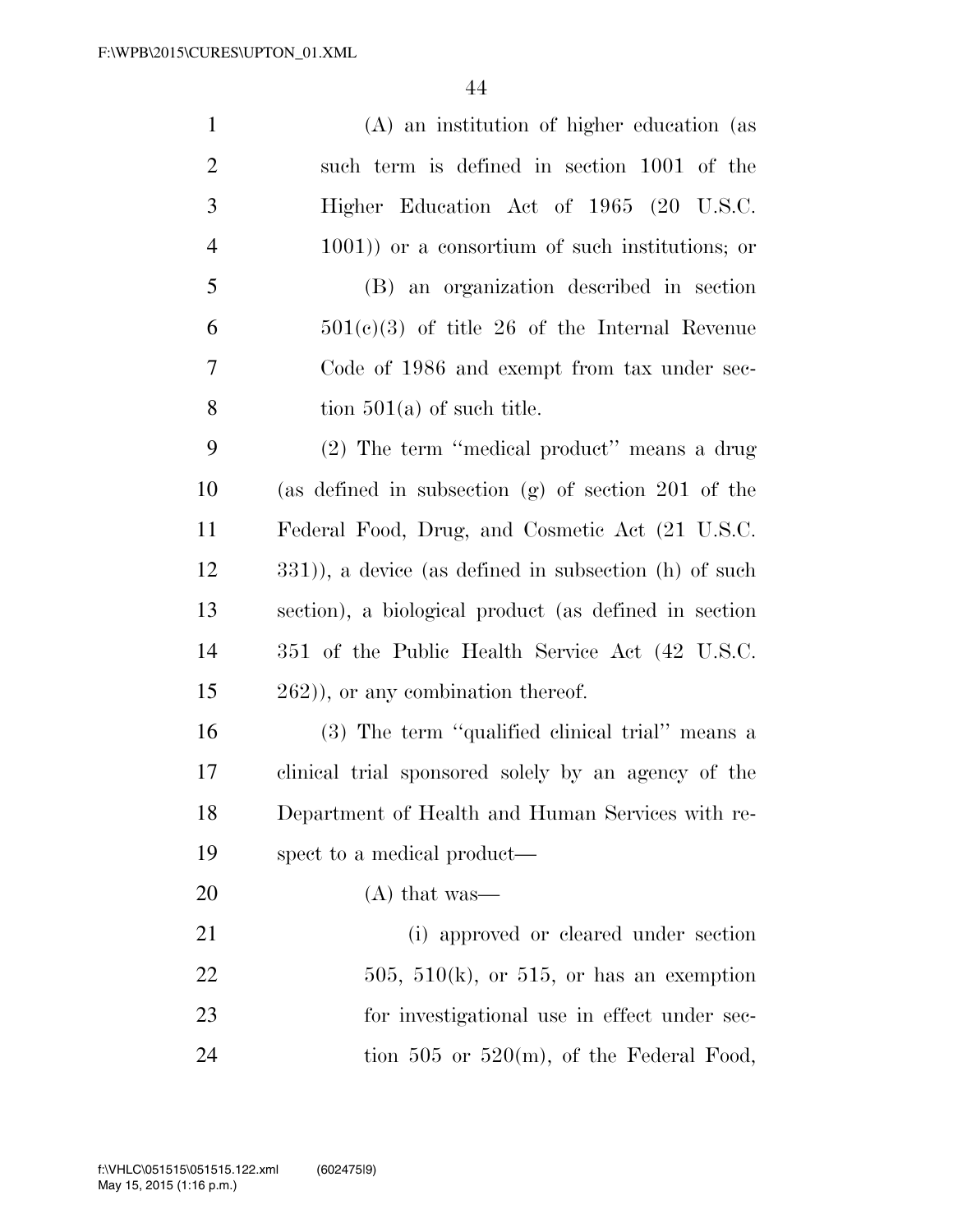| $\mathbf{1}$   | Drug, and Cosmetic Act (42 U.S.C. 301 et                                    |
|----------------|-----------------------------------------------------------------------------|
| $\overline{2}$ | $seq.$ ; or                                                                 |
| 3              | (ii) licensed under section 351 of the                                      |
| $\overline{4}$ | Public Health Service Act (42 U.S.C. 262)                                   |
| 5              | or has an exemption for investigational use                                 |
| 6              | in effect under such section 351; or                                        |
| 7              | (B) that is an investigational product for                                  |
| 8              | which the original development was discon-                                  |
| 9              | tinued and with respect to which—                                           |
| 10             | (i) no additional work to support ap-                                       |
| 11             | proval, licensure, or clearance of such med-                                |
| 12             | ical product is being or is planned to be                                   |
| 13             | undertaken by the sponsor of the original                                   |
| 14             | development program, its successors, as-                                    |
| 15             | signs, or collaborators; and                                                |
| 16             | (ii) the sponsor of the original inves-                                     |
| 17             | tigational development program has pro-                                     |
| 18             | vided its consent to the Secretary for inclu-                               |
| 19             | sion of data regarding such product in the                                  |
| 20             | system established under this section.                                      |
| 21             | SEC. 1122. NATIONAL NEUROLOGICAL DISEASES SURVEIL-                          |
| 22             | LANCE SYSTEM.                                                               |
| 23             | Part P of title III of the Public Health Service Act                        |
| 24             | $(42 \text{ U.S.C. } 280 \text{g et seq.})$ is amended by adding at the end |
| 25             | the following:                                                              |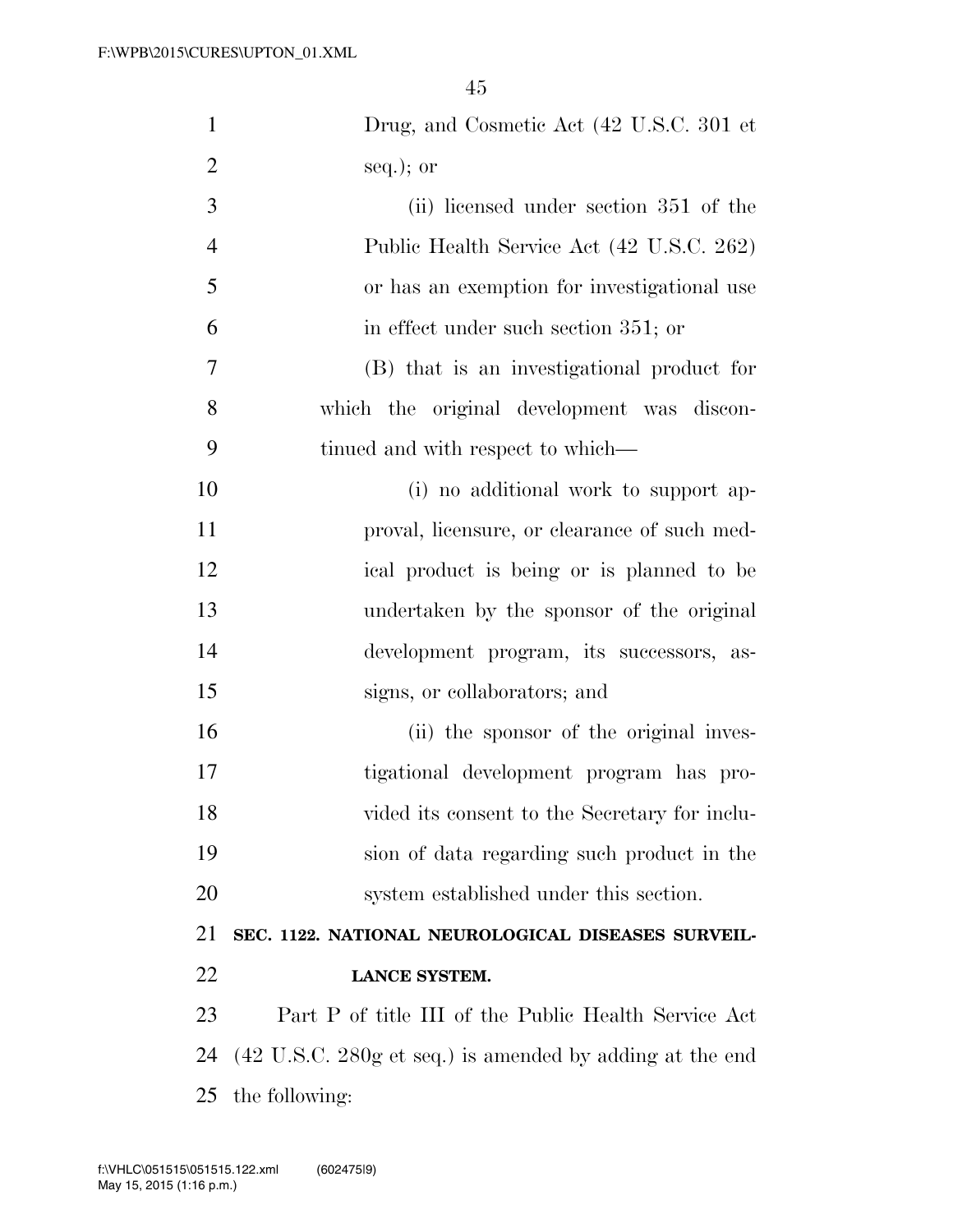### **''SEC. 399V–6 SURVEILLANCE OF NEUROLOGICAL DISEASES.**

2 "(a) In GENERAL.—The Secretary, acting through the Director of the Centers for Disease Control and Pre- vention and in coordination with other agencies as deter-mined appropriate by the Secretary, shall—

 ''(1) enhance and expand infrastructure and ac- tivities to track the epidemiology of neurological dis- eases, including multiple sclerosis and Parkinson's disease; and

 ''(2) incorporate information obtained through such activities into a statistically sound, scientifically credible, integrated surveillance system, to be known as the National Neurological Diseases Surveillance System.

 ''(b) RESEARCH.—The Secretary shall ensure that the National Neurological Diseases Surveillance System is designed in a manner that facilitates further research on neurological diseases.

 ''(c) CONTENT.—In carrying out subsection (a), the Secretary—

21 ''(1) shall provide for the collection and storage of information on the incidence and prevalence of neurological diseases in the United States;

 ''(2) to the extent practicable, shall provide for the collection and storage of other available informa-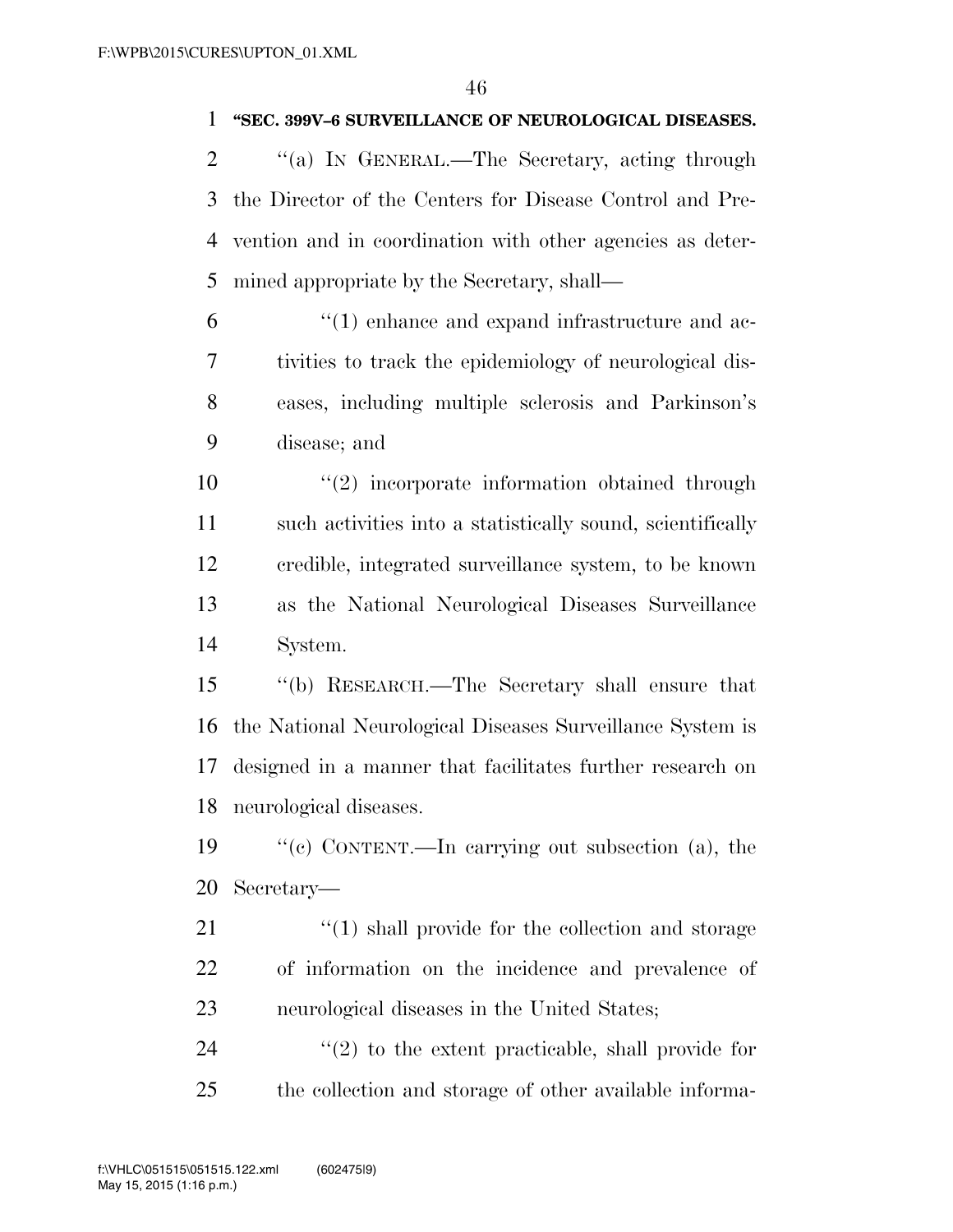| $\mathbf{1}$   | tion on neurological diseases, such as information       |
|----------------|----------------------------------------------------------|
| $\overline{2}$ | concerning—                                              |
| 3              | $\lq\lq$ demographics and other information              |
| $\overline{4}$ | associated or possibly associated with neuro-            |
| 5              | logical diseases, such as age, race, ethnicity,          |
| 6              | sex, geographic location, and family history;            |
| 7              | "(B) risk factors associated or possibly as-             |
| 8              | sociated with neurological diseases, including           |
| 9              | genetic and environmental risk factors; and              |
| 10             | "(C) diagnosis and progression markers;                  |
| 11             | "(3) may provide for the collection and storage          |
| 12             | of information relevant to analysis on neurological      |
| 13             | diseases, such as information concerning—                |
| 14             | $\lq\lq$ the epidemiology of the diseases;               |
| 15             | $\lq\lq$ the natural history of the diseases;            |
| 16             | $\lq\lq$ (C) the prevention of the diseases;             |
| 17             | $\lq\lq$ (D) the detection, management,<br>and           |
| 18             | treatment approaches for the diseases; and               |
| 19             | $\lq\lq(E)$ the development of outcomes meas-            |
| 20             | ures; and                                                |
| 21             | $\cdot$ (4) may address issues identified during the     |
| 22             | consultation process under subsection (d).               |
| 23             | "(d) CONSULTATION.—In carrying out this section,         |
| 24             | the Secretary shall consult with individuals with appro- |
| 25             | priate expertise, including—                             |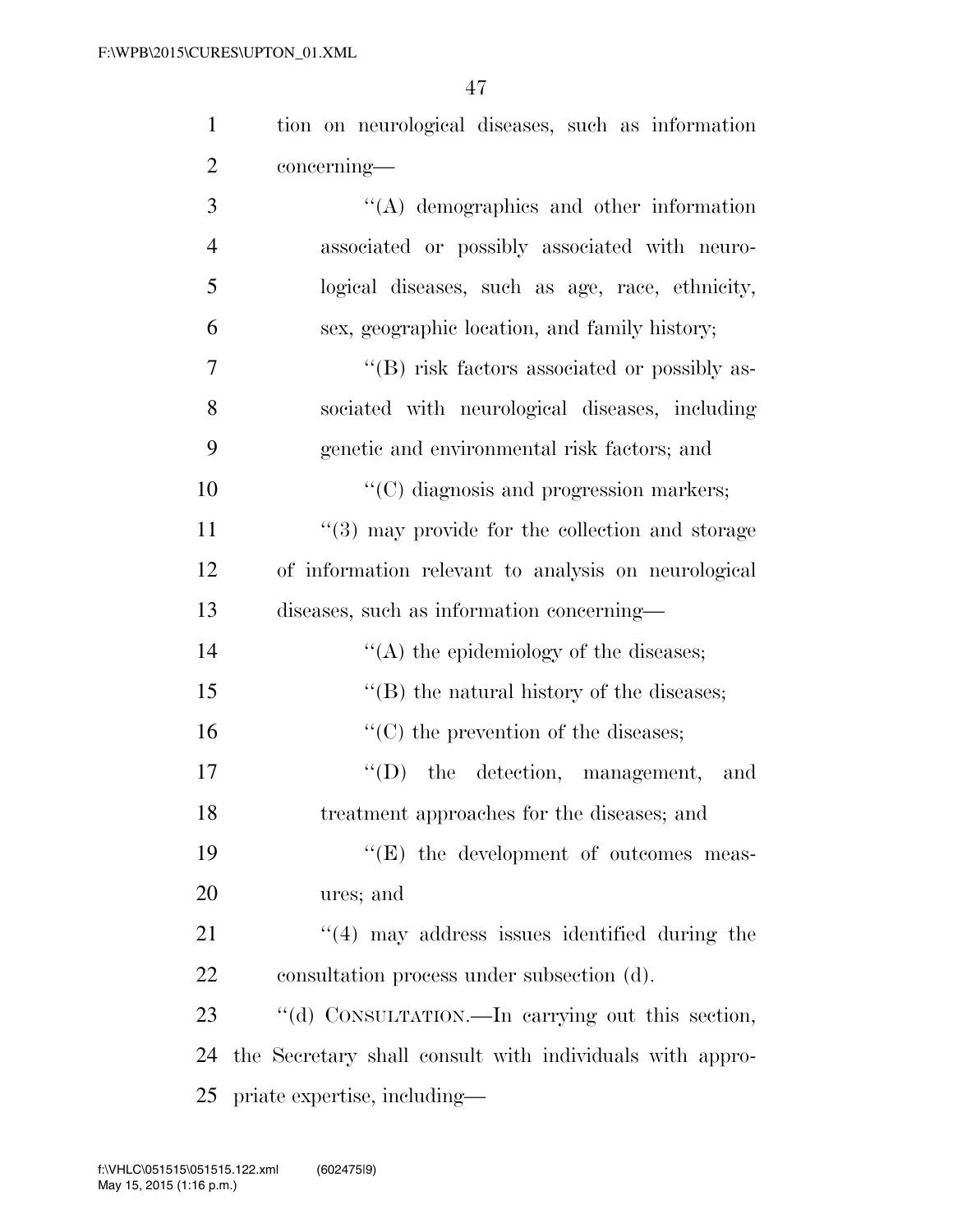| $\mathbf{1}$   | "(1) epidemiologists with experience in disease              |
|----------------|--------------------------------------------------------------|
| $\overline{2}$ | surveillance or registries;                                  |
| 3              | $(2)$ representatives of national voluntary                  |
| $\overline{4}$ | health associations that—                                    |
| 5              | "(A) focus on neurological diseases, includ-                 |
| 6              | ing multiple sclerosis and Parkinson's disease;              |
| $\overline{7}$ | and                                                          |
| 8              | "(B) have demonstrated experience in re-                     |
| 9              | search, care, or patient services;                           |
| 10             | $(3)$ health information technology experts or               |
| 11             | other information management specialists;                    |
| 12             | "(4) clinicians with expertise in neurological               |
| 13             | diseases; and                                                |
| 14             | $(5)$ research scientists with experience con-               |
| 15             | ducting translational research or utilizing surveil-         |
| 16             | lance systems for scientific research purposes.              |
| 17             | "(e) GRANTS.—The Secretary may award grants to,              |
| 18             | or enter into contracts or cooperative agreements with,      |
| 19             | public or private nonprofit entities to carry out activities |
| 20             | under this section.                                          |
| 21             | "(f) COORDINATION WITH OTHER FEDERAL, STATE,                 |
| 22             | AND LOCAL AGENCIES.—Subject to subsection (h), the           |
| 23             | Secretary shall make information and analysis in the Na-     |
| 24             | tional Neurological Diseases Surveillance System avail-      |
| 25             | able, as appropriate—                                        |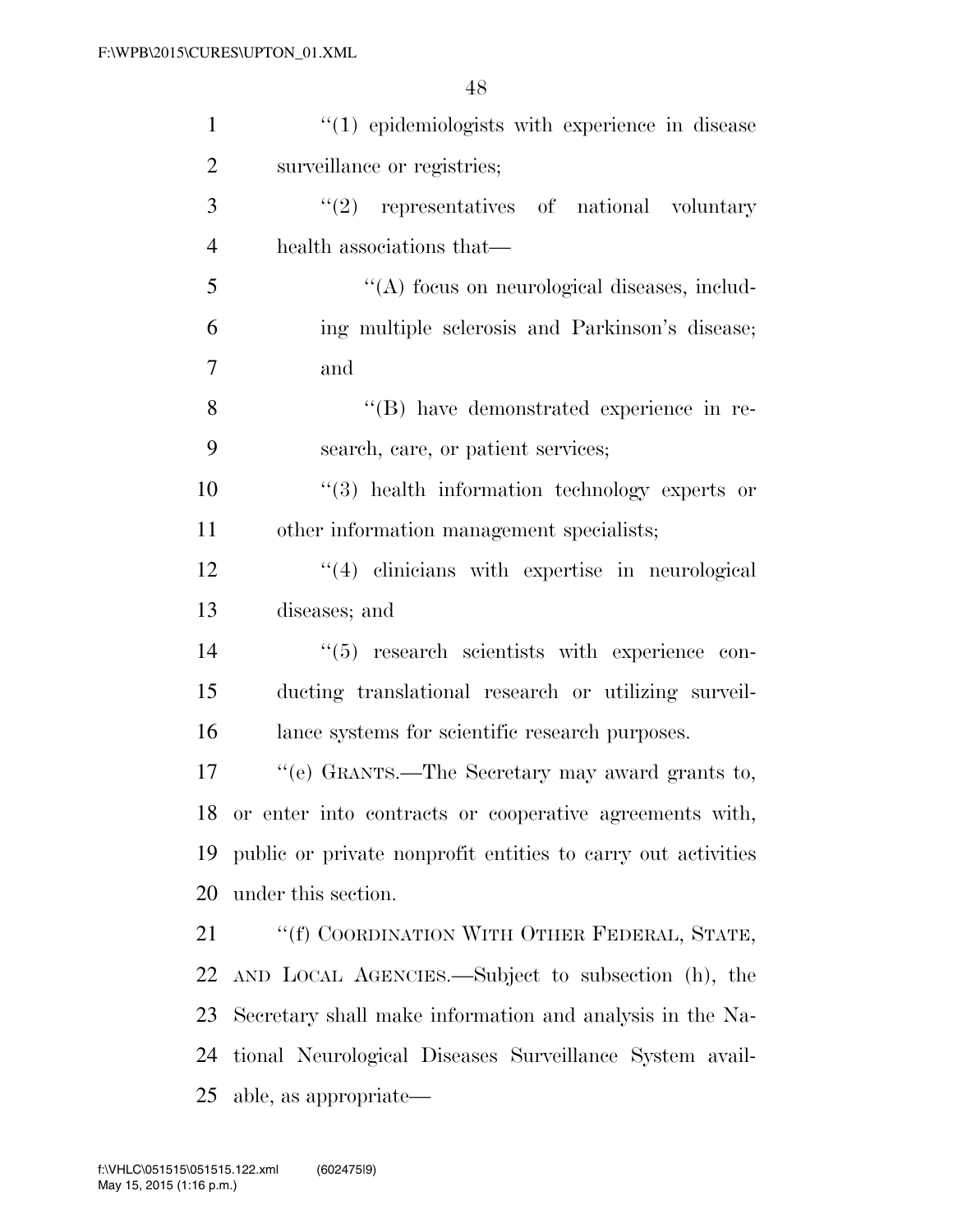| $\mathbf{1}$   | $\lq(1)$ to Federal departments and agencies, such          |
|----------------|-------------------------------------------------------------|
| $\mathfrak{2}$ | as the National Institutes of Health, the Food and          |
| 3              | Drug Administration, the Centers for Medicare $\&$          |
| $\overline{4}$ | Medicaid Services, the Agency for Healthcare Re-            |
| 5              | search and Quality, the Department of Veterans Af-          |
| 6              | fairs, and the Department of Defense; and                   |
| 7              | $"(2)$ to State and local agencies.                         |
| $8\,$          | "(g) PUBLIC ACCESS.—Subject to subsection $(h)$ , the       |
| 9              | Secretary shall make information and analysis in the Na-    |
| 10             | tional Neurological Diseases Surveillance System avail-     |
| 11             | able, as appropriate, to the public, including researchers. |
| 12             | "(h) PRIVACY.—The Secretary shall ensure that pri-          |
| 13             | vacy and security protections applicable to the National    |
| 14             | Neurological Diseases Surveillance System are at least as   |
| 15             | stringent as the privacy and security protections under     |
| 16             | HIPAA privacy and security law (as defined in section       |
| 17             | $3009(a)(2)$ .                                              |
| 18             | "(i) REPORT.—Not later than 4 years after the date          |
|                |                                                             |

 of the enactment of this section, the Secretary shall sub- mit a report to the Congress concerning the implementa- tion of this section. Such report shall include information on—

23  $\frac{1}{2}$  (1) the development and maintenance of the National Neurological Diseases Surveillance System;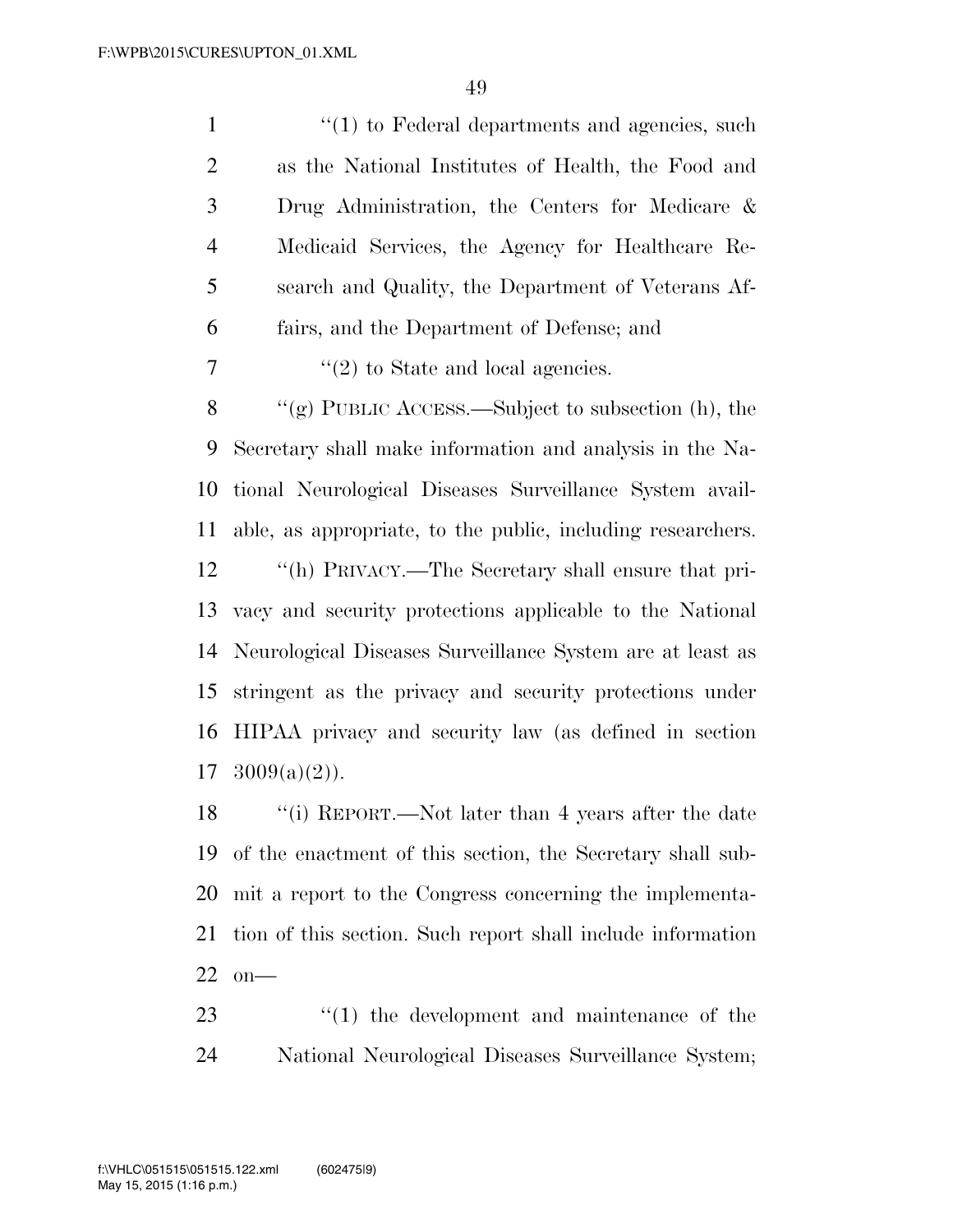1 ''(2) the type of information collected and stored in the System;

3  $\frac{1}{3}$  (3) the use and availability of such informa-tion, including guidelines for such use; and

 ''(4) the use and coordination of databases that collect or maintain information on neurological dis-eases.

 ''(j) DEFINITION.—In this section, the term 'national voluntary health association' means a national nonprofit organization with chapters, other affiliated organizations, or networks in States throughout the United States.

12 "(k) AUTHORIZATION OF APPROPRIATIONS.—To carry out this section, there is authorized to be appro- priated \$5,000,000 for each of fiscal years 2016 through 2020.''.

#### **SEC. 1123. DATA ON NATURAL HISTORY OF DISEASES.**

 (a) SENSE OF CONGRESS.—It is the sense of the Con- gress that studies on the natural history of diseases can help facilitate and expedite the development of medical products for such diseases.

 (b) AUTHORITY.—Part A of title II of the Public Health Service Act (42 U.S.C. 202 et seq.) is amended by adding at the end the following: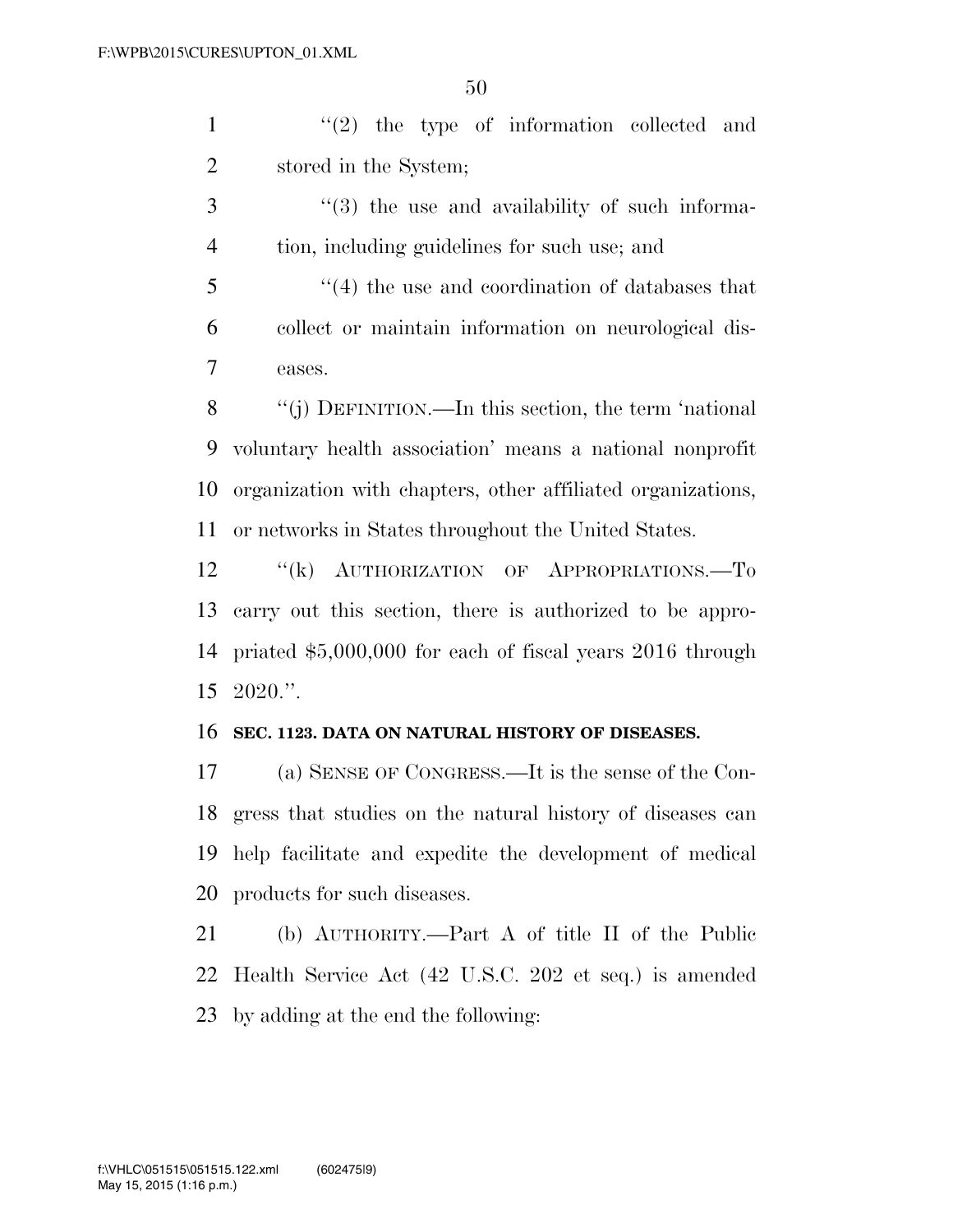#### **''SEC. 229A. DATA ON NATURAL HISTORY OF DISEASES.**

- 2  $\langle$  (a) IN GENERAL.—The Secretary may, for the pur-poses described in subsection (b)—
- ''(1) participate in public-private partnerships engaged in one or more activities specified in sub-section (c); and
- $7 \t$  ''(2) award grants to patient advocacy groups or other organizations determined appropriate by the Secretary.

 ''(b) PURPOSES DESCRIBED.—The purposes de- scribed in this subsection are to establish or facilitate the collection, maintenance, analysis, and interpretation of data regarding the natural history of diseases, with a par-ticular focus on rare diseases.

- ''(c) ACTIVITIES OF PUBLIC-PRIVATE PARTNER- SHIPS.—The activities of public-private partnerships in which the Secretary may participate for purposes of this section include—
- 19  $\frac{1}{2}$  (1) cooperating with other entities to sponsor or maintain disease registries, including disease reg- istries and disease registry platforms for rare dis-eases;
- 23  $\frac{1}{2}$   $\frac{1}{2}$  developing or enhancing a secure informa-24 tion technology system that—
- 25 "(A) has the capacity to support data needs across a wide range of disease studies;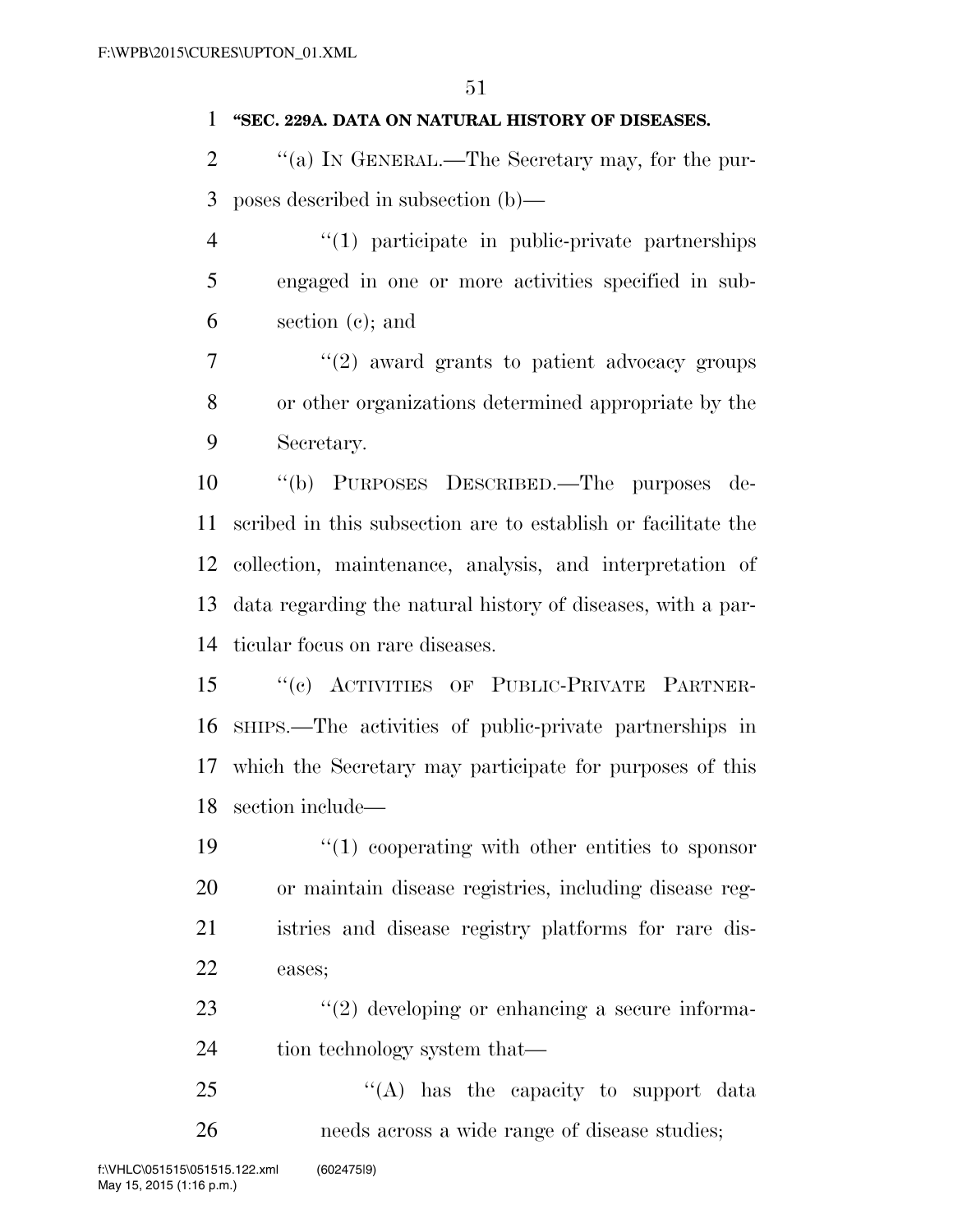| $\mathbf{1}$   | "(B) is easily modified as knowledge is                      |
|----------------|--------------------------------------------------------------|
| $\overline{2}$ | gained during such studies; and                              |
| 3              | "(C) is capable of handling increasing                       |
| $\overline{4}$ | amounts of data as more studies are carried                  |
| 5              | out; and                                                     |
| 6              | $\lq(3)$ providing advice to clinical researchers, pa-       |
| 7              | tient advocacy groups, and other entities with re-           |
| 8              | spect to-                                                    |
| 9              | "(A) the design and conduct of disease                       |
| 10             | studies;                                                     |
| 11             | $\lq\lq$ the modification of any such ongoing                |
| 12             | studies; and                                                 |
| 13             | "(C) addressing associated patient privacy                   |
| 14             | issues.                                                      |
| 15             | "(d) AVAILABILITY OF DATA ON NATURAL HISTORY                 |
| 16             | OF DISEASES.—Data relating to the natural history of         |
| 17             | diseases obtained, aggregated, or otherwise maintained by    |
| 18             | a public-private partnership in which the Secretary par-     |
| 19             | ticipates under subsection (a) shall be made available, con- |
| 20             | sistent with otherwise applicable Federal and State pri-     |
| 21             | vacy laws, to the public (including patient advocacy         |
| 22             | groups, researchers, and drug developers) to help facilitate |
| 23             | and expedite medical product development programs.           |
| 24             | ``(e)<br>CONFIDENTIALITY.-Notwithstanding<br>sub-            |
| 25             | section (d), nothing in this section authorizes the disclo-  |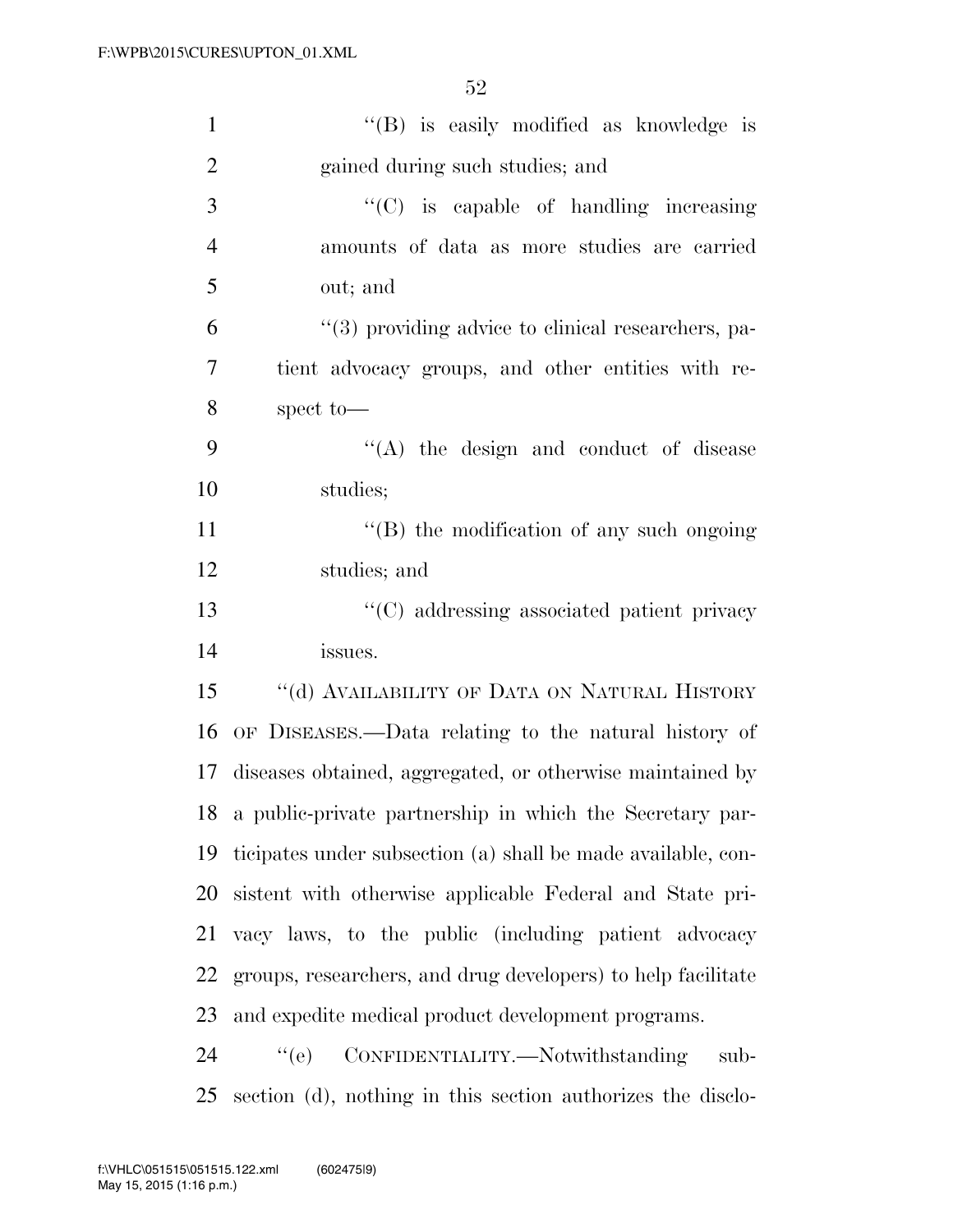sure of any information that is a trade secret or commer- cial or financial information that is privileged or confiden- tial and subject to section 552(b)(4) of title 5, United States Code, or section 1905 of title 18, United States Code.

 ''(f) AUTHORIZATION OF APPROPRIATIONS.—There is authorized to be appropriated to carry out this section \$5,000,000 for each of fiscal years 2016 through 2020.''.

## **SEC. 1124. ACCESSING, SHARING, AND USING HEALTH DATA FOR RESEARCH PURPOSES.**

 (a) IN GENERAL.—The HITECH Act (title XIII of division A of Public Law 111–5) is amended by adding at the end of subtitle D of such Act (42 U.S.C. 17921 et seq.) the following:

### **''PART 4—ACCESSING, SHARING, AND USING**

### **HEALTH DATA FOR RESEARCH PURPOSES**

### **''SEC. 13441. REFERENCES.**

''In this part:

 ''(a) THE RULE.—References to 'the Rule' refer to part 160 or part 164, as appropriate, of title 45, Code of Federal Regulations (or any successor regulation).

 ''(b) PART 164.—References to a specified section of 'part 164', refer to such specified section of part 164 of title 45, Code of Federal Regulations (or any successor section).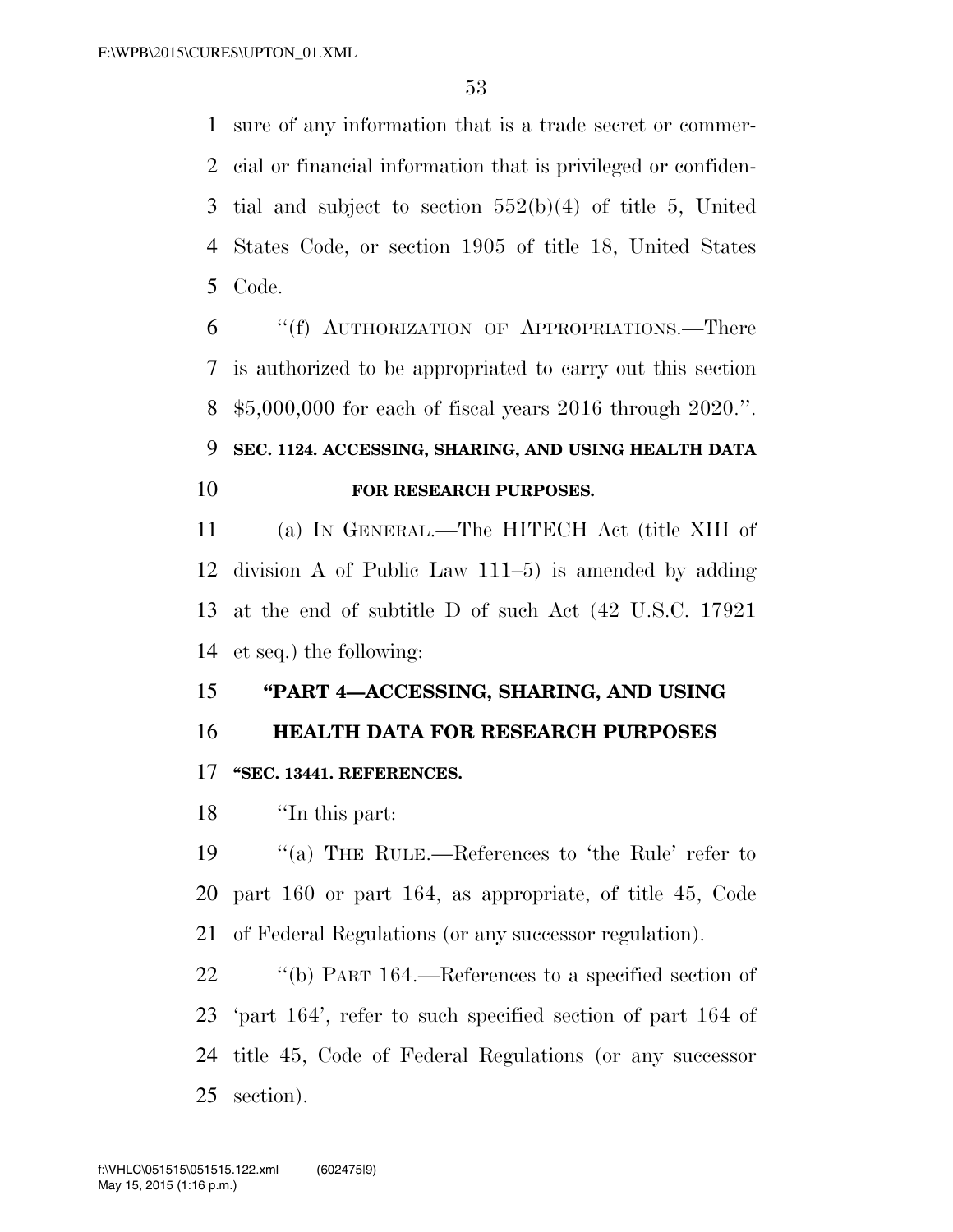## **''SEC. 13442. DEFINING HEALTH DATA RESEARCH AS PART OF HEALTH CARE OPERATIONS.**

 ''(a) IN GENERAL.—Subject to subsection (b), the Secretary shall revise or clarify the rule to allow the use and disclosure of protected health information by a cov- ered entity for research purposes, including studies whose purpose is to obtain generalizable knowledge, to be treated as the use and disclosure of such information for health care operations described in subparagraph (1) of the defi- nition of health care operations in section 164.501 of part 164.

 ''(b) MODIFICATIONS TO RULES FOR DISCLOSURES FOR HEALTH CARE OPERATIONS.—In applying section 164.506 of part 164 to the disclosure of protected health information described in subsection (a)—

 ''(1) the Secretary shall revise or clarify the Rule so that the disclosure may be made by the cov-ered entity to only—

19  $\langle (A) \rangle$  another covered entity for health care operations (as defined in such section 164.501 of part 164);

22 ''(B) a business associate that has entered into a contract under section 164.504(e) of part 164 with a disclosing covered entity to perform health care operations; or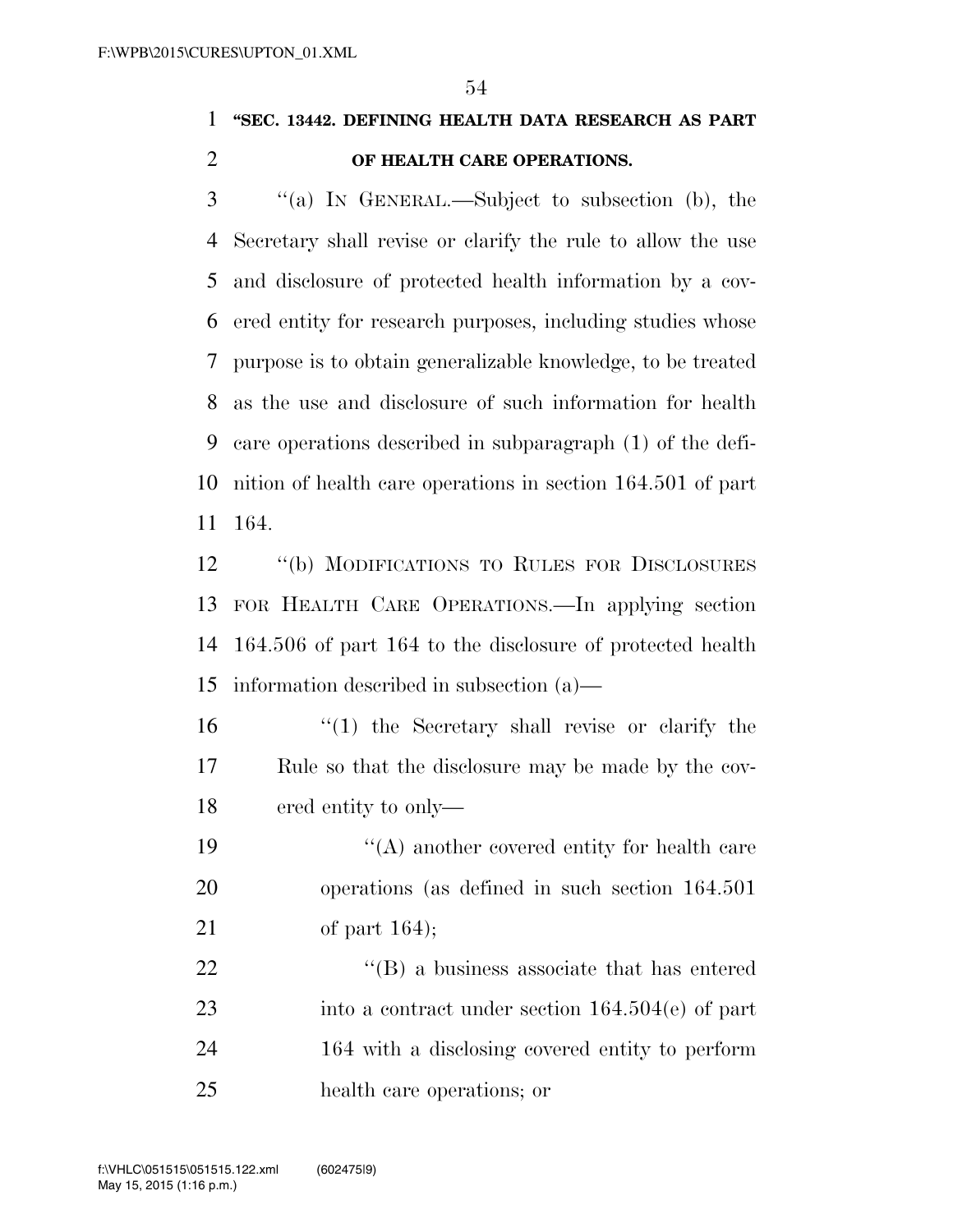| $\mathbf{1}$   | $\lq\lq$ (C) a business associate that has entered                                  |
|----------------|-------------------------------------------------------------------------------------|
| $\overline{2}$ | into a contract under section $164.504(e)$ of part                                  |
| 3              | 164 for the purpose of data aggregation (as de-                                     |
| 4              | fined in such section $164.501$ of part $164$ ; and                                 |
| 5              | $\lq(2)$ the Secretary shall further revise or clarify                              |
| 6              | the Rule so that the limitation specified by section                                |
| 7              | $164.506(c)(4)$ of part 164 does not apply to disclo-                               |
| 8              | sures that are described by subsection (a).                                         |
| 9              | "(c) RULE OF CONSTRUCTION.—This section shall                                       |
| 10             | not be construed as prohibiting or restricting a use or dis-                        |
| 11             | closure of protected health information for research pur-                           |
| 12             | poses that is otherwise permitted under part 164.                                   |
|                |                                                                                     |
| 13             | TREATING DISCLOSURES OF PROTECTED<br>"SEC.<br>13443.                                |
| 14             | HEALTH INFORMATION FOR RESEARCH SIMI-                                               |
| 15             | LARLY TO DISCLOSURES OF SUCH INFORMA-                                               |
| 16             | TION FOR PUBLIC HEALTH PURPOSES.                                                    |
| 17             | "(a) REMUNERATION.—The Secretary shall revise or                                    |
| 18             | clarify the Rule so that disclosures of protected health in-                        |
| 19             | formation for research purposes are not subject to the lim-                         |
| 20             | remuneration<br>described<br>itation<br>$\operatorname{in}$<br>section<br><b>on</b> |
| 21             | $164.502(a)(5)(ii)(B)(2)(ii)$ of part 164.                                          |
| 22             | "(b) PERMITTED USES AND DISCLOSURES.—The                                            |
| 23             | Secretary shall revise or clarify the Rule so that research                         |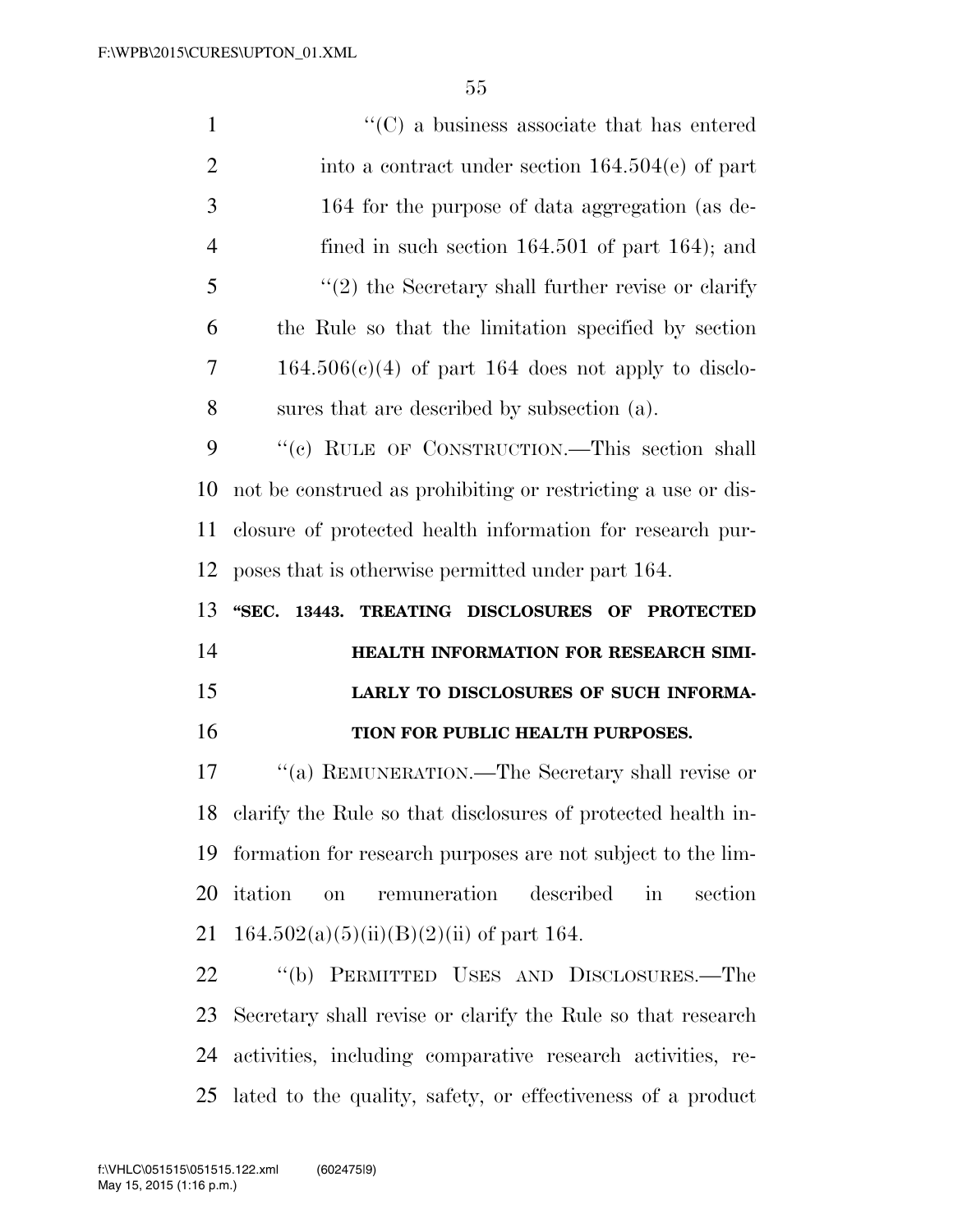or activity that is regulated by the Food and Drug Admin- istration are included as public health activities for pur- poses of which a covered entity may disclose protected health information to a person described in section 5 164.512(b)(1)(iii) of part 164.

# **''SEC. 13444. PERMITTING REMOTE ACCESS TO PROTECTED HEALTH INFORMATION BY RESEARCHERS.**

 ''The Secretary shall revise or clarify the Rule so that 9 subparagraph (B) of section  $164.512(i)(1)(ii)$  of part  $164$  (prohibiting the removal of protected health information by a researcher) shall not prohibit remote access to health information by a researcher so long as—

13  $\frac{13}{2}$   $\frac{13}{2}$  appropriate security and privacy safe- guards are maintained by the covered entity and the researcher; and

 ''(2) the protected health information is not copied or otherwise retained by the researcher.

**''SEC. 13445. ALLOWING ONE-TIME AUTHORIZATION OF USE** 

 **AND DISCLOSURE OF PROTECTED HEALTH INFORMATION FOR RESEARCH PURPOSES.** 

21 "(a) IN GENERAL.—The Secretary shall revise or clarify the Rule to specify that an authorization for the use or disclosure of protected health information, with re-spect to an individual, for future research purposes shall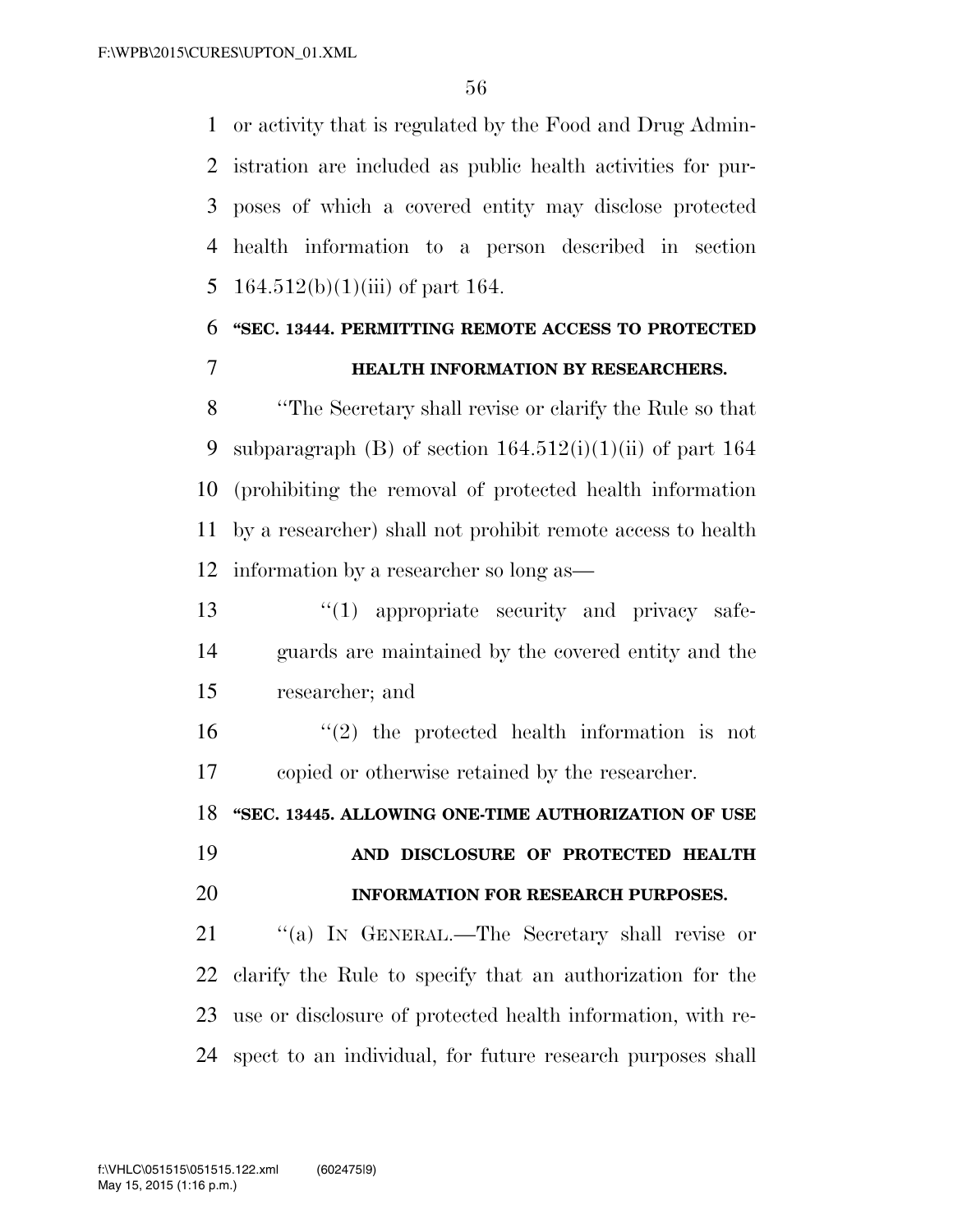| $\mathbf 1$    | be deemed to contain a sufficient description of the pur-     |
|----------------|---------------------------------------------------------------|
| 2              | pose of the use or disclosure if the authorization—           |
| 3              | $\lq(1)$ sufficiently describes the purposes such             |
| $\overline{4}$ | that it would be reasonable for the individual to ex-         |
| 5              | pect that the protected health information could be           |
| 6              | used or disclosed for such future research;                   |
| 7              | $\lq(2)$ either—                                              |
| 8              | $\lq\lq$ states that the authorization will ex-               |
| 9              | pire on a particular date or on the occurrence                |
| 10             | of a particular event; or                                     |
| 11             | $\lq\lq (B)$ states that the authorization will re-           |
| 12             | main valid unless and until it is revoked by the              |
| 13             | individual; and                                               |
| 14             | $(3)$ provides instruction to the individual on               |
| 15             | how to revoke such authorization at any time.                 |
| 16             | "(b) REVOCATION OF AUTHORIZATION.—The Sec-                    |
| 17             | retary shall revise or clarify the Rule to specify that, if   |
|                | 18 an individual revokes an authorization for future research |
| 19             | purposes such as is described by subsection (a), the cov-     |
| 20             | ered entity may not make any further uses or disclosures      |
| 21             | based on that authorization, except, as provided in para-     |
| 22             | graph $(b)(5)$ of section 164.508 of part 164, to the extent  |
| 23             | that the covered entity has taken action in reliance on the   |
| 24             | authorization.".                                              |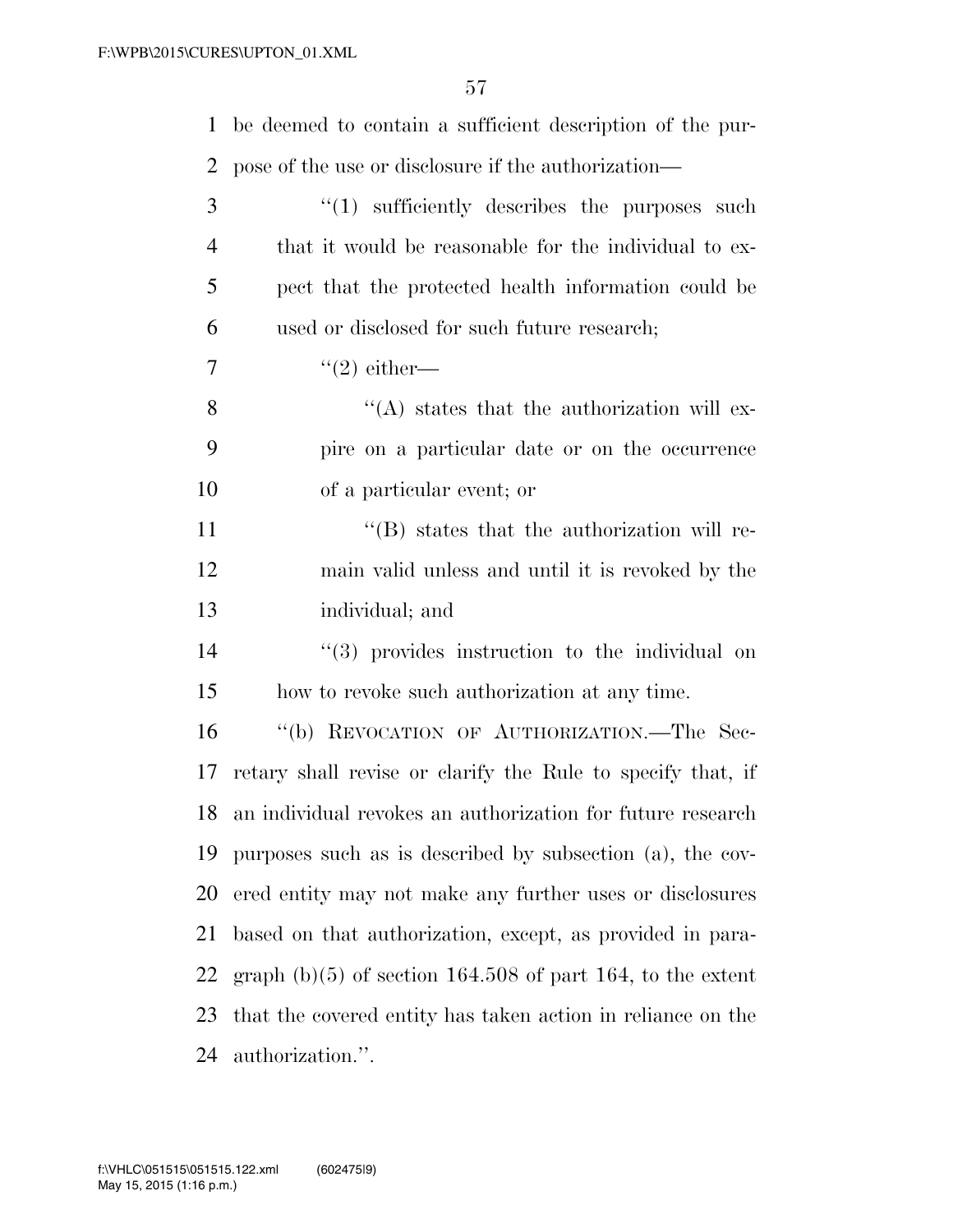(b) REVISION OF REGULATIONS.—Not later than 12 months after the date of the enactment of this Act, the Secretary of Health and Human Services shall revise and clarify the provisions of title 45, Code of Federal Regula- tions, for consistency with part 4 of subtitle D of the HITECH Act, as added by subsection (a).

# **Subtitle H—Council for 21st Century Cures**

**SEC. 1141. COUNCIL FOR 21ST CENTURY CURES.** 

 Title II of the Public Health Service Act (42 U.S.C. 202 et seq.) is amended by adding at the end the fol-lowing:

**''PART E—COUNCIL FOR 21ST CENTURY CURES** 

### **''SEC. 281. ESTABLISHMENT.**

 ''A nonprofit corporation to be known as the Council for 21st Century Cures (referred to in this part as the 'Council') shall be established in accordance with this sec- tion. The Council shall be a public-private partnership headed by an Executive Director (referred to in this part as the 'Executive Director'), appointed by the members of the Board of Directors. The Council shall not be an agency or instrumentality of the United States Govern-ment.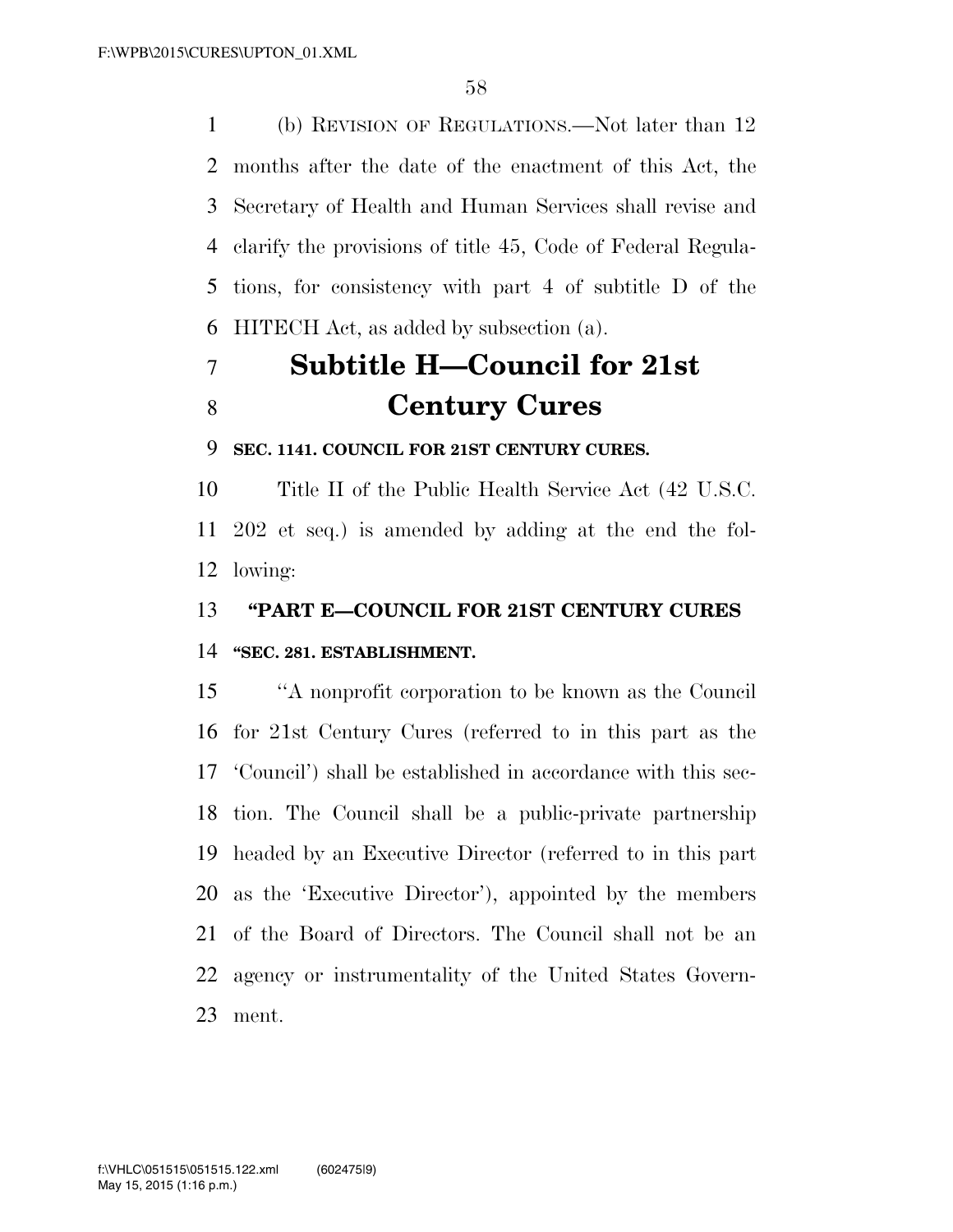### **''SEC. 281A. PURPOSE.**

 ''The purpose of the Council is to accelerate the dis- covery, development, and delivery in the United States of innovative cures, treatments, and preventive measures for patients.

### **''SEC. 281B. DUTIES.**

 ''For the purpose described in section 281A, the Council shall—

 ''(1) foster collaboration and coordination among the entities that comprise the Council, includ- ing academia, government agencies, industry, health care payors and providers, patient advocates, and others engaged in the cycle of discovery, develop- ment, and delivery of life-saving and health-enhanc-ing innovative interventions;

16  $\frac{1}{2}$  undertake communication and dissemina-tion activities;

18 ''(3) publish information on the activities fund-ed under section 281D;

 $\frac{1}{4}$  establish a strategic agenda for accel- erating the discovery, development, and delivery in the United States of innovative cures, treatments, and preventive measures for patients;

24  $\frac{1}{2}$  (5) identify gaps and opportunities within and across the discovery, development, and delivery cycle;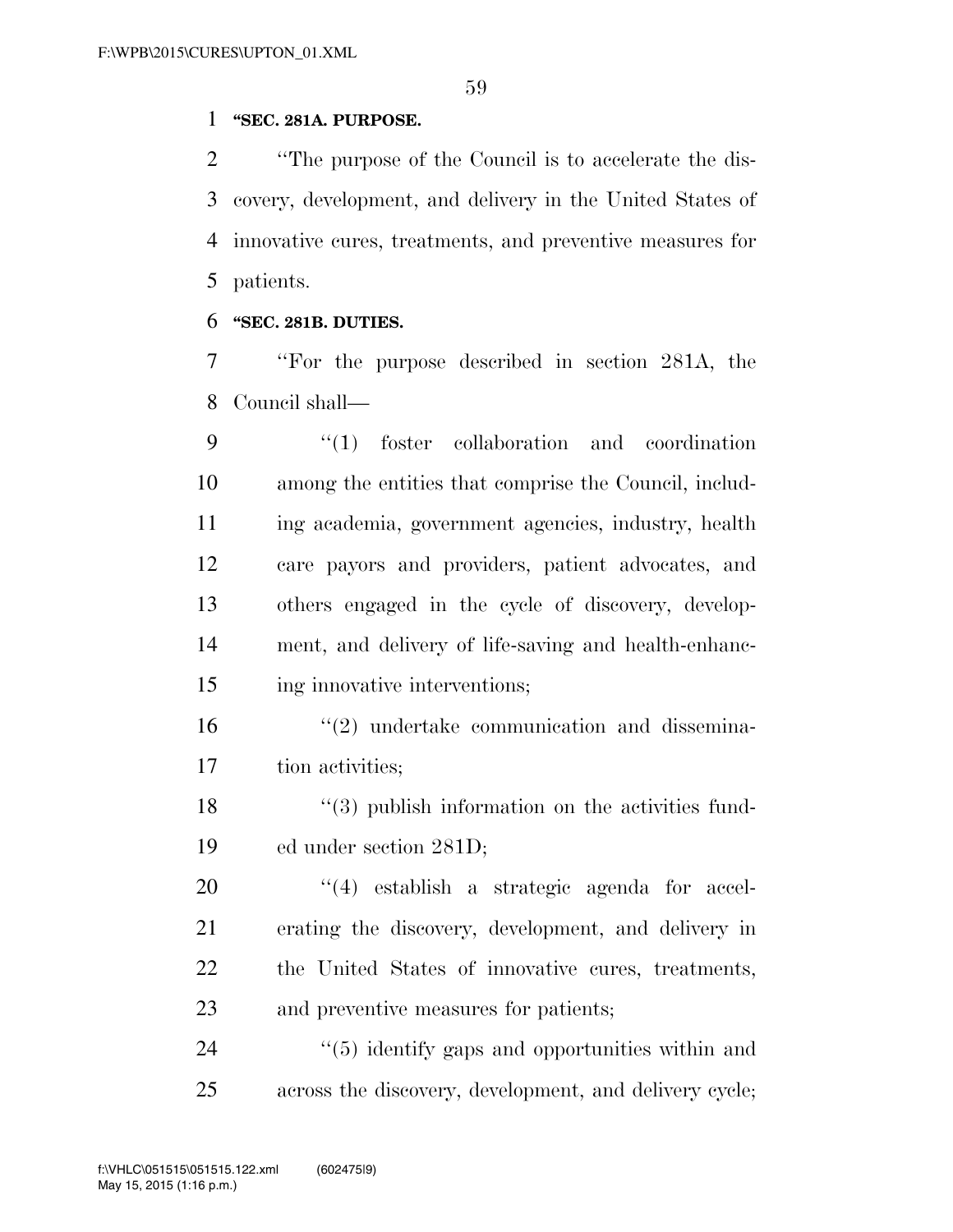| $\mathbf{1}$   | $\cdot$ (6) develop and propose recommendations        |
|----------------|--------------------------------------------------------|
| $\overline{2}$ | based on the gaps and opportunities so identified;     |
| 3              | $\lq(7)$ facilitate the interoperability of the compo- |
| $\overline{4}$ | nents of the discovery, development, and delivery      |
| 5              | cycle;                                                 |
| 6              | $(8)$ propose recommendations that will facili-        |
| 7              | tate precompetitive collaboration;                     |
| 8              | $\lq(9)$ identify opportunities to work with, but      |
| 9              | not duplicate the efforts of, nonprofit organizations  |
| 10             | and other public-private partnerships; and             |
| 11             | $\lq(10)$ identify opportunities for collaboration     |
| 12             | with organizations operating outside of the United     |
| 13             | States, such as the Innovative Medicines Initiative of |
| 14             | the European Union.                                    |
| 15             | "SEC. 281C. ORGANIZATION; ADMINISTRATION.              |
| 16             | "(a) BOARD OF DIRECTORS.—                              |
| 17             | $``(1)$ ESTABLISHMENT.—                                |
| 18             | "(A) IN GENERAL.—The Council shall                     |
| 19             | have a Board of Directors (in this part referred       |
| 20             | to as the 'Board of Directors'), which shall be        |
| 21             | composed of the ex officio members under sub-          |
| 22             | paragraph (B) and the appointed members                |
|                |                                                        |
| 23             | under subparagraph $(C)$ . All members of the          |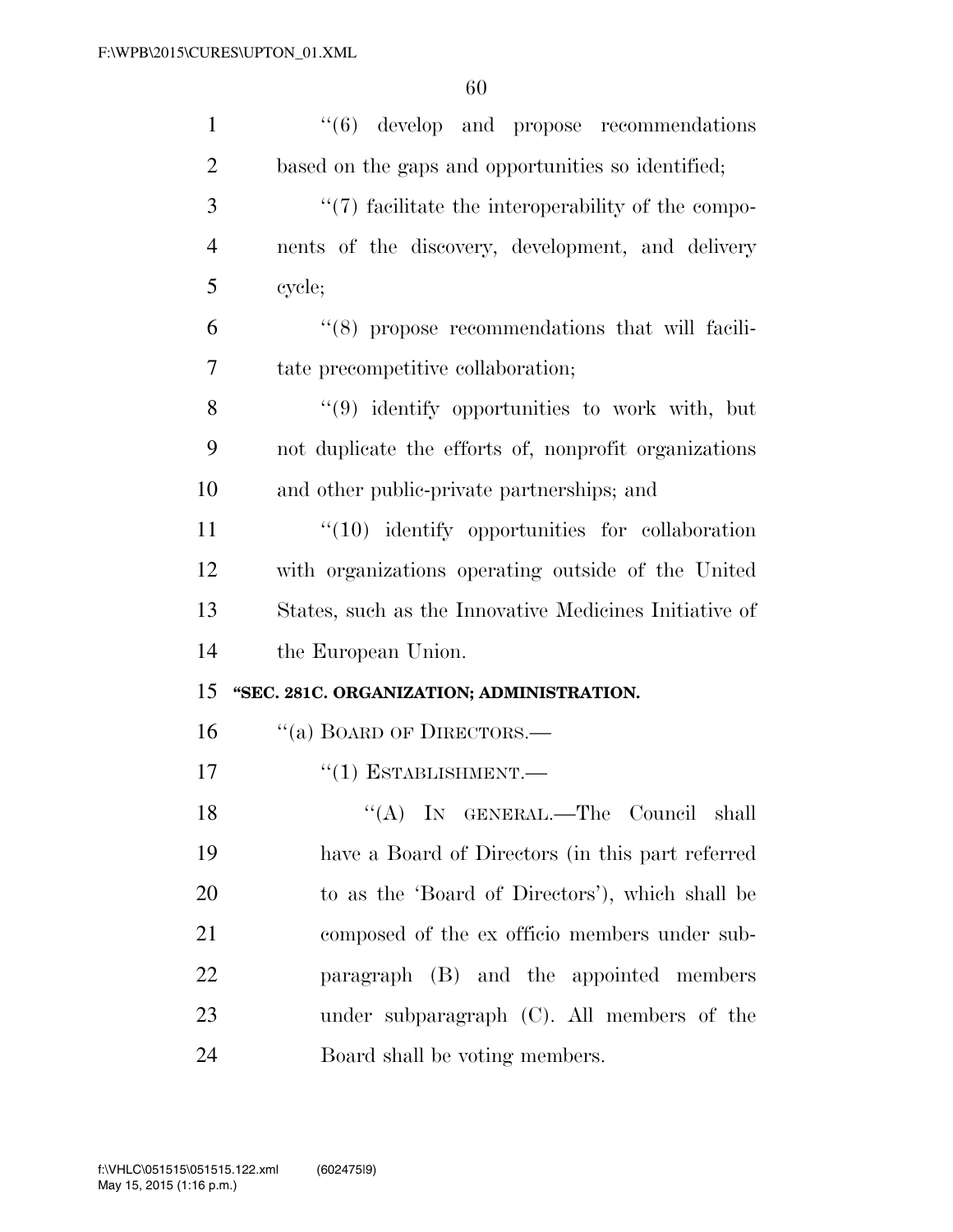| $\mathbf{1}$   | "(B) EX OFFICIO MEMBERS.—The ex offi-           |
|----------------|-------------------------------------------------|
| $\overline{2}$ | cio members of the Board shall be the following |
| 3              | individuals or their designees:                 |
| $\overline{4}$ | "(i) The Director of the National In-           |
| 5              | stitutes of Health.                             |
| 6              | "(ii) The Commissioner of Food and              |
| 7              | Drugs.                                          |
| 8              | "(iii) The Administrator of the Cen-            |
| 9              | ters for Medicare & Medicaid Services.          |
| 10             | "(iv) The heads of five other Federal           |
| 11             | agencies deemed by the Secretary to be en-      |
| 12             | gaged in biomedical research and develop-       |
| 13             | ment.                                           |
| 14             | $\lq\lq$ (C) APPOINTED MEMBERS.—The<br>$ap-$    |
| 15             | pointed members of the Board shall consist of   |
| 16             | 17 individuals, of whom—                        |
| 17             | $``(i)$ 8 shall be by the Comptroller           |
| 18             | General of the United States from a list of     |
| 19             | nominations submitted by leading trade as-      |
| 20             | sociations-                                     |
| 21             | $\lq\lq (I)$ 4 of whom shall be rep-            |
| 22             | resentatives of the biopharmaceutical           |
| 23             | industry;                                       |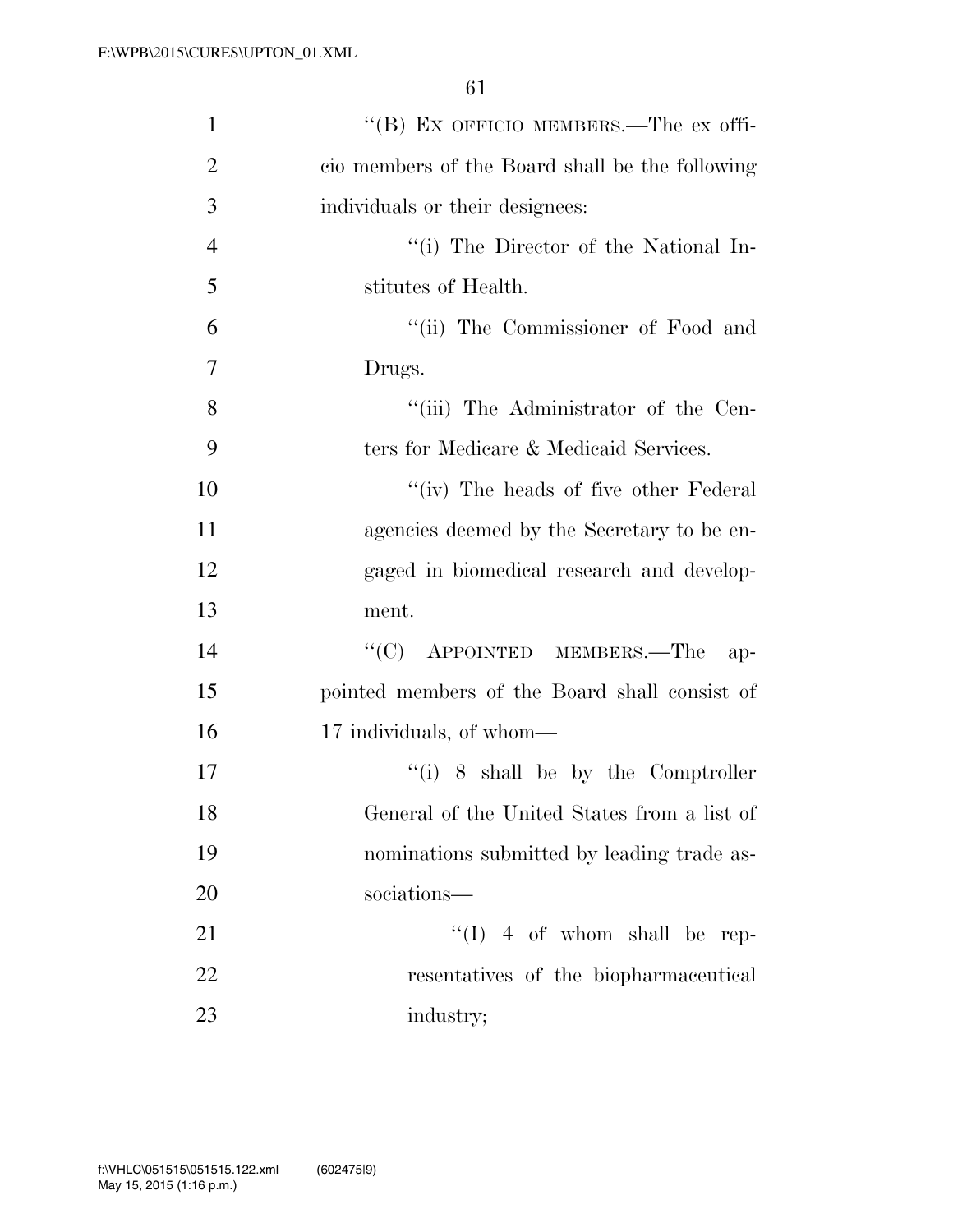| $\mathbf{1}$   | "(II) 2 of whom shall be rep-                 |
|----------------|-----------------------------------------------|
| $\overline{2}$ | resentatives of the medical device in-        |
| 3              | dustry; and                                   |
| $\overline{4}$ | "(III) 2 of whom shall be rep-                |
| 5              | resentatives of the information and           |
| 6              | digital technology industry; and              |
| $\overline{7}$ | "(ii) $9$ shall be appointed by the           |
| 8              | Comptroller General of the United States,     |
| 9              | after soliciting nominations—                 |
| 10             | $``(I) 2 of whom shall be rep-$               |
| 11             | resentatives of academic researchers;         |
| 12             | "(II) 3 of whom shall be rep-                 |
| 13             | resentative of patients;                      |
| 14             | "(III) 2 of whom shall be rep-                |
| 15             | resentatives of health care providers;        |
| 16             | and                                           |
| 17             | "(IV) 2 of whom shall be rep-                 |
| 18             | resentatives of health care plans and         |
| 19             | insurers.                                     |
| 20             | "(D) CHAIR.—The Chair of the Board            |
| 21             | shall be selected by the members of the Board |
| 22             | by majority vote from among the members of    |
| 23             | the Board.                                    |
| 24             | $\cdot\cdot(2)$ TERMS AND VACANCIES.—         |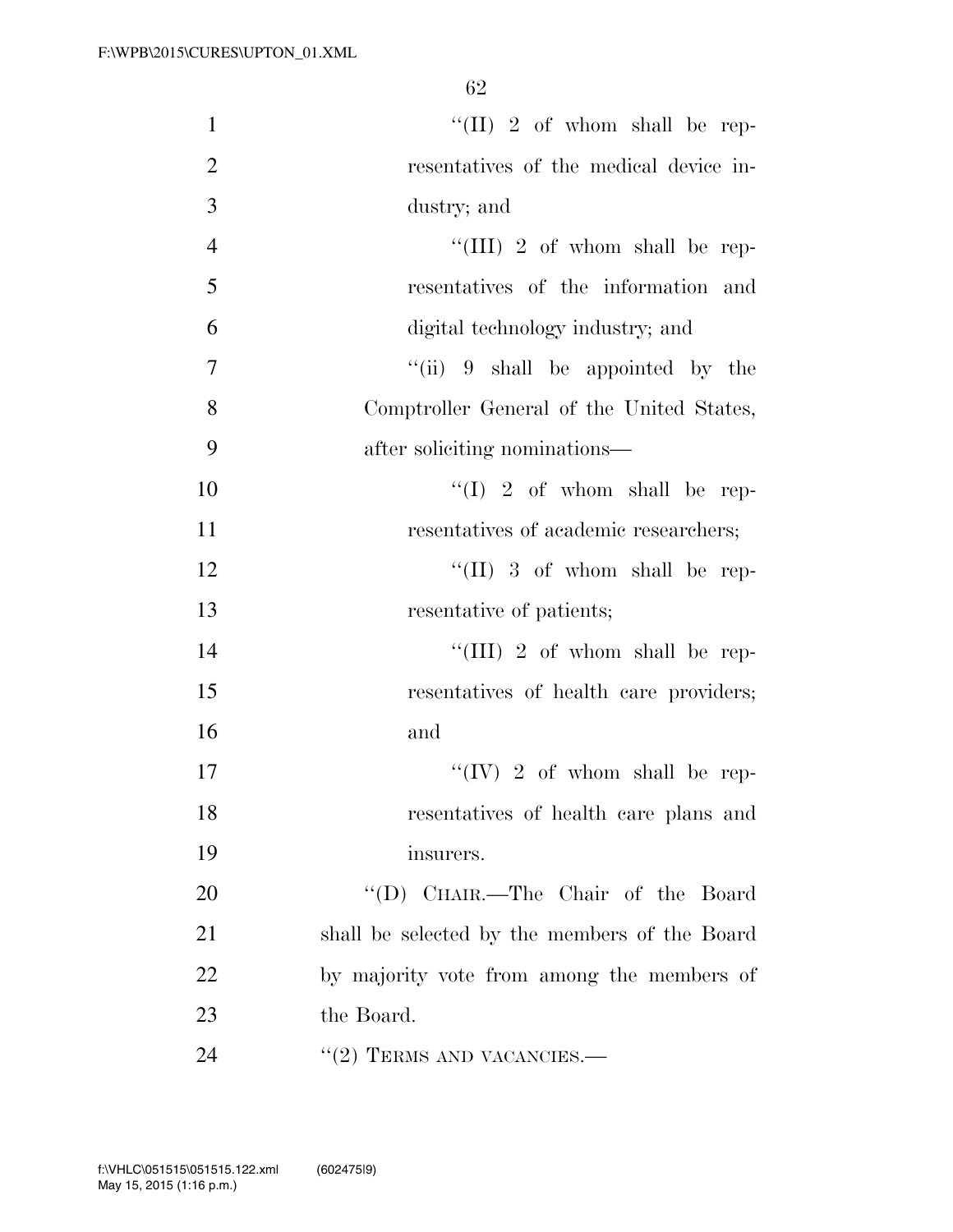| $\mathbf{1}$   | "(A) IN GENERAL.—The term of office of               |
|----------------|------------------------------------------------------|
| $\overline{2}$ | each member of the Board appointed under             |
| 3              | paragraph $(1)(C)$ shall be 5 years.                 |
| $\overline{4}$ | "(B) VACANCY.—Any vacancy in the mem-                |
| 5              | bership of the Board—                                |
| 6              | "(i) shall not affect the power of the               |
| $\tau$         | remaining members to execute the duties              |
| 8              | of the Board; and                                    |
| 9              | "(ii) shall be filled by appointment by              |
| 10             | the appointed members described in para-             |
| 11             | graph $(1)(C)$ by majority vote.                     |
| 12             | "(C) PARTIAL TERM.—If a member of the                |
| 13             | Board does not serve the full term applicable        |
| 14             | under subparagraph (A), the individual ap-           |
| 15             | pointed under subparagraph (B) to fill the re-       |
| 16             | sulting vacancy shall be appointed for the re-       |
| $17\,$         | mainder of the term of the predecessor of the        |
| 18             | individual.                                          |
| 19             | "(3) RESPONSIBILITIES.—Not later than $90$           |
| <b>20</b>      | days after the date on which the Council is incor-   |
| 21             | porated and its Board of Directors is fully con-     |
| 22             | stituted, the Board of Directors shall establish by- |
| 23             | laws and policies for the Council that—              |
| 24             | "(A) are published in the Federal Register           |
| 25             | and available for public comment;                    |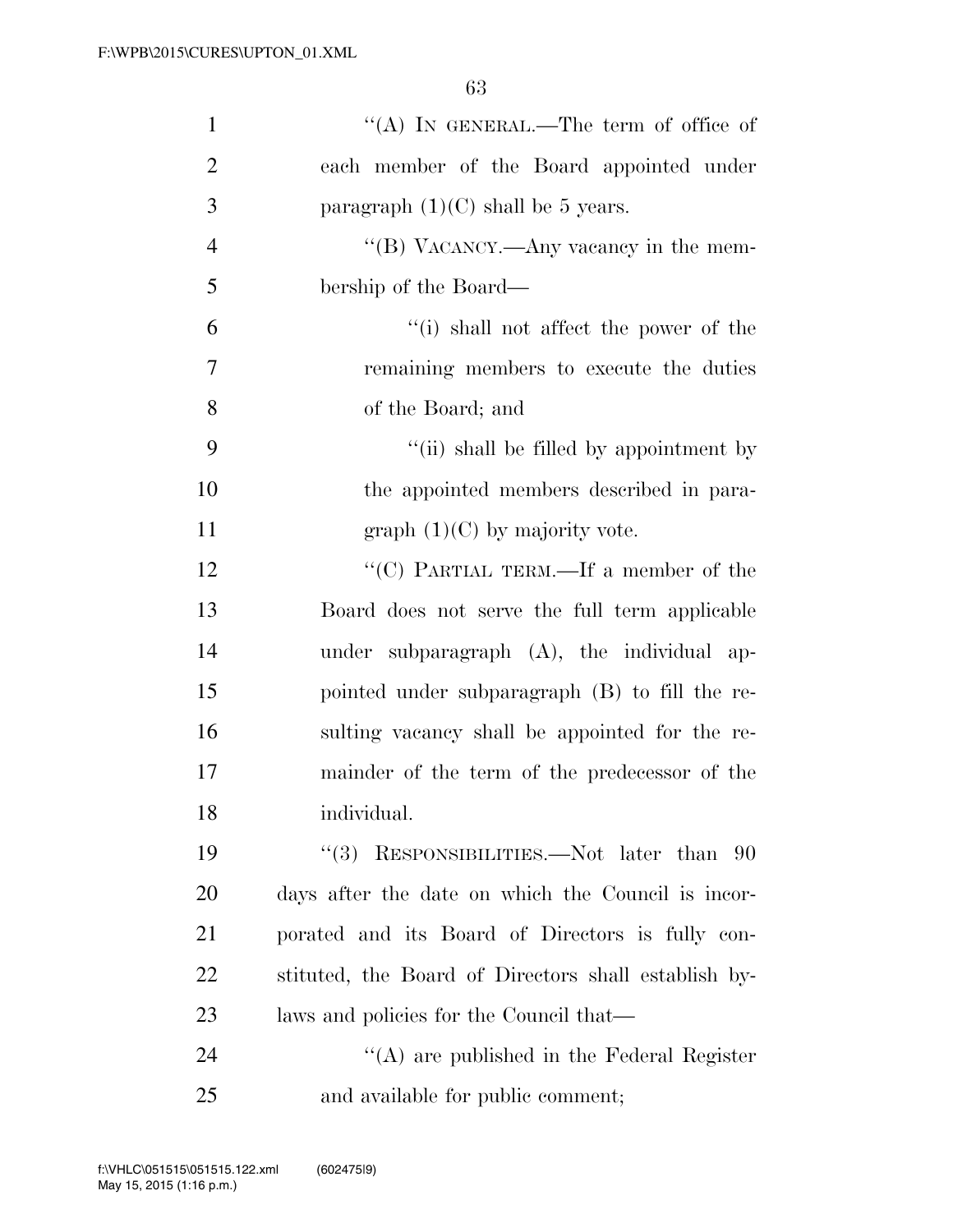| $\mathbf{1}$   | "(B) establish policies for the selection         |
|----------------|---------------------------------------------------|
| $\overline{2}$ | and, as applicable, appointment of—               |
| 3              | "(i) the officers, employees, agents,             |
| $\overline{4}$ | and contractors of the Council; and               |
| 5              | "(ii) the members of any committees               |
| 6              | of the Council;                                   |
| 7              | "(C) establish policies, including ethical        |
| 8              | standards, for the conduct of programs and        |
| 9              | other activities under section 281D; and          |
| 10             | $\lq\lq$ establish specific duties of the Execu-  |
| 11             | tive Director.                                    |
| 12             | $``(4)$ MEETINGS.—                                |
| 13             | "(A) IN GENERAL.—the Board of Direc-              |
| 14             | tors shall—                                       |
| 15             | "(i) meet on a quarterly basis; and               |
| 16             | "(ii) submit to Congress, and make                |
| 17             | publicly available, the minutes of such           |
| 18             | meetings.                                         |
| 19             | "(B) AGENDA.—The Board of Directors               |
| 20             | shall, not later than 3 months after the incorpo- |
| 21             | ration of the Council—                            |
| 22             | "(i) issue an agenda (in this part re-            |
| 23             | ferred to as the 'agenda') outlining how          |
| 24             | the Council will achieve the purpose de-          |
| 25             | scribed in section 281A; and                      |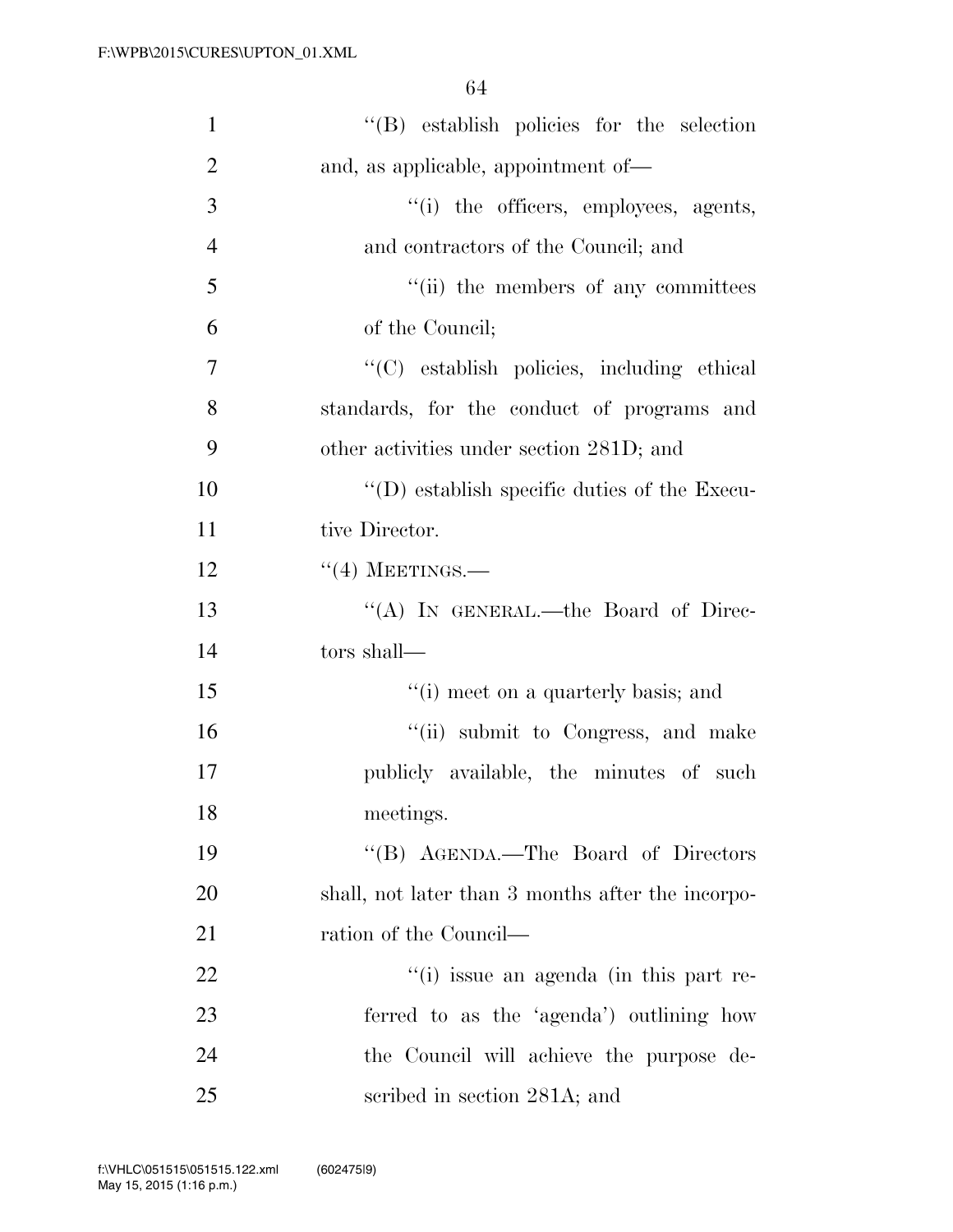| $\mathbf{1}$   | "(ii) annually thereafter, in consulta-                    |
|----------------|------------------------------------------------------------|
| $\overline{2}$ | tion with the Executive Director, review                   |
| 3              | and update such agenda.                                    |
| $\overline{4}$ | APPOINTMENT AND INCORPORATION.—Not<br>$\lq\lq(b)$          |
| 5              | later than 6 months after the date of enactment of the     |
| 6              | 21st Century Cures Act-                                    |
| 7              | $\lq(1)$ the Comptroller General of the United             |
| 8              | States shall appoint the appointed members of the          |
| 9              | Board of Directors under subsection $(a)(1)(C)$ ; and      |
| 10             | $\lq(2)$ the ex officio members of the Board of Di-        |
| 11             | rectors under subsection $(a)(1)(B)$ shall serve as        |
| 12             | incorporators and shall take whatever actions are          |
|                |                                                            |
| 13             | necessary to incorporate the Council.                      |
| 14             | "(c) NONPROFIT STATUS.—In carrying out this part,          |
| 15             | the Board of Directors shall establish such policies and   |
| 16             | bylaws, and the Executive Director shall carry out such    |
| 17             | activities, as may be necessary to ensure that the Council |
| 18             | maintains status as an organization that—                  |
| 19             | "(1) is described in subsection (c)(3) of section          |
| <b>20</b>      | 501 of the Internal Revenue Code of 1986; and              |
| 21             | $\lq(2)$ is, under subsection (a) of such section, ex-     |
| 22             | empt from taxation.                                        |
| 23             | "(d) EXECUTIVE DIRECTOR.—The Executive Direc-              |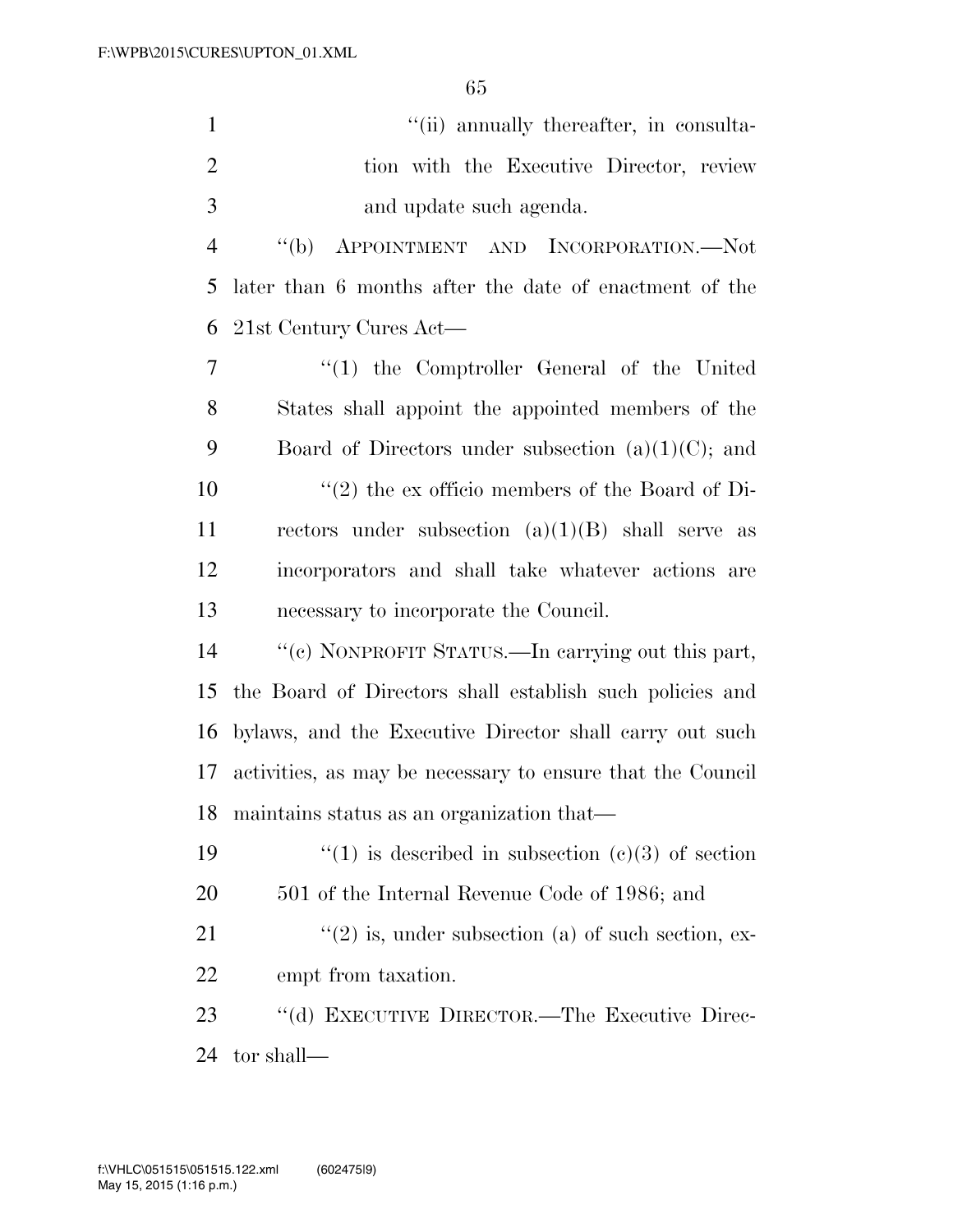1  $\frac{1}{1}$  the chief executive officer of the Coun-cil; and

 ''(2) subject to the oversight of the Board of Directors, be responsible for the day-to-day manage-ment of the Council.

### **''SEC. 281D. OPERATIONAL ACTIVITIES AND ASSISTANCE.**

 ''(a) IN GENERAL.—The Council shall establish a sufficient operational infrastructure to fulfill the duties specified in section 281B.

 ''(b) PRIVATE SECTOR MATCHING FUNDS.—The Council may accept financial or in-kind support from par- ticipating entities or private foundations or organizations when such support is deemed appropriate.

### **''SEC. 281E. TERMINATION; REPORT.**

 ''(a) IN GENERAL.—The Council shall terminate on September 30, 2023.

 ''(b) REPORT.—Not later than one year after the date on which the Council is established and each year thereafter, the Executive Director shall submit to the ap- propriate congressional committees a report on the per- formance of the Council. In preparing such report, the Council shall consult with a nongovernmental consultant with appropriate expertise.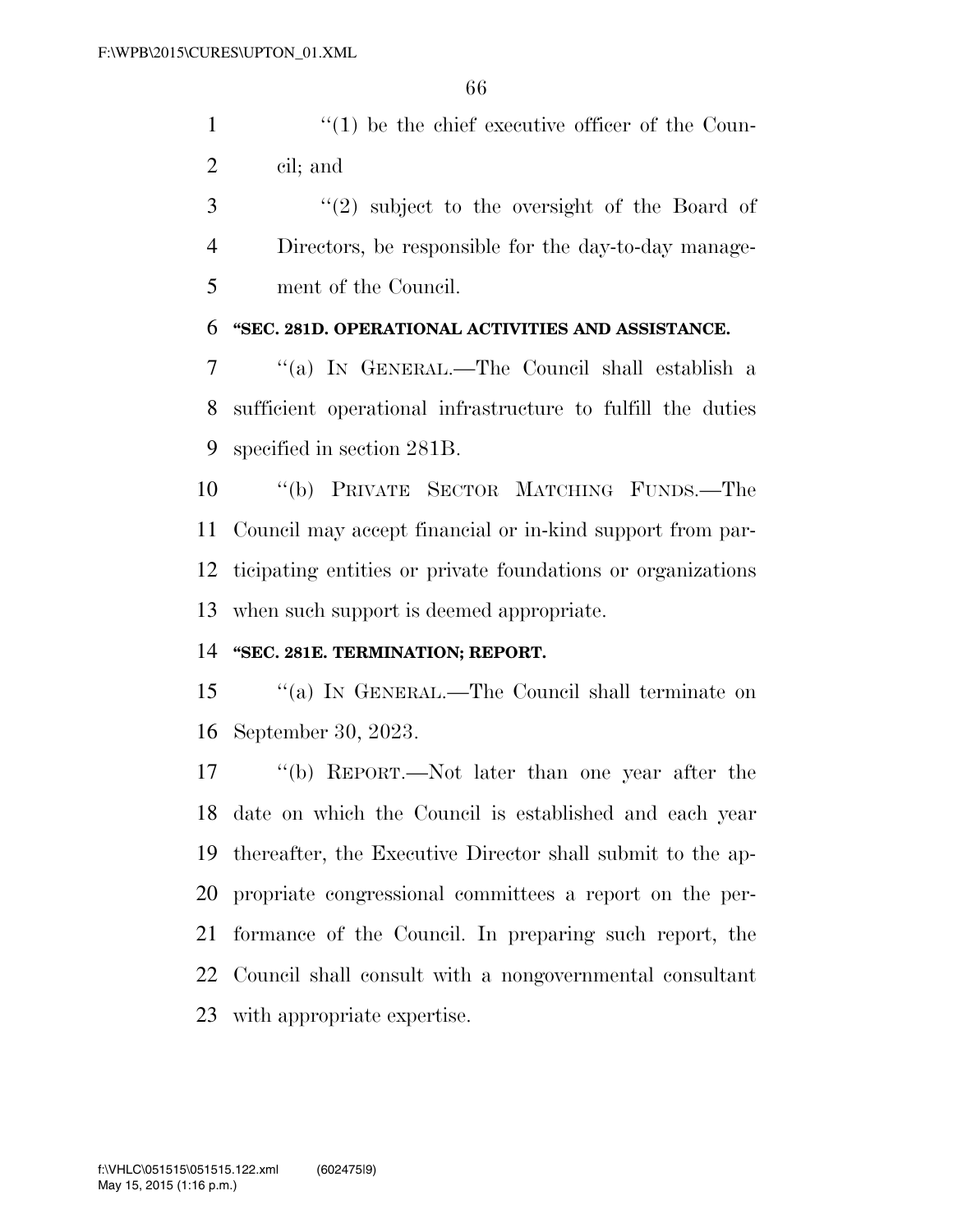### **''SEC. 281F. FUNDING.**

 ''For the each of fiscal years 2016 through 2023, there is authorized to be appropriated \$10,000,000 to the Council for purposes of carrying out the duties of the Council under this part.''.

# **TITLE II—DEVELOPMENT Subtitle A—Patient-Focused Drug Development**

**SEC. 2001. DEVELOPMENT AND USE OF PATIENT EXPERI-**

## **ENCE DATA TO ENHANCE STRUCTURED RISK-BENEFIT ASSESSMENT FRAMEWORK.**

 (a) IN GENERAL.—Section 505 of the Federal Food, Drug, and Cosmetic Act (21 U.S.C. 355) is amended— (1) in subsection (d), by striking ''The Sec- retary shall implement'' and all that follows through ''premarket approval of a drug.''; and

 (2) by adding at the end the following new sub-sections:

 ''(x) STRUCTURED RISK-BENEFIT ASSESSMENT FRAMEWORK.—

21 "(1) IN GENERAL.—The Secretary shall imple- ment a structured risk-benefit assessment frame-work in the new drug approval process—

24  $\langle (A)$  to facilitate the balanced consider-ation of benefits and risks; and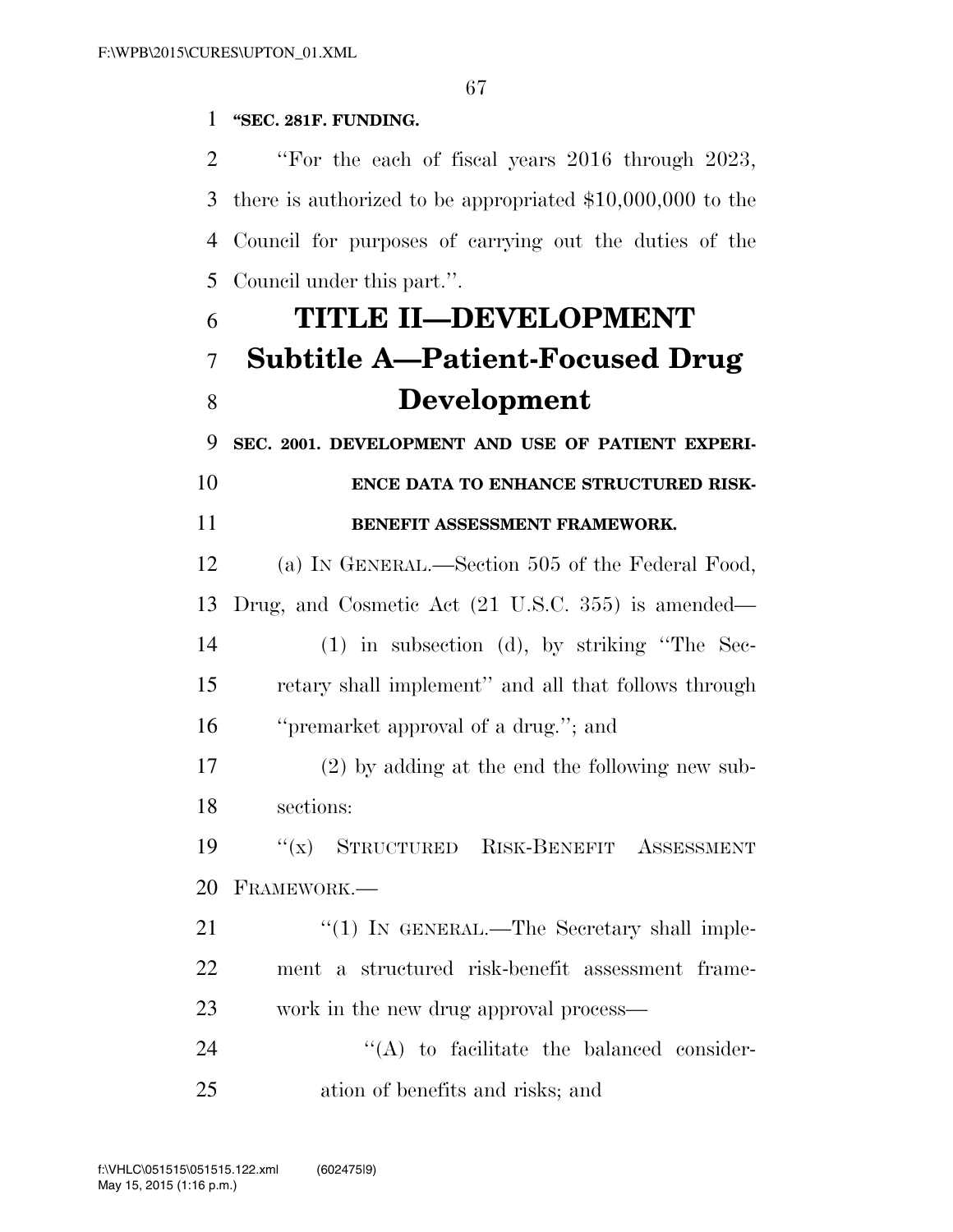| $\mathbf{1}$   | $\lq\lq$ (B) to develop and implement a con-          |
|----------------|-------------------------------------------------------|
| $\overline{2}$ | sistent and systematic approach to the discus-        |
| 3              | sion of, regulatory decision making with respect      |
| $\overline{4}$ | to, and the communication of, the benefits and        |
| 5              | risks of new drugs.                                   |
| 6              | "(2) RULE OF CONSTRUCTION.—Nothing in                 |
| 7              | paragraph (1) shall alter the criteria for evaluating |
| 8              | an application for premarket approval of a drug.      |
| 9              | "(y) DEVELOPMENT AND USE OF PATIENT EXPERI-           |
| 10             | ENCE DATA TO ENHANCE STRUCTURED RISK-BENEFIT          |
| 11             | ASSESSMENT FRAMEWORK.                                 |
| 12             | " $(1)$ IN GENERAL.—Not later than two years          |
| 13             | after the date of the enactment of this subsection,   |
| 14             | the Secretary shall establish and implement proc-     |
| 15             | esses under which—                                    |
| 16             | $\lq\lq$ an entity seeking to develop patient         |
| 17             | experience data may submit to the Secretary—          |
| 18             | "(i) initial research concepts for feed-              |
| 19             | back from the Secretary; and                          |
| 20             | "(ii) with respect to patient experience              |
| 21             | data collected by the entity, draft guidance          |
| 22             | documents, completed data,<br>and<br>$sum-$           |
| 23             | maries and analyses of such data;                     |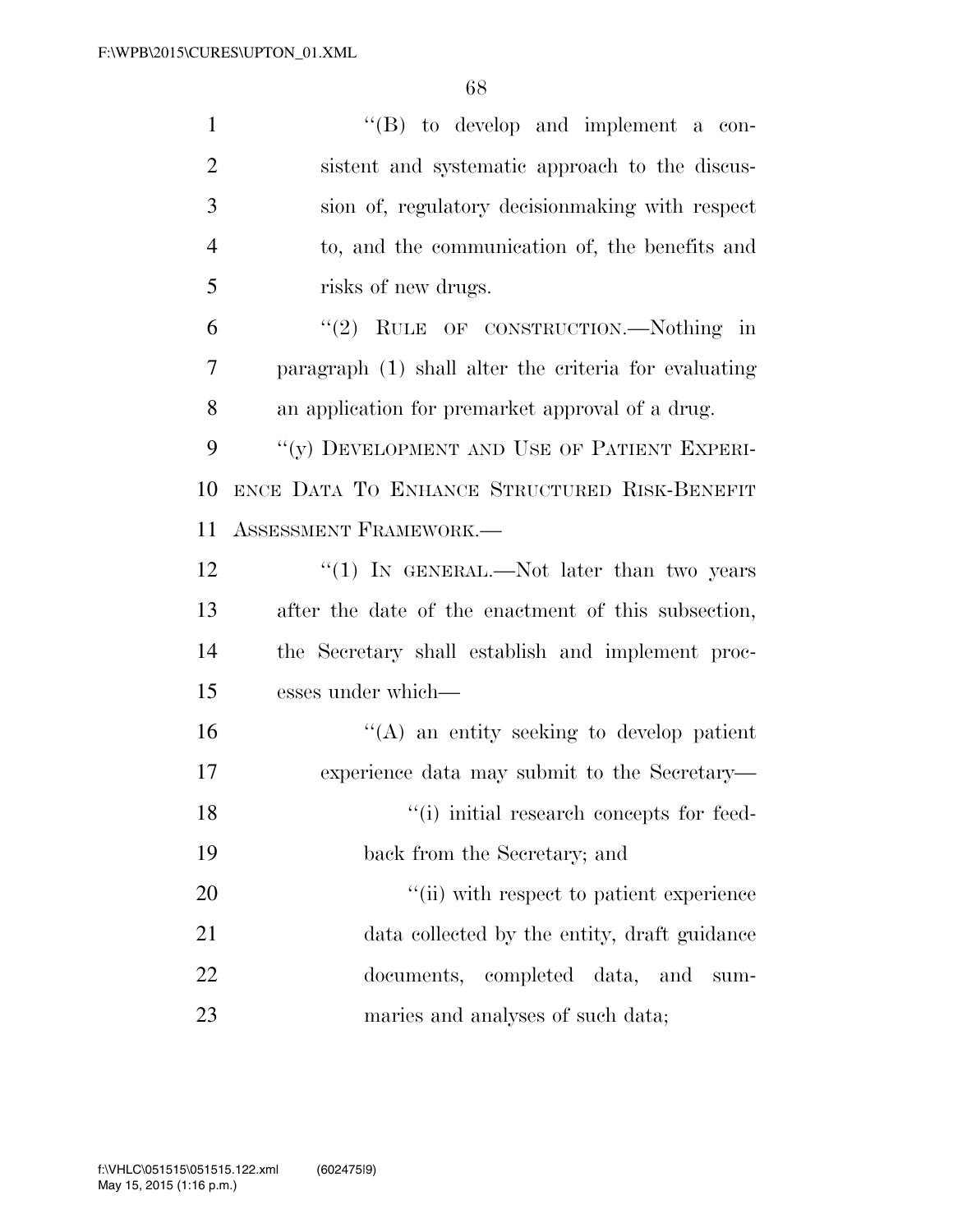''(B) the Secretary may request such an entity to submit such documents, data, and summaries and analyses; and

 ''(C) patient experience data may be devel- oped and used to enhance the structured risk- benefit assessment framework under subsection  $7 \quad (x).$ 

8 "(2) PATIENT EXPERIENCE DATA.—In this sub- section, the term 'patient experience data' means data collected by patients, parents, caregivers, pa- tient advocacy organizations, disease research foun- dations, medical researchers, research sponsors, or other parties determined appropriate by the Sec- retary that is intended to facilitate or enhance the Secretary's risk-benefit assessments, including infor- mation about the impact of a disease or a therapy on patients' lives.''.

(b) GUIDANCE.—

 (1) IN GENERAL.—The Secretary of Health and Human Services shall publish guidance on the imple- mentation of subsection (y) of section 505 of the Federal Food, Drug, and Cosmetic Act (21 U.S.C. 355), as added by subsection (a). Such guidance shall include—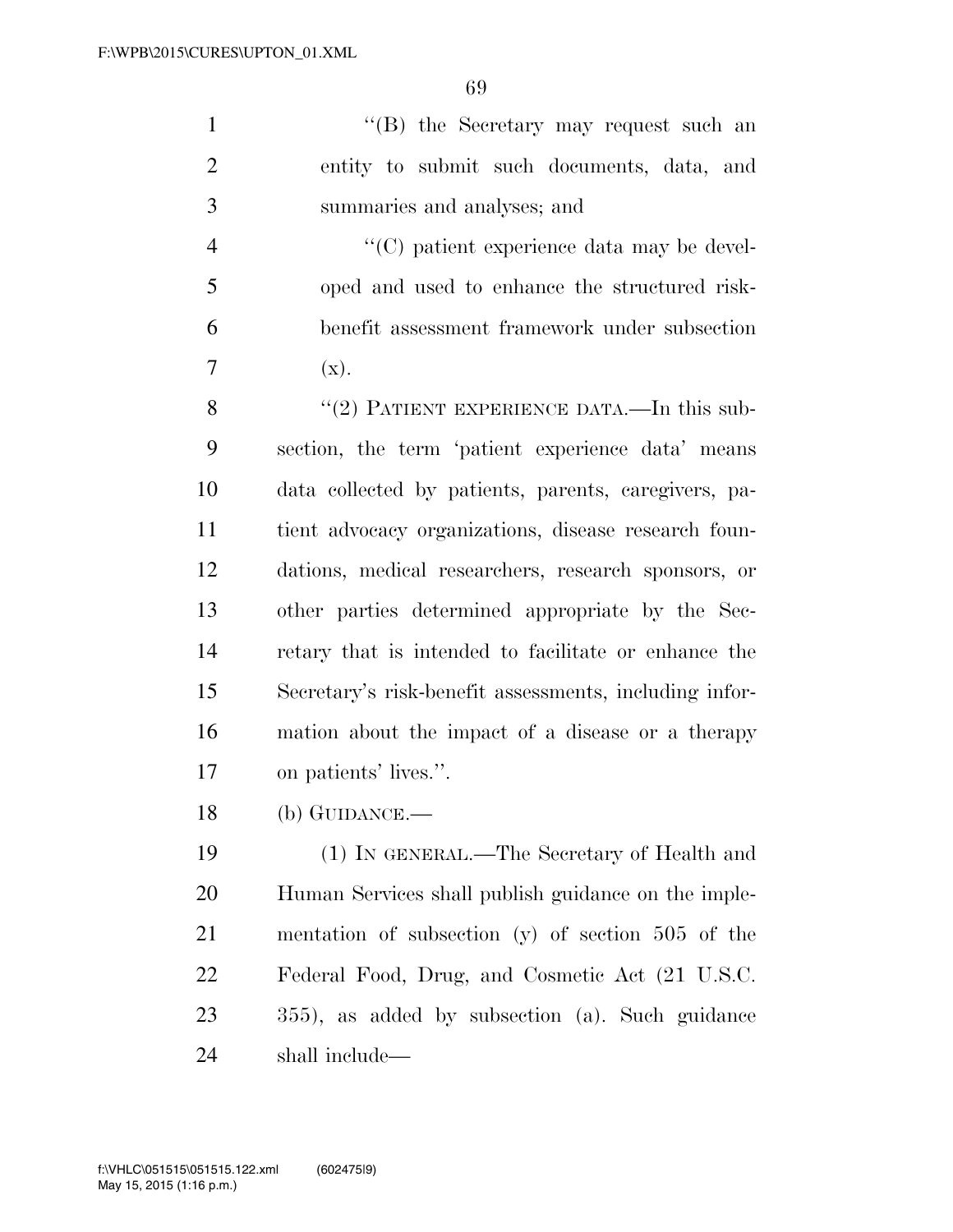| $\mathbf{1}$   | (A) with respect to draft guidance docu-            |
|----------------|-----------------------------------------------------|
| $\overline{2}$ | ments, data, or summaries and analyses sub-         |
| 3              | mitted to the Secretary under paragraph $(1)(A)$    |
| $\overline{4}$ | of such subsection, guidance—                       |
| 5              | (i) specifying the timelines for the re-            |
| 6              | view of such documents, data, or sum-               |
| 7              | maries and analyses by the Secretary; and           |
| 8              | (ii) on how the Secretary will use such             |
| 9              | documents, data, or summaries and anal-             |
| 10             | yses to update any guidance documents               |
| 11             | published under this subsection or publish          |
| 12             | new guidance;                                       |
| 13             | (B) with respect to the collection and anal-        |
| 14             | ysis of patient experience data (as defined in      |
| 15             | paragraph $(2)$ of such subsection $(y)$ , guidance |
| 16             | $on$ —                                              |
| 17             | (i) methodological considerations for               |
| 18             | the collection of patient experience data,          |
| 19             | which may include structured approaches             |
| 20             | to gathering information on—                        |
| 21             | (I) the experience of a patient liv-                |
| 22             | ing with a particular disease;                      |
| 23             | (II) the burden of living with or                   |
| 24             | managing the disease;                               |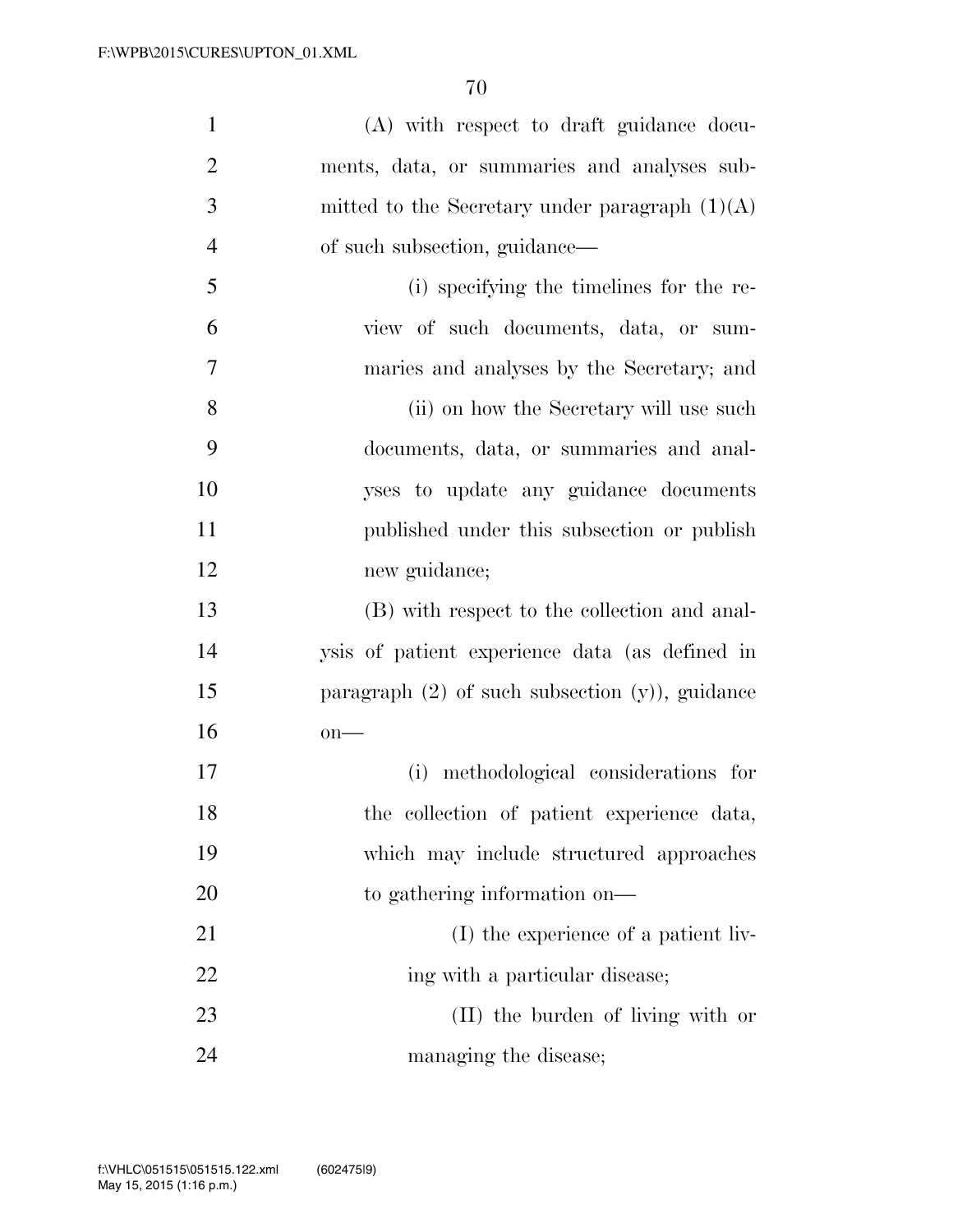| $\mathbf{1}$   | (III) the impact of the disease on                              |
|----------------|-----------------------------------------------------------------|
| $\overline{2}$ | daily life and long-term functioning;                           |
| 3              | and                                                             |
| $\overline{4}$ | $(V)$ the effect of current thera-                              |
| 5              | peutic options on different aspects of                          |
| 6              | the disease; and                                                |
| 7              | (ii) the establishment and mainte-                              |
| 8              | nance of registries designed to increase un-                    |
| 9              | derstanding of the natural history of a dis-                    |
| 10             | ease;                                                           |
| 11             | (C) methodological approaches that may be                       |
| 12             | used to assess patients' beliefs with respect to                |
| 13             | the benefits and risks in the management of the                 |
| 14             | patient's disease; and                                          |
| 15             | (D) methodologies, standards, and poten-                        |
| 16             | tial experimental designs for patient-reported                  |
| 17             | outcomes.                                                       |
| 18             | $(2)$ TIMING.—Not later than 3 years after the                  |
| 19             | date of the enactment of this Act, the Secretary of             |
| 20             | Health and Human Services shall issue draft guid-               |
| 21             | ance on the implementation of subsection (y) of sec-            |
| 22             | tion 505 of the Federal Food, Drug, and Cosmetic                |
| 23             | Act $(21 \text{ U.S.C. } 355)$ , as added by subsection $(a)$ . |
| 24             | The Secretary shall issue final guidance on the im-             |
| 25             | plementation of such subsection not later than one              |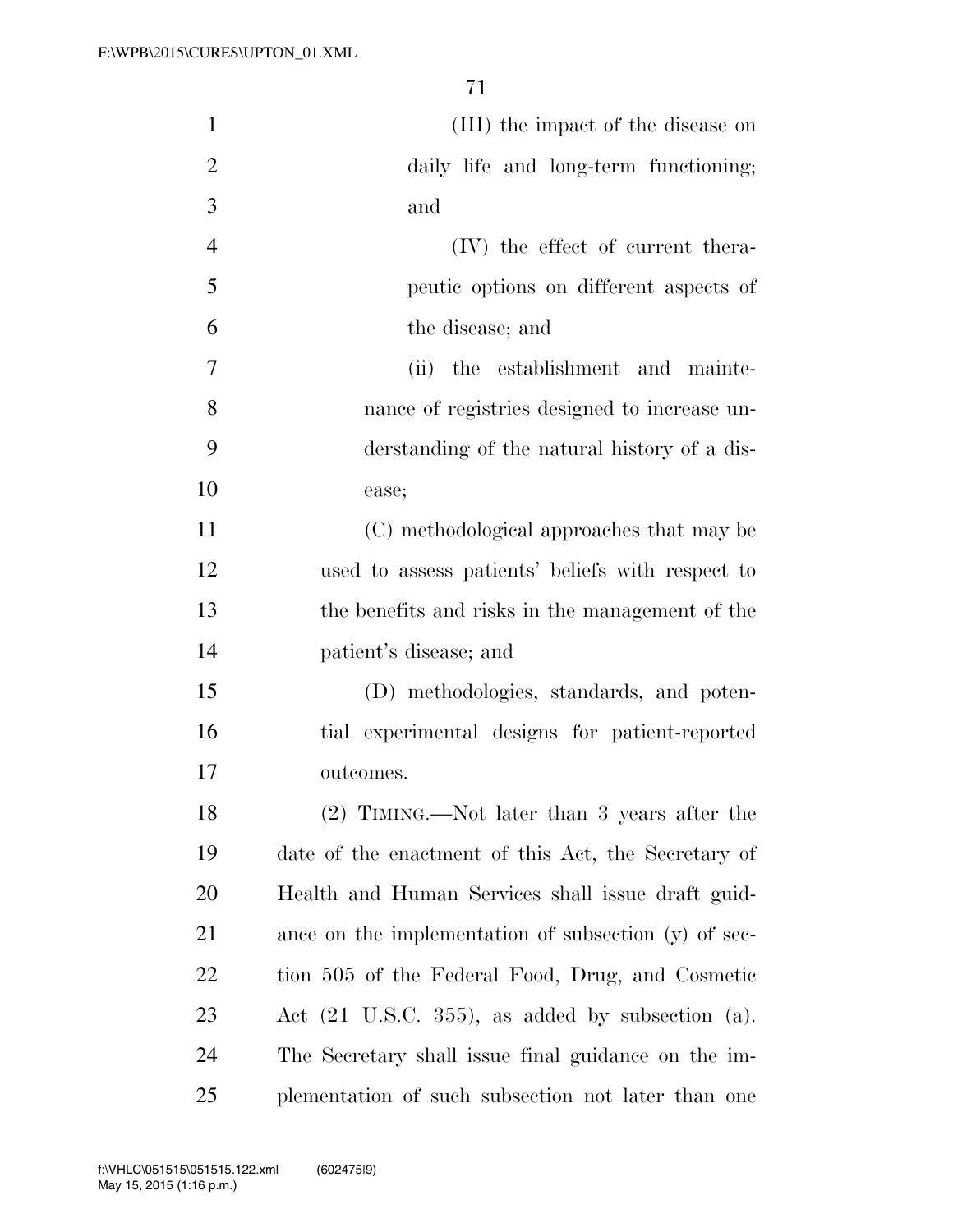| year after the date on which the comment period for |
|-----------------------------------------------------|
| the draft guidance closes.                          |

(3) WORKSHOPS.—

 (A) IN GENERAL.—Not later than 6 months after the date of the enactment of this Act and once every 6 months during the fol- lowing 12-month period, the Secretary of Health and Human Services shall convene a workshop to obtain input regarding methodolo- gies for developing the guidance under para- graph (1), including the collection of patient ex-perience data.

 (B) ATTENDEES.—A workshop convened 14 under this paragraph shall include—

(i) patients;

 (ii) representatives from patient advo- cacy organizations, biopharmaceutical com-panies, and disease research foundations;

 (iii) representatives of the reviewing divisions of the Food and Drug Adminis-21 tration; and

 (iv) methodological experts with sig- nificant expertise in patient experience data.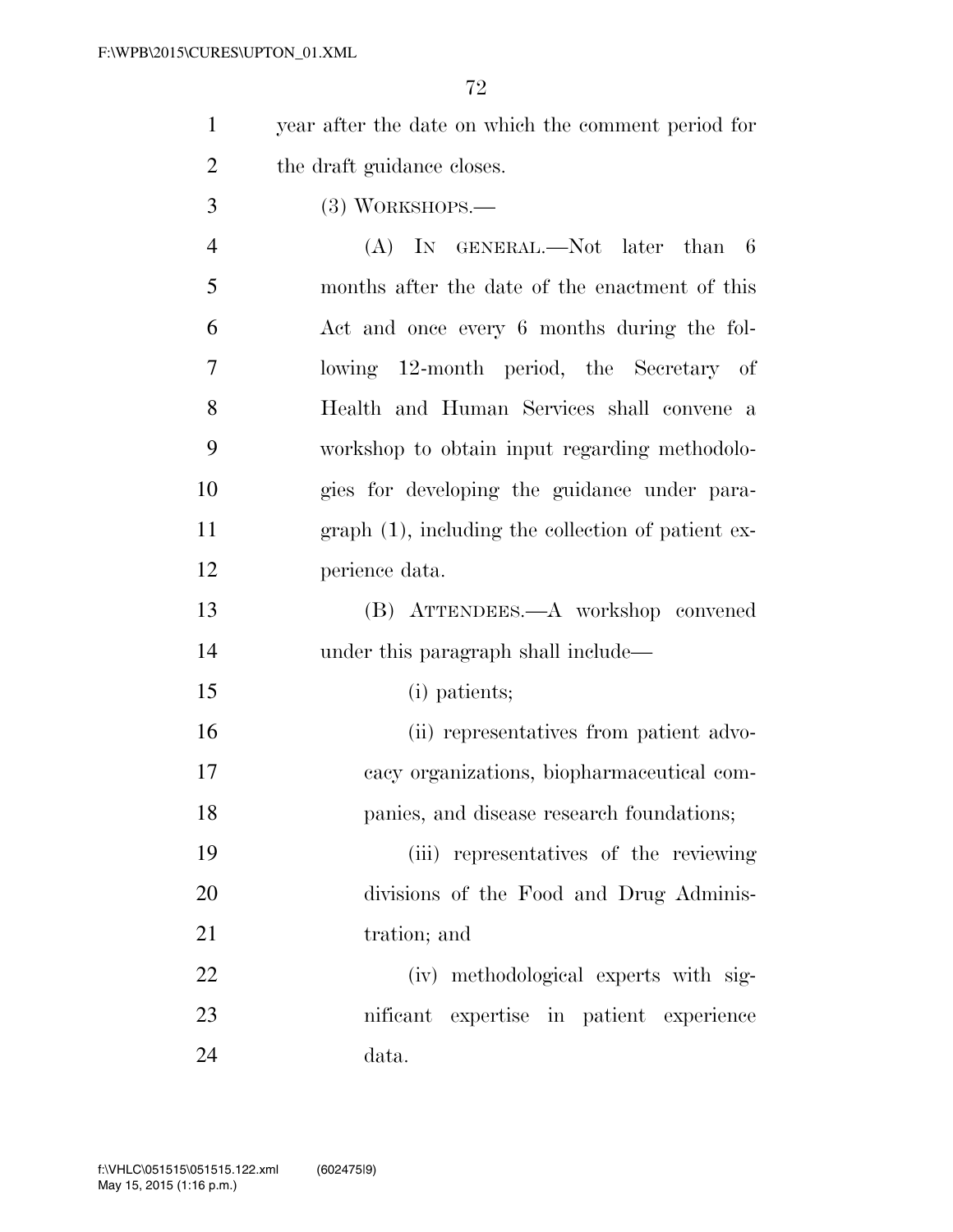(4) PUBLIC MEETING.—Not later than 90 days after the date on which the draft guidance is pub- lished under this subsection, the Secretary of Health and Human Services shall convene a public meeting to solicit input on the guidance. **Subtitle B—Qualification and Use of Drug Development Tools SEC. 2021. QUALIFICATION OF DRUG DEVELOPMENT TOOLS.**  (a) FINDINGS.—Congress finds the following: (1) Development of new drugs has become in- creasingly challenging and resource intensive. (2) Development of drug development tools can benefit the availability of new medical therapies by helping to translate scientific discoveries into clinical applications. (3) Biomedical research consortia, consisting of public-private partnerships of government agencies, institutions of higher education, patient advocacy groups, industry representatives, clinical and sci- entific experts, and other relevant entities and indi- viduals can play a valuable role in helping develop and qualify drug development tools. (b) SENSE OF CONGRESS.—It is the sense of Con-gress that—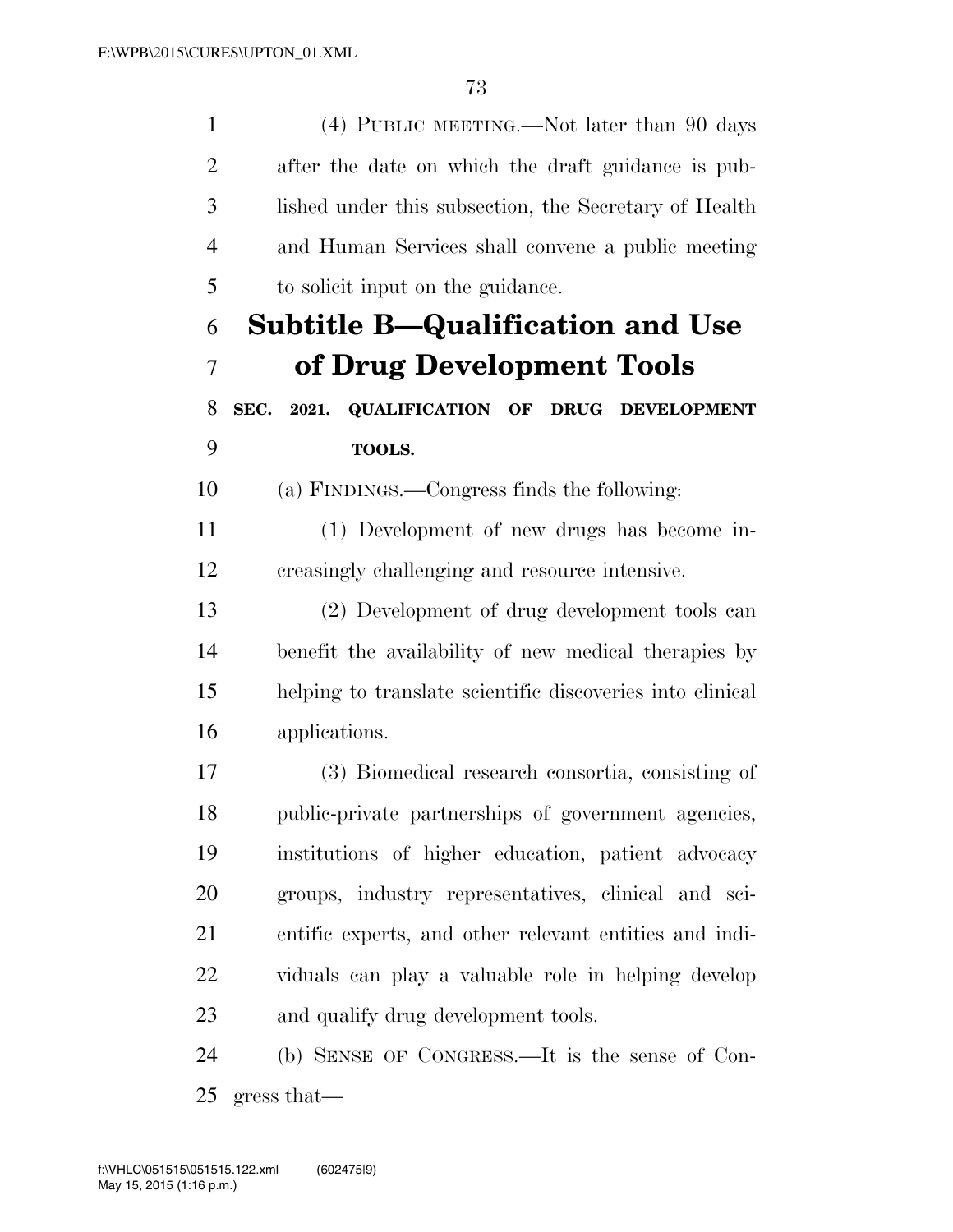| $\mathbf{1}$   | (1) Congress should promote and facilitate a          |
|----------------|-------------------------------------------------------|
| $\overline{2}$ | collaborative effort among the biomedical research    |
| 3              | consortia described in subsection $(a)(3)$ —          |
| $\overline{4}$ | $(A)$ to develop, through a transparent pub-          |
| 5              | lic process, data standards and scientific ap-        |
| 6              | proaches to data collection accepted by the           |
| 7              | medical and clinical research community for           |
| 8              | purposes of qualifying drug development tools;        |
| 9              | (B) to coordinate efforts toward developing           |
| 10             | and qualifying drug development tools in key          |
| 11             | therapeutic areas; and                                |
| 12             | (C) to encourage the development of acces-            |
| 13             | sible databases for collecting relevant drug de-      |
| 14             | velopment tool data for such purposes; and            |
| 15             | (2) an entity seeking to qualify a drug develop-      |
| 16             | ment tool should be encouraged, in addition to con-   |
| 17             | sultation with the Secretary, to consult with bio-    |
| 18             | medical research consortia and other individuals and  |
| 19             | entities with expert knowledge and insights that may  |
| 20             | assist the requestor and benefit the process for such |
| 21             | qualification.                                        |
|                |                                                       |

 (c) QUALIFICATION OF DRUG DEVELOPMENT TOOLS.—Chapter V of the Federal Food, Drug, and Cos- metic Act is amended by inserting after section 506F the following new section: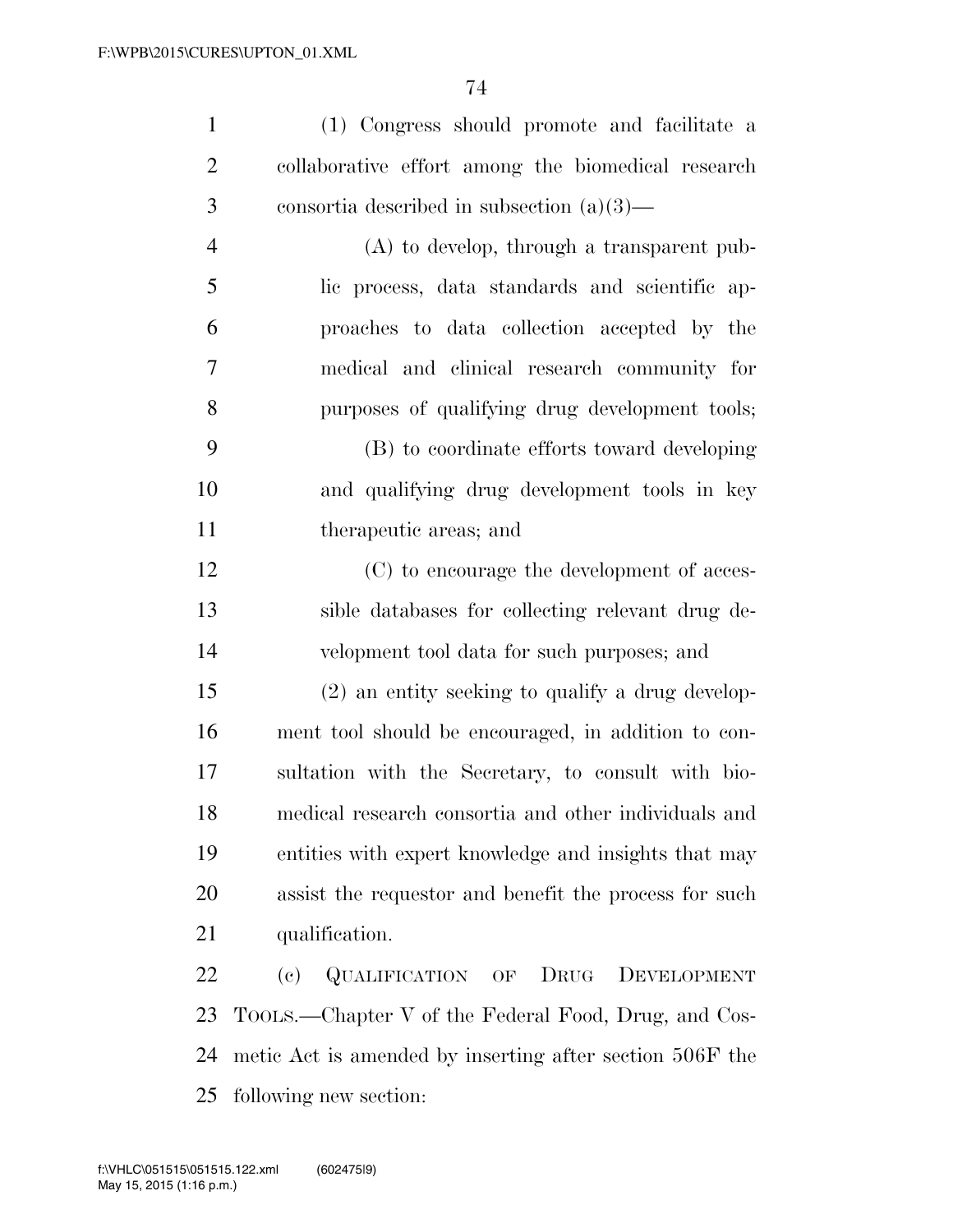| $\mathbf{1}$   | 507. QUALIFICATION OF DRUG DEVELOPMENT<br>"SEC.       |
|----------------|-------------------------------------------------------|
| $\overline{2}$ | TOOLS.                                                |
| 3              | "(a) PROCESS FOR QUALIFICATION.—                      |
| $\overline{4}$ | "(1) IN GENERAL.—The Secretary shall estab-           |
| 5              | lish a process for the qualification of drug develop- |
| 6              | ment tools for a proposed context of use under        |
| 7              | which-                                                |
| 8              | $\lq\lq(A)(i)$ a requestor initiates such process     |
| 9              | by submitting a letter of intent to the Sec-          |
| 10             | retary; and                                           |
| 11             | "(ii) the Secretary shall accept or decline           |
| 12             | to accept such letter of intent;                      |
| 13             | $\lq\lq(B)(i)$ if the Secretary accepts the letter    |
| 14             | of intent, a requestor shall submit a qualifica-      |
| 15             | tion plan to the Secretary; and                       |
| 16             | "(ii) the Secretary shall accept or decline           |
| 17             | to accept the qualification plan; and                 |
| 18             | $\lq\lq$ (C)(i) if the Secretary accepts the quali-   |
| 19             | fication plan, the requestor submits to the Sec-      |
| 20             | retary a full qualification package;                  |
| 21             | "(ii) the Secretary shall determine whether           |
| 22             | to accept such qualification package for review;      |
| 23             | and                                                   |
| 24             | "(iii) if the Secretary accepts such quali-           |
| 25             | fication package for review, conduct such review      |
| 26             | in accordance with this section.                      |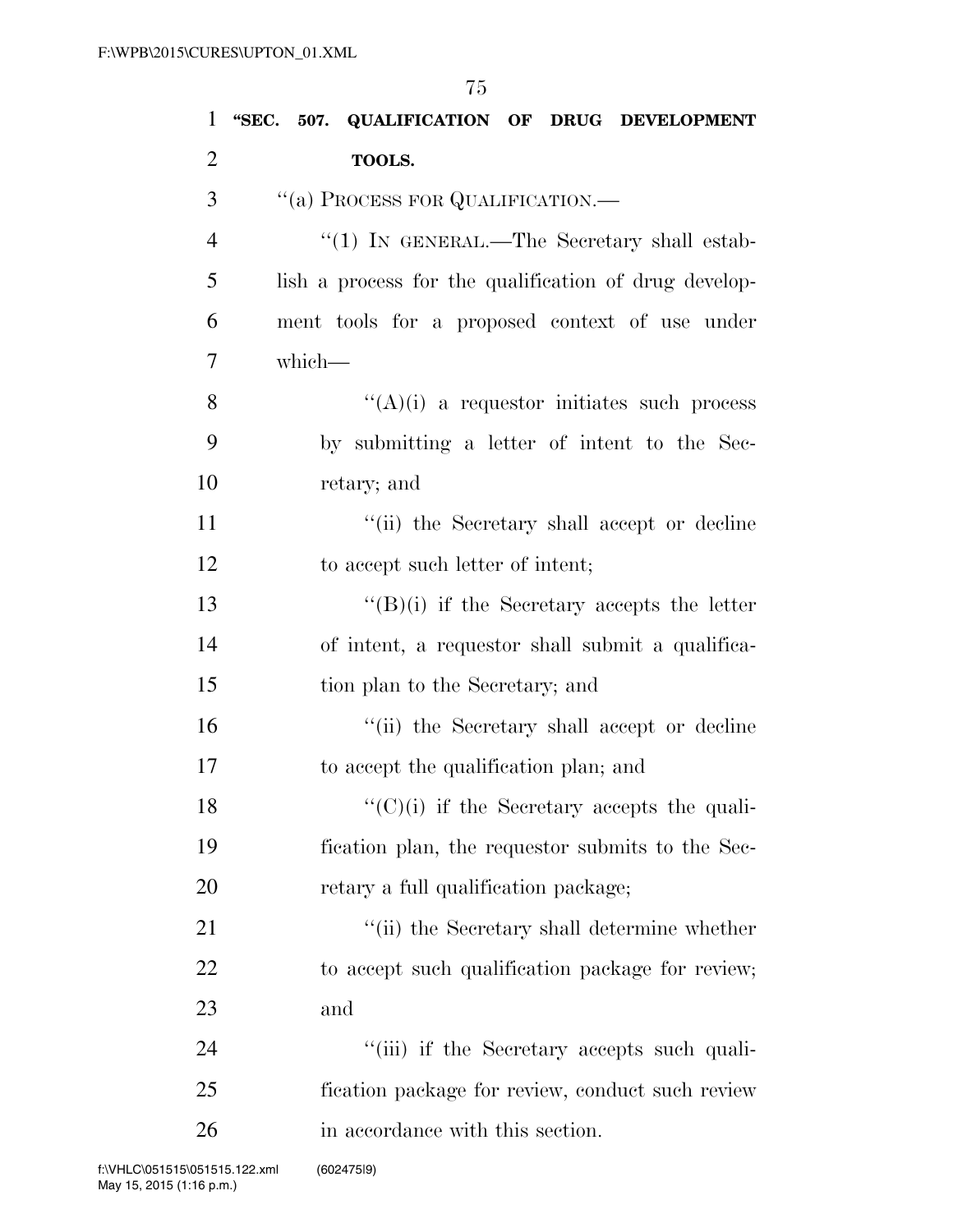1 ''(2) ACCEPTANCE AND REVIEW OF SUBMIS- SIONS.—With respect to a letter of intent, a quali- fication plan, or a full qualification package sub- mitted under the process described in paragraph (1) (referred to in this paragraph as 'qualification sub- missions'), the following shall apply: ''(A) SCIENTIFIC MERIT.—The Secretary shall, consistent with available resources, deter- mine whether to accept a qualification submis- sion based on factors which may include the sci- entific merit of the submission. A determination not to accept a submission under paragraph (1) shall not be construed as a final agency deter- mination regarding the qualification of a pro- posed drug development tool under paragraph (1). 17 "(B) PRIORITIZATION OF QUALIFICATION REVIEW.—The Secretary may prioritize the re- view of a full qualification package submitted under the process described in paragraph (1) with respect to a drug development tool, based on factors determined appropriate by the Sec-23 retary, including—

24  $(1)$  as applicable, the severity, rarity, or prevalence of the disease or condition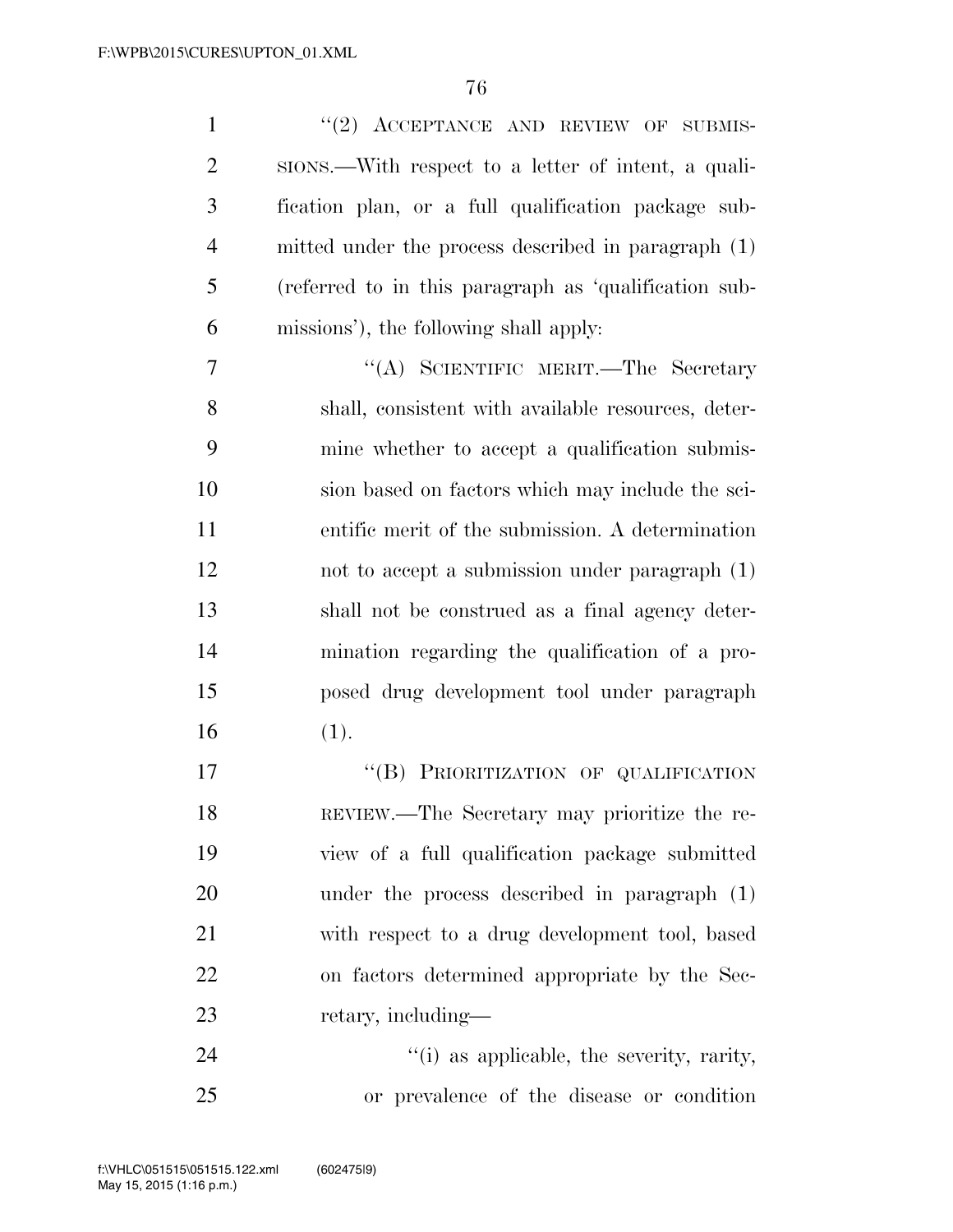| $\mathbf{1}$   | targeted by the drug development tool and          |
|----------------|----------------------------------------------------|
| $\overline{2}$ | the availability or lack of alternative treat-     |
| 3              | ments for such disease or condition; and           |
| $\overline{4}$ | "(ii) the identification, by the Sec-              |
| 5              | retary or by biomedical research consortia         |
| 6              | and other expert stakeholders, of such a           |
| 7              | drug development tool and proposed con-            |
| 8              | text of use of the drug development tool as        |
| 9              | a public health priority.                          |
| 10             | "(C) ENGAGEMENT OF EXTERNAL<br>EX-                 |
| 11             | PERTS.—The Secretary may, for purposes of          |
| 12             | the review of qualification submissions, through   |
| 13             | the use of cooperative agreements, grants, or      |
| 14             | other appropriate mechanisms, consult with bio-    |
| 15             | medical research consortia and may consider        |
| 16             | the recommendations of such consortia with re-     |
| 17             | spect to the review of any qualification plan      |
| 18             | submitted under the process described in para-     |
| 19             | $graph(1)$ or the review of any full qualification |
| 20             | package under paragraph (2).                       |
| 21             | "(3) REVIEW OF FULL QUALIFICATION PACK-            |
| 22             | AGE.—The Secretary shall—                          |
| 23             | $\lq\lq$ conduct a comprehensive review of a       |
| 24             | full qualification package accepted under para-    |
| 25             | graph $(1)(C)$ ; and                               |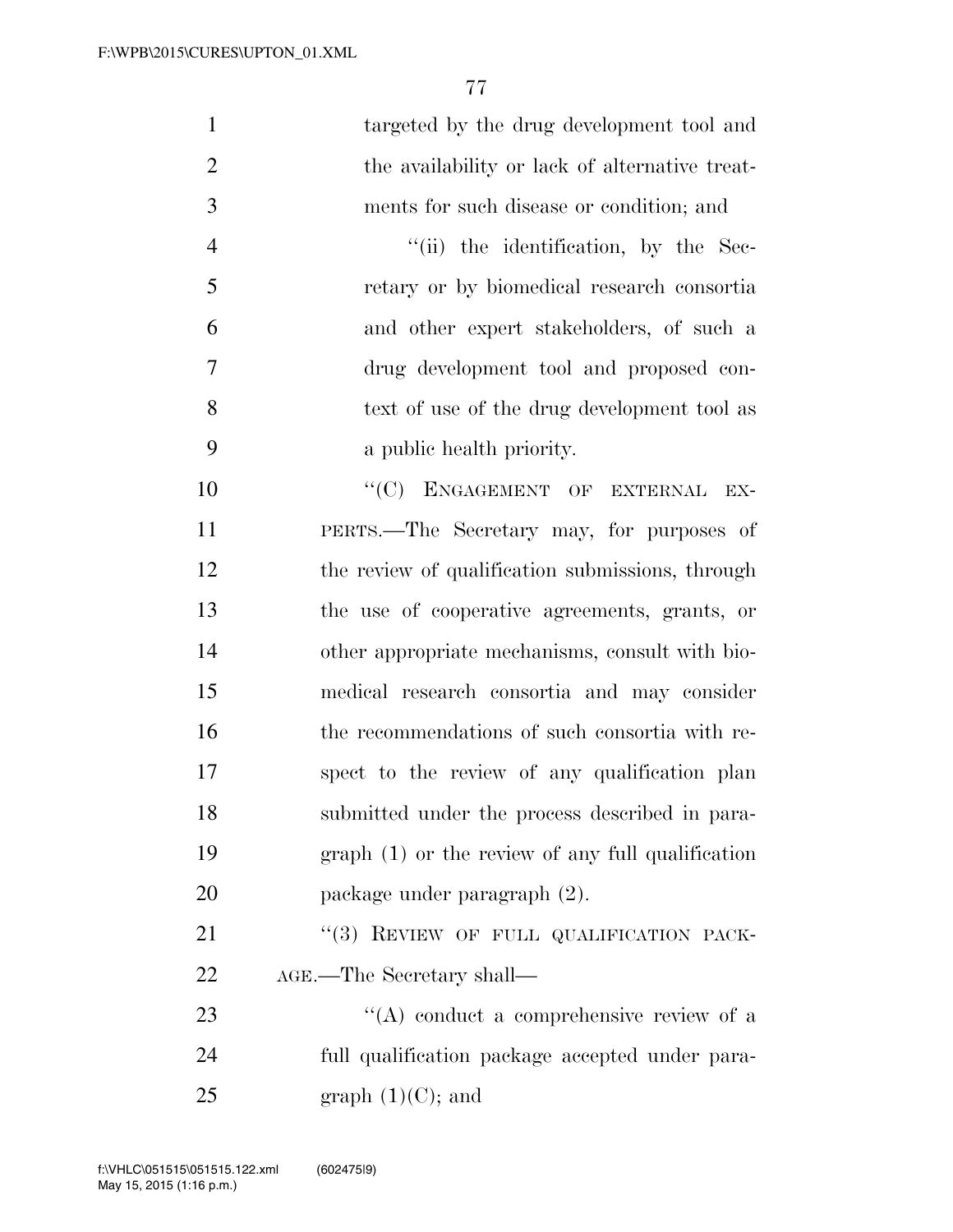1 ''(B) determine whether the drug develop- ment tool at issue is qualified for its proposed context of use. 4 "(4) QUALIFICATION.—The Secretary shall de- termine whether a drug development tool is qualified for a proposed context of use based on the scientific merit of a full qualification package reviewed under paragraph (2). 9 "(b) EFFECT OF QUALIFICATION.— ''(1) IN GENERAL.—A drug development tool

 determined to be qualified under subsection (a)(4) for a proposed context of use specified by the re- questor may be used by any person in such context of use for the purposes described in paragraph (2).

15 "(2) USE OF A DRUG DEVELOPMENT TOOL.— Subject to paragraph (3), a drug development tool 17 qualified under this section may be used for—

18 ''(A) supporting or obtaining approval or licensure (as applicable) of a drug or biological product (including in accordance with section 506(c)) under section 505 of this Act or section 22 351 of the Public Health Service Act; or 23 ''(B) supporting the investigational use of

a drug or biological product under section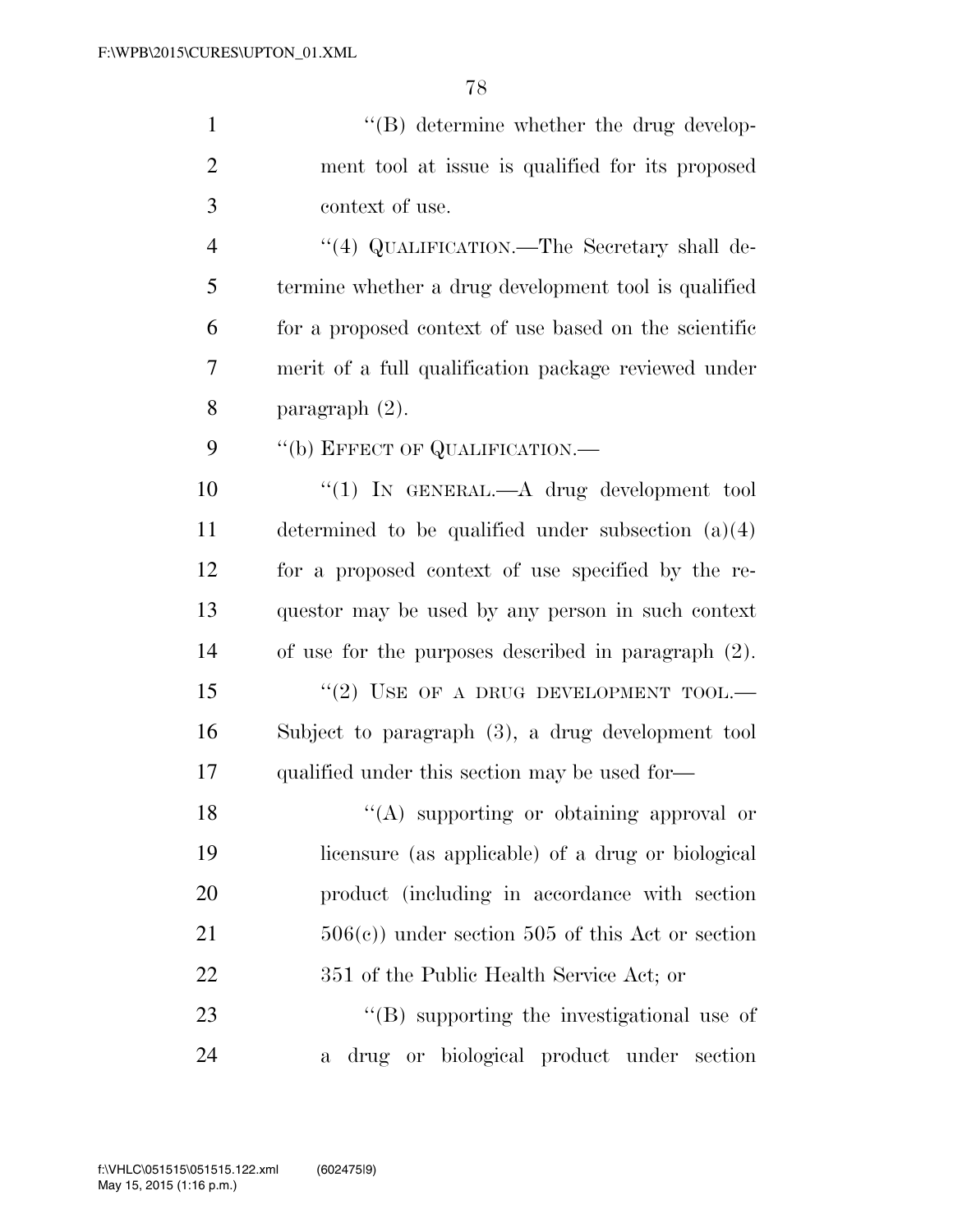|                             | $505(i)$ of this Act or section $351(a)(3)$ of the |
|-----------------------------|----------------------------------------------------|
| $\mathcal{D}_{\mathcal{L}}$ | Public Health Service Act.                         |
| 3                           | $``(3)$ RESCISSION OR MODIFICATION.—               |
|                             | "(A) IN GENERAL.—The Secretary may re-             |
| -5                          | scind or modify a determination under this sec-    |
|                             | tion to qualify a drug development tool if the     |
|                             |                                                    |

 Secretary determines that the drug development tool is not appropriate for the proposed context of use specified by the requestor. Such a deter- mination may be based on new information that calls into question the basis for such qualifica-tion.

13 "(B) MEETING FOR REVIEW.—If the Sec- retary rescinds or modifies a determination to qualify a drug development tool under subpara- graph (A), the requestor involved shall be granted a request for a meeting with the Sec- retary to discuss the basis of the Secretary's de- cision to rescind or modify the determination before the effective date of the rescission or modification.

22 " (c) TRANSPARENCY.—

23  $\frac{1}{2}$  (1) In GENERAL.—Subject to paragraph (3), the Secretary shall make publicly available, and up-date on at least a quarterly basis, on the Internet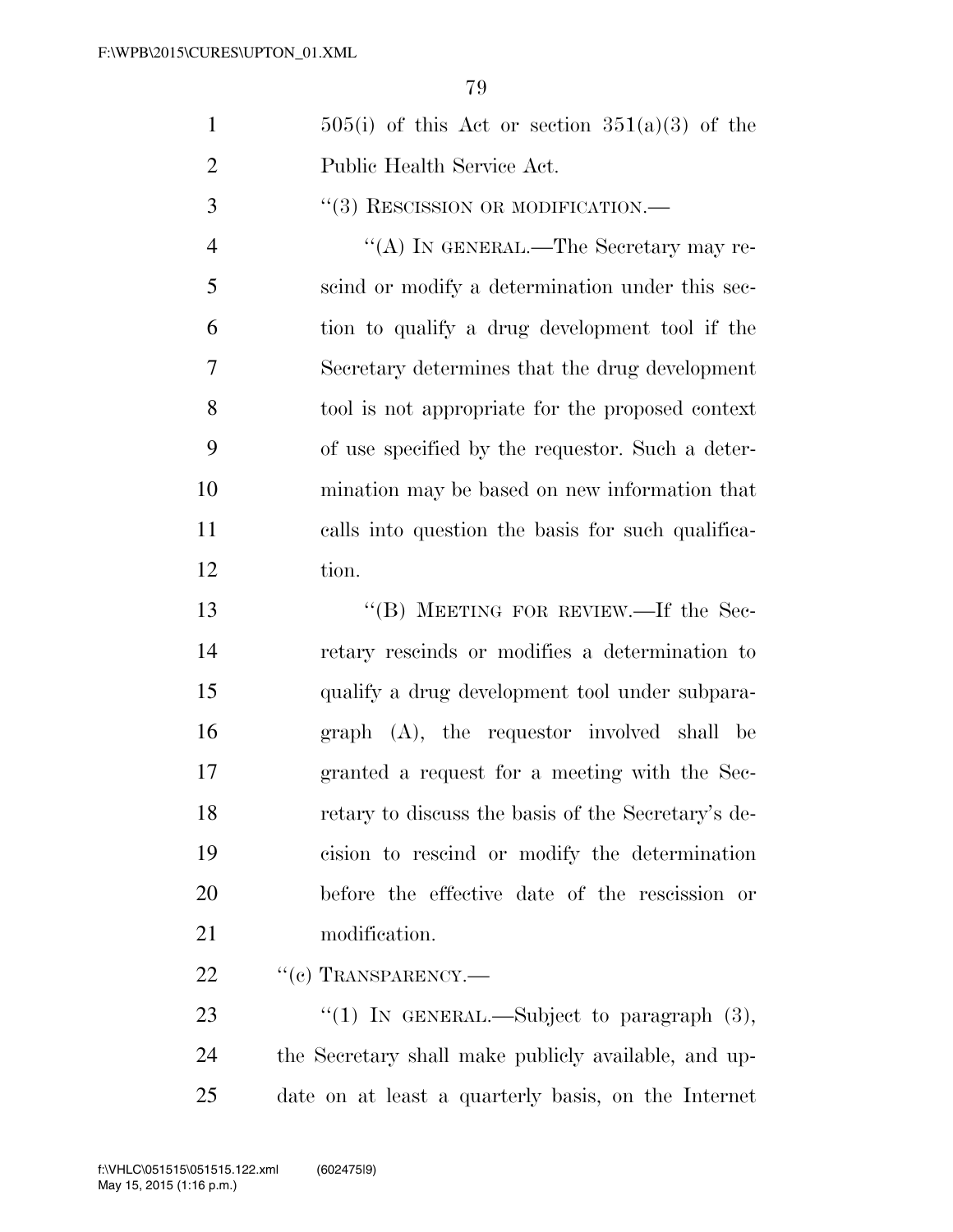| $\mathbf{1}$   | website of the Food and Drug Administration the    |
|----------------|----------------------------------------------------|
| $\overline{2}$ | following:                                         |
| 3              | "(A) Information with respect to each              |
| $\overline{4}$ | qualification submission under the qualification   |
| 5              | process under subsection $(a)$ , including—        |
| 6              | "(i) the stage of the review process               |
| 7              | applicable to the submission;                      |
| 8              | "(ii) the date of the most recent                  |
| 9              | change in stage status; and                        |
| 10             | "(iii) whether the external scientific             |
| 11             | experts were utilized in the development of        |
| 12             | a qualification plan or the review of a full       |
| 13             | qualification package.                             |
| 14             | $\lq\lq (B)$ The Secretary's formal written deter- |
| 15             | minations in response to such qualification sub-   |
| 16             | missions.                                          |
| 17             | "(C) Any rescissions or modifications of a         |
| 18             | determination to qualify a drug development        |
| 19             | tool under subsection $(b)(3)$ .                   |
| 20             | "(D) Summary reviews that document con-            |
| 21             | clusions and recommendations for determina-        |
| 22             | tions to qualify drug development tools under      |
| 23             | subsection (a).                                    |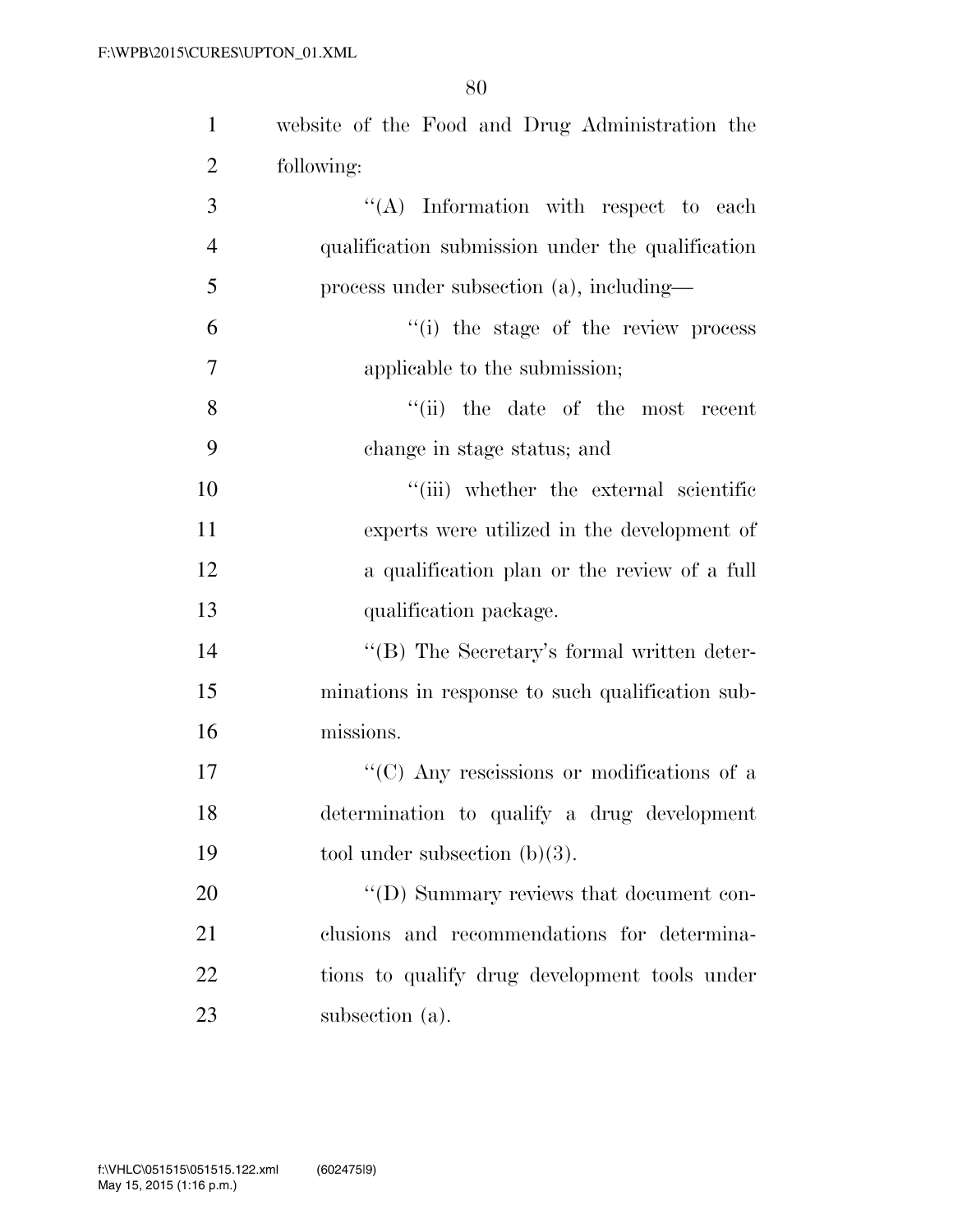''(E) A comprehensive list of all drug de- velopment tools qualified under subsection (c) or used in the labeling of drugs.

4 "(2) RELATION TO TRADE SECRETS ACT.—In- formation made publicly available by the Secretary under paragraph (1) shall be considered a disclosure authorized by law for purposes of section 1905 of 8 title 18, United States Code.

 ''(3) APPLICABILITY.—Paragraph (1) shall not apply with respect to information contained in an application submitted under section 505 of this Act or section 351 of the Public Health Service Act, ir- respective of whether such information is used to de- velop the guidance to carry out this section. Nothing in this section shall be construed as authorizing the Secretary to disclose any information contained in such an application that is confidential commercial or trade secret information subject to section 552(b)(4) of title 5, United States Code, or section 1905 of title 18, United States Code.

21 ""(d) RULE OF CONSTRUCTION.—Nothing in this sec-tion shall be construed—

23  $\frac{1}{2}$  (1) to alter the standards of evidence under subsection (c) or (d) of section 505, including the substantial evidence standard in such subsection (d),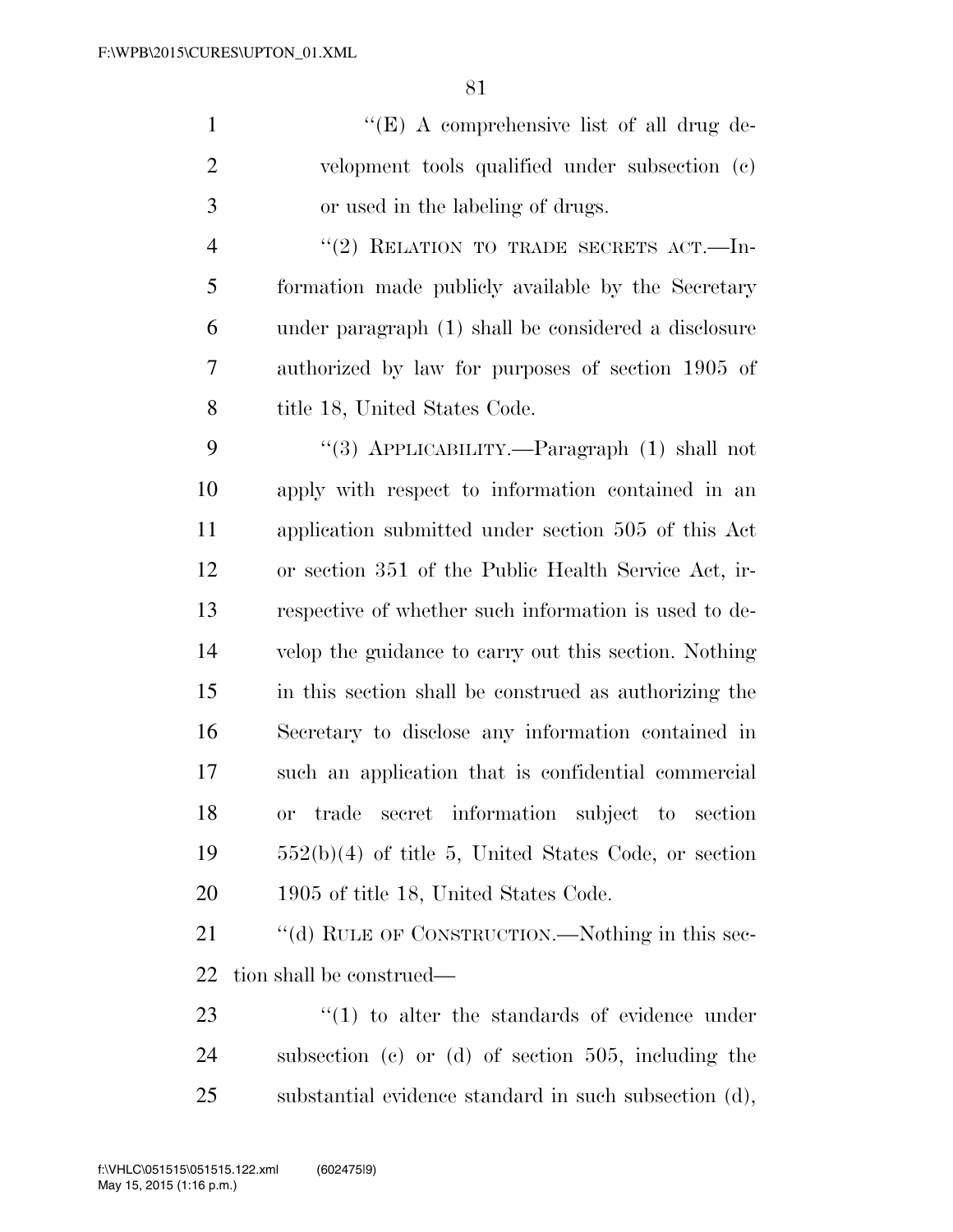or under section 351 of the Public Health Service Act (as applicable); or

 ''(2) to limit the authority of the Secretary to approve or license products under to this Act or the Public Health Service Act, as applicable (as in effect before the date of the enactment of the 21st Century Cures Act).

8 "(e) AUTHORIZATION OF APPROPRIATIONS.—There are authorized to be appropriated to carry out subsection (a)(2)(C), \$10,000,0000 for each of fiscal years 2016 through 2020.

12 ""(f) DEFINITIONS.—In this section:

 ''(1) BIOMARKER.—(A) The term 'biomarker' means a characteristic (such as a physiologic, pathologic, or anatomic characteristic or measure- ment) that is objectively measured and evaluated as an indicator of normal biologic processes, pathologic processes, or biological responses to a therapeutic intervention.

20 "(B) Such term includes a surrogate endpoint. 21 ''(2) BIOMEDICAL RESEARCH CONSORTIA.—The term 'biomedical research consortia' means public- private partnerships of government agencies, institu- tions of higher education (as defined in section 101(a) of the Higher Education Act of 1965 (20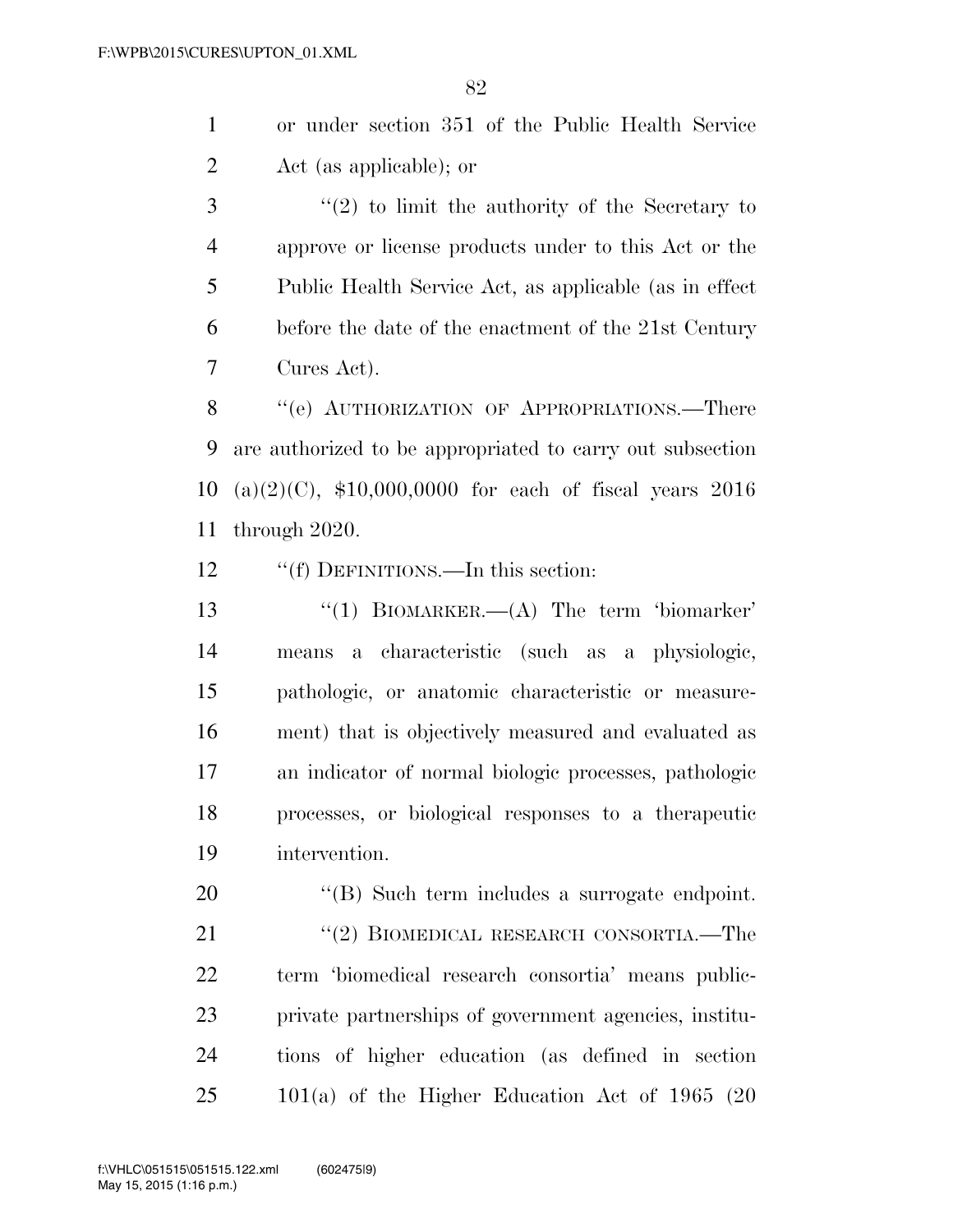| $\mathbf{1}$   | U.S.C. 1001), patient advocacy groups, industry        |
|----------------|--------------------------------------------------------|
| $\overline{2}$ | representatives, clinical and scientific experts, and  |
| 3              | other relevant entities and individuals.               |
| $\overline{4}$ | "(3) CLINICAL OUTCOME ASSESSMENT. $(A)$                |
| 5              | The term 'clinical outcome assessment' means a         |
| 6              | measurement of a patient's symptoms, overall men-      |
| 7              | tal state, or the effects of a disease or condition on |
| 8              | how the patient functions.                             |
| 9              | "(B) Such term includes a patient-reported out-        |
| 10             | come.                                                  |
| 11             | "(4) CONTEXT OF USE.—The term 'context of              |
| 12             | use' means, with respect to a drug development tool,   |
| 13             | a statement that describes the circumstances under     |
| 14             | which the drug development tool is to be used in       |
| 15             | drug development and regulatory review.                |
| 16             | " $(5)$ DRUG DEVELOPMENT TOOL.—The term                |
| 17             | 'drug development tool' includes—                      |
| 18             | $\lq\lq$ (A) a biomarker;                              |
| 19             | $\lq\lq (B)$ a clinical outcome assessment; and        |
| 20             | $\lq\lq$ (C) any other method, material, or meas-      |
| 21             | ure that the Secretary determines aids drug de-        |
| 22             | velopment and regulatory review for purposes of        |
| 23             | this section.                                          |
| 24             | $(6)$ PATIENT-REPORTED OUTCOME.—The term               |
| 25             | 'patient-reported outcome' means a measurement         |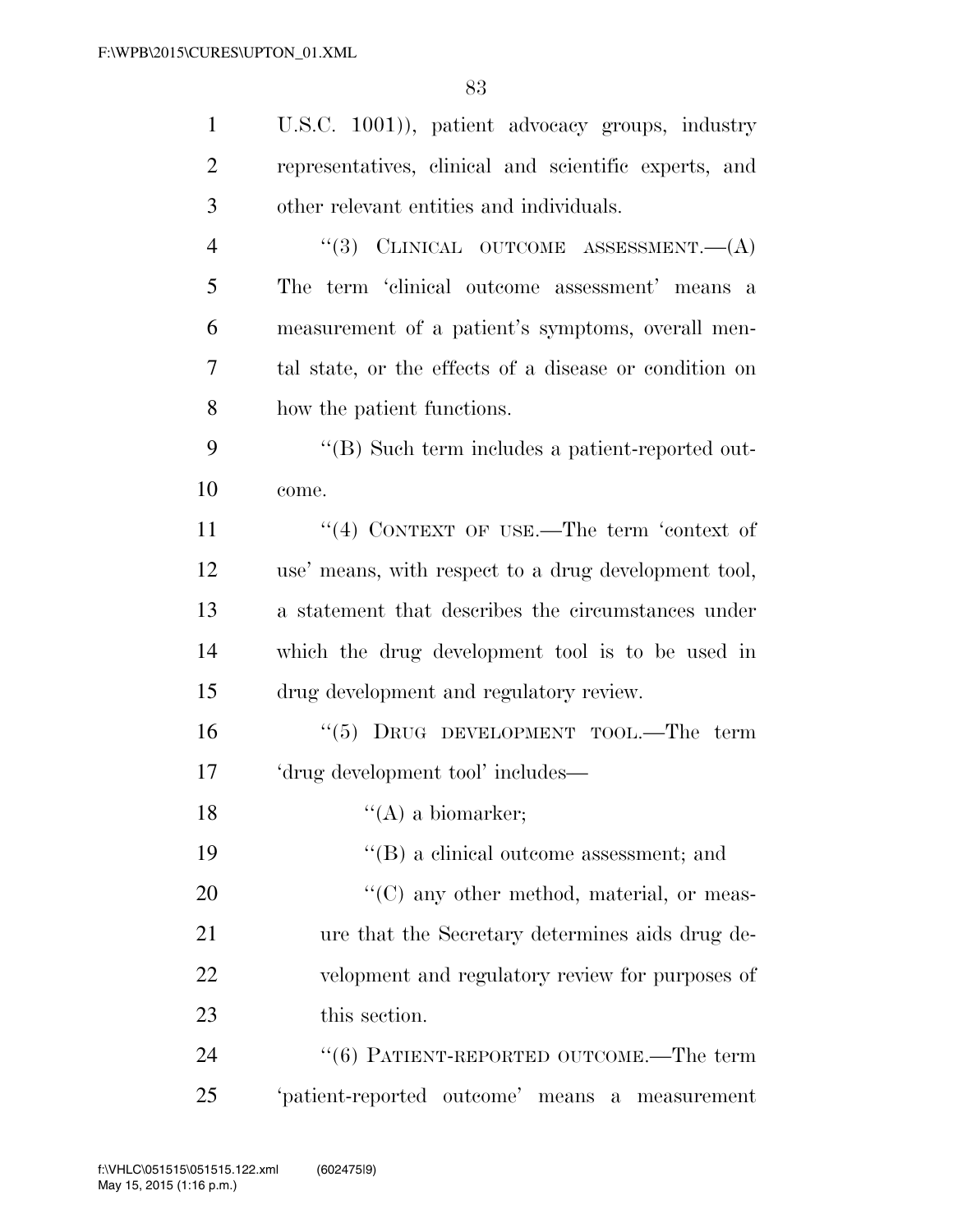based on a report from a patient regarding the sta- tus of the patient's health condition without amend- ment or interpretation of the patient's report by a clinician or any other person.

5 "(7) QUALIFICATION.—The terms 'qualifica- tion' and 'qualified' mean a determination by the Secretary that a drug development tool and its pro- posed context of use can be relied upon to have a specific interpretation and application in drug devel-opment and regulatory review under this Act.

11 ''(8) REQUESTOR.—The term 'requestor' means an entity or entities, including a drug sponsor or a biomedical research consortia, seeking to qualify a drug development tool for a proposed context of use under this section.

 ''(9) SURROGATE ENDPOINT.—The term 'surro- gate endpoint' means a marker, such as a laboratory measurement, radiographic image, physical sign, or other measure that—

20 "(A) is known to predict clinical benefit and could be used to support traditional ap-proval of a drug or biological product; or

23  $\langle G \rangle$  is reasonably likely to predict clinical benefit and could be used to support the accel-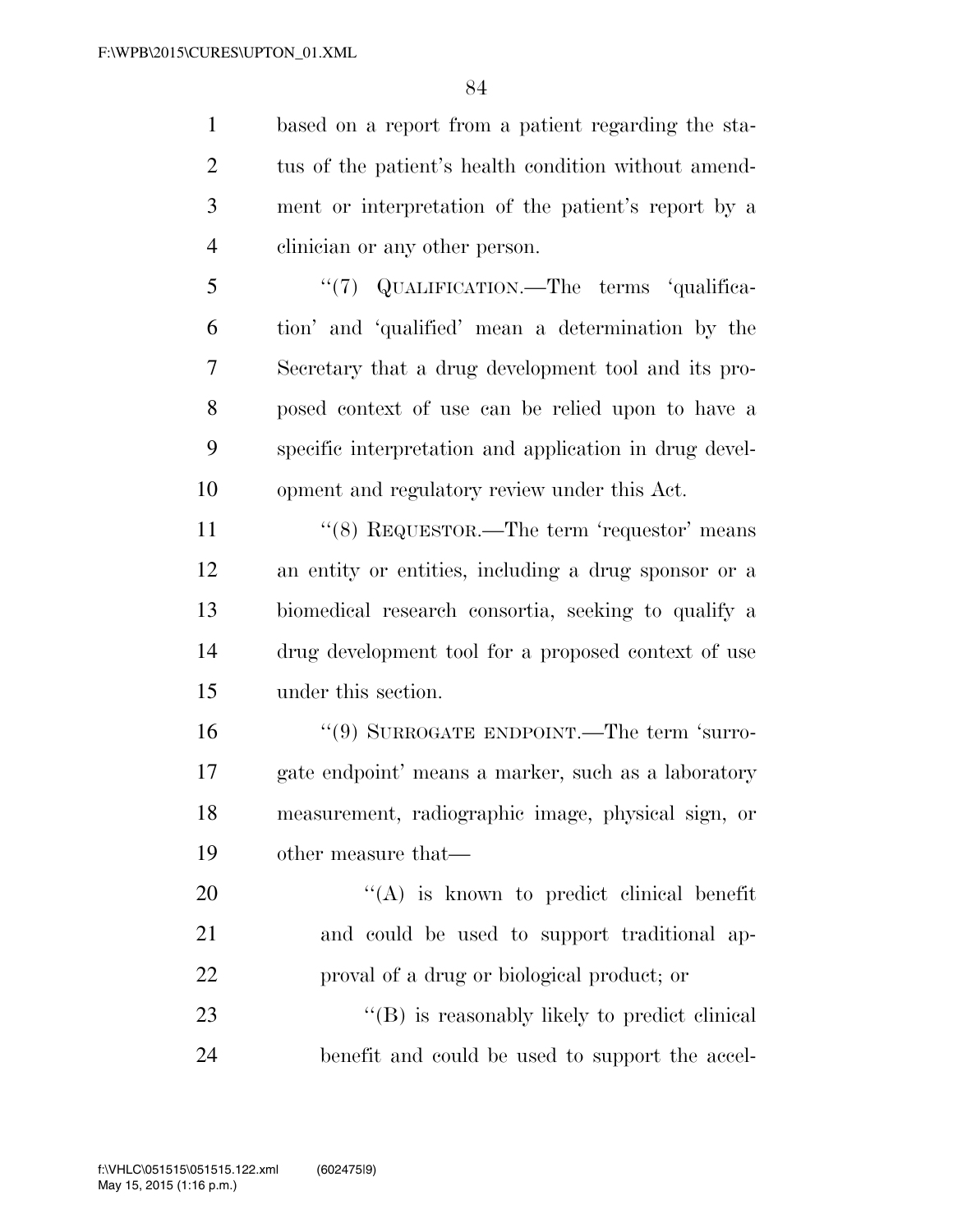| $\mathbf{1}$   | erated approval of a drug or biological product      |
|----------------|------------------------------------------------------|
| $\overline{2}$ | in accordance with section $506(c)$ .".              |
| 3              | (d) GUIDANCE.—                                       |
| $\overline{4}$ | (1) IN GENERAL.—The Secretary of Health and          |
| 5              | Human Services shall, in consultation with bio-      |
| 6              | medical research consortia (as defined in subsection |
| 7              | (e) of section 507 the Federal Food, Drug, and Cos-  |
| 8              | metic Act (as added by subsection $(e)$ ) and other  |
| 9              | interested parties through a collaborative public    |
| 10             | process, issue guidance to implement such section    |
| 11             | $507$ that—                                          |
| 12             | (A) provides a conceptual framework de-              |
| 13             | scribing appropriate standards and scientific        |
| 14             | approaches to support the development of bio-        |
| 15             | markers delineated under the taxonomy estab-         |
| 16             | lished under paragraph $(3)$ ;                       |
| 17             | makes recommendations for dem-<br>(B)                |
| 18             | onstrating that a surrogate endpoint is reason-      |
| 19             | ably likely to predict clinical benefit for the pur- |
| 20             | pose of supporting the accelerated approval of       |
| 21             | a drug under section $506(e)$ of the Federal         |
| 22             | Food, Drug, and Cosmetic Act (21 U.S.C.              |
| 23             | $356(e)$ ;                                           |

24 (C) with respect to the qualification proc-ess under such section 507—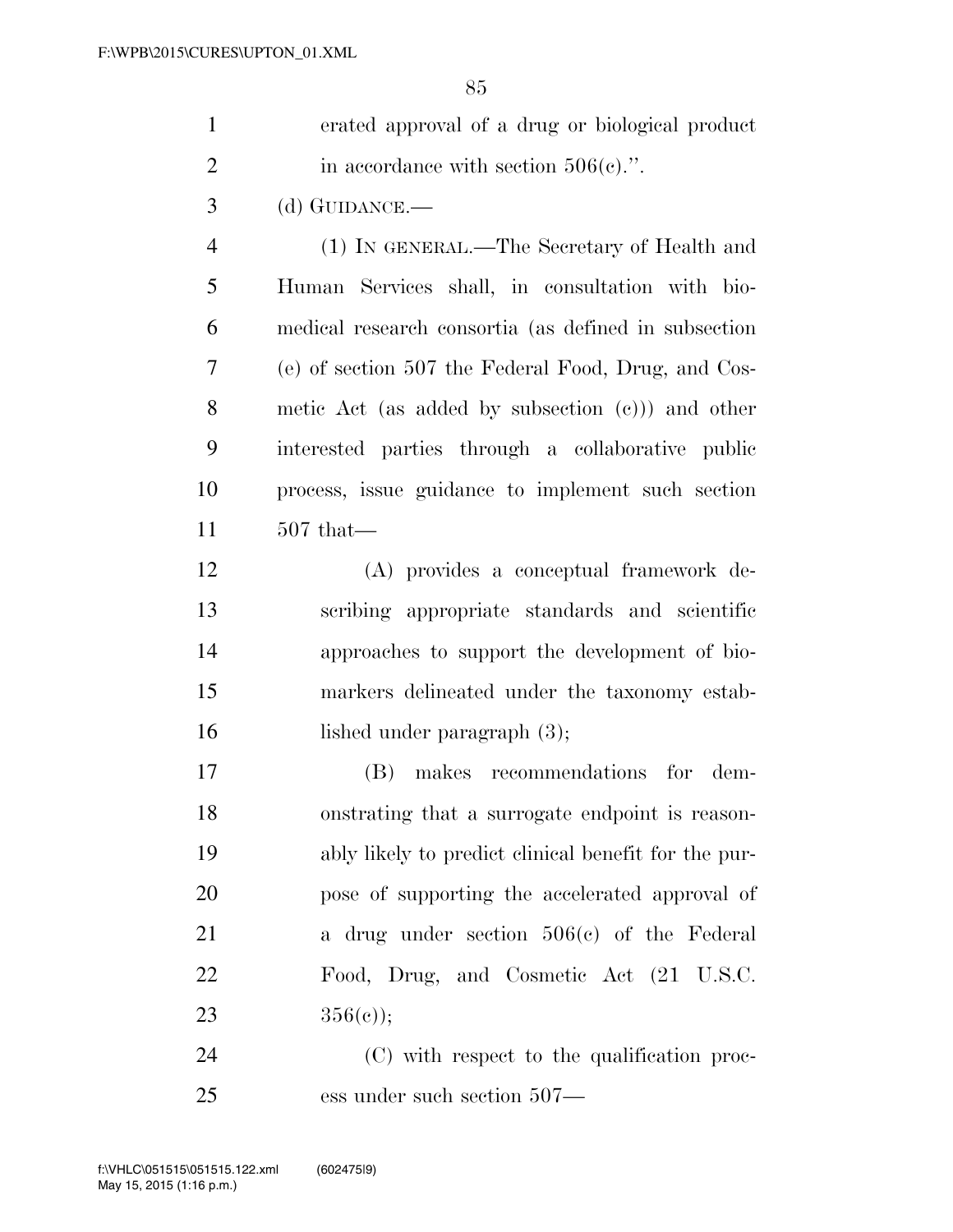| $\mathbf{1}$   | (i) specifies the requirements that en-              |
|----------------|------------------------------------------------------|
| $\overline{2}$ | tities seeking to qualify a drug develop-            |
| 3              | ment tool under such section shall observe           |
| $\overline{4}$ | when engaging in such process;                       |
| 5              | (ii) specifies reasonable timeframes                 |
| 6              | for the Secretary's review of letters, quali-        |
| 7              | fication plans, or full qualification pack-          |
| 8              | ages submitted under such process; and               |
| 9              | (iii) establishes a process by which                 |
| 10             | such entities or the Secretary may consult           |
| 11             | with biomedical research consortia and               |
| 12             | other individuals and entities with expert           |
| 13             | knowledge and insights that may assist the           |
| 14             | Secretary in the review of qualification             |
| 15             | plans and full qualification submissions             |
| 16             | under such process; and                              |
| 17             | (D) includes such other information as the           |
| 18             | Secretary determines appropriate.                    |
| 19             | $(2)$ TIMING.—Not later than 24 months after         |
| 20             | the date of the enactment of this Act, the Secretary |
| 21             | shall issue draft guidance on the implementation of  |
| 22             | section 507 of the Federal Food, Drug, and Cos-      |
| 23             | metic Act (as added by subsection $(c)$ ). The Sec-  |
| 24             | retary shall issue final guidance on the implementa- |

tion of such section not later than 6 months after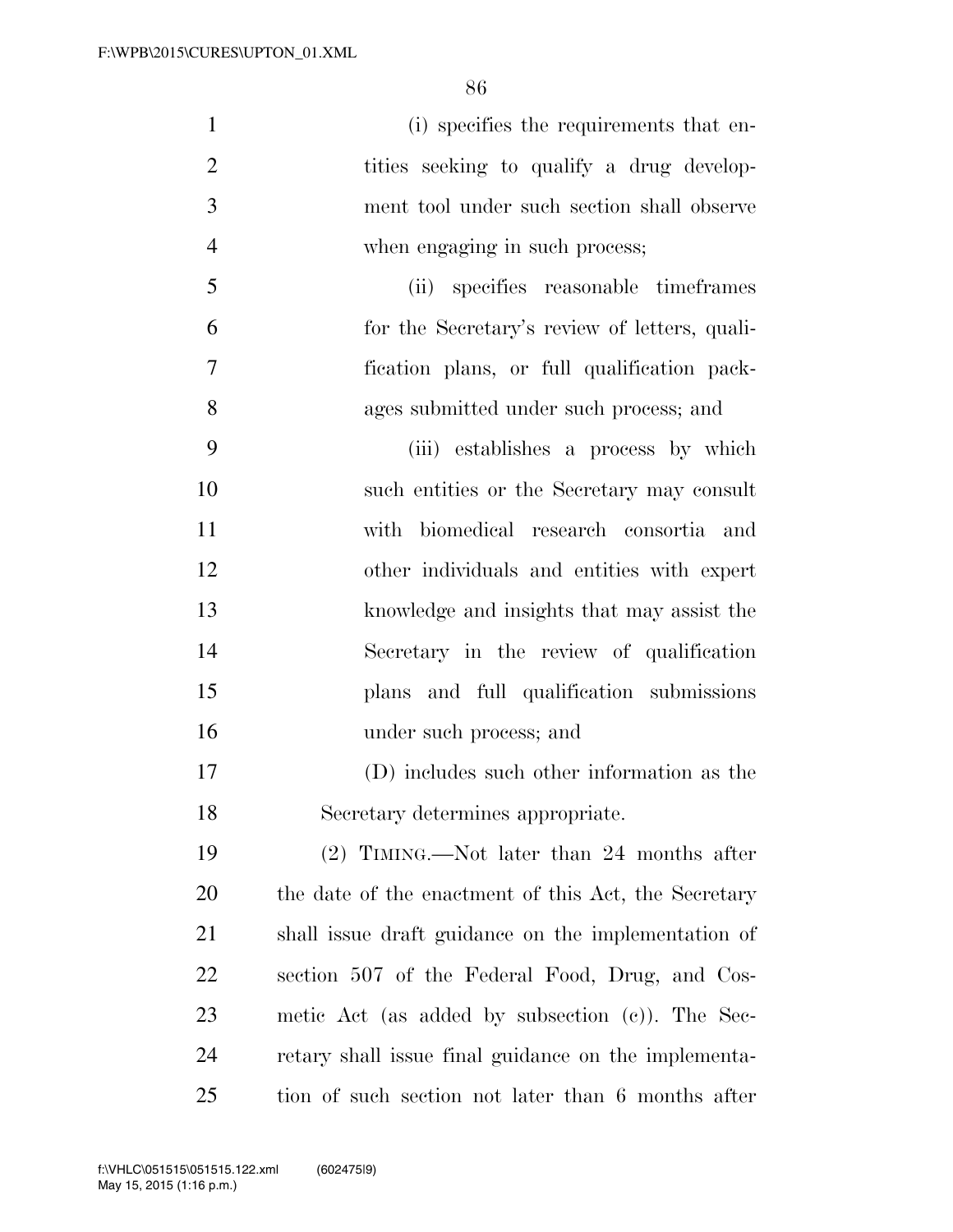the date on which the comment period for the draft guidance closes.

(3) TAXONOMY.—

 (A) IN GENERAL.—For purposes of in- forming guidance under this subsection, the Secretary shall, in consultation with biomedical research consortia and other interested parties through a collaborative public process, establish a taxonomy for the classification of biomarkers (and related scientific concepts) for use in drug development.

 (B) PUBLIC AVAILABILITY.—Not later 13 than 12 months after the date of the enactment of this Act, the Secretary shall make such tax- onomy publicly available in draft form for pub- lic comment. The Secretary shall finalize the taxonomy not later than 12 months after the close of the public comment period.

(e) MEETING AND REPORT.—

 (1) MEETING.—Not later than 12 months after 21 the date of the enactment of this Act, the Secretary of Health and Human Services shall convene a pub- lic meeting to describe and solicit public input re-garding the qualification process under section 507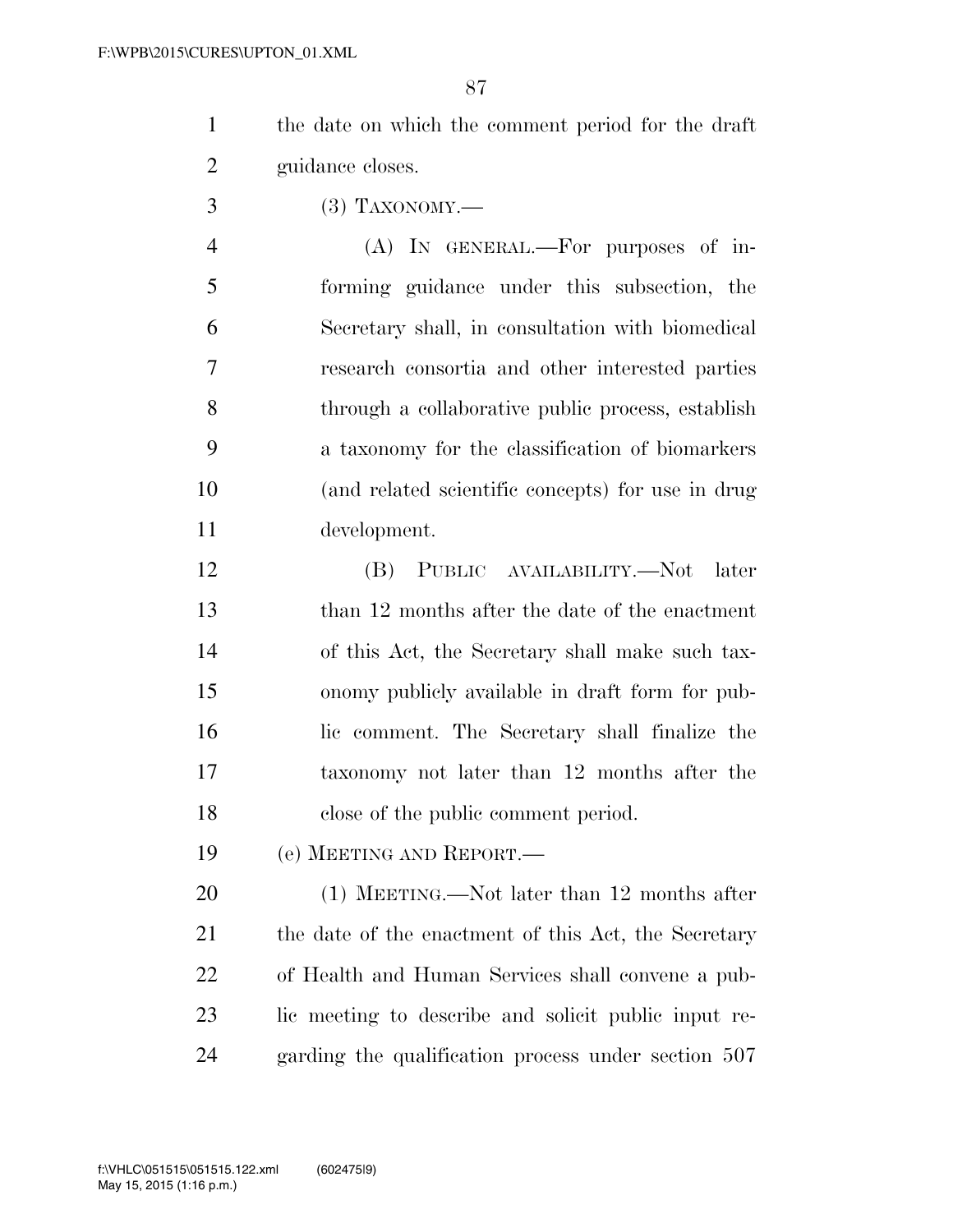of the Federal Food, Drug, and Cosmetic Act, as 2 added by subsection (c).

 (2) REPORT.—Not later than 5 years after the date of the enactment of this Act, the Secretary shall make publicly available on the Internet website of the Food and Drug Administration a report. Such report shall include, with respect to the qualification process under section 507 of the Federal Food, Drug, and Cosmetic Act, as added by subsection (c), information on—

 (A) the number of requests submitted, as a letter of intent, for qualification of a drug de- velopment tool (as defined in subsection (e) of 14 such section);

 (B) the number of such requests accepted and determined to be eligible for submission of a qualification plan or full qualification package (as such terms are defined in such subsection), respectively;

 (C) the number of such requests for which the Secretary utilized external scientific experts 22 in the development of a qualification plan or re-view of a full qualification package; and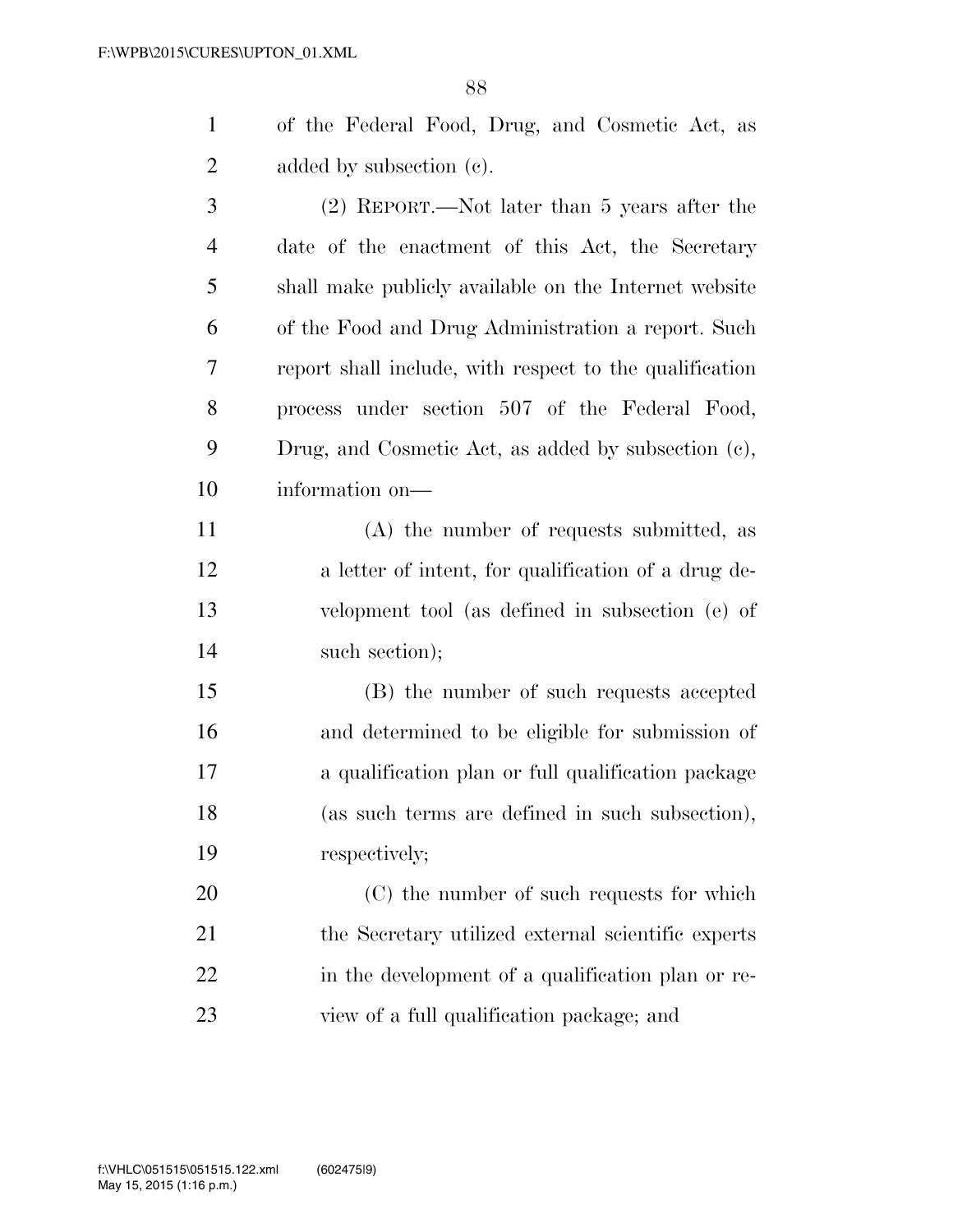|   | (D) the number of qualification plans and                                                                      |
|---|----------------------------------------------------------------------------------------------------------------|
| 2 | full qualification packages, respectively, sub-                                                                |
| 3 | mitted to the Secretary; and                                                                                   |
|   | (3) the drug development tools qualified                                                                       |
|   | $\mathbf{u}$ , and the set of $\mathbf{u}$ and $\mathbf{u}$ and $\mathbf{u}$ and $\mathbf{u}$ and $\mathbf{u}$ |

 through the process, specified by type of tool, such as a biomarker or clinical outcome assessment (as such terms are defined in subsection (e) of such sec-tion 507).

#### **SEC. 2022. ACCELERATED APPROVAL DEVELOPMENT PLAN.**

 (a) IN GENERAL.—Section 506 of the Federal Food, Drug, and Cosmetic Act (21 U.S.C. 356) is amended by adding the following subsection:

 ''(g) ACCELERATED APPROVAL DEVELOPMENT PLAN.—

15 "(1) IN GENERAL.—In the case of a drug deter- mined to be eligible for accelerated approval under subsection (c), at any time after the submission of an application for the investigation of the drug 19 under section 505(i) of this Act or section  $351(a)(3)$  of the Public Health Service Act, the sponsor of such drug may voluntarily request agreement by the Secretary to an accelerated approval development plan with respect to a surrogate endpoint to be used 24 to study the drug.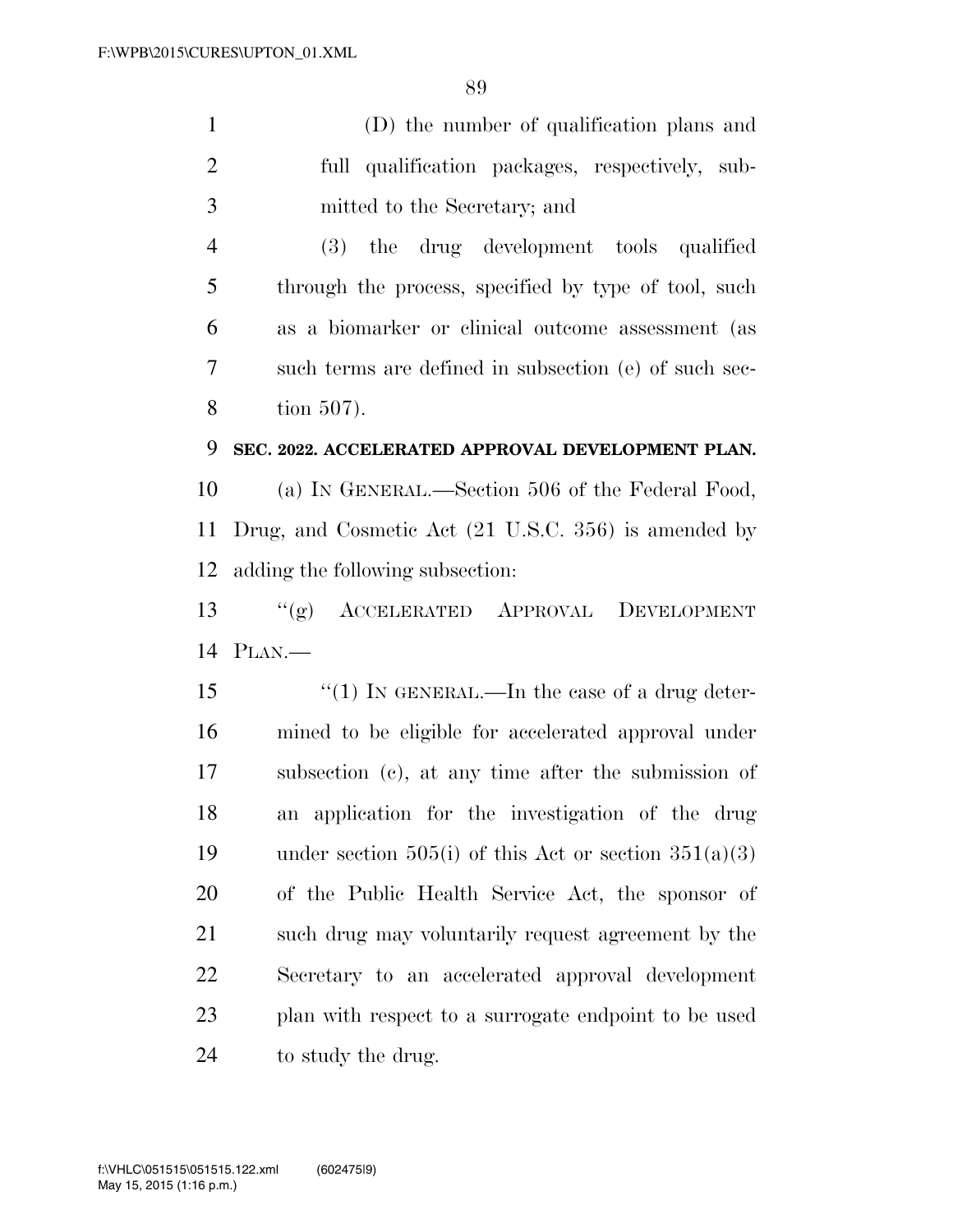| $\mathbf{1}$   | "(2) PLAN.—A plan described in paragraph $(1)$          |
|----------------|---------------------------------------------------------|
| $\overline{2}$ | shall include agreement on—                             |
| 3              | $\cdot$ (A) the surrogate endpoint to be assessed       |
| $\overline{4}$ | under the plan;                                         |
| 5              | $\lq\lq$ the design of the study that will uti-         |
| 6              | lize the surrogate endpoint; and                        |
| 7              | $\lq\lq$ (C) the magnitude of the effect of the         |
| 8              | drug on the surrogate endpoint that is the sub-         |
| 9              | ject of the agreement that would be sufficient          |
| 10             | to form the primary basis of a claim that the           |
| 11             | drug is effective.                                      |
| 12             | "(3) MODIFICATION; TERMINATION.—The Sec-                |
| 13             | retary may require the sponsor of a drug that is the    |
| 14             | subject of an accelerated approval development plan     |
| 15             | to modify or terminate the plan if additional data or   |
| 16             | information indicates that—                             |
| 17             | "(A) the plan as originally agreed upon is              |
| 18             | no longer sufficient to demonstrate the safety          |
| 19             | and effectiveness of the drug involved; or              |
| 20             | $\lq\lq$ (B) the drug is no longer eligible for ac-     |
| 21             | celerated approval under subsection (c).                |
| 22             | SPONSOR CONSULTATION. If the Sec-<br>(4)                |
| 23             | retary requires the modification or termination of an   |
| 24             | accelerated approval development plan under para-       |
| 25             | $graph(3)$ , the sponsor shall be granted a request for |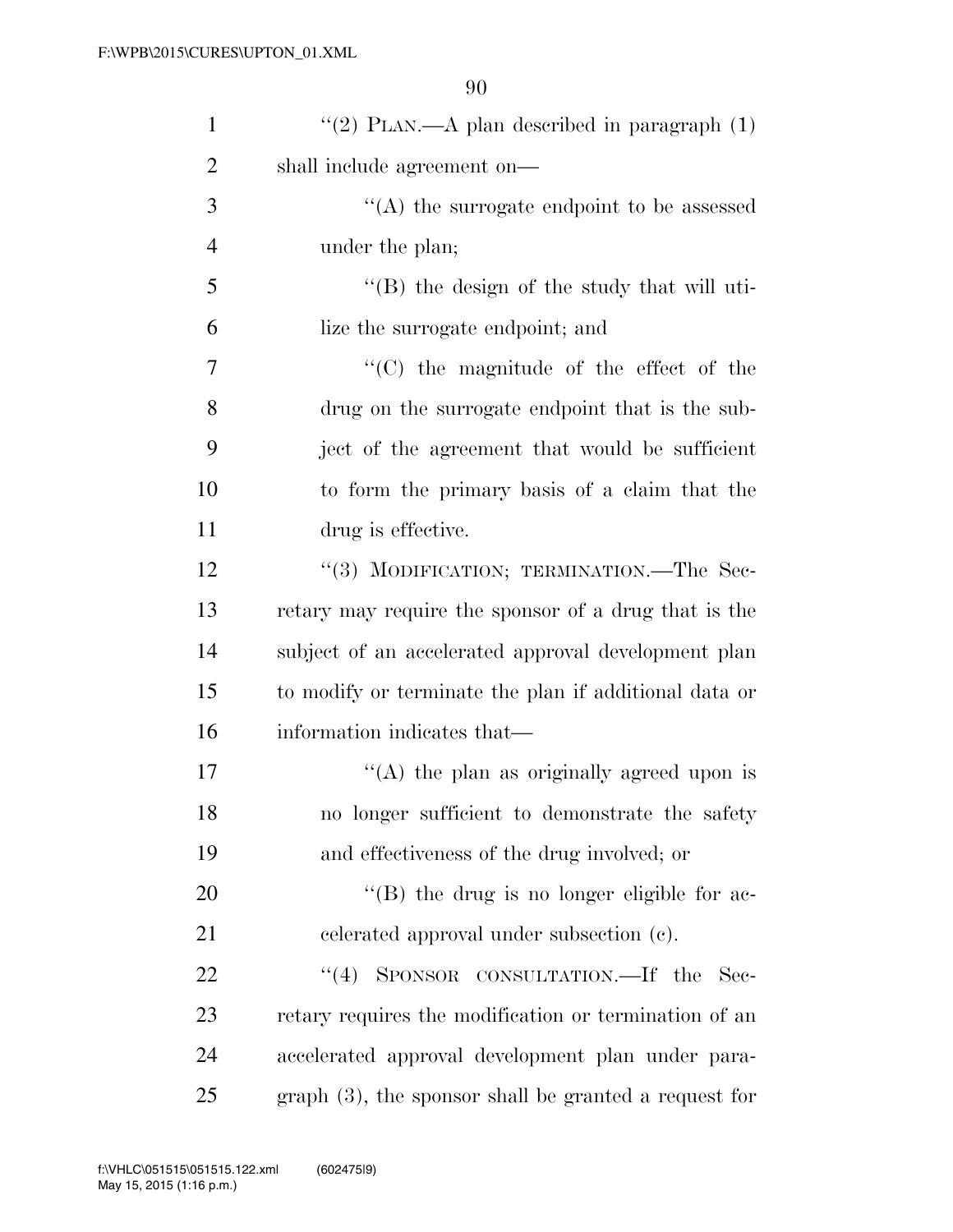|                | a meeting to discuss the basis of the Secretary's de-   |
|----------------|---------------------------------------------------------|
| 2 <sup>1</sup> | cision before the effective date of the modification or |
| $\overline{3}$ | termination.                                            |
|                | $\lq(5)$ DEFINITION.—In this section, the term          |

| 5 | 'accelerated approval development plan' means a de- |
|---|-----------------------------------------------------|
| 6 | velopment plan agreed upon by the Secretary and     |
|   | the sponsor submitting the plan that contains study |
| 8 | parameters for the use of a surrogate endpoint      |
|   | $that \_\_$                                         |

 $\mathcal{L}(\mathbf{A})$  is reasonably likely to predict clinical 11 benefit; and

12 ''(B) is intended to be the basis of the ac-13 celerated approval of a drug under subsection 14 (e).".

15 (b) TECHNICAL AMENDMENTS.—Section 506 of the 16 Federal Food, Drug, and Cosmetic Act (21 U.S.C. 356) 17 is amended—

```
18 (1) by striking "(f) AWARENESS EFFORTS" and
19 inserting ''(e) AWARENESS EFFORTS''; and
```
20 (2) by striking "(e) CONSTRUCTION" and in-21 serting "(f) CONSTRUCTION".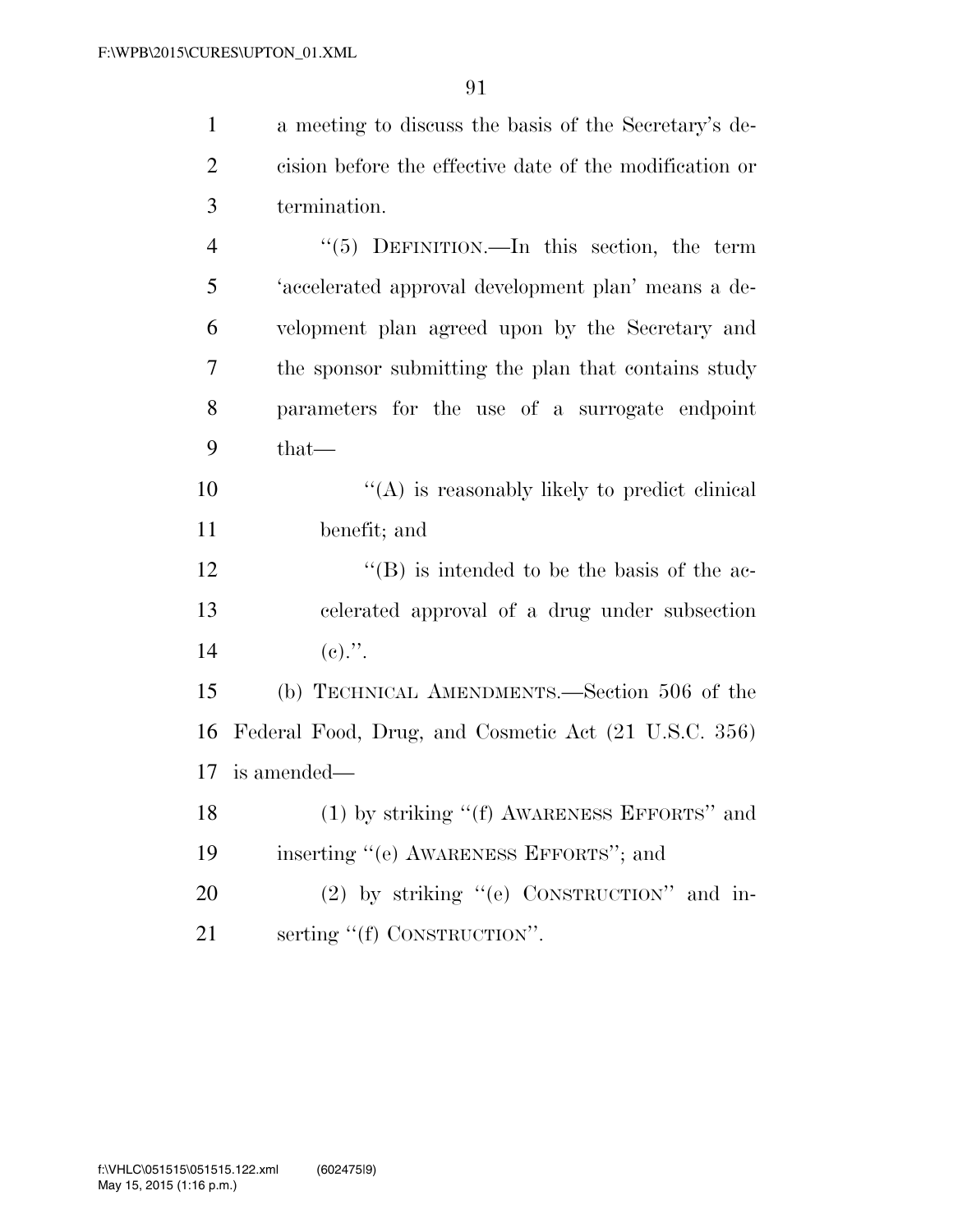**SEC. 2041. PRECISION MEDICINE GUIDANCE AND OTHER** 

 **PROGRAMS OF FOOD AND DRUG ADMINIS-TRATION.** 

 Chapter V of the Federal Food, Drug, and Cosmetic Act (21 U.S.C. 351 et seq.) is amended by adding at the end the following:

**''Subchapter J—Precision Medicine** 

 **''SEC. 591. GENERAL AGENCY GUIDANCE ON PRECISION MEDICINE.** 

 ''(a) IN GENERAL.—The Secretary shall issue and periodically update guidance to assist sponsors in the de- velopment of a precision drug or biological product. Such guidance shall—

- 16 '(1) define the term 'precision drug or biologi-cal product'; and
- ''(2) address the topics described in subsection 19 (b).

 ''(b) CERTAIN ISSUES.—The topics to be addressed by guidance under subsection (a) are—

22  $\frac{1}{2}$  (1) the evidence needed to support the use of 23 biomarkers (as defined in section 507(e)) that iden-tify subsets of patients as likely responders to thera-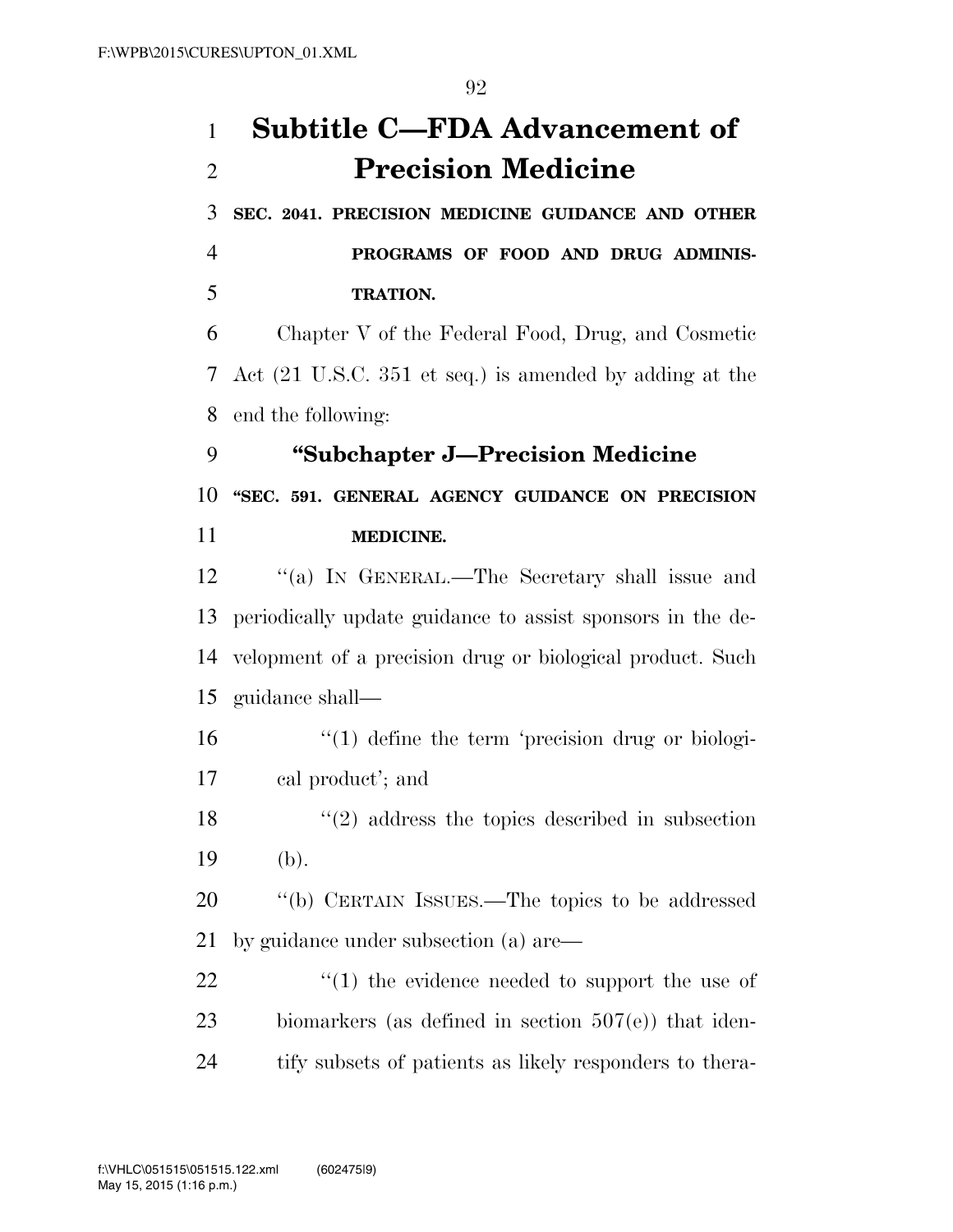pies in order to streamline the conduct of clinical 2 trials;

3 ''(2) recommendations for the design of studies to demonstrate the validity of a biomarker as a pre-dictor of drug or biological product response;

 $(3)$  the manner and extent to which a benefit- risk assessment may be affected when clinical trials are limited to patient population subsets that are identified using biomarkers;

 ''(4) The development of companion diagnostics in the context of a drug development program; and ''(5) considerations for developing biomarkers that aid prescribing decisions for a drug or biological product, and when information regarding a bio- marker may be included in the labeling for a drug or biological product approved under section 505 of this Act or section 351 of the Public Health Service Act.

 ''(c) DATE CERTAIN FOR INITIAL GUIDANCE.—The Secretary shall issue guidance under subsection (a) not later than 18 months after the date of the enactment of the 21st Century Cures Act.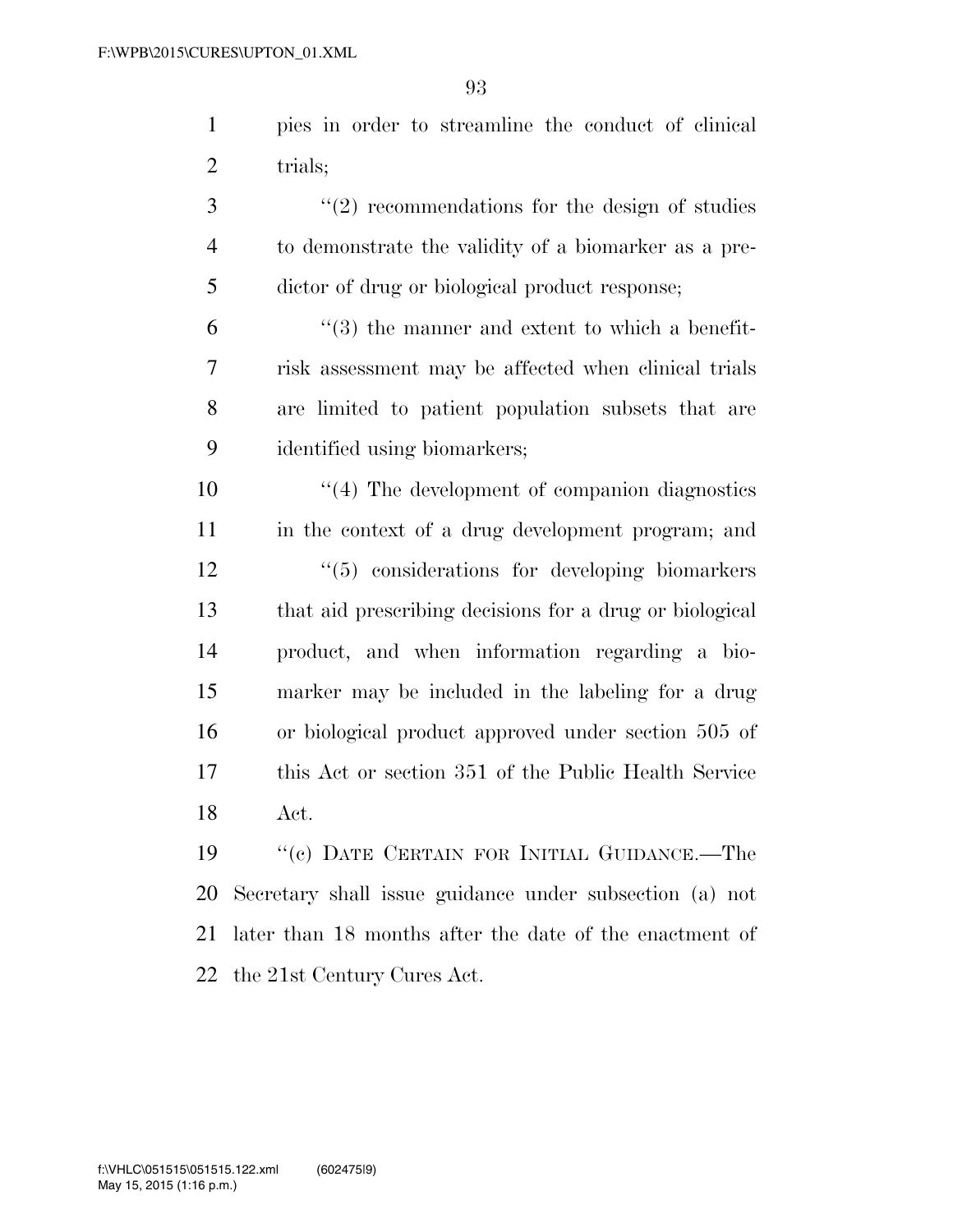### **''SEC. 592. PRECISION MEDICINE REGARDING ORPHAN- DRUG AND EXPEDITED-APPROVAL PRO-GRAMS.**

 ''In the case of an application for a precision drug or biological product under section 505(b)(1), or section 351(a) of the Public Health Service Act, that has been designated under section 526 as a drug for a rare disease for a serious condition, the Secretary may—

 ''(1) consistent with applicable standards for approval, rely upon data or information previously developed by the sponsor of the precision drug or bi- ological product for a prior approved drug or indica- tion (or that of another sponsor, provided the spon- sor of the precision drug or biological product has obtained a contractual right of reference to such other sponsor's data and information) in order to ex- pedite clinical development for a precision drug or indication that is using the same or similar approach as that of the prior approved drug or indication; and  $(2)$  as appropriate under section 506, consider the application for approval of such precision drug or biological product to be eligible for expedited re- view, including under section 506(c) (relating to ac-celerated approval).''.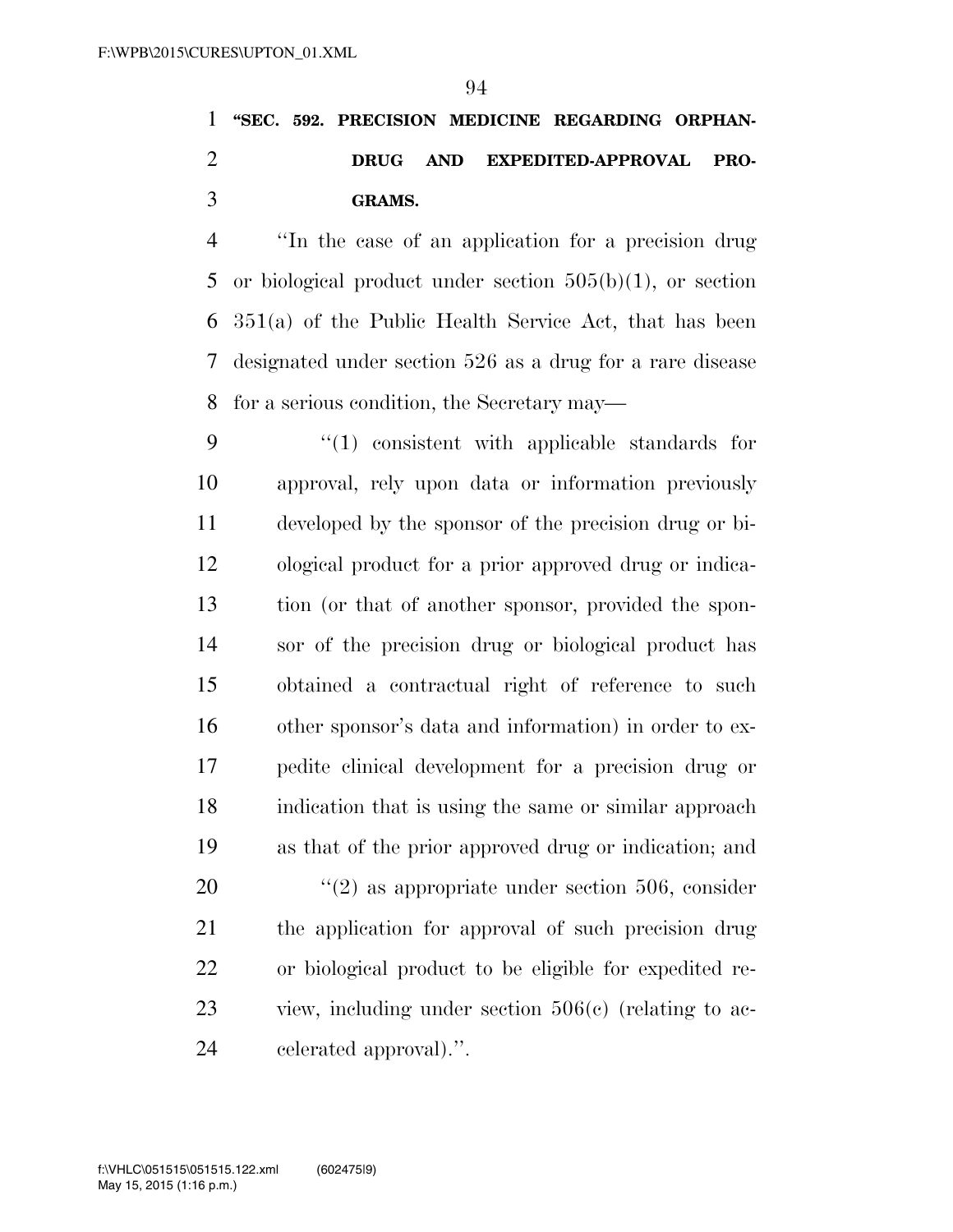## **Subtitle D—Modern Trial Design and Evidence Development**

 **SEC. 2061. BROADER APPLICATION OF BAYESIAN STATIS-TICS AND ADAPTIVE TRIAL DESIGNS.** 

 (a) PROPOSALS FOR USE OF INNOVATIVE STATIS- TICAL METHODS IN CLINICAL PROTOCOLS FOR DRUGS AND BIOLOGICAL PRODUCTS.—For purposes of assisting sponsors in incorporating adaptive trial design and Bayesian methods into proposed clinical protocols and ap- plications for new drugs under section 505 of the Federal Food, Drug, and Cosmetic Act (21 U.S.C. 355) and bio- logical products under section 351 of the Public Health Service Act (42 U.S.C. 262), the Secretary shall conduct a public meeting and issue guidance in accordance with subsection (b).

 (b) GUIDANCE ADDRESSING USE OF ADAPTIVE TRIAL DESIGNS AND BAYESIAN METHODS.—

 (1) IN GENERAL.—The Secretary of Health and Human Services, acting through the Commissioner of Food and Drugs (in this subsection referred to as 21 the "Secretary"), shall—

 (A) update and finalize the draft guidance addressing the use of adaptive trial design for drugs and biological products; and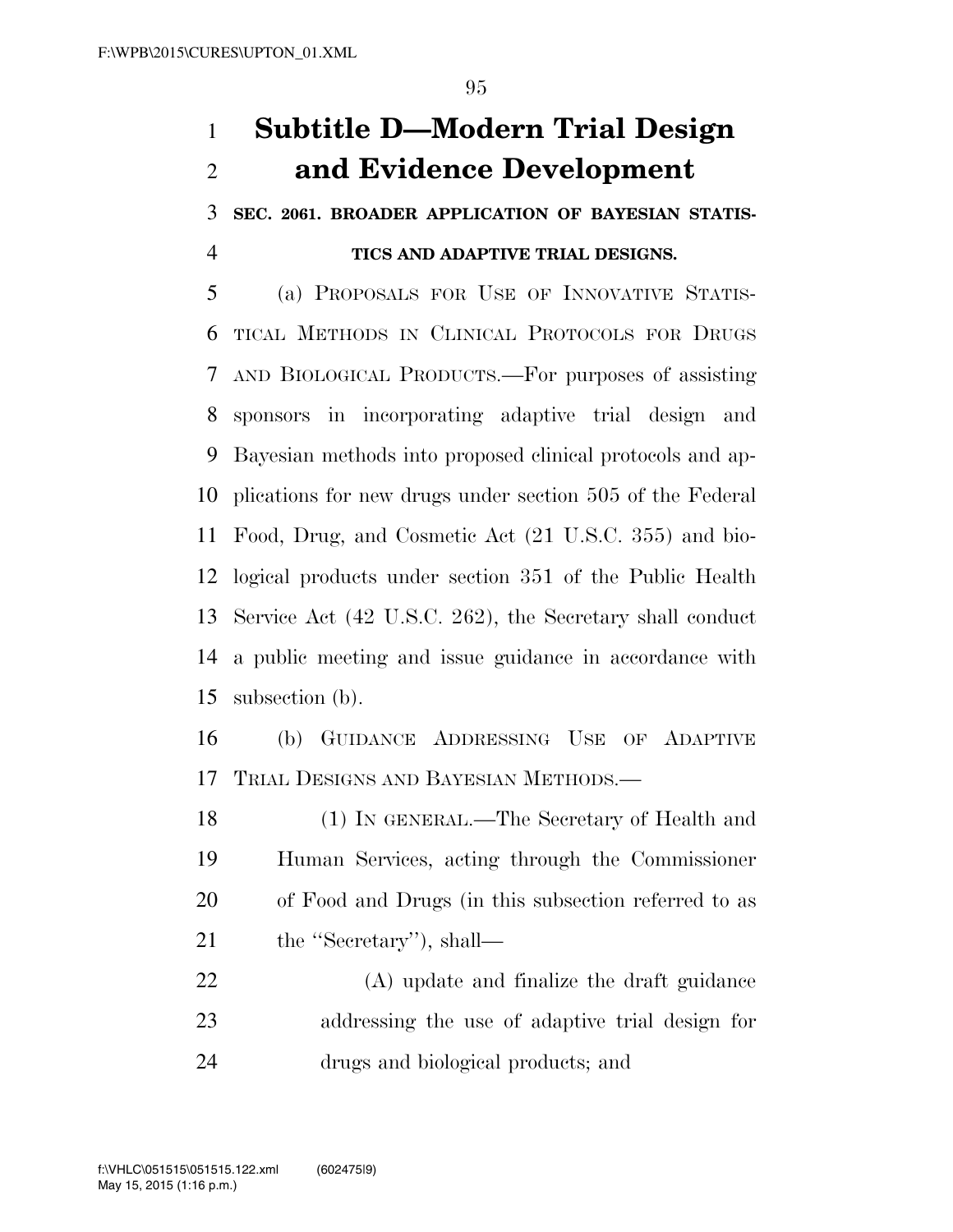| $\mathbf{1}$   | (B) issue draft guidance on the use of              |
|----------------|-----------------------------------------------------|
| $\overline{2}$ | Bayesian methods in the development and regu-       |
| 3              | latory review and approval or licensure of drugs    |
| $\overline{4}$ | and biological products.                            |
| 5              | (2) CONTENTS.-The guidances under para-             |
| 6              | graph(1) shall address—                             |
| 7              | (A) the use of adaptive trial designs and           |
| 8              | Bayesian methods in clinical trials, including      |
| 9              | clinical trials proposed or submitted to help sat-  |
| 10             | isfy the substantial evidence standard under        |
| 11             | section 505(d) of the Federal Food, Drug, and       |
| 12             | Cosmetic Act $(21 \text{ U.S.C. } 355(d));$         |
| 13             | (B) how sponsors may obtain feedback                |
| 14             | from the Secretary on technical issues related      |
| 15             | to modeling and simulations prior to—               |
| 16             | (i) completion of such modeling or                  |
| 17             | simulations; or                                     |
| 18             | (ii) the submission of resulting infor-             |
| 19             | mation to the Secretary;                            |
| 20             | (C) the types of quantitative and quali-            |
| 21             | tative information that should be submitted for     |
| 22             | review; and                                         |
| 23             | (D) recommended analysis methodologies.             |
| 24             | (3) PUBLIC MEETING.—Prior to updating or            |
| 25             | developing the guidances required by paragraph (1), |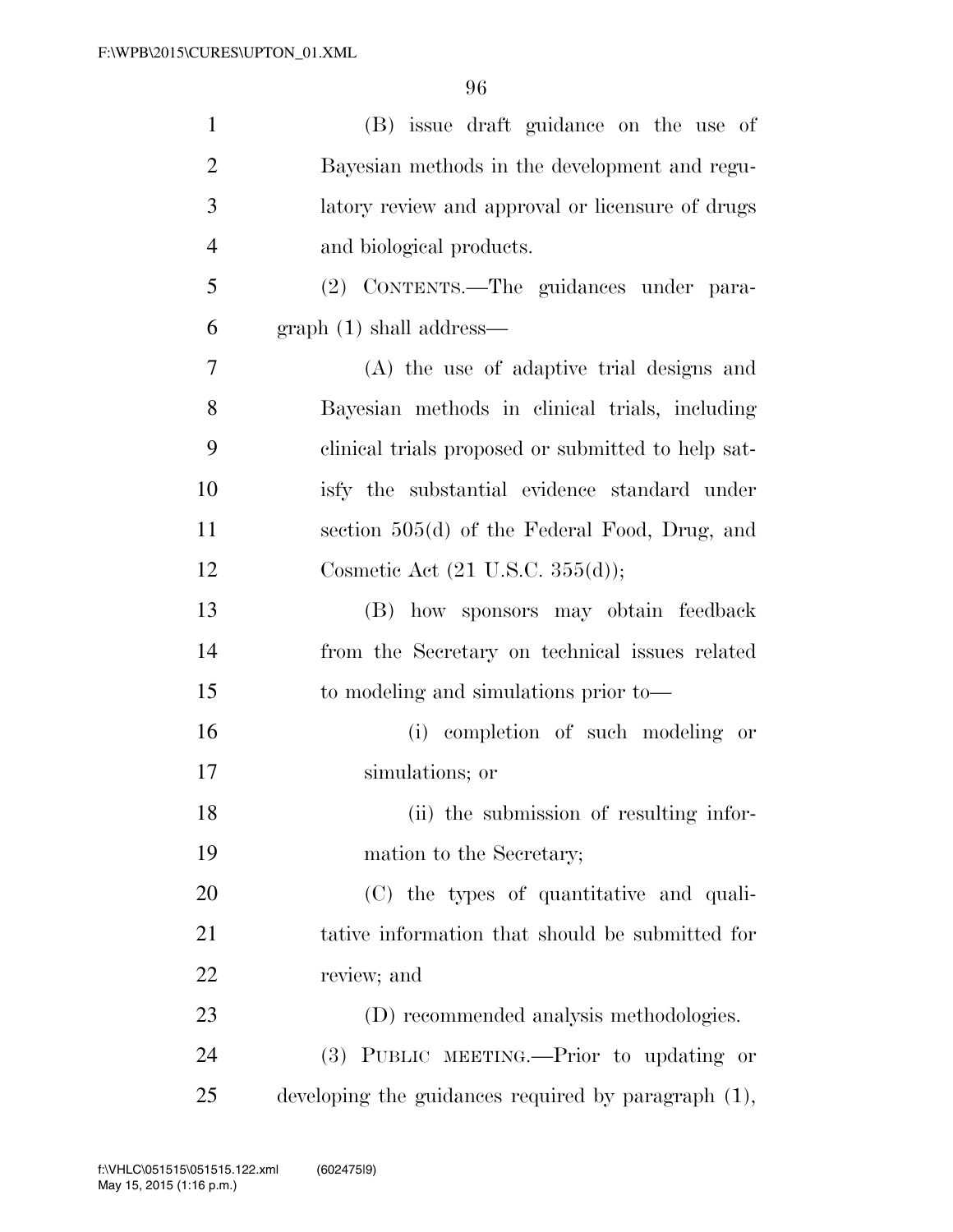| the Secretary shall consult with stakeholders, includ-    |
|-----------------------------------------------------------|
| ing representatives of regulated industry, academia,      |
| patient advocacy organizations, and disease research      |
| foundations, through a public meeting to be held not      |
| later than 1 year after the date of enactment of this     |
| Act.                                                      |
| (4) SCHEDULE.—The Secretary shall publish—                |
| (A) the final guidance required by para-                  |
| graph $(1)(A)$ not later than 18 months after the         |
| date of the public meeting required by para-              |
| graph(3); and                                             |
| (B) the guidance required by paragraph                    |
| $(1)(B)$ not later than 48 months after the date          |
| of the public meeting required by paragraph               |
| (3).                                                      |
| SEC. 2062. UTILIZING EVIDENCE FROM CLINICAL EXPERI-       |
| ENCE.                                                     |
| Chapter V of the Federal Food, Drug, and Cosmetic         |
| Act, as amended by section 2021, is further amended by    |
| inserting after section 505E of such Act (21 U.S.C. 355f) |
| the following:                                            |
|                                                           |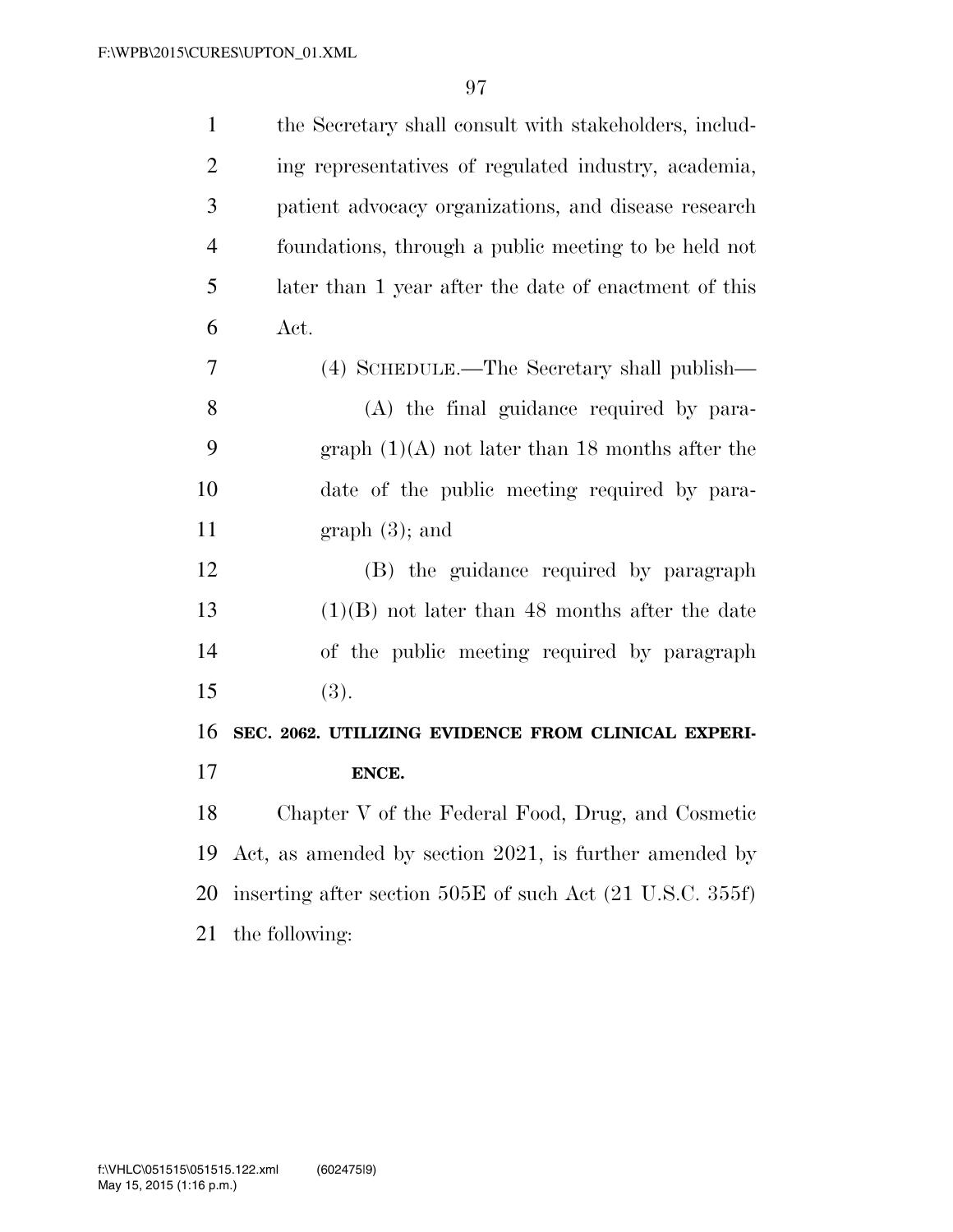# **''SEC. 505F. UTILIZING EVIDENCE FROM CLINICAL EXPERI-ENCE.**

 ''(a) IN GENERAL.—The Secretary shall establish a program to evaluate the potential use of evidence from clinical experience—

 "(1) to help support the approval of a new indi- cation for a drug approved under section 505(b); and

 ''(2) to help support or satisfy postapproval study requirements.

 ''(b) EVIDENCE FROM CLINICAL EXPERIENCE DE- FINED.—In this section, the term 'evidence from clinical experience' means data regarding the usage, or potential benefits or risks, of a drug derived from sources other than randomized clinical trials, including from observa-tional studies, registries, and therapeutic use.

17 <sup>"</sup>(c) PROGRAM FRAMEWORK.—

18 ''(1) IN GENERAL.—Not later than 18 months after the date of enactment of this section, the Sec- retary shall establish a draft framework for imple-mentation of the program under this section.

22 "(2) CONTENTS OF FRAMEWORK.—The frame-work shall include information describing—

24 ''(A) the current sources of data developed through clinical experience, including ongoing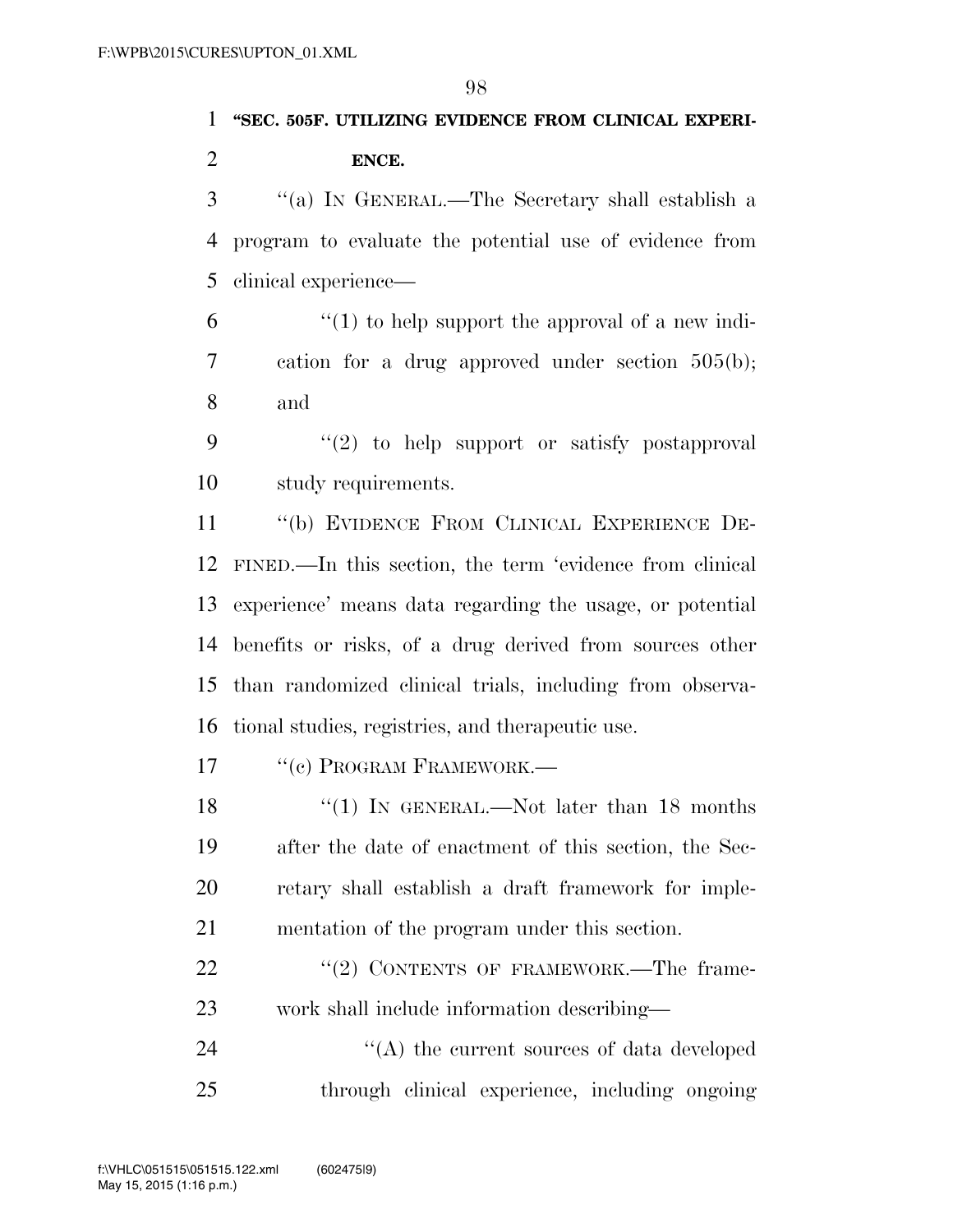| $\mathbf{1}$   | safety surveillance, registry, claims, and pa-                 |
|----------------|----------------------------------------------------------------|
| $\overline{2}$ | tient-centered outcomes research activities;                   |
| 3              | $\lq\lq$ the gaps in current data collection ac-               |
| $\overline{4}$ | tivities;                                                      |
| 5              | $\lq\lq$ <sup>*</sup> (C) the current standards and methodolo- |
| 6              | gies for collection and analysis of data gen-                  |
| 7              | erated through clinical experience; and                        |
| 8              | "(D) the priority areas, remaining chal-                       |
| 9              | lenges, and potential pilot opportunities that                 |
| 10             | the program established under this section will                |
| 11             | address.                                                       |
| 12             | $``(3)$ CONSULTATION.—                                         |
| 13             | "(A) IN GENERAL.—In developing the pro-                        |
| 14             | gram framework under this subsection, the Sec-                 |
| 15             | retary shall consult with regulated industry,                  |
| 16             | academia, medical professional organizations,                  |
| 17             | representatives of patient advocacy organiza-                  |
| 18             | tions, disease research foundations, and other                 |
| 19             | interested parties.                                            |
| 20             | "(B) PROCESS.—The consultation under                           |
| 21             | subparagraph (A) may be carried out through                    |
| 22             | approaches such as—                                            |
| 23             | "(i) a public-private partnership with                         |
| 24             | the entities described in such subparagraph                    |
| 25             | in which the Secretary may participate; or                     |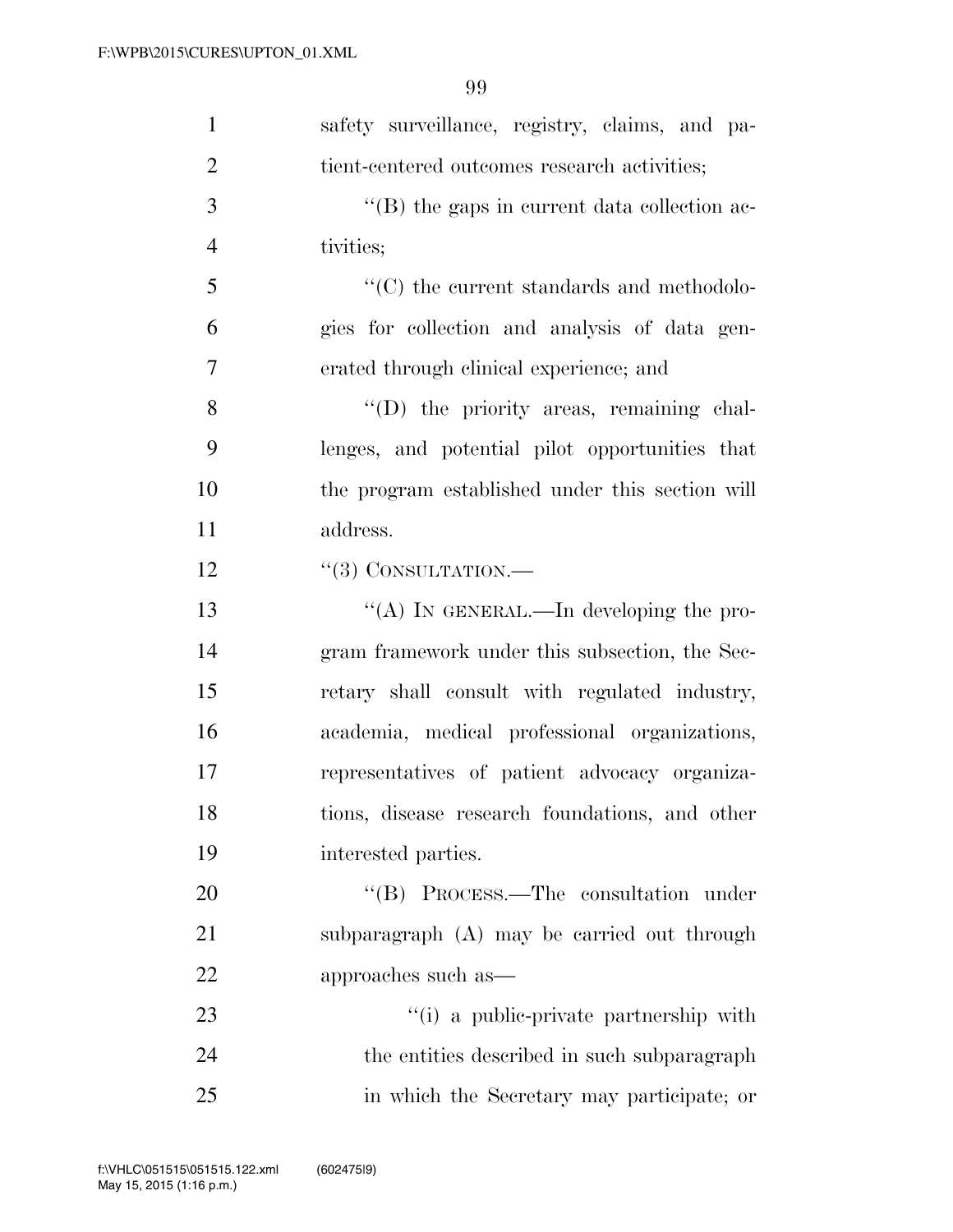| $\mathbf{1}$   | "(ii) a contract, grant, or other ar-                         |
|----------------|---------------------------------------------------------------|
| $\overline{2}$ | rangement, as determined appropriate by                       |
| 3              | the Secretary with such a partnership or                      |
| $\overline{4}$ | an independent research organization.                         |
| 5              | "(d) PROGRAM IMPLEMENTATION.-The Secretary                    |
| 6              | shall, not later than 24 months after the date of enact-      |
| 7              | ment of this section and in accordance with the framework     |
| 8              | established under subsection (c), implement the program       |
| 9              | to evaluate the potential use of evidence from clinical expe- |
| 10             | rience.                                                       |
| 11             | "(e) GUIDANCE FOR INDUSTRY.—The Secretary                     |
| 12             | shall—                                                        |
| 13             | $\lq(1)$ utilize the program established in sub-              |
| 14             | section (d), its activities, and any subsequent pilots        |
| 15             | or written reports, to inform a guidance for industry         |
| 16             | $on$ —                                                        |
| 17             | $\lq\lq$ the circumstances under which spon-                  |
| 18             | sors of drugs and the Secretary may rely on                   |
| 19             | evidence from clinical experience for the pur-                |
| 20             | poses described in subsection (a)(1) or (a)(2);               |
| 21             | and                                                           |
| 22             | $\lq\lq$ the appropriate standards and meth-                  |

 odologies for collection and analysis of evidence from clinical experience submitted for such pur-poses;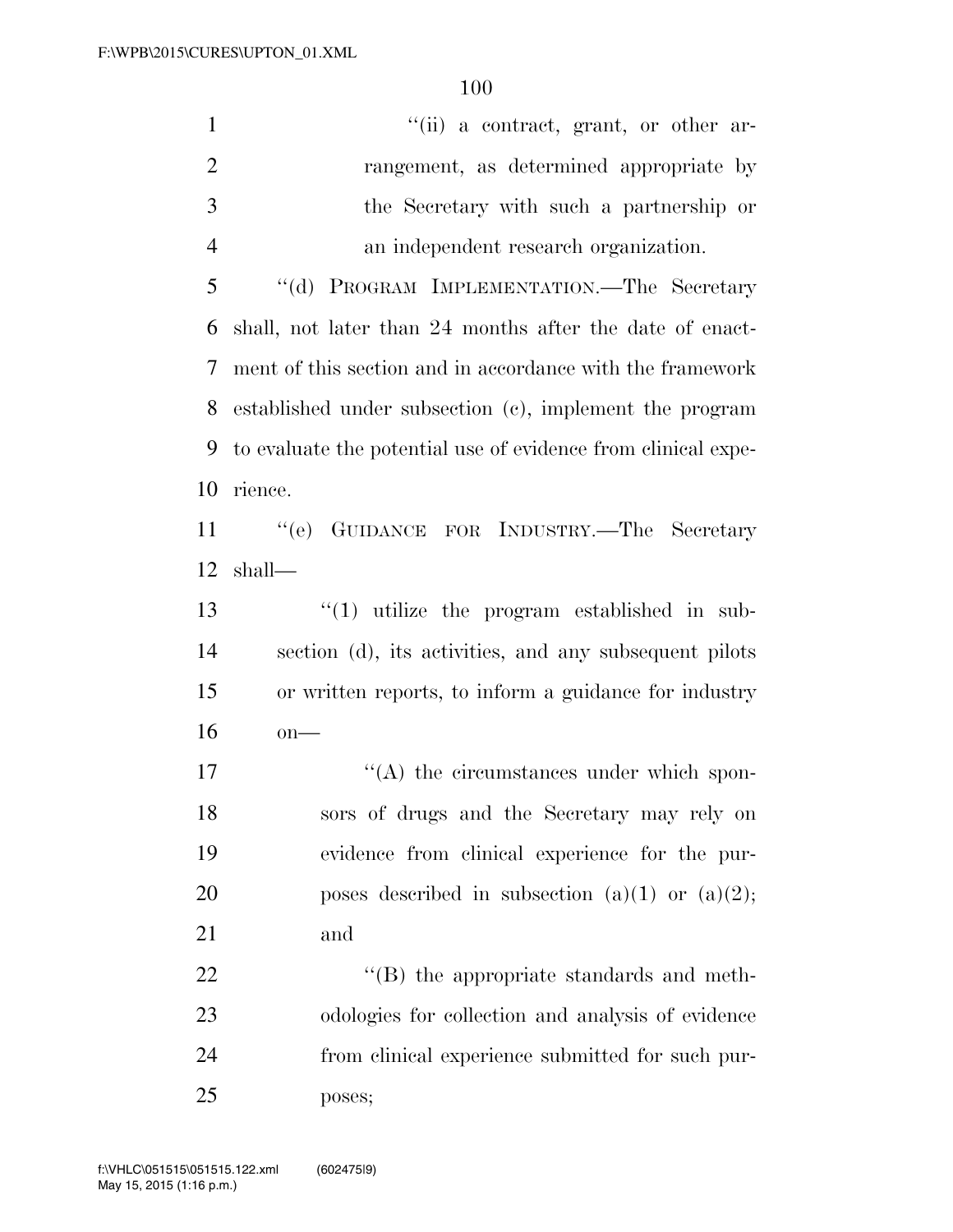| $\mathbf{1}$   | $\lq(2)$ not later than 36 months after the date of     |
|----------------|---------------------------------------------------------|
| $\overline{2}$ | enactment of this section, issue draft guidance for     |
| 3              | industry as described in paragraph (1); and             |
| $\overline{4}$ | $(3)$ not later than 48 months after the date of        |
| 5              | enactment of this section, after providing an oppor-    |
| 6              | tunity for public comment on the draft guidance,        |
| 7              | issue final guidance.                                   |
| 8              | "(f) RULE OF CONSTRUCTION.—                             |
| 9              | "(1) Subject to paragraph $(2)$ , nothing in this       |
| 10             | section prohibits the Secretary from using evidence     |
| 11             | from clinical experience for purposes not specified in  |
| 12             | this section, provided the Secretary determines that    |
| 13             | sufficient basis exists for any such non-specified use. |
| 14             | (2)<br>This section shall not be construed to           |
| 15             | alter—                                                  |
| 16             | $\lq\lq$ the standards of evidence under—               |
| 17             | $``(i)$ subsection $(e)$ or $(d)$ of section            |
| 18             | 505, including the substantial evidence                 |
| 19             | standard in such subsection (d); or                     |
| 20             | "(ii) section $351(a)$ of the Public                    |
| 21             | Health Service Act; or                                  |
| 22             | "(B) the Secretary's authority to require               |
| 23             | postapproval studies or clinical trials, or the         |
| 24             | standards of evidence under which studies or            |
| 25             | trials are evaluated.                                   |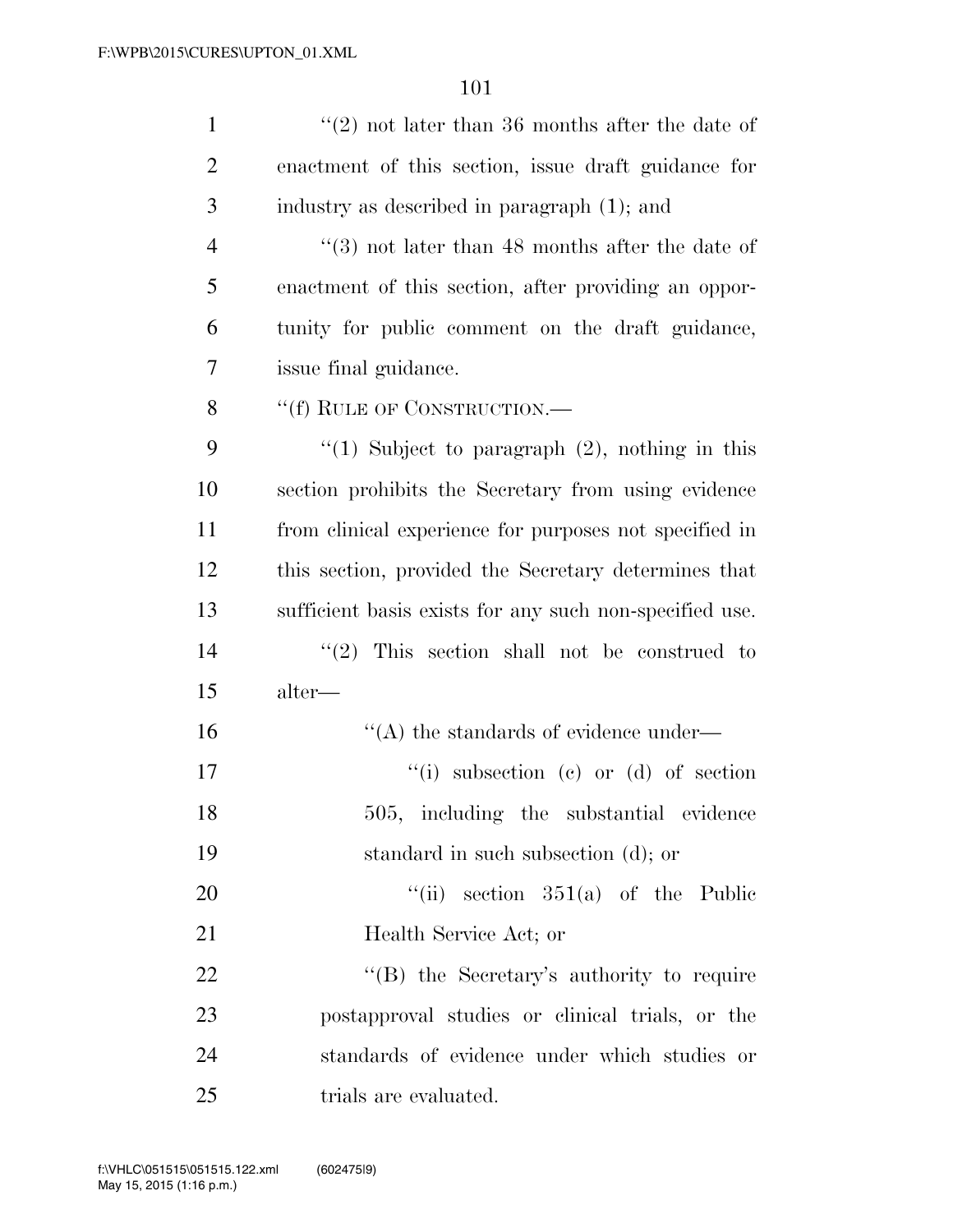|                | 102                                                          |
|----------------|--------------------------------------------------------------|
| 1              | ["SEC. 505G. COLLECTING EVIDENCE FROM CLINICAL EX-           |
| $\overline{2}$ | <b>PERIENCE</b><br>THROUGH TARGETED<br><b>EXTEN-</b>         |
| 3              | SIONS OF THE SENTINEL SYSTEM.                                |
| $\overline{4}$ | $\lbrack$ "(a) IN GENERAL.—The Secretary shall, in parallel  |
| 5              | to implementing the program established in section 505F      |
| 6              | and in order to build capacity for utilizing the evidence    |
| 7              | from clinical experience described in that section, identify |
| 8              | and execute pilot demonstrations to extend existing use      |
| 9              | of the Sentinel System surveillance infrastructure author-   |
| 10             | ized under section $505(k)$ .                                |
| 11             | $[$ "(b) PILOT DEMONSTRATIONS.— $]$                          |
| 12             | $\lbrack$ "(1) IN GENERAL.—The Secretary—]                   |
| 13             | $\lbrack$ (A) shall design and implement pilot               |
| 14             | demonstrations to utilize data captured through              |
| 15             | the Sentinel System surveillance infrastructure              |
| 16             | authorized under section $505(k)$ for purposes               |
| 17             | of, as appropriate—]                                         |
| 18             | "(i) generating evidence from clinical                       |
| 19             | experience to improve characterization or                    |
| 20             | assessment of risks or benefits of a drug                    |
| 21             | approved under section $505(e)$ ;                            |
|                |                                                              |

22  $\qquad$  ''(ii) protecting the public health; or 23 ''(iii) advancing patient-centered care;

24 and

25 "'(B) may make strategic linkages with 26 sources of complementary public health data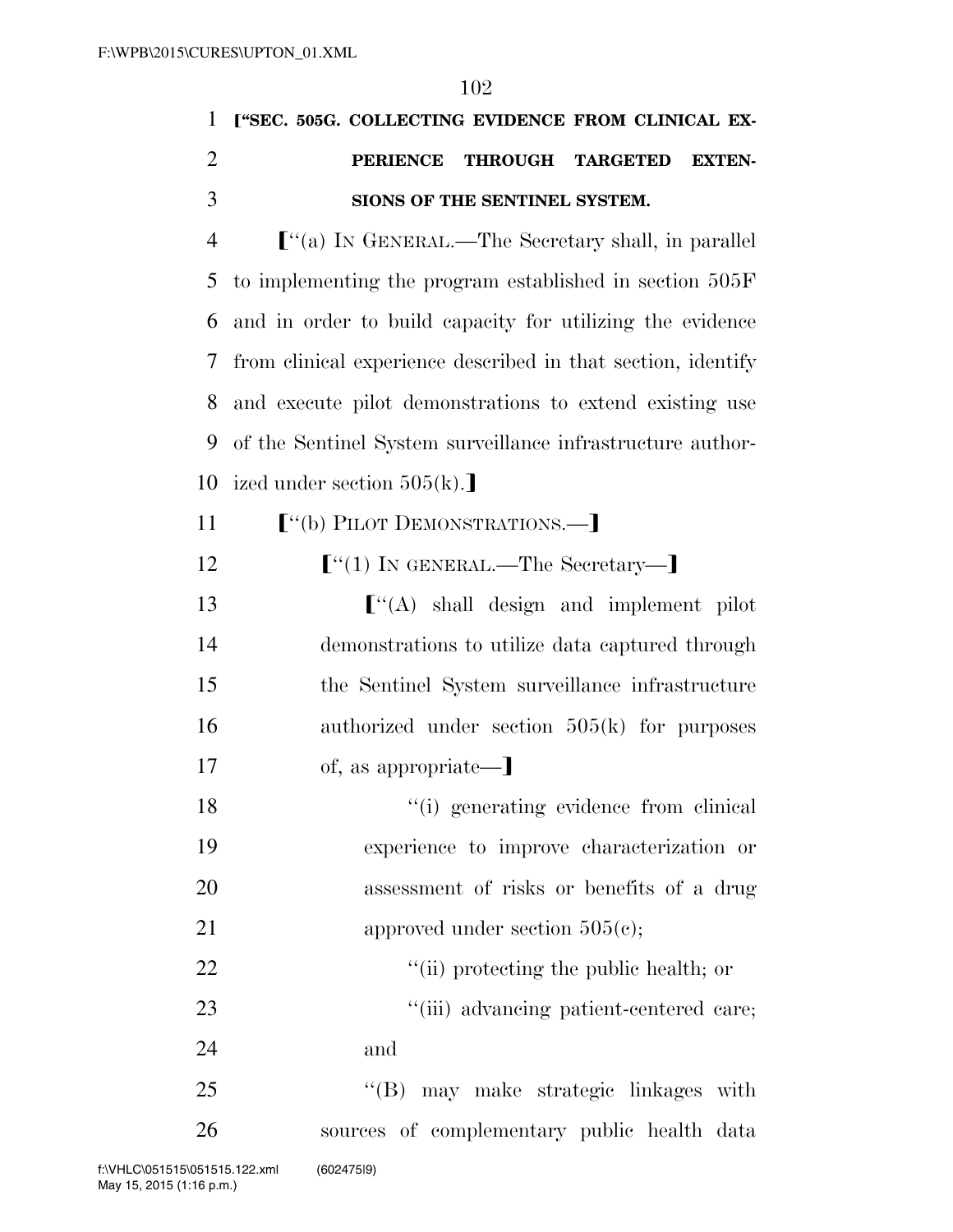| $\mathbf{1}$   | and infrastructure the Secretary determines ap-      |
|----------------|------------------------------------------------------|
| $\overline{2}$ | propriate and necessary.                             |
| 3              | $\lbrack$ "(2) CONSULTATION.—In developing the pilot |
| $\overline{4}$ | demonstrations under this subsection, the Secretary  |
| 5              | $shall$ —                                            |
| 6              | $\lbrack$ "(A) consult with regulated industry, aca- |
| 7              | demia, medical professional organizations, rep-      |
| 8              | resentatives of patient advocacy organizations,      |
| 9              | disease research foundations, and other inter-       |
| 10             | ested parties through a public process; and          |
| 11             |                                                      |
| 12             | propriate transparency and dialogue about re-        |
| 13             | search conducted by the Food and Drug Ad-            |
| 14             | ministration, including by-                          |
| 15             | $\lbrack$ "(i) providing adequate notice to a        |
| 16             | sponsor of a drug approved under section             |
| 17             | 505 or section 351 of the Public Health              |
| 18             | Service Act of the Secretary's intent to             |
| 19             | conduct analyses related to assessing or re-         |
| 20             | assessing the safety of such sponsor's drug          |
| 21             | or drugs;                                            |
| 22             | $\lbrack$ "(ii) providing adequate notice of the     |
| 23             | findings related to analyses described in            |
| 24             | clause (i) and an opportunity for the spon-          |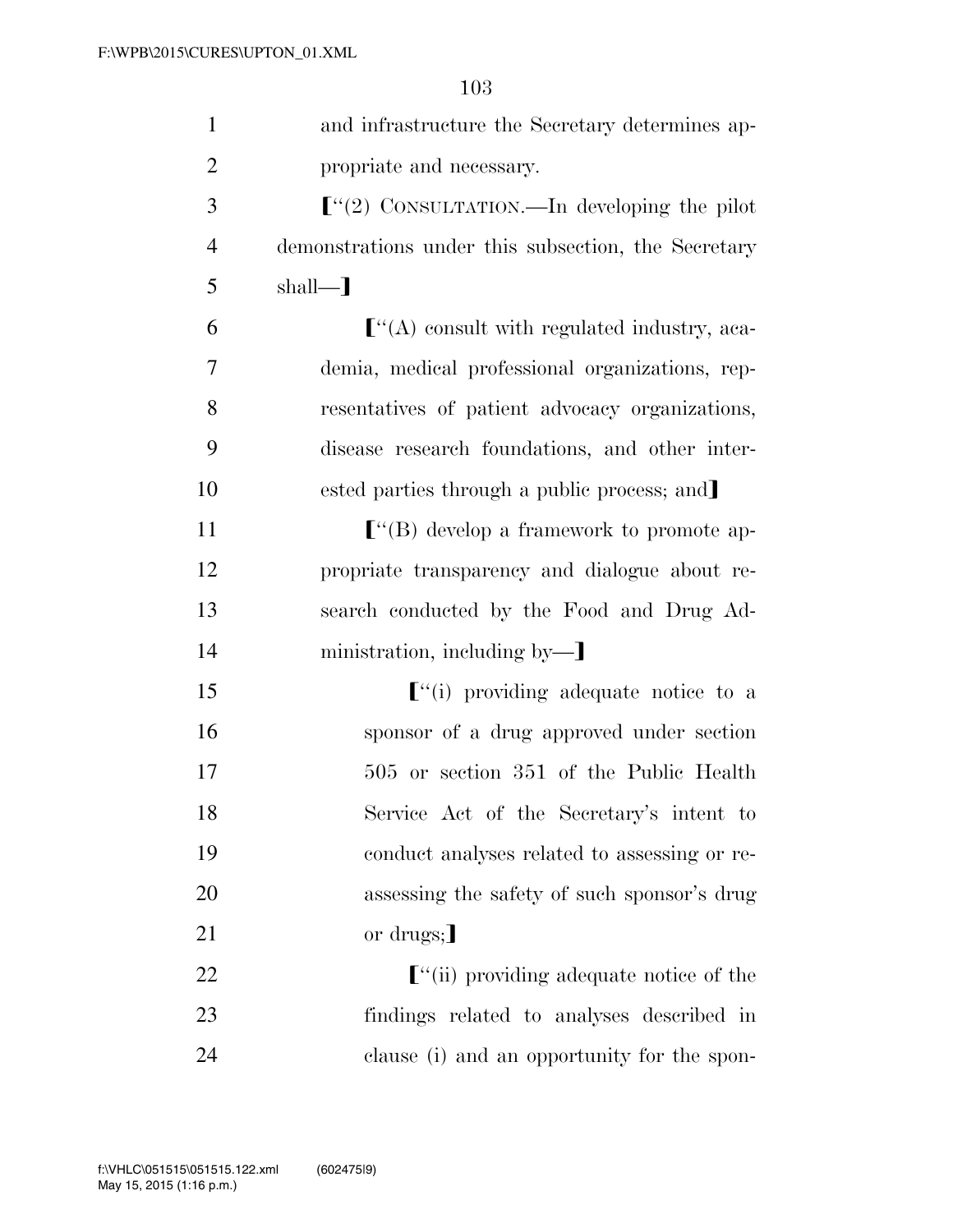| $\mathbf{1}$   | sor of such drug or drugs to comment on                   |
|----------------|-----------------------------------------------------------|
| $\overline{2}$ | such findings; and                                        |
| 3              | $\lbrack$ <sup>"</sup> (iii) ensuring the protection from |
| $\overline{4}$ | public disclosure of any information that is              |
| 5              | a trade secret or confidential information                |
| 6              | subject to section $552(b)(4)$ of title 5,                |
| 7              | United States Code, or section 1905 of                    |
| 8              | title 18, United States Code.]                            |
| 9              | $\lbrack$ (3) PUBLIC HEALTH EXEMPTION.—The Sec-           |
| 10             | retary may—]                                              |
| 11             | $\lbrack$ "(A) deem such pilot demonstrations pub-        |
| 12             | lic health activities, permitting the use and dis-        |
| 13             | closure of protected health information as de-            |
| 14             | scribed in section $164.512(b)(1)(iii)$ of title 45,      |
| 15             | Code of Federal Regulations (or any successor             |
| 16             | regulation) and exempted as a public health ac-           |
| 17             | tivity as described in section $46.101(b)(5)$ of          |
| 18             | title 46, Code of Federal Regulations (or any             |
| 19             | successor regulation); and                                |
| 20             |                                                           |
| 21             | at the request of the Food and Drug Adminis-              |
| 22             | tration or under such jurisdiction by a sponsor           |
| 23             | with responsibility for a drug approved under             |
| 24             | this section or section 351 of the Public Health          |
| 25             | Services Act using the Sentinel System surveil-           |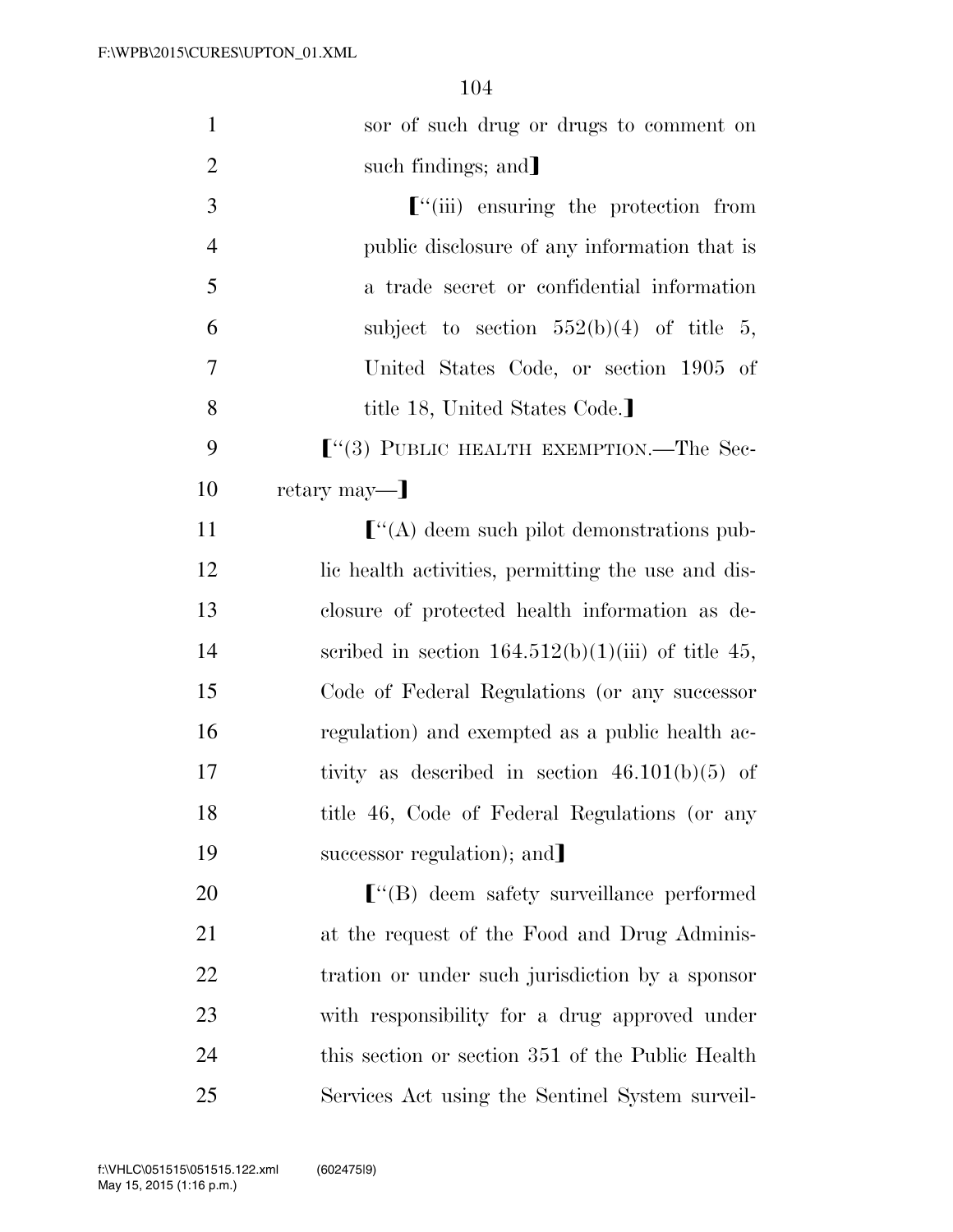lance infrastructure authorized under section  $2 \t\t 505(k)$ , including use of analytic tools and querying capabilities developed to implement the active postmarket surveillance system de- scribed in this section, public health activities 6 as described in section  $164.512(b)(1)(iii)$  of title 45, Code of Federal Regulations (or any suc- cessor regulation) and exempted as a public health activity as described in section  $10 \qquad \qquad 46.101(b)(5)$  of title 46, Code of Federal Regu-11 lations (or any successor regulation).  $\left[$ <sup>"</sup>(c) AUTHORIZATION OF APPROPRIATIONS.—There are authorized to be appropriated to carry out this section  $\left[\frac{1}{3}\right]$  for each of fiscal years 2016 through  $15 \quad 2019."$  **SEC. 2063. STREAMLINED DATA REVIEW PROGRAM.**  (a) IN GENERAL.—Chapter V of the Federal Food, Drug, and Cosmetic Act, as amended by section 2062, is further amended by inserting after section 505G of such

20 Act the following:

#### 21 **''SEC. 505H. STREAMLINED DATA REVIEW PROGRAM.**

22 "(a) In GENERAL.—The Secretary shall establish a 23 streamlined data review program under which a holder of 24 an approved application submitted under section  $25\quad 505(b)(1)$  or under section  $351(a)$  of the Public Health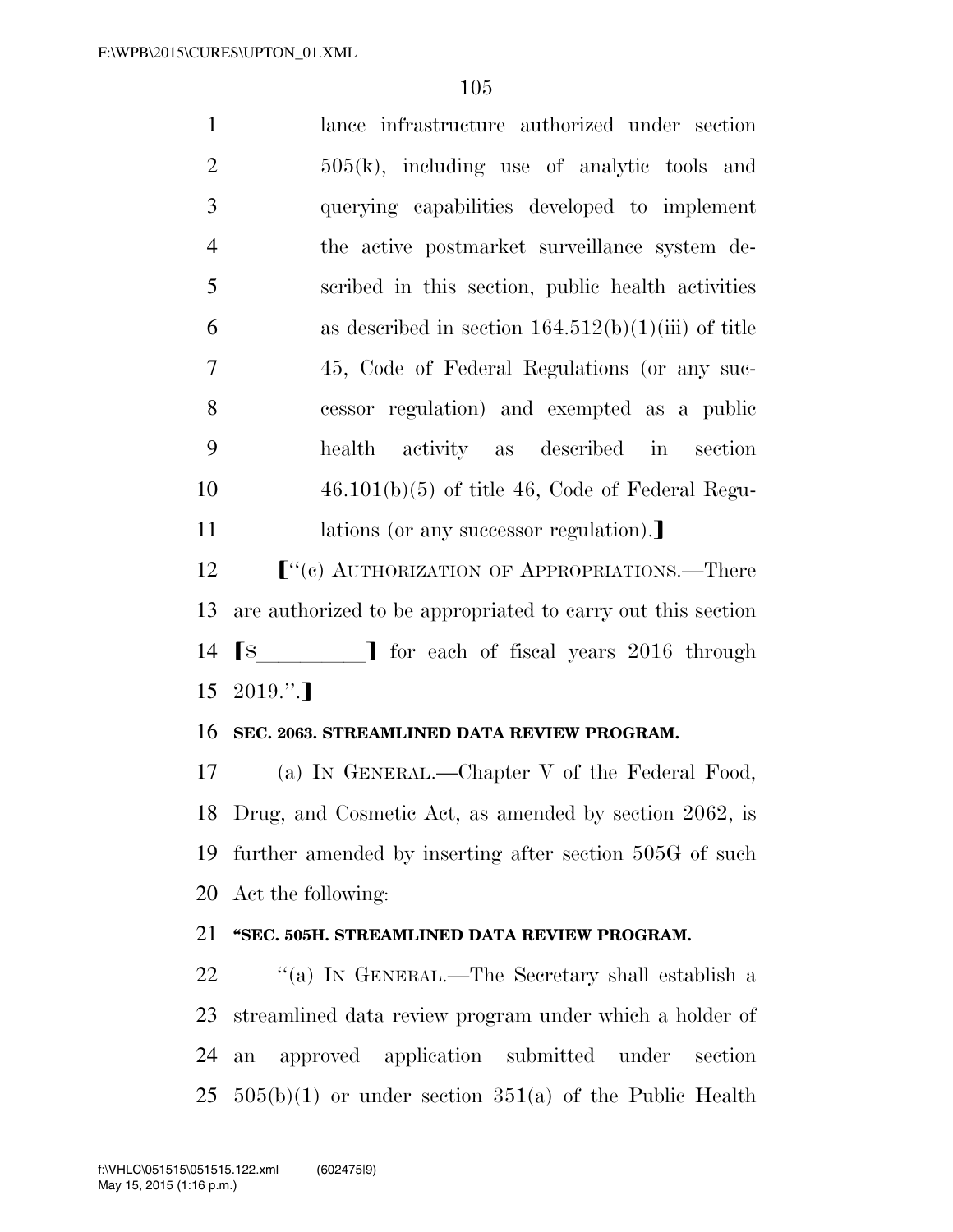Service Act may, to support the approval or licensure (as applicable) of the use of the drug that is the subject of such approved application for a new qualified indication, submit qualified data summaries.

 ''(b) ELIGIBILITY.—In carrying out the streamlined data review program under subsection (a), the Secretary may authorize the holder of the approved application to include one or more qualified data summaries described in subsection (a) in a supplemental application if—

 $\frac{10}{10}$  the drug has been approved under section  $505(e)$  of this Act or licensed under section  $351(a)$  of the Public Health Service Act for one or more in- dications, and such approval or licensure remains in effect;

 ''(2) the supplemental application is for ap- proval or licensure (as applicable) under such section  $17 \qquad 505(c)$  or  $351(a)$  of the use of the drug for a new qualified indication under such section 505(c) or 351(a);

20  $\frac{1}{20}$   $\frac{1}{3}$  there is an existing database acceptable to 21 the Secretary regarding the safety of the drug devel- oped for one or more indications of the drug ap- proved under such section 505(c) or licensed under 24 such section  $351(a)$ ;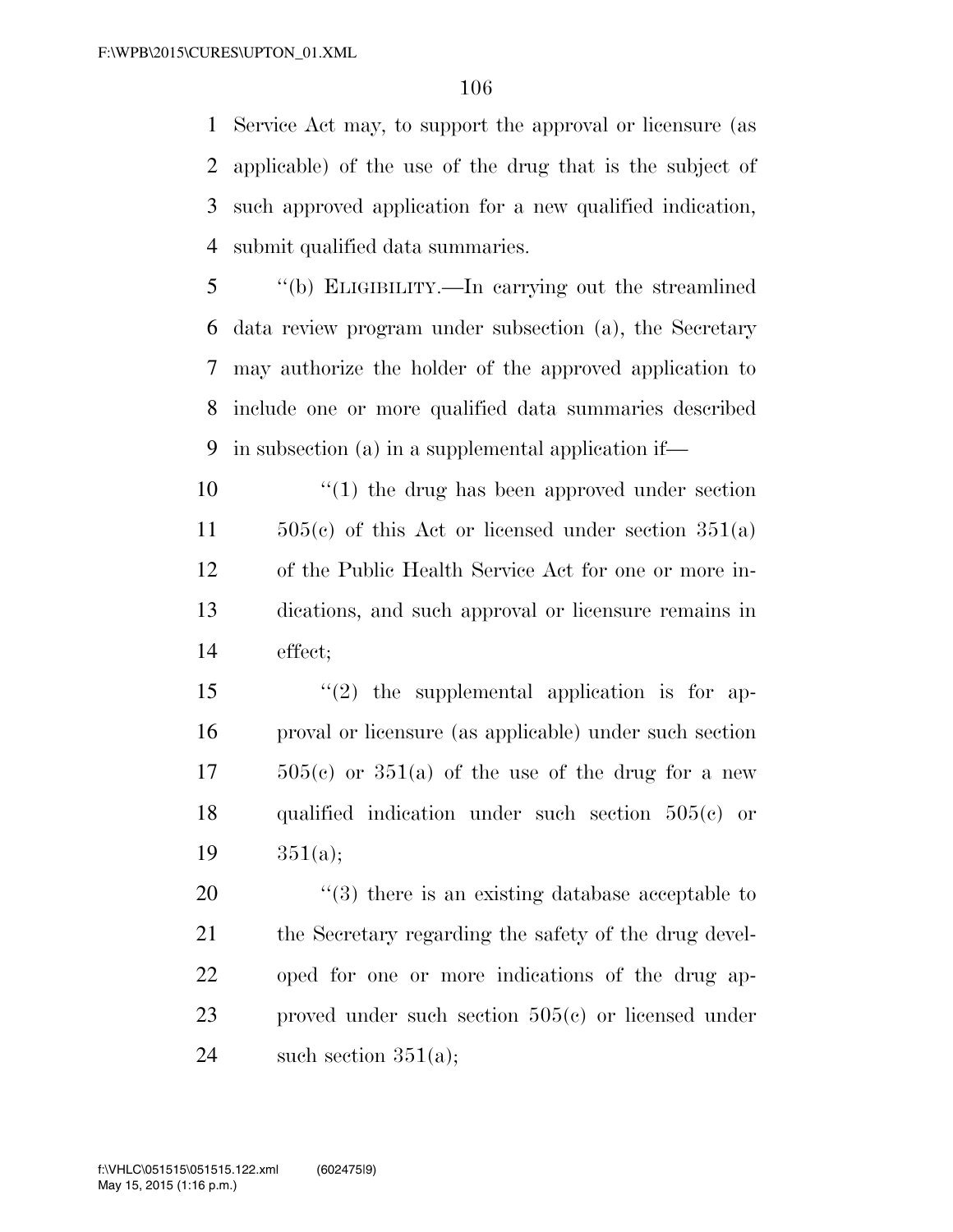| $\mathbf{1}$   | "(4) the supplemental application incorporates              |
|----------------|-------------------------------------------------------------|
| $\overline{2}$ | or supplements the data submitted in the application        |
| 3              | for approval or licensure referred to in paragraph          |
| 4              | $(1)$ ; and                                                 |
| 5              | $``(5)$ the full data sets used to develop the quali-       |
| 6              | fied data summaries are submitted, if the Secretary         |
| 7              | determines that the full data sets are required.            |
| 8              | "(c) DEFINITIONS.—In this section:                          |
| 9              | $\cdot\cdot\cdot(1)$ The term 'qualified indication' means— |
| 10             | $\lq\lq$ an indication for the treatment of                 |
| 11             | cancer, as determined appropriate by the Sec-               |
| 12             | retary; or                                                  |
| 13             | $\lq\lq (B)$ such other types of indications as the         |
| 14             | Secretary determines to be subject to the                   |
| 15             | streamlined data review program under this                  |
| 16             | section.                                                    |
| 17             | "(2) The term 'qualified data summary' means                |
| 18             | a summary of clinical data intended to demonstrate          |
| 19             | safety and effectiveness with respect to a qualified        |
| 20             | indication for use of a drug.".                             |
| 21             | (b) GUIDANCE; REGULATIONS.—The Commissioner                 |
| 22             | of Food and Drugs—                                          |
| 23             | $(1)$ shall—                                                |
| 24             | (A) issue final guidance for implementation                 |
| 25             | of the streamlined data review program estab-               |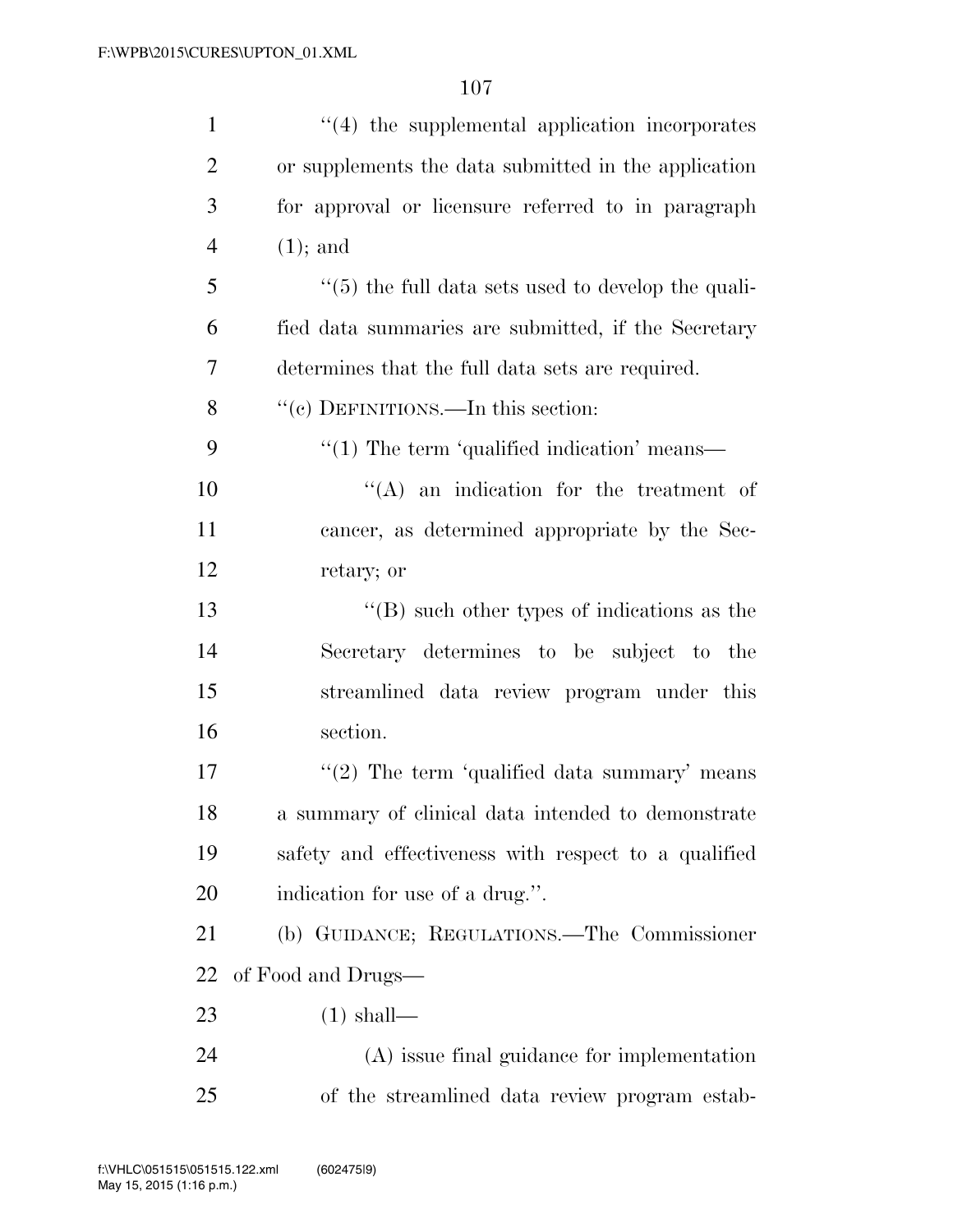| $\mathbf{1}$   | lished under section 505H of the Federal Food,                     |
|----------------|--------------------------------------------------------------------|
| $\overline{2}$ | Drug, and Cosmetic Act, as added by sub-                           |
| 3              | section (a), not later than 24 months after the                    |
| $\overline{4}$ | date of enactment of this Act; and                                 |
| 5              | (B) include in such guidance the process                           |
| 6              | for expanding the types of indications to be                       |
| 7              | subject to the streamlined data review program,                    |
| 8              | as authorized by section $505H(c)(1)(B)$ of such                   |
| 9              | Act; and                                                           |
| 10             | (2) in addition to issuing guidance under para-                    |
| 11             | $graph (1)$ , may issue such regulations as may be                 |
| 12             | necessary for implementation of the program.                       |
|                |                                                                    |
| 13             | <b>Subtitle E—Expediting Patient</b>                               |
| 14             | <b>Access</b>                                                      |
| 15             | SEC. 2081. SENSE OF CONGRESS.                                      |
| 16             | It is the sense of Congress that the Food and Drug                 |
| 17             | Administration should continue to expedite the approval            |
|                | 18 of drugs designated as breakthrough therapies pursuant          |
| 19             | to section $506(a)$ of the Federal Food, Drug, and Cos-            |
| 20             | metic Act $(21 \text{ U.S.C. } 356(a))$ by approving drugs so des- |
| 21             | ignated as early as possible in the clinical development           |
| 22             | process, regardless of the phase of development, provided          |
| 23             | that the Secretary of Health and Human Services deter-             |
| 24             | mines that an application for such a drug meets the stand-         |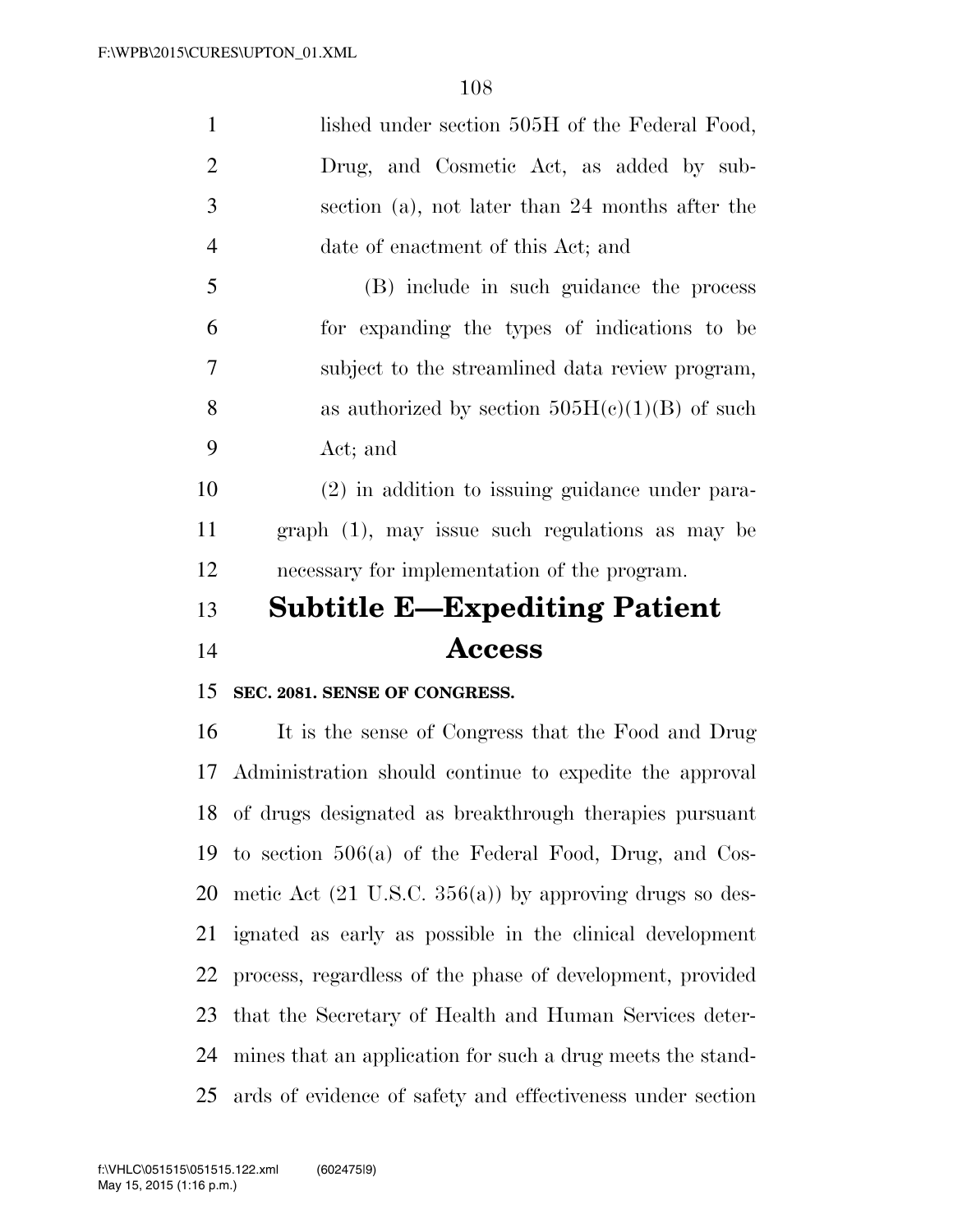505 of such Act (21 U.S.C. 355), including the substantial evidence standard under subsection (d) of such section or under section 351(a) of the Public Health Service Act (42 U.S.C. 262(a)). **SEC. 2082. EXPANDED ACCESS POLICY.**  Section 561 of the Federal Food, Drug, and Cosmetic Act (21 U.S.C. 360bbb) is amended— (1) by redesignating subsections (d) and (e) as subsections (e) and (f), respectively; and (2) by inserting after subsection (c) the fol-lowing new subsection:

12 "(d) EXPANDED ACCESS POLICY REQUIRED FOR IN-VESTIGATIONAL DRUGS.—

 $\frac{1}{2}$  (1) In GENERAL.—The manufacturer or dis- tributor of one or more investigational drugs for the diagnosis, monitoring, or treatment of one or more serious diseases or conditions shall make publicly available the policy of the sponsor on evaluating and responding to requests submitted under subsection (b) for provision of such a drug. A sponsor may sat- isfy the requirement of the preceding sentence by posting such policy as generally applicable to all of such sponsor's investigational drugs.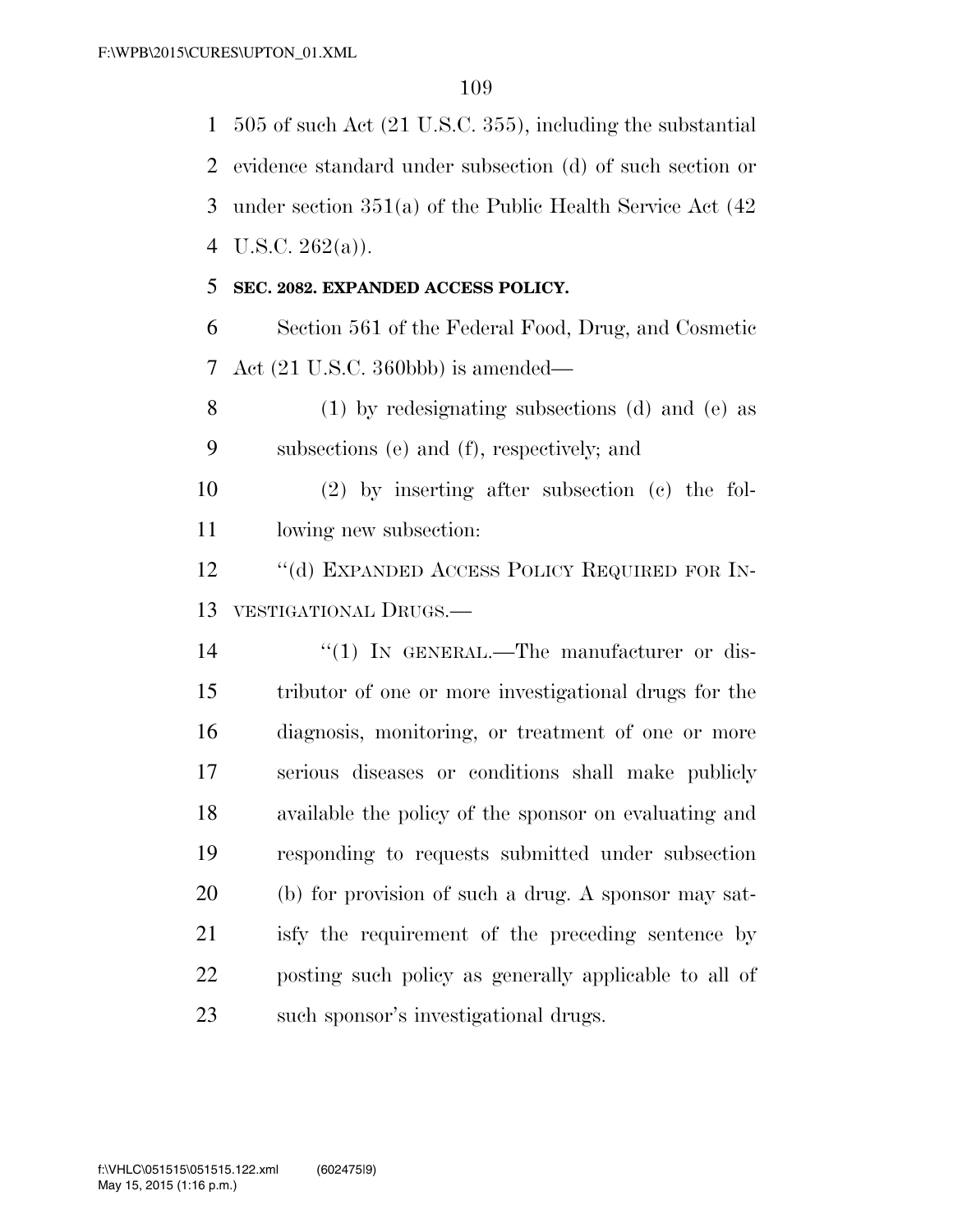| $\mathbf{1}$   | "(2) CONTENT OF POLICY.—A policy described             |
|----------------|--------------------------------------------------------|
| $\overline{2}$ | in paragraph (1) shall include making publicly avail-  |
| 3              | $able$ —                                               |
| $\overline{4}$ | "(A) contact information for the manufac-              |
| 5              | turer or distributor to facilitate communication       |
| 6              | about requests described in paragraph $(1)$ ;          |
| 7              | $\lq\lq$ procedures for making such requests;          |
| 8              | $\lq\lq$ (C) the general criteria for the sponsor's    |
| 9              | consideration or approval of such requests; and        |
| 10             | $\lq\lq$ the length of time the sponsor antici-        |
| 11             | pates will be necessary to acknowledge receipt         |
| 12             | of such requests.                                      |
| 13             | "(3) NO GUARANTEE OF ACCESS.—The posting               |
| 14             | of policies by manufacturers and distributors under    |
| 15             | paragraph $(1)$ shall not serve as a guarantee of ac-  |
| 16             | cess to any specific investigational drug by any indi- |
| 17             | vidual patient.                                        |
| 18             | $\lq(4)$ REVISED POLICY.—A manufacturer or dis-        |
| 19             | tributor that has made a policy publicly available as  |
| 20             | required by this subsection may revise the policy at   |
| 21             | any time.                                              |
| 22             | $\cdot\cdot$ (5) APPLICATION.—This subsection<br>shall |
| 23             | apply to a manufacturer or distributor with respect    |
| 24             | to an investigational drug beginning on the later      |
| 25             | $of$ —                                                 |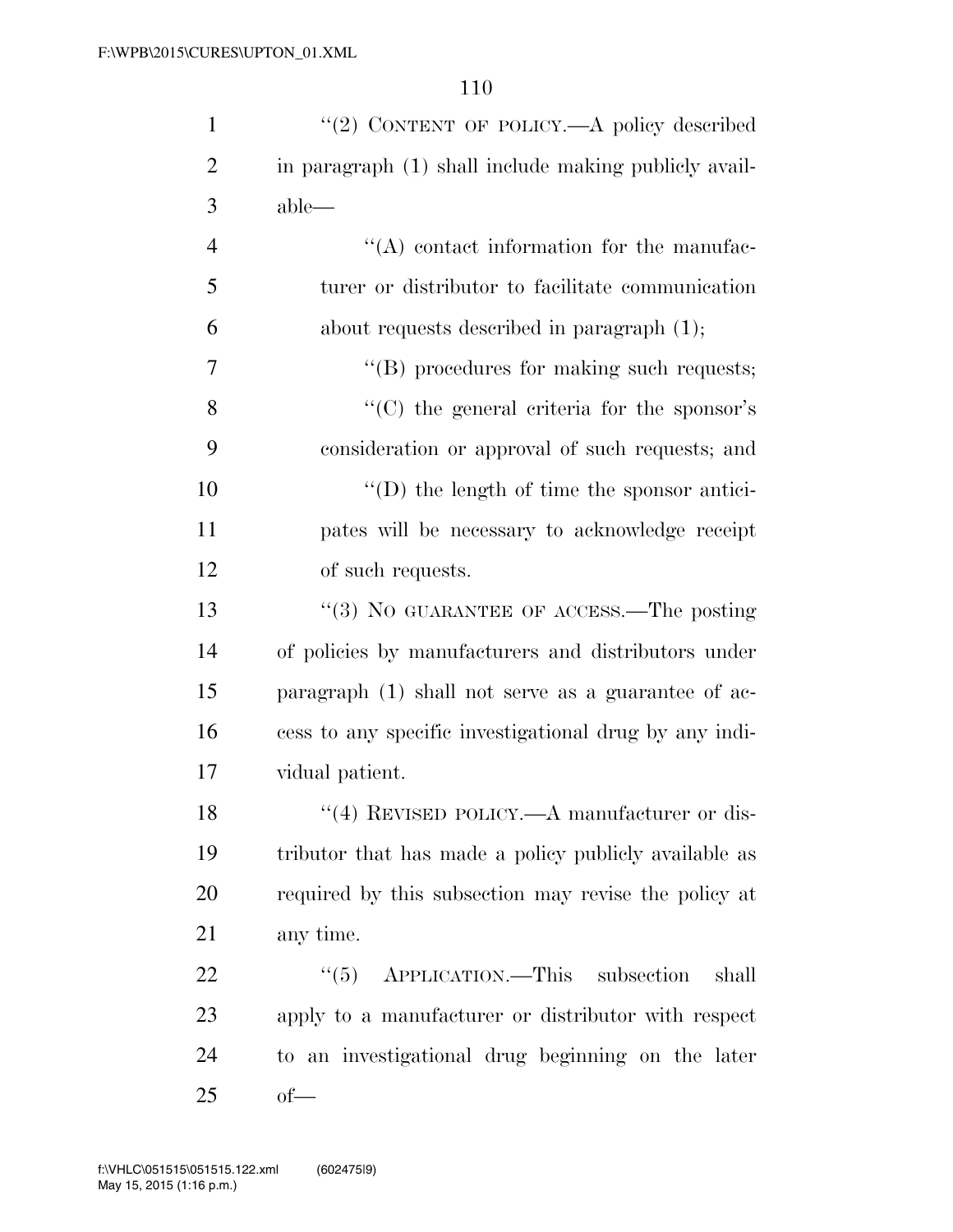''(A) the date that is 60 days after the date of enactment of the 21st Century Cures Act; or

 ''(B) the first initiation of a phase 2 or phase 3 study (as such terms are defined in section 312.21(b) and (c) of title 21, Code of Federal Regulations (or any successor regula-tions)) with respect to such a drug.''.

#### **SEC. 2083. FINALIZING DRAFT GUIDANCE ON EXPANDED ACCESS.**

 (a) IN GENERAL.—Not later than 12 months after the date of enactment of this Act, the Secretary of Health and Human Services shall finalize the draft guidance enti- tled ''Expanded Access to Investigational Drugs for Treat-ment Use—Qs & As'' and dated May 2013.

 (b) CONTENTS.—The final guidance referred to in subsection (a) shall clearly define how the Secretary of Health and Human Services interprets and uses adverse drug event data reported by investigators in the case of data reported from use under a request submitted under section 561(b) of the Federal Food, Drug, and Cosmetic Act (21 U.S.C. 360bbb(b)).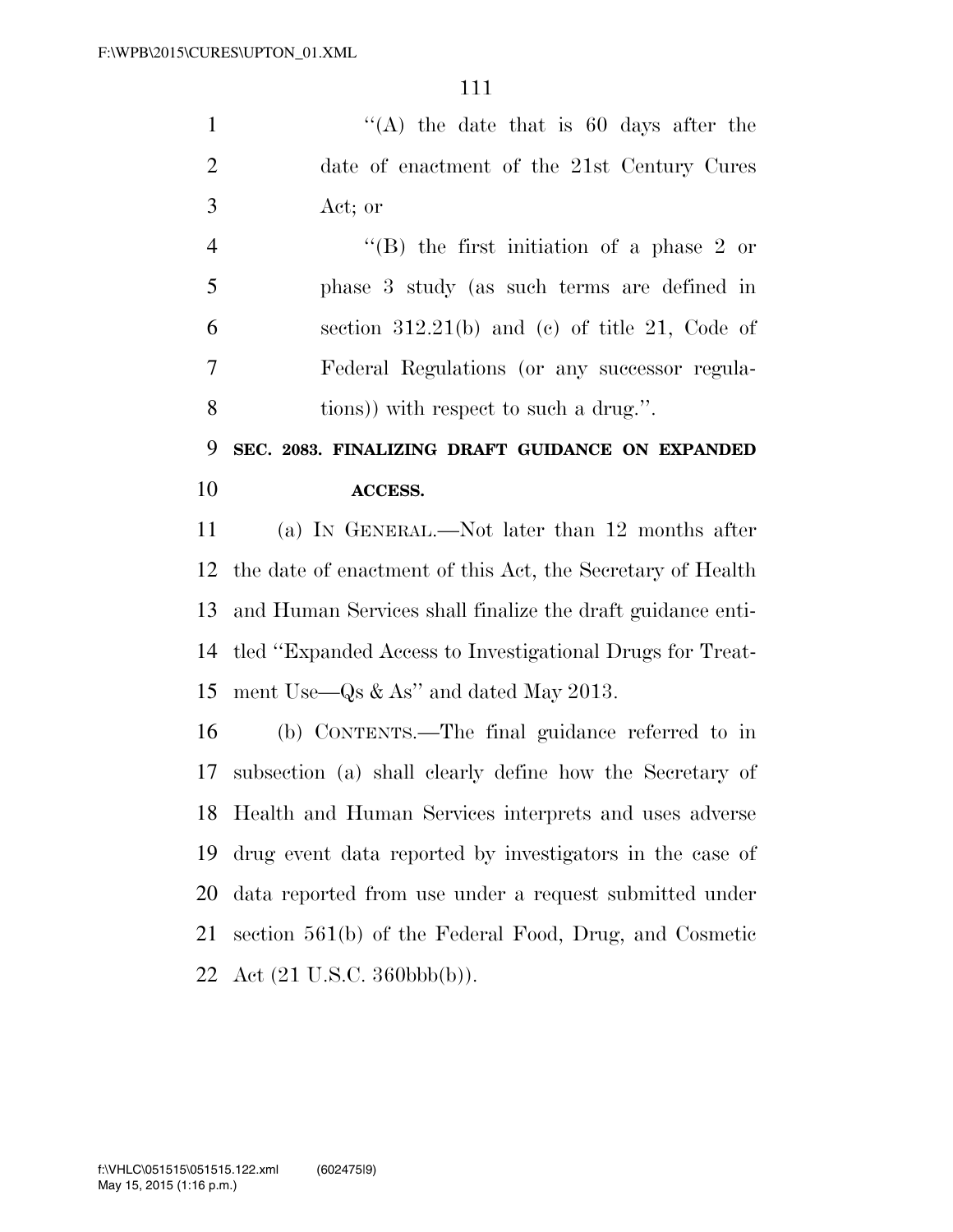# **Subtitle F—Facilitating Respon- sible Manufacturer Communica-tions**

 ø**SEC. 2101. FACILITATING DISSEMINATION OF HEALTH CARE ECONOMIC INFORMATION.** 

 Section 502(a) of the Federal Food, Drug, and Cos-7 metic Act  $(21 \text{ U.S.C. } 352(a))$  is amended—

8  $\left[ (1)$  by striking "(a) If its" and inserting 9  $\frac{u'(a)(1)}{1}$  If its";

 $\left[ \begin{array}{c} (2) \\ (2) \end{array} \right]$  by striking "a formulary committee, or other similar entity, in the course of the committee or the entity carrying out its responsibilities for the selection of drugs for managed care or other similar organizations'' and inserting ''a payor, formulary committee, or other similar entity, in the course of the payor, committee, or other similar entity car- rying out its responsibilities for the selection of drugs for managed care or other similar organiza-tions";

20  $\left[ \begin{array}{c} (3) \end{array} \right]$  by striking "directly relates" and inserting 21  $"relates"$ ;

 $\left[ (4)$  by striking "and is based on competent and reliable scientific evidence. The requirements set forth in section 505(a) or in section 351(a) of the Public Health Service Act shall not apply to health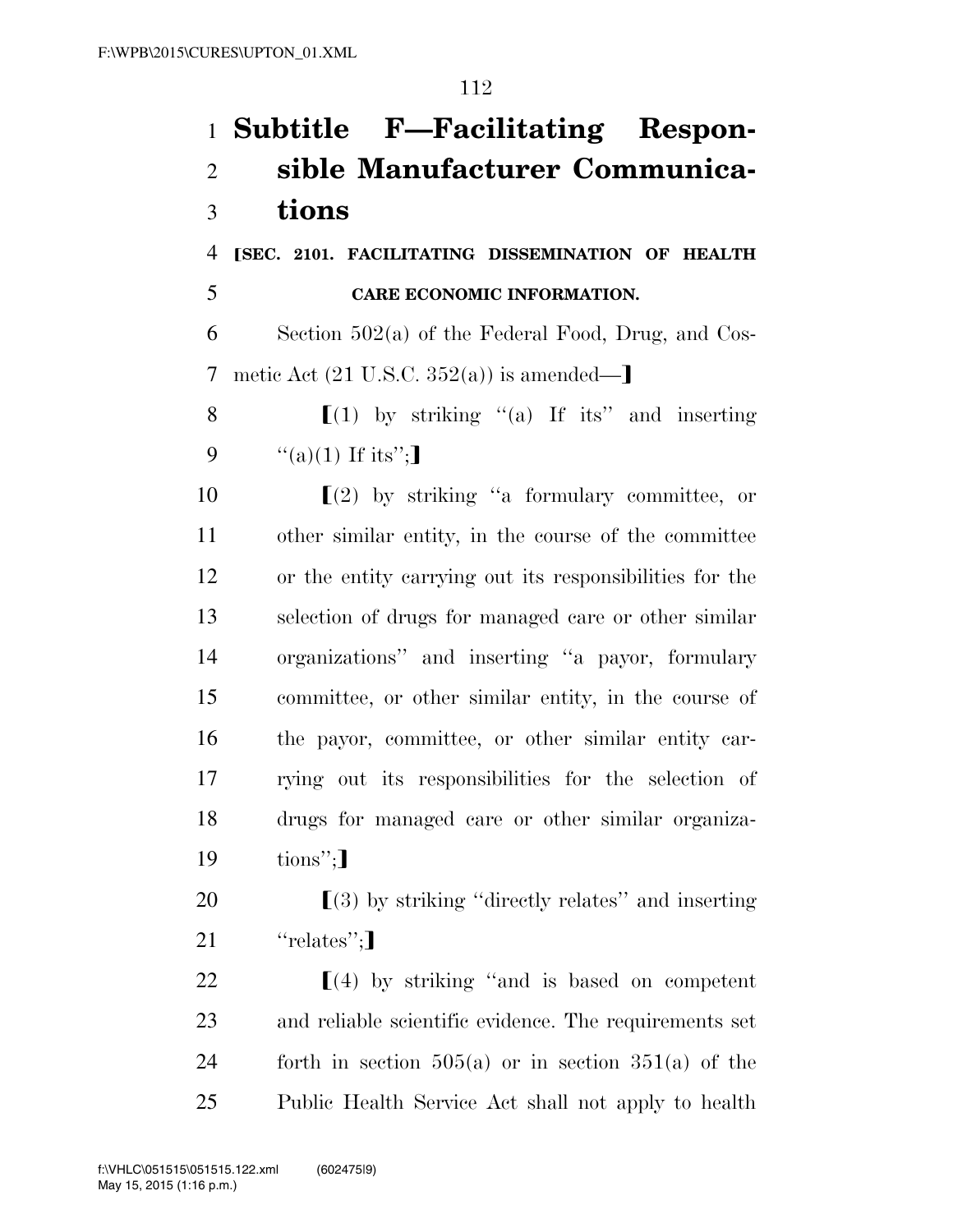care economic information provided to such a com- mittee or entity in accordance with this paragraph'' and inserting '', is based on competent and reliable scientific evidence, and includes, where applicable, a conspicuous and prominent statement describing any differences between the information and the indica- tion approved under section 505 or under section 351 of the Public Health Service Act. The require- ments set forth in section 505(a) or in section 351 of the Public Health Service Act shall not apply to health care economic information provided to such a payor, committee, or entity in accordance with this 13 paragraph''; and  $\left[ (5)$  by striking "In this paragraph, the term"

 $\lceil$  "(2) For purposes of this paragraph, the term 'health care economic information' means any analysis (in- cluding the data, inputs, clinical or other assumptions, methods, results, and other components comprising the analysis) that identifies, measures, or describes the con- sequences, including the separate or aggregated clinical consequences and costs of the represented health out- comes, of the use of a drug. Such analyses may be com- parative to the use of another drug, to another health care 25 intervention, or to no intervention.".

15 and all that follows and inserting the following: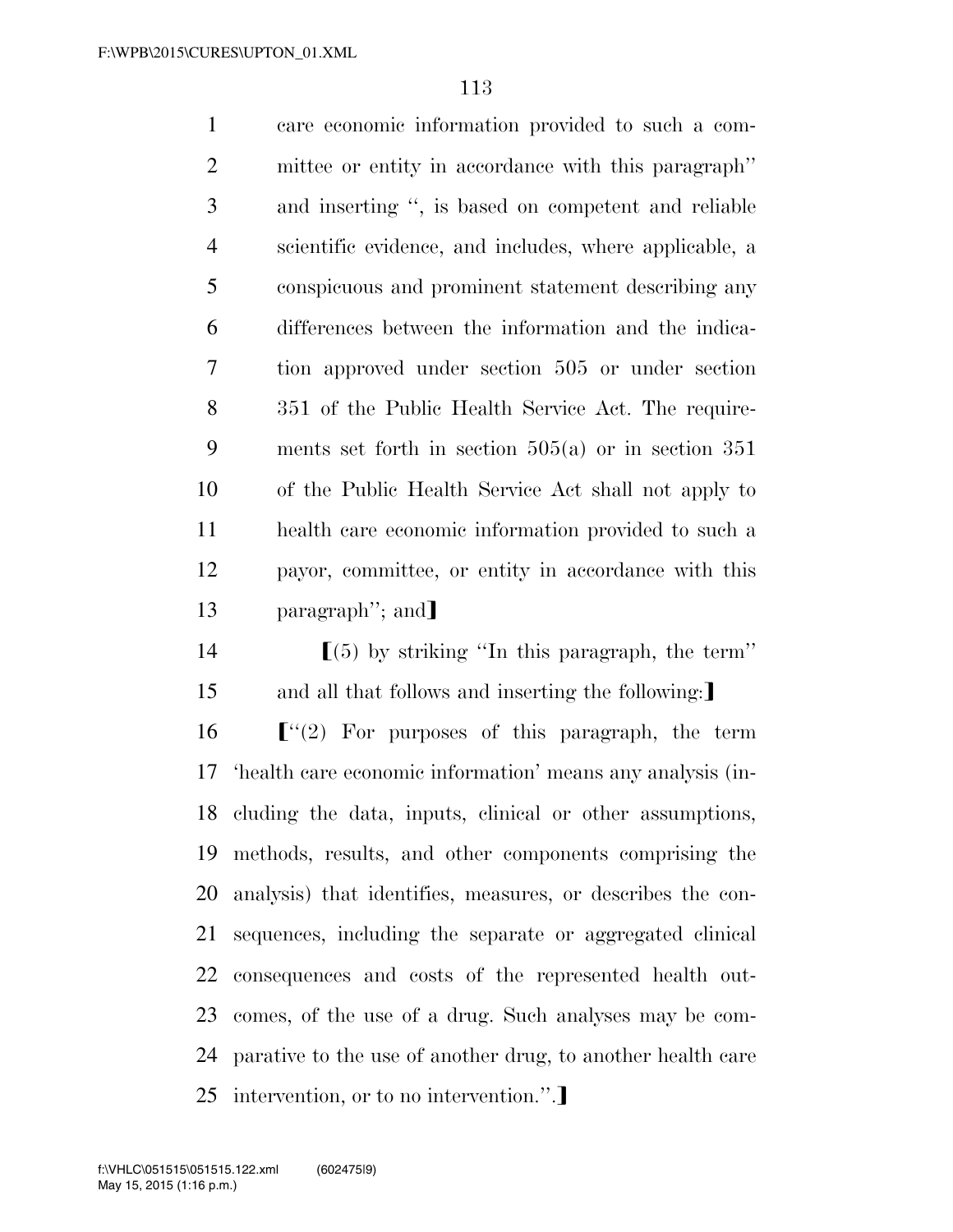### **SEC. 2102. FACILITATING RESPONSIBLE COMMUNICATION OF SCIENTIFIC AND MEDICAL DEVELOP-MENTS.**

 (a) GUIDANCE.—Not later than 18 months after the date of enactment of this Act, the Secretary of Health and Human Services shall issue draft guidance on facilitating the dissemination of responsible, truthful, and non-mis- leading scientific and medical information not included on the label of drugs.

 (b) DEFINITION.—In this section, the term ''drug'' has the meaning given to such term in section 201 of the Federal Food, Drug, and Cosmetic Act (21 U.S.C. 321).

## **Subtitle G—Antibiotic Drug Development**

 **SEC. 2121. APPROVAL OF CERTAIN DRUGS FOR USE IN A LIMITED POPULATION OF PATIENTS.** 

 (a) PURPOSE.—The purpose of this section is to help expedite the development and availability of treatments for serious or life-threatening bacterial or fungal infections in patients with unmet needs, while maintaining safety and effectiveness standards for such treatments, taking into account the severity of the infection and the availability or lack of alternative treatments.

 (b) APPROVAL OF CERTAIN ANTIBACTERIAL AND ANTIFUNGAL DRUGS.—Section 505 of the Federal Food, Drug, and Cosmetic Act (21 U.S.C. 355), as amended by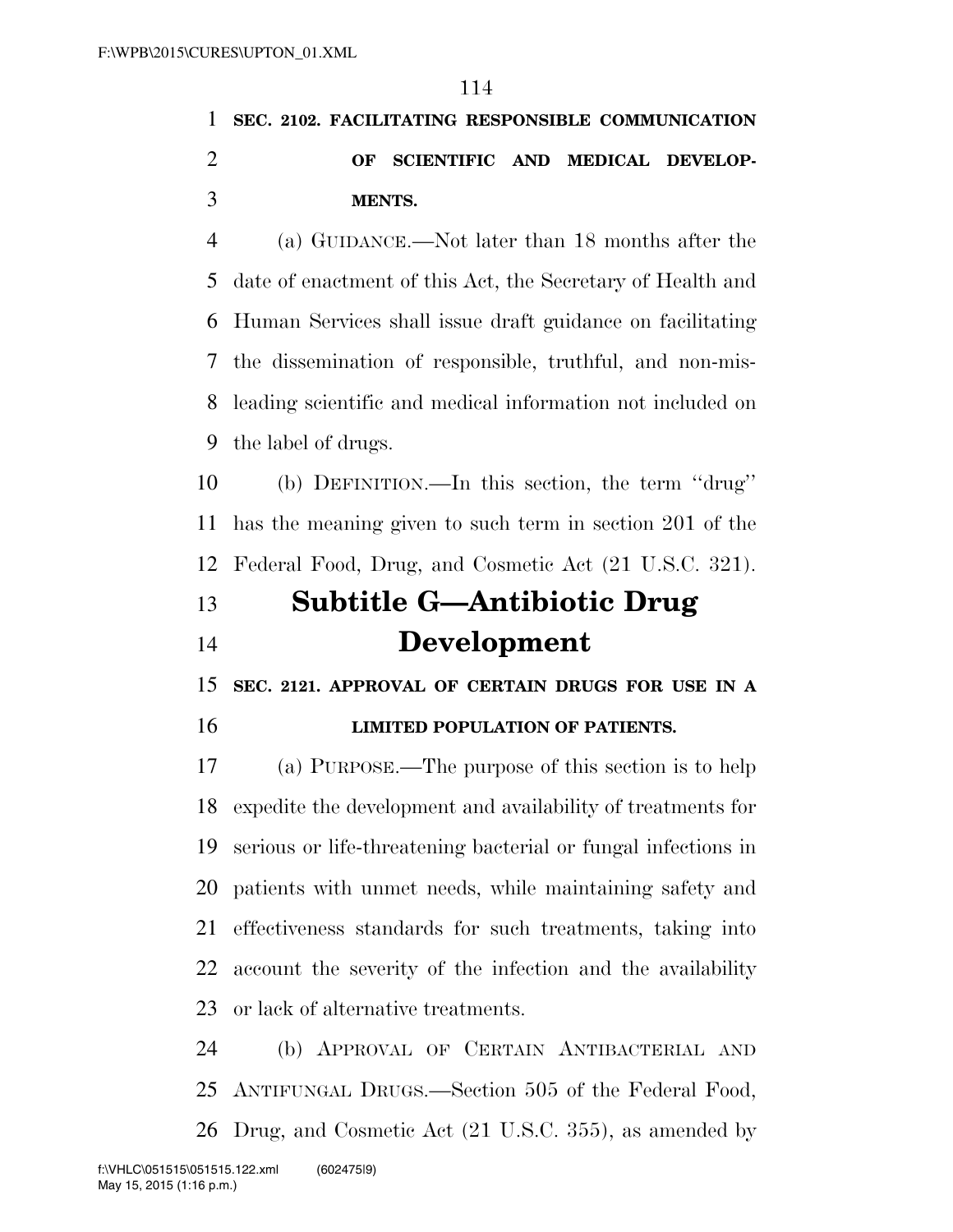section 2001, is further amended by adding at the end the following new subsection:

 ''(z) APPROVAL OF CERTAIN ANTIBACTERIAL AND ANTIFUNGAL DRUGS FOR USE IN A LIMITED POPU-LATION OF PATIENTS.—

 ''(1) PROCESS.—At the request of the sponsor of an antibacterial or antifungal drug that is in- tended to treat a serious or life-threatening infec-tion, the Secretary—

 ''(A) may enter into a written agreement with the sponsor for the purposes of defining the process for developing data to support an application for approval for use in a limited population of patients, in accordance with this subsection;

 ''(B) shall proceed with the development and approval of such a drug in accordance with this subsection only if a written agreement is reached under subparagraph (A);

20  $\cdot$  (C) shall provide the sponsor with an op- portunity to request meetings under paragraph 22  $(2);$ 

23  $\text{(1)}$  may approve the drug under sub-section (c) for such use—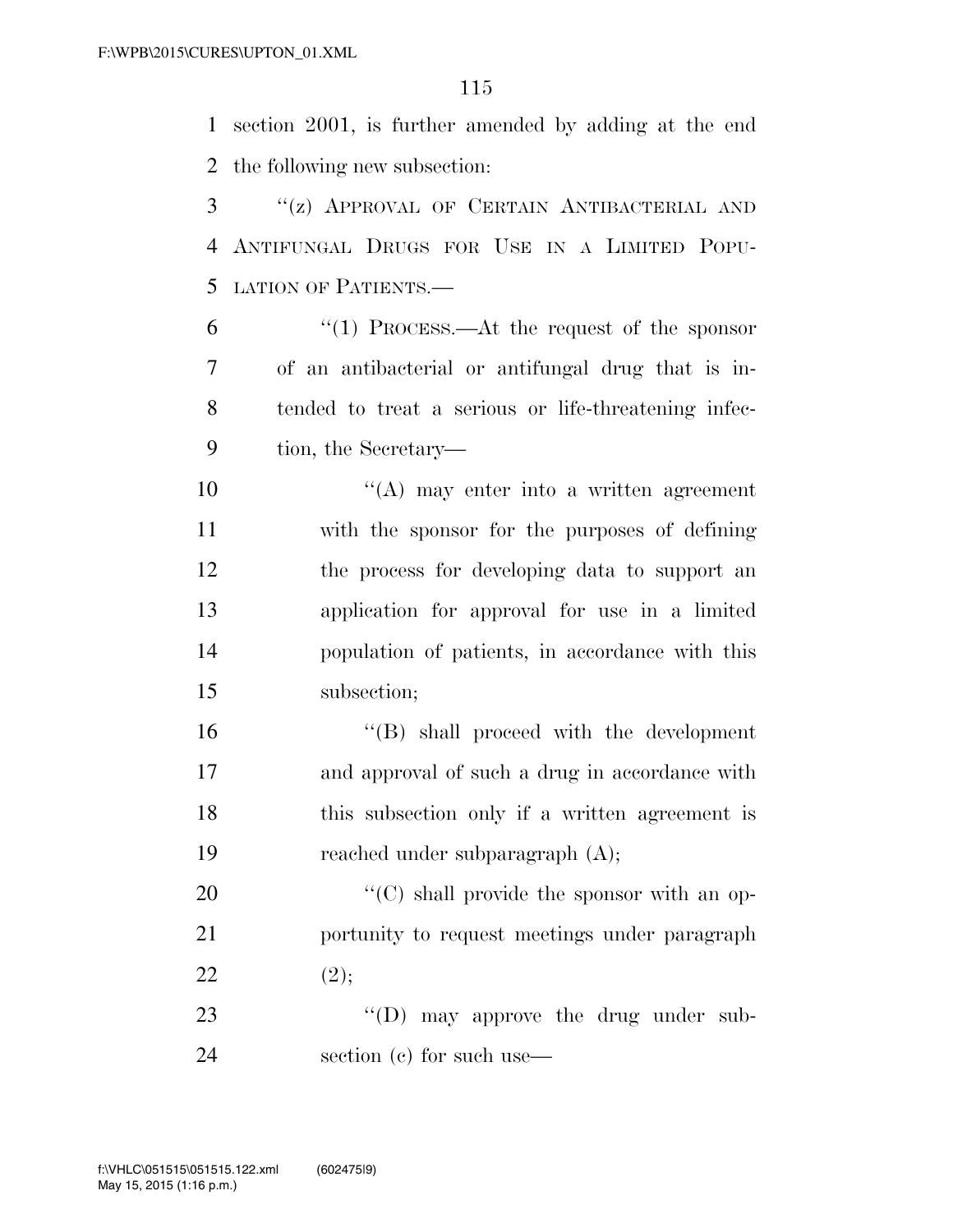| $\mathbf{1}$   | "(i) in a limited population of patients       |
|----------------|------------------------------------------------|
| $\overline{2}$ | for which there is an unmet medical need;      |
| 3              | "(ii) based on a streamlined develop-          |
| $\overline{4}$ | ment program; and                              |
| 5              | "(iii) only if the standards for ap-           |
| 6              | proval under subsections (c) and (d) of this   |
| $\overline{7}$ | section or licensure under section 351 of      |
| 8              | the Public Health Service Act, as applica-     |
| 9              | ble, are met; and                              |
| 10             | $\lq\lq$ (E) in approving a drug in accordance |
| 11             | with this subsection, subject to subparagraph  |
| 12             | $(D)(iii)$ , may rely upon—                    |
| 13             | "(i) traditional endpoints, alternate          |
| 14             | endpoints, or a combination of traditional     |
| 15             | and alternate endpoints, and, as appro-        |
| 16             | priate, data sets of a limited size; and       |
| 17             | $``(ii)(I)$ additional data, including pre-    |
| 18             | clinical, pharmacologic, or pathophysiologic   |
| 19             | evidence;                                      |
| 20             | "(II) nonelinical susceptibility and           |
| 21             | pharmacokinetic data;                          |
| 22             | "(III) data from phase 2 clinical              |
| 23             | trials; and                                    |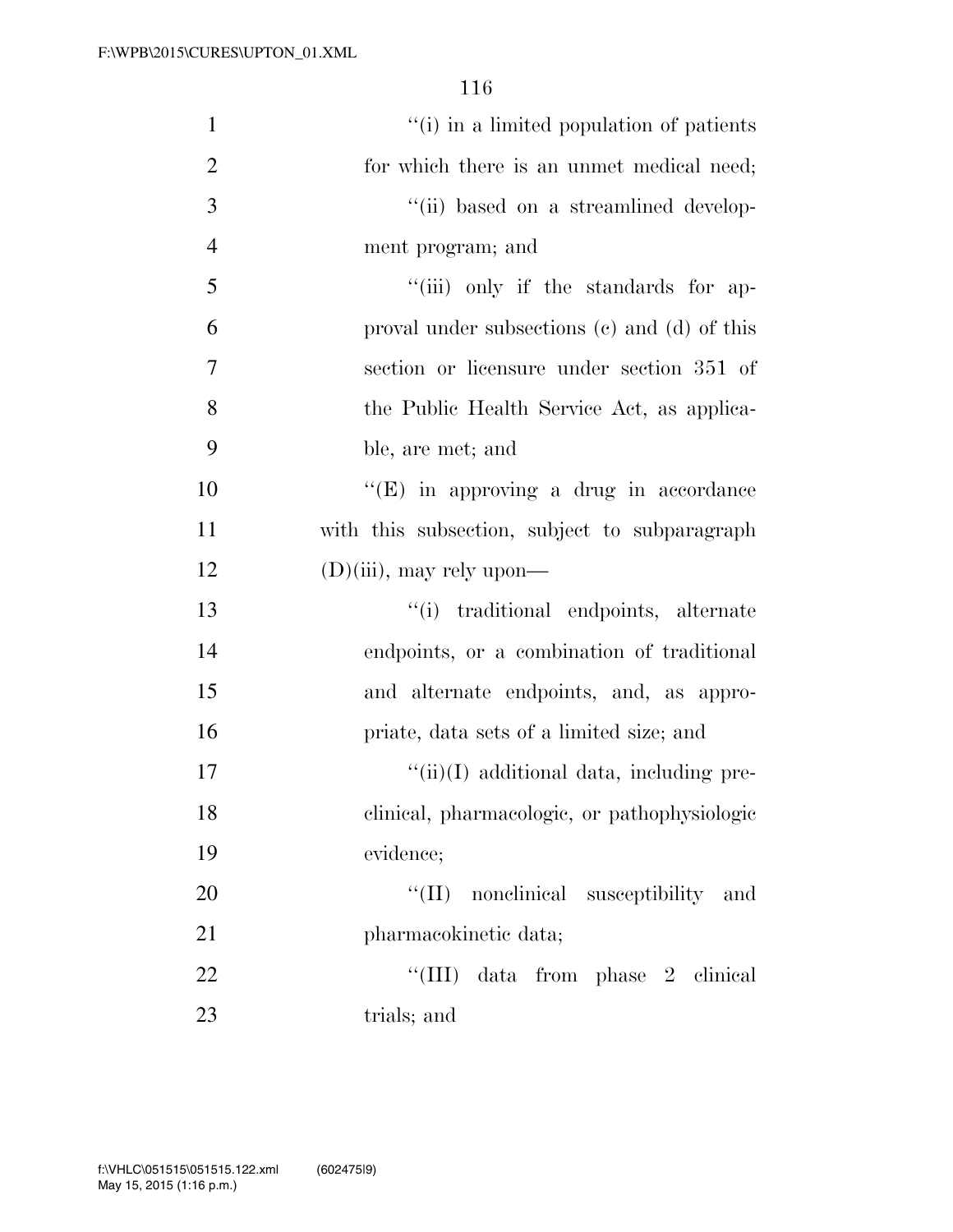| $\mathbf{1}$   | $\lq\lq (IV)$ such other confirmatory evi-        |
|----------------|---------------------------------------------------|
| $\overline{2}$ | dence as the Secretary determines appro-          |
| 3              | priate to approve the drug.                       |
| $\overline{4}$ | $"(2)$ FORMAL MEETINGS.—                          |
| 5              | "(A) IN GENERAL.—To help expedite and             |
| 6              | facilitate the development and review of a drug   |
| 7              | for which a sponsor intends to request approval   |
| 8              | in accordance with this subsection, the Sec-      |
| 9              | retary shall, at the request of the sponsor, con- |
| 10             | duct meetings that provide early consultation,    |
| 11             | timely advice, and sufficient opportunities to    |
| 12             | develop an agreement described in paragraph       |
| 13             | $(1)(A)$ and help the sponsor design and conduct  |
| 14             | a drug development program as efficiently as      |
| 15             | possible, including the following types of meet-  |
| 16             | ings:                                             |
| 17             | "(i) An early consultation meeting.               |
| 18             | "(ii) An assessment meeting.                      |
| 19             | "(iii) A postapproval meeting.                    |
| 20             | "(B) NO ALTERING OF GOALS.—Nothing                |
| 21             | in this paragraph shall be construed to alter     |
| 22             | agreed upon goals and procedures identified in    |
| 23             | the letters described in section $101(b)$ of the  |
| 24             | Prescription Drug User Fee Amendments of          |
| 25             | 2012.                                             |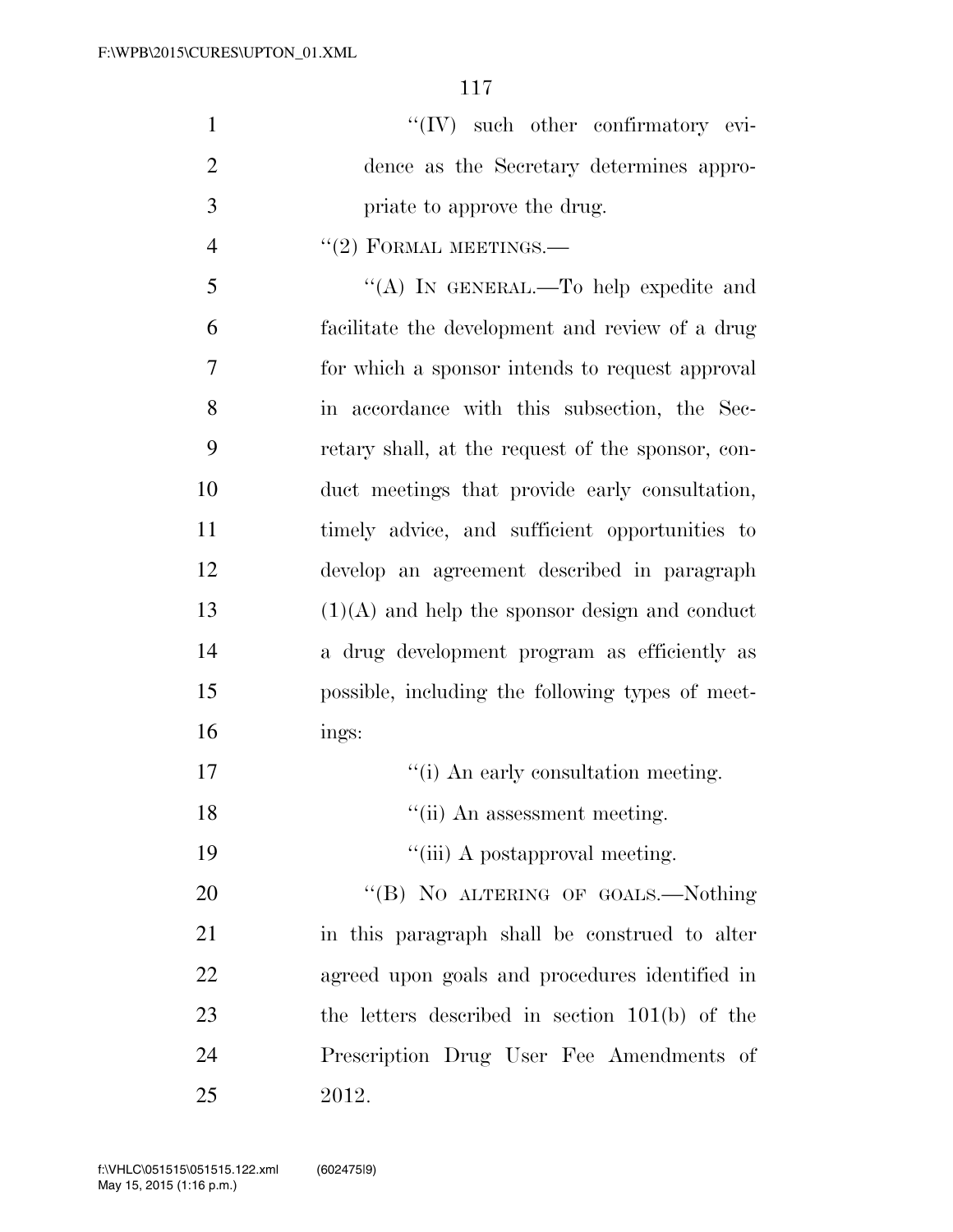1 ''(C) BREAKTHROUGH THERAPIES.—In the case of a drug designated as a breakthrough therapy under section 506(a), the sponsor of such drug may elect to utilize meetings pro- vided under such section with respect to such drug in lieu of meetings described in subpara- $7 \quad \text{graph} \quad (A).$ 

8 "(3) LABELING REQUIREMENT.—The labeling of an antibacterial or antifungal drug approved in accordance with this subsection shall contain the statement 'Limited Population' in a prominent man- ner and adjacent to, and not more prominent than, the brand name of the product. The prescribing in- formation for such antibacterial or antifungal drug required by section 201.57 of title 21, Code of Fed- eral Regulations (or any successor regulation) shall also include the following statement: 'This drug is indicated for use in a limited and specific population of patients.'.

20 "(4) PROMOTIONAL MATERIALS.—The provi-21 sions of section  $506(e)(2)(B)$  shall apply with re- spect to approval in accordance with this subsection to the same extent and in the same manner as such provisions apply with respect to accelerated approval 25 in accordance with section  $506(c)(1)$ .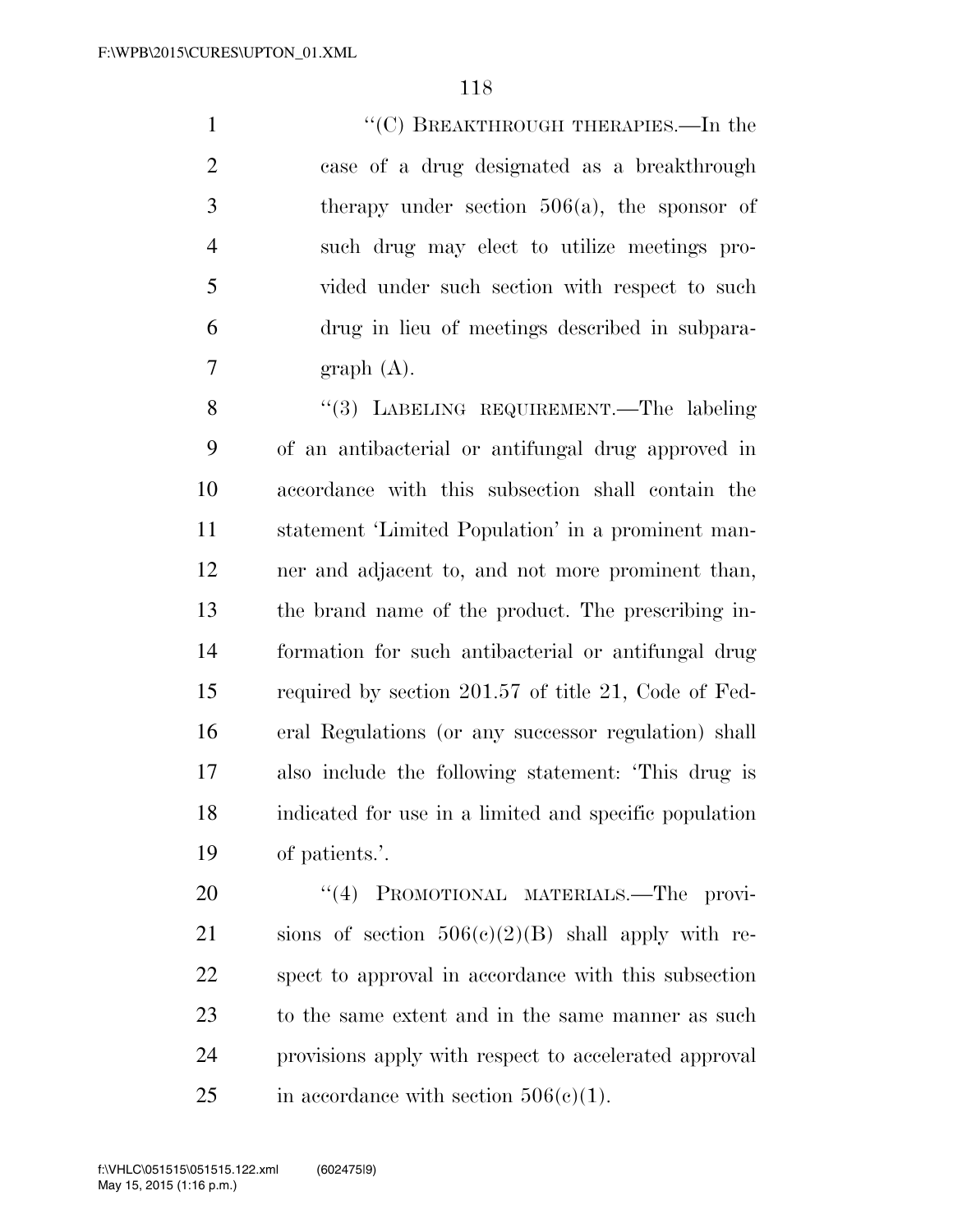| $\mathbf{1}$   | "(5) TERMINATION OF REQUIREMENTS OR CON-               |
|----------------|--------------------------------------------------------|
| $\overline{2}$ | DITIONS.—If a drug is approved in accordance with      |
| 3              | this subsection for an indication in a limited popu-   |
| $\overline{4}$ | lation of patients and is subsequently approved or li- |
| 5              | censed under this section or section 351 of the Pub-   |
| 6              | lic Health Service Act, other than in accordance with  |
| 7              | this subsection, for-                                  |
| 8              | $\lq\lq$ the same indication and the same              |
| 9              | conditions of use, the Secretary shall remove          |
| 10             | any labeling requirements or postmarketing             |
| 11             | conditions that were made applicable to the            |
| 12             | drug under this subsection; or                         |
| 13             | $\lq\lq (B)$ a different indication or condition of    |
| 14             | use, the Secretary shall not apply the labeling        |
| 15             | requirements and postmarketing conditions that         |
| 16             | were made applicable to the drug under this            |
| 17             | subsection to the subsequent approval of the           |
| 18             | drug for such different indication or condition        |
| 19             | of use.                                                |
| 20             | "(6) RELATION TO OTHER PROVISIONS.—Noth-               |
| 21             | ing in this subsection shall be construed to prohibit  |
| 22             | the approval of a drug for use in a limited popu-      |
| 23             | lation of patients in accordance with this subsection, |
| 24             | in combination with—                                   |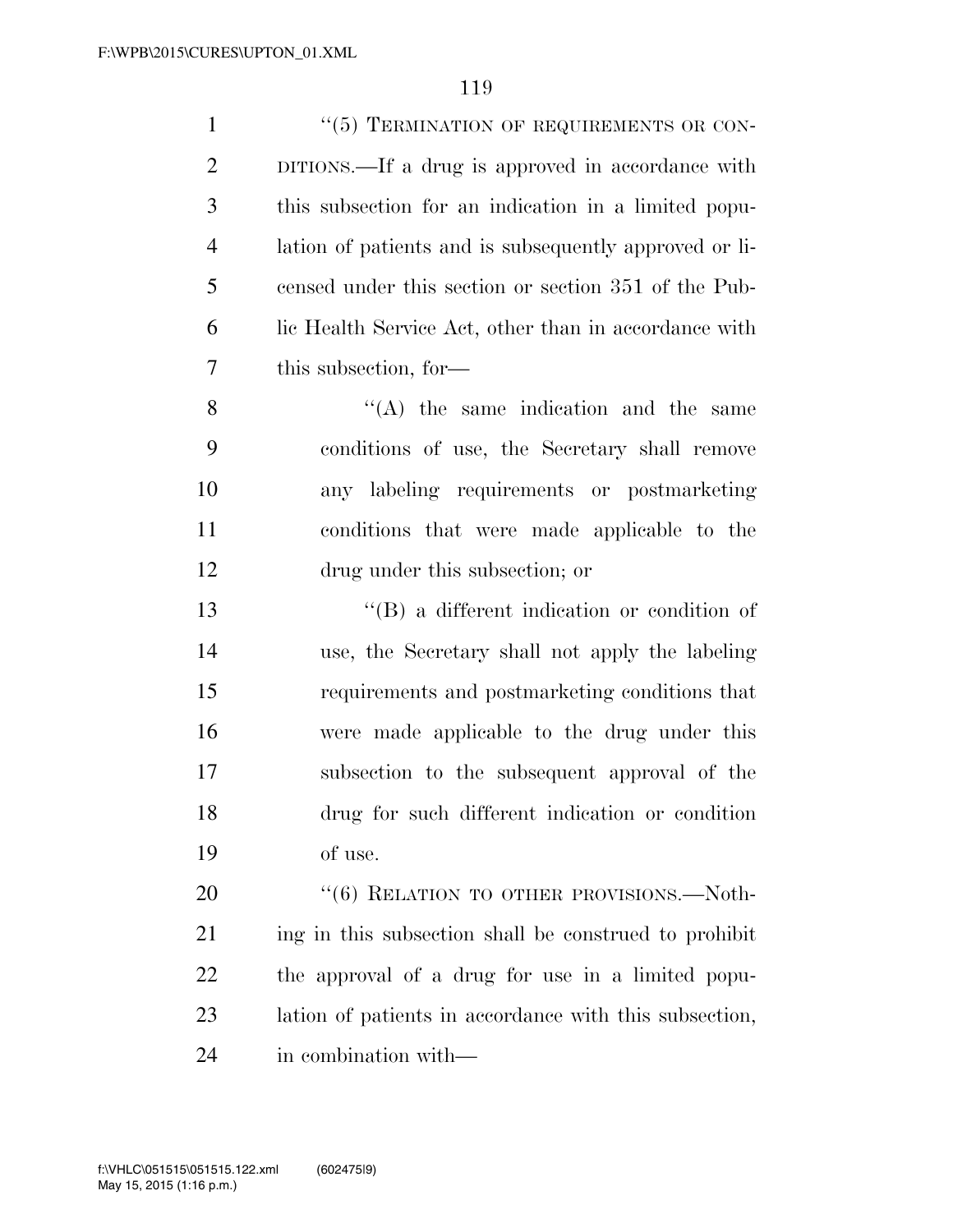| $\mathbf{1}$   | $\lq\lq$ an agreement on the design and size        |
|----------------|-----------------------------------------------------|
| $\overline{2}$ | of a clinical trial pursuant to subparagraphs       |
| 3              | $(B)$ and $(C)$ of subsection $(b)(5)$ ;            |
| $\overline{4}$ | "(B) designation and treatment of the               |
| 5              | drug as a breakthrough therapy under section        |
| 6              | 506(a);                                             |
| $\tau$         | "(C) designation and treatment of the               |
| 8              | drug as a fast track product under section          |
| 9              | $506(b)$ ; or                                       |
| 10             | "(D) accelerated approval of the drug in            |
| 11             | accordance with section $506(c)$ .                  |
| 12             | "(7) RULE OF CONSTRUCTION.—Nothing in               |
| 13             | this subsection shall be construed—                 |
| 14             | $\lq\lq$ to alter the standards of evidence         |
| 15             | under subsection (c) or (d) (including the sub-     |
| 16             | stantial evidence standard in subsection (d));      |
| 17             | $\lq\lq (B)$ to waive or otherwise preclude the ap- |
| 18             | plication of requirements under subsection (o);     |
| 19             | "(C) to otherwise, in any way, limit the au-        |
| 20             | thority of the Secretary to approve products        |
| 21             | pursuant to this Act and the Public Health          |
| 22             | Service Act as authorized prior to the date of      |
| 23             | enactment of this subsection; or                    |
| 24             | $\lq\lq$ to restrict in any manner, the pre-        |
| 25             | scribing of antibiotics or other products by        |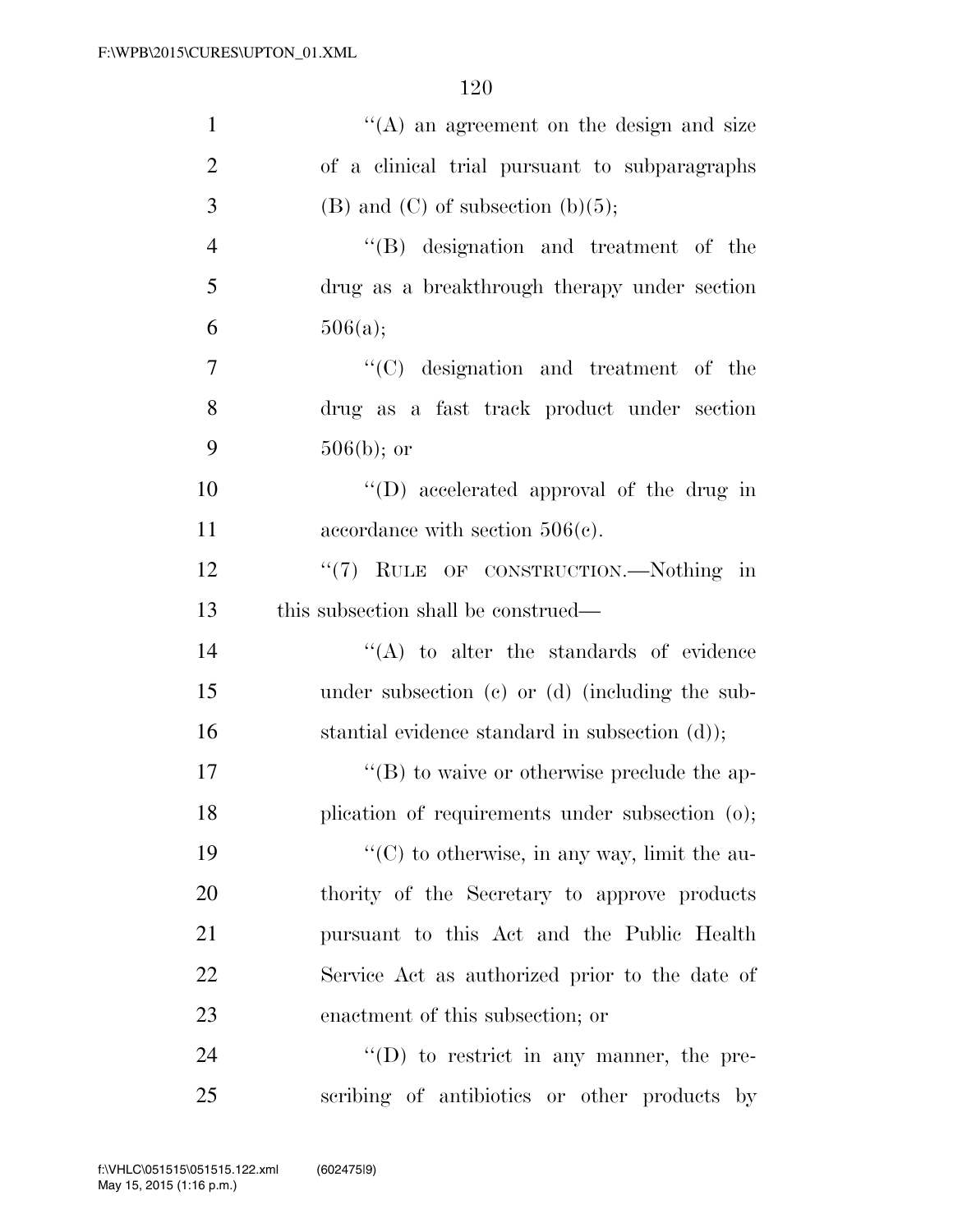| $\mathbf{1}$   | health care providers, or to limit or restrict the   |
|----------------|------------------------------------------------------|
| $\overline{2}$ | practice of health care, including the pre-          |
| 3              | scribing of such products by physicians for pa-      |
| $\overline{4}$ | tients.                                              |
| 5              | EFFECTIVE IMMEDIATELY.—The<br>(8)<br>Sec-            |
| 6              | retary shall have the authorities vested in the Sec- |
| 7              | retary by this subsection beginning on the date of   |
| 8              | enactment of this subsection, irrespective of when   |
| 9              | and whether the Secretary promulgates final regula-  |
| 10             | tions or guidance.                                   |
| 11             | $\lq(9)$ DEFINITIONS.—In this subsection:            |
| 12             | "(A) EARLY CONSULTATION MEETING.                     |
| 13             | The term 'early consultation meeting' means a        |
| 14             | pre-investigational new drug meeting or an end-      |
| 15             | of-phase 1 meeting that—                             |
| 16             | "(i) is conducted to review and reach                |
| 17             | a written agreement—                                 |
| 18             | $\lq(1)$ on the scope of the stream-                 |
| 19             | lined development plan for a drug for                |
| 20             | which a sponsor intends to request ap-               |
| 21             | proval in accordance with this sub-                  |
| 22             | section; and                                         |
| 23             | "(II) which, as appropriate, may                     |
| 24             | include agreement on the design and                  |
| 25             | size of necessary preclinical and clin-              |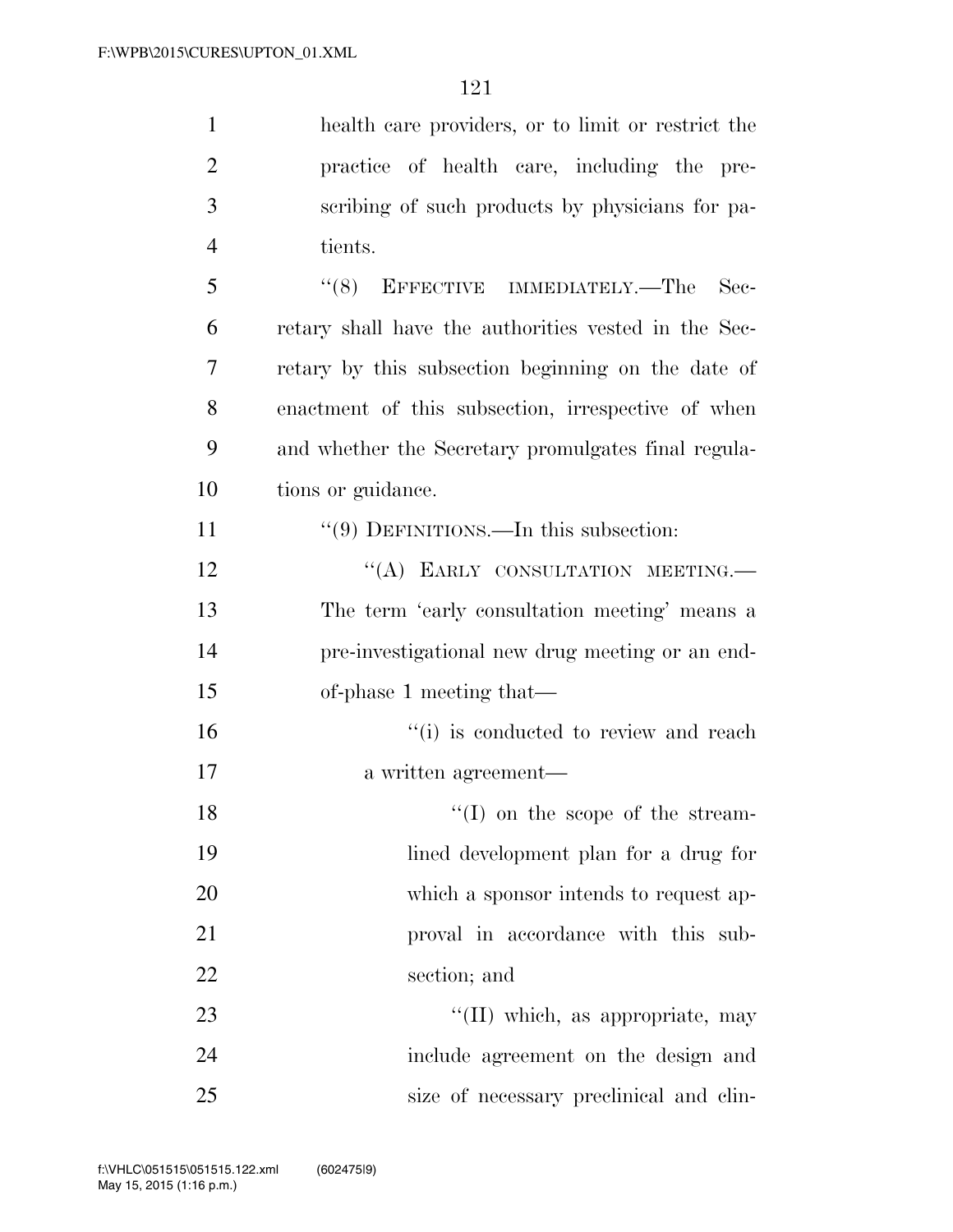| $\mathbf{1}$   | ical studies early in the development             |
|----------------|---------------------------------------------------|
| $\overline{2}$ | process, including clinical trials whose          |
| 3              | data are intended to form the primary             |
| $\overline{4}$ | basis for an effectiveness claim; and             |
| 5              | "(ii) provides an opportunity to dis-             |
| 6              | cuss expectations of the Secretary regard-        |
| 7              | ing studies or other information that the         |
| 8              | Secretary deems appropriate for purposes          |
| 9              | of applying paragraph $(5)$ , relating to the     |
| 10             | termination of labeling requirements or           |
| 11             | postmarketing conditions.                         |
| 12             | "(B) ASSESSMENT MEETING.—The term                 |
| 13             | 'assessment meeting' means an end-of-phase 2      |
| 14             | meeting, pre-new drug application meeting, or     |
| 15             | pre-biologics license application meeting con-    |
| 16             | ducted to resolve questions and issues raised     |
| 17             | during the course of clinical investigations, and |
| 18             | details addressed in the written agreement re-    |
| 19             | garding postapproval commitments or expan-        |
| 20             | sion of approved uses.                            |
| 21             | "(C) POSTAPPROVAL MEETING.—The term               |
| 22             | 'postapproval meeting' means a meeting fol-       |
| 23             | lowing initial approval or licensure of the drug  |
| 24             | for use in a limited population, to discuss any   |
| 25             | issues identified by the Secretary or the sponsor |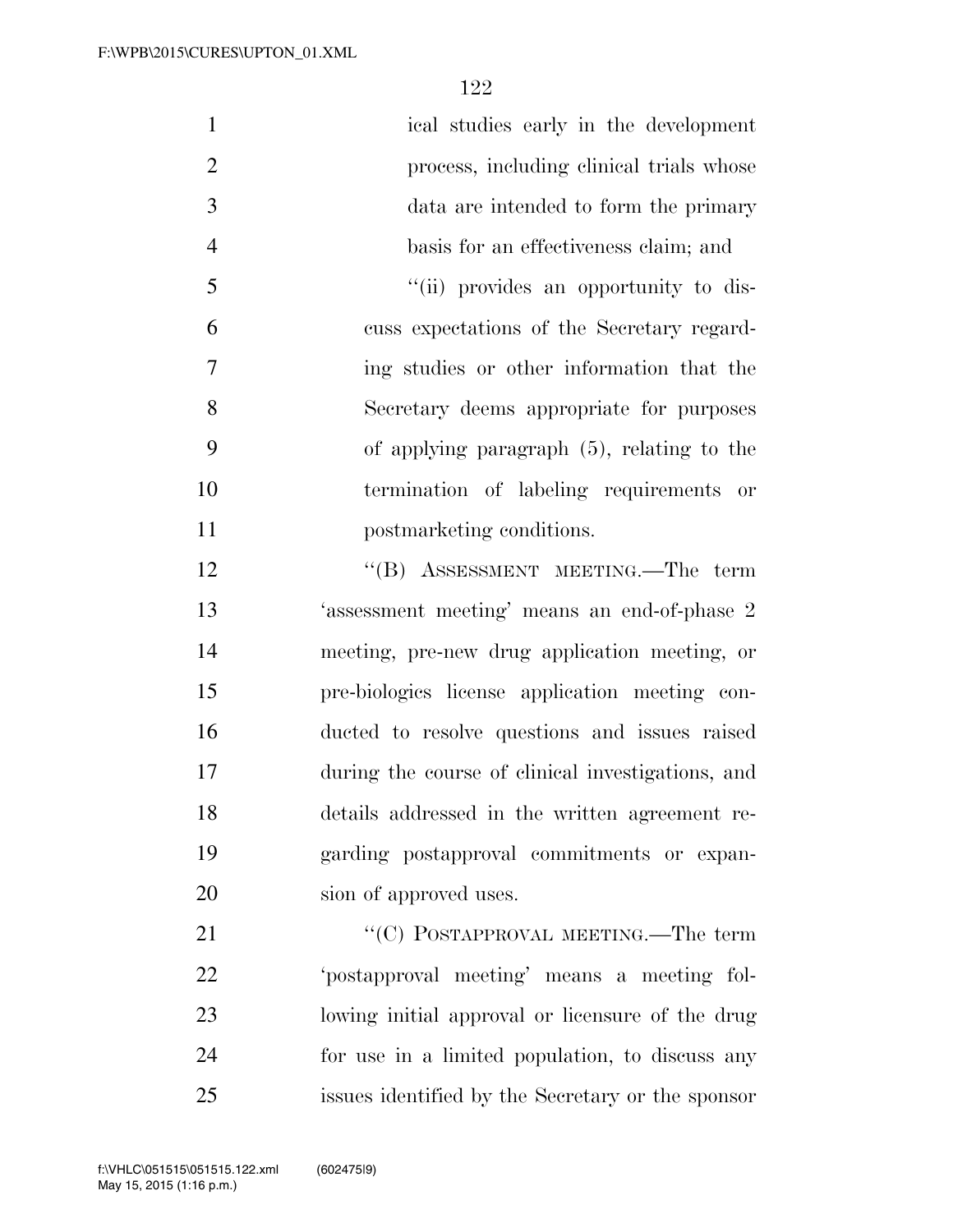regarding postapproval commitments or expan-2 sion of approved uses.".

 (c) GUIDANCE.—Not later than 18 months after the date of enactment of this Act, the Secretary of Health and Human Services, acting through the Commissioner of Food and Drugs, shall issue draft guidance describing cri- teria, process, and other general considerations for dem- onstrating the safety and effectiveness of antibacterial and antifungal drugs to be approved for use in a limited popu- lation in accordance with section 505(z) of the Federal Food, Drug, and Cosmetic Act, as added by subsection (b).

13 (d) CONFORMING AMENDMENTS.—

 (1) LICENSURE OF CERTAIN BIOLOGICAL PROD- UCTS.—Section 351(j) of the Public Health Service Act (42 U.S.C. 262(j)) is amended—

17 (A) by striking  $"(i)"$  and inserting 18  $"(j)(1)"$ ;

19 (B) by inserting " $505(z)$ ," after " $505(p)$ ,"; and

 (C) by adding at the end the following new paragraph:

23  $\frac{1}{2}$  (2) In applying section 505(z) of the Federal Food, Drug, and Cosmetic Act to the licensure of biological prod-ucts under this section—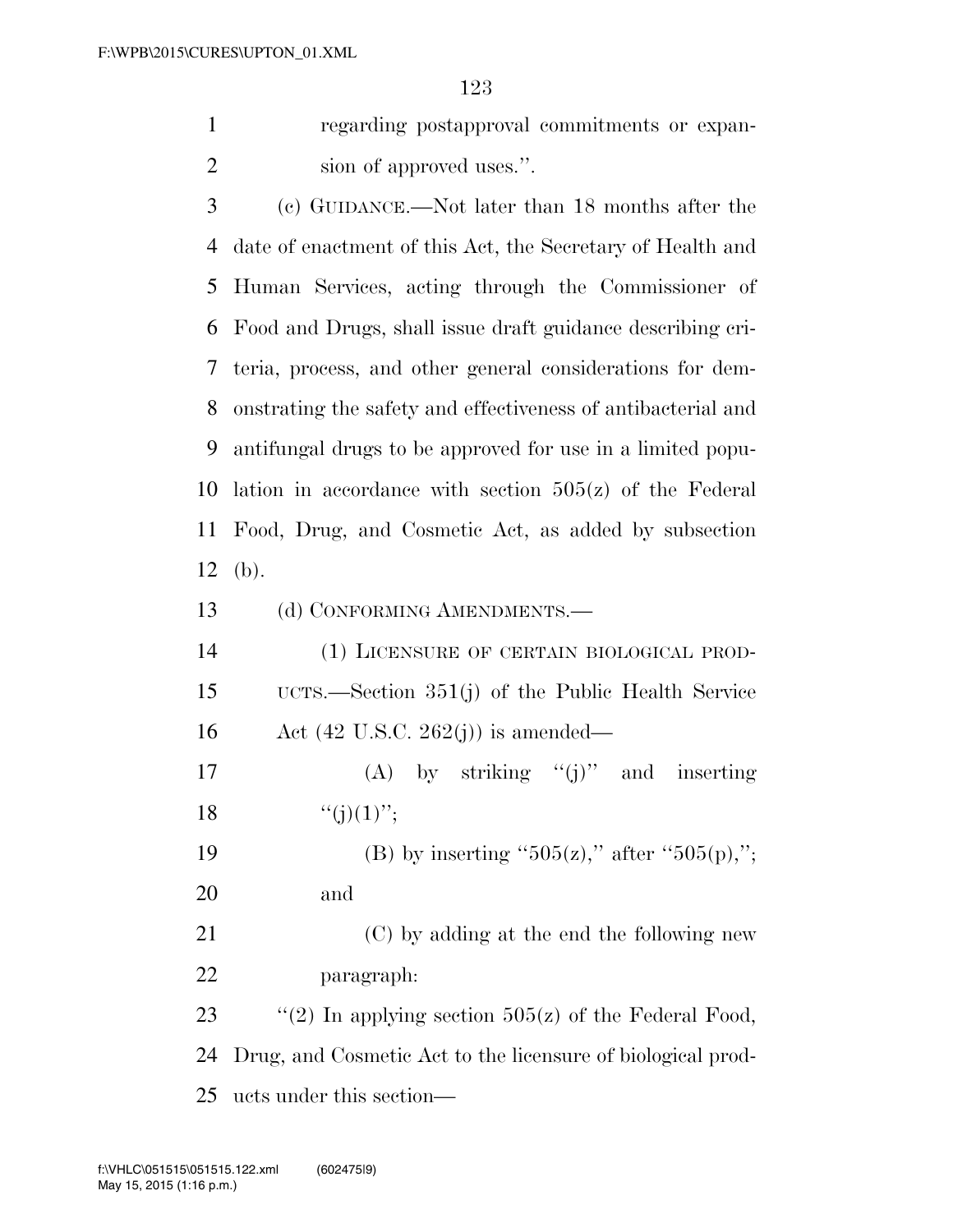| $\mathbf{1}$   | "(A) references to an antibacterial or antifungal          |
|----------------|------------------------------------------------------------|
| $\overline{2}$ | drug that is intended to treat a serious or life-          |
| 3              | threatening infection shall be construed to refer to       |
| $\overline{4}$ | a biological product intended to treat a serious or        |
| 5              | life-threatening bacterial or fungal infection; and        |
| 6              | "(B) references to approval of a drug under                |
| 7              | section $505(e)$ of such Act shall be construed to         |
| 8              | refer to a licensure of a biological product under         |
| 9              | subsection (a) of this section.".                          |
| 10             | (2) MISBRANDING.—Section 502 of the Federal                |
| 11             | Food, Drug, and Cosmetic Act (21 U.S.C. 352) is            |
| 12             | amended by adding at the end the following new             |
| 13             | subsection:                                                |
| 14             | "(dd) If it is a drug approved in accordance with sec-     |
| 15             | tion $505(z)$ and its labeling does not meet the require-  |
| 16             | ments under paragraph $(3)$ of such subsection, subject to |
| 17             | paragraph $(5)$ of such subsection.".                      |
|                | 18 (e) EVALUATION.                                         |
| 19             | (1) ASSESSMENT.—Not later than 48 months                   |
| 20             | after the date of enactment of this Act, the Sec-          |
| 21             | retary of Health and Human Services shall publish          |
| 22             | for public comment an assessment of the program            |
| 23             | established under section $505(z)$ of the Federal          |
| 24             | Food, Drug, and Cosmetic Act, as added by sub-             |
| 25             | section (b). Such assessment shall determine if the        |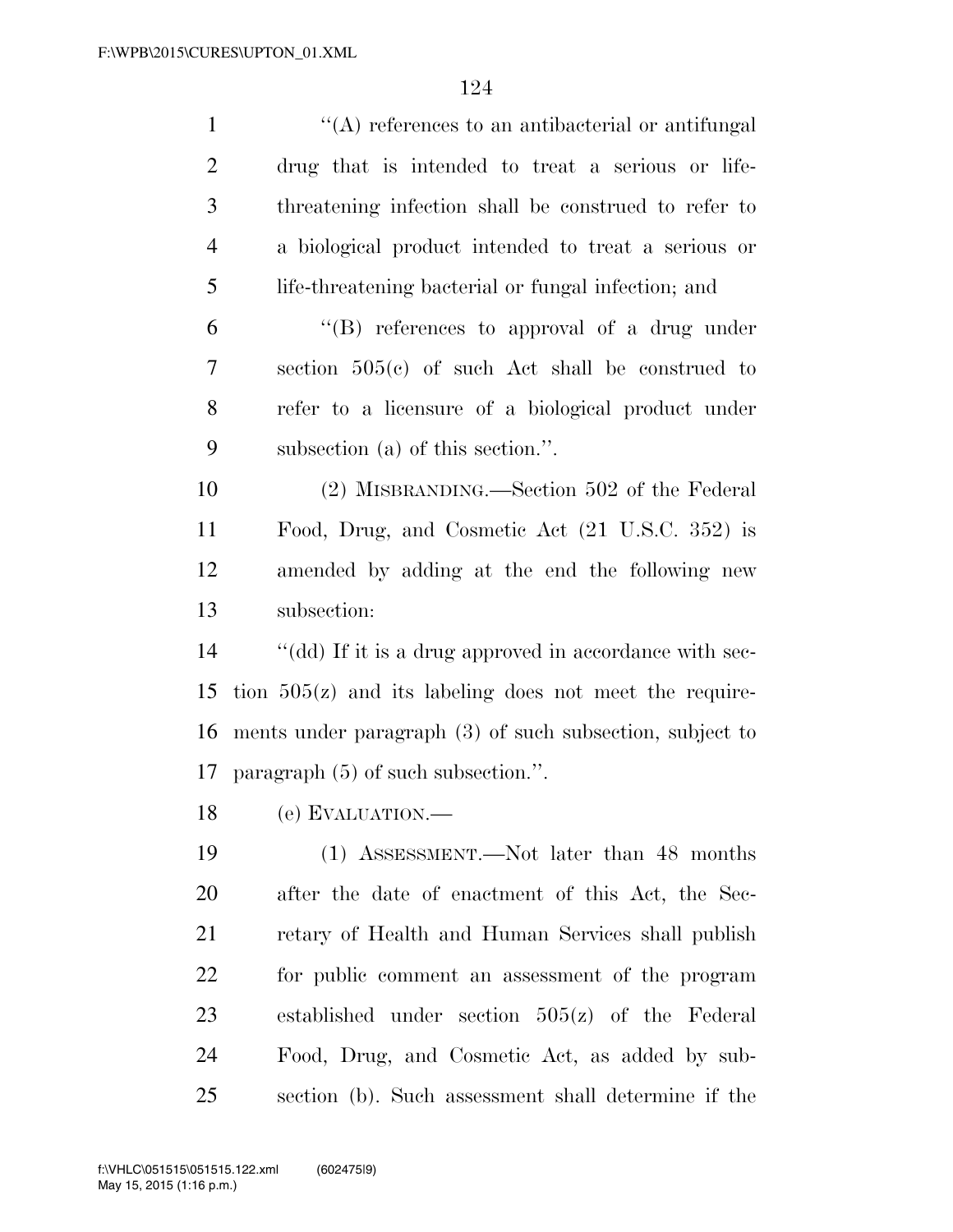limited-use pathway established under such section 505(z) has improved or is likely to improve patient access to novel antibacterial or antifungal treat- ments and assess how the pathway could be ex- panded to cover products for serious or life-threat- ening diseases or conditions beyond bacterial and fungal infections.

 (2) MEETING.—Not later than 90 days after the date of the publication of such assessment, the Secretary, acting through the Commissioner of Food and Drugs shall hold a public meeting to discuss the findings of the assessment, during which public stakeholders may present their views on the success of the program established under section 505(z) of the Federal Food, Drug, and Cosmetic Act, as added by subsection (b), and the appropriateness of expanding such program.

 (f) EXPANSION OF PROGRAM.—If the Secretary of Health and Human Services determines, based on the as- sessment under subsection (e)(1), evaluation of the assess- ment, and any other relevant information, that the public health would benefit from expansion of the limited-use pathway established under section 505(z) of the Federal Food, Drug, and Cosmetic Act (as added by subsection (b)) beyond the drugs approved in accordance with such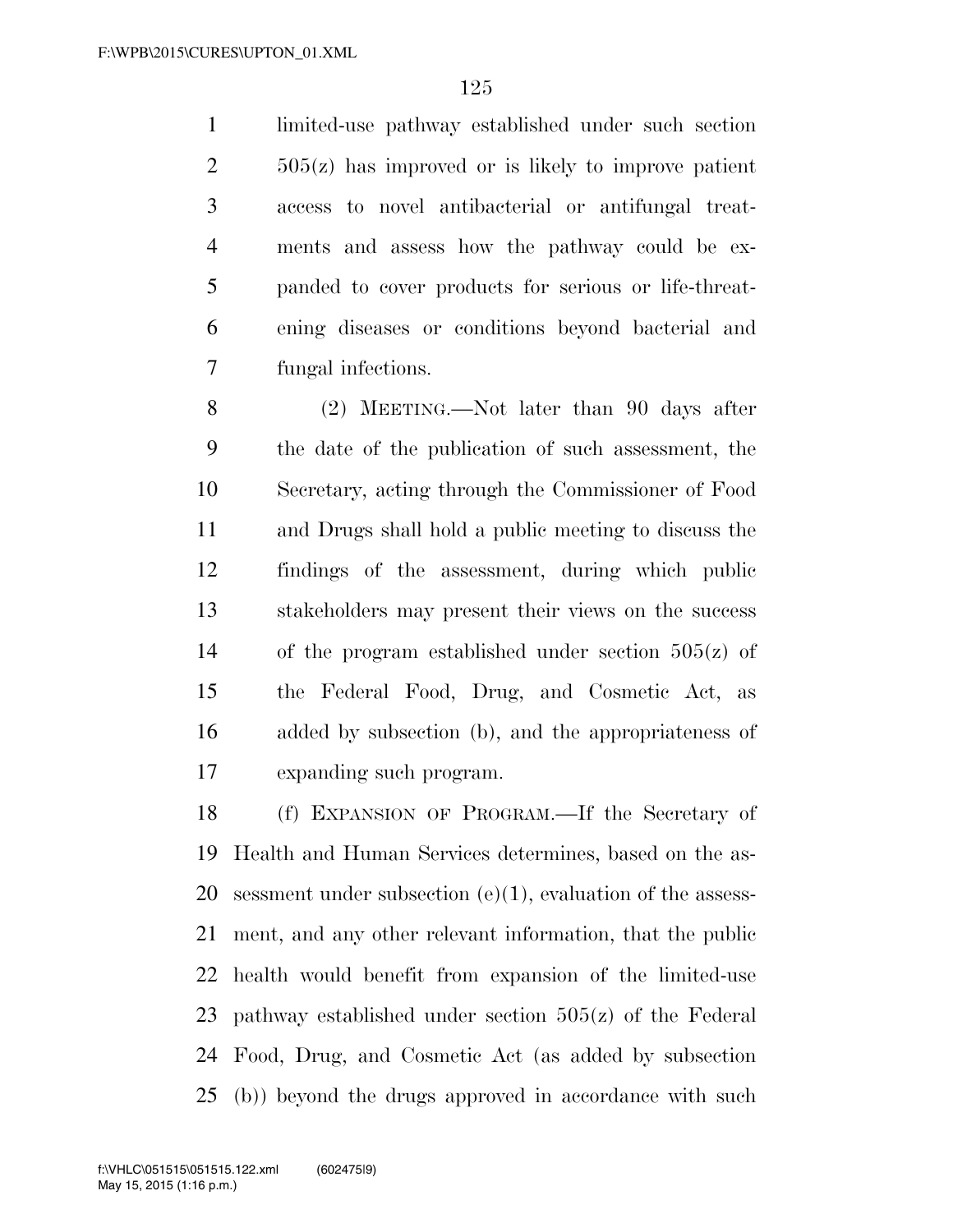section, the Secretary may expand such limited-use path- way in accordance with such a determination. The ap- proval of any drugs under any such expansion shall be subject to the considerations and requirements described in such section 505 for purposes of expansion to other se-rious or life-threatening diseases or conditions.

 (g) MONITORING.—The Public Health Service Act is amended by inserting after section 317T (42 U.S.C. 247b–22) the following:

#### **''SEC. 317U. MONITORING ANTIBACTERIAL AND ANTIFUNGAL DRUG USE AND RESISTANCE.**

 ''(a) MONITORING.—The Secretary shall use an ap-propriate monitoring system to monitor—

 ''(1) the use of antibacterial and antifungal drugs, including those receiving approval or licensure 16 for a limited population pursuant to section  $505(z)$  of the Federal Food, Drug, and Cosmetic Act; and ''(2) changes in bacterial and fungal resistance to drugs.

20 "(b) PUBLIC AVAILABILITY OF DATA.—The Sec- retary shall make summaries of the data derived from monitoring under this section publicly available for the purposes of—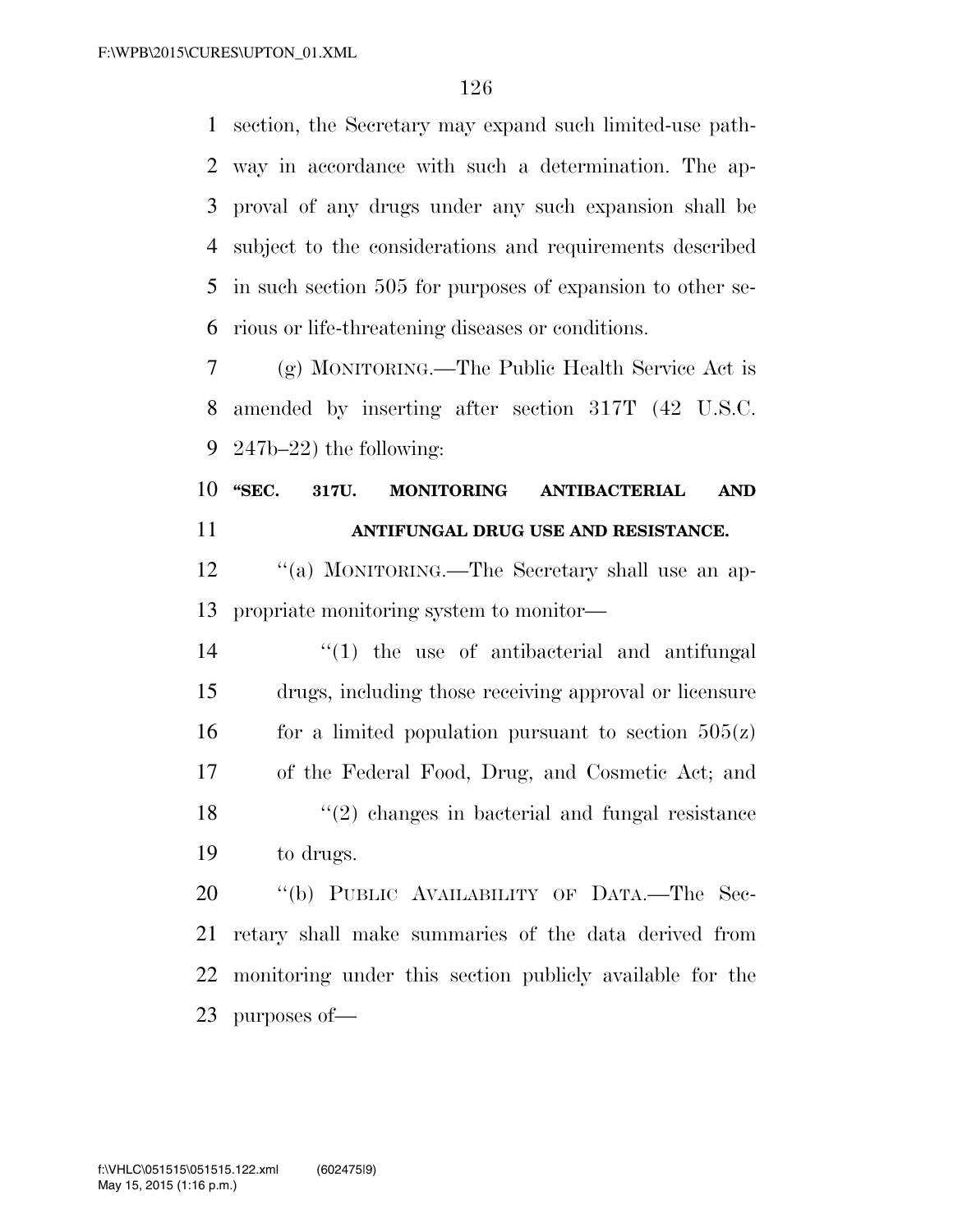| $\mathbf{1}$   | $\lq(1)$ improving the monitoring of important         |
|----------------|--------------------------------------------------------|
| $\overline{2}$ | trends in antibacterial and antifungal resistance;     |
| 3              | and                                                    |
| $\overline{4}$ | $"(2)$ ensuring appropriate stewardship of anti-       |
| 5              | bacterial and antifungal drugs, including those re-    |
| 6              | ceiving approval or licensure for a limited population |
| 7              | pursuant to section $505(z)$ of the Federal Food,      |
| 8              | Drug, and Cosmetic Act.".                              |
| 9              | SEC. 2122. SUSCEPTIBILITY TEST INTERPRETIVE CRITERIA   |
| 10             | FOR MICROORGANISMS.                                    |
| 11             | (a) IN GENERAL.—Section 511 of the Federal Food,       |
| 12             | Drug, and Cosmetic Act (21 U.S.C. 360a) is amended to  |
| 13             | read as follows:                                       |
| 14             | "SEC. 511. IDENTIFYING AND UPDATING SUSCEPTIBILITY     |
| 15             | TEST INTERPRETIVE CRITERIA FOR MICRO-                  |
| 16             | ORGANISMS.                                             |
| 17             | "(a) PURPOSE; IDENTIFICATION OF CRITERIA.              |
| 18             | "(1) PURPOSE.—The purpose of this section is           |
| 19             | to provide the Secretary with an expedited, flexible   |
| 20             | method for—                                            |
| 21             | "(A) clearance or premarket approval of                |
| 22             | antimicrobial susceptibility testing devices uti-      |
| 23             | lizing updated, recognized susceptibility test in-     |
| 24             | terpretive criteria to characterize the in vitro       |
| 25             | susceptibility of particular bacteria, fungi, or       |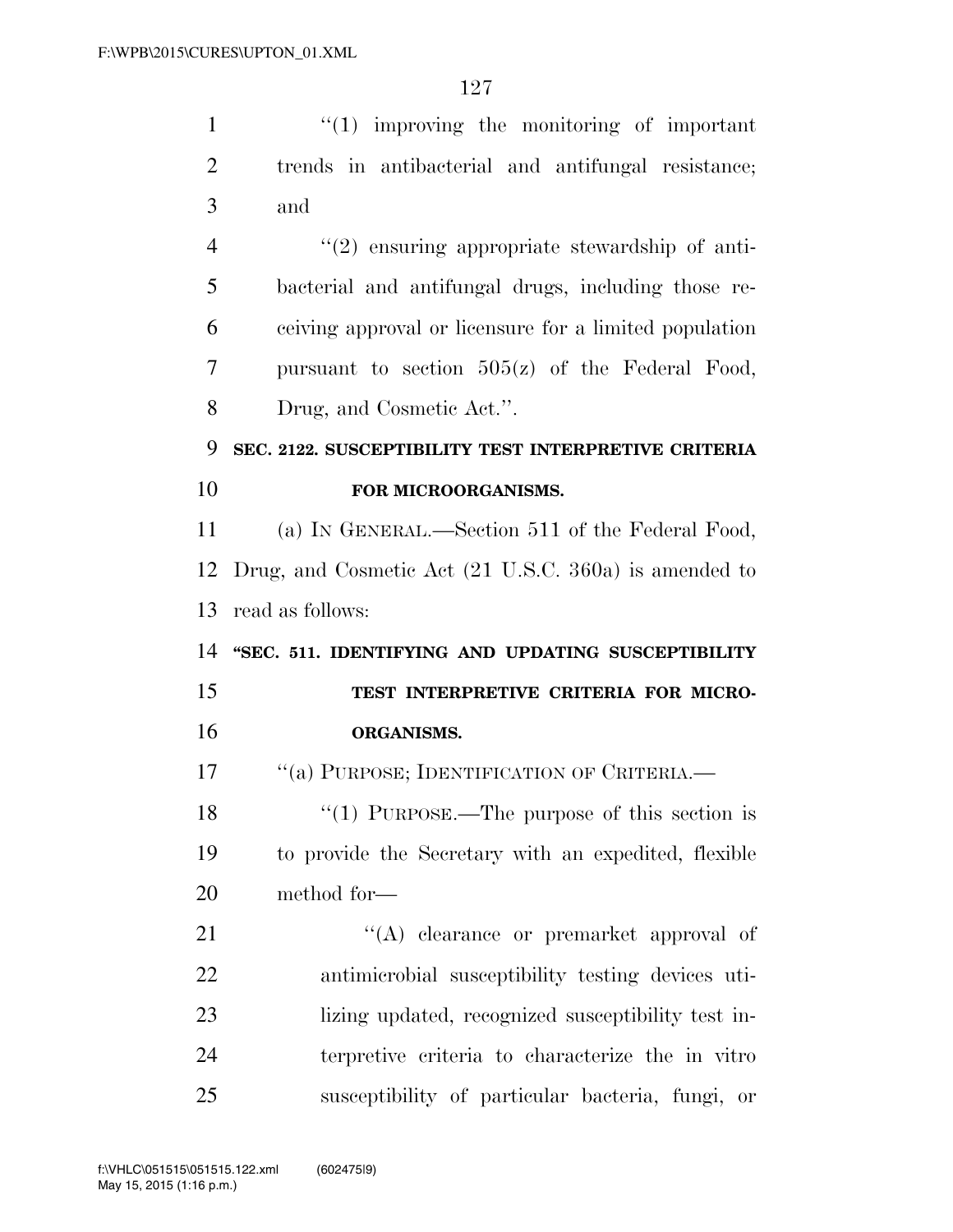|     | other microorganisms to antimicrobial drugs; |  |  |
|-----|----------------------------------------------|--|--|
| and |                                              |  |  |

3 ''(B) providing public notice of the avail- ability of recognized interpretive criteria to meet premarket submission requirements or other requirements under this Act for anti-microbial susceptibility testing devices.

8 "(2) IN GENERAL.—The Secretary shall iden- tify appropriate susceptibility test interpretive cri-teria with respect to antimicrobial drugs—

 $((A)$  if such criteria are available on the date of approval of the drug under section 505 of this Act or licensure of the drug under sec- tion 351 of the Public Health Service Act (as applicable), upon such approval or licensure; or ''(B) if such criteria are unavailable on such date, on the date on which such criteria are available for such drug.

19 "(3) BASES FOR INITIAL IDENTIFICATION.— The Secretary shall identify appropriate suscepti- bility test interpretive criteria under paragraph (2), based on the Secretary's review of, to the extent available and relevant—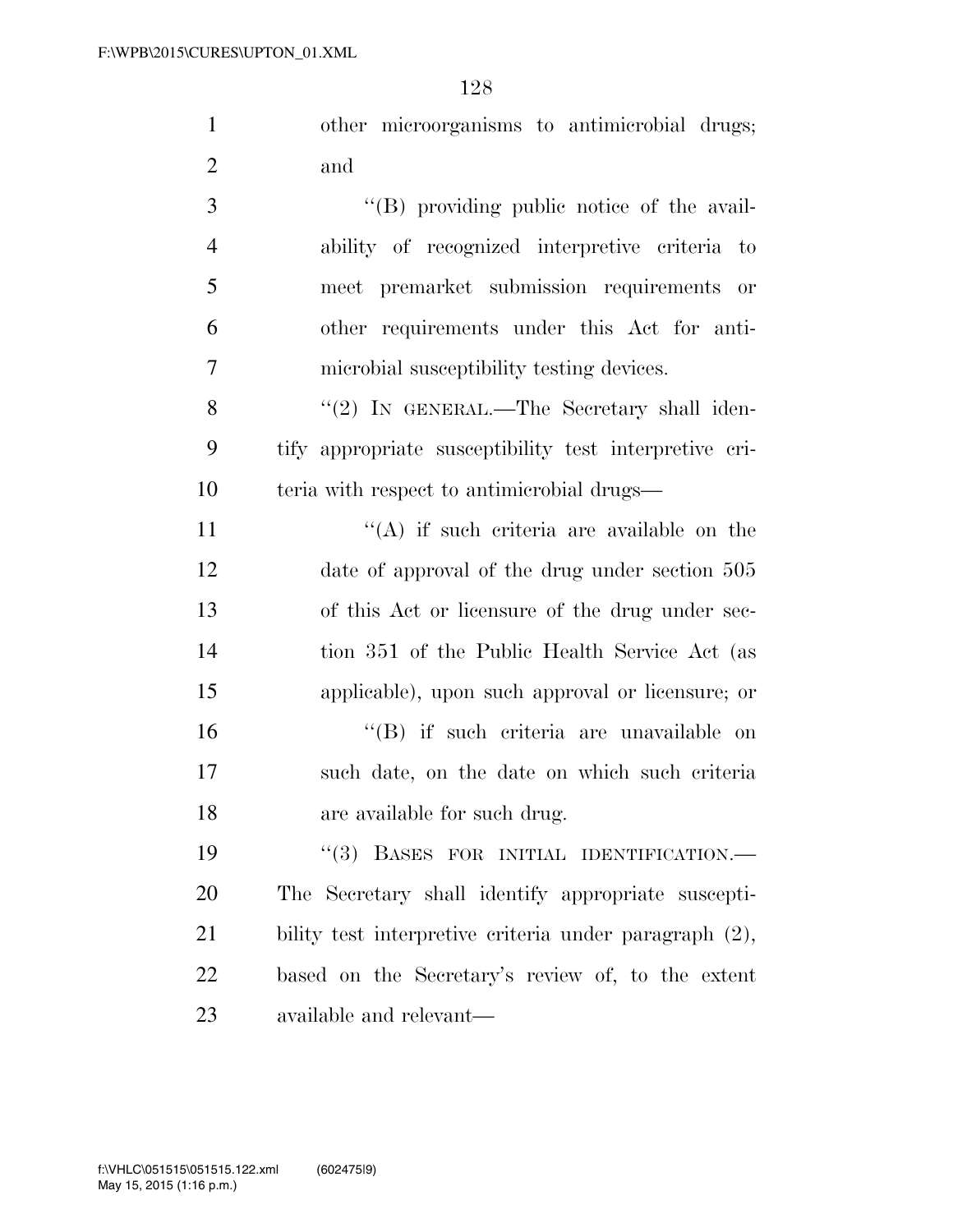| $\mathbf{1}$   | "(A) preclinical and clinical data, including            |
|----------------|----------------------------------------------------------|
| $\overline{2}$ | pharmacokinetic, pharmacodynamic, and epide-             |
| 3              | miological data;                                         |
| $\overline{4}$ | "(B) Bayesian and pharmacometric statis-                 |
| 5              | tical methodologies; and                                 |
| 6              | $\lq\lq$ such other evidence and information             |
| 7              | as the Secretary considers appropriate.                  |
| 8              | "(b) SUSCEPTIBILITY TEST INTERPRETIVE CRITERIA           |
| 9              | ${\rm WEBSTTE}$ .—                                       |
| 10             | "(1) IN GENERAL.—Not later than 1 year after             |
| 11             | the date of the enactment of the 21st Century Cures      |
| 12             | Act, the Secretary shall establish, and maintain         |
| 13             | thereafter, on the website of the Food and Drug Ad-      |
| 14             | ministration, a dedicated website that contains a list   |
| 15             | of any appropriate new or updated susceptibility test    |
| 16             | interpretive criteria standards in accordance with       |
| 17             | paragraph $(2)$ (referred to in this section as the 'In- |
| 18             | terpretive Criteria Website').                           |
| 19             | $``(2)$ LISTING OF SUSCEPTIBILITY TEST INTER-            |
| 20             | PRETIVE CRITERIA STANDARDS.                              |
| 21             | "(A) IN GENERAL.—The list described in                   |
| 22             | paragraph (1) shall consist of any new or up-            |
| 23             | susceptibility test interpretive criteria<br>dated       |
| 24             | standards that are—                                      |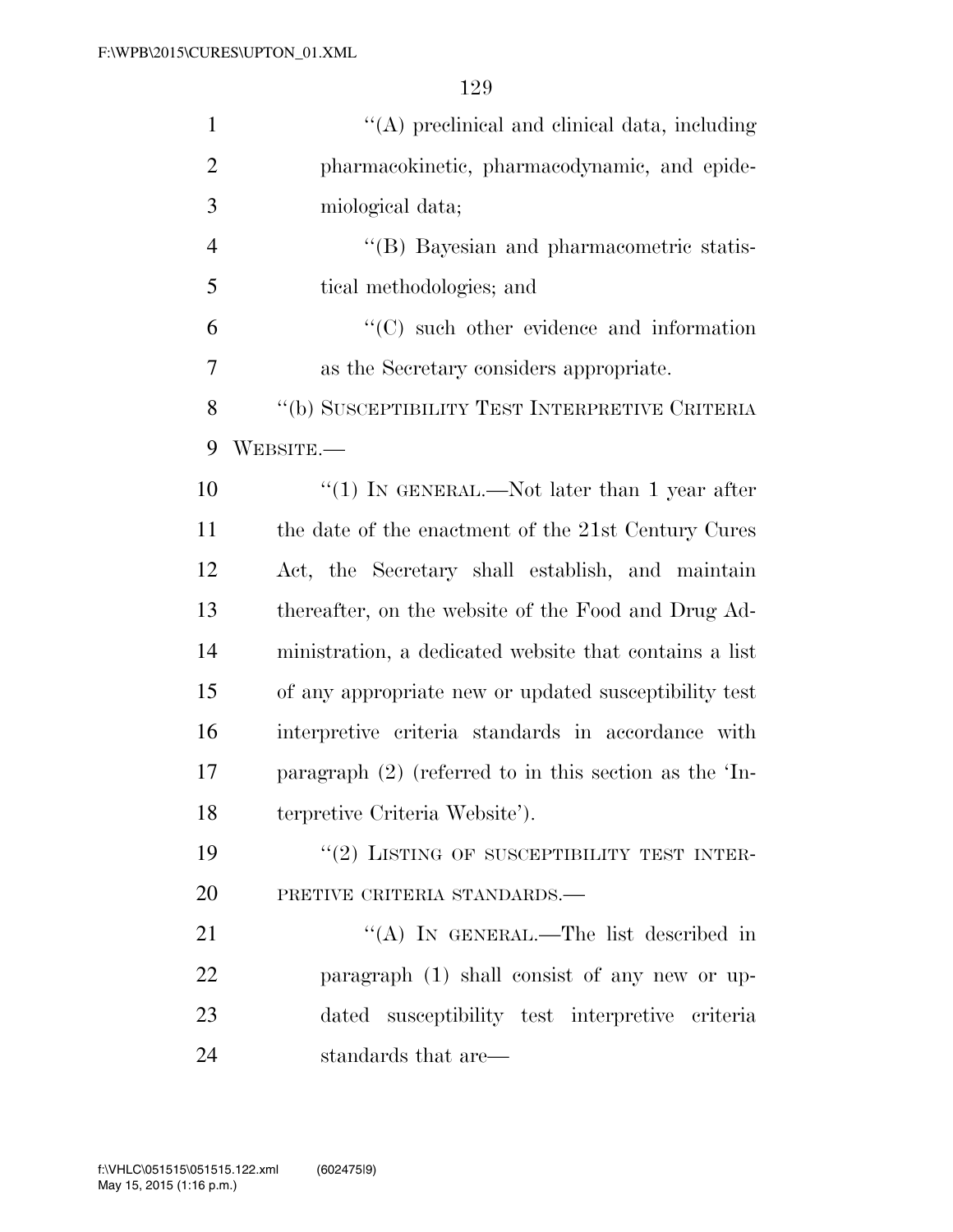| $\mathbf{1}$   | "(i) established by a nationally or               |
|----------------|---------------------------------------------------|
| $\overline{2}$ | internationally recognized standard devel-        |
| 3              | opment organization that—                         |
| $\overline{4}$ | $\lq\lq$ establishes and maintains                |
| 5              | procedures to address potential con-              |
| 6              | flicts of interest and ensure trans-              |
| $\tau$         | parent decision making;                           |
| 8              | $\lq\lq$ (II) holds open meetings to en-          |
| 9              | sure that there is an opportunity for             |
| 10             | public input by interested parties, and           |
| 11             | establishes and maintains processes to            |
| 12             | ensure that such input is considered              |
| 13             | in decision making; and                           |
| 14             | "(III) permits its standards to be                |
| 15             | made publicly available, through the              |
| 16             | National Library of Medicine or an-               |
| 17             | other similar source acceptable to the            |
| 18             | Secretary; and                                    |
| 19             | "(ii) recognized in whole, or in part,            |
| 20             | by the Secretary under subsection (c).            |
| 21             | "(B) OTHER LIST.—The Interpretive Cri-            |
| 22             | teria Website shall, in addition to the list de-  |
| 23             | scribed in subparagraph $(A)$ , include a list of |
| 24             | interpretive criteria, if any, that the Secretary |
| 25             | has determined to be appropriate with respect     |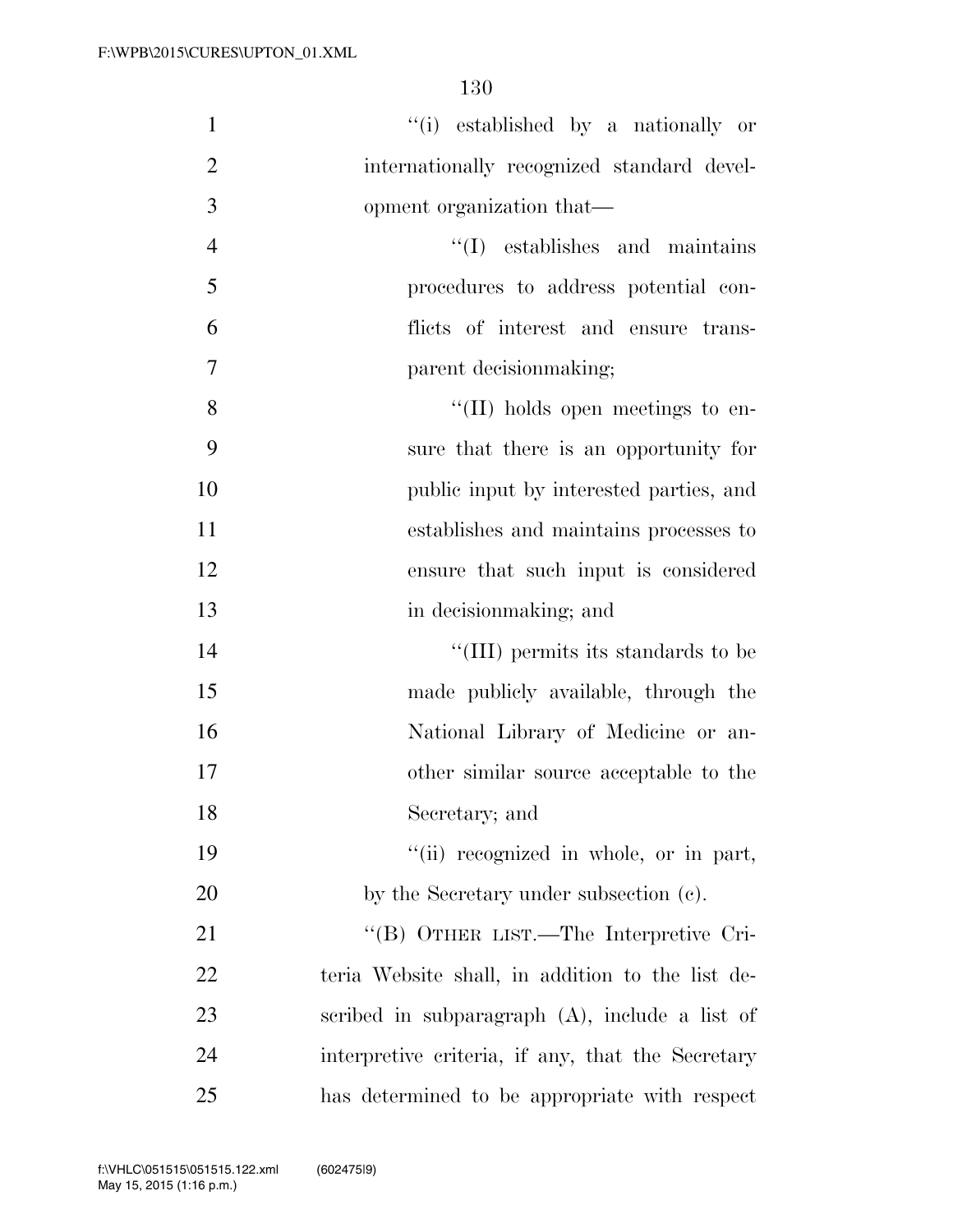| $\mathbf{1}$   | to legally marketed antimicrobial drugs,      |
|----------------|-----------------------------------------------|
| $\overline{2}$ | where—                                        |
| 3              | "(i) the Secretary does not recognize,        |
| $\overline{4}$ | in whole or in part, an interpretive criteria |
| 5              | standard described under subparagraph         |
| 6              | (A) otherwise applicable to such a drug;      |
| $\overline{7}$ | "(ii) the Secretary withdraws under           |
| 8              | subsection $(c)(1)(B)$ recognition of a       |
| 9              | standard, in whole or in part, otherwise      |
| 10             | applicable to such a drug;                    |
| 11             | "(iii) the Secretary approves an appli-       |
| 12             | cation under section 505 of this Act or sec-  |
| 13             | tion 351 of the Public Health Service Act,    |
| 14             | as applicable, with respect to marketing of   |
| 15             | such a drug for which there are no rel-       |
| 16             | evant interpretive criteria included in a     |
| 17             | standard recognized by the Secretary          |
| 18             | under subsection $(e)$ ; or                   |
| 19             | "(iv) because the characteristics of          |
| 20             | such a drug differ from other drugs with      |
| 21             | the same active ingredient, the interpretive  |
| 22             | criteria with respect to such drug—           |
| 23             | "(I) differ from otherwise appli-             |
| 24             | cable interpretive criteria included in       |
| 25             | a standard listed under subparagraph          |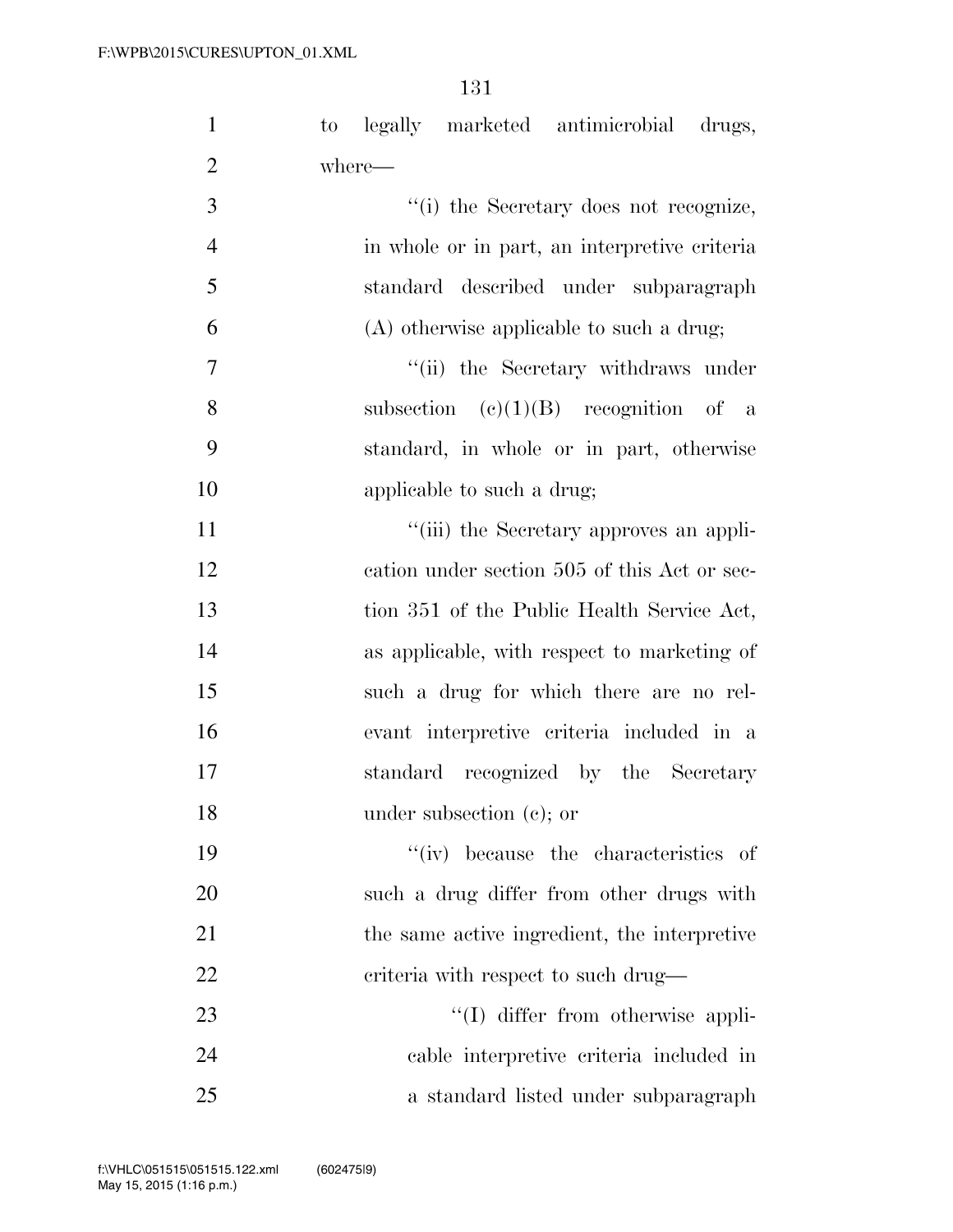| $\mathbf{1}$   | (A) or interpretive criteria otherwise        |
|----------------|-----------------------------------------------|
| $\overline{2}$ | listed under this subparagraph; and           |
| 3              | $\lq\lq$ (II) are determined to be appro-     |
| $\overline{4}$ | priate for the drug.                          |
| 5              | "(C) REQUIRED STATEMENTS ON LIMITA-           |
| 6              | TIONS OF INFORMATION.—The Interpretive Cri-   |
| $\overline{7}$ | teria Website shall include the following:    |
| 8              | $\lq\lq$ (i) A statement that —               |
| 9              | "(I) the website provides infor-              |
| 10             | mation about the susceptibility of bac-       |
| 11             | teria, fungi, or other microorganisms         |
| 12             | to a certain drug (or drugs); and             |
| 13             | $\lq\lq$ (II) the safety and efficacy of      |
| 14             | the drug in treating clinical infections      |
| 15             | due to such bacteria, fungi, or other         |
| 16             | microorganisms may not have been es-          |
| 17             | tablished in adequate and well-con-           |
| 18             | trolled clinical trials and the clinical      |
| 19             | significance of such susceptibility in-       |
| 20             | formation in such trials is unknown.          |
| 21             | "(ii) A statement that directs health         |
| 22             | care practitioners to consult the approved    |
| 23             | product labeling for specific drugs to deter- |
| 24             | mine the uses for which the Food and          |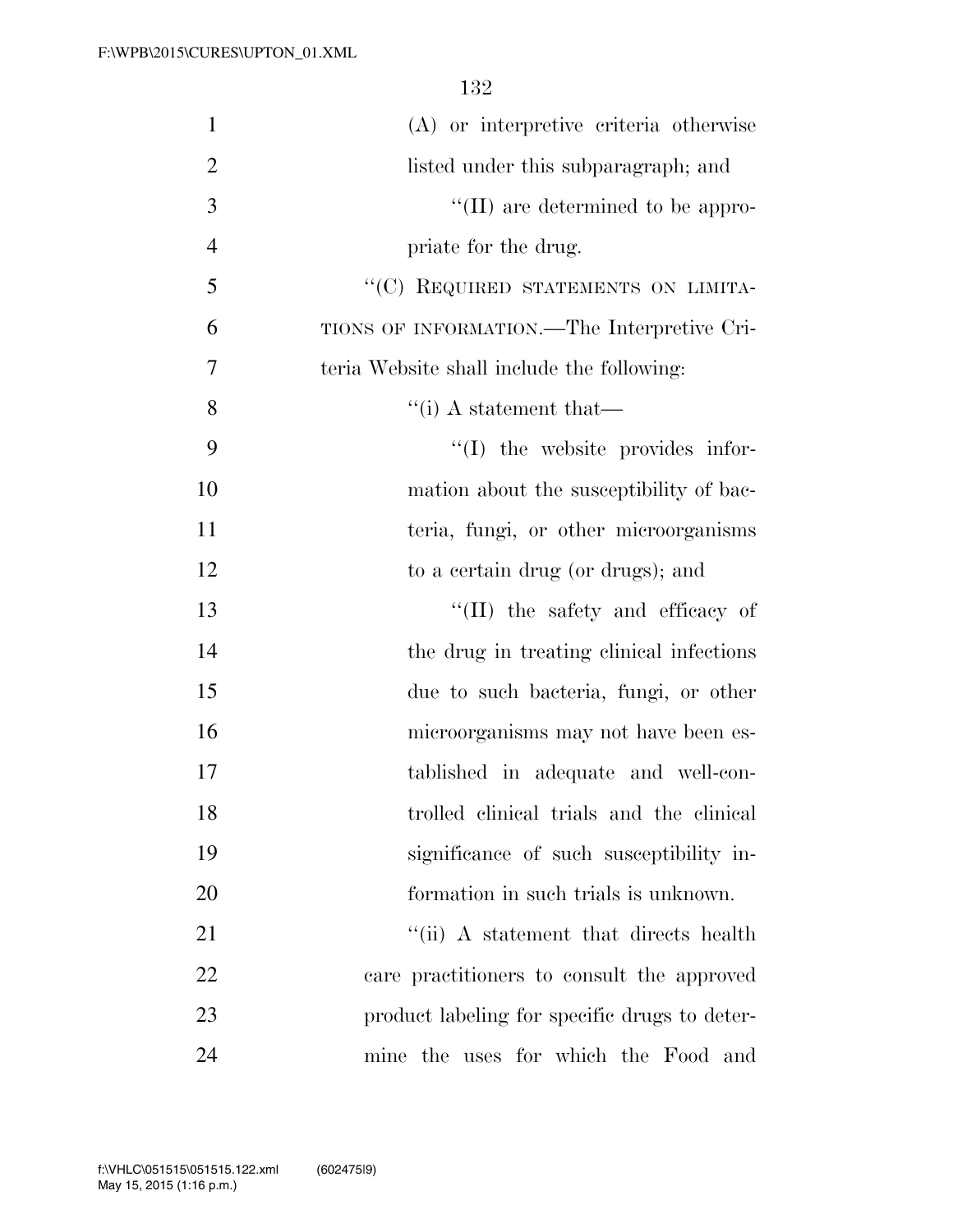|          | Drug Administration has approved the |  |  |
|----------|--------------------------------------|--|--|
| product. |                                      |  |  |

3 ''(iii) Any other statement that the Secretary determines appropriate to ade- quately convey the limitations of the data supporting susceptibility test interpretive criteria standard listed on the website.

8 ''(3) NOTICE.—Not later than the date on which the Interpretive Criteria Website is estab- lished, the Secretary shall publish a notice of that establishment in the Federal Register.

**''(4) INAPPLICABILITY OF MISBRANDING PROVI-** SION.—The inclusion in the approved labeling of an antimicrobial drug of a reference or hyperlink to the Interpretive Criteria Website, in and of itself, shall not cause the drug to be misbranded in violation of section 502, or the regulations promulgated there-under.

19 "(5) TRADE SECRETS AND CONFIDENTIAL IN- FORMATION.—Nothing in this section shall be con- strued as authorizing the Secretary to disclose any information that is a trade secret or confidential in- formation subject to section 552(b)(4) of title 5, United States Code.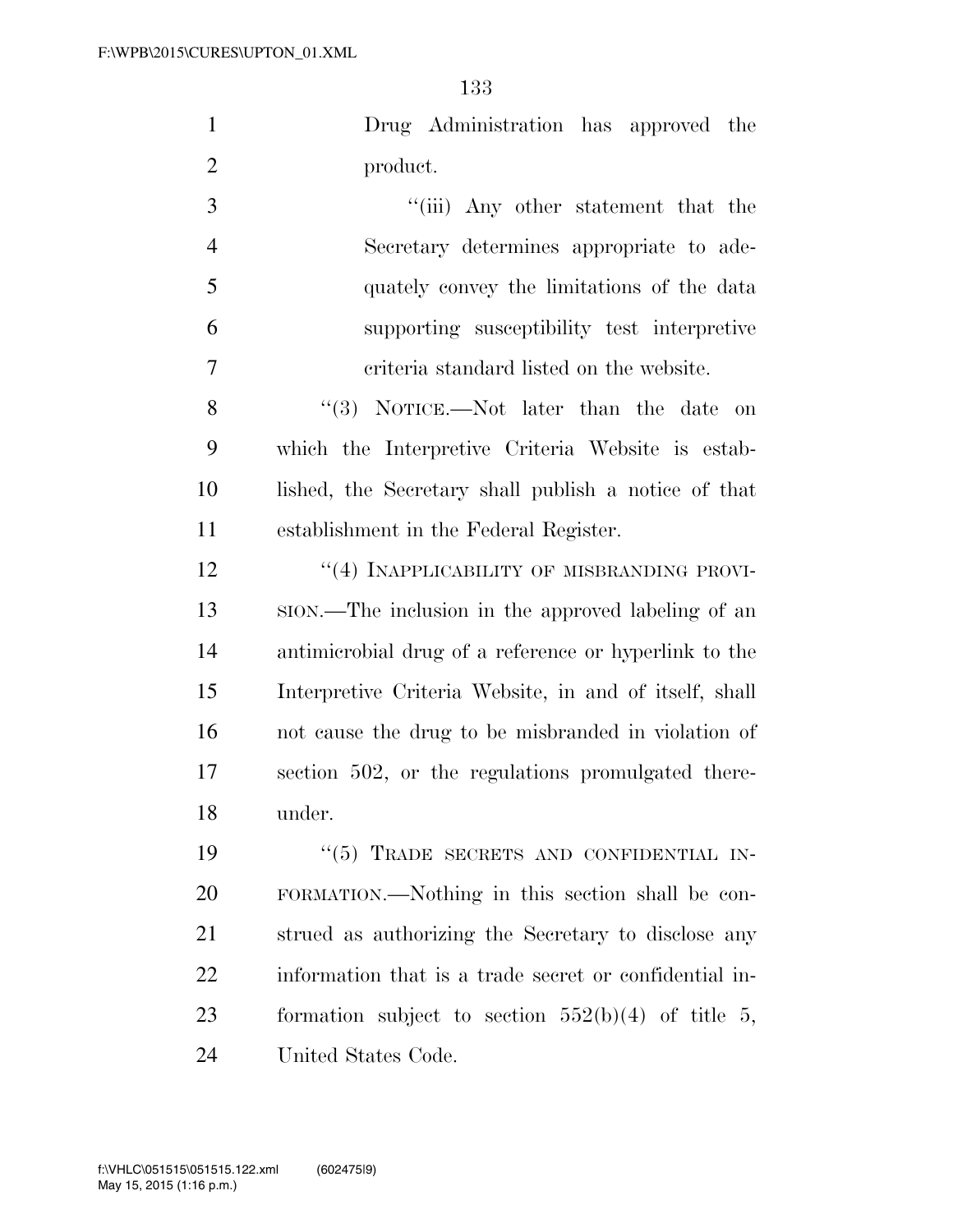1 "(c) RECOGNITION OF SUSCEPTIBILITY TEST INTER- PRETIVE CRITERIA FROM STANDARD DEVELOPMENT OR-GANIZATIONS.—

4 "(1) In GENERAL.—Beginning on the date of the establishment of the Interpretive Criteria Website, and at least every 6 months thereafter, the Secretary shall—

 $\langle (A) \rangle$  evaluate any appropriate new or up- dated susceptibility test interpretive criteria standards established by a nationally or inter- nationally recognized standard development or-12 ganization described in subsection  $(b)(2)(A)(i);$ and

 ''(B) publish on the public website of the Food and Drug Administration a notice—

16  $\frac{1}{10}$  withdrawing recognition of any different susceptibility test interpretive cri-18 teria standard, in whole or in part;

19  $\frac{1}{2}$  ''(ii) recognizing the new or updated standards;

 $\frac{1}{\text{(iii)}}$  recognizing one or more parts of the new or updated interpretive criteria specified in such a standard and declining to recognize the remainder of such stand-ard; and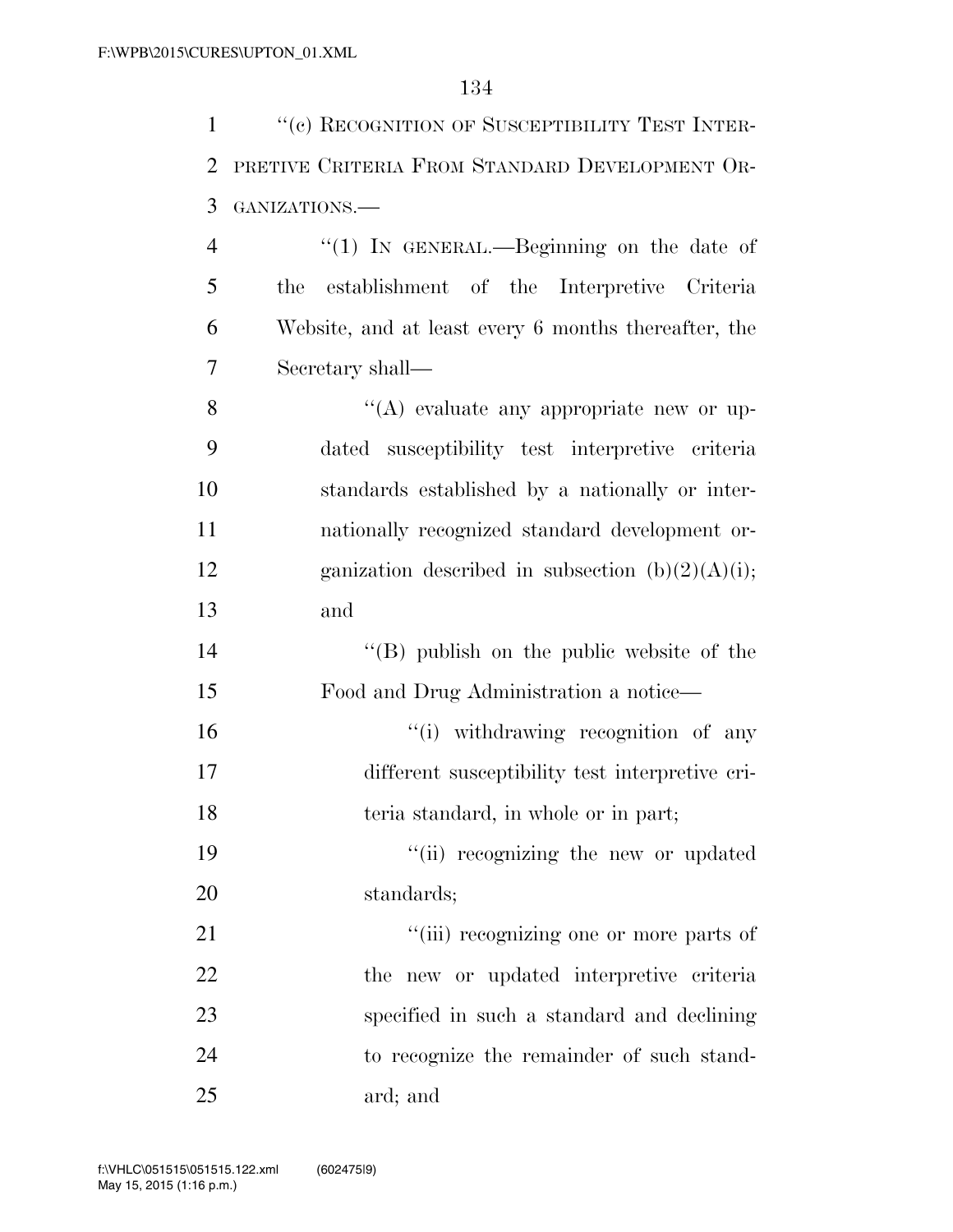| $\mathbf{1}$   | "(iv) making any necessary updates to               |
|----------------|-----------------------------------------------------|
| $\overline{2}$ | the lists under subsection $(b)(2)$ .               |
| 3              | "(2) BASES FOR UPDATING INTERPRETIVE CRI-           |
| $\overline{4}$ | TERIA STANDARDS.—In evaluating new or updated       |
| 5              | susceptibility test interpretive criteria standards |
| 6              | under paragraph $(1)(A)$ , the Secretary may con-   |
| 7              | sider—                                              |
| 8              | $\lq\lq$ the Secretary's determination that         |
| 9              | such a standard is not applicable to a particular   |
| 10             | drug because the characteristics of the drug dif-   |
| 11             | fer from other drugs with the same active in-       |
| 12             | gredient;                                           |
| 13             | "(B) information provided by interested             |
| 14             | third parties, including public comment on the      |
| 15             | annual compilation of notices published under       |
| 16             | paragraph $(3)$ ;                                   |
| 17             | $\cdot$ (C) any bases used to identify suscepti-    |
| 18             | bility test interpretive criteria under subsection  |
| 19             | $(a)(2)$ ; and                                      |
| 20             | $\lq\lq$ (D) such other information or factors as   |
| 21             | the Secretary determines appropriate.               |
| 22             | "(3) ANNUAL COMPILATION OF NOTICES.-                |
| 23             | Each year, the Secretary shall compile the notices  |
| 24             | published under paragraph $(1)(B)$ and publish such |
| 25             | compilation in the Federal Register and provide for |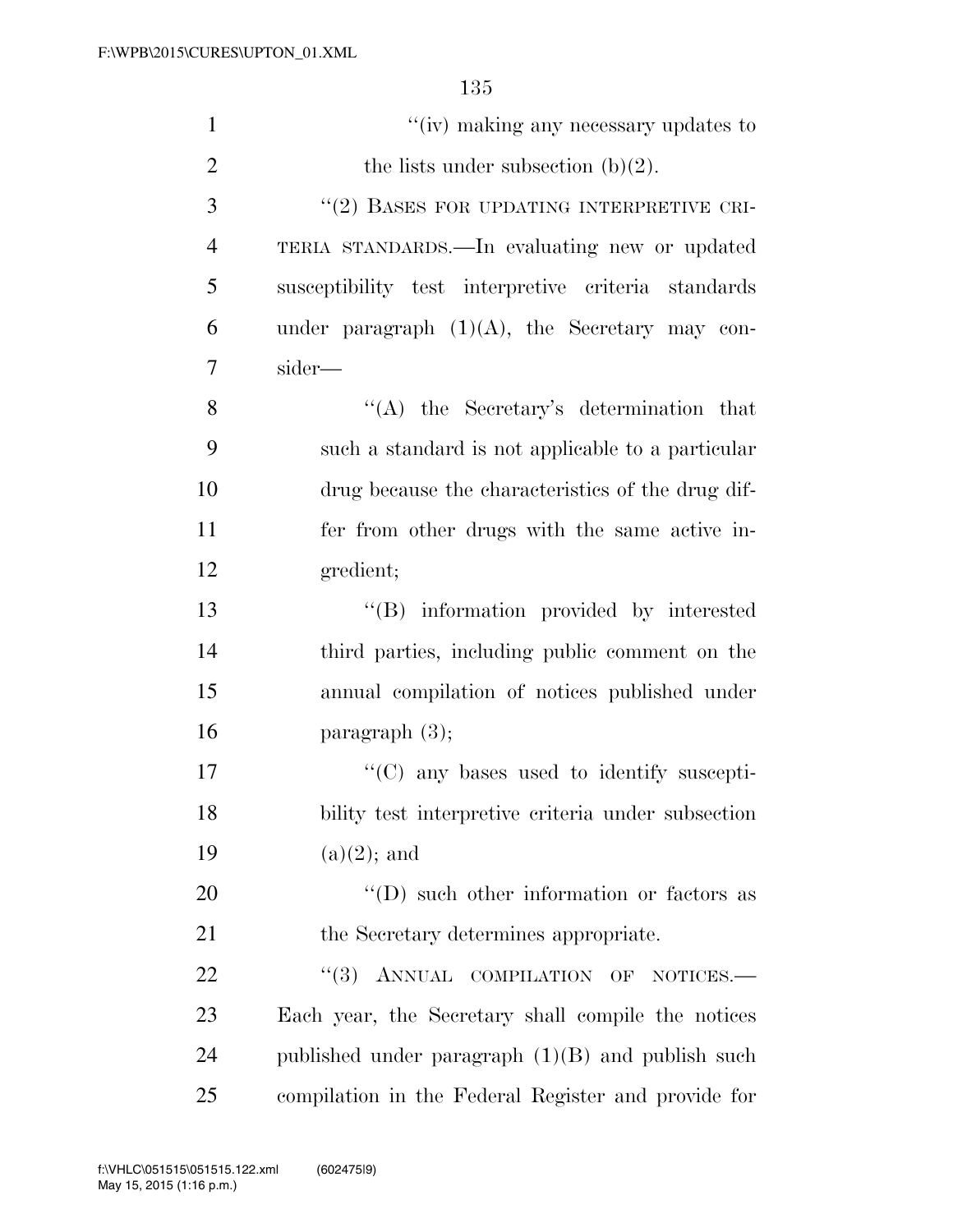| $\mathbf{1}$   | public comment. If the Secretary receives comments,       |
|----------------|-----------------------------------------------------------|
| $\overline{2}$ | the Secretary will review such comments and, if the       |
| 3              | Secretary determines appropriate, update pursuant         |
| $\overline{4}$ | to this subsection susceptibility test interpretive cri-  |
| 5              | teria standards—                                          |
| 6              | $\lq\lq$ recognized by the Secretary under                |
| 7              | this subsection; or                                       |
| 8              | $\lq\lq (B)$ otherwise listed on the Interpretive         |
| 9              | Criteria Website under subsection $(b)(2)$ .              |
| 10             | "(4) RELATION TO SECTION $514(c)$ . Any sus-              |
| 11             | ceptibility test interpretive standard recognized         |
| 12             | under this subsection or any criteria otherwise listed    |
| 13             | under subsection $(b)(2)(B)$ shall be deemed to be        |
| 14             | recognized as a standard by the Secretary under sec-      |
| 15             | tion $514(c)(1)$ .                                        |
| 16             | "(5) VOLUNTARY USE OF INTERPRETIVE CRI-                   |
| 17             | TERIA.—Nothing in this section prohibits a person         |
| 18             | from seeking approval or clearance of a drug or de-       |
| 19             | vice, or changes to the drug or the device, on the        |
| 20             | basis of susceptibility test interpretive criteria stand- |
| 21             | ards which differ from those recognized pursuant to       |
| 22             | $\frac{1}{2}$ paragraph $(1)$ .                           |
| 23             | "(d) ANTIMICROBIAL DRUG LABELING.                         |
| 24             | "(1) DRUGS MARKETED PRIOR TO ESTABLISH-                   |
| 25             | MENT OF INTERPRETIVE CRITERIA WEBSITE.—With               |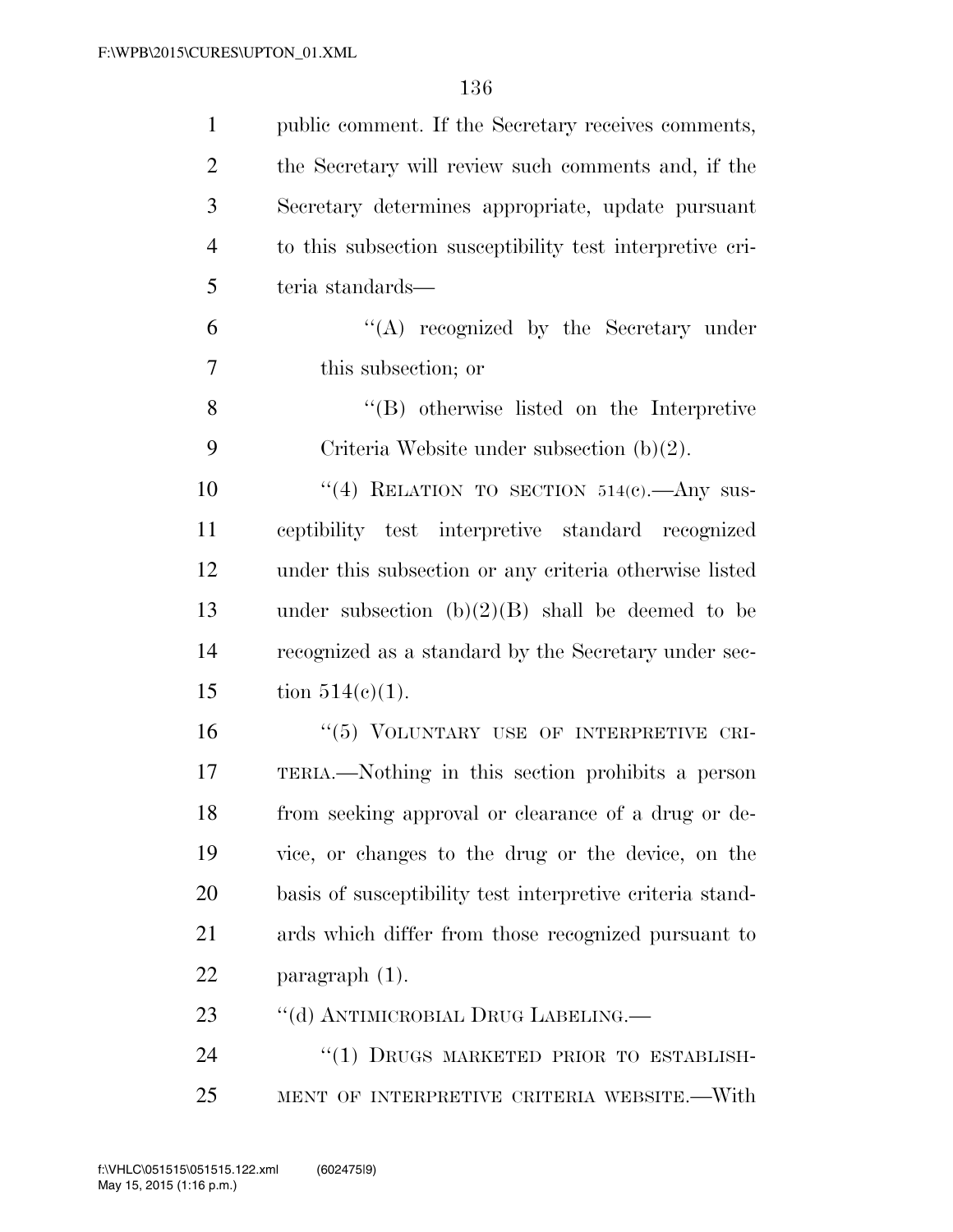| $\mathbf{1}$   | respect to an antimicrobial drug lawfully introduced               |
|----------------|--------------------------------------------------------------------|
| $\overline{2}$ | or delivered for introduction into interstate com-                 |
| 3              | merce for commercial distribution before the estab-                |
| $\overline{4}$ | lishment of the Interpretive Criteria Website, a hold-             |
| 5              | er of an approved application under section 505 or                 |
| 6              | section 351 of the Public Health Service Act, as ap-               |
| 7              | plicable, for each such drug—                                      |
| 8              | $\lq\lq$ not later than 1 year after establish-                    |
| 9              | ment of the Interpretive Criteria Website, shall                   |
| 10             | submit to the Secretary a supplemental applica-                    |
| 11             | tion for purposes of changing the drug's label-                    |
| 12             | ing to substitute a reference or hyperlink to                      |
| 13             | such Website for any susceptibility test inter-                    |
| 14             | pretive criteria and related information; and                      |
| 15             | "(B) may begin distribution of the drug in-                        |
| 16             | volved upon receipt by the Secretary of the sup-                   |
| 17             | plemental application for such change.                             |
| 18             | "(2) DRUGS MARKETED SUBSEQUENT TO ES-                              |
| 19             | <b>TABLISHMENT</b><br>OF<br><b>INTERPRETIVE</b><br><b>CRITERIA</b> |
| 20             | WEBSITE.—With respect to antimicrobial drugs law-                  |
| 21             | fully introduced or delivered for introduction into                |
| 22             | interstate commerce for commercial distribution on                 |
| 23             | or after the date of the establishment of the Inter-               |
| 24             | pretive Criteria Website, the labeling for such a drug             |
| 25             | shall include, in lieu of susceptibility test interpretive         |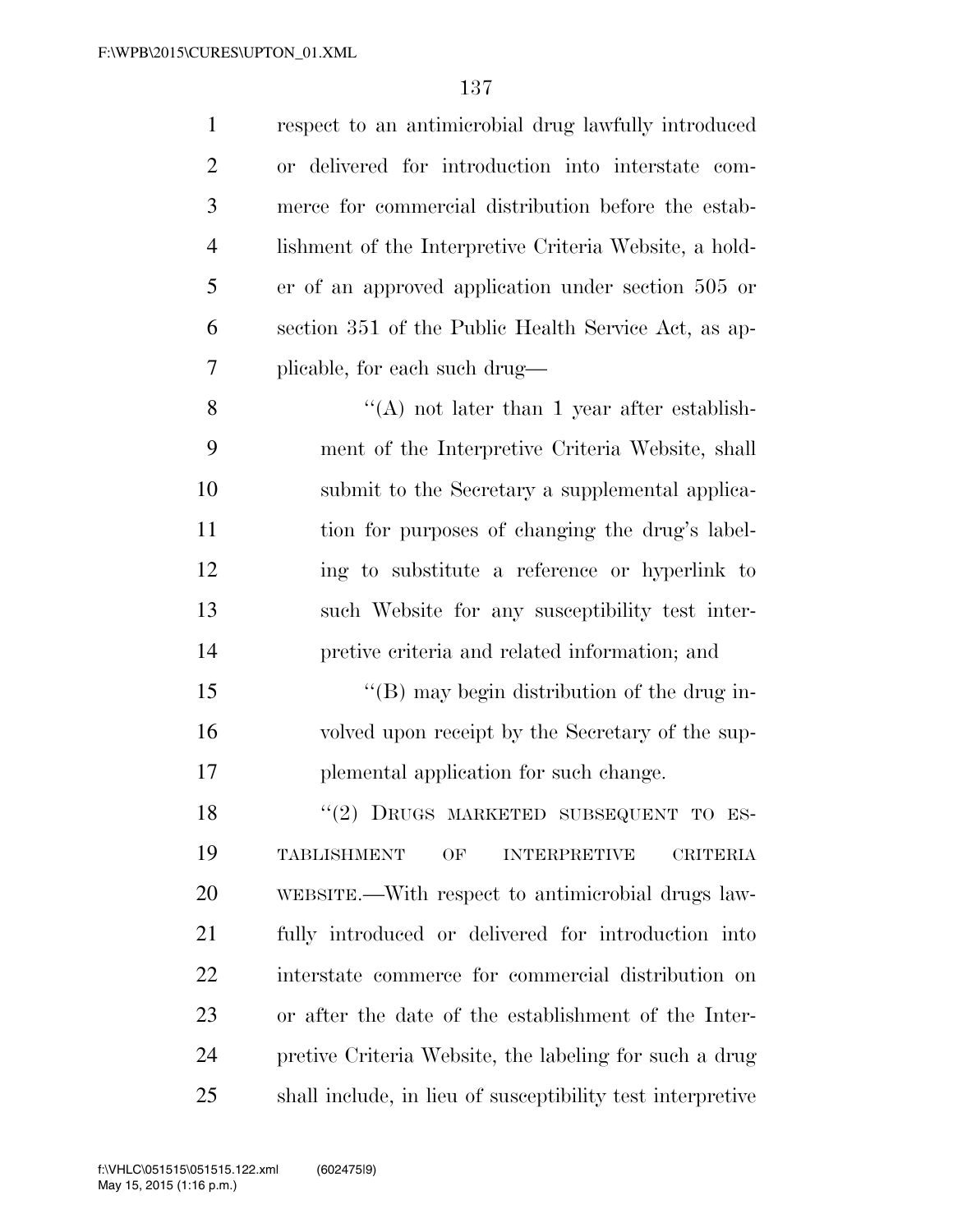criteria and related information, a reference to such Website.

 ''(e) SPECIAL CONDITION FOR MARKETING OF ANTI-MICROBIAL SUSCEPTIBILITY TESTING DEVICES.—

 ''(1) IN GENERAL.—Notwithstanding sections 501, 502, 510, 513, and 515, if the conditions speci- fied in paragraph (2) are met (in addition to other applicable provisions under this chapter) with re- spect to an antimicrobial susceptibility testing device described in subsection (f)(1), the Secretary may au- thorize the marketing of such device for a use de-scribed in such subsection.

 $(2)$  CONDITIONS APPLICABLE TO ANTI- MICROBIAL SUSCEPTIBILITY TESTING DEVICES.— The conditions specified in this paragraph are the following:

17  $((A)$  The device is used to make a deter- mination of susceptibility using susceptibility test interpretive criteria that are—

20  $\frac{1}{1}$  included in a standard recognized 21 by the Secretary under subsection (c); or 22  $\frac{1}{1}$  (ii) otherwise listed on the Interpre- tive Criteria Website under subsection 24 (b)(2).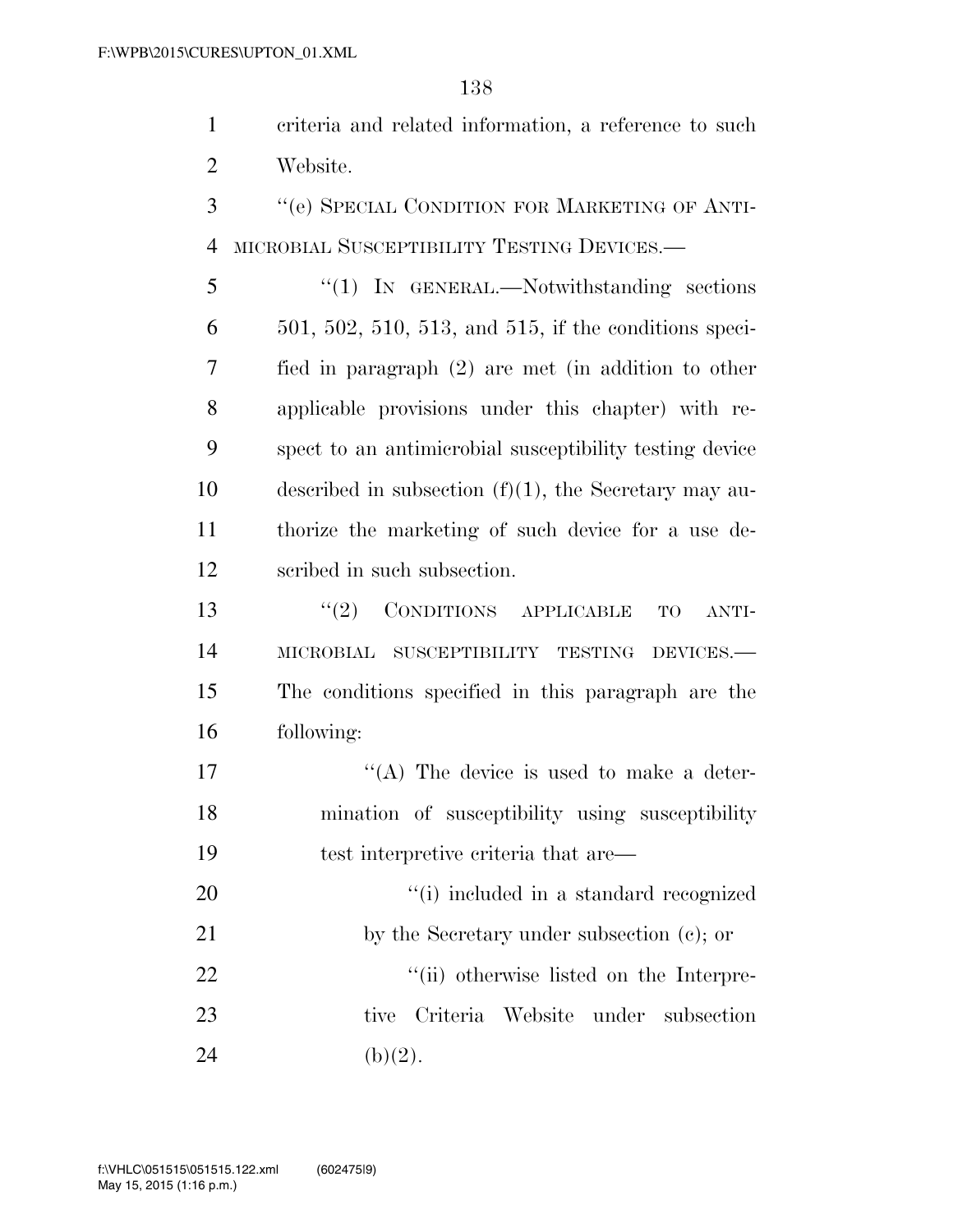| $\mathbf{1}$   | "(B) The labeling of such device promi-      |
|----------------|----------------------------------------------|
| $\overline{2}$ | nently and conspicuously—                    |
| 3              | $``(i)$ includes a statement that—           |
| $\overline{4}$ | "(I) the device provides informa-            |
| 5              | tion about the susceptibility of bac-        |
| 6              | teria and fungi to certain drugs; and        |
| 7              | $\lq\lq$ (II) the safety and efficacy of     |
| 8              | such drugs in treating clinical infec-       |
| 9              | tions due to such bacteria or fungi          |
| 10             | may not have been established in ade-        |
| 11             | quate and well-controlled clinical trials    |
| 12             | and the clinical significance of such        |
| 13             | susceptibility information in those in-      |
| 14             | stances is unknown;                          |
| 15             | "(ii) includes a statement directing         |
| 16             | health care practitioners to consult the ap- |
| 17             | proved labeling for drugs tested using such  |
| 18             | a device, to determine the uses for which    |
| 19             | the Food and Drug Administration has ap-     |
| 20             | proved such drugs; and                       |
| 21             | "(iii) includes any other statement the      |
| 22             | Secretary determines appropriate to ade-     |
| 23             | quately convey the limitations of the data   |
| 24             | supporting the interpretive criteria de-     |
| 25             | scribed in subparagraph $(A)$ .              |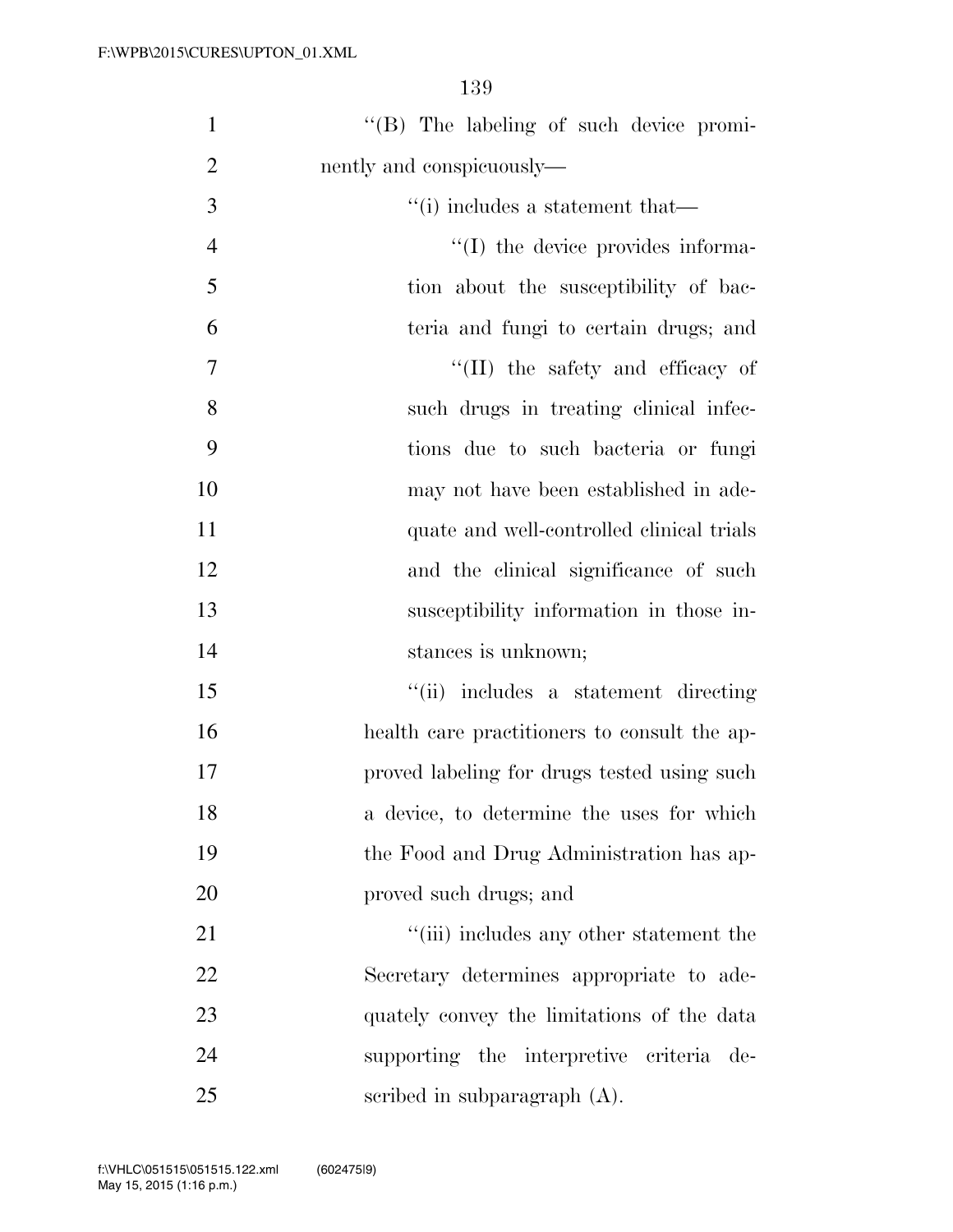| $\mathbf{1}$   | "(f) DEFINITIONS.—In this section:                           |
|----------------|--------------------------------------------------------------|
| $\overline{2}$ | $\cdot\cdot(1)$ The term 'antimicrobial susceptibility test- |
| 3              | ing device' means a device that utilizes susceptibility      |
| $\overline{4}$ | test interpretive criteria to determine and report the       |
| 5              | in vitro susceptibility of certain microorganisms to a       |
| 6              | drug (or drugs).                                             |
| 7              | $"(2)$ The term 'qualified infectious disease                |
| 8              | product' means a qualified infectious disease product        |
| 9              | designated under section $505E(d)$ .                         |
| 10             | $\lq(3)$ The term 'susceptibility test interpretive          |
| 11             | criteria' means-                                             |
| 12             | $\lq\lq$ one or more specific numerical values               |
| 13             | which characterize the susceptibility of bacteria            |
| 14             | or other microorganisms to the drug tested; and              |
| 15             | "(B) related categorizations of such sus-                    |
| 16             | ceptibility, including categorization of the drug            |
| 17             | as susceptible, intermediate, resistant, or such             |
| 18             | other term as the Secretary determines appro-                |
| 19             | priate.                                                      |
| 20             | " $(4)(A)$ The term 'antimicrobial drug' means,              |
| 21             | subject to subparagraph (B), a systemic anti-                |
| 22             | bacterial or antifungal drug that—                           |
| 23             | $\lq\lq(i)$ is intended for human use in the treat-          |
| 24             | ment of a disease or condition caused by a bac-              |
| 25             | terium or fungus;                                            |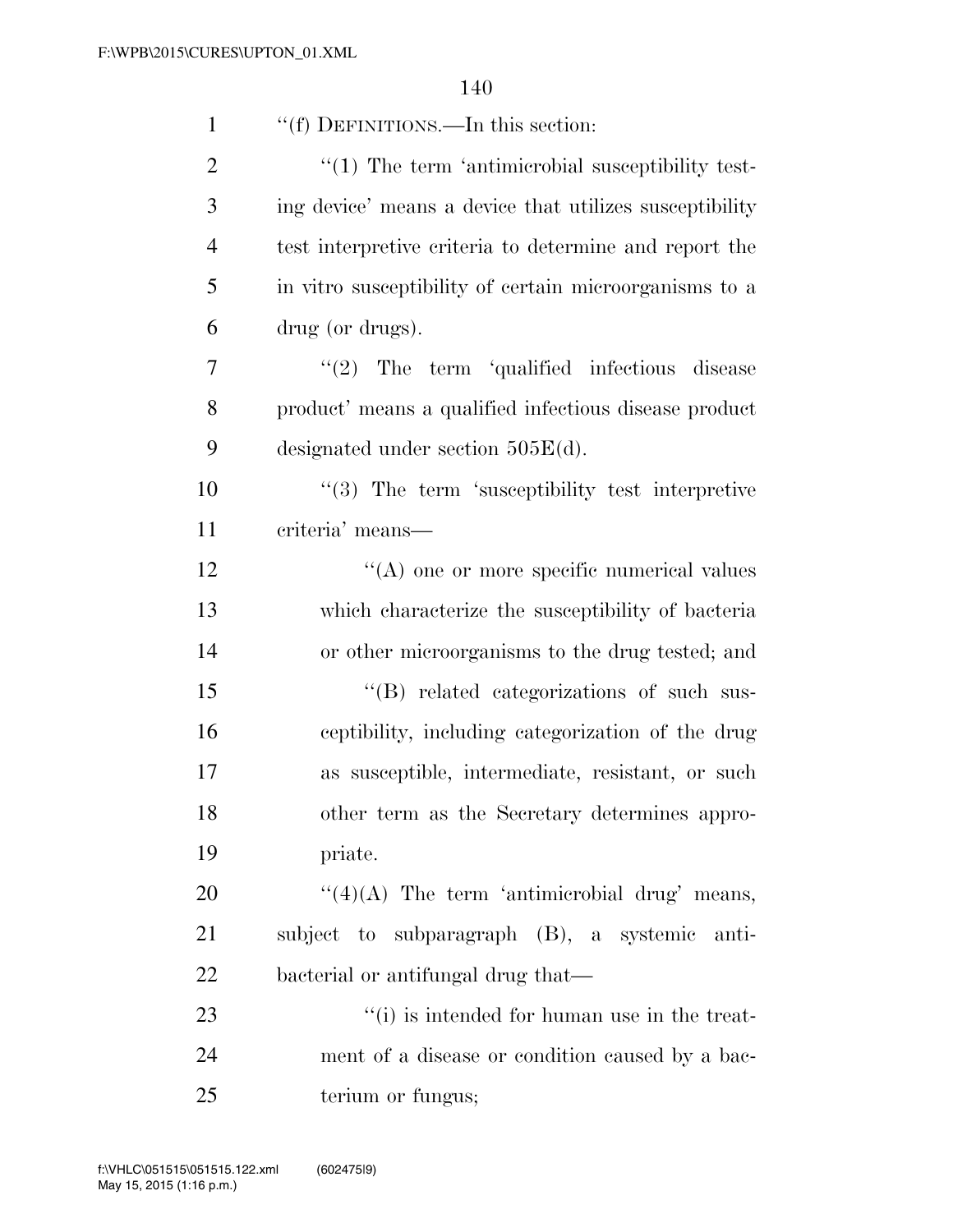| $\mathbf{1}$   | "(ii) may include a qualified infectious dis-              |
|----------------|------------------------------------------------------------|
| $\overline{2}$ | ease product designated under section $505E(d)$ ;          |
| 3              | and                                                        |
| $\overline{4}$ | "(iii) is subject to section $503(b)(1)$ .                 |
| 5              | "(B) If provided by the Secretary through regu-            |
| 6              | lations, such term may include—                            |
| 7              | "(i) drugs other than systemic<br>anti-                    |
| 8              | bacterial and antifungal drugs; and                        |
| 9              | "(ii) biological products (as such term is                 |
| 10             | defined in section 351 of the Public Health                |
| 11             | Service Act) to the extent such products exhibit           |
| 12             | antimicrobial activity.                                    |
| 13             | "(g) RULE OF CONSTRUCTION.—Nothing in this sec-            |
| 14             | tion shall be construed—                                   |
| 15             | $\cdot\cdot\cdot(1)$ to alter the standards of evidence—   |
| 16             | "(A) under subsection (c) or (d) of section                |
| 17             | 505, including the substantial evidence stand-             |
| 18             | ard in section $505(d)$ , or under section 351 of          |
| 19             | the Public Health Service Act (as applicable);             |
| 20             | <b>or</b>                                                  |
| 21             | $\lq\lq$ with respect to marketing authoriza-              |
| 22             | tion for devices, under section $510$ , $513$ , or $515$ ; |
|                |                                                            |
| 23             | $\lq(2)$ to apply with respect to any drug, device,        |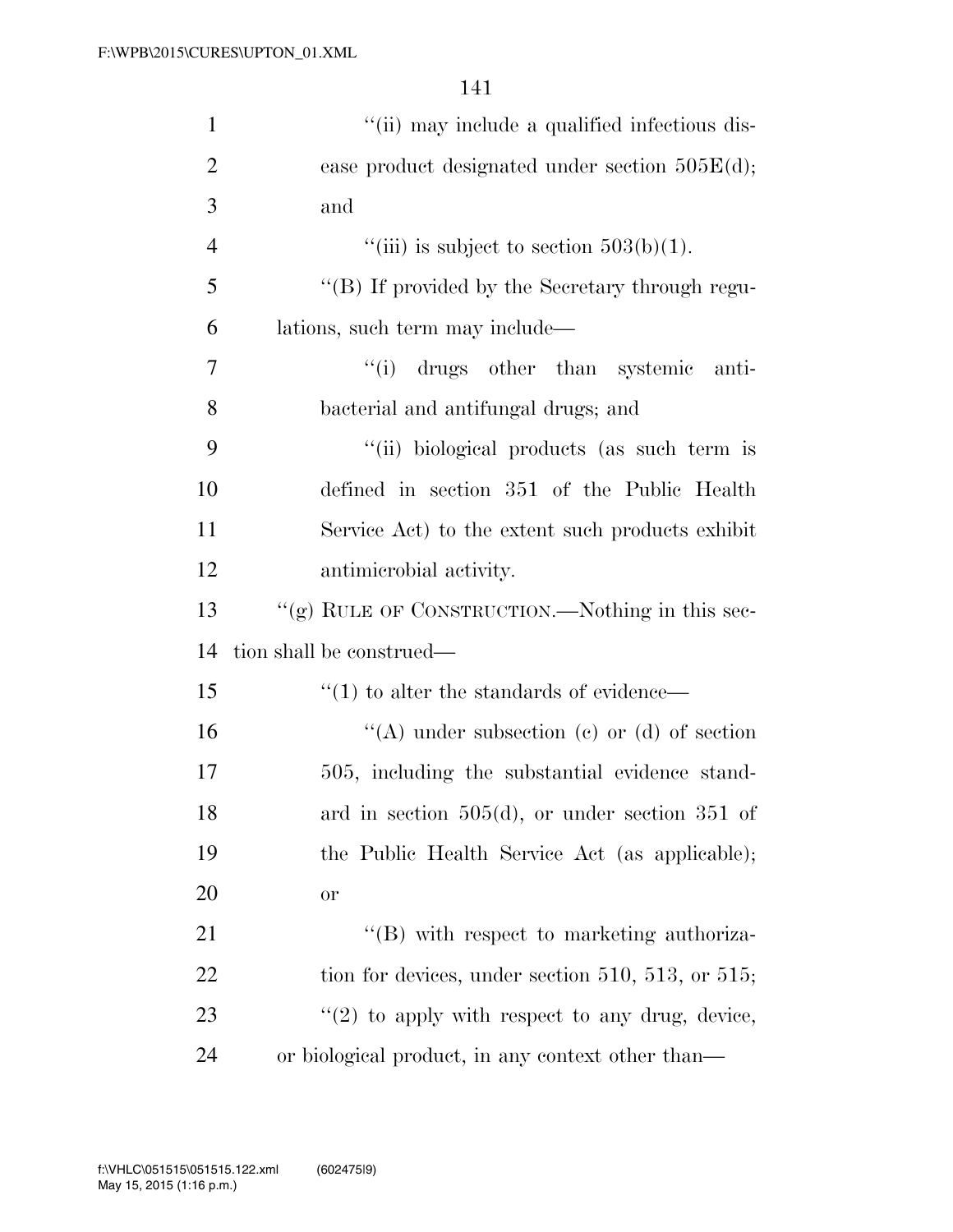| "(A) the use of such drug or product as an |
|--------------------------------------------|
| antimicrobial drug; or                     |
|                                            |

3 ''(B) the use of an antimicrobial suscepti- bility testing device to characterize and report the in vitro susceptibility of certain bacteria, fungi, or other microorganisms to antimicrobial drugs in accordance with this section; or

8 "(3) unless specifically stated, to have any ef- fect on authorities provided under other sections of this Act, including any regulations issued under such sections.''.

(b) CONFORMING AMENDMENTS.—

 (1) REPEAL OF RELATED AUTHORITY.—Section 1111 of the Food and Drug Administration Amend- ments Act of 2007 (42 U.S.C. 247d–5a; relating to identification of clinically susceptible concentrations of antimicrobials) is repealed.

 (2) MISBRANDING.—Section 502 of the Federal Food, Drug, and Cosmetic Act (21 U.S.C. 352), as amended by section 2121, is further amended by adding at the end the following:

 ''(ee) If it is an antimicrobial drug and its labeling fails to conform with the requirements under section 24  $511(d)$ .".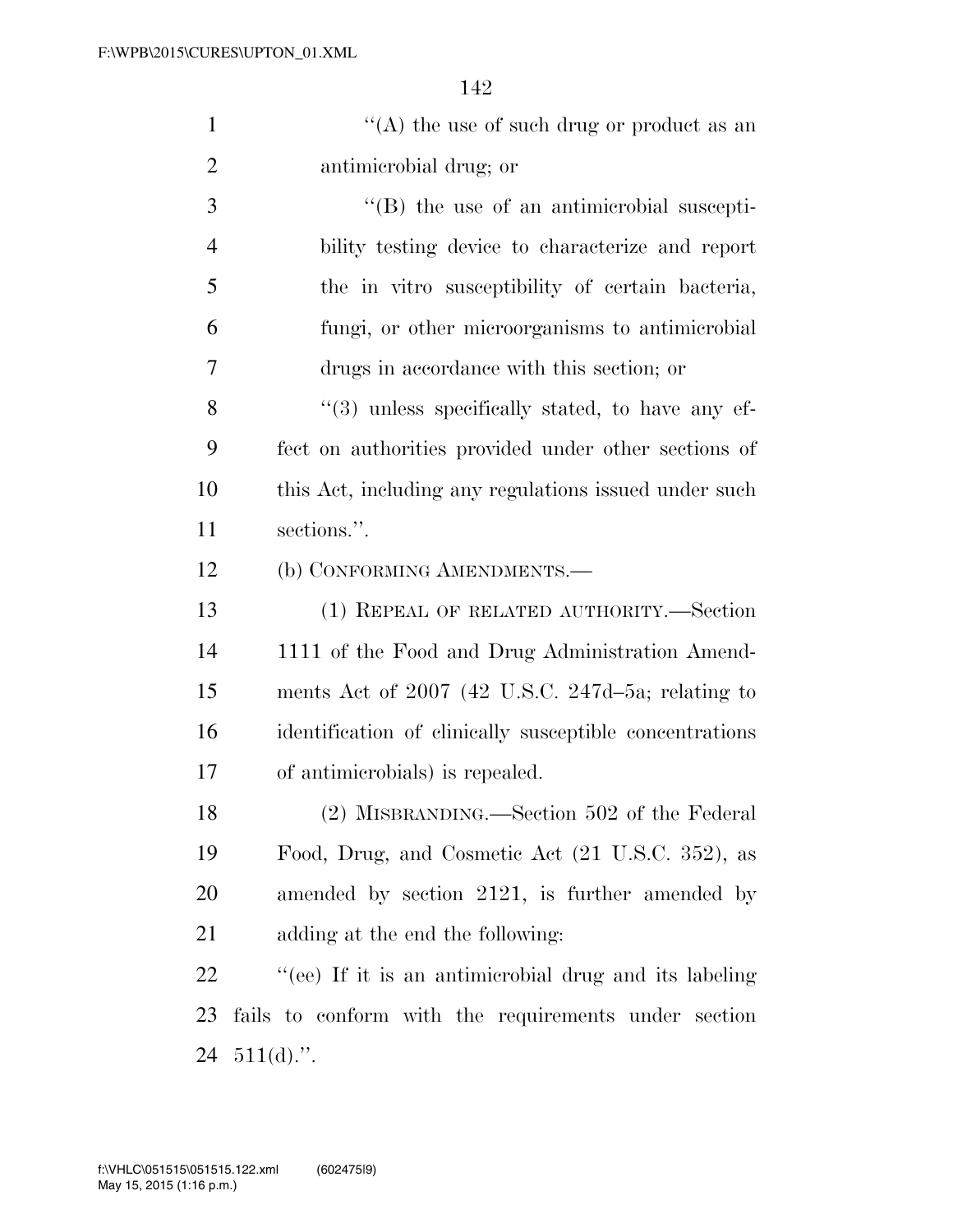(3) RECOGNITION OF INTERPRETIVE CRITERIA 2 AS DEVICE STANDARD.—Section  $514(c)(1)(A)$  of the Federal Food, Drug, and Cosmetic Act (21 U.S.C.  $4 \qquad \qquad 360d(e)(1)(A))$  is amended by inserting after "the Secretary shall, by publication in the Federal Reg- ister'' the following: ''(or, with respect to suscepti- bility test interpretive criteria or standards recog- nized or otherwise listed under section 511, by post- ing on the Interpretive Criteria Website in accord-ance with such section)''.

 (c) REPORT TO CONGRESS.—Not later than two years after the date of enactment of this Act, the Sec- retary of Health and Human Services shall submit to the Committee on Energy and Commerce of the House of Representatives and the Committee on Health, Education, Labor and Pensions of the Senate a report on the progress made in implementing section 511 of the Federal Food, Drug, and Cosmetic Act (21 U.S.C. 360a), as amended by this section.

20 (d) REQUESTS FOR UPDATES TO INTERPRETIVE CRI- TERIA WEBSITE.—Chapter 35 of title 44, United States Code, shall not apply to the collection of information from interested parties regarding the updating of lists under paragraph (2) of subsection (b) section 511 of the Federal Food, Drug, and Cosmetic Act (as amended by subsection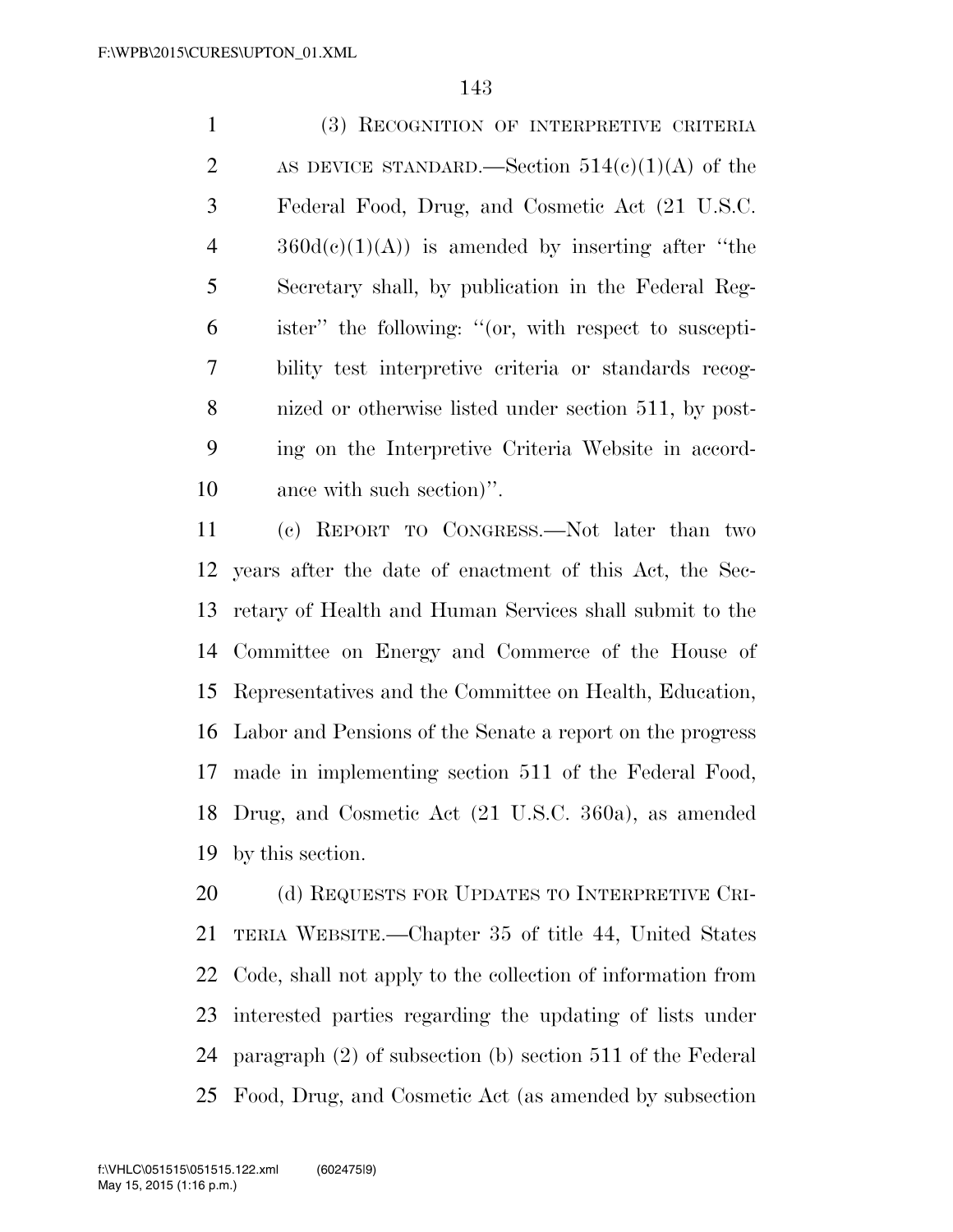(a)) and posted on the Interpretive Criteria Website estab-lished under paragraph (1) of such subsection (b).

 (e) NO EFFECT ON HEALTH CARE PRACTICE.— Nothing in this subtitle (including the amendments made by this subtitle) shall be construed to restrict, in any man- ner, the prescribing or administering of antibiotics or other products by health care practitioners, or to limit the practice of health care.

**[SEC. 2123. ENCOURAGING THE DEVELOPMENT AND RE- SPONSIBLE USE OF NEW ANTIMICROBIAL DRUGS.** 

 ø(a) ADDITIONAL PAYMENT FOR NEW ANTI- MICROBIAL DRUGS UNDER MEDICARE.—Section 1886(d)(5) of the Social Security Act (42 U.S.C. 15 1395ww(d)(5)) is amended by adding at the end the fol-16 lowing new subparagraph:

 $\lceil$  "(M)(i) Effective for discharges beginning on or after October 1, 2015, the Secretary shall, after notice and opportunity for public comment (in the publications required by sub- section (e)(5) for a fiscal year or otherwise), recognize the costs of new antimicrobial drugs under the payment system established under 24 this subparagraph.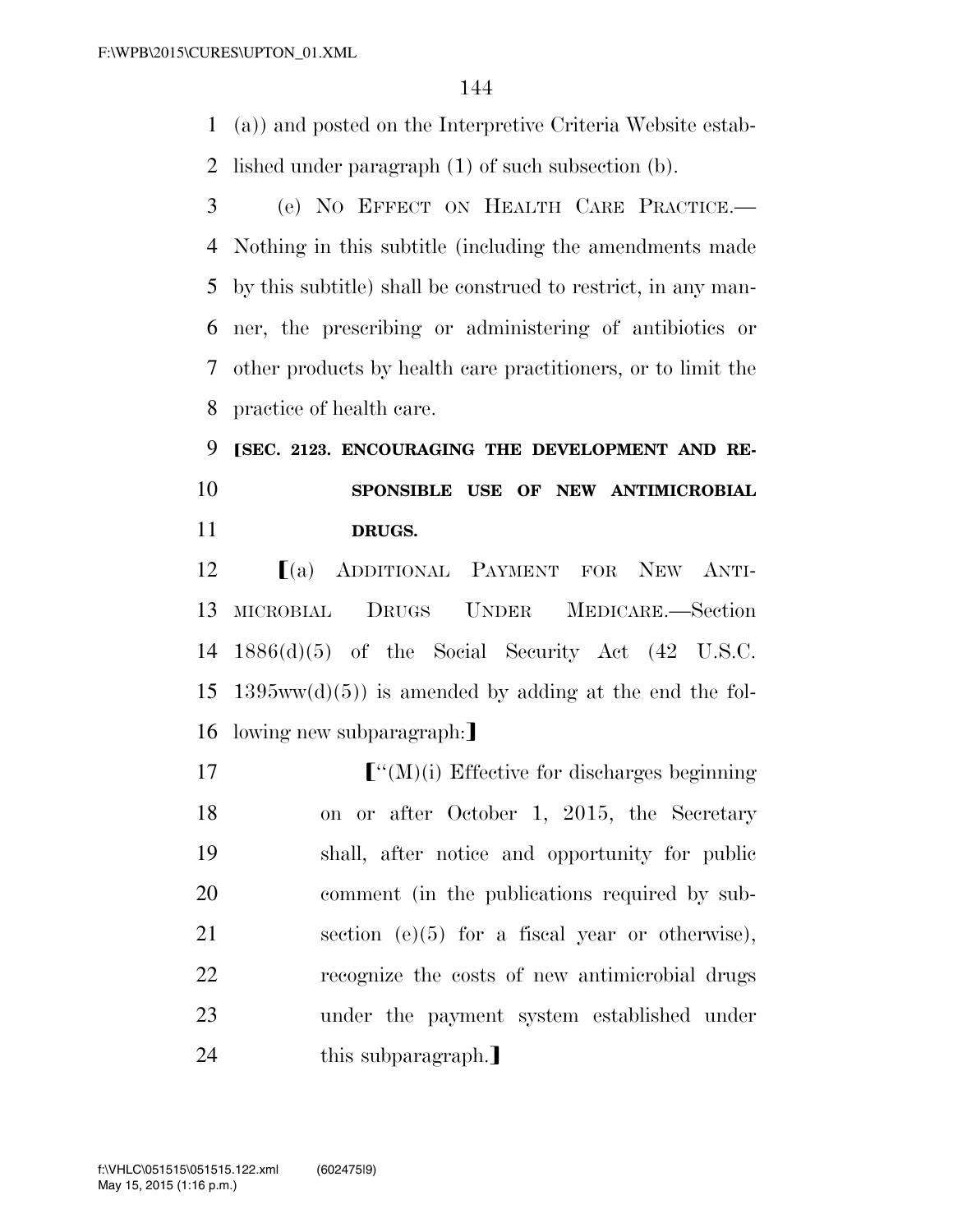| $\mathbf{1}$   | $\lbrack$ "(ii) Pursuant to clause (i), the Secretary              |
|----------------|--------------------------------------------------------------------|
| $\overline{2}$ | shall provide for additional payment to be made                    |
| 3              | under this subsection with respect to discharges                   |
| $\overline{4}$ | involving new antimicrobial drugs in<br>the                        |
| 5              | amount provided for under section 1847A for                        |
| 6              | drugs and biological products that are described                   |
| 7              | in section $1842(0)(1)(C)$ .                                       |
| 8              | $\lbrack$ "(iii) For purposes of this subparagraph,                |
| 9              | the term 'new antimicrobial drug' means a                          |
| 10             | product that is approved for use, or a product                     |
| 11             | for which an indication is first approved for                      |
| 12             | use, by the Food and Drug Administration on                        |
| 13             | or after January 1, 2015, and— $\mathbf{I}$                        |
| 14             | $\lbrack$ (I)(aa) is intended to treat an in-                      |
| 15             | fection caused by, or likely to be caused by,                      |
| 16             | a qualifying pathogen (as defined under                            |
| 17             | section $505E(f)$ of the Federal Food,                             |
| 18             | Drug, and Cosmetic Act); or                                        |
| 19             | $\mathcal{L}^{\prime\prime}$ (bb) meets the definition of a quali- |
| 20             | fied infectious disease product under sec-                         |
| 21             | tion $505E(g)$ of the Federal Food, Drug,                          |
| 22             | and Cosmetic Act;                                                  |
| 23             | $\lbrack$ "(II) for which there is an 'unmet                       |
| 24             | medical need' as determined by the Food                            |
| 25             | and Drug Administration;                                           |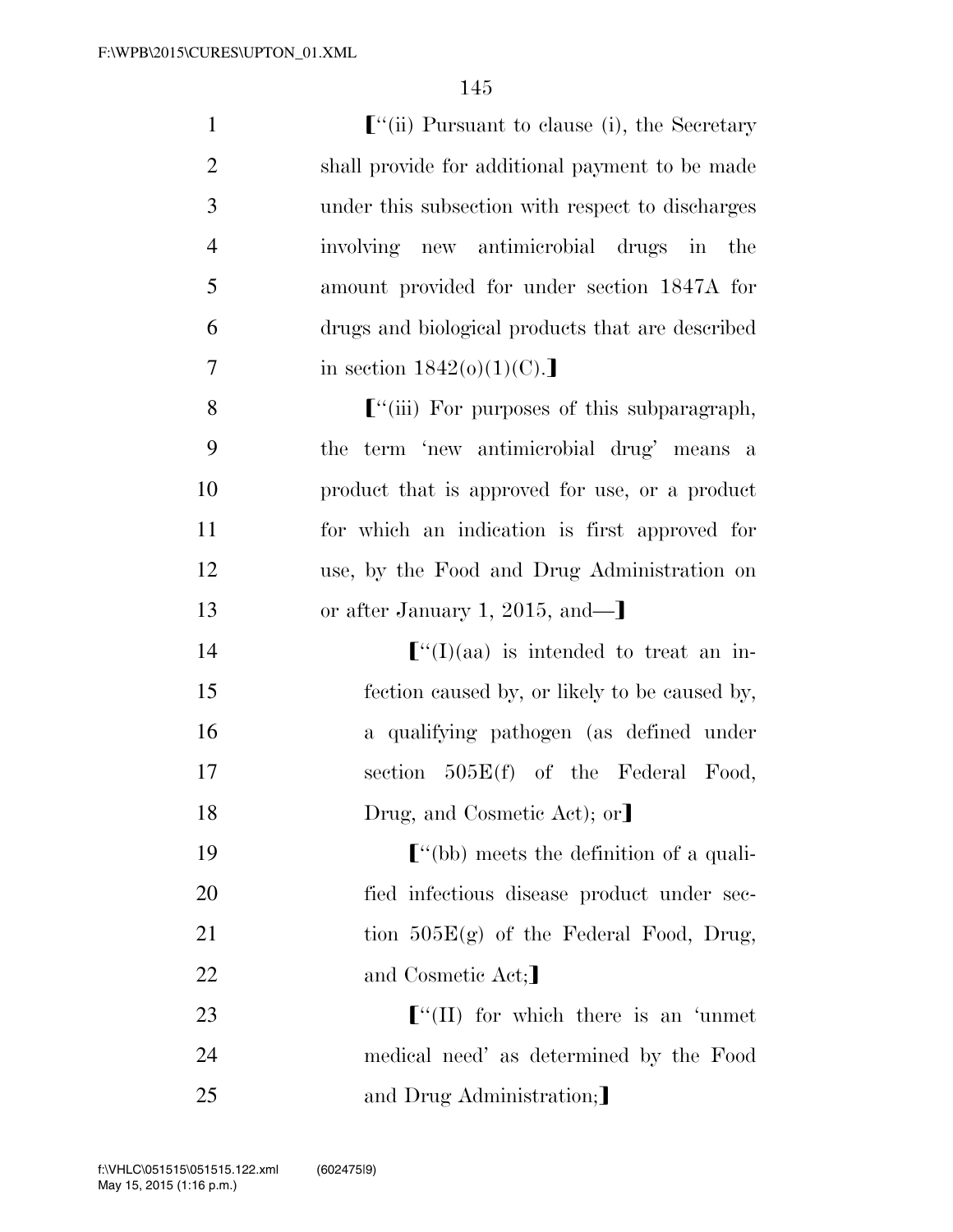| $\mathbf{1}$   | $\lbrack$ "(III) which is associated with high                                              |
|----------------|---------------------------------------------------------------------------------------------|
| $\overline{2}$ | rates of mortality or significant patient                                                   |
| 3              | morbidity, as determined by the Secretary,                                                  |
| $\overline{4}$ | in consultation with the Director of the                                                    |
| 5              | Centers for Disease Control and Preven-                                                     |
| 6              | tion and the infectious disease professional                                                |
| $\overline{7}$ | community; and                                                                              |
| 8              | $\lbrack\!\lbrack\!\lbrack\!\lbrack'(IV)\!\rbrack\!\rbrack$ is used in facilities that par- |
| 9              | ticipate in the National Healthcare Safety                                                  |
| 10             | Network of the Centers for Disease Con-                                                     |
| 11             | trol and Prevention (or, to the extent a                                                    |
| 12             | similar reporting program relating to anti-                                                 |
| 13             | microbial drugs is determined by the Sec-                                                   |
| 14             | retary to be available to such facilities,                                                  |
| 15             | such similar reporting program as the Sec-                                                  |
| 16             | retary may specify).                                                                        |
| 17             | $\lbrack$ <sup>"'</sup> (iv)(I) The manufacturer or sponsor of a                            |
| 18             | drug may request the Secretary to designate a                                               |
| 19             | drug as a new antimicrobial drug at any time                                                |
| 20             | before or after the submission of an application                                            |
| 21             | under section $505(b)$ of the Federal Food,                                                 |
| 22             | Drug, and Cosmetic Act or section $351(a)$ of                                               |
| 23             | the Public Health Service Act for such drug.                                                |
| 24             | The Secretary shall, not later than 60 days                                                 |
| 25             | after the submission of such a request, deter-                                              |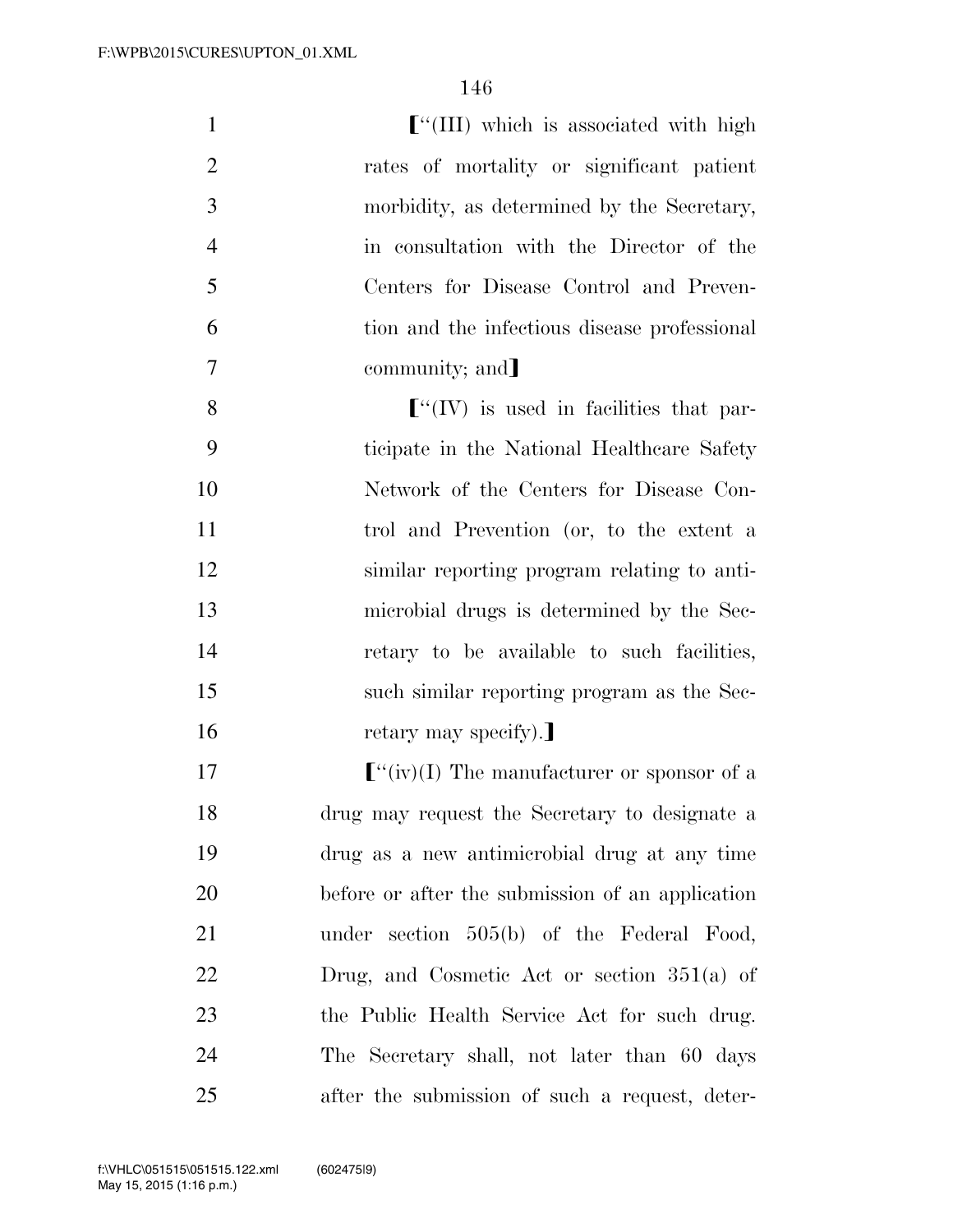| $\mathbf{1}$   | mine whether the drug is a new antimicrobial                 |
|----------------|--------------------------------------------------------------|
| $\overline{2}$ | $\text{drug.}$                                               |
| 3              | $\lbrack$ "(II) Except as provided in subclause              |
| $\overline{4}$ | (III), a designation under this subsection shall             |
| 5              | not be withdrawn for any reason.                             |
| 6              | $\lbrack$ <sup>"</sup> (III) The Secretary may revoke a des- |
| 7              | ignation of a drug as a new antimicrobial drug               |
| 8              | product if the Secretary finds that the request              |
| 9              | for such designation contained an untrue state-              |
| 10             | ment of material fact.                                       |
| 11             | $\lbrack$ <sup>"</sup> (v) Not later than July 1, 2015, the  |
| 12             | Secretary shall first publish in the Federal Reg-            |
|                |                                                              |
| 13             | ister a list of the new antimicrobial drugs.".               |
| 14             | [(b) STUDY AND REPORT ON REMOVING BARRIERS                   |
| 15             | TO DEVELOPMENT OF NEW ANTIMICROBIAL DRUGS.—]                 |
| 16             | $[(1)$ STUDY.—The Comptroller General of the                 |
| 17             | United States shall, in consultation with the Direc-         |
| 18             | tor of the National Institutes of Health, the Com-           |
| 19             | missioner of Food and Drugs, and the Director of             |
| 20             | the Centers for Disease Control and Prevention, con-         |
| 21             | duct a study to-                                             |
| 22             | $\lfloor(A)$ identify and examine the barriers               |
| 23             | that prevent the development of new anti-                    |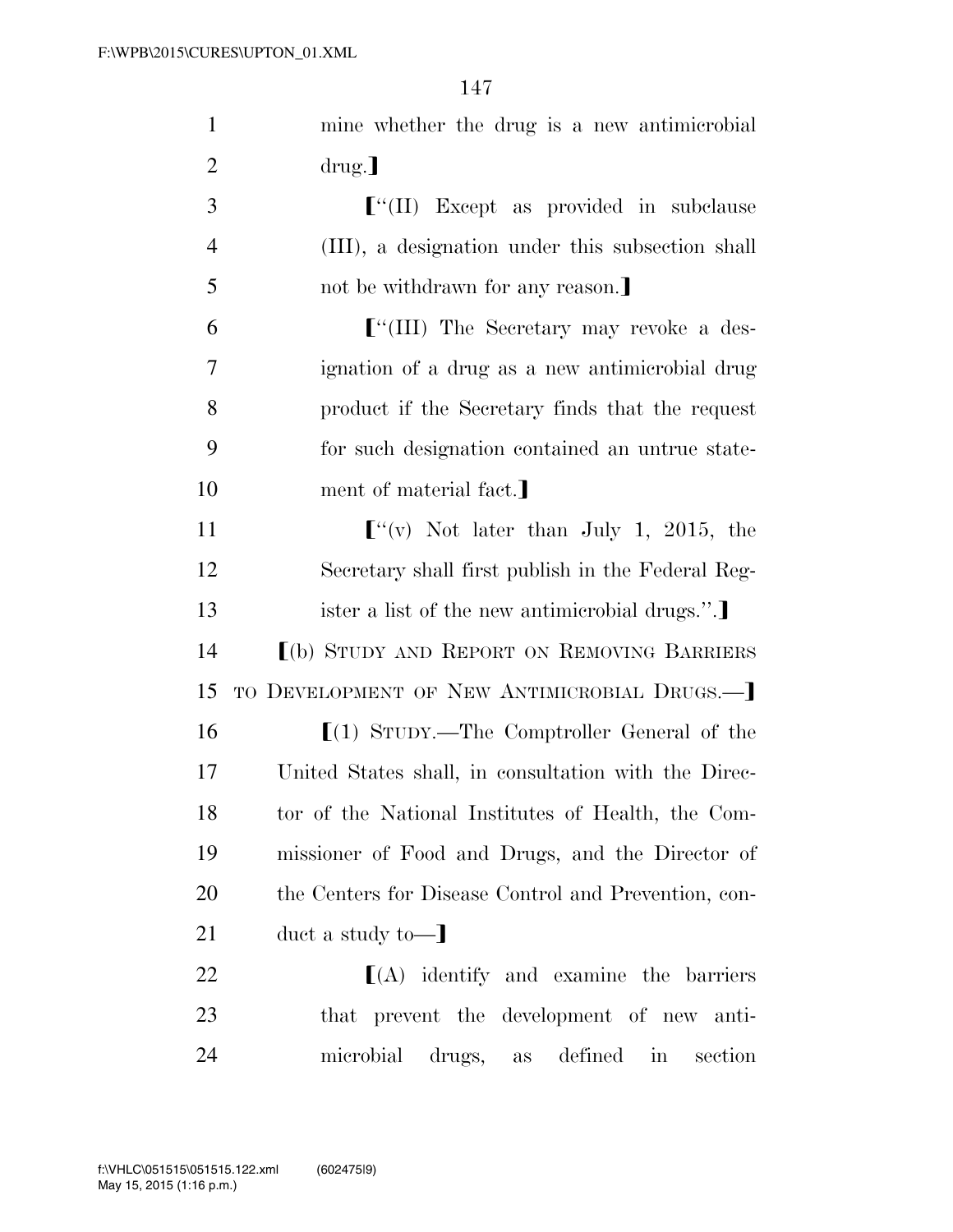| $\mathbf{1}$   | $1886(d)(5)(M)(iii)$ of the Social Security Act            |
|----------------|------------------------------------------------------------|
| $\overline{2}$ | $(42 \text{ U.S.C. } 1395 \text{ww}(d)(5)(M)(iii))$ ; and  |
| 3              | $\lfloor$ (B) develop recommendations for actions          |
| $\overline{4}$ | to be taken in order to overcome any barriers              |
| 5              | identified under subparagraph (A).                         |
| 6              | $(2)$ REPORT.—Not later than 1 year after the              |
| 7              | date of the enactment of this Act, the Comptroller         |
| 8              | General shall submit to Congress a report on the           |
| 9              | study conducted under paragraph (1).                       |
| 10             | <b>Subtitle H-Vaccine Access,</b>                          |
| 11             | Certainty, and Innovation                                  |
| 12             | SEC. 2141. TIMELY REVIEW OF VACCINES BY THE ADVISORY       |
| 13             | <b>COMMITTEE ON IMMUNIZATION PRACTICES.</b>                |
| 14             | Section 2102(a) of the Public Health Service Act $(42)$    |
| 15             | U.S.C. 300aa $-2(a)$ ) is amended by adding at the end the |
| 16             | following:                                                 |
| 17             | "(10) ADVISORY COMMITTEE ON IMMUNIZATION                   |
| 18             | PRACTICES.                                                 |
| 19             | "(A) STANDARD PERIODS OF TIME<br>FOR                       |
| 20             | MAKING RECOMMENDATIONS.—Upon the licen-                    |
| 21             | sure of any vaccine or any new indication for a            |
| 22             | vaccine, the Director of the Program shall di-             |
| 23             | rect the Advisory Committee on Immunization                |
| 24             | Practices, at its next regularly scheduled meet-           |
|                |                                                            |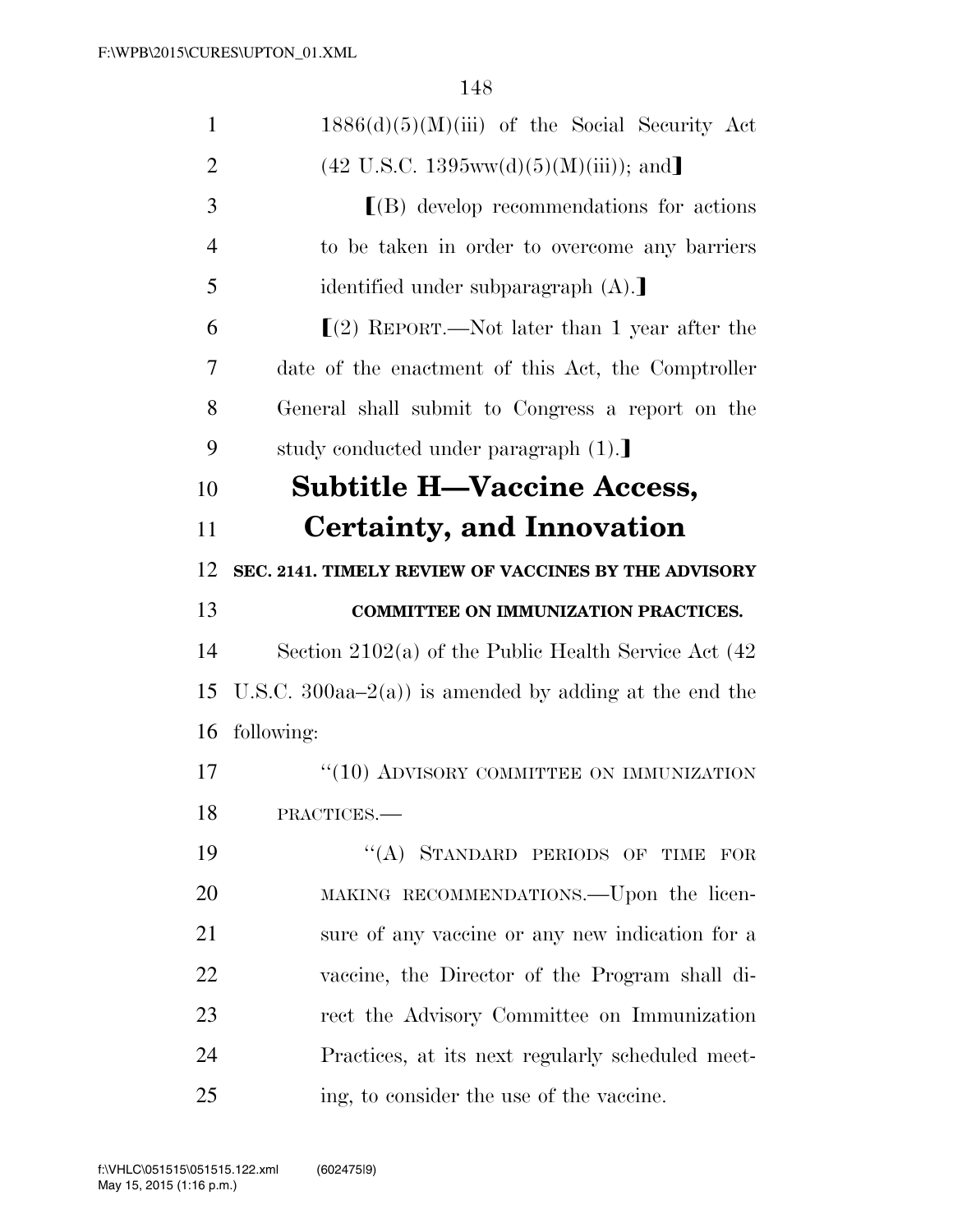1 "(B) EXPEDITED REVIEW PURSUANT TO REQUEST BY SPONSOR OR MANUFACTURER.—If the Advisory Committee does not make rec- ommendations with respect to the use of a vac- cine at the Advisory Committee's first regularly scheduled meeting after the licensure of the vaccine or any new indication for the vaccine, the Advisory Committee, at the request of the sponsor of the vaccine, shall make such rec-ommendations on an expedited basis.

11 ""(C) EXPEDITED REVIEW FOR BREAK- THROUGH THERAPIES AND FOR USE DURING PUBLIC HEALTH EMERGENCIES.—If a vaccine is designated as a breakthrough therapy under section 506 of the Federal Food, Drug, and Cosmetic Act and is licensed under section 351 of this Act, the Advisory Committee shall make recommendations with respect to the use of the vaccine on an expedited basis.

20 "'(D) DEFINITION.—In this paragraph, the terms 'Advisory Committee on Immunization Practices' and 'Advisory Committee' mean the advisory committee on immunization practices established by the Secretary pursuant to section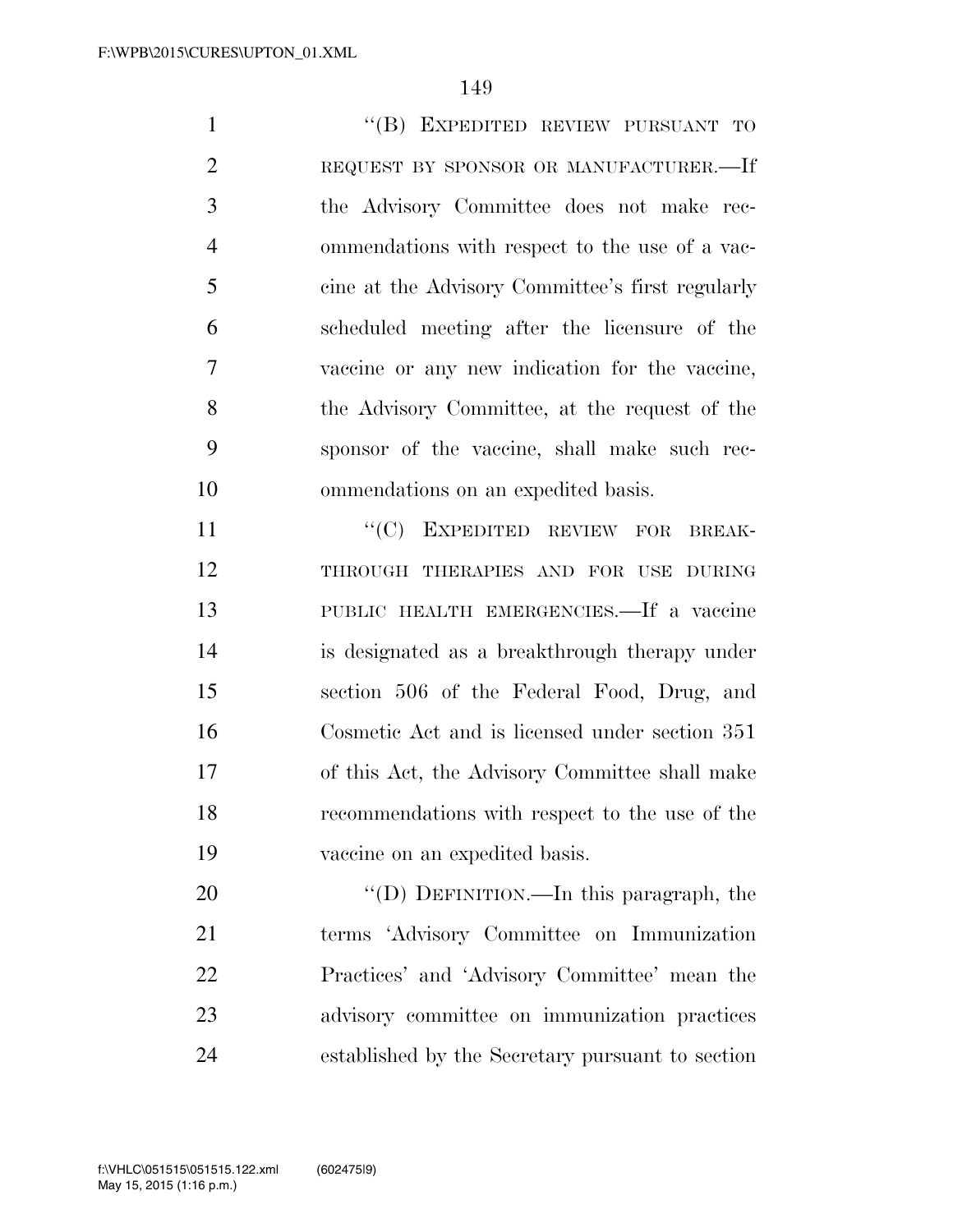| 1              | 222, acting through the Director of the Centers            |
|----------------|------------------------------------------------------------|
| $\overline{2}$ | for Disease Control and Prevention.".                      |
| 3              | SEC. 2142. REVIEW OF PROCESSES AND CONSISTENCY OF          |
| 4              | ACIP RECOMMENDATIONS.                                      |
| 5              | (a) REVIEW.—The Director of the Centers for Dis-           |
| 6              | ease Control and Prevention shall conduct a review of the  |
| 7              | process used by the Advisory Committee on Immunization     |
| 8              | Practices to evaluate the consistency of the Advisory Com- |
| 9              | mittee in formulating and issuing recommendations per-     |
| 10             | taining to vaccines.                                       |
| 11             | (b) CONSIDERATIONS.—The review under subsection            |
| 12             | $(a)$ shall include assessment of —                        |
| 13             | (1) the criteria used to evaluate new and exist-           |
| 14             | ing vaccines;                                              |
| 15             | (2) the Grading of Recommendations, Assess-                |
| 16             | ment, Development, and Evaluation (GRADE) ap-              |
| 17             | proach to the review and analysis of scientific and        |
| 18             | economic data, including the scientific basis for such     |
| 19             | approach; and                                              |
| 20             | (3) the extent to which the processes used by              |
| 21             | the working groups of the Advisory Committee on            |
| 22             | Immunization Practices are consistent<br>among             |
| 23             | groups.                                                    |
| 24             | (c) STAKEHOLDERS.—In carrying out the review               |
| 25             | under subsection (a), the Director of the Centers for Dis- |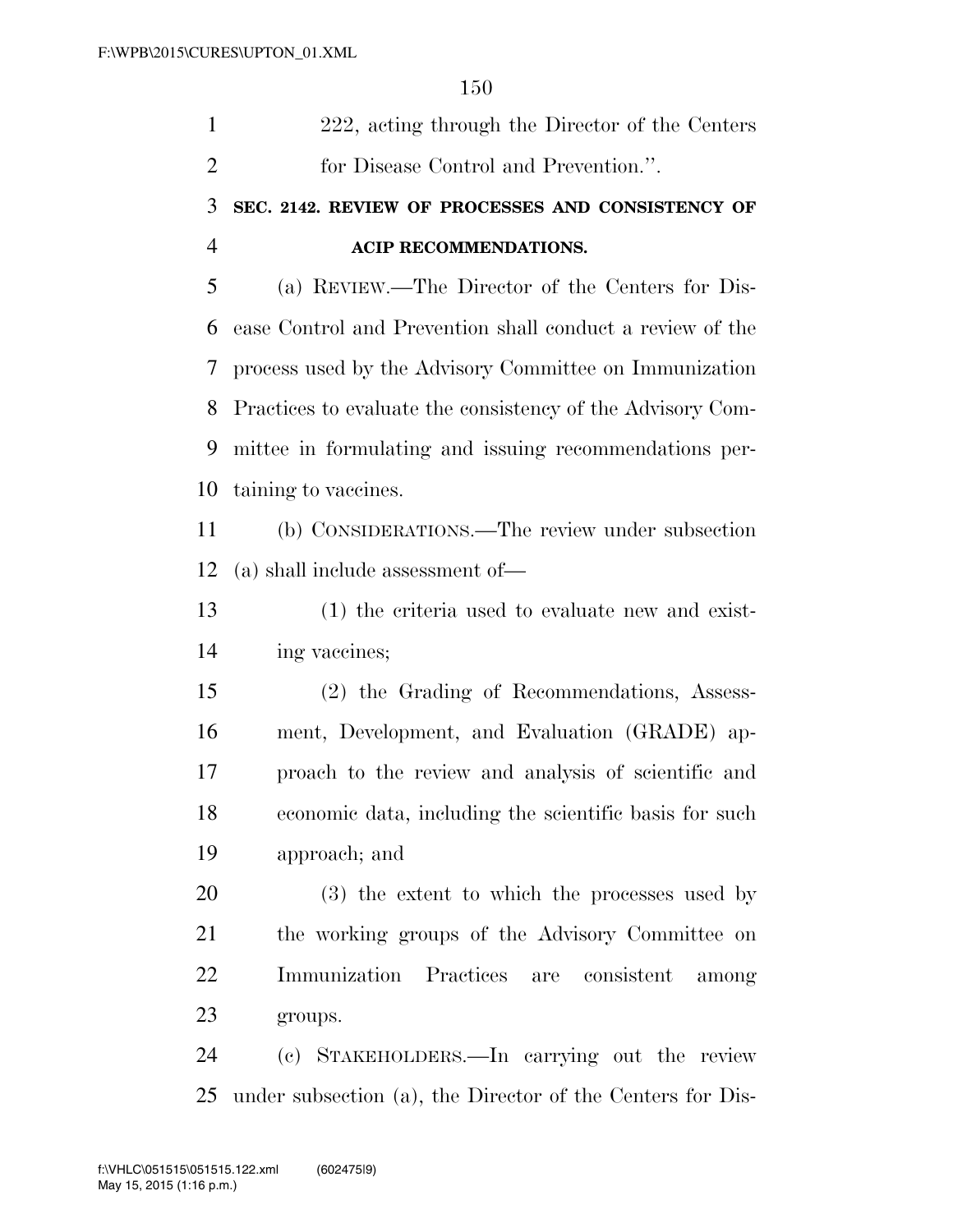ease Control and Prevention shall solicit input from vac-cine stakeholders.

 (d) REPORT.—Not later than 18 months after the date of enactment of this Act, the Director of the Centers for Disease Control and Prevention shall submit to the appropriate committees of the Congress and make publicly available a report on the results of the review under sub- section (a), including recommendations on improving the consistency of the process described in such subsection. (e) DEFINITION.—In this section, the term ''Advisory Committee on Immunization Practices'' means the advi- sory committee on immunization practices established by the Secretary of Health and Human Services pursuant to section 222 of the Public Health Service Act (42 U.S.C. 217a), acting through the Director of the Centers for Dis-ease Control and Prevention.

#### **SEC. 2143. MEETINGS BETWEEN CDC AND VACCINE DEVEL-OPERS.**

 Section 310 of the Public Health Service Act (42 U.S.C. 242o) is amended by adding at the end the fol-lowing:

 "(c)(1) In this subsection, the term 'vaccine devel-oper' means a nongovernmental entity engaged in—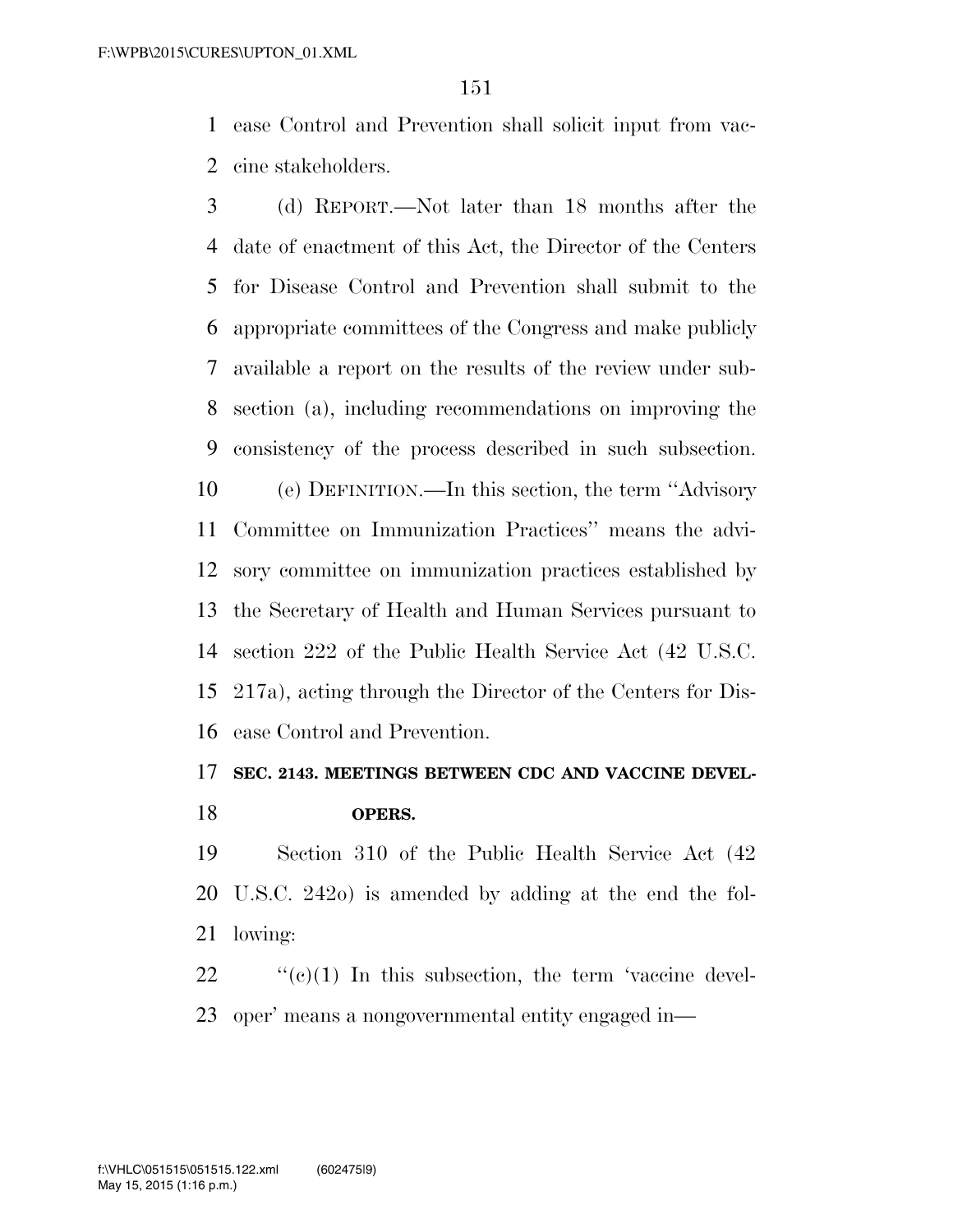1  $((A)(i)$  the development of a vaccine with the intent to pursue licensing of the vaccine by the Food and Drug Administration; or

4 ''(ii) the production of a vaccine licensed by the Food and Drug Administration; and

 $^4$ (B) vaccine research.

 ''(2)(A) Upon the submission of a written request for a meeting by a vaccine developer, that includes a justifica- tion for the meeting, the Secretary, acting through the Di- rector of the Centers for Disease Control and Prevention, shall convene a meeting of representatives of the vaccine developer and experts from the Centers for Disease Con- trol and Prevention in immunization programs, epidemi- ology, and other relevant areas at which the Director (or the Director's designee), for the purpose of informing the vaccine developer's understanding of public health needs and priorities, shall provide the perspectives of the Centers for Disease Control and Prevention and other relevant Federal agencies regarding—

20  $\frac{1}{20}$  (i) public health needs, epidemiology, and im- plementation considerations with regard to a vaccine developer's potential vaccine profile; and

23  $\frac{1}{2}$  (ii) potential implications of such perspectives for the vaccine developer's vaccine research and de-velopment planning.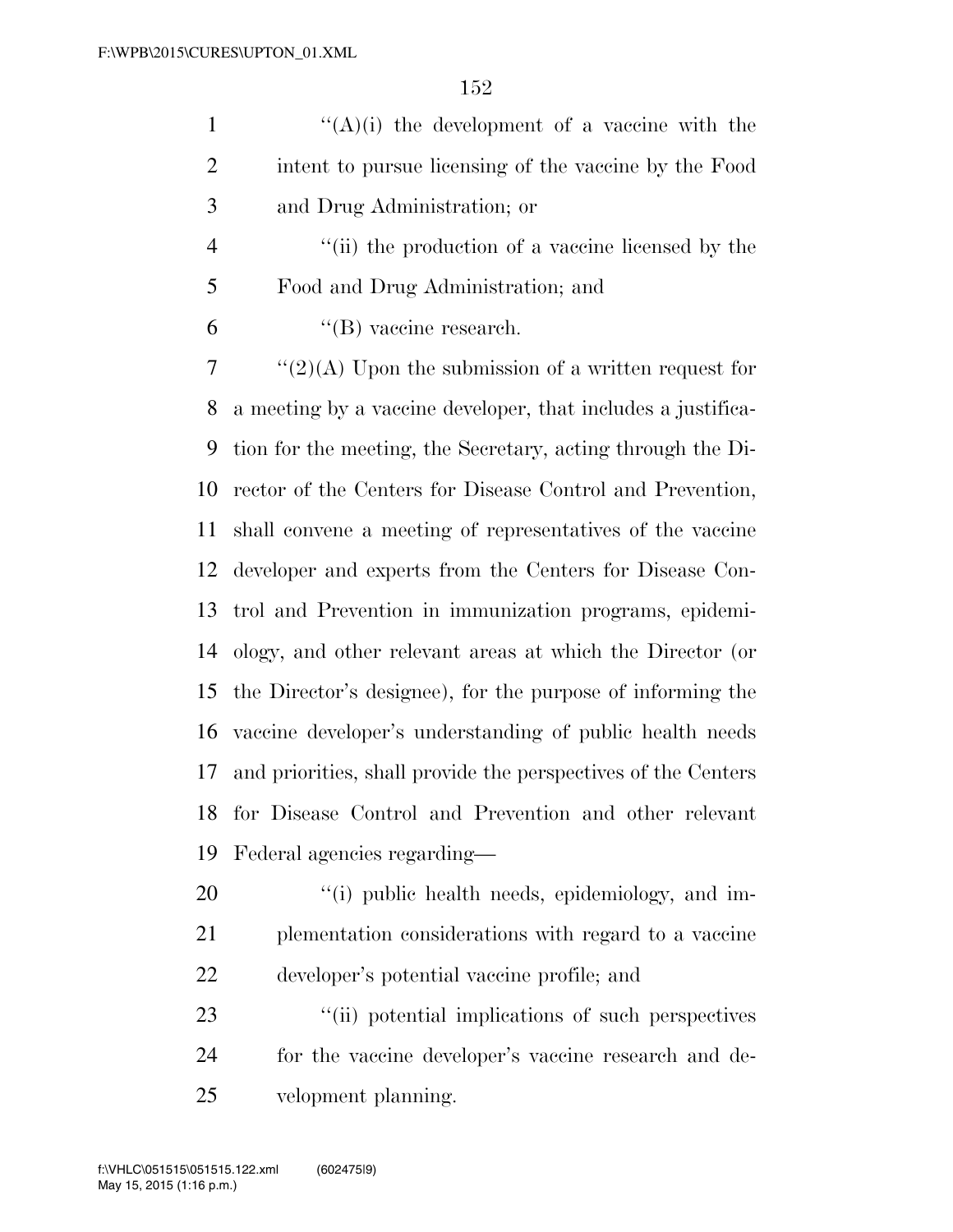''(B) In addition to the representatives specified in subparagraph (A), the Secretary may, with the agreement of the vaccine developer requesting a meeting under such subparagraph, include in such meeting representatives of  $-$ 

 ''(i) the Food and Drug Administration; and 7 ''(ii) the National Vaccine Program.

8 "'(C) The Secretary shall convene a meeting re- quested under subparagraph (A) not later than 120 days after receipt of the request for the meeting.

 $\frac{1}{3}(A)$  Upon the submission of a written request by a vaccine developer, the Secretary, acting through the Di- rector of the Centers for Disease Control and Prevention, shall provide to the vaccine developer any age-based or other demographically assessed disease epidemiological analyses or data that—

- 17  $\frac{1}{10}$  are specified in the request;
- 18 ''(ii) have been published;
- 19 ''(iii) have been performed by or are in the pos-session of the Centers;

 $\frac{u}{v}$  are not a trade secret or commercial or fi- nancial information that is privileged or confidential and subject to section 552(b)(4) of title 5, United States Code, or section 1905 of title 18, United States Code; and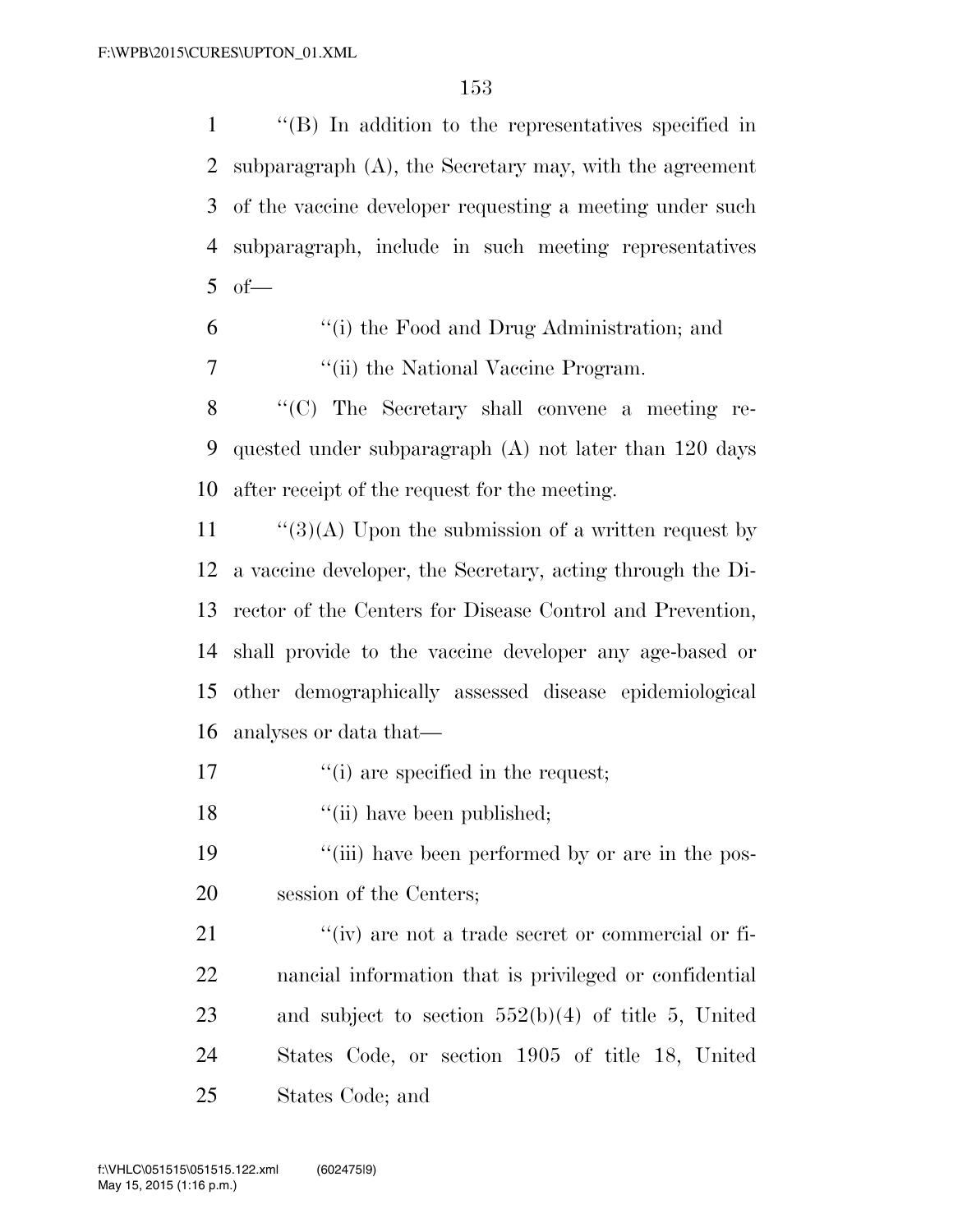$\mathcal{L}(v)$  do not contain individually identifiable in-formation.

 ''(B) The Secretary shall provide analyses requested by a vaccine manufacturer under subparagraph (A) not later than 90 calendar days after receipt of the request for the analyses.

 ''(4) The Secretary shall promptly notify a vaccine developer if—

9 "'(A) the Secretary becomes aware of any change to information that was—

11 ''(i) shared by the Secretary with the vac- cine developer during a meeting under para-graph (2); or

14 ''(ii) provided by the Secretary to the vac- cine developer in one or more analyses under paragraph (3); and

 ''(B) the change may have implications for the vaccine developer's vaccine research and develop-ment.''.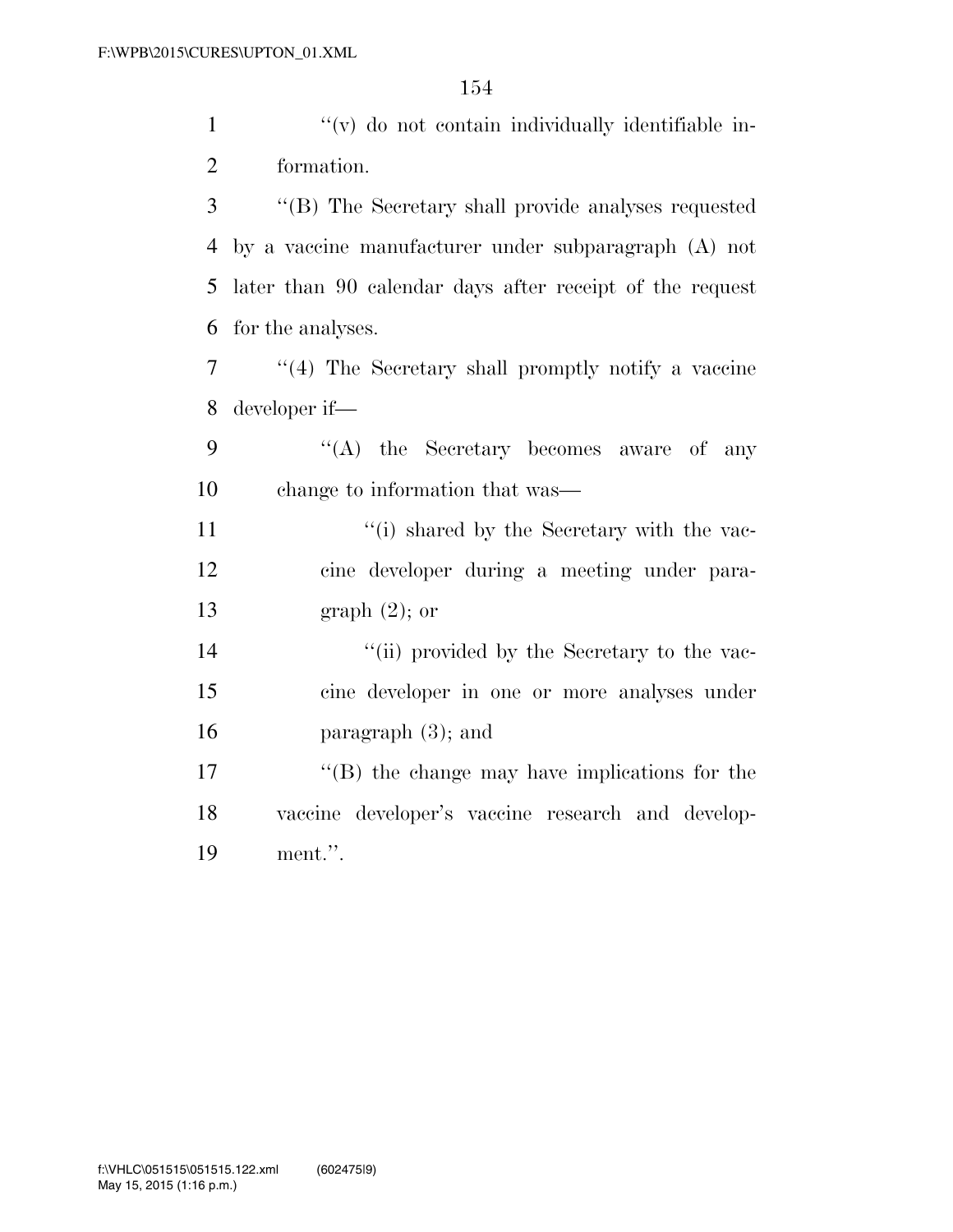**Subtitle I—Orphan Product Exten- sions Now; Incentives for Cer- tain Products for Limited Popu- lations SEC. 2151. EXTENSION OF EXCLUSIVITY PERIODS FOR A DRUG APPROVED FOR A NEW INDICATION FOR A RARE DISEASE OR CONDITION.**  (a) IN GENERAL.—Chapter V of the Federal Food, Drug, and Cosmetic Act, as amended by section 2063, is further amended by inserting after section 505F of such Act the following: **''SEC. 505G. EXTENSION OF EXCLUSIVITY PERIODS FOR A DRUG APPROVED FOR A NEW INDICATION FOR A RARE DISEASE OR CONDITION.**  15 "(a) DESIGNATION.— 16 "(1) In GENERAL.—The Secretary shall des- ignate a drug as a drug approved for a new indica- tion to prevent, diagnose, or treat a rare disease or condition for purposes of granting the extensions under subsection (b) if—  $\langle (A)$  prior to approval of an application or supplemental application for the new indication, the drug was approved or licensed for mar- keting under section  $505(c)$  of this Act or sec-tion  $351(a)$  of the Public Health Service Act,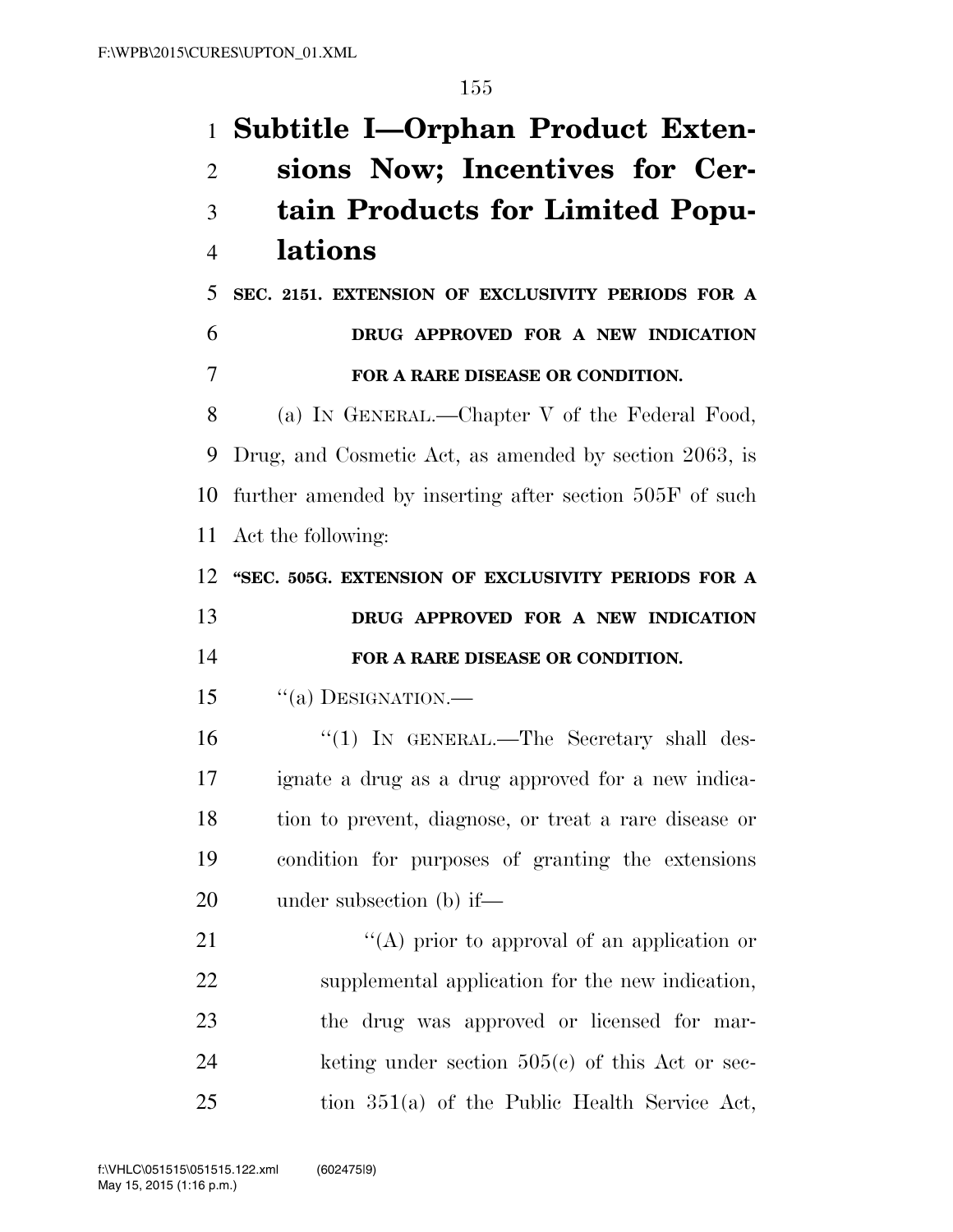| $\mathbf{1}$   | but was not so approved or licensed for the new      |
|----------------|------------------------------------------------------|
| $\overline{2}$ | indication;                                          |
| 3              | $\lq\lq (B)(i)$ the sponsor of the approved or li-   |
| $\overline{4}$ | censed drug files an application or a supple-        |
| 5              | mental application for approval of the new indi-     |
| 6              | cation for use of the drug to prevent, diagnose,     |
| 7              | or treat the rare disease or condition; and          |
| 8              | "(ii) the Secretary approves the application         |
| 9              | or supplemental application; and                     |
| 10             | "(C) the application or supplemental appli-          |
| 11             | cation for the new indication contains the con-      |
| 12             | sent of the applicant to notice being given by       |
| 13             | the Secretary under paragraph (4) respecting         |
| 14             | the designation of the drug.                         |
| 15             | "(2) REVOCATION OF DESIGNATION.-                     |
| 16             | "(A) IN GENERAL.—Except as provided in               |
| 17             | subparagraph (B), a designation under this           |
| 18             | subsection shall not be revoked for any reason.      |
| 19             | "(B) EXCEPTION.—The Secretary may re-                |
| 20             | voke a designation of a drug under paragraph         |
| 21             | $(1)$ if the Secretary finds that the application or |
| 22             | supplemental application resulting in such des-      |
| 23             | ignation contained an untrue statement of ma-        |
| 24             | terial fact.                                         |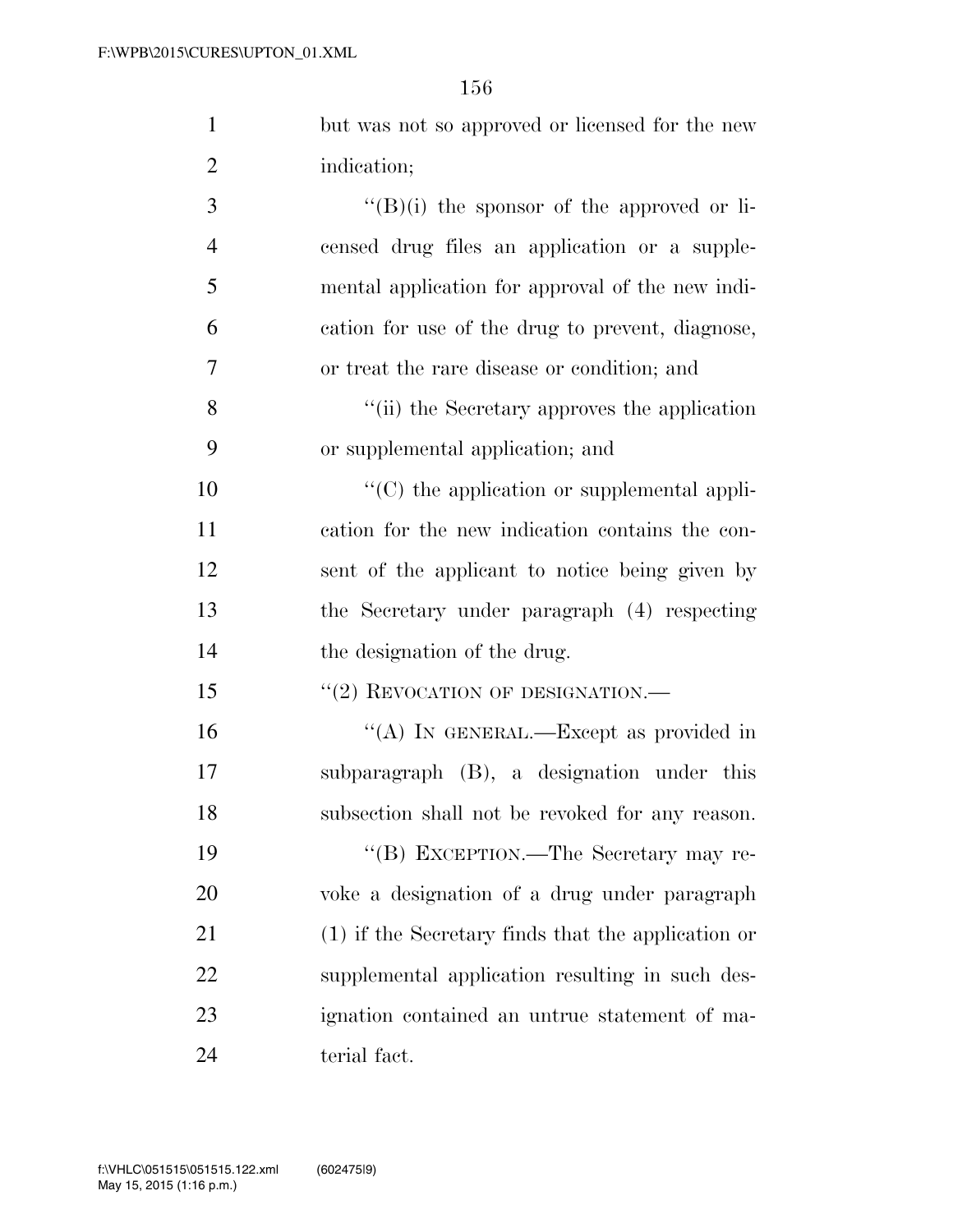1 ''(3) NOTIFICATION PRIOR TO DISCONTINUANCE OF PRODUCTION FOR SOLELY COMMERCIAL REA- SONS.—A designation of a drug under paragraph (1) shall be subject to the condition that the sponsor of the drug will notify the Secretary of any discontinu- ance of the production of the drug for solely com- mercial reasons at least one year before such dis- continuance. 9 "(4) NOTICE TO PUBLIC.—Notice respecting the designation of a drug under paragraph (1) shall be made available to the public. ''(b) EXTENSION.—If the Secretary designates a drug as a drug approved for a new indication for a rare disease or condition, as described in subsection (a)(1)—  $\frac{1}{2}$  (1)(A) the 4-, 5-, and 7 <sup>1</sup>/2-year periods de-

16 scribed in subsections  $(c)(3)(E)(ii)$  and  $(j)(5)(F)(ii)$  of section 505, the 3-year periods described in 18 clauses (iii) and (iv) of subsection  $(c)(3)(E)$  and 19 clauses (iii) and (iv) of subsection  $(j)(5)(F)$  of sec- tion 505, and the 7-year period described in section 527, as applicable, shall be extended by 6 months; or

 ''(B) the 4- and 12-year periods described in 24 subparagraphs (A) and (B) of section  $351(k)(7)$  of the Public Health Service Act and the 7-year period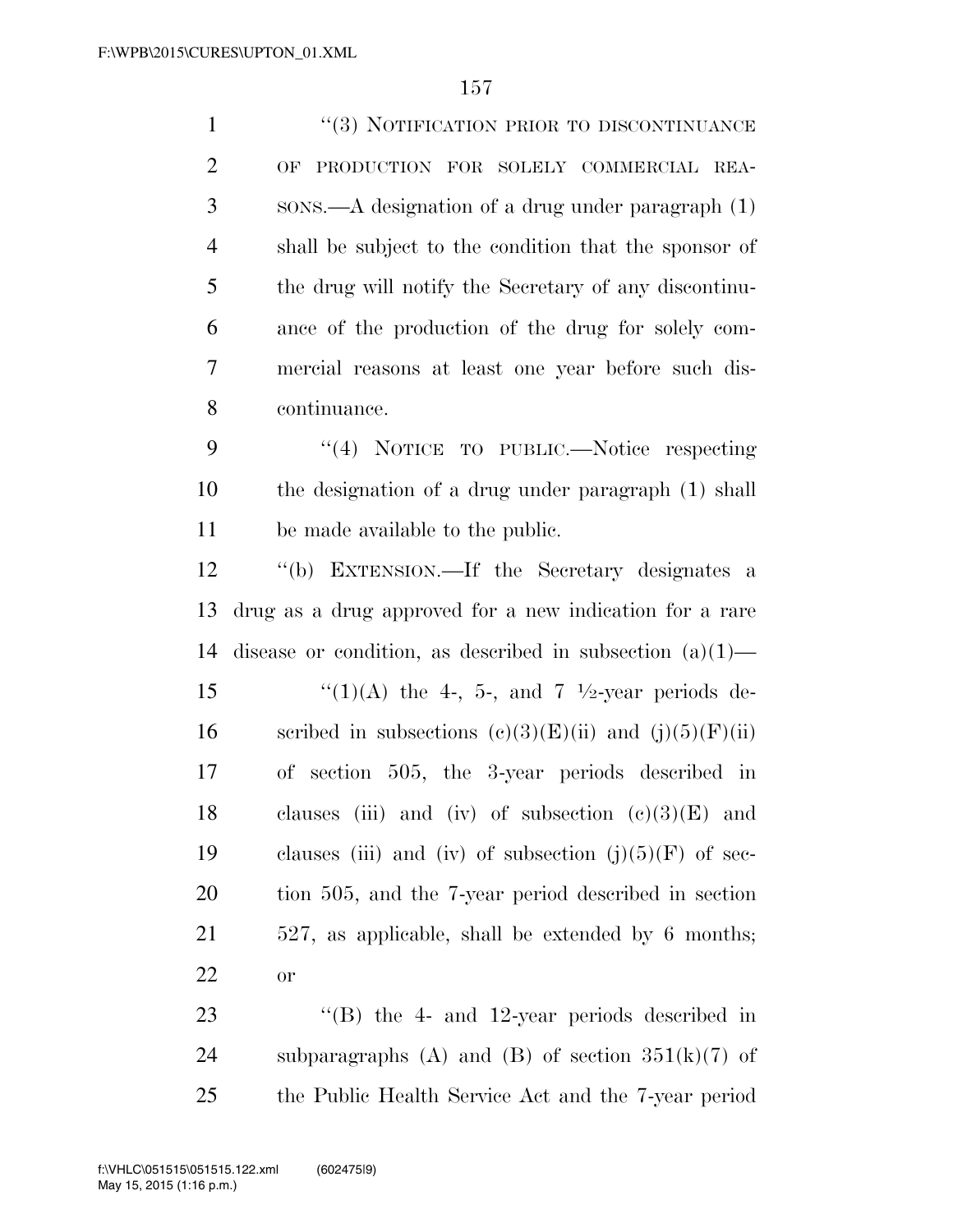described in section 527, as applicable, shall be ex-tended by 6 months; and

 ''(2)(A) if the drug is the subject of a listed patent for which a certification has been submitted 5 under subsection (b)(2)(A)(ii) or (j)(2)(A)(vii)(II) of section 505 or a listed patent for which a certifi- cation has been submitted under subsections 8 (b)(2)(A)(iii) or (j)(2)(A)(vii)(III) of section 505, the period during which an application may not be approved under section 505(c)(3) or section  $505(j)(5)(B)$  shall be extended by a period of 6 months after the date the patent expires (including any patent extensions); or

 $\langle G \rangle$  if the drug is the subject of a listed patent for which a certification has been submitted under 16 subsection  $(b)(2)(A)(iv)$  or  $(j)(2)(A)(vii)(IV)$  of sec- tion 505, and in the patent infringement litigation resulting from the certification the court determines that the patent is valid and would be infringed, the period during which an application may not be ap- proved under section 505(c)(3) or section  $22 \t\t 505(j)(5)(B)$  shall be extended by a period of 6 months after the date the patent expires (including any patent extensions).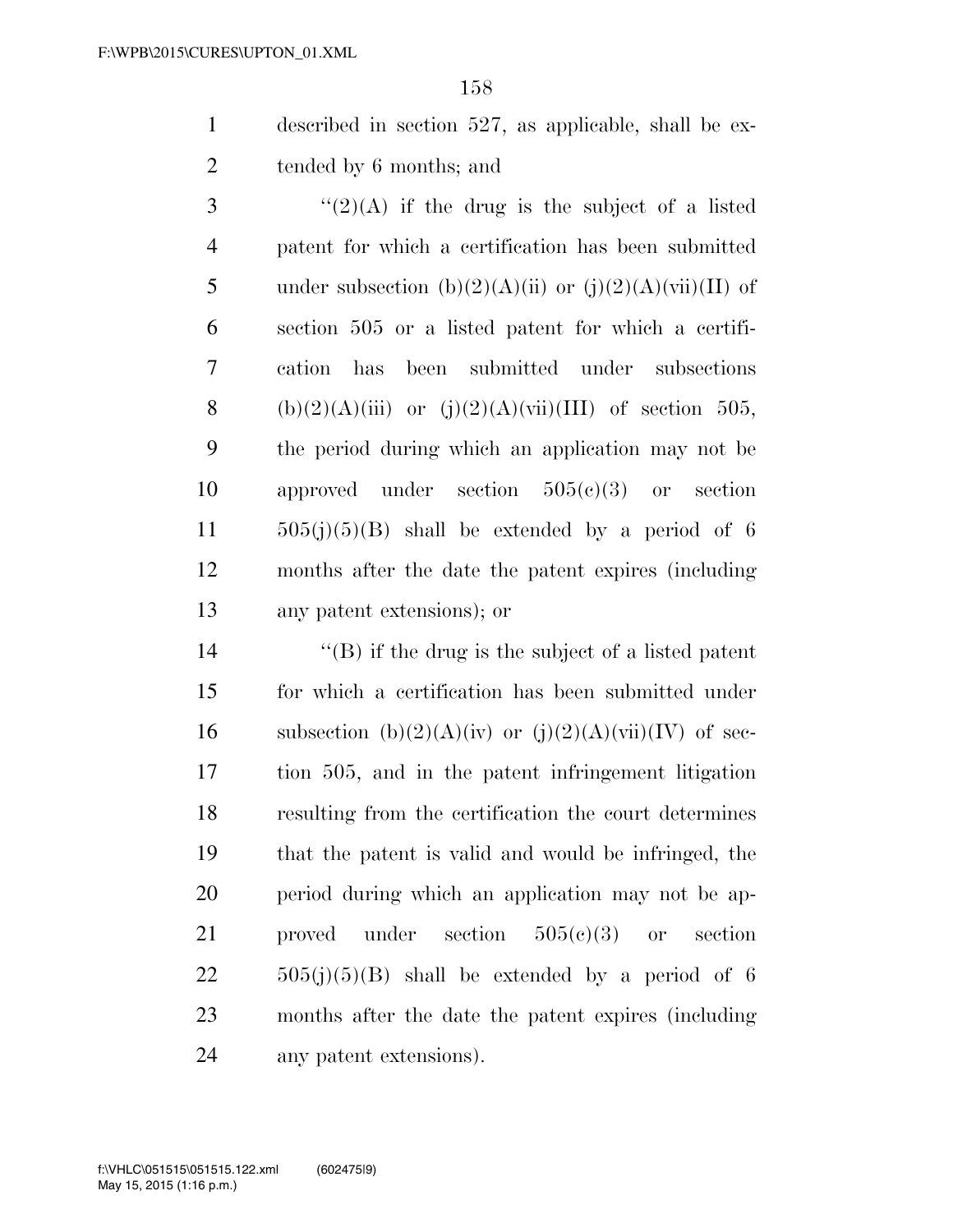1 "(c) RELATION TO PEDIATRIC AND QUALIFIED IN- FECTIOUS DISEASE PRODUCT EXCLUSIVITY.—Any exten- sion under subsection (b) of a period shall be in addition to any extension of the periods under sections 505A and 505E of this Act and section 351(m) of the Public Health Service Act, as applicable, with respect to the drug.

 ''(d) LIMITATIONS.—The extension described in sub- section (b) shall not apply if the drug designated under subsection (a)(1) has previously received an extension by operation of subsection (b).

11 " (e) REGULATIONS.

12 "(1) In GENERAL.—Not later than 2 years after the date of enactment of this section, the Sec- retary shall adopt final regulations implementing this section.

 ''(2) PROCEDURE.—In promulgating a regula- tion implementing this section, the Secretary shall—  $\langle (A)$  issue a notice of proposed rulemaking that includes the proposed regulation;

20 "'(B) provide a period of not less than 60 days for comments on the proposed regulation; and

23 "'(C) publish the final regulation not less than 30 days before the effective date of the regulation.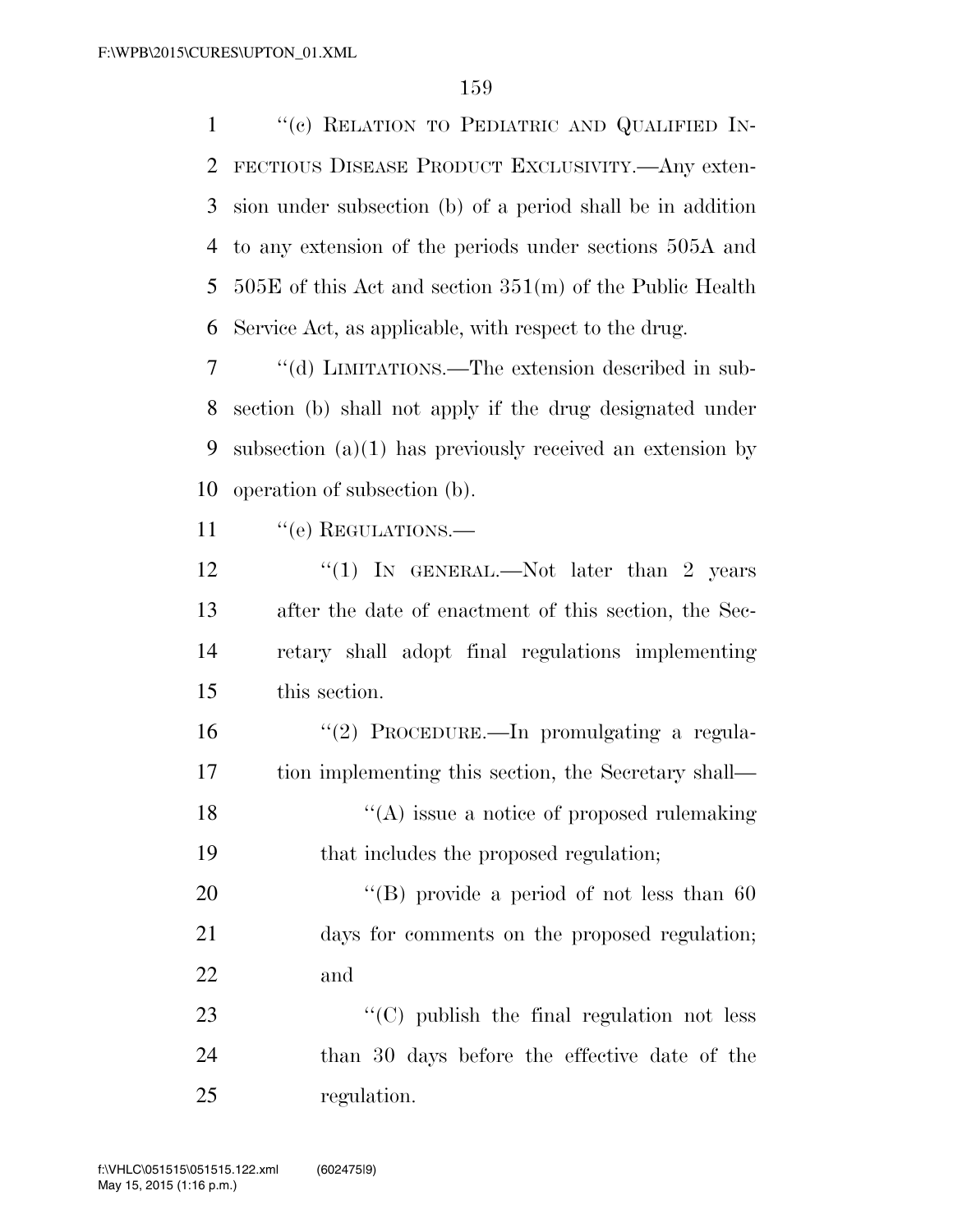1 ''(3) RESTRICTIONS.—Notwithstanding any other provision of law, the Secretary shall promul- gate regulations implementing this section only as described in paragraph (2), except that the Sec- retary may issue interim guidance for sponsors seek- ing to submit an application or supplemental appli- cation described in subsection (a) prior to the pro-mulgation of such regulations.

9 "(4) DESIGNATION PRIOR TO REGULATIONS. The Secretary shall designate drugs under sub- section (a) prior to the promulgation of regulations under this subsection, if such drugs meet the criteria described in subsection (a).

 ''(f) DEFINITION.—In this section, the term 'rare dis- ease or condition' has the meaning given to such term in 16 section  $526(a)(2)$ .".

 (b) APPLICATION.—Section 505G of the Federal Food, Drug, and Cosmetic Act, as added by subsection (a), applies only with respect to a drug for which an appli- cation or supplemental application described in subsection 21 (a)(1)(B)(i) of such section 505G is first approved under 22 section  $505(c)$  of such Act  $(21 \text{ U.S.C. } 355(c))$  or section 351(a) of the Public Health Service Act (42 U.S.C.  $262(a)$  on or after the date of the enactment of this Act. (c) CONFORMING AMENDMENTS.—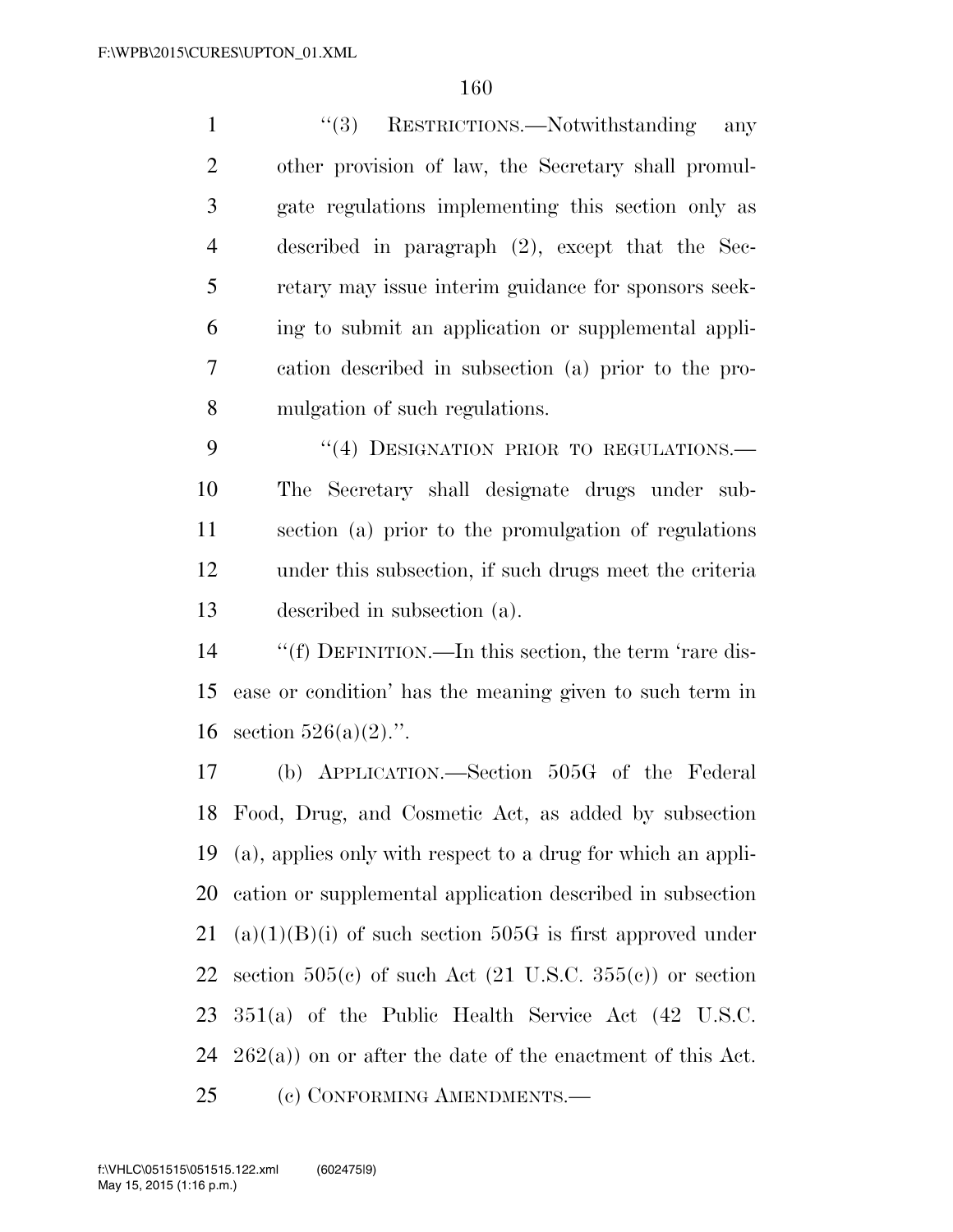| $\mathbf{1}$   | (1) RELATION TO PEDIATRIC EXCLUSIVITY FOR                      |
|----------------|----------------------------------------------------------------|
| $\overline{2}$ | DRUGS.—Section 505A of the Federal Food, Drug,                 |
| 3              | and Cosmetic Act (21 U.S.C. 355a) is amended—                  |
| $\overline{4}$ | $(A)$ in subsection $(b)$ , by adding at the end               |
| 5              | the following:                                                 |
| 6              | "(3) RELATION TO EXCLUSIVITY FOR A DRUG                        |
| 7              | APPROVED FOR A NEW INDICATION FOR A RARE DIS-                  |
| 8              | CONDITION.—Notwithstanding the ref-<br>$\rm OR$<br><b>EASE</b> |
| 9              | erences in subsection $(b)(1)$ to the lengths of the ex-       |
| 10             | clusivity periods after application of pediatric exclu-        |
| 11             | sivity, the 6-month extensions described in sub-               |
| 12             | section $(b)(1)$ shall be in addition to any extensions        |
| 13             | under section $505G$ ."; and                                   |
| 14             | (B) in subsection (c), by adding at the end                    |
| 15             | the following:                                                 |
| 16             | "(3) RELATION TO EXCLUSIVITY FOR A DRUG                        |
| 17             | APPROVED FOR A NEW INDICATION FOR A RARE DIS-                  |
| 18             | OR CONDITION.—Notwithstanding the ref-<br><b>EASE</b>          |
| 19             | erences in subsection $(e)(1)$ to the lengths of the ex-       |
| 20             | clusivity periods after application of pediatric exclu-        |
| 21             | sivity, the 6-month extensions described in sub-               |
| 22             | section $(c)(1)$ shall be in addition to any extensions        |
| 23             | under section 505G.".                                          |
| 24             | (2)<br>RELATION TO<br>EXCLUSIVITY<br>FOR<br><b>NEW</b>         |
| 25             | QUALIFIED INFECTIOUS DISEASE PRODUCTS THAT                     |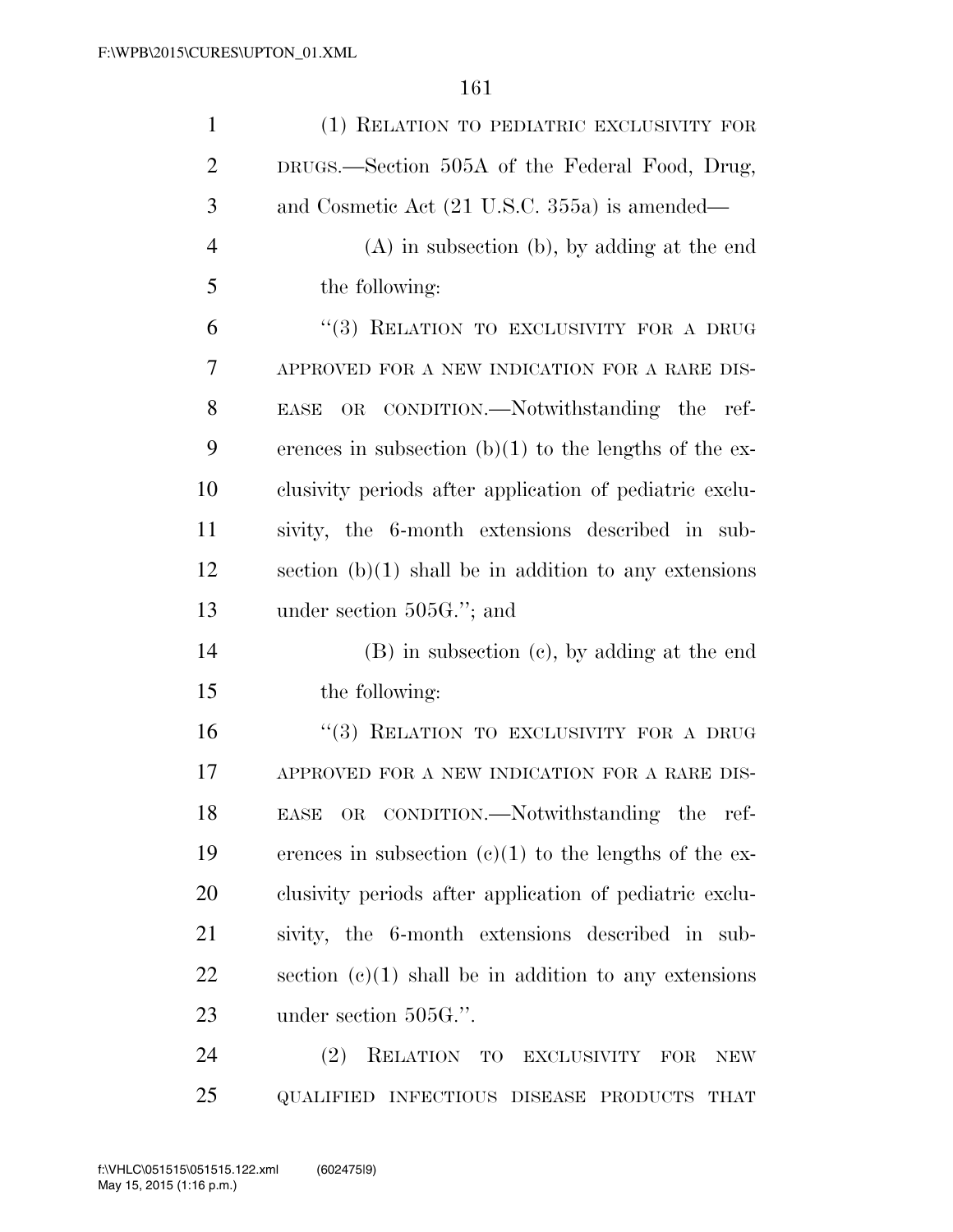| $\mathbf{1}$   | ARE DRUGS.—Subsection (b) of section $505E$ of the           |
|----------------|--------------------------------------------------------------|
| 2              | Federal Food, Drug, and Cosmetic Act (21 U.S.C.              |
| 3              | $355f$ ) is amended—                                         |
| $\overline{4}$ | $(A)$ by amending the subsection heading to                  |
| 5              | read as follows: "RELATION TO PEDIATRIC EX-                  |
| 6              | CLUSIVITY AND EXCLUSIVITY FOR A DRUG AP-                     |
| 7              | PROVED FOR A NEW INDICATION FOR A RARE                       |
| 8              | DISEASE OR CONDITION"; and                                   |
| 9              | (B) by striking "any extension of the pe-                    |
| 10             | riod under section 505A" and inserting "any                  |
| 11             | extension of the periods under sections 505A                 |
| 12             | and $505G$ , as applicable,".                                |
| 13             | (3) RELATION TO PEDIATRIC EXCLUSIVITY FOR                    |
| 14             | $BIOLOGICAL$ PRODUCTS.—Section $351(m)$ of the               |
| 15             | Public Health Service Act $(42 \text{ U.S.C. } 262(m))$ is   |
| 16             | amended by adding at the end the following:                  |
| 17             | "(5) RELATION TO EXCLUSIVITY FOR A BIO-                      |
| 18             | LOGICAL PRODUCT APPROVED FOR A NEW INDICA-                   |
| 19             | TION FOR A RARE DISEASE OR CONDITION.--Not-                  |
| 20             | withstanding the references in paragraphs $(2)(A)$ ,         |
| 21             | $(2)(B)$ , $(3)(A)$ , and $(3)(B)$ to the lengths of the ex- |
| 22             | clusivity periods after application of pediatric exclu-      |
| 23             | sivity, the 6-month extensions described in such             |
| 24             | paragraphs shall be in addition to any extensions            |
| 25             | under section 505G.".                                        |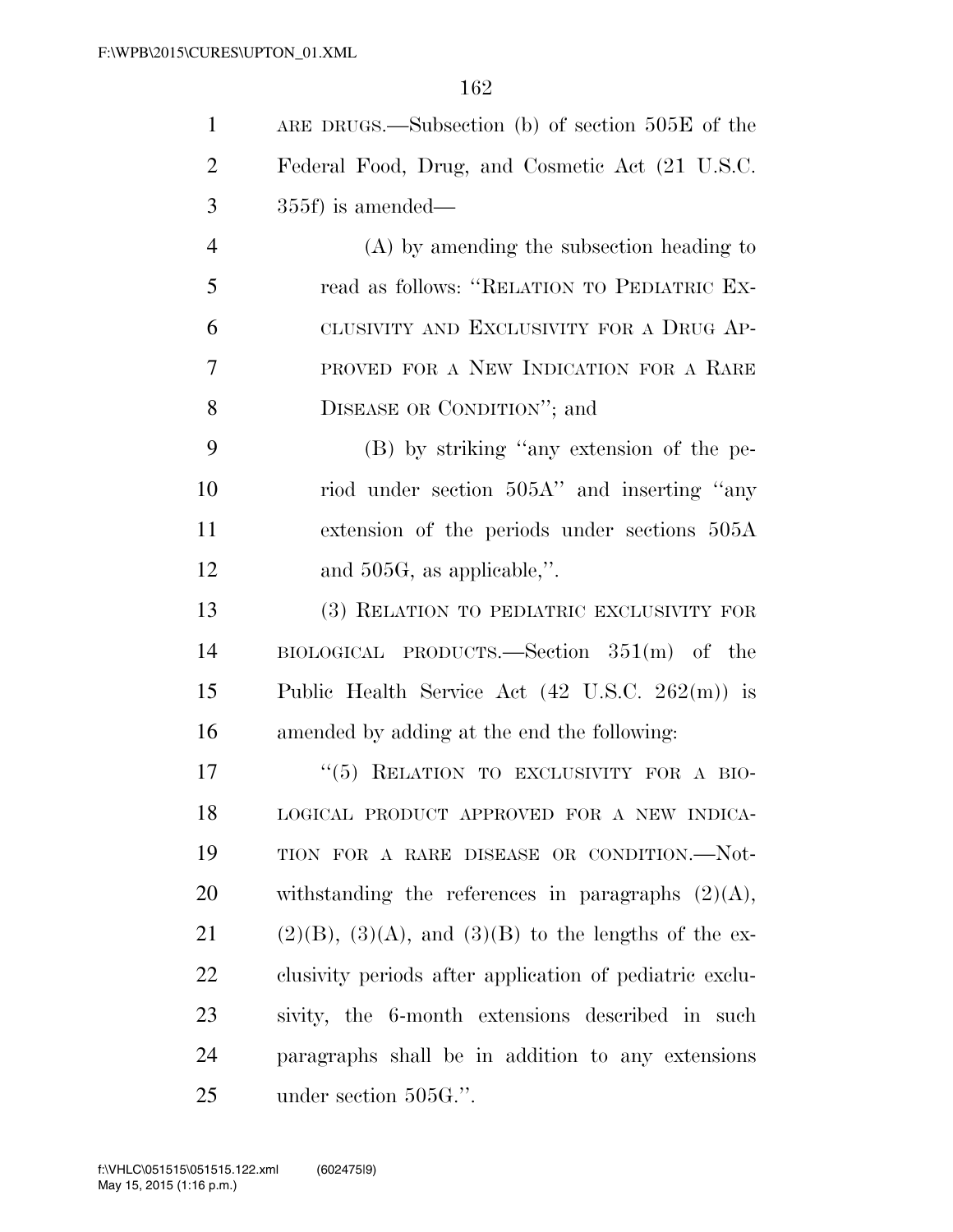| $\mathbf{1}$   | [SEC. 2152. REAUTHORIZATION OF RARE PEDIATRIC DIS-                        |
|----------------|---------------------------------------------------------------------------|
| $\overline{2}$ | EASE PRIORITY REVIEW VOUCHER INCEN-                                       |
| 3              | <b>TIVE PROGRAM.</b>                                                      |
| $\overline{4}$ | Section 529 of the Federal Food, Drug, and Cosmetic                       |
| 5              | Act $(21 \text{ U.S.C. } 360 \text{ ff})$ is amended—                     |
| 6              | $[(1)$ in subsection $(a)$ —                                              |
| 7              | $[(A)$ in paragraph (3), by amending sub-                                 |
| 8              | paragraph $(A)$ to read as follows:                                       |
| 9              | $\lbrack$ "(A) The disease is a serious and life-                         |
| 10             | threatening disease in which the serious and                              |
| 11             | life-threatening manifestations primarily affect                          |
| 12             | individuals aged from birth to 18 years, includ-                          |
| 13             | ing age groups often called neonates, infants,                            |
| 14             | children, and adolescents."; and                                          |
| 15             | $\lfloor (B)$ in paragraph $(4)(A)$ —                                     |
| 16             | $(i)$ in subparagraph $(E)$ , by striking                                 |
| 17             | "and";                                                                    |
| 18             | $\left[ \text{(ii)} \right]$ in subparagraph (F), by striking             |
| 19             | the period and inserting "; and"; and]                                    |
| <b>20</b>      | $\left[ \left( \mathrm{iii}\right) \right]$ by adding at the end the fol- |
| 21             | $lowing:$ ]                                                               |
| 22             | $\lfloor$ "(G) is for a drug or biological product                        |
| 23             | for which a priority review voucher has not been                          |
| 24             | issued under section 524 (relating to tropical                            |
| 25             | disease products)."; and                                                  |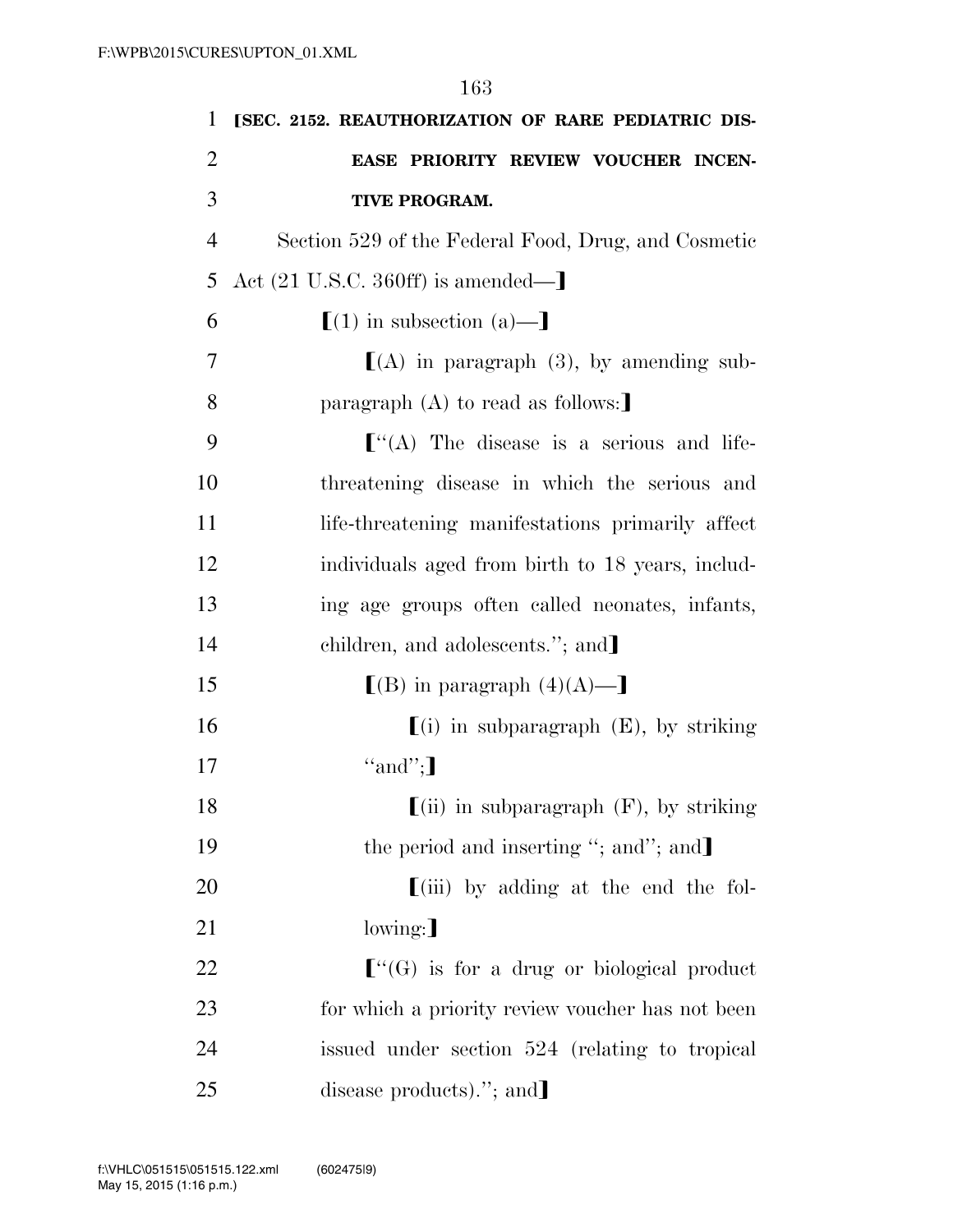$\Gamma(2)$  in subsection (b), by striking paragraph 2 (5) and inserting the following: **F**<sup>"</sup>(5) TERMINATION OF AUTHORITY.—The Sec- retary may not award any priority review vouchers 5 under paragraph  $(1)$  after June 30, 2022.". **Subtitle J—Domestic Manufac- turing and Export Efficiencies SEC. 2161. GRANTS FOR STUDYING THE PROCESS OF CON- TINUOUS DRUG MANUFACTURING.**  (a) IN GENERAL.—The Commissioner of Food and Drugs may award grants to institutions of higher edu- cation and nonprofit organizations for the purpose of studying and recommending improvements to the process of continuous manufacturing of drugs and biological prod- ucts and similar innovative monitoring and control tech- niques. (b) DEFINITIONS.—In this section: (1) The term ''drug'' has the meaning given to such term in section 201 of the Federal Food, Drug, and Cosmetic Act (21 U.S.C. 321). (2) The term ''biological product'' has the meaning given to such term in section 351(i) of the Public Health Service Act (42 U.S.C. 262(i)). (3) The term ''institution of higher education'' has the meaning given to such term in section 101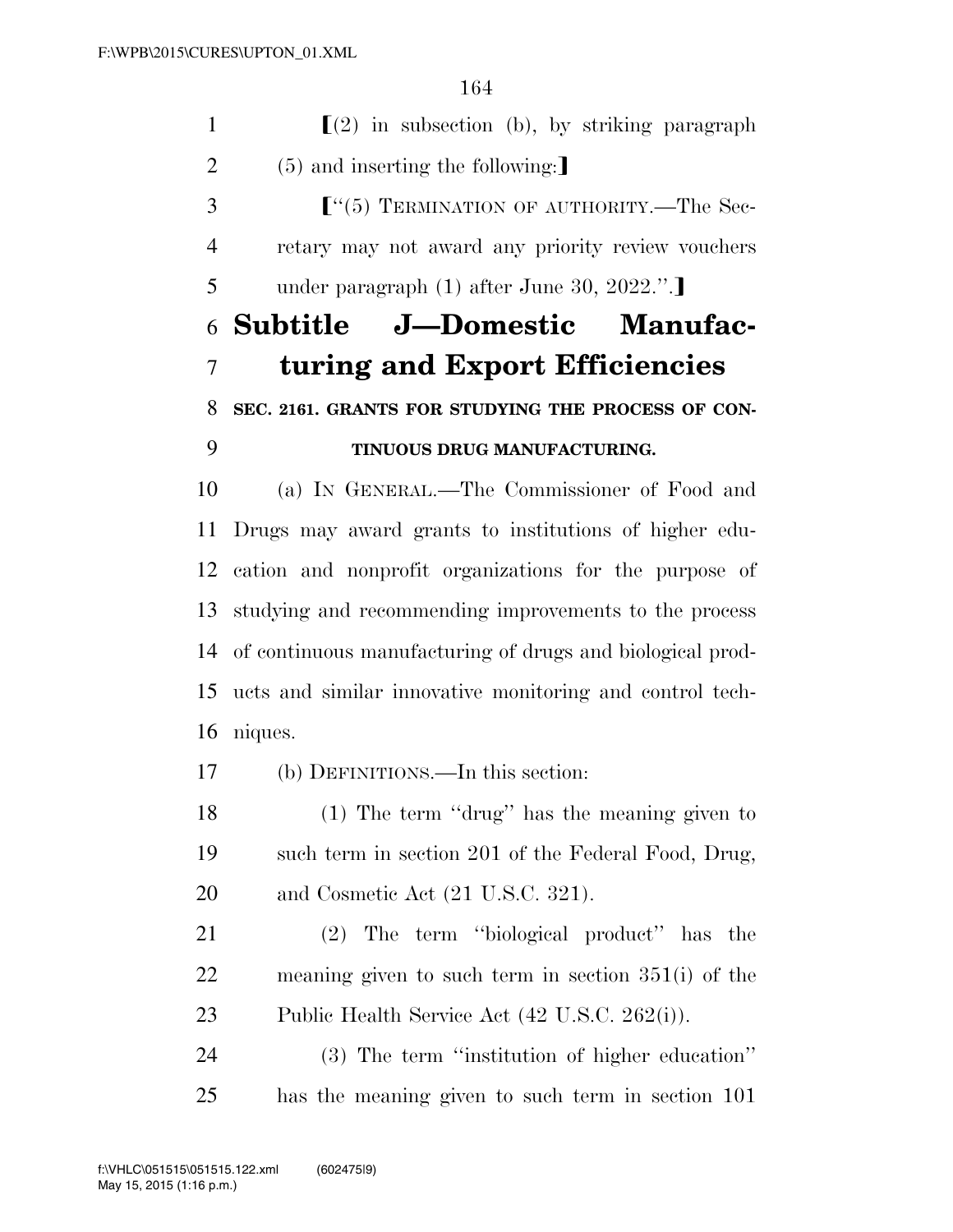of the Higher Education Act of 1965 (20 U.S.C. 1001). (c) AUTHORIZATION OF APPROPRIATIONS.—There is authorized to be appropriated \$5,000,000 for each of fis-

cal years 2016 through 2020 to carry out this section.

### **SEC. 2162. RE-EXPORTATION AMONG MEMBERS OF THE EU-ROPEAN ECONOMIC AREA.**

 Section 1003(f) of the Controlled Substances Import and Export Act (21 U.S.C. 953(f)) is amended—

10  $(1)$  in paragraph  $(5)$ —

11 (A) by striking "(5)" and inserting 12  $"({5})(A)"$ ;

 (B) by inserting '', except that the con- trolled substance may be exported from the sec- ond country to another country that is a mem- ber of the European Economic Area'' before the period at the end; and

(C) by adding at the end the following:

 ''(B) Subsequent to any re-exportation de- scribed in subparagraph (A), a controlled substance may continue to be exported from any country that is a member of the European Economic Area to any 23 other such country, provided that—

24  $(1)$  the conditions applicable with respect 25 to the first country under paragraphs  $(1)$ ,  $(2)$ ,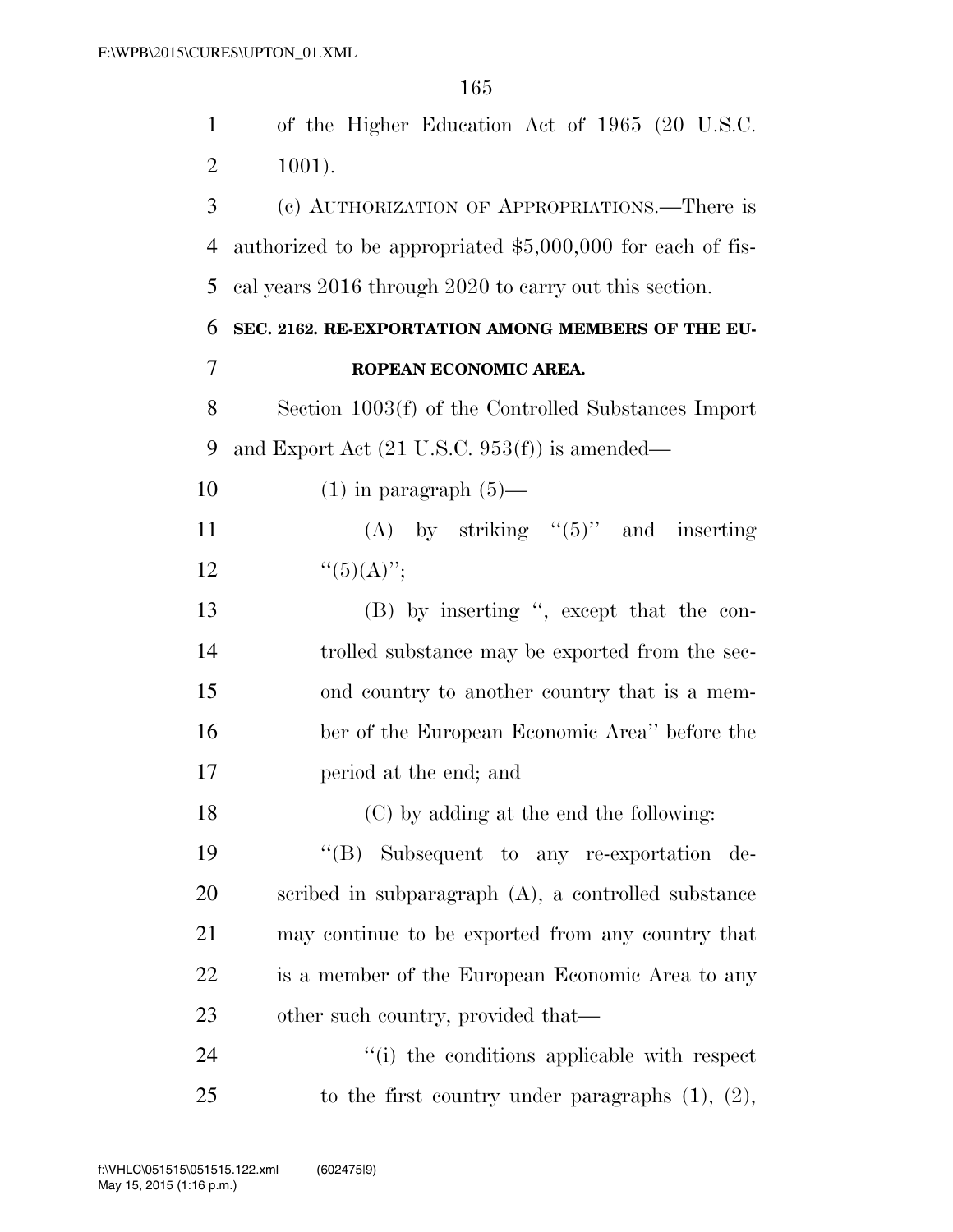1 (3), (4), (6), and (7) are met by each subse-2 quent country from which the controlled sub- stance is exported pursuant to this paragraph; and

 ''(ii) the conditions applicable with respect to the second country under such paragraphs are met by each subsequent country to which the controlled substance is exported pursuant to this paragraph.''; and

(2) by adding at the end the following:

 ''(g) LIMITATION.—The Attorney General shall not promulgate nor enforce any regulation, subregulatory guidance, or enforcement policy which impedes re-expor- tation among European Economic Area countries (as pro-15 vided in subsection  $(f)(5)$ , including by promulgating or enforcing any requirement that—

 $\frac{17}{2}$   $\frac{17}{2}$  re-exportation from the first country to the second country or re-exportation from the second country to another country (as such terms are used in subsection (f)) occur within a specified period of time; or

  $\qquad$   $\qquad$   $\qquad$   $\qquad$   $\qquad$   $\qquad$   $\qquad$   $\qquad$   $\qquad$   $\qquad$   $\qquad$   $\qquad$   $\qquad$   $\qquad$   $\qquad$   $\qquad$   $\qquad$   $\qquad$   $\qquad$   $\qquad$   $\qquad$   $\qquad$   $\qquad$   $\qquad$   $\qquad$   $\qquad$   $\qquad$   $\qquad$   $\qquad$   $\qquad$   $\qquad$   $\qquad$   $\qquad$   $\qquad$   $\qquad$   $\qquad$  country, and product be provided prior to expor- tation of the controlled substance from the United States.''.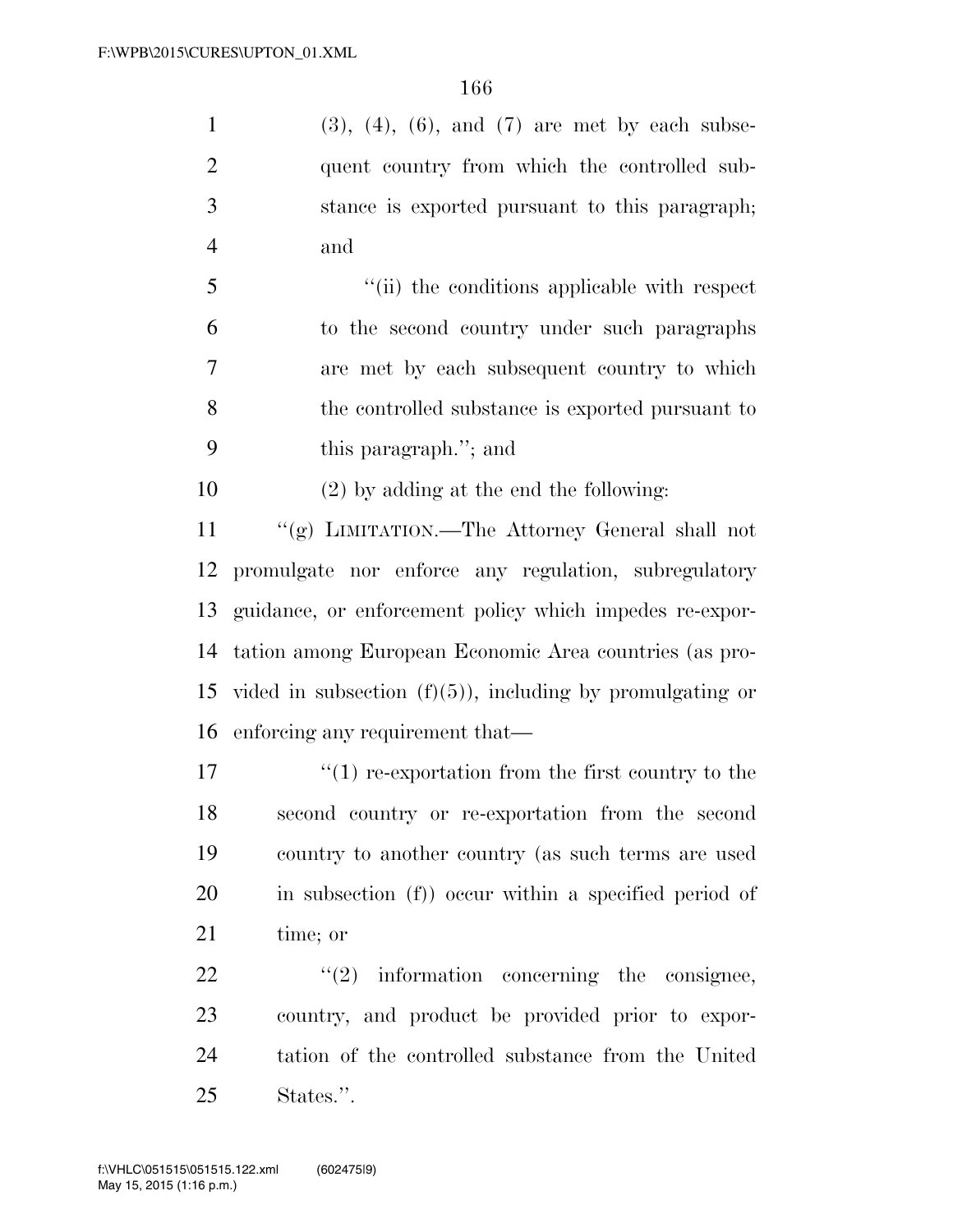## **Subtitle K—Enhancing Combination Products Review**

**SEC. 2181. ENHANCING COMBINATION PRODUCTS REVIEW.** 

4 Section  $503(g)(4)(C)$  of the Federal Food, Drug, and 5 Cosmetic Act  $(21 \text{ U.S.C. } 353(g)(4)(C))$  is amended by adding at the end the following new clause:

7 ''(iii) Not later than 18 months after the date of the enactment of the 21st Century Cures Act, the Secretary shall issue final guidance that describes the responsibilities of each agency center regarding its review of combination products. The Secretary shall, after soliciting public comment, review and up-date the guidance periodically.''.

# **Subtitle L—Priority Review for**

**Breakthrough Devices** 

 **SEC. 2201. PRIORITY REVIEW FOR BREAKTHROUGH DE-VICES.** 

(a) IN GENERAL.—Chapter V of the Federal Food,

Drug, and Cosmetic Act is amended—

20 (1) in section  $515(d)$ —

- 21 (A) by striking paragraph (5); and
- (B) by redesignating paragraph (6) as 23 paragraph (5); and

(2) by inserting after section 515A (21 U.S.C.

360e–1) the following: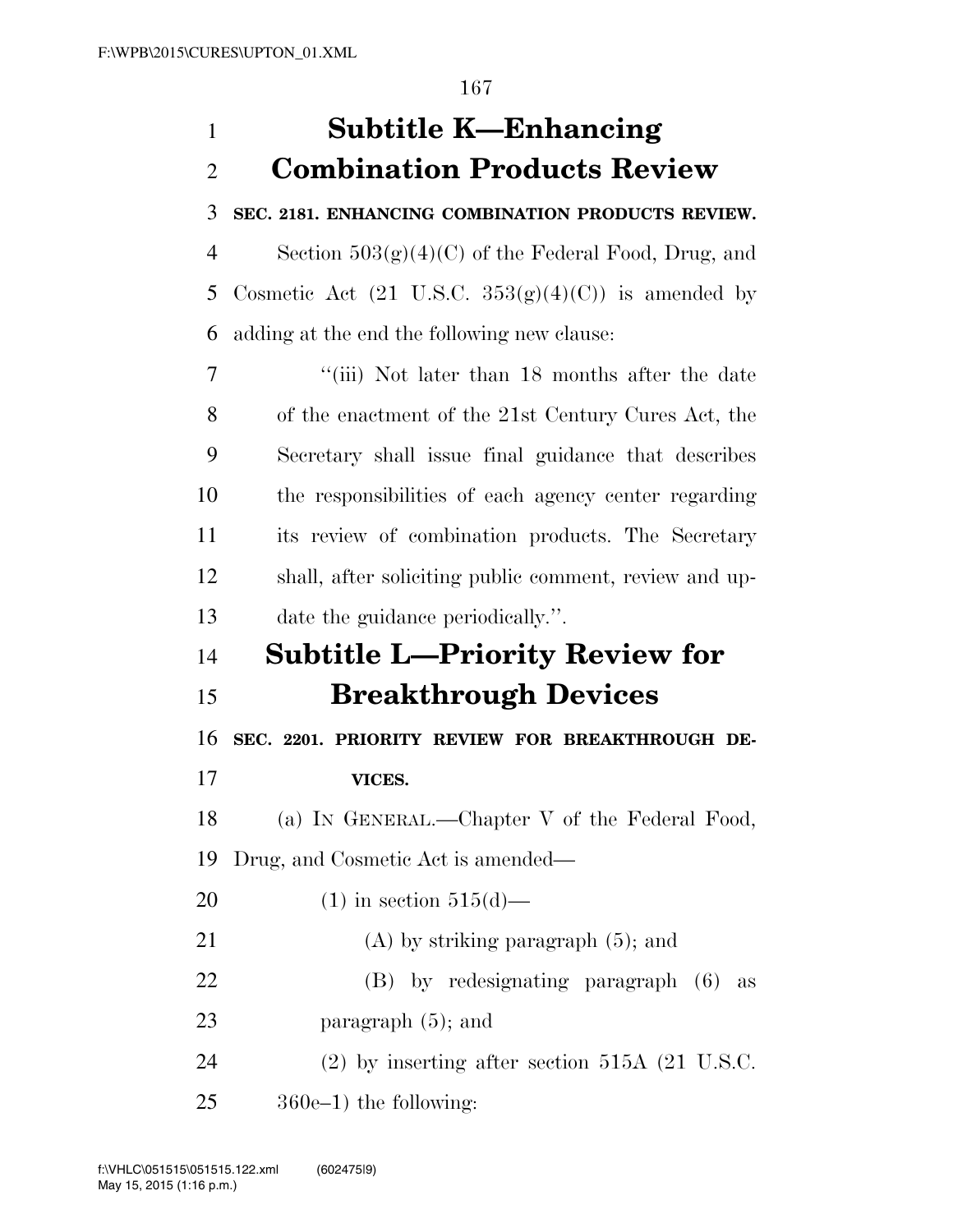**''SEC. 515B. PRIORITY REVIEW FOR BREAKTHROUGH DE-VICES.** 

 ''(a) IN GENERAL.—In order to provide for more ef- fective treatment or diagnosis of life-threatening or irre- versibly debilitating human diseases or conditions, the Secretary shall establish a program to provide priority re-view for devices—

8 ''(1) representing breakthrough technologies;

9  $(2)$  for which no approved alternatives exist;

 $\frac{1}{2}$  (3) offering significant advantages over exist- ing approved or cleared alternatives, including the potential to, compared to existing approved or cleared alternatives, reduce or eliminate the need for hospitalization, improve patient quality of life, facili- tate patients' ability to manage their own care (such as through self-directed personal assistance), or es-tablish long-term clinical efficiencies; or

18  $\frac{1}{2}$  (4) the availability of which is in the best in-terest of patients.

20 "(b) REQUEST FOR DESIGNATION.—A sponsor of a device may request that the Secretary designate the device for priority review under this section. Any such request for designation may be made at any time prior to the sub-24 mission of an application under section  $515(e)$ , a petition 25 for classification under section  $513(f)(2)$ , or a notification 26 under section  $510(k)$ .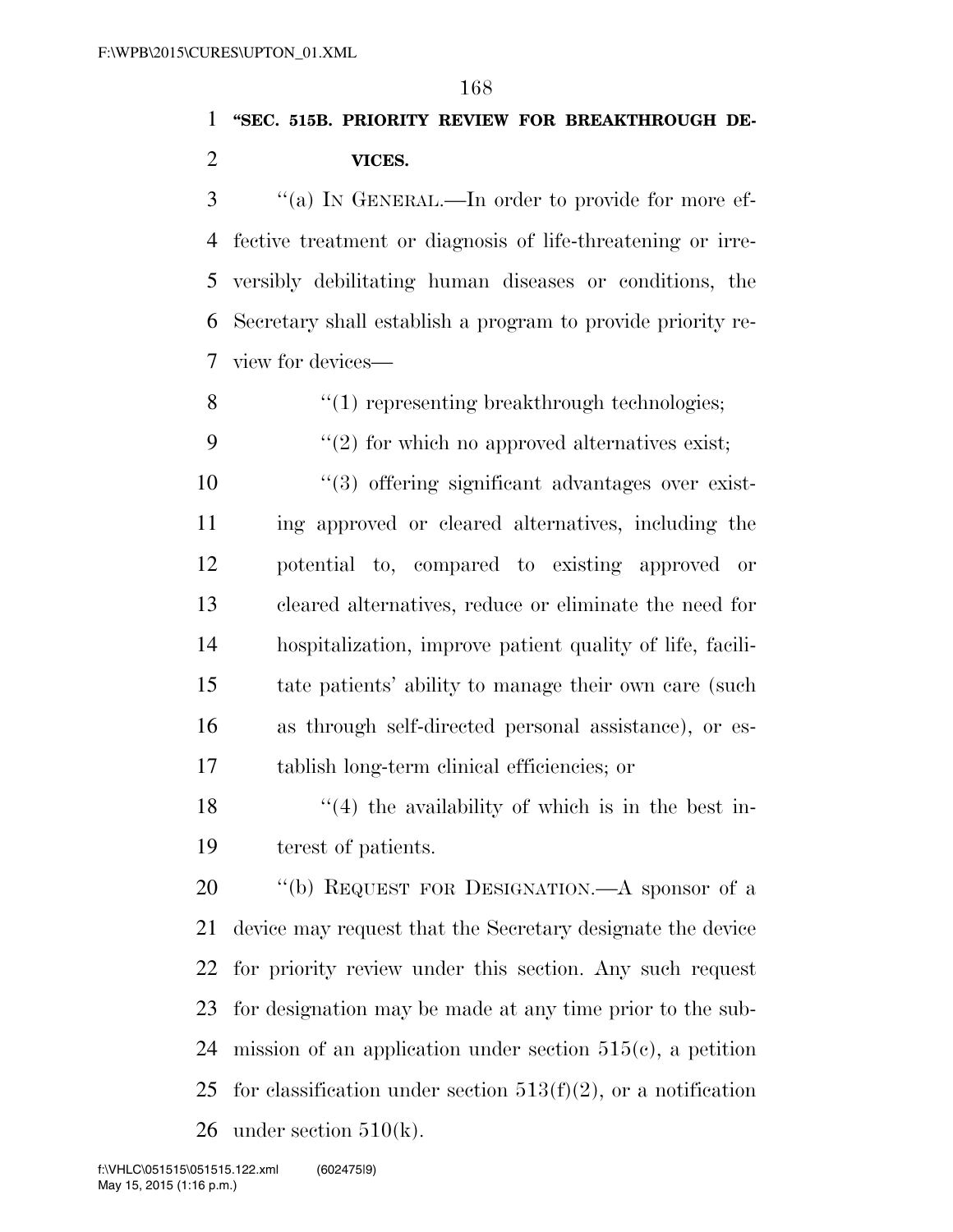|  | "(c) DESIGNATION PROCESS.— |
|--|----------------------------|
|--|----------------------------|

2 "(1) IN GENERAL.—Not later than 60 calendar days after the receipt of a request under subsection (b), the Secretary shall determine whether the device that is the subject of the request meets the criteria described in subsection (a). If the Secretary deter- mines that the device meets the criteria, the Sec- retary shall designate the device for priority review. 9 "(2) REVIEW.—Review of a request under sub- section (b) shall be undertaken by a team that is composed of experienced staff and managers of the Food and Drug Administration and is chaired by a senior manager. ''(3) DESIGNATION DETERMINATION.—A deter- mination approving or denying a request under sub- section (b) shall be considered a significant decision under section 517A and the Secretary shall provide a written, substantive summary of the basis for the determination in accordance with section 517A(a).

20 "(4) RECONSIDERATION.—

21 "(A) REQUEST FOR RECONSIDERATION.— Any person whose request under subsection (b) is denied may, within 30 days of the denial, re- quest reconsideration of the denial in accord-ance with section 517A(b)—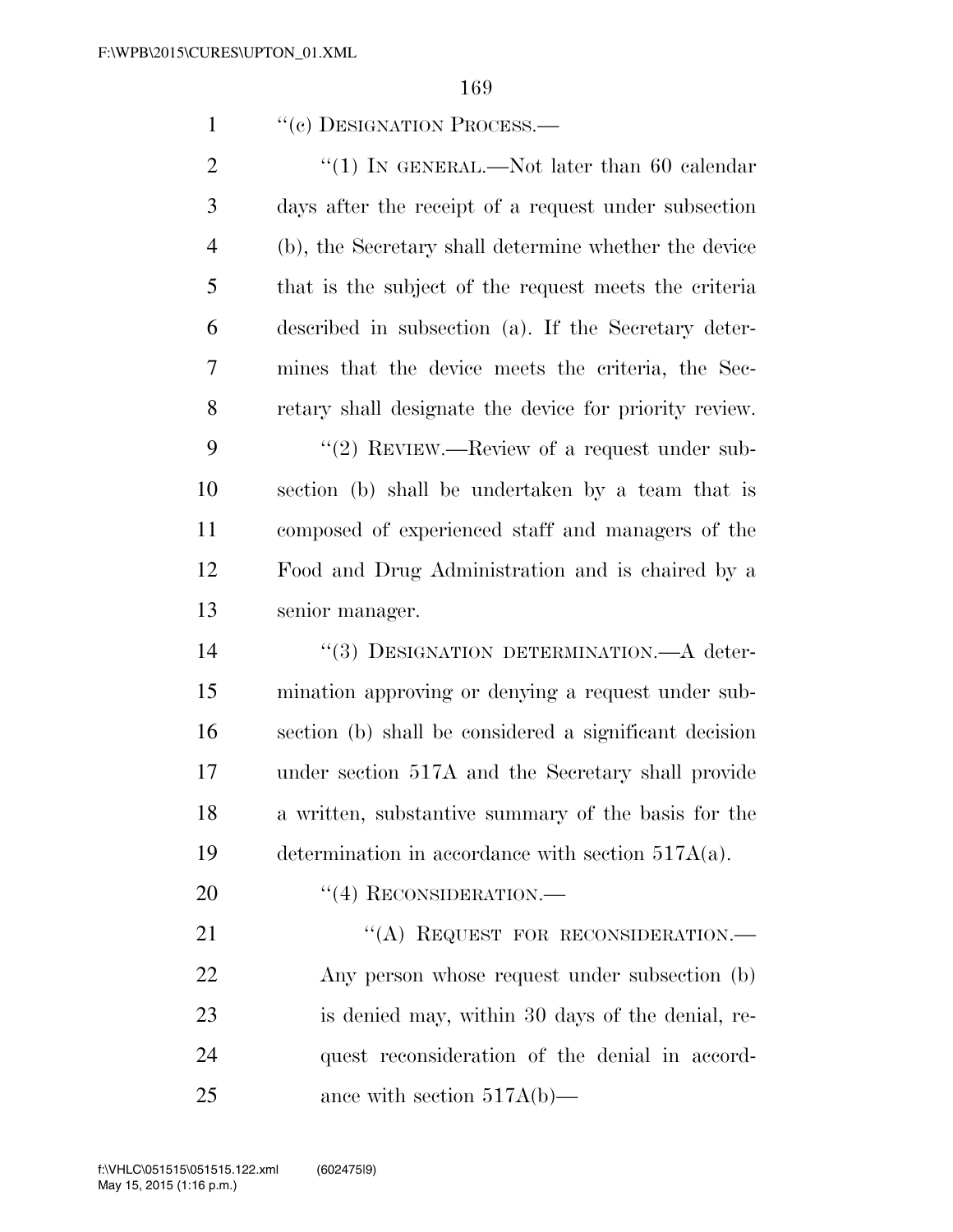| $\mathbf{1}$   | "(i) based upon the submission of                      |
|----------------|--------------------------------------------------------|
| $\overline{2}$ | documents by such person; or                           |
| 3              | "(ii) based upon such documents and                    |
| $\overline{4}$ | a meeting or teleconference.                           |
| 5              | "(B) RESPONSE.—Reconsideration of a                    |
| 6              | designation determination under this paragraph         |
| $\tau$         | shall be conducted in accordance with section          |
| 8              | $517A(b)$ .                                            |
| 9              | "(5) WITHDRAWAL.—If the Secretary approves             |
| 10             | a priority review designation for a device under this  |
| 11             | section, the Secretary may not withdraw the des-       |
| 12             | ignation based on the fact that the criteria specified |
| 13             | in subsection (a) are no longer met because of the     |
| 14             | subsequent clearance or approval of another device     |
| 15             | that was designated under—                             |
| 16             | $\lq\lq$ this section; or                              |
| 17             | "(B) section $515(d)(5)$ (as in effect imme-           |
| 18             | diately prior to the enactment of the 21st Cen-        |
| 19             | tury Cures Act).                                       |
| 20             | "(d) PRIORITY REVIEW.—                                 |
| 21             | "(1) ACTIONS.—For purposes of expediting the           |
| 22             | development and review of devices designated under     |
| 23             | subsection $(c)$ , the Secretary shall—                |
| 24             | $\lq\lq(A)$ assign a team of staff, including a        |
| 25             | team leader with appropriate subject matter ex-        |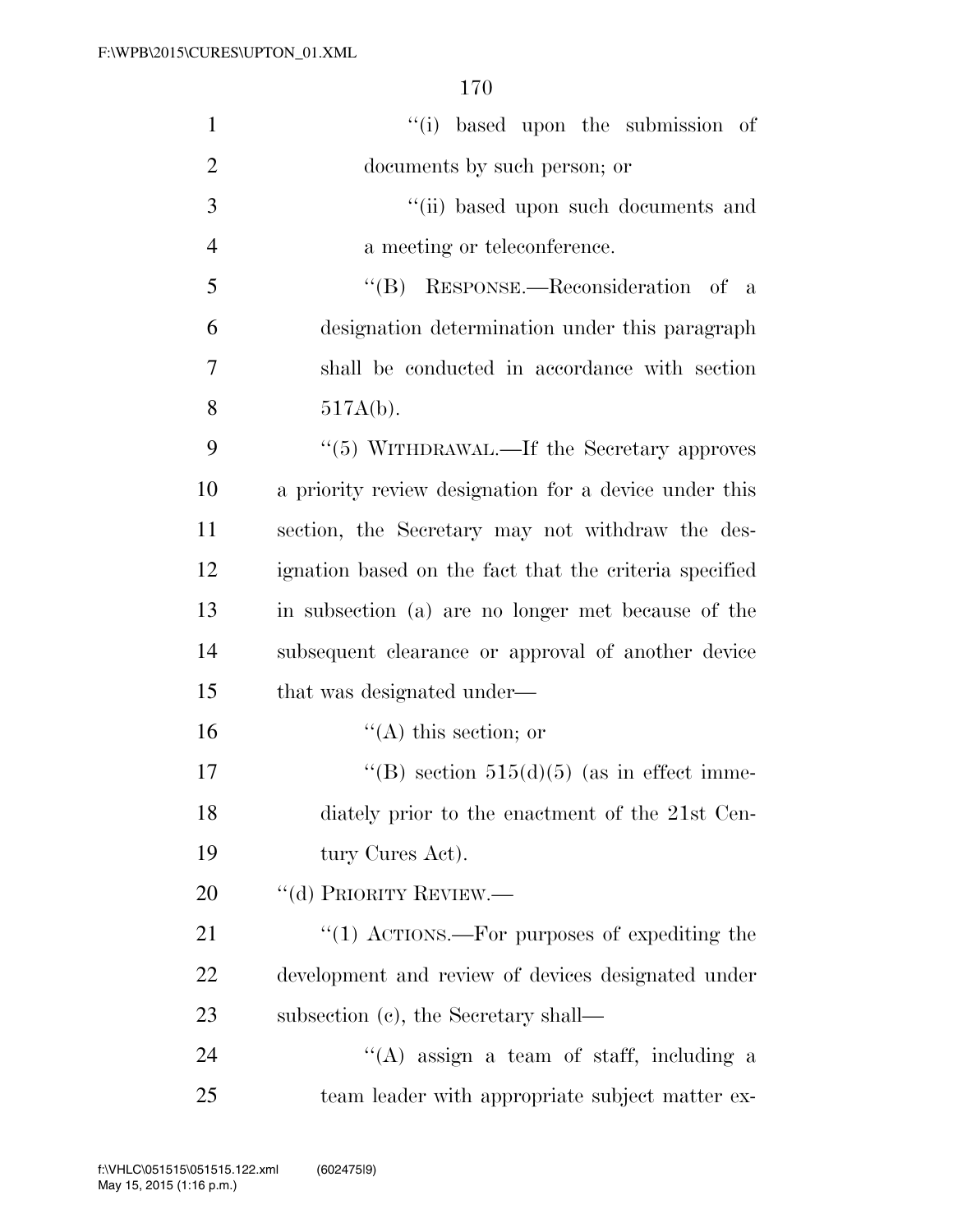| $\mathbf{1}$   | pertise and experience, for each device for                 |
|----------------|-------------------------------------------------------------|
| $\overline{2}$ | which a request is submitted under subsection               |
| 3              | (b);                                                        |
| $\overline{4}$ | "(B) provide for oversight of the team by                   |
| 5              | senior agency personnel to facilitate the effi-             |
| 6              | cient development of the device and the efficient           |
| 7              | review of any submission described in sub-                  |
| 8              | section (b) for the device;                                 |
| 9              | $\lq\lq$ (C) adopt an efficient process for timely          |
| 10             | dispute resolution;                                         |
| 11             | $\lq\lq$ (D) provide for interactive communication          |
| 12             | with the sponsor of the device during the review            |
| 13             | process;                                                    |
| 14             | "(E) expedite the Secretary's review of                     |
| 15             | manufacturing and quality systems compliance,               |
| 16             | as applicable;                                              |
| 17             | $\lq\lq(\mathrm{F})$ disclose to the sponsor in advance the |
| 18             | topics of any consultation concerning the spon-             |
| 19             | sor's device that the Secretary intends to under-           |
| 20             | take with external experts or an advisory com-              |
| 21             | mittee and provide the sponsor an opportunity               |
| 22             | to recommend such external experts;                         |
| 23             | $\lq\lq(G)$ for applications submitted under sec-           |
| 24             | tion $515(c)$ , provide for advisory committee              |
| 25             | input, as the Secretary determines appropriate              |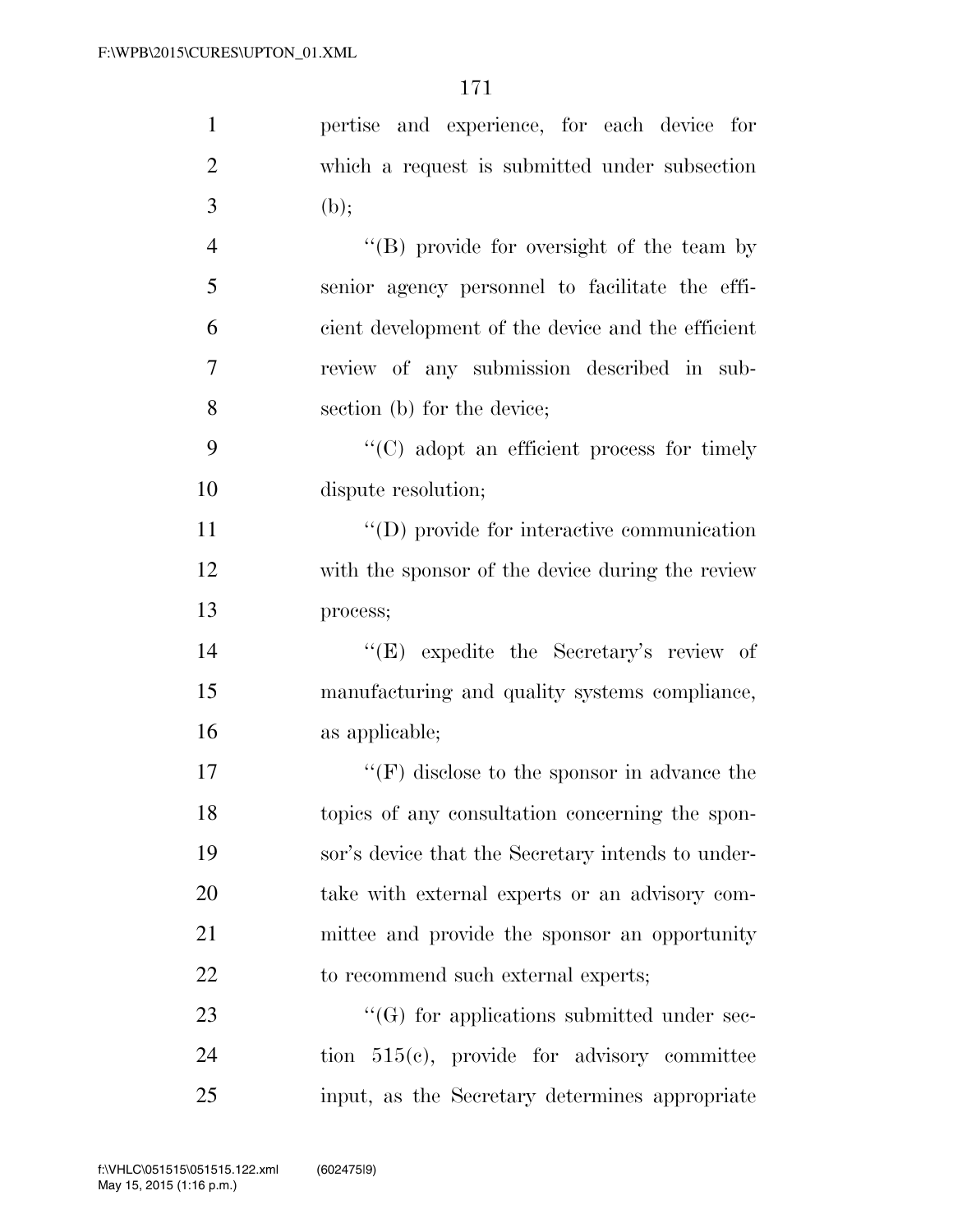|                | T72                                                   |
|----------------|-------------------------------------------------------|
| $\mathbf{1}$   | (including in response to the request of the          |
| $\overline{2}$ | sponsor); and                                         |
| 3              | $\lq\lq$ (H) assign staff to be available within a    |
| $\overline{4}$ | reasonable time to address questions by institu-      |
| 5              | tional review committees concerning the condi-        |
| 6              | tions and clinical testing requirements applica-      |
| 7              | ble to the investigational use of the device pur-     |
| 8              | suant to an exemption under section $520(g)$ .        |
| 9              | "(2) ADDITIONAL ACTIONS.—In addition to the           |
| 10             | actions described in paragraph (1), for purposes of   |
| 11             | expediting the development and review of devices      |
| 12             | designated under subsection (c), the Secretary, in    |
| 13             | collaboration with the device sponsor, may, as appro- |
|                |                                                       |

priate—

15 "(A) coordinate with the sponsor regarding early agreement on a data development plan;

 $\text{``(B)}$  take steps to ensure that the design of clinical trials is as efficient as practicable, such as through adoption of shorter or smaller clinical trials, application of surrogate endpoints, and use of adaptive trial designs and Bayesian statistics, to the extent scientifically appropriate;

24  $\cdot$  (C) facilitate, to the extent scientifically appropriate, expedited and efficient develop-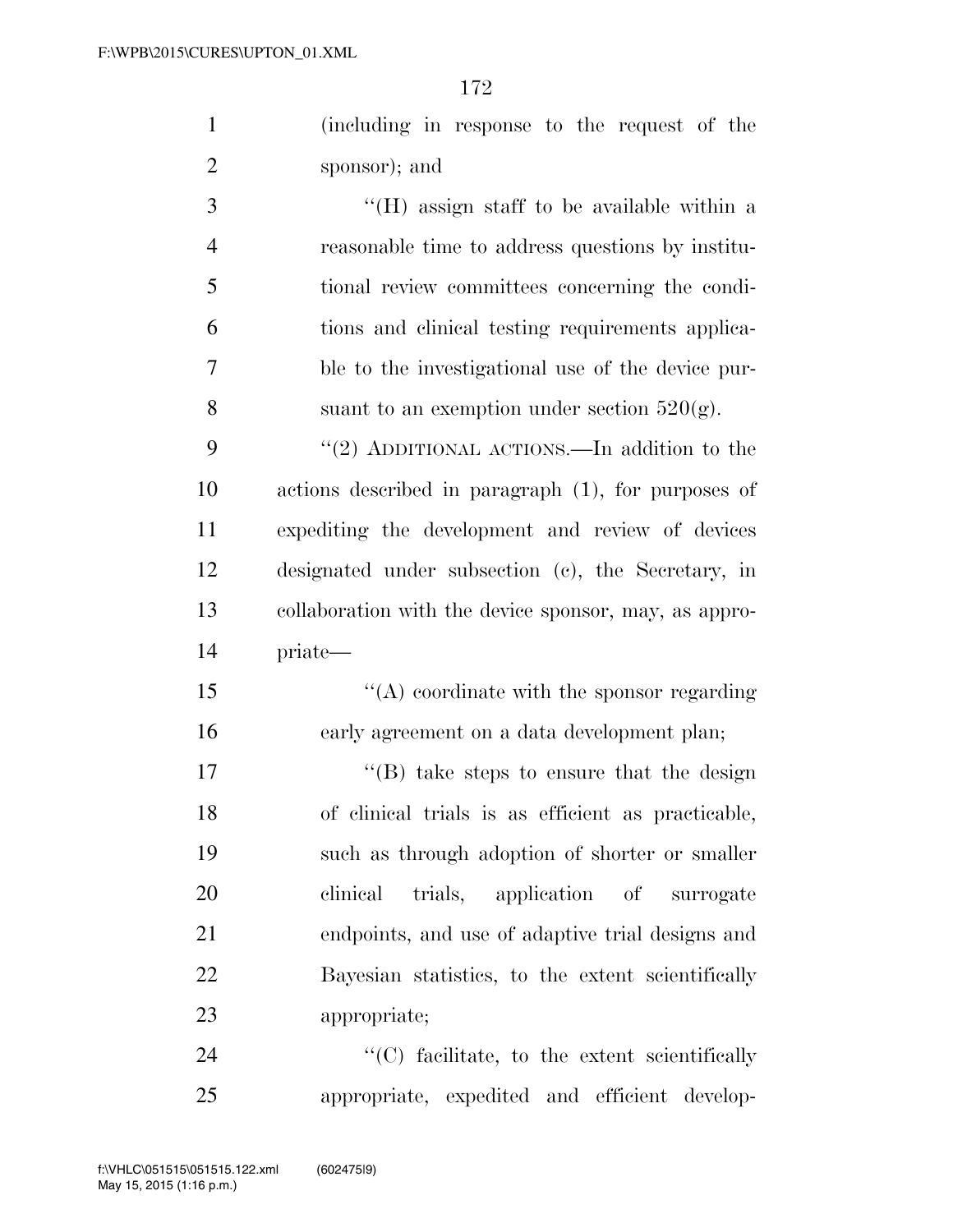| $\mathbf{1}$   | ment and review of the device through utiliza-            |
|----------------|-----------------------------------------------------------|
| $\overline{2}$ | tion of timely postmarket data collection, with           |
| 3              | regard to applications for approval under sec-            |
| $\overline{4}$ | tion $515(c)$ ; and                                       |
| 5              | "(D) agree to clinical protocols that the                 |
| 6              | Secretary will consider binding on the Secretary          |
| $\overline{7}$ | and the sponsor, subject to—                              |
| 8              | "(i) changes agreed to by the sponsor                     |
| 9              | and the Secretary;                                        |
| 10             | "(ii) changes that the Secretary deter-                   |
| 11             | mines are required to prevent an unreason-                |
| 12             | able risk to the public health; or                        |
| 13             | "(iii) the identification of a substan-                   |
| 14             | tial scientific issue determined by the Sec-              |
| 15             | retary to be essential to the safety or effec-            |
| 16             | tiveness of the device involved.                          |
| 17             | "(e) PRIORITY REVIEW GUIDANCE.—                           |
| 18             | $(1)$ CONTENT.—The Secretary shall<br><i><b>ISSUe</b></i> |
| 19             | guidance on the implementation of this section. Such      |
| 20             | guidance shall include the following:                     |
| 21             | "(A) The process for a person to seek a                   |
| 22             | priority review designation.                              |
| 23             | $\lq\lq (B)$ A template for requests under sub-           |
| 24             | section (b).                                              |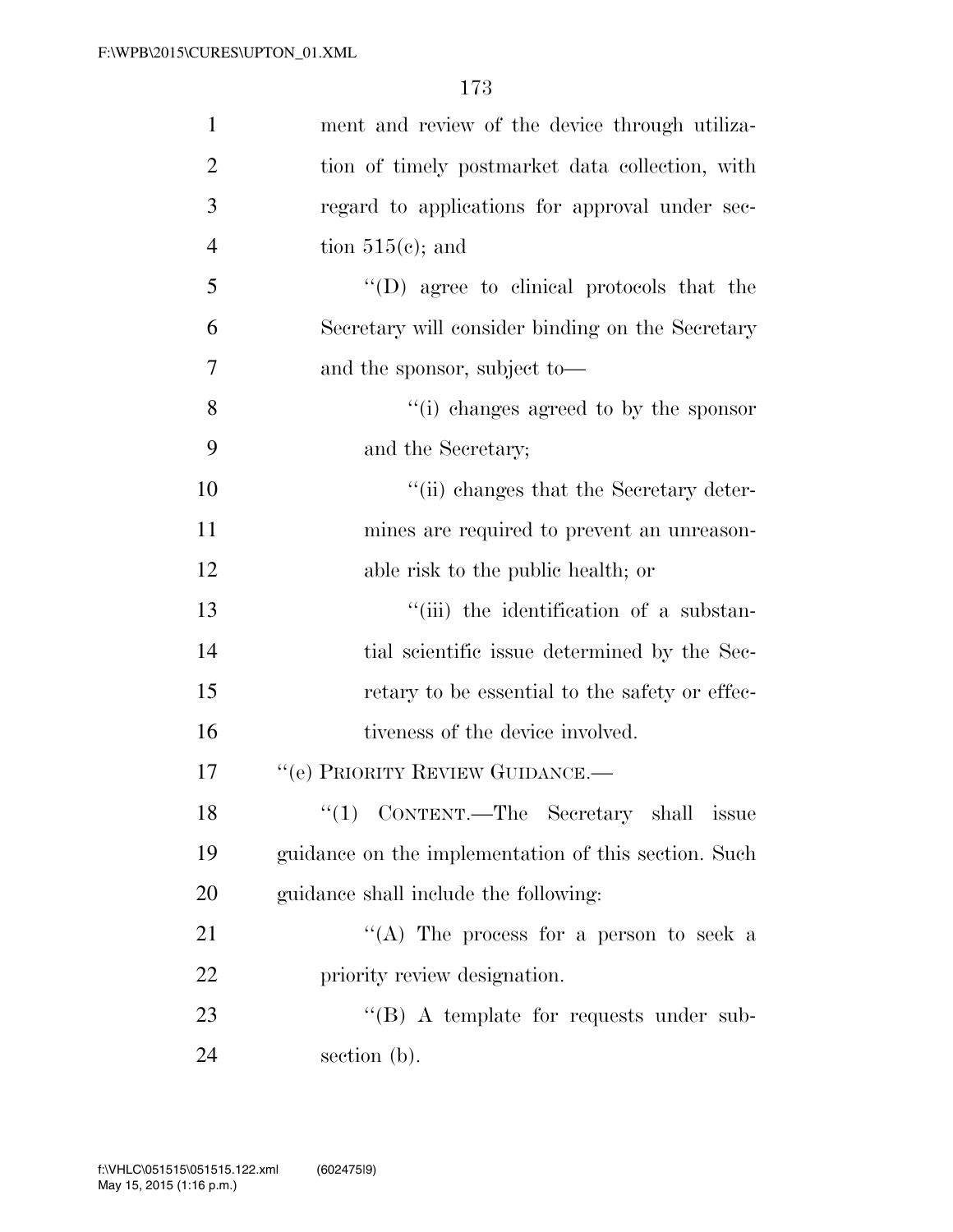| $\lq\lq$ <sup>(<math>\lq</math></sup> ) The criteria the Secretary will use in |
|--------------------------------------------------------------------------------|
| evaluating a request for priority review.                                      |
| $\lq\lq$ (D) The standards the Secretary will use                              |
| in assigning a team of staff, including team                                   |
| leaders, to review devices designated for priority                             |

7 personnel on effective and efficient review.

6 review, including any training required for such

8 "(2) PROCESS.—Prior to finalizing the guid-9 ance under paragraph (1), the Secretary shall pro-10 pose such guidance for public comment.

11 ""(f) CONSTRUCTION.—

12 "(1) PURPOSE.—This section is intended to en- courage the Secretary and provide the Secretary suf- ficient authorities to apply efficient and flexible ap- proaches to expedite the development of, and prioritize the agency's review of, devices that rep-resent breakthrough technologies.

18 "(2) CONSTRUCTION.—Nothing in this section 19 shall be construed to alter the criteria and standards 20 for evaluating an application pursuant to section 21 515(c), a report and request for classification under 22 section 513(f)(2), or a report under section 510(k), 23 including the recognition of valid scientific evidence 24 as described in section  $513(a)(3)(B)$ , and consider-25 ation of the least burdensome means of evaluating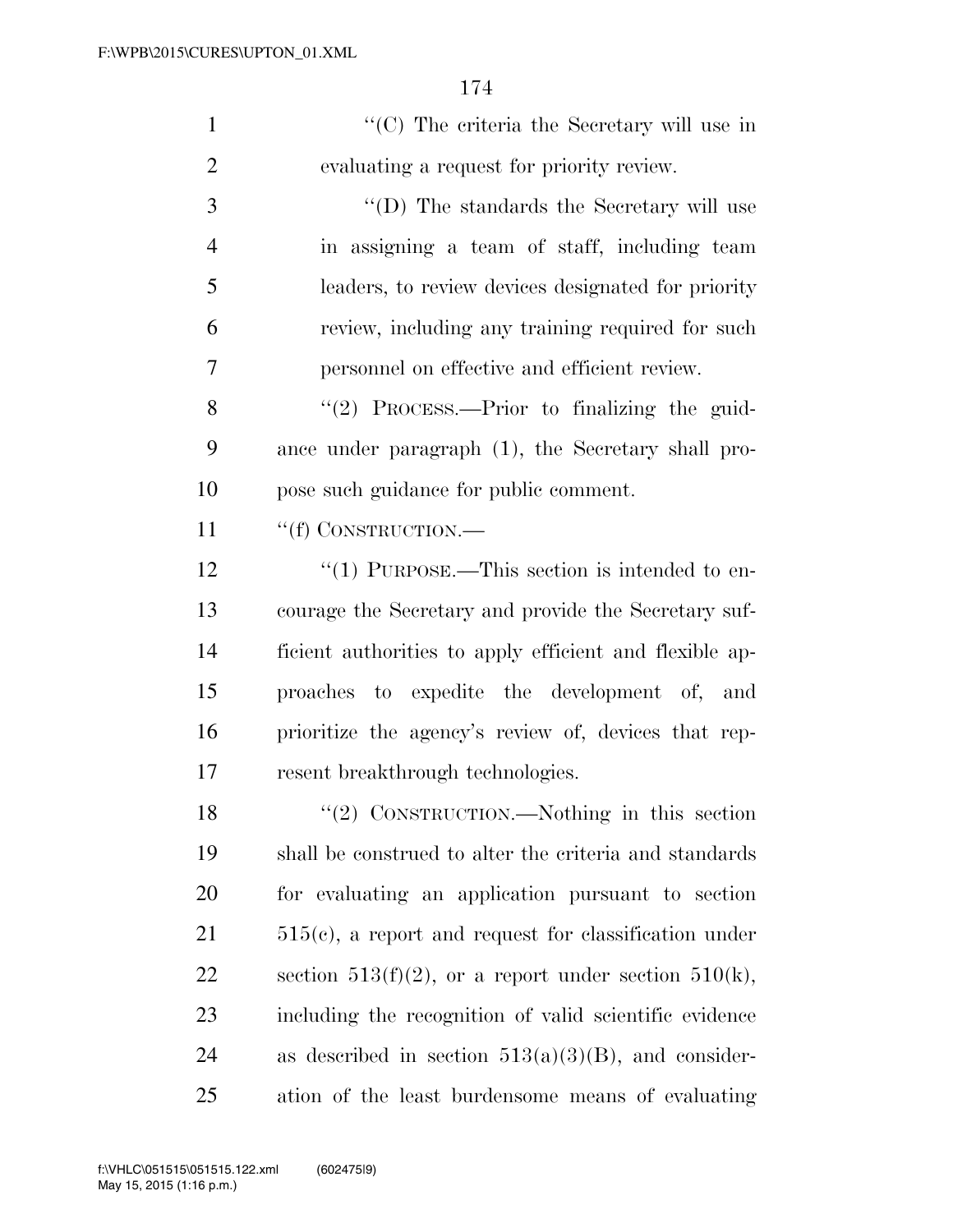device effectiveness or demonstrating substantial equivalence between devices with differing techno- logical characteristics, as applicable. Nothing in this section alters the authority of the Secretary to act on an application pursuant to section 515(d) before completion of an establishment inspection, as the Secretary deems appropriate.''.

 (b) CONFORMING AMENDMENT RELATED TO DES-9 IGNATION DETERMINATIONS.—Section  $517A(a)(1)$  of the Federal Food, Drug, and Cosmetic Act (21 U.S.C. 360g–  $1(a)(1)$  is amended by inserting "a request for designa- tion under section 515B,'' after ''an application under sec-tion 515,''.

### **Subtitle M—Medical Device**

#### **Regulatory Process Improvements**

#### **SEC. 2221. THIRD-PARTY QUALITY SYSTEM ASSESSMENT.**

 (a) ESTABLISHMENT OF THIRD-PARTY QUALITY SYSTEM ASSESSMENT PROGRAM.—Chapter V of the Fed- eral Food, Drug, and Cosmetic Act is amended by insert- ing after section 524A (21 U.S.C. 360n–1) the following new section:

#### **''SEC. 524B. THIRD-PARTY QUALITY SYSTEM ASSESSMENT.**

23 "(a) ACCREDITATION AND ASSESSMENT.—

24 "(1) IN GENERAL; CERTIFICATION OF DEVICE QUALITY SYSTEM.—The Secretary shall, in accord-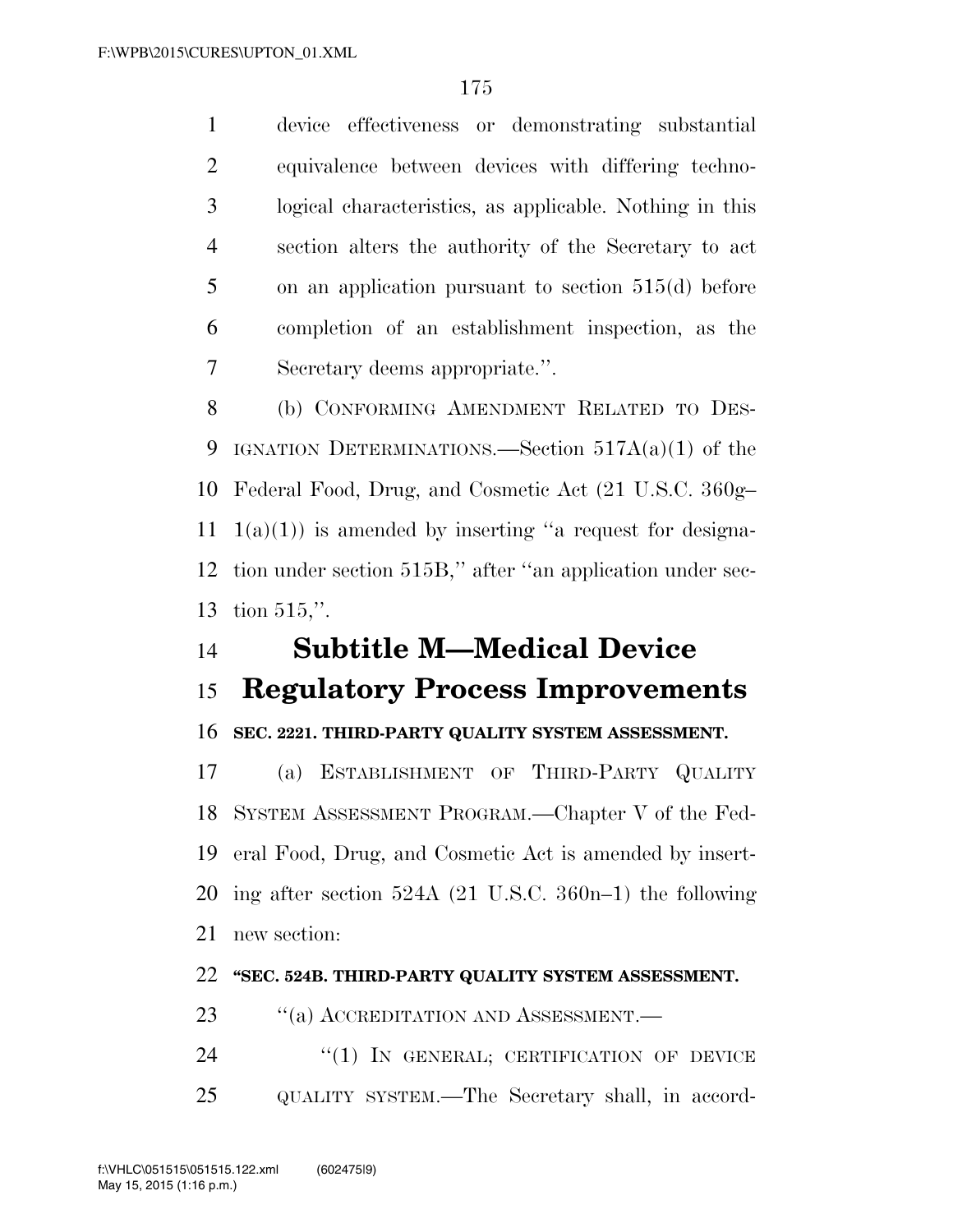| $\mathbf{1}$   | ance with this section, establish a third-party quality |
|----------------|---------------------------------------------------------|
| $\overline{2}$ | system assessment program—                              |
| 3              | $\lq\lq$ to accredit persons to assess whether          |
| $\overline{4}$ | a requestor's quality system, including its de-         |
| 5              | sign controls, can reasonably assure the safety         |
| 6              | and effectiveness of in-scope devices subject to        |
| 7              | device-related changes (as defined in paragraph         |
| 8              | (2));                                                   |
| 9              | "(B) under which accredited persons shall,              |
| 10             | as applicable, certify that a requestor's quality       |
| 11             | system meets the criteria issued under para-            |
| 12             | graph (5) with respect to the in-scope devices at       |
| 13             | issue; and                                              |
| 14             | $\lq\lq$ under which the Secretary shall rely           |
| 15             | on such certifications for purposes of deter-           |
| 16             | mining the safety and effectiveness of in-scope         |
| 17             | devices subject to the device-related changes in-       |
| 18             | volved, in lieu of compliance with the following        |
| 19             | submission requirements:                                |
| 20             | $\lq\lq(i)$ A thirty-day notice (as defined in          |
| 21             | paragraph $(2)$ ).                                      |
| 22             | "(ii) A Special PMA supplement (as                      |
| 23             | defined in paragraph $(2)$ ).                           |
| 24             | "(2) DEFINITIONS.—For purposes of this sec-             |
| 25             | tion-                                                   |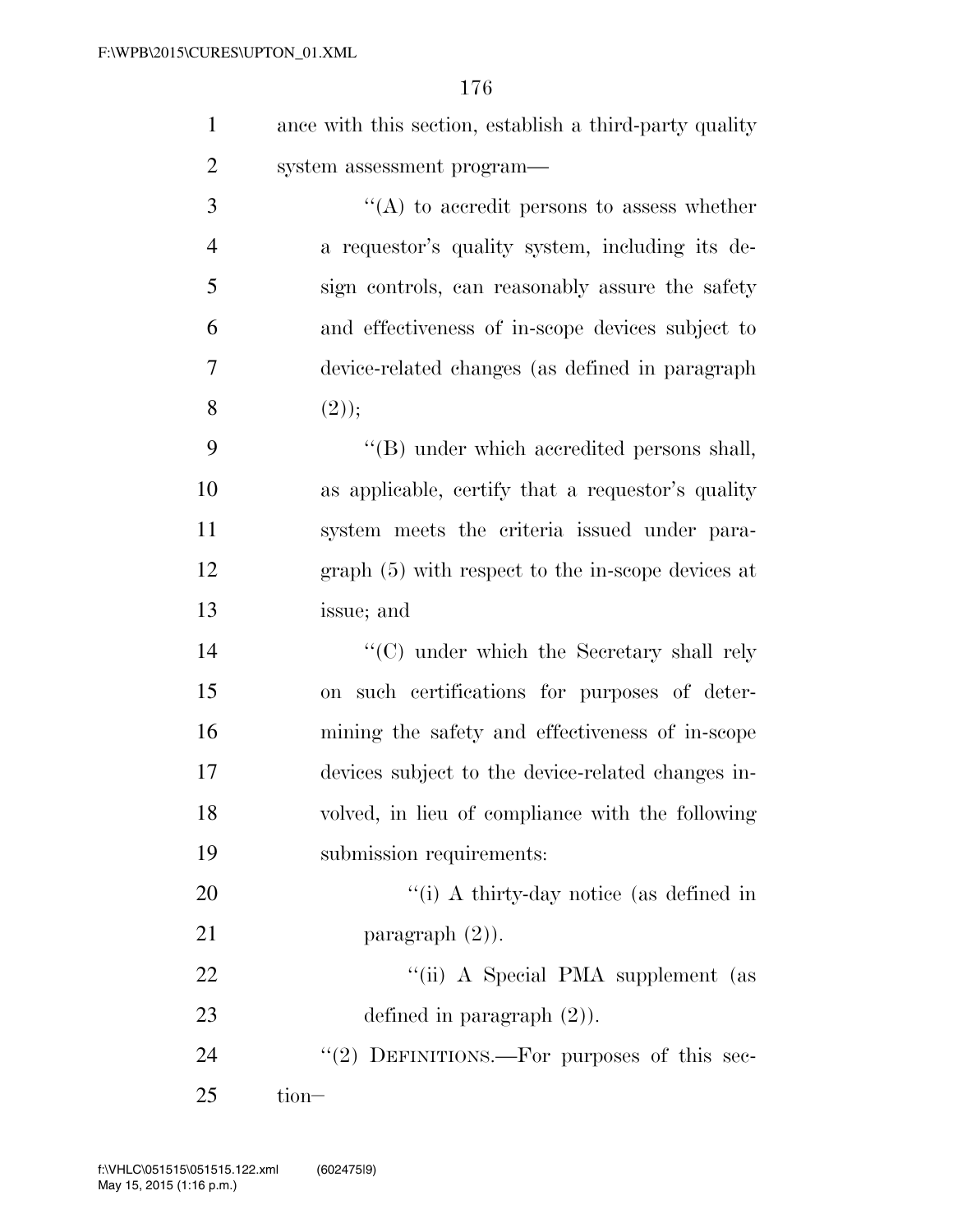| $\mathbf{1}$   | $\lq\lq$ the term 'device-related changes'       |
|----------------|--------------------------------------------------|
| $\overline{2}$ | means changes made by a requestor with re-       |
| 3              | spect to in-scope devices, which are—            |
| $\overline{4}$ | "(i) manufacturing changes subject to            |
| 5              | a 30-day notice;                                 |
| 6              | "(ii) changes that qualify for a Spe-            |
| 7              | cial PMA supplement; and                         |
| 8              | "(iii) such other changes relating to            |
| 9              | the devices or the device manufacturing          |
| 10             | process as the Secretary determines appro-       |
| 11             | priate;                                          |
| 12             | $\lq\lq$ the term 'in-scope device' means a      |
| 13             | device within the scope of devices agreed to by  |
| 14             | the requestor and the accredited person for pur- |
| 15             | poses of a request for certification under this  |
| 16             | section;                                         |
| 17             | "(C) the term 'quality system' means a           |
| 18             | quality system described in section $520(f)$ ;   |
| 19             | $\lq\lq$ the term 'requestor' means a device     |
| 20             | manufacturer that is seeking certification under |
| 21             | this section of a quality system used by such    |
| 22             | manufacturer;                                    |
| 23             | "(E) the term 'Special PMA' means a Spe-         |
| 24             | cial PMA supplement under section $814.39(d)$    |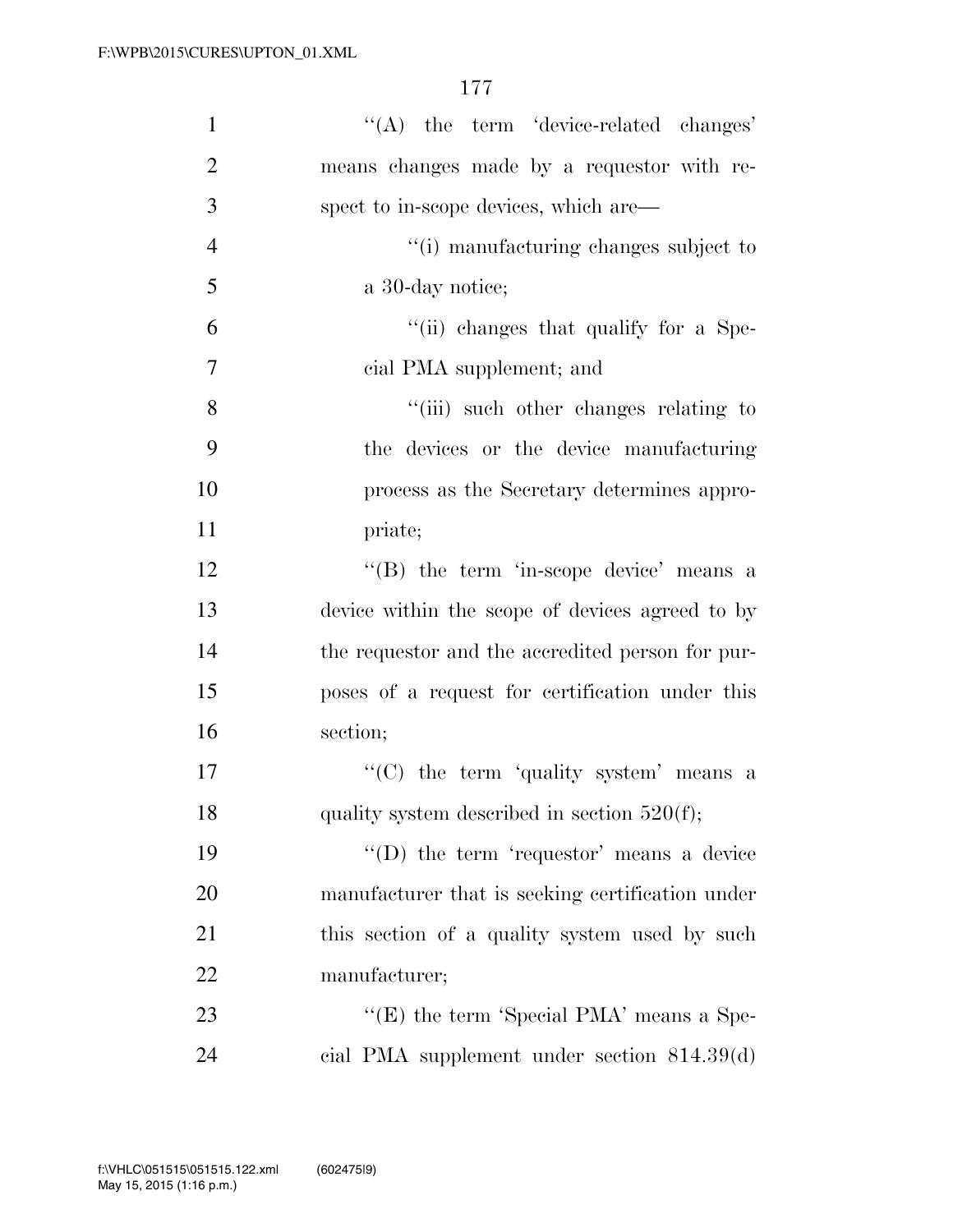| $\mathbf{1}$   | of title 21, Code of Federal Regulations (or any        |
|----------------|---------------------------------------------------------|
| $\overline{2}$ | successor regulations); and                             |
| 3              | $\lq\lq(F)$ the term 'thirty-day notice' means a        |
| $\overline{4}$ | notice described in section $515(d)(6)$ .               |
| 5              | "(3) ACCREDITATION PROCESS; ACCREDITATION               |
| 6              | RENEWAL.—Except as inconsistent with this section,      |
| 7              | the process and qualifications for accreditation of     |
| 8              | persons and renewal of such accreditation under sec-    |
| 9              | tion $704(g)$ shall apply with respect to accreditation |
| 10             | of persons and renewal of such accreditation under      |
| 11             | this section.                                           |
| 12             | $\cdot$ (4) USE OF ACCREDITED PARTIES TO CON-           |
| 13             | DUCT ASSESSMENTS.-                                      |
| 14             | "(A) INITIATION OF ASSESSMENT SERV-                     |
| 15             | ICES.                                                   |
| 16             | "(i) DATE ASSESSMENTS AUTHOR-                           |
| 17             | IZED.—Beginning after issuance of the                   |
| 18             | final guidance under paragraph (5), an ac-              |
| 19             | credited person may conduct an assess-                  |
| 20             | ment under this section.                                |
| 21             | "(ii) INITIATION OF ASSESSMENTS.-                       |
| 22             | Use of one or more accredited persons to                |
| 23             | assess a requestor's quality system under               |
| 24             | this section with respect to in-scope devices           |
| 25             | shall be at the initiation of the person who            |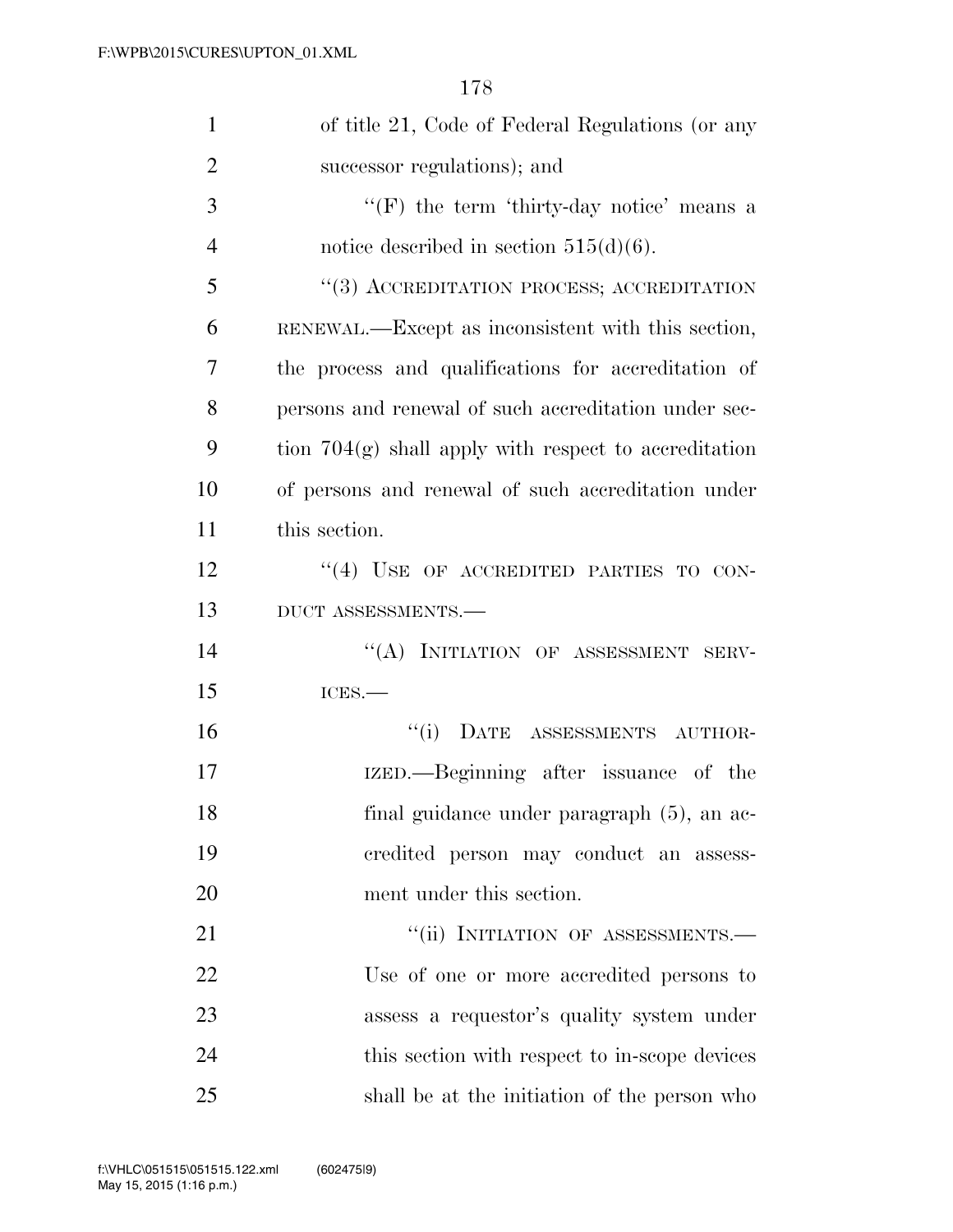| $\mathbf{1}$   | registers and lists the devices at issue           |
|----------------|----------------------------------------------------|
| $\overline{2}$ | under section 510.                                 |
| 3              | "(B) COMPENSATION.—Compensation for                |
| $\overline{4}$ | such accredited persons shall—                     |
| 5              | "(i) be determined by agreement be-                |
| 6              | tween the accredited person and the person         |
| 7              | who engages the services of the accredited         |
| 8              | person; and                                        |
| 9              | "(ii) be paid by the person who en-                |
| 10             | gages such services.                               |
| 11             | "(C) ACCREDITED PERSON SELECTION.-                 |
| 12             | Each person who chooses to use an accredited       |
| 13             | person to assess a requestor's quality system,     |
| 14             | as described in this section, shall select the ac- |
| 15             | eredited person from a list of such persons pub-   |
| 16             | lished by the Secretary in accordance with sec-    |
| 17             | tion $704(g)(4)$ .                                 |
| 18             | $``(5)$ GUIDANCE; CRITERIA FOR<br>CERTIFI-         |
| 19             | CATION.                                            |
| 20             | "(A) IN GENERAL.—The criteria for cer-             |
| 21             | tification of a quality system under this section  |
| 22             | shall be as specified by the Secretary in guid-    |
| 23             | ance issued under this paragraph.                  |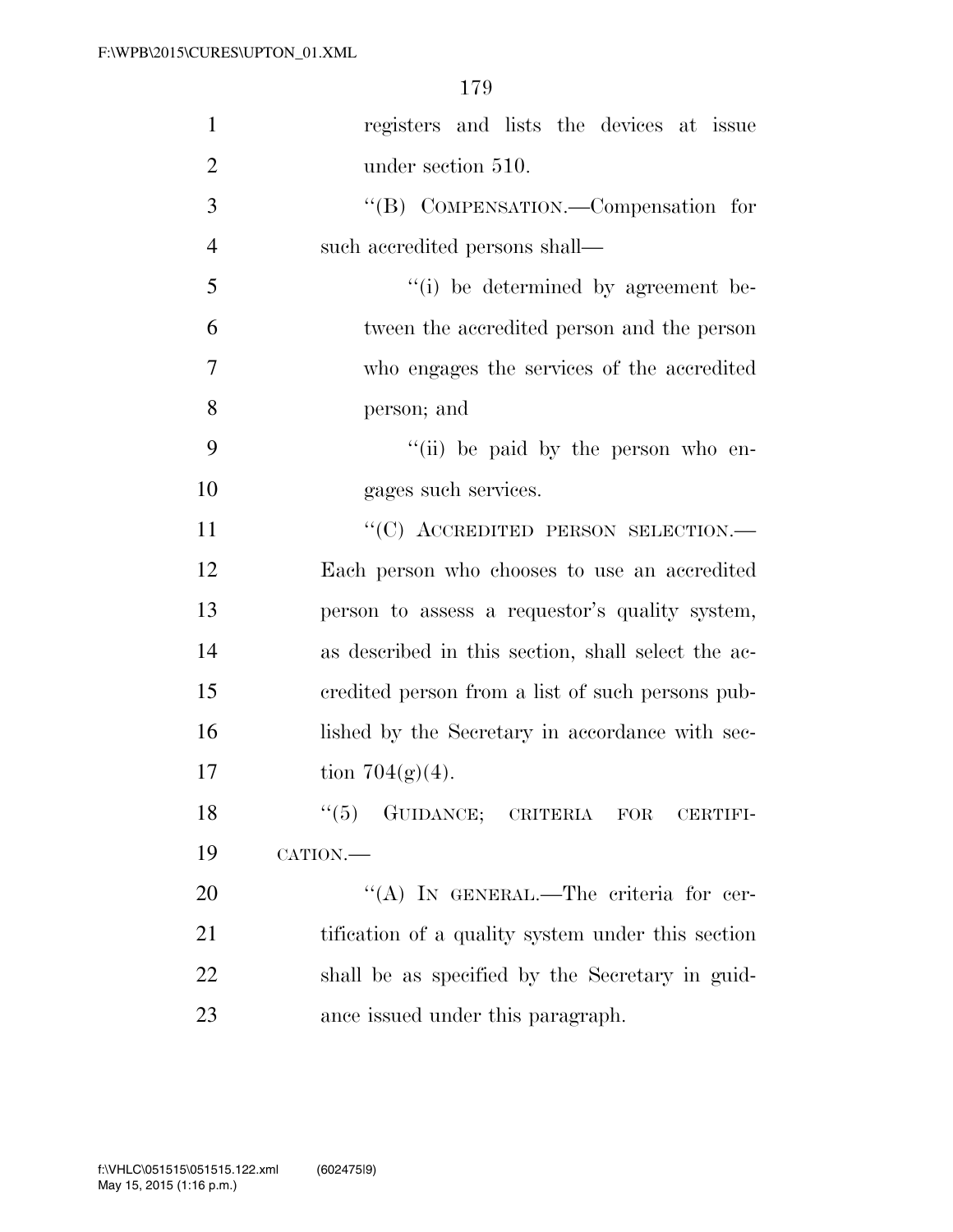| $\mathbf{1}$   | "(B) CONTENTS; CERTIFICATION CRI-             |
|----------------|-----------------------------------------------|
| $\overline{2}$ | TERIA.—The guidance under this paragraph      |
| 3              | shall include specification of—               |
| $\overline{4}$ | "(i) evaluative criteria to be used by        |
| 5              | an accredited person to assess and as ap-     |
| 6              | plicable certify a requestor's quality system |
| 7              | under this section with respect to in-scope   |
| 8              | devices; and                                  |
| 9              | "(ii) criteria for accredited persons to      |
| 10             | apply a waiver of and exemptions from the     |
| 11             | certification criteria under clause (i).      |
| 12             | "(C) TIMEFRAME FOR ISSUING GUID-              |
| 13             | ANCE.—The Secretary shall issue under this    |
| 14             | paragraph—                                    |
| 15             | "(i) draft guidance not later than 12         |
| 16             | months after the enactment of the 21st        |
| 17             | Century Cures Act; and                        |
| 18             | "(ii) final guidance not later than 12        |
| 19             | months after issuance of the draft guid-      |
| 20             | ance under clause (i).                        |
| 21             | "(b) USE OF THIRD-PARTY ASSESSMENT.-          |
| 22             | $``(1)$ ASSESSMENT SUMMARY; CERTIFI-          |
| 23             | CATION.                                       |
| 24             | "(A) SUBMISSION OF ASSESSMENT TO SEC-         |
| 25             | RETARY.—An accredited person who assesses a   |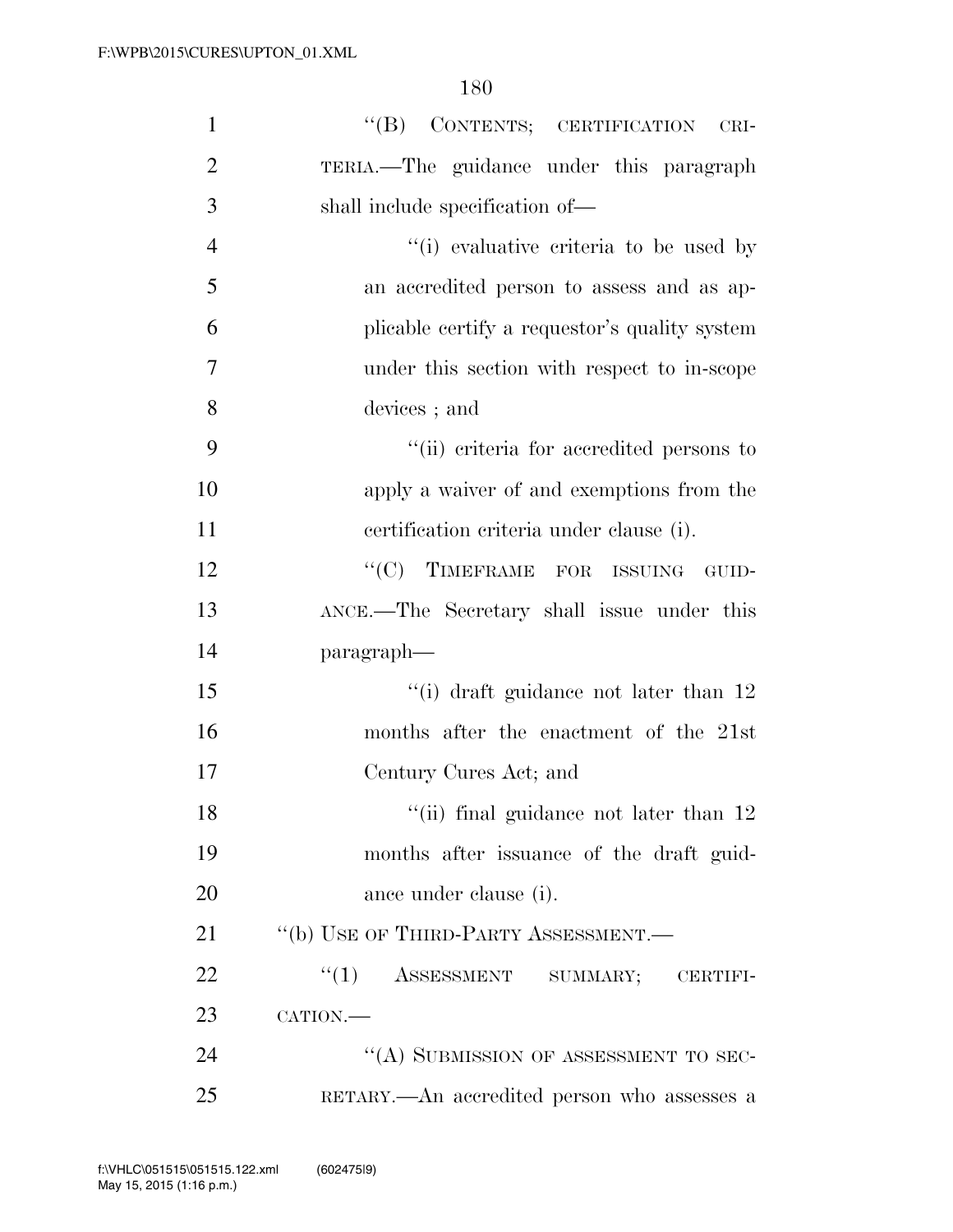| $\mathbf{1}$   | requestor's quality system under subsection (a) |
|----------------|-------------------------------------------------|
| $\overline{2}$ | shall submit to the Secretary a summary of the  |
| 3              | assessment-                                     |
| $\overline{4}$ | "(i) within 30 days of the assessment;          |
| 5              | and                                             |
| 6              | "(ii) which as applicable shall in-             |
| $\overline{7}$ | clude                                           |
| 8              | "(I) the accredited person's cer-               |
| 9              | tification that the requestor has satis-        |
| 10             | fied the criteria issued under sub-             |
| 11             | section $(a)(5)$ for quality system cer-        |
| 12             | tification with respect to the in-scope         |
| 13             | devices at issue; and                           |
| 14             | "(II) any waivers or exemptions                 |
| 15             | from such criteria applied by the ac-           |
| 16             | credited person.                                |
| 17             | TREATMENT OF ASSESSMENTS.-<br>$\lq\lq (B)$      |
| 18             | Subject to action by the Secretary under sub-   |
| 19             | paragraph $(C)$ , with respect to assessments   |
| 20             | which include a certification under this sec-   |
| 21             | $tion$ —                                        |
| 22             | "(i) the Secretary's review of the as-          |
| 23             | sessment summary shall be deemed com-           |
| 24             | plete on the day that is 30 days after the      |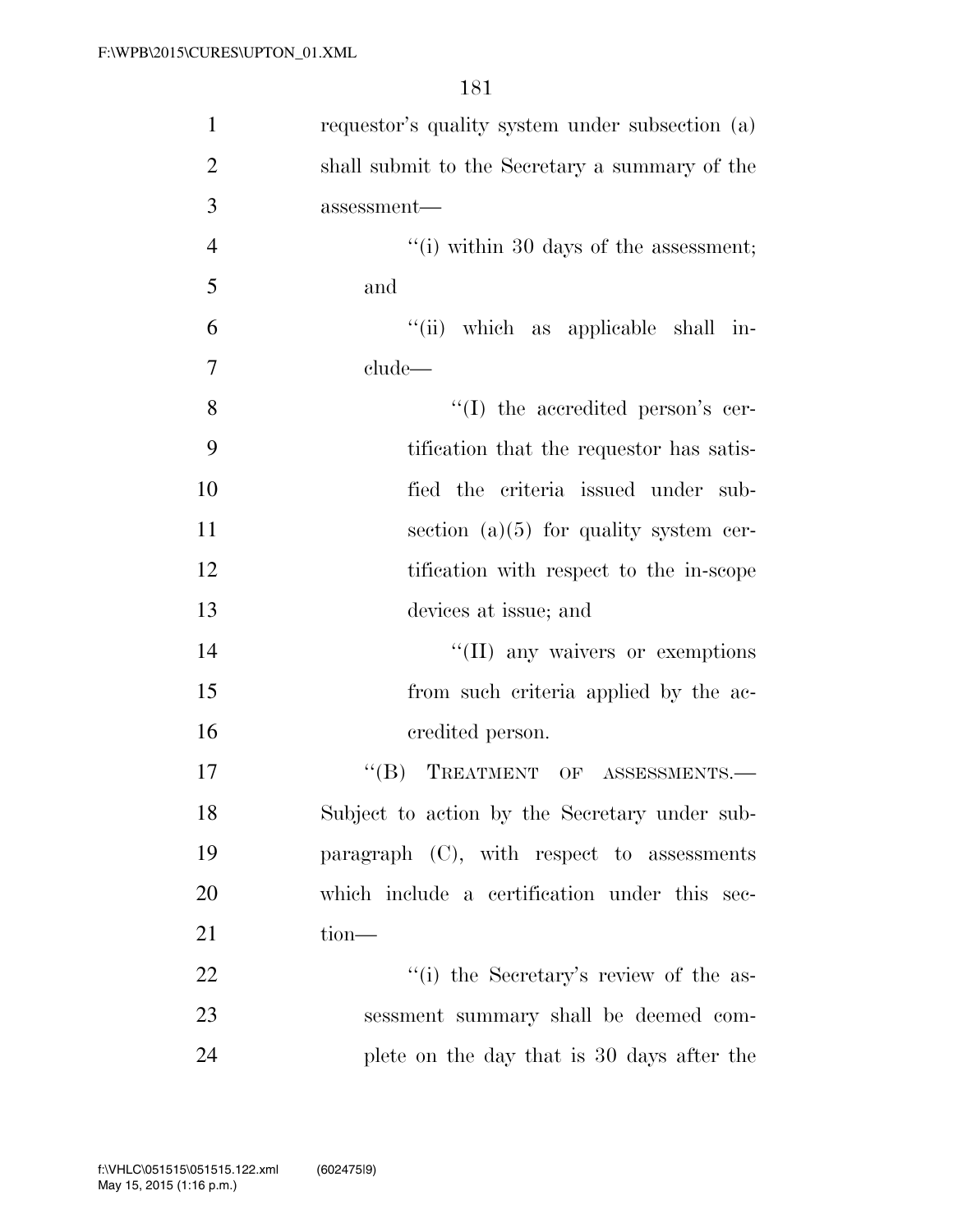| $\mathbf{1}$   | date on which the Secretary receives the       |
|----------------|------------------------------------------------|
| $\overline{2}$ | summary under subparagraph $(A)$ ; and         |
| 3              | "(ii) the assessment summary and               |
| $\overline{4}$ | certification of the requestor shall be        |
| 5              | deemed accepted by the Secretary on such       |
| 6              | 30th day.                                      |
| $\tau$         | $``(C)$ ACTIONS BY SECRETARY.—                 |
| 8              | "(i) IN GENERAL.—Within 30 days of             |
| 9              | receiving an assessment summary and cer-       |
| 10             | tification under subparagraph $(A)$ , the Sec- |
| 11             | retary may, by written notice to the ac-       |
| 12             | credited person submitting such assess-        |
| 13             | ment certification, deem any such certifi-     |
| 14             | cation to be provisional beyond such 30-       |
| 15             | day period, suspended pending further re-      |
| 16             | view by the Secretary, or otherwise quali-     |
| 17             | fied or cancelled, based on the Secretary's    |
| 18             | determination that (as applicable)—            |
| 19             | additional information<br>``(I)<br>is          |
| 20             | needed to support such certification;          |
| 21             | $\lq\lq$ (II) such assessment or certifi-      |
| 22             | cation is unwarranted; or                      |
| 23             | "(III) such action with regard to              |
| 24             | the certification is otherwise justified       |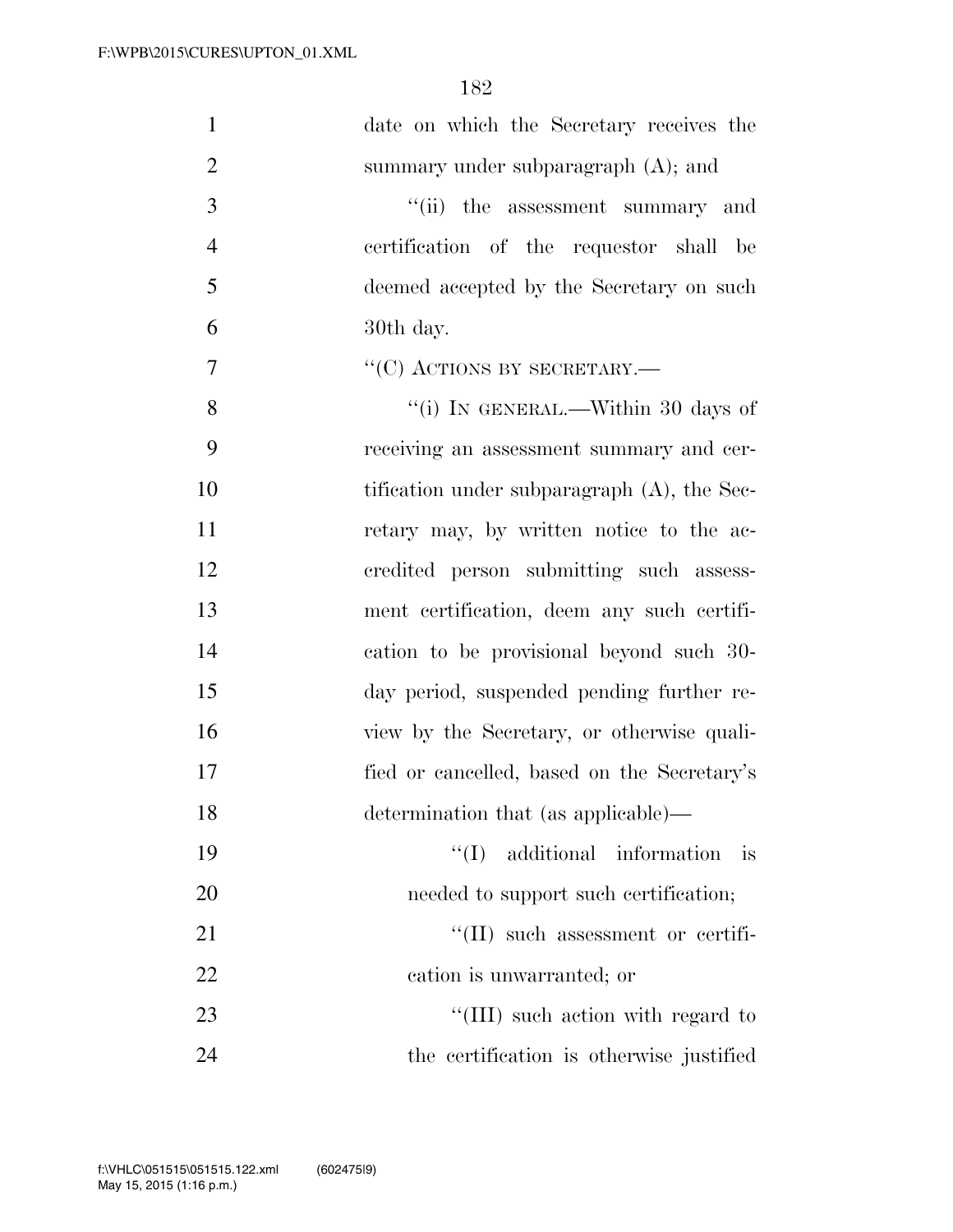| $\mathbf{1}$   | according to such factors and criteria             |
|----------------|----------------------------------------------------|
| $\overline{2}$ | as the Secretary finds appropriate.                |
| 3              | ``(ii)<br>ACCEPTANCE OF<br><b>CERTIFI-</b>         |
| $\overline{4}$ | CATION.—If following action by the Sec-            |
| 5              | retary under clause (i) with respect to a          |
| 6              | certification, the Secretary determines that       |
| $\overline{7}$ | such certification is acceptable, the Sec-         |
| 8              | retary shall issue written notice to the ap-       |
| 9              | plicable accredited person indicating such         |
| 10             | acceptance.                                        |
| 11             | "(2) NOTIFICATIONS TO SECRETARY BY CER-            |
| 12             | MANUFACTURERS FOR PROGRAM EVALUA-<br>TIFIED        |
| 13             | TION PURPOSES.-                                    |
| 14             | "(A) PERIODIC NOTIFICATION FOR MANU-               |
| 15             | FACTURING CHANGES OTHERWISE SUBJECT TO             |
| 16             | THIRTY-DAY NOTICE.—A requestor certified           |
| 17             | under this section that effectuates device-re-     |
| 18             | lated changes with respect to in-scope devices,    |
| 19             | without prior submission of a thirty-day notice,   |
| 20             | shall provide notification to the Secretary of     |
| 21             | such changes in the requestor's next periodic      |
| 22             | report under section $814.84(b)$ of title 21, Code |
| 23             | of Federal Regulations (or any successor regu-     |
| 24             | lation). Such notification shall—                  |
| 25             | "(i) describe the changes made; and                |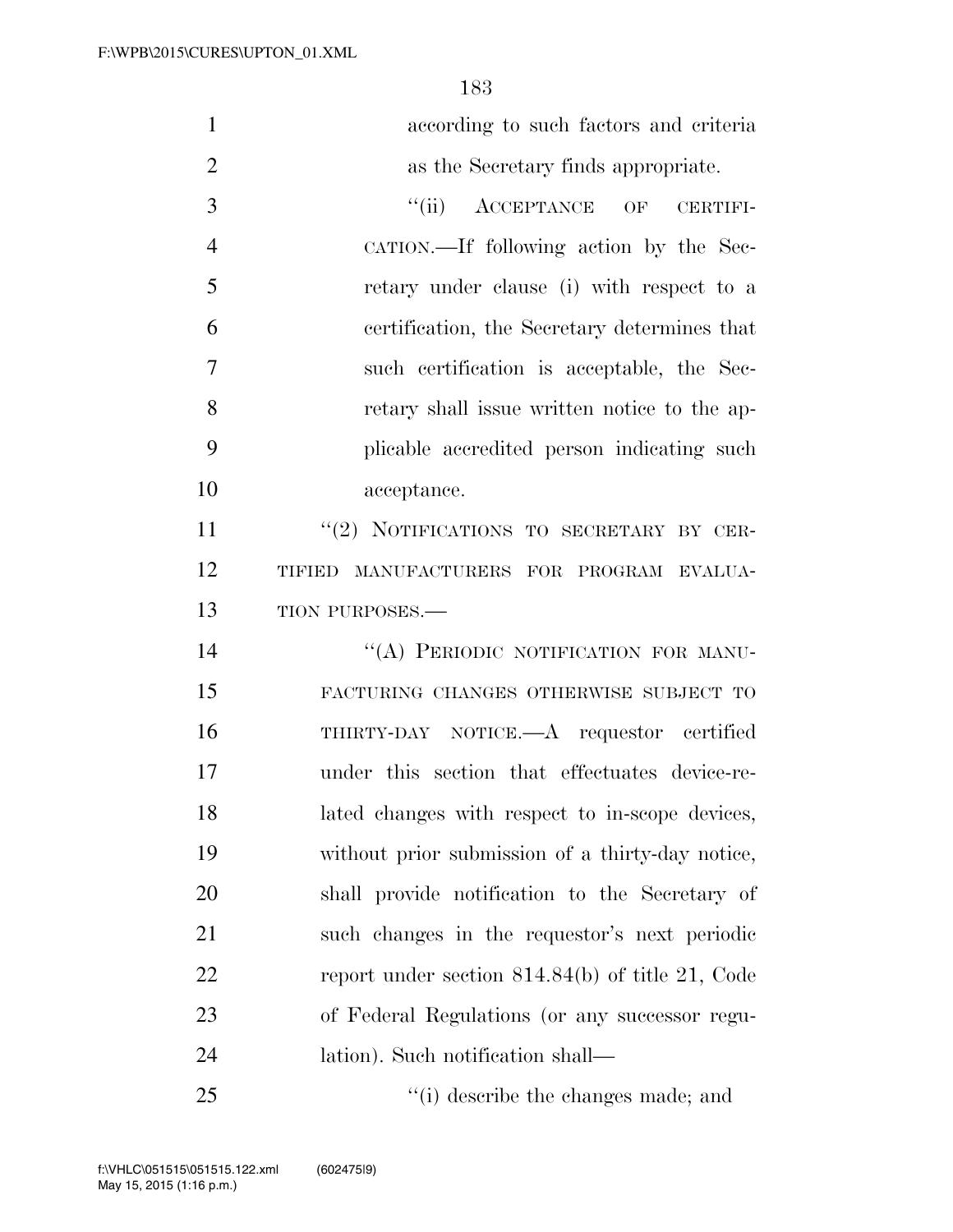1  $''(ii)$  indicate the effective dates of 2 such changes.

3 "(B) PERIODIC NOTIFICATION FOR DE- VICE-RELATED CHANGES OTHERWISE SUBJECT TO SPECIAL PMA SUPPLEMENT.—A requestor certified under this section that effectuates de- vice-related changes with respect to in-scope de- vices, without prior submission of a Special PMA Supplement, shall provide notification to the Secretary of such changes in the requestor's next periodic report under section 814.84(b) of 12 title 21, Code of Federal Regulations (or any successor regulation). Such notification shall—  $''(i)$  describe the changes made, in- cluding a full explanation of the basis for 16 the changes; and  $\frac{1}{10}$  indicate the effective dates of such changes. 19 "'(C) USE OF NOTIFICATIONS FOR PRO- GRAM EVALUATION PURPOSES.—Information submitted to the Secretary under subpara- graphs (A) and (B) shall be used by the Sec-retary for purposes of the program evaluation

24 under subsection (d).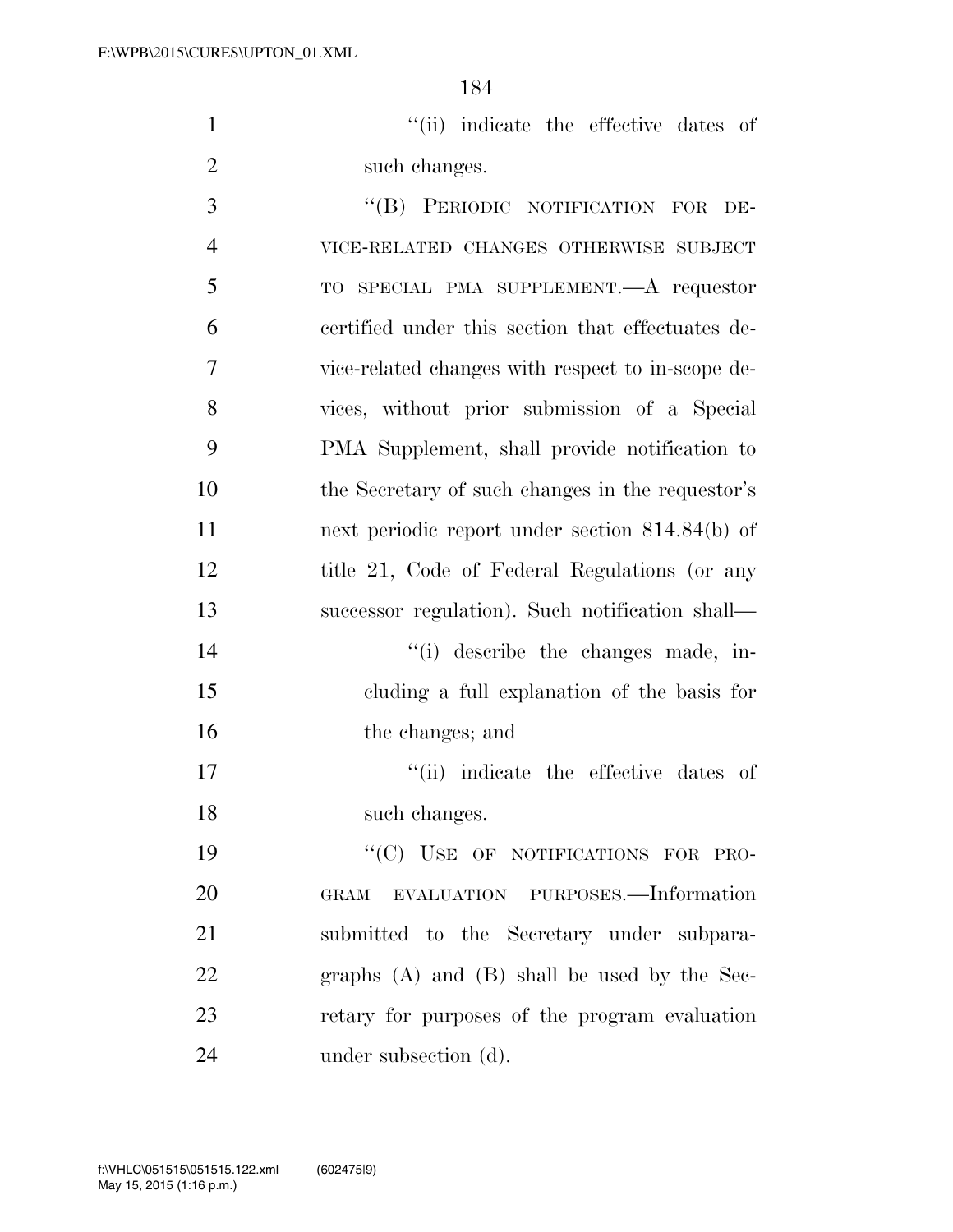1 "(c) DURATION AND EFFECT OF CERTIFICATION.— A certification under this section— 3 ''(1) shall remain in effect for a period of two years from the date such certification is accepted by 5 the Secretary, subject to paragraph  $(6)$ ;  $(2)$  may be renewed through the process de-scribed in subsection (a)(3);

8 "(3) shall continue to apply with respect to de- vice-related changes made during such 2-year period, provided the certification remains in effect, irrespec- tive of whether such certification is renewed after such 2-year period;

 ''(4) shall have no effect on the need to comply with applicable submission requirements specified in 15 subsection  $(a)(1)(C)$  with respect to any change per- taining to in-scope devices which is not a device-re-17 lated change under subsection  $(a)(2)$ ;

 ''(5) shall have no effect on the authority of the Secretary to conduct an inspection or otherwise de- termine the requestor's conformance with the appli-cable requirements of this Act; and

  $(6)$  shall be considered to be revoked if the Secretary provides written notification to the cer- tified requestor that its quality system does not sat-isfy the certification criteria issued under subsection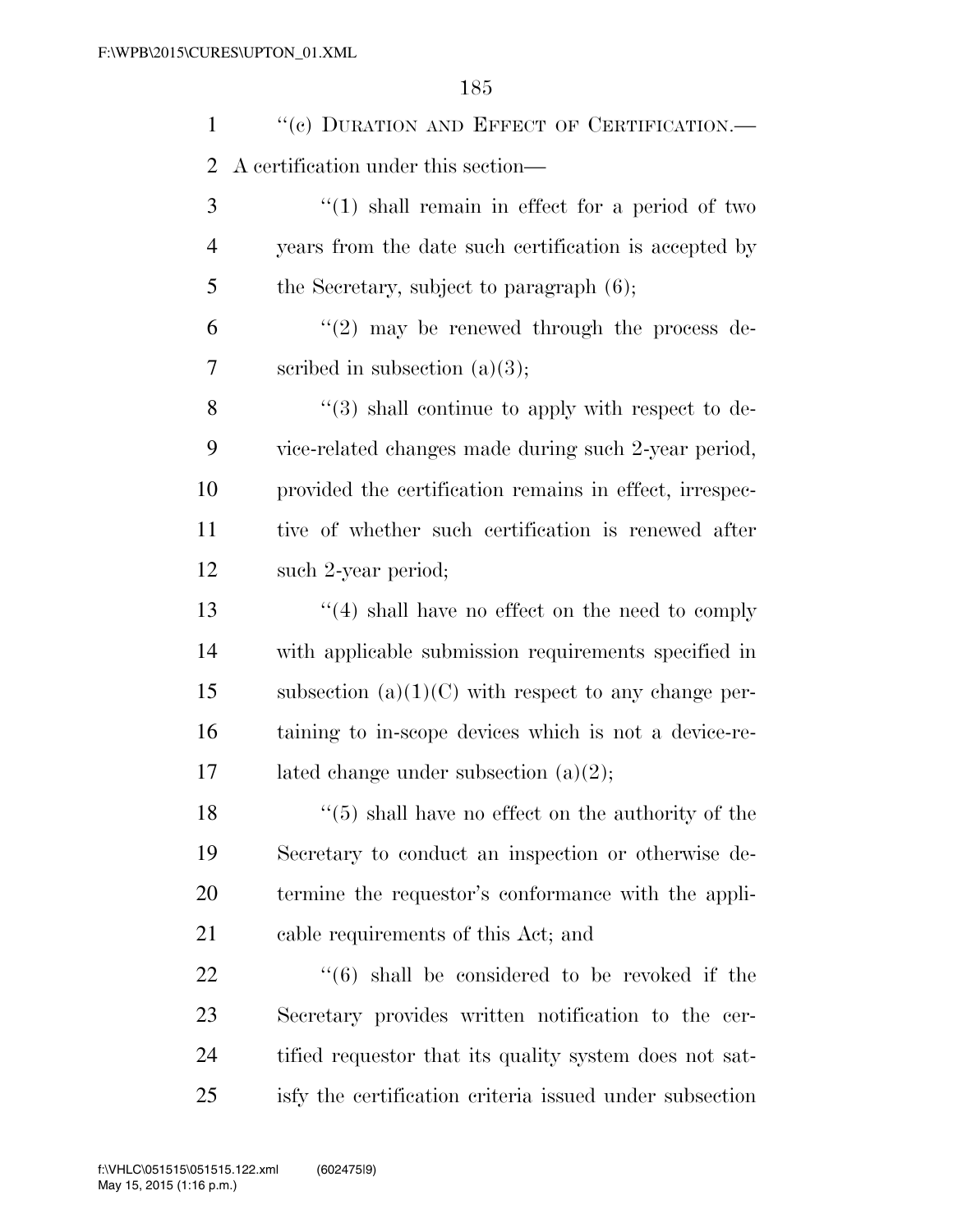| $\mathbf{1}$   | $(a)(5)$ with respect to the in-scope devices at issue, |
|----------------|---------------------------------------------------------|
| $\overline{2}$ | such that the applicable submission requirements        |
| 3              | specified in subsection $(a)(1)(C)$ must be met for     |
| $\overline{4}$ | changes made after receipt of such written notifica-    |
| 5              | tion, with respect to such devices.                     |
| 6              | "(d) PROGRAM EVALUATION; SUNSET.-                       |
| 7              | "(1) PROGRAM EVALUATION AND REPORT.—                    |
| 8              | "(A) EVALUATION.—The Secretary shall                    |
| 9              | complete an evaluation of the third-party qual-         |
| 10             | ity system assessment program under this sec-           |
| 11             | tion no later than January 31, 2021, based              |
| 12             | $on$ —                                                  |
| 13             | "(i) analysis of information from a                     |
| 14             | representative group of device manufactur-              |
| 15             | ers obtained from notifications provided by             |
| 16             | certified requestors under subsection                   |
| 17             | $(b)(2)$ ; and                                          |
| 18             | "(ii) such other available information                  |
| 19             | and data as the Secretary determines ap-                |
| 20             | propriate.                                              |
| 21             | "(B) REPORT.—No later than 1 year after                 |
| 22             | completing the evaluation under subparagraph            |
| 23             | (A), the Secretary shall issue a report of the          |
| 24             | evaluation's findings on the website of the Food        |
| 25             | and Drug Administration, which shall include            |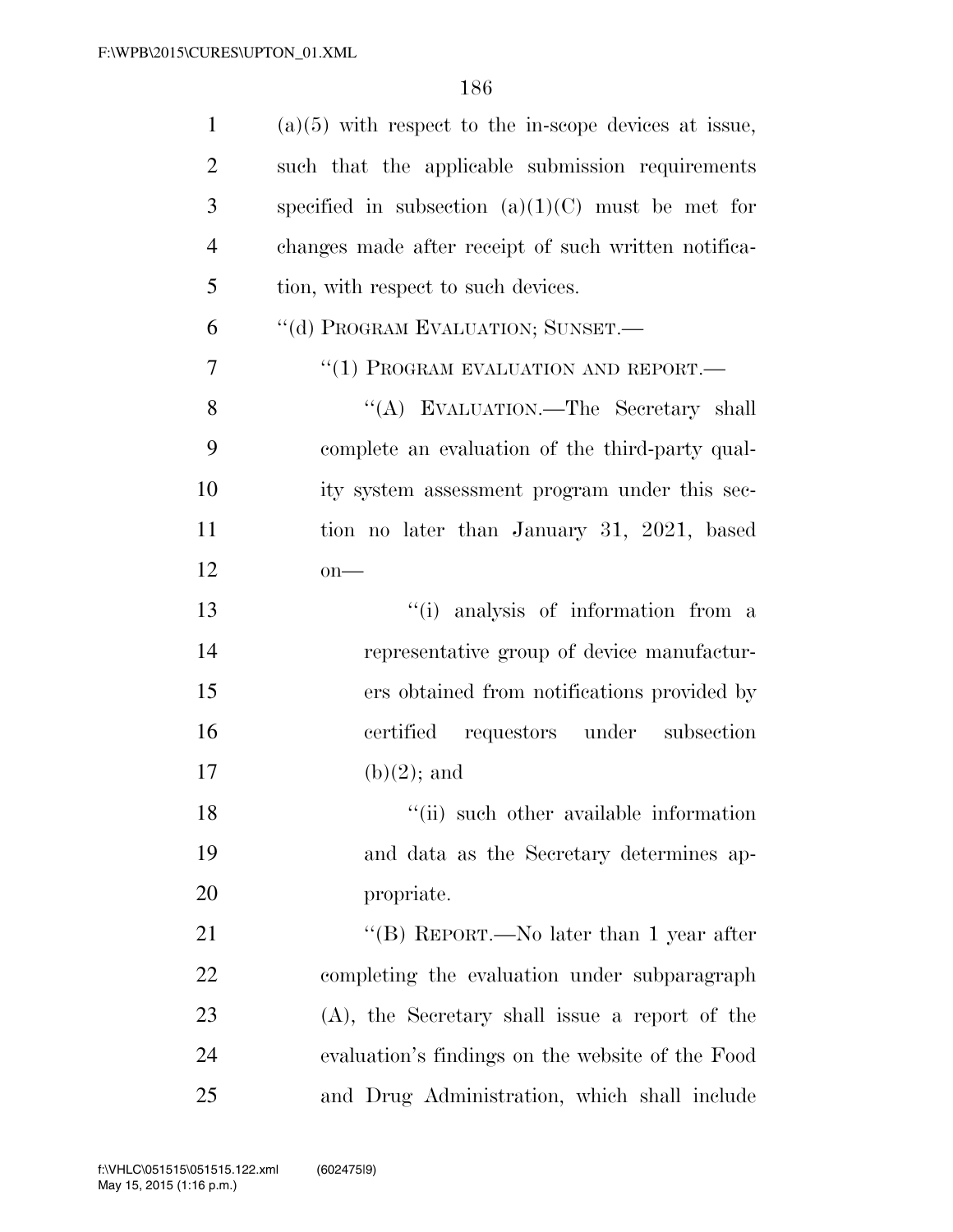| $\mathbf{1}$   | the Secretary's recommendations with respect               |
|----------------|------------------------------------------------------------|
| $\overline{2}$ | to continuation and as applicable expansion of             |
| 3              | the program under this section to include addi-            |
| $\overline{4}$ | tional types of submissions and additional types           |
| 5              | of changes beyond those identified in subsection           |
| 6              | $(a)(1)(C)$ , including changes to devices cleared         |
| $\overline{7}$ | under section $510(k)$ . At the discretion of the          |
| 8              | Secretary, the program may be expanded prior               |
| 9              | to January 31, 2021.                                       |
| 10             | "(2) SUNSET.—This section shall cease to be                |
| 11             | effective October 1, 2022.                                 |
| 12             | "(e) RULE OF CONSTRUCTION.—Nothing in this sec-            |
|                | tion shall be construed to limit the authority of the Sec- |
| 13             |                                                            |
|                | retary to request and review the complete assessment of    |
| 14<br>15       | a certified requestor under this section on a for-cause    |
| 16             | basis.".                                                   |
|                | (b) CONFORMING AMENDMENTS.-                                |
| 17<br>18       | (1)<br>REQUIREMENTS FOR PREMARKET<br>$AP-$                 |
| 19             | PROVAL SUPPLEMENTS.—Section $515(d)(6)(A)(i)$ of           |
| 20             | the Federal Food, Drug, and Cosmetic Act (21)              |
| 21             | U.S.C. $360e(d)(6)(A)(i)$ is amended by inserting ",       |
| 22             | subject to section 524B," after "that affects safety       |
| 23             | or effectiveness".                                         |

25 TICE.—Section  $515(d)(6)(A)(ii)$  of the Federal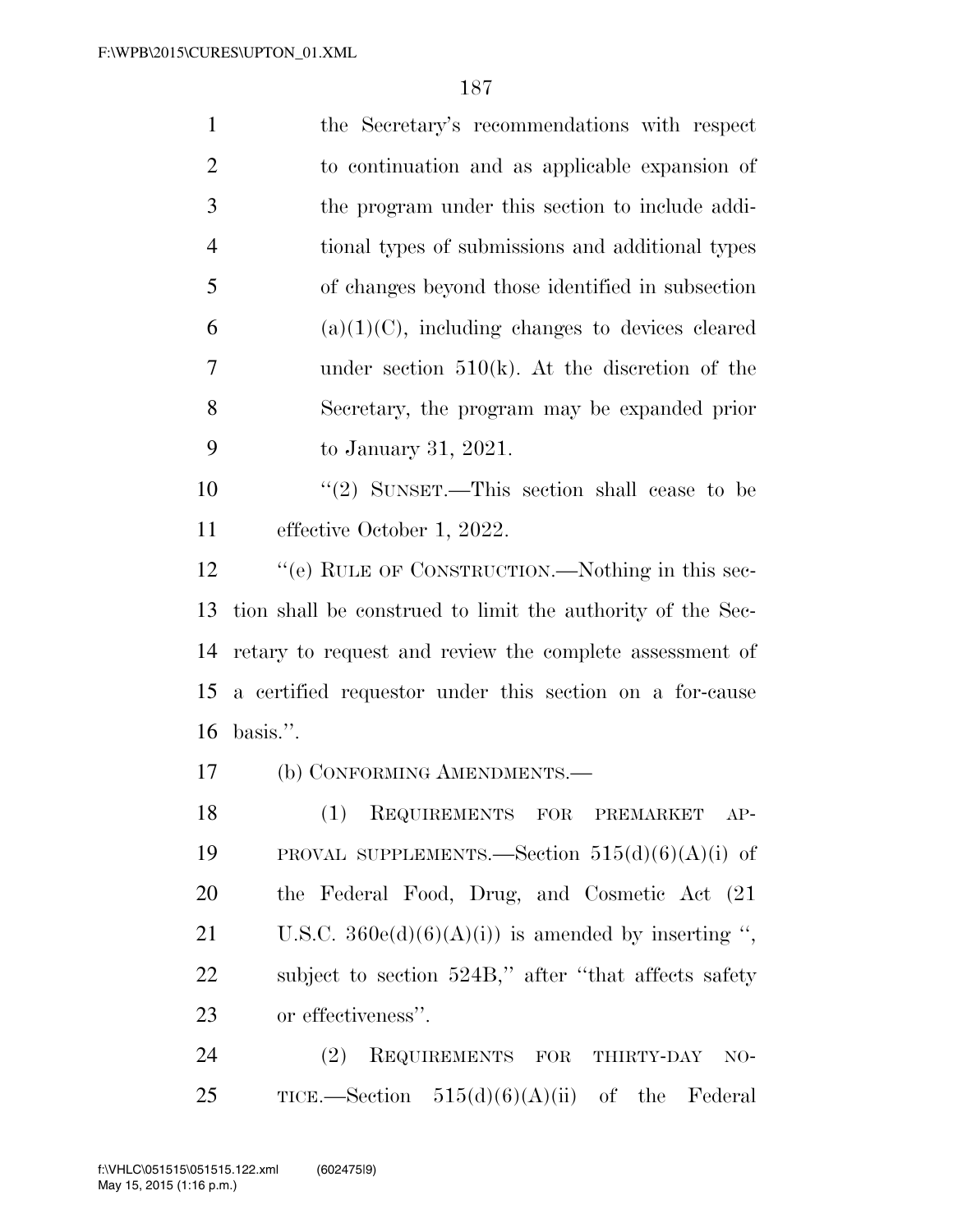| $\mathbf{1}$   | Food, Drug, and Cosmetic Act (21 U.S.C.                       |
|----------------|---------------------------------------------------------------|
| $\overline{2}$ | $360e(d)(6)(A(ii))$ is amended by inserting ", subject        |
| 3              | to section 524B," after "the date on which the Sec-           |
| $\overline{4}$ | retary receives the notice".                                  |
| 5              | SEC. 2222. VALID SCIENTIFIC EVIDENCE.                         |
| 6              | Section $513(a)(3)(B)$ of the Federal Food, Drug, and         |
| 7              | Cosmetic Act $(21 \text{ U.S.C. } 360c(a)(3)(B))$ is amended— |
| 8              | (1) by redesignating clauses (i) and (ii) as sub-             |
| 9              | clauses $(I)$ and $(II)$ , respectively;                      |
| 10             | $(2)$ by striking " $(B)$ If the Secretary" and in-           |
| 11             | serting " $(B)(i)$ If the Secretary"; and                     |
| 12             | $(3)$ by adding at the end the following:                     |
| 13             | "(ii) Valid scientific evidence for purposes                  |
| 14             | of clause (i) may include:                                    |
| 15             | "(I) evidence described in well-docu-                         |
| 16             | mented case histories, including registry                     |
| 17             | data, that are collected and monitored                        |
| 18             | under an acceptable protocol;                                 |
| 19             | "(II) studies published in peer-re-                           |
| 20             | viewed journals; and                                          |
| 21             | "(III) data collected in countries other                      |
| 22             | than the United States so long as such                        |
| 23             | data otherwise meets the criteria specified                   |
| 24             | in this subparagraph.                                         |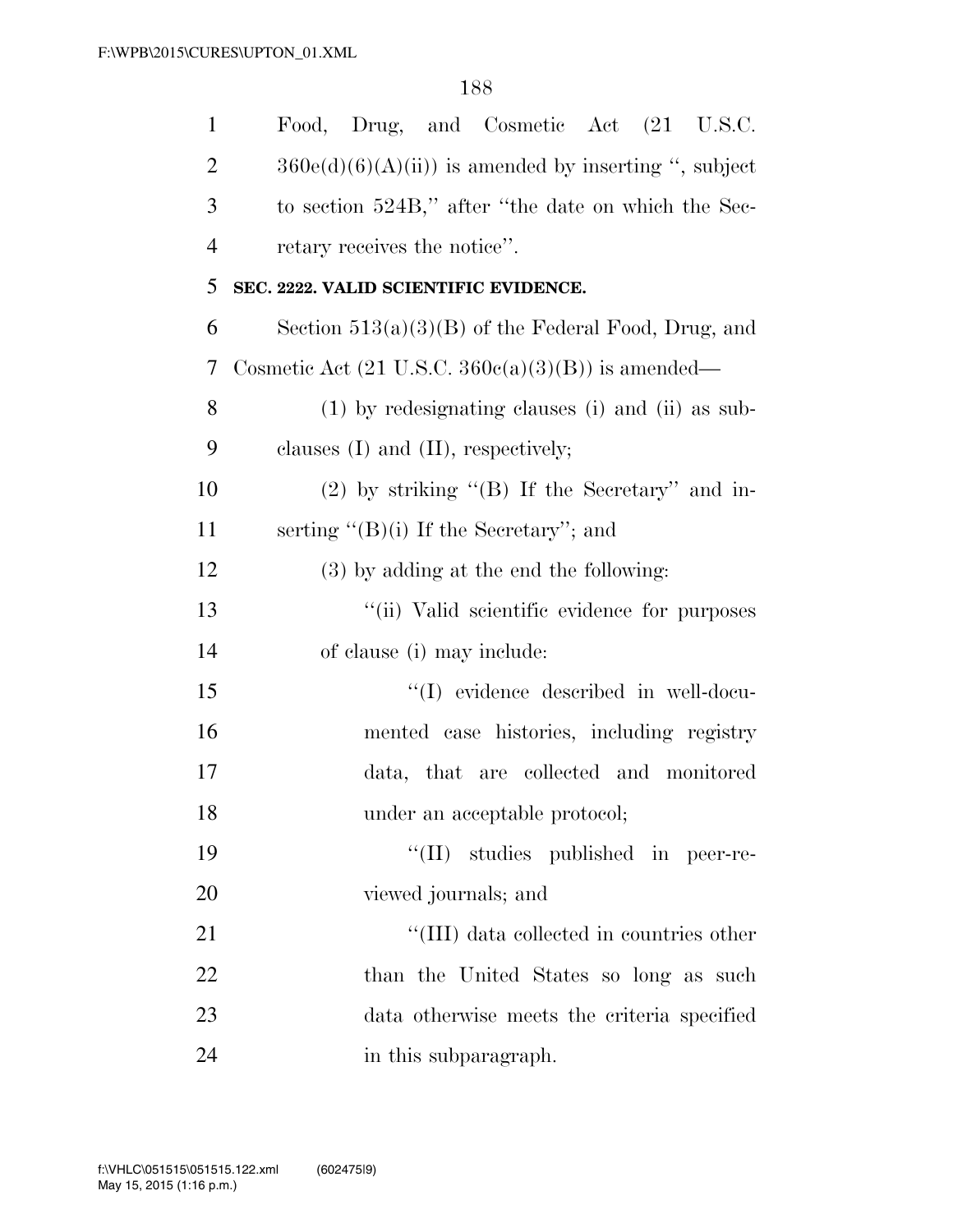| $\mathbf{1}$   | "(iii) In the case of a study published in          |
|----------------|-----------------------------------------------------|
| $\overline{2}$ | a peer-reviewed journal that is offered as valid    |
| 3              | scientific evidence for purposes of clause (i), the |
| $\overline{4}$ | Secretary may request data underlying the           |
| 5              | study if—                                           |
| 6              | $\lq\lq$ the Secretary, in making such re-          |
| 7              | quest, complies with the requirement of             |
| 8              | subparagraph $(D)(ii)$ to consider the least        |
| 9              | burdensome appropriate means of evalu-              |
| 10             | ating device effectiveness or subsection            |
| 11             | $(i)(1)(D)$ to consider the least burdensome        |
| 12             | means of determining substantial equiva-            |
| 13             | lence, as applicable;                               |
| 14             | $\lq\lq$ (II) the Secretary furnishes a written     |
| 15             | rationale for so requesting the underlying          |
| 16             | data together with such request; and                |
| 17             | "(III) if the requested underlying data             |
| 18             | for such a study are unavailable, the Sec-          |
| 19             | retary shall consider such study to be part         |
| 20             | of the totality of the evidence with respect        |
| 21             | to the device, as the Secretary determines          |
| 22             | appropriate.".                                      |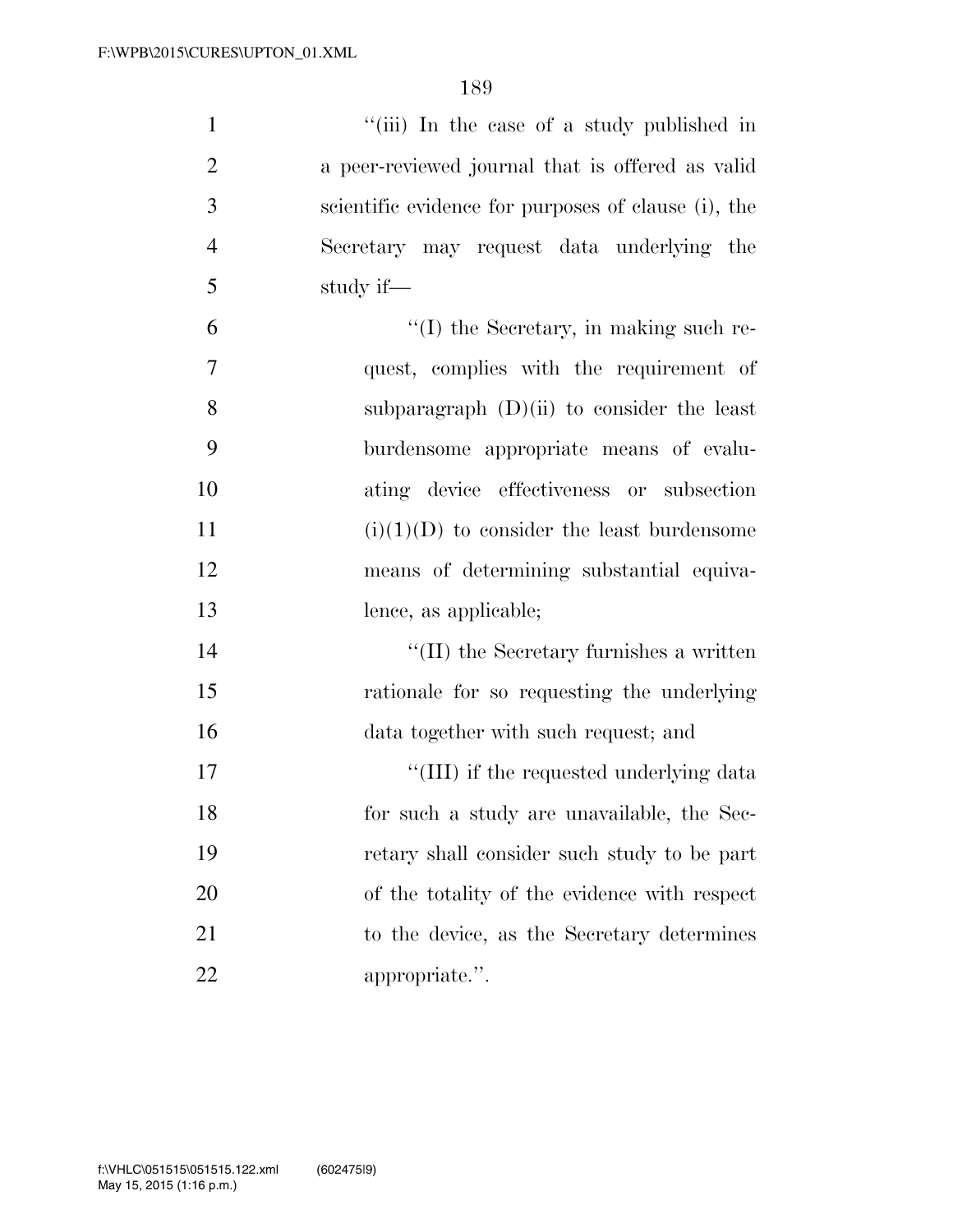| $\mathbf{1}$   | SEC. 2223. TRAINING AND OVERSIGHT IN LEAST BURDEN-         |
|----------------|------------------------------------------------------------|
| $\overline{2}$ | SOME APPROPRIATE MEANS CONCEPT.                            |
| 3              | (a) IN GENERAL.— Section 513 of the Federal Food,          |
| $\overline{4}$ | Drug, and Cosmetic Act (21 U.S.C. 360c) is amended by      |
| 5              | inserting after subsection (i) the following:              |
| 6              | "(j) TRAINING AND OVERSIGHT IN LEAST BURDEN-               |
| 7              | SOME APPROPRIATE MEANS CONCEPT.                            |
| 8              | "(1) TRAINING.—Each employee of the Food                   |
| 9              | and Drug Administration who is involved in the re-         |
| 10             | view of premarket submissions under section 515 or         |
| 11             | section $510(k)$ , including supervisors, shall receive    |
| 12             | training regarding the meaning and implementation          |
| 13             | of the least burdensome appropriate means concept          |
| 14             | in the context of the use of that term in subsections      |
| 15             | $(a)(3)(D)$ and $(i)(1)(D)$ of this section and in section |
| 16             | $515(c)(5)$ .                                              |
| 17             | $``(2)$ GUIDANCE DOCUMENTS.—                               |
| 18             | "(A) DRAFT UPDATED GUIDANCE.—Not                           |

 later than 12 months after the date of enact- ment of the 21st Century Cures Act, the Sec- retary shall issue a draft guidance document updating the October 4, 2002, guidance docu- ment entitled 'The Least Burdensome Provision of the FDA Modernization Act of 1997: Con- cept and Principles; Final Guidance for FDA and Industry'.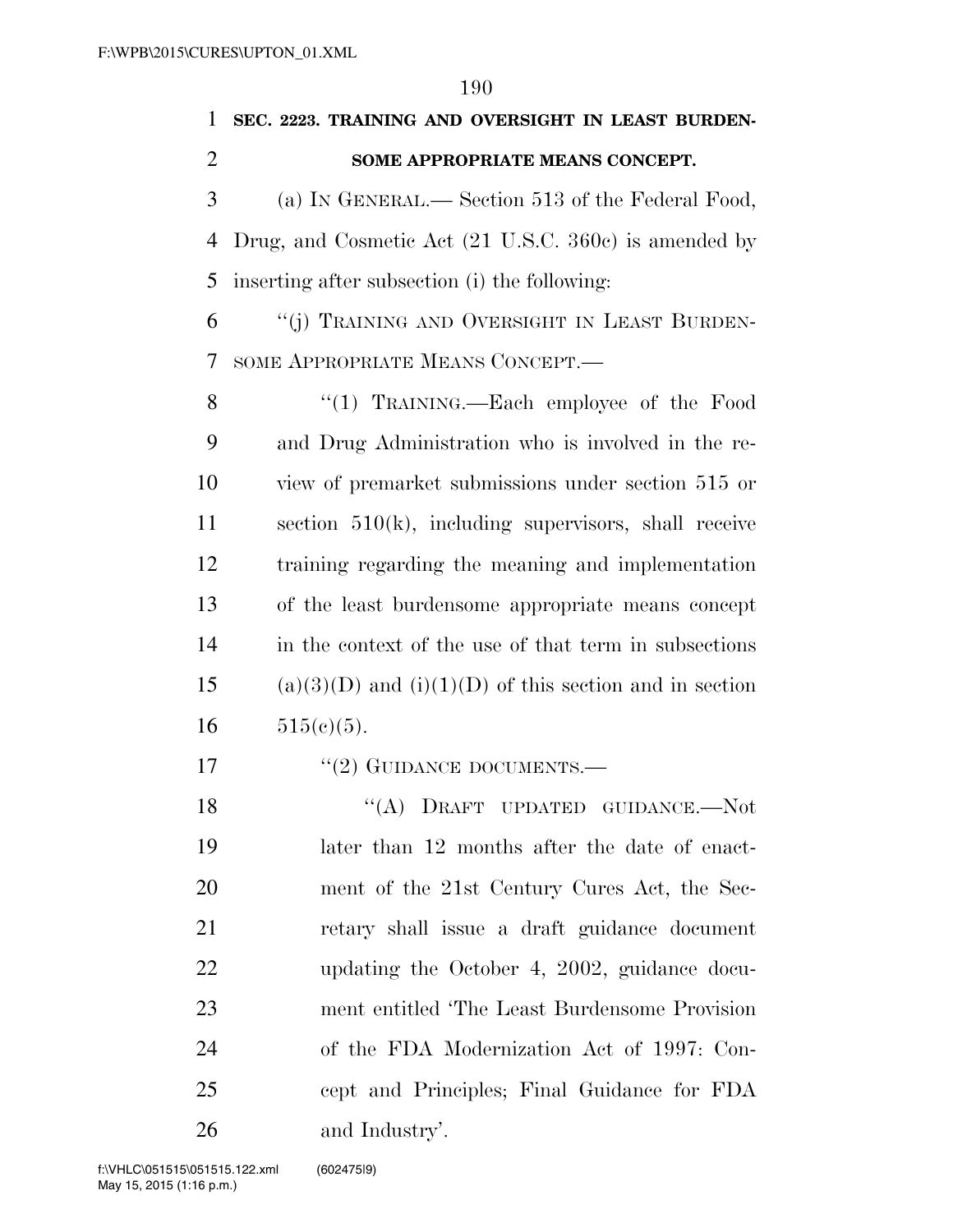| $\mathbf{1}$   | "(B) MEETING OF STAKEHOLDERS.—In                                   |
|----------------|--------------------------------------------------------------------|
| $\overline{2}$ | developing such draft guidance document, the                       |
| 3              | Secretary shall convene a meeting of stake-                        |
| $\overline{4}$ | holders to ensure a full record to support the                     |
| 5              | publication of such document.                                      |
| 6              | "(3) OMBUDSMAN AUDIT.—Not later than $18$                          |
| 7              | months after the date of issuance of final version of              |
| 8              | the draft guidance under paragraph $(2)$ , the om-                 |
| 9              | budsman for the organizational unit of the Food and                |
| 10             | Drug Administration responsible for the premarket                  |
| 11             | review of devices shall—                                           |
| 12             | $\lq\lq$ conduct, or have conducted, an audit                      |
| 13             | of the training described in paragraph $(1)$ ; and                 |
| 14             | $\lq\lq$ include in such audit interviews with                     |
| 15             | a representative sample of persons from indus-                     |
| 16             | try regarding their experience in the device pre-                  |
| 17             | market review process.".                                           |
| 18             | (b) ADDITIONAL INFORMATION REGARDING PRE-                          |
| 19             | MARKET APPLICATIONS.—Subsection (c) of section 515 of              |
| 20             | the Federal Food, Drug, and Cosmetic Act (21 U.S. C.               |
| 21             | 29 360e) is amended by adding at the end the follows:              |
| 22             | $\cdot\cdot\cdot(5)(A)$ Whenever the Secretary requests additional |
| 23             | information from an applicant regarding an application             |
| 24             | under paragraph (1), the Secretary shall consider the least        |
| 25             | burdensome appropriate means necessary to demonstrate              |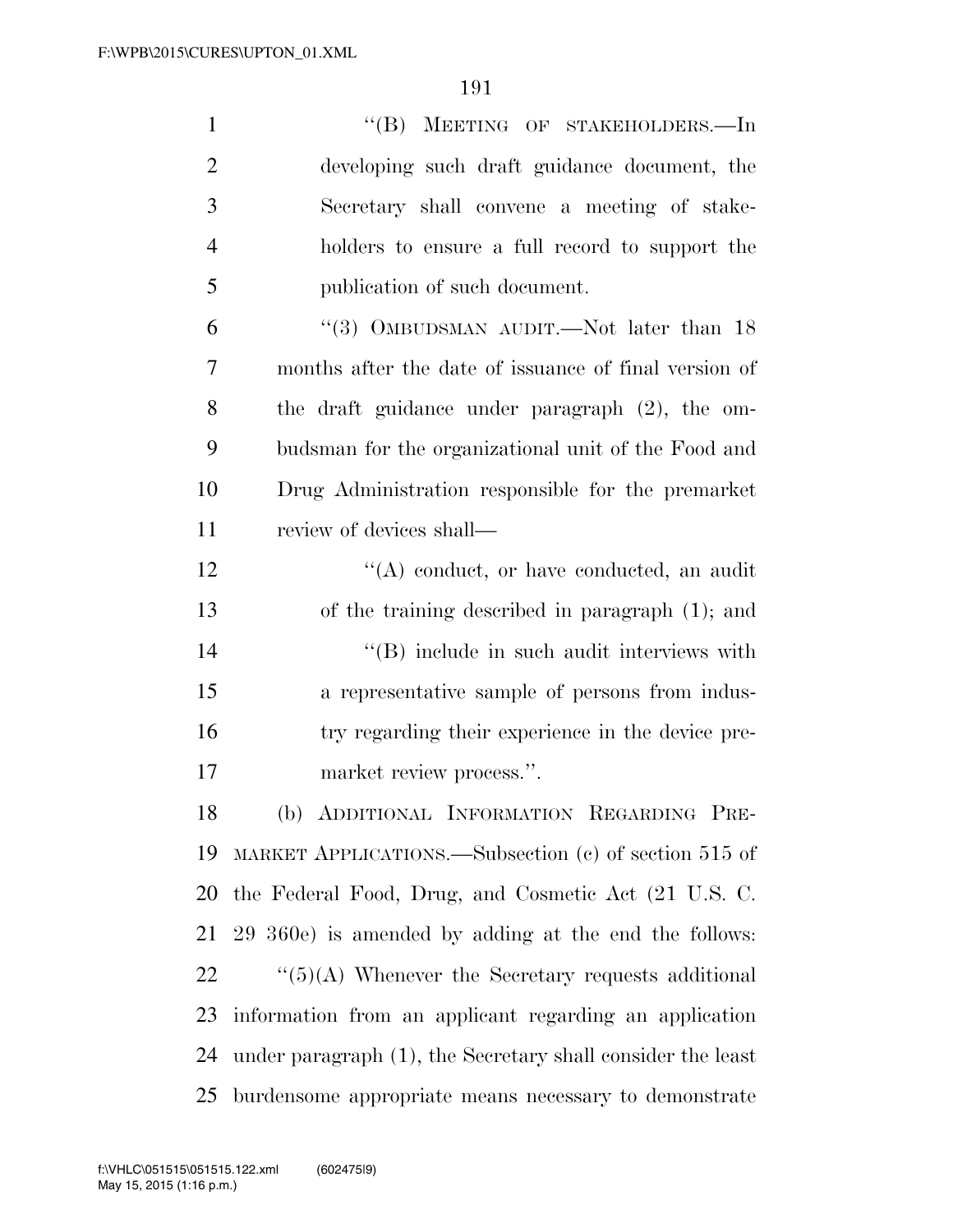device safety and effectiveness, and request information accordingly.

 ''(B) For purposes of subparagraph (A), the term 'necessary' means the minimum required information that would support a determination by the Secretary that an application provides a reasonable assurance of the safety and effectiveness of the device.

 ''(C) Nothing in this paragraph alters the standards for premarket approval of a device.''.

## **SEC. 2224. RECOGNITION OF STANDARDS.**

 Section 514(c) of the Federal Food, Drug, and Cos-12 metic Act  $(21 \text{ U.S.C. } 360d(e))$  is amended—

 (1) in paragraph (1), by inserting after sub-paragraph (B) the following new subparagraphs:

 $\frac{1}{(C)(i)}$  Any person may submit a request for recognition under subparagraph (A) of all or part of an appropriate standard established by a nationally or internationally recognized standard organization.

20 "(ii) Not later than 60 days after the Sec- retary receives such a request, the Secretary shall—

23  $\frac{1}{1}$  make a determination to recog- nize all, part, or none of the standard that is the subject of the request; and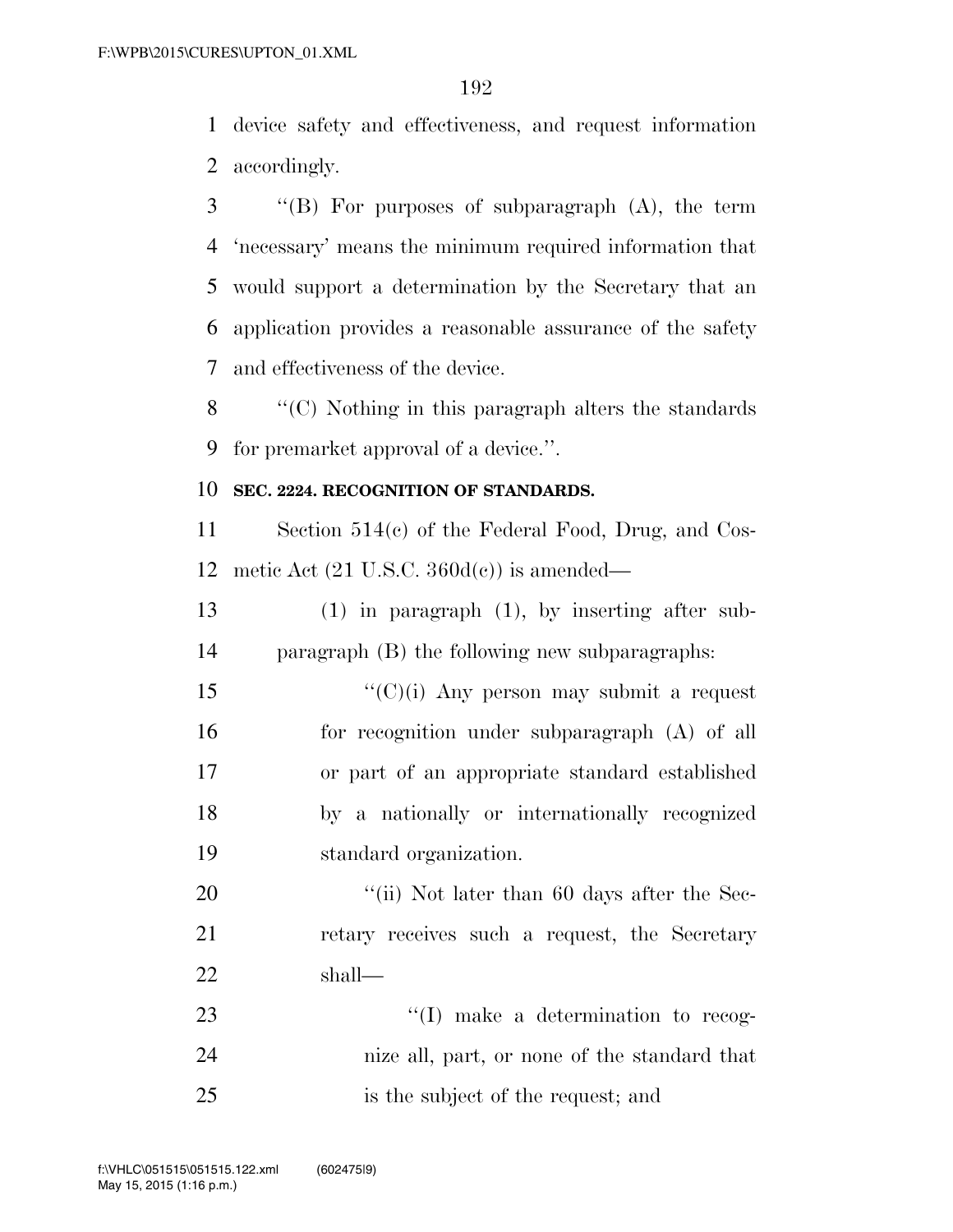| $\mathbf{1}$   | "(II) issue to the person who sub-                    |
|----------------|-------------------------------------------------------|
| $\overline{2}$ | mitted such request a respond in writing              |
| 3              | that states the Secretary's rationale for             |
| $\overline{4}$ | that determination, including the scientific,         |
| 5              | technical, regulatory, or other basis for             |
| 6              | such determination;                                   |
| $\overline{7}$ | "(iii) The Secretary make a response                  |
| 8              | issued under clause $(ii)(II)$ publicly available, in |
| 9              | such manner as the Secretary determines ap-           |
| 10             | propriate.                                            |
| 11             | "(iv) The Secretary shall take such actions           |
| 12             | as may be necessary to implement all or part of       |
| 13             | a standard recognized under subclause (I), in         |
| 14             | accordance with subparagraph $(A)$ .                  |
| 15             | "(D) The Secretary shall make publicly                |
| 16             | available, in such manner as the Secretary de-        |
| 17             | termines appropriate, the rationale for recogni-      |
| 18             | tion under subparagraph (A) of part of a stand-       |
| 19             | ard, including the scientific, technical, regu-       |
| <b>20</b>      | latory, or other basis for such recognition.";        |
| 21             | and                                                   |
| 22             | $(2)$ by adding at the end the following new          |
| 23             | paragraphs:                                           |
| 24             | "(4) TRAINING ON USE OF STANDARDS.-The                |
| 25             | Secretary shall provide to all employees of the Food  |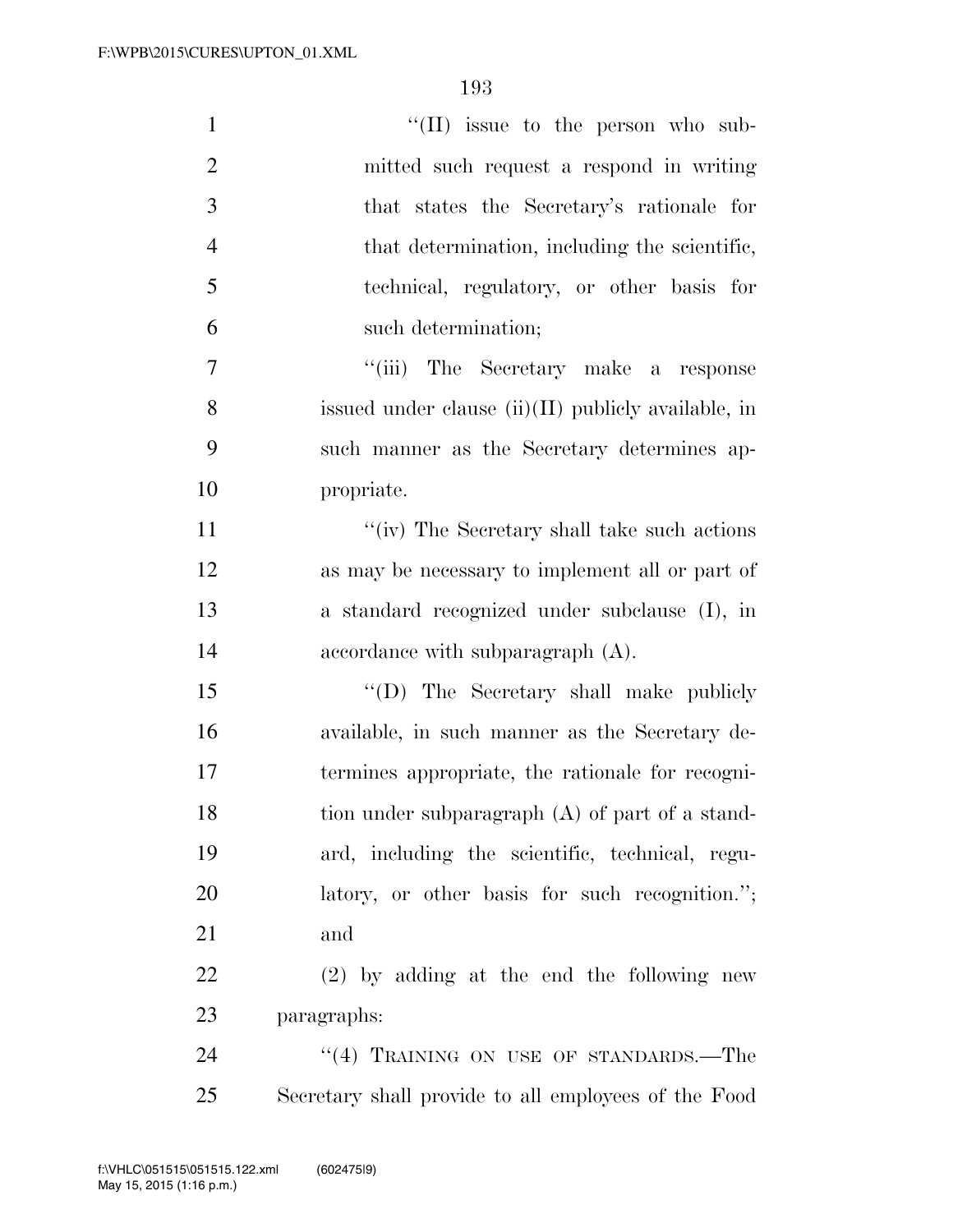and Drug Administration who review premarket sub- missions for devices periodic training on the concept and use of recognized standards for purposes of meeting a premarket submission requirement or other applicable requirement under this Act, includ- ing standards relevant to an employee's area of de- vice review.  $"(5)$  GUIDANCE.— 9 "(A) DRAFT GUIDANCE.—The Secretary

 shall publish guidance identifying the principles for recognizing standards under this section. In publishing such guidance, the Secretary shall consider the experience with, and reliance on, a standard by other Federal regulatory authori- ties and the device industry, and whether rec- ognition of a standard will promote harmoni- zation among regulatory authorities in the regu-18 lation of devices.

19 ''(B) TIMING.—The Secretary shall pub-lish—

21  $\frac{1}{2}$   $\frac{1}{2}$   $\frac{1}{2}$   $\frac{1}{2}$   $\frac{1}{2}$   $\frac{1}{2}$   $\frac{1}{2}$   $\frac{1}{2}$   $\frac{1}{2}$   $\frac{1}{2}$   $\frac{1}{2}$   $\frac{1}{2}$   $\frac{1}{2}$   $\frac{1}{2}$   $\frac{1}{2}$   $\frac{1}{2}$   $\frac{1}{2}$   $\frac{1}{2}$   $\frac{1}{2}$   $\frac{1}{2}$   $\frac{1}{2}$   $\frac{1}{2}$  graph (A) not later than 12 months after 23 the date of the enactment of the 21st Cen-24 tury Cures Act; and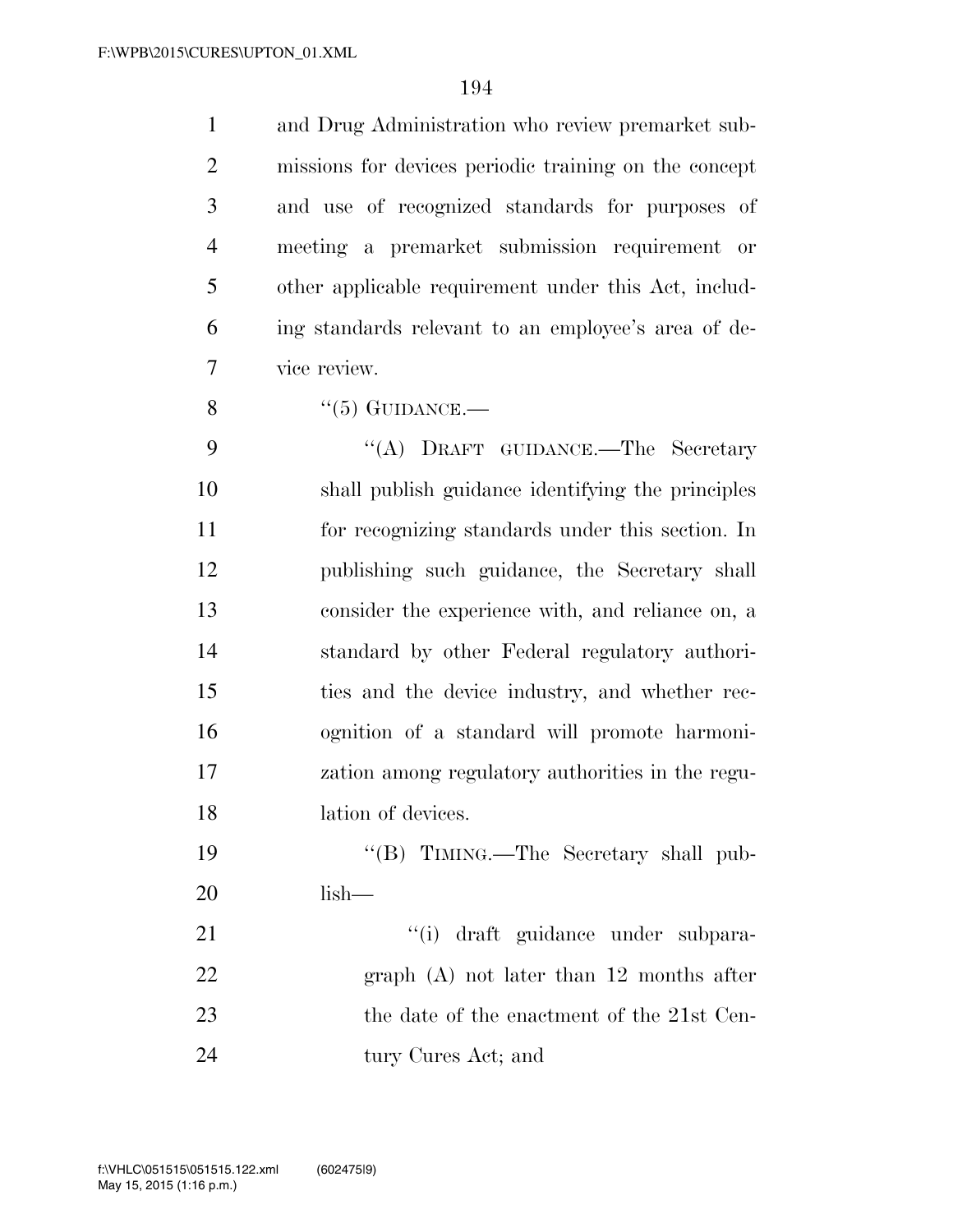| $\mathbf{1}$   | "(ii) final guidance not later than 12                        |
|----------------|---------------------------------------------------------------|
| $\overline{2}$ | months of the close of the public comment                     |
| 3              | period for the draft guidance under clause                    |
| $\overline{4}$ | $(i)$ .".                                                     |
| 5              | SEC. 2225. EASING REGULATORY BURDEN WITH RESPECT              |
| 6              | TO CERTAIN CLASS I AND CLASS II DEVICES.                      |
| 7              | (a) CLASS I DEVICES.—Section $510(l)$ of the Federal          |
| 8              | Food, Drug, and Cosmetic Act $(21 \text{ U.S.C. } 360(l))$ is |
| 9              | amended-                                                      |
| 10             | (1) by striking "A report under subsection $(k)$ "            |
| 11             | and inserting " $(1)$ A report under subsection $(k)$ ";      |
| 12             | and                                                           |
| 13             | $(2)$ by adding at the end the following new                  |
| 14             | paragraph:                                                    |
| 15             | "(2) Not later than $120$ days after the date of the          |
| 16             | enactment of the 21st Century Cures Act, the Secretary        |
| 17             | shall identify, through publication in the Federal Register,  |
| 18             | any type of class I device that the Secretary determines      |
| 19             | no longer requires a report under subsection (k) to provide   |
| 20             | reasonable assurance of safety and effectiveness. Upon        |
| 21             | such publication—                                             |
| 22             | "(A) each type of class I device so identified                |
| 23             | shall be exempt from the requirement for a report             |

under subsection (k); and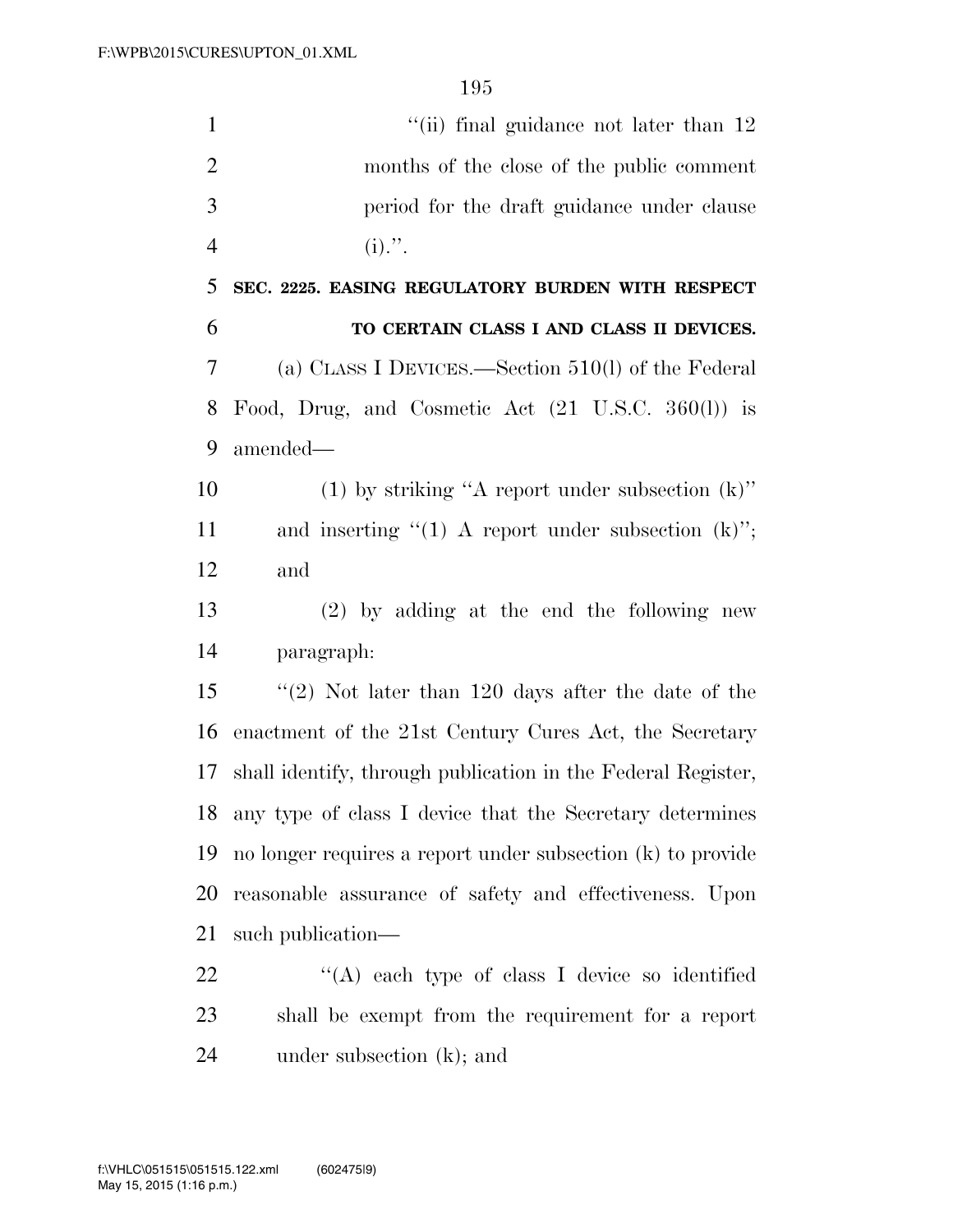| $\mathbf{1}$   | $\lq$ (B) the classification regulation applicable to                  |
|----------------|------------------------------------------------------------------------|
| $\overline{2}$ | each such type of device shall be deemed amended                       |
| 3              | to incorporate such exemption.".                                       |
| $\overline{4}$ | (b) CLASS II DEVICES.—Section $510(m)$ of the Fed-                     |
| 5              | eral Food, Drug, and Cosmetic Act $(21 \text{ U.S.C. } 360(\text{m}))$ |
| 6              | is amended—                                                            |
| 7              | $(1)$ by striking paragraph $(1)$ and inserting the                    |
| 8              | following new paragraph:                                               |
| 9              | $\lq(1)$ The Secretary shall—                                          |
| 10             | "(A) not later than 60 days after the date of                          |
| 11             | the enactment of the 21st Century Cures Act—                           |
| 12             | "(i) publish in the Federal Register a no-                             |
| 13             | tice that contains a list of each type of class II                     |
| 14             | device that the Secretary determines no longer                         |
| 15             | requires a report under subsection (k) to pro-                         |
| 16             | vide reasonable assurance of safety and effec-                         |
| 17             | tiveness; and                                                          |
| 18             | "(ii) provide for a period of not less than                            |
| 19             | 60 days for public comment beginning on the                            |
| 20             | date of the publication of such notice; and                            |
| 21             | "(B) not later than 180 days after the date of                         |
| 22             | the enactment of 21st Century Cures Act, publish in                    |
| 23             | the Federal Register a list representing the Sec-                      |
| 24             | retary's final determination with respect to the de-                   |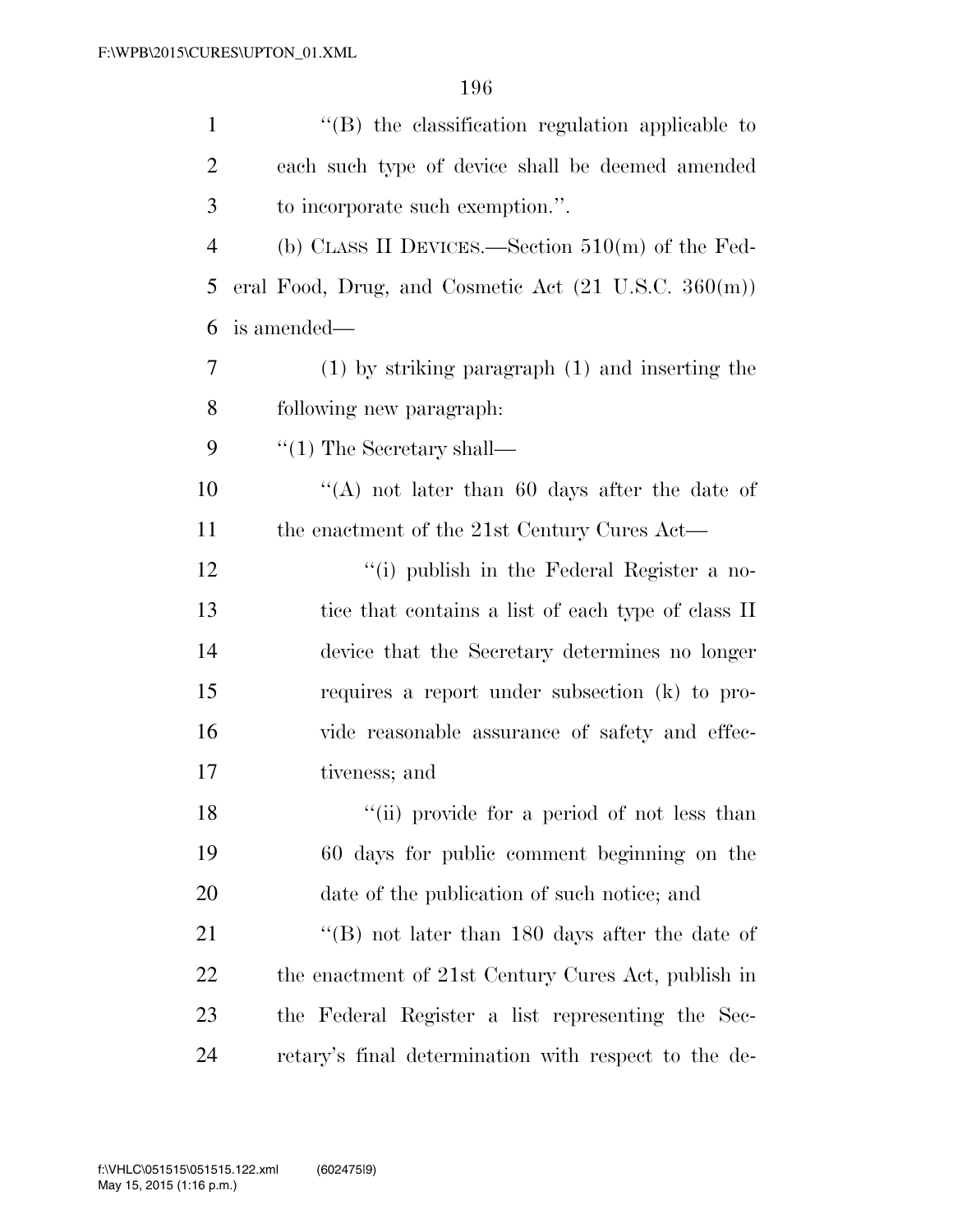| $\mathbf{1}$   | vices contained in the list published under subpara-        |
|----------------|-------------------------------------------------------------|
| $\overline{2}$ | graph $(A).$ ";                                             |
| 3              | $(2)$ in paragraph $(2)$ —                                  |
| $\overline{4}$ | $(A)$ by striking "1 day after the date of                  |
| 5              | publication of a list under this subsection," and           |
| 6              | inserting "1 day after the date of publication of           |
| 7              | the final list under paragraph $(1)(B)$ ,"; and             |
| 8              | (B) by striking "30-day period" and in-                     |
| 9              | serting "60-day period"; and                                |
| 10             | (3) by adding at the end the following new                  |
| 11             | paragraph:                                                  |
| 12             | $\lq(3)$ Upon the publication of the final list under para- |
| 13             | graph $(1)(B)$ —                                            |
| 14             | "(A) each type of class II device so listed shall           |
| 15             | be exempt from the requirement for a report under           |
| 16             | subsection $(k)$ ; and                                      |
| 17             | $\lq\lq$ the classification regulation applicable to        |
| 18             | each such type of device shall be deemed amended            |
| 19             | to incorporate such exemption.".                            |
| 20             | SEC. 2226. ADVISORY COMMITTEE PROCESS.                      |
| 21             | (a) CLASSIFICATION PANELS.—Paragraph (5) of sec-            |
| 22             | tion 513(b) of the Federal Food, Drug, and Cosmetic Act     |
| 23             | $(21 \text{ U.S.C. } 360e(b))$ is amended—                  |
| 24             | (1) by striking " $(5)$ " and inserting " $(5)(A)$ ";       |
| 25             | and                                                         |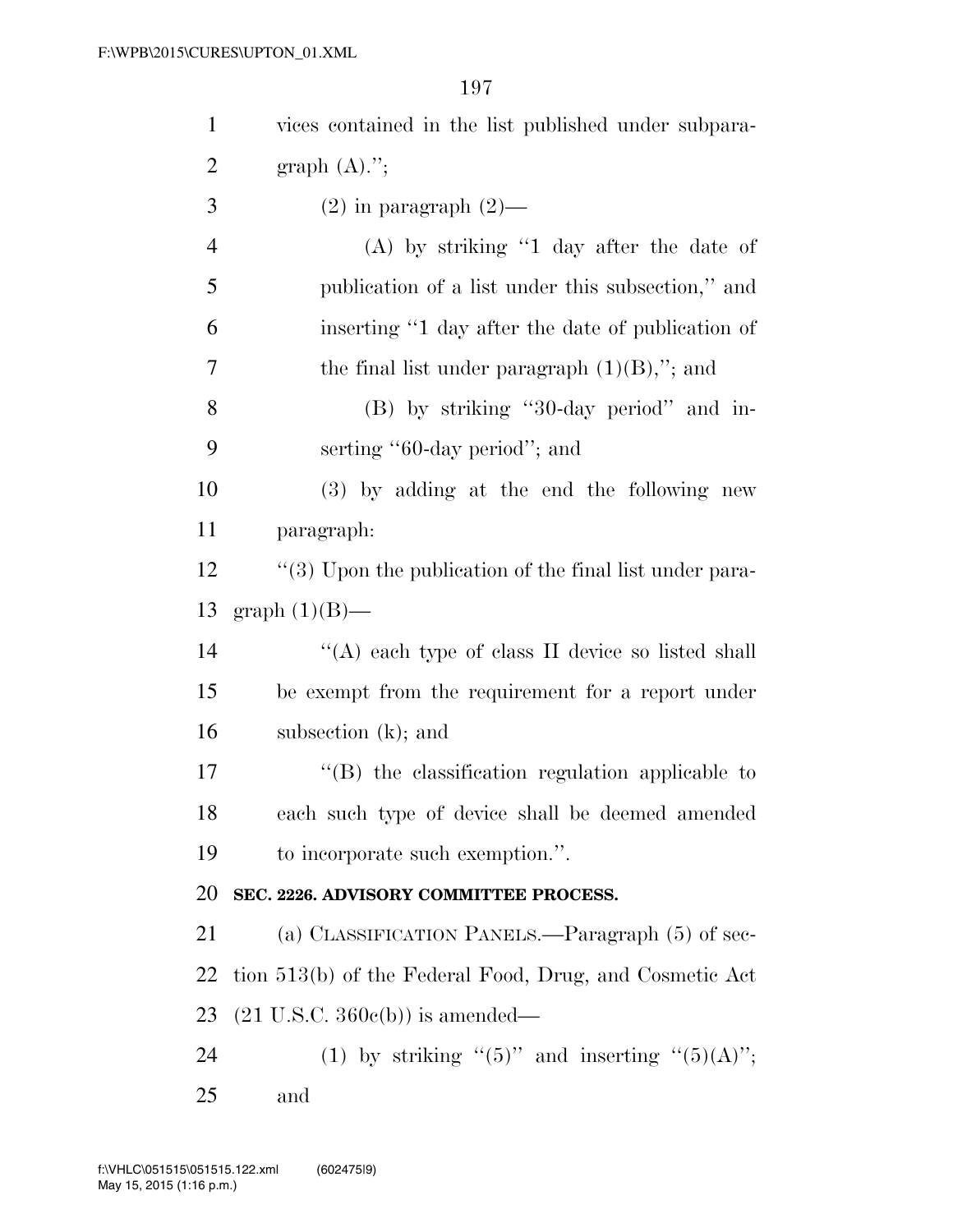| $\mathbf{1}$   | $(2)$ by adding at the end the following:        |
|----------------|--------------------------------------------------|
| $\overline{2}$ | " $(B)$ For review by a classification panel of  |
| 3              | a premarket submission for a device, the Sec-    |
| $\overline{4}$ | retary shall—                                    |
| 5              | "(i) provide an opportunity for the              |
| 6              | person whose premarket submission is sub-        |
| 7              | ject to panel review to provide rec-             |
| 8              | ommendations on the expertise needed             |
| 9              | among the voting members of the panel;           |
| 10             | and                                              |
| 11             | "(ii) give due consideration to such             |
| 12             | recommendations and ensure that adequate         |
| 13             | expertise is represented on advisory panels      |
| 14             | to assess—                                       |
| 15             | $\lq\lq$ (I) the disease or condition for        |
| 16             | which the device is intended to cure,            |
| 17             | treat, mitigate, prevent, or diagnose;           |
| 18             | and                                              |
| 19             | $\lq\lq$ (II) the technology of the de-          |
| 20             | vice.                                            |
| 21             | "(C) For purposes of subparagraph $(B)(ii)$ ,    |
| 22             | the term 'adequate expertise' means that the     |
| 23             | membership of the classification panel reviewing |
| 24             | a premarket submission includes—                 |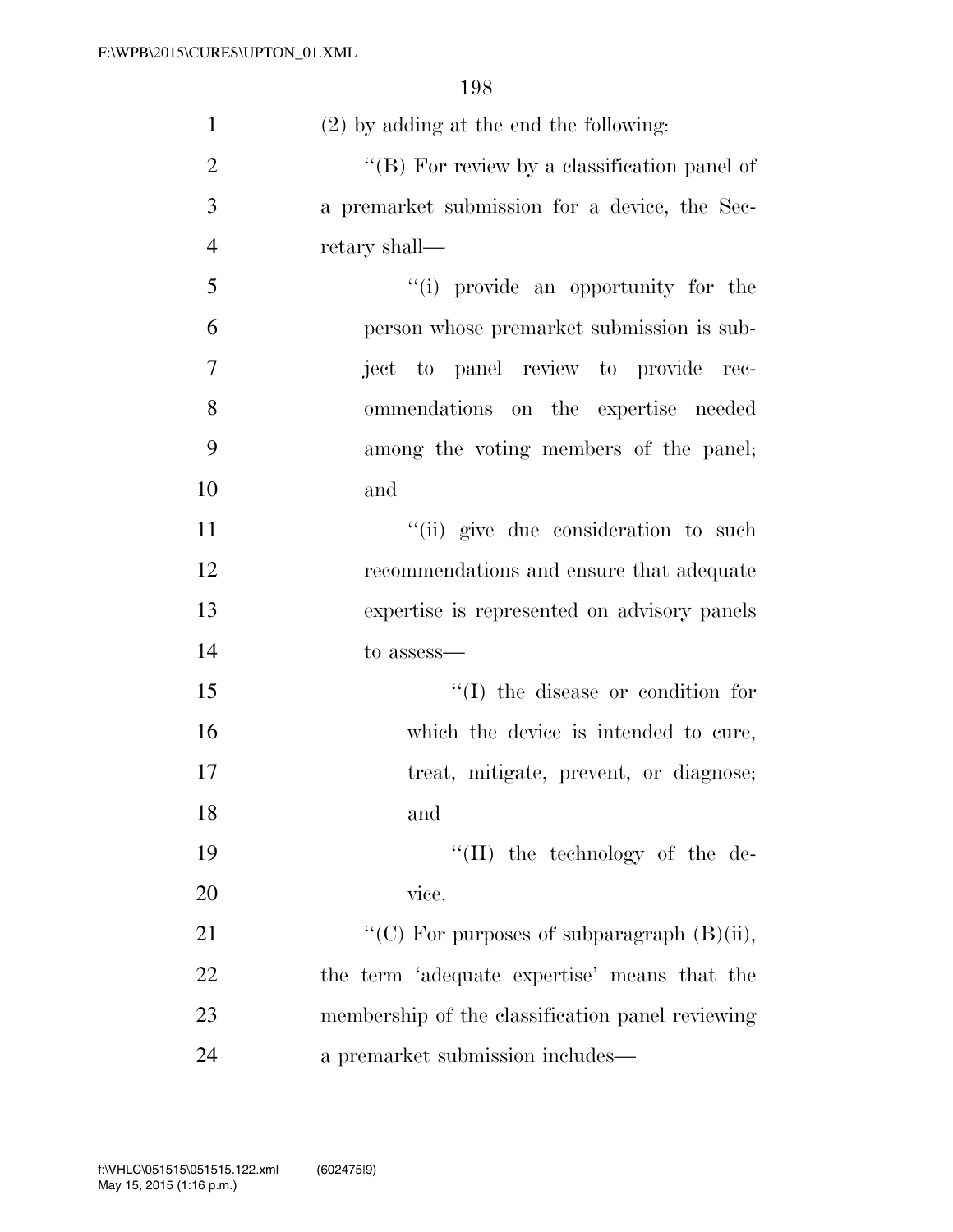| $\mathbf{1}$   | "(i) two or more voting members, with                  |
|----------------|--------------------------------------------------------|
| $\overline{2}$ | a specialty or other expertise clinically rel-         |
| 3              | evant to the device under review; and                  |
| $\overline{4}$ | "(ii) at least one voting member who                   |
| 5              | is knowledgeable about the technology of               |
| 6              | the device.".                                          |
| 7              | (b) PANEL REVIEW PROCESS.—Section $513(b)(6)$ of       |
| 8              | the Federal Food, Drug, and Cosmetic Act (21 U.S.C.    |
| 9              | $360e(b)(6)$ is amended—                               |
| 10             | $(1)$ in subparagraph $(A)(iii)$ , by inserting before |
| 11             | the period at the end ", including by designating a    |
| 12             | representative who will be provided a time during      |
| 13             | the panel meeting to address the panel individually    |
| 14             | (or accompanied by experts selected by such rep-       |
| 15             | resentative) for the purpose of correcting             |
| 16             | misstatements of fact or providing clarifying infor-   |
| 17             | mation, subject to the discretion of panel chair-      |
| 18             | person.".                                              |
| 19             | $(2)$ by striking subparagraph $(B)$ and inserting     |
| 20             | the following new subparagraph.                        |
| 21             | $\lq\lq(B)(i)$ Any meeting of a classification         |
| 22             | panel with respect to the review of a premarket        |
| 23             | submission for a device shall—                         |
| 24             | "(I) provide adequate time for initial                 |
| 25             | presentations by the person whose pre-                 |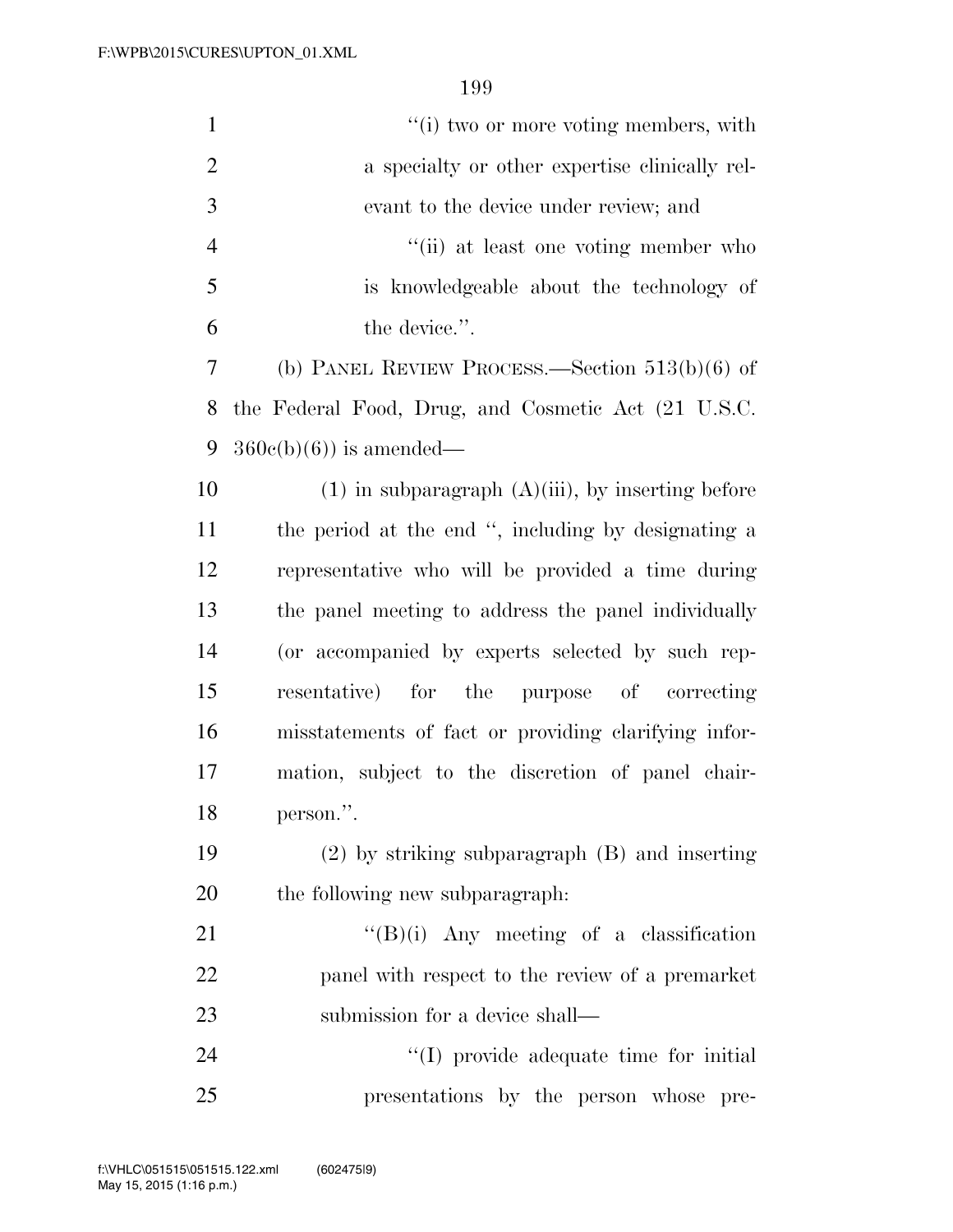| $\mathbf{1}$   | market submission is specifically the sub-              |
|----------------|---------------------------------------------------------|
| $\overline{2}$ | ject of such review and by the Secretary;               |
| 3              | and                                                     |
| $\overline{4}$ | "(II) encourage free and open partici-                  |
| 5              | pation by all interested persons.                       |
| 6              | "(ii) Following the initial presentations de-           |
| 7              | scribed in clause (i), the panel may—                   |
| 8              | "(I) pose questions to a designated                     |
| 9              | representative described in subparagraph                |
| 10             | $(A)(iii)$ ; and                                        |
| 11             | "(II) consider the responses to such                    |
| 12             | questions in the panel's review of the pre-             |
| 13             | market submission.".                                    |
|                |                                                         |
| 14             | SEC. 2227. HUMANITARIAN DEVICE EXEMPTION APPLICA-       |
| 15             | TION.                                                   |
| 16             | (a) IN GENERAL.—Section $520(m)$ of the Federal         |
| 17             | Food, Drug, and Cosmetic Act (21 U.S.C. 360j) is amend- |
|                | $18$ ed—                                                |
| 19             | $(1)$ in paragraph $(1)$ by striking "fewer than        |
| 20             | $4,000"$ and inserting "not more than $8,000"$ ;        |
| 21             | $(2)$ in paragraph $(2)(A)$ by striking "fewer than     |
| 22             | $4,000"$ and inserting "not more than $8,000"$ ; and    |
| 23             | (3) in paragraph $(6)(A)(ii)$ , by striking "4,000"     |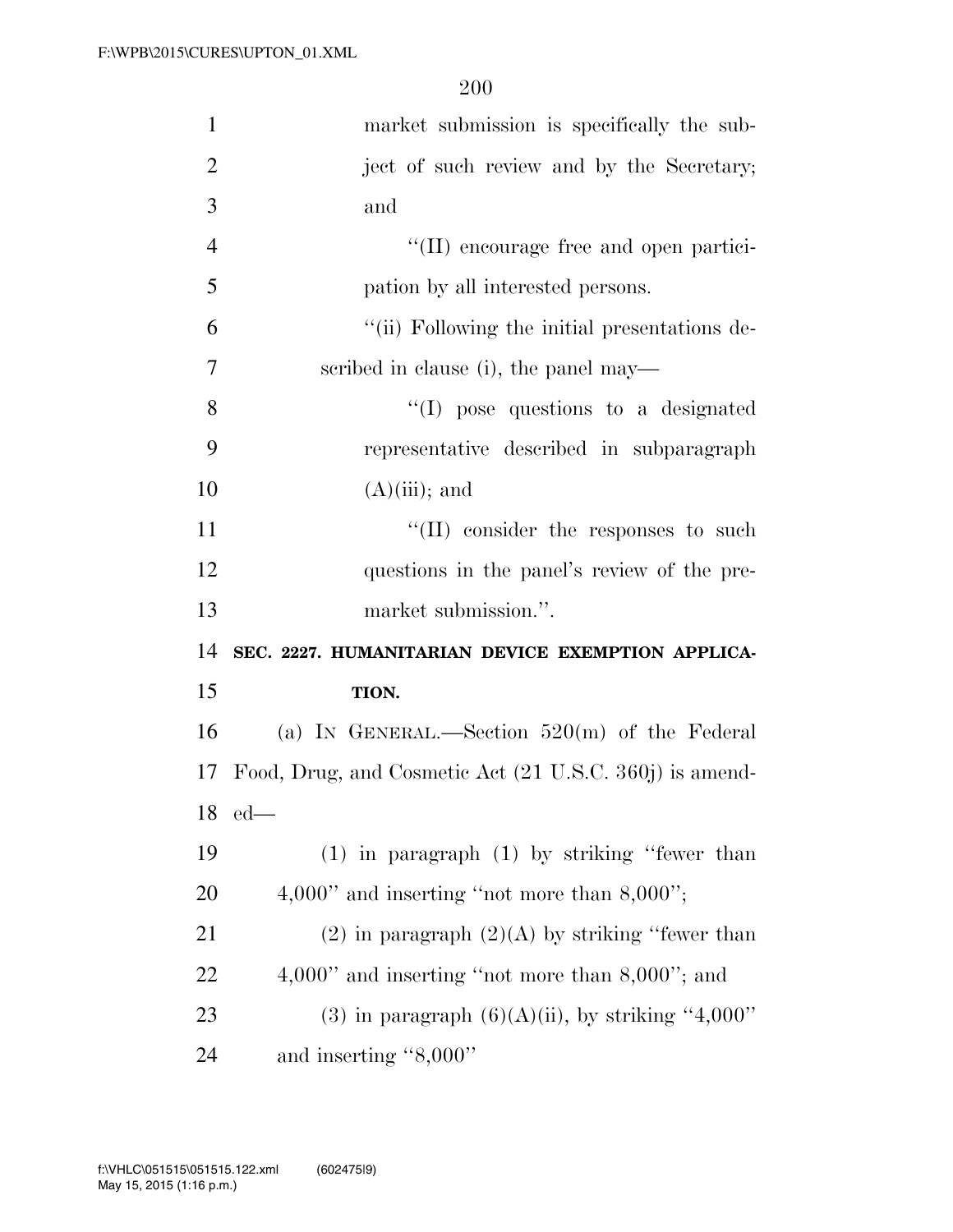(b) GUIDANCE DOCUMENT ON PROBABLE BEN- EFIT.—Not later than 18 months after the date of enact- ment of this Act, the Secretary of Health and Human Services, acting through the Commissioner of Food and Drugs, shall publish a draft guidance document that de- fines the criteria for establishing ''probable benefit'' as 7 that term is used in section  $520(m)(2)(C)$  of the Federal 8 Food, Drug, and Cosmetic Act  $(21 \text{ U.S.C. } 360j(m)(2)(C))$ .

## **SEC. 2228. CLIA WAIVER STUDY DESIGN GUIDANCE FOR IN VITRO DIAGNOSTICS.**

 (a) DRAFT REVISED GUIDANCE.—Not later than 12 months after the date of the enactment of this Act, the Secretary of Health and Human Services shall publish a draft guidance that—

 (1) revises section V ''Demonstrating Insignifi- cant Risk of an Erroneous Result—'Accuracy' '' of the guidance entitled ''Recommendations for Clinical Laboratory Improvement Amendments of 1988 (CLIA) Waiver Applications for Manufacturers of In Vitro Diagnostic Devices'' and dated January 30, 2008; and

 (2) includes guidance on the appropriate use of comparable performance between a waived user and a moderately complex laboratory user to dem-onstrate accuracy.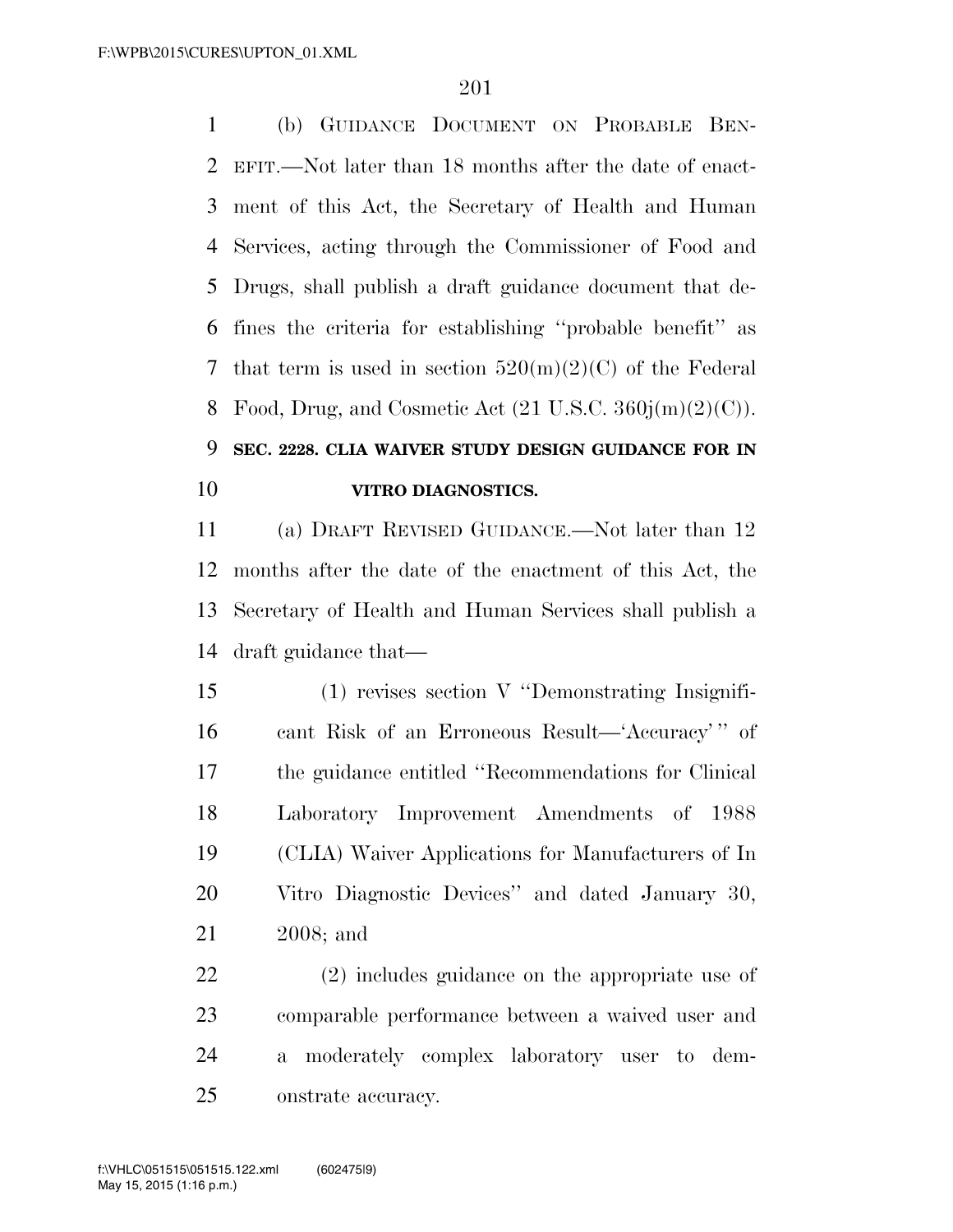(b) FINAL REVISED GUIDANCE.—The Secretary of Health and Human Services shall finalize the draft guid- ance published under subsection (a) not later than 12 months after the comment period for such draft guidance closes.

## **Subtitle N—Sensible Oversight for Technology Which Advances Regulatory Efficiency**

## **SEC. 2241. HEALTH SOFTWARE.**

 Section 201 of the Federal Food, Drug, and Cosmetic Act (21 U.S.C. 321) is amended by adding at the end the following:

 ''(ss)(1) The term 'health software' means software that does not, through use of an in vitro diagnostic device or signal acquisition system, acquire, process, or analyze an image or physiological signal, is not an accessory, is not an integral part of a device necessary to support the use of the device, and—

19  $((A)$  is intended for use for administrative or operational support or the processing and 21 maintenance of financial records;

 "(B) is intended for use in clinical, labora- tory, or administrative workflow and related recordkeeping;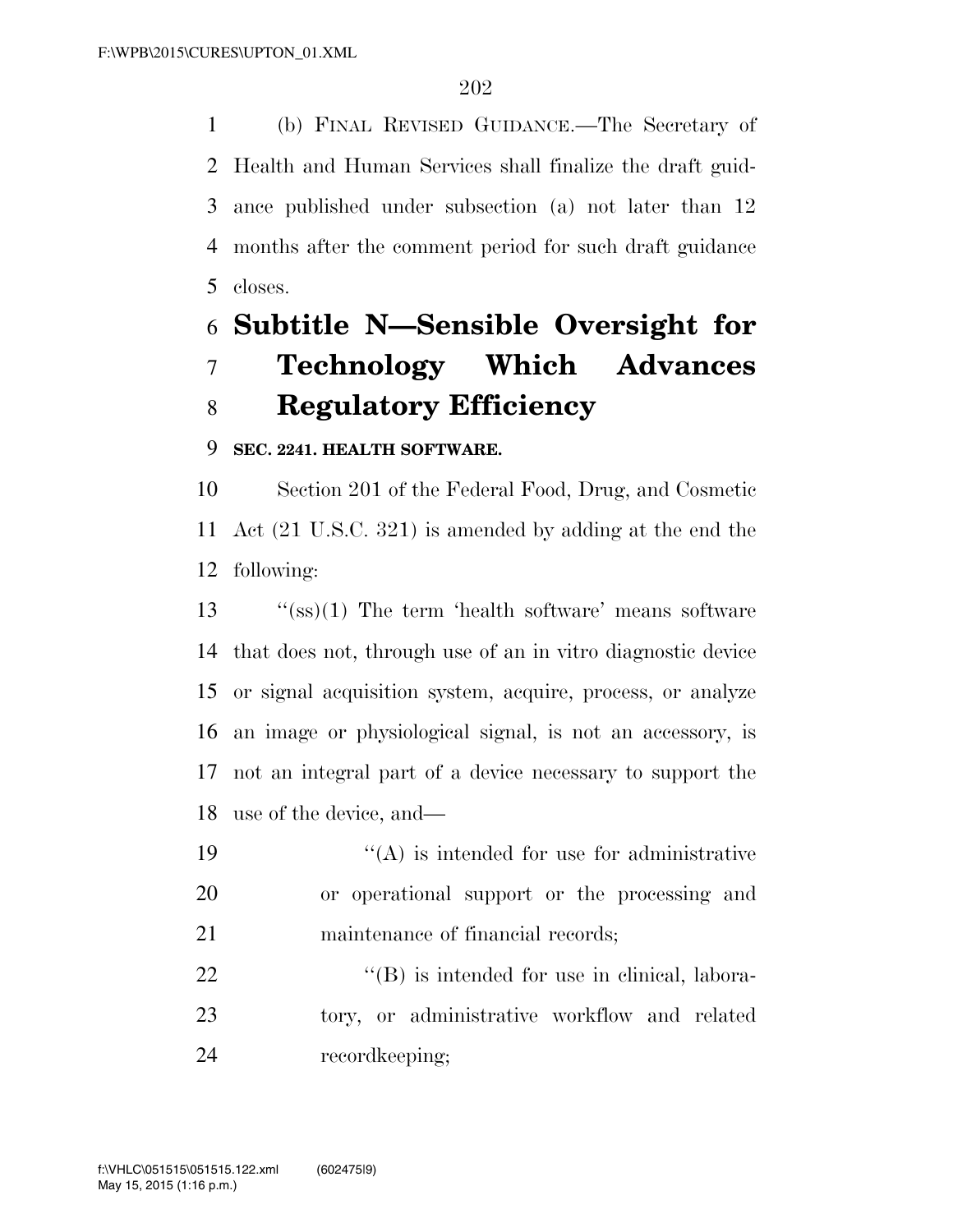| $\mathbf{1}$   | $\lq\lq$ (C)(i) is intended for use solely in the  |
|----------------|----------------------------------------------------|
| $\overline{2}$ | transfer, aggregation, conversion (in accordance)  |
| 3              | with a present specification), storage, manage-    |
| $\overline{4}$ | ment, retrieval, or transmission of data or in-    |
| 5              | formation;                                         |
| 6              | "(ii) utilizes a connectivity software plat-       |
| $\overline{7}$ | form, electronic or electrical hardware, or a      |
| 8              | physical communications infrastructure; and        |
| 9              | "(iii) is not intended for use—                    |
| 10             | $\lq\lq$ (I) in active patient monitoring; or      |
| 11             | $\lq\lq$ (II) in controlling or altering the       |
| 12             | functions or parameters of a device that is        |
| 13             | connected to such software;                        |
| 14             | $\lq\lq$ (D) is intended for use to organize and   |
| 15             | present information for health or wellness edu-    |
| 16             | cation or for use in maintaining a healthy life-   |
| 17             | style, including medication adherence<br>and       |
| 18             | health management tools;                           |
| 19             | $\lq\lq(E)$ is intended for use to analyze infor-  |
| <b>20</b>      | mation to provide general health information       |
| 21             | does not include patient-specific<br>that<br>rec-  |
| 22             | ommended options to consider in the preven-        |
| 23             | tion, diagnosis, treatment, cure, or mitigation of |
| 24             | a particular disease or condition; or              |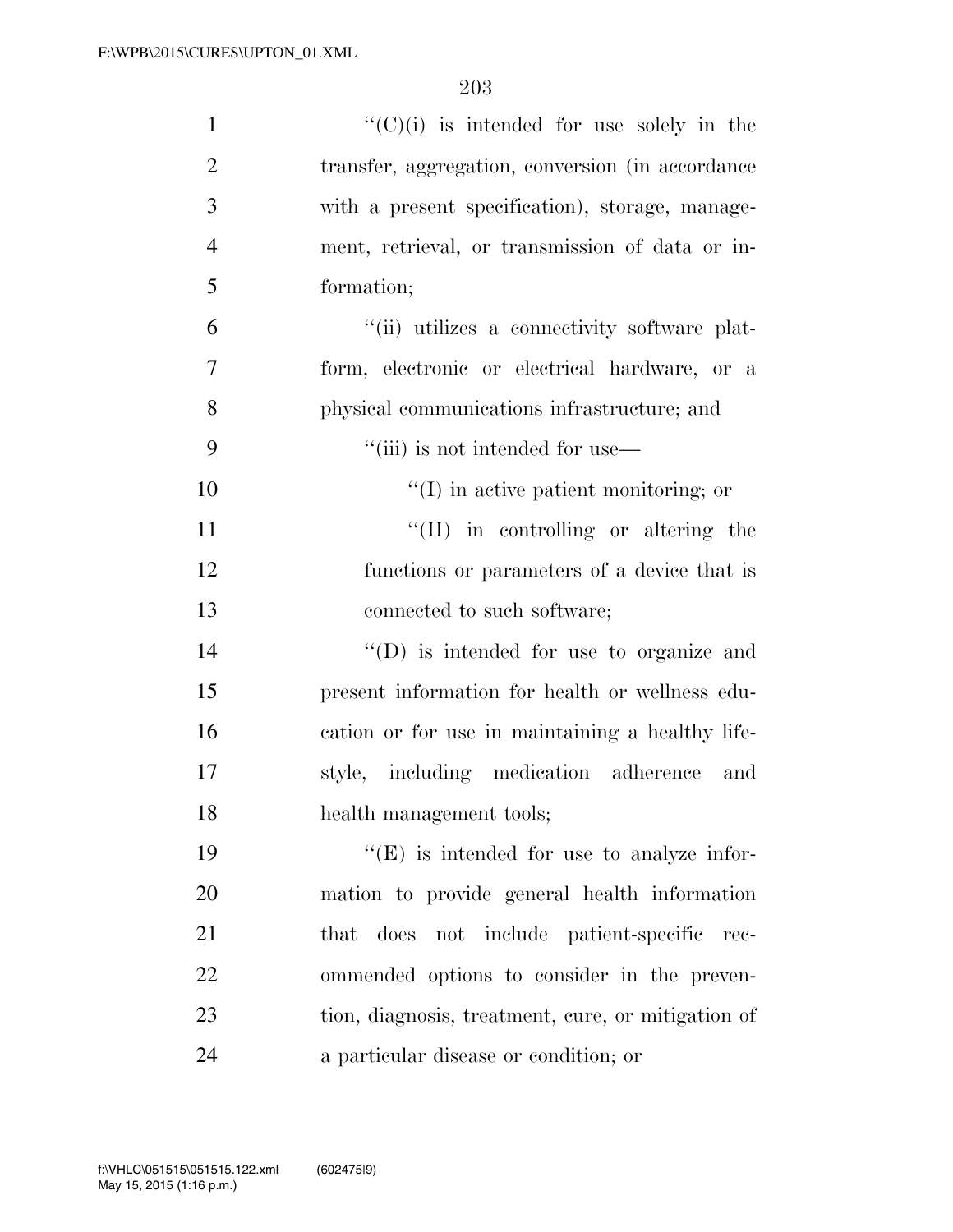| $\mathbf{1}$   | $\lq\lq(F)$ is intended for use to analyze infor-        |
|----------------|----------------------------------------------------------|
| $\overline{2}$ | mation to provide patient-specific recommended           |
| 3              | options to consider in the prevention, diagnosis,        |
| $\overline{4}$ | treatment, cure, or mitigation of a particular           |
| 5              | disease or condition.                                    |
| 6              | "(2) The term 'accessory' means a product that—          |
| 7              | $\lq\lq$ is intended for use with one or more par-       |
| 8              | ent devices;                                             |
| 9              | "(B) is intended to support, supplement, or              |
| 10             | augment the performance of one or more parent de-        |
| 11             | vices; and                                               |
| 12             | "(C) shall be classified by the Secretary—               |
| 13             | "(i) according to its intended use; and                  |
| 14             | "(ii) independently of any classification of             |
| 15             | any parent device with which it is used.".               |
| 16             | SEC. 2242. APPLICABILITY AND INAPPLICABILITY OF REGU-    |
| 17             | <b>LATION.</b>                                           |
| 18             | Subchapter A of chapter V of the Federal Food,           |
| 19             | Drug, and Cosmetic Act (21 U.S.C. 351 et seq.) is amend- |
| <b>20</b>      | ed by adding at the end the following:                   |
| 21             | "SEC. 524B. HEALTH SOFTWARE.                             |
| 22             | "(a) INAPPLICABILITY OF REGULATION TO HEALTH             |
| 23             | SOFTWARE.—Subject to subsection (b), health software     |
| 24             | shall not be subject to regulation under this Act.       |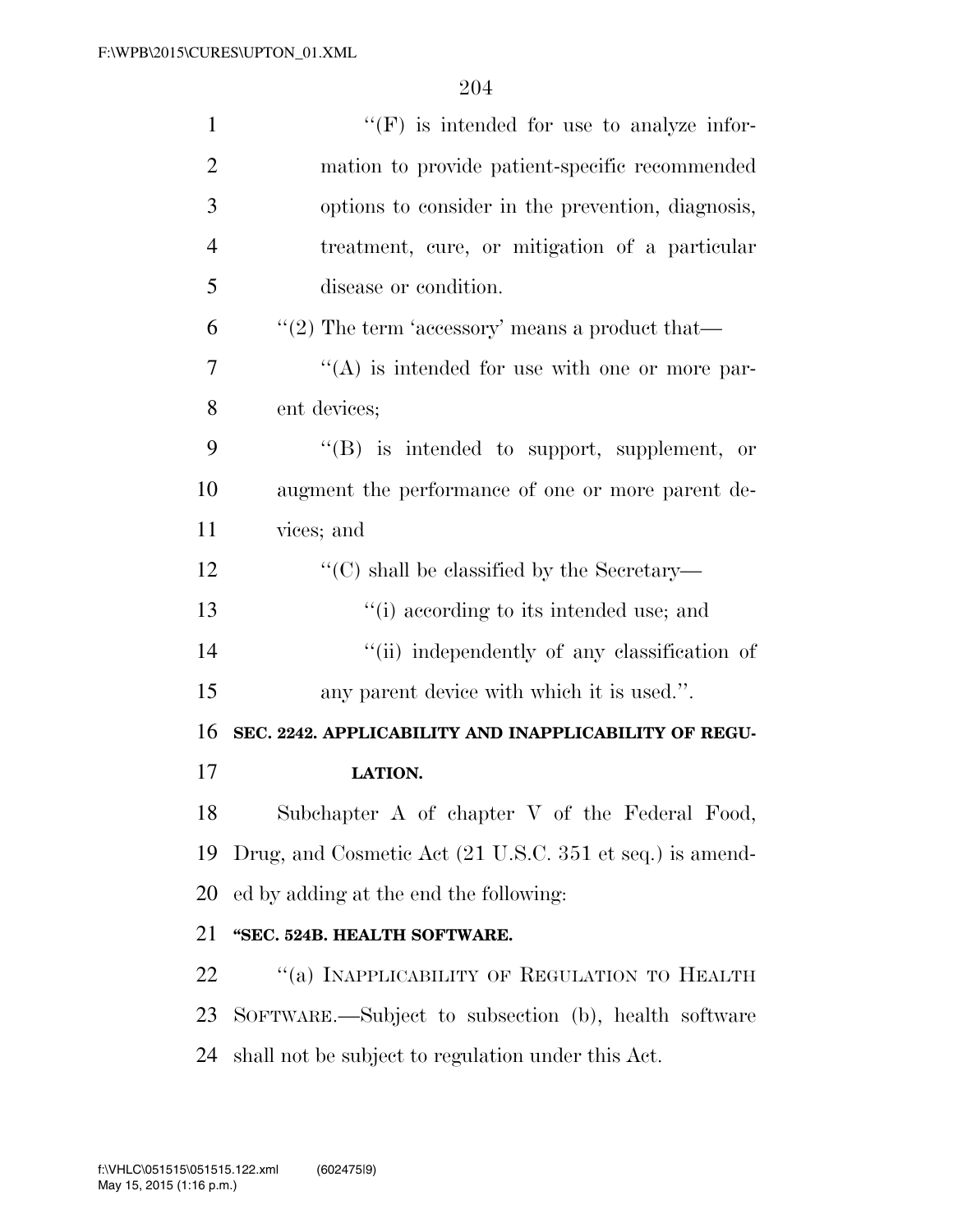''(b) EXCEPTION.—Subsection (a) shall not apply in the case of a software product of a type described in sub- paragraph (F) of section 201(ss)(1) that the Secretary de- termines poses a significant risk to patient safety. In mak- ing such a determination for such product, the Secretary shall consider the following:

7  $\frac{1}{1}$  The likelihood and severity of patient harm if the product were to not perform as in-tended.

10  $\frac{1}{2}$  The extent to which the product is in- tended to support the clinical judgment of a medical professional.

13 ''(3) Whether there is a reasonable opportunity for a medical professional to review the basis of the information or treatment recommendation provided by the product.

17 ''(4) The intended use of the product, including the intended user and user environment, such as whether a medical professional will use a software product of a type described in subparagraph (F) of section 201(ss)(1).

22  $\cdot$  "(c) DELEGATION.—The Secretary shall delegate pri- mary jurisdiction for regulating a software product deter-mined under subsection (b) to be subject to regulation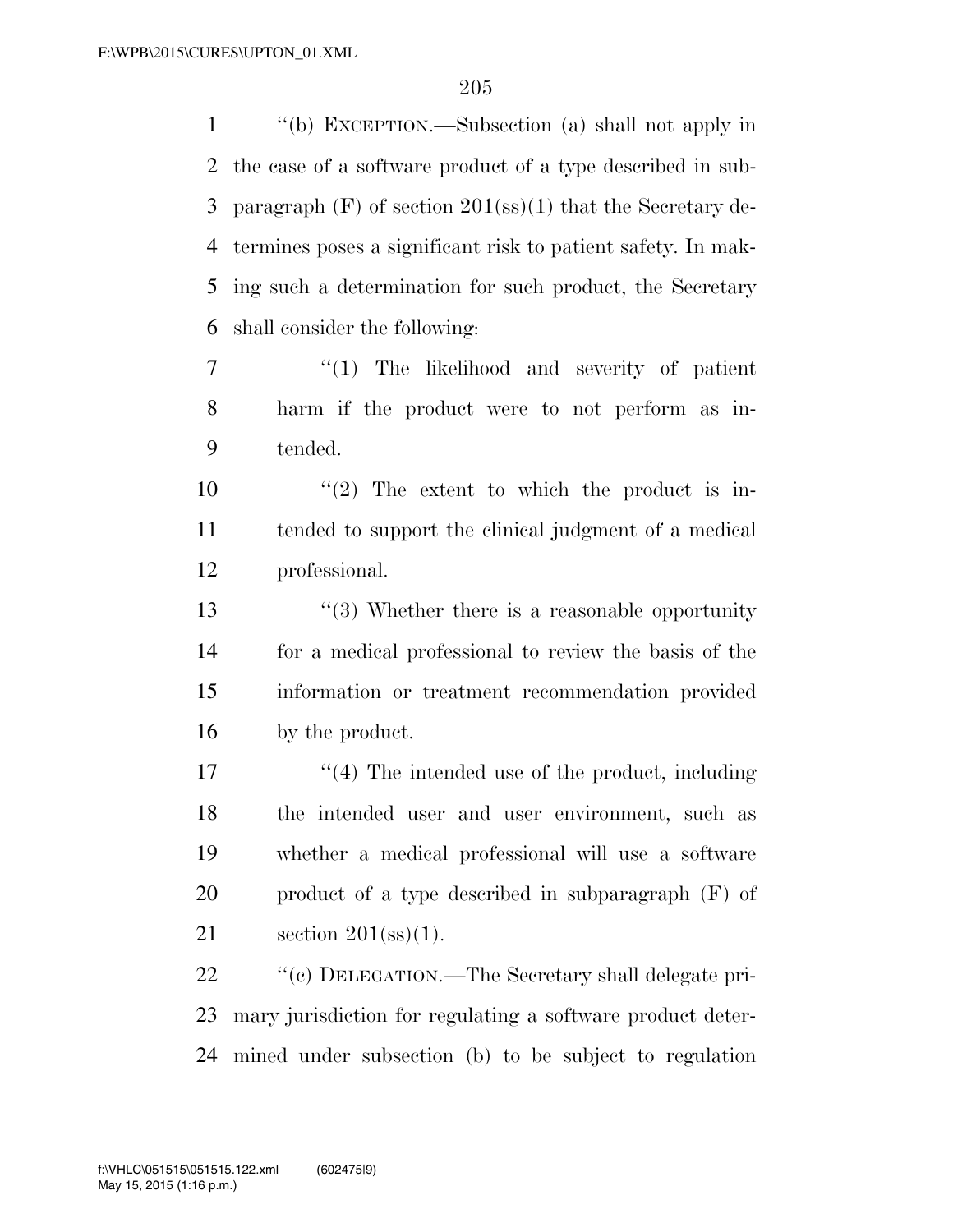under this Act to the center at the Food and Drug Admin-

istration charged with regulating devices.

3 "(d) REGULATION OF SOFTWARE.—

4 "(1) In GENERAL.—The Secretary shall review existing regulations and guidance regarding the reg- ulation of software under this Act. The Secretary may implement a new framework for the regulation of software and shall, as appropriate, modify such regulations and guidance or issue new regulations or guidance.

11 "(2) ISSUANCE BY ORDER.—Notwithstanding subchapter II of chapter 5 of title 5, United States Code, the Secretary may modify or issue regulations for the regulation of software under this Act by ad- ministrative order published in the Federal Register following the publication of a proposed order.

17 "(3) AREAS UNDER REVIEW.—The review of ex- isting regulations and guidance under paragraph (1) may include review of the following areas:

20  $\langle (A)$  Classification of software. 21 "'(B) Standards for development of soft-ware.

23  $\cdot$  (C) Standards for validation and verification of software.

25  $\text{``(D) Review of software.}$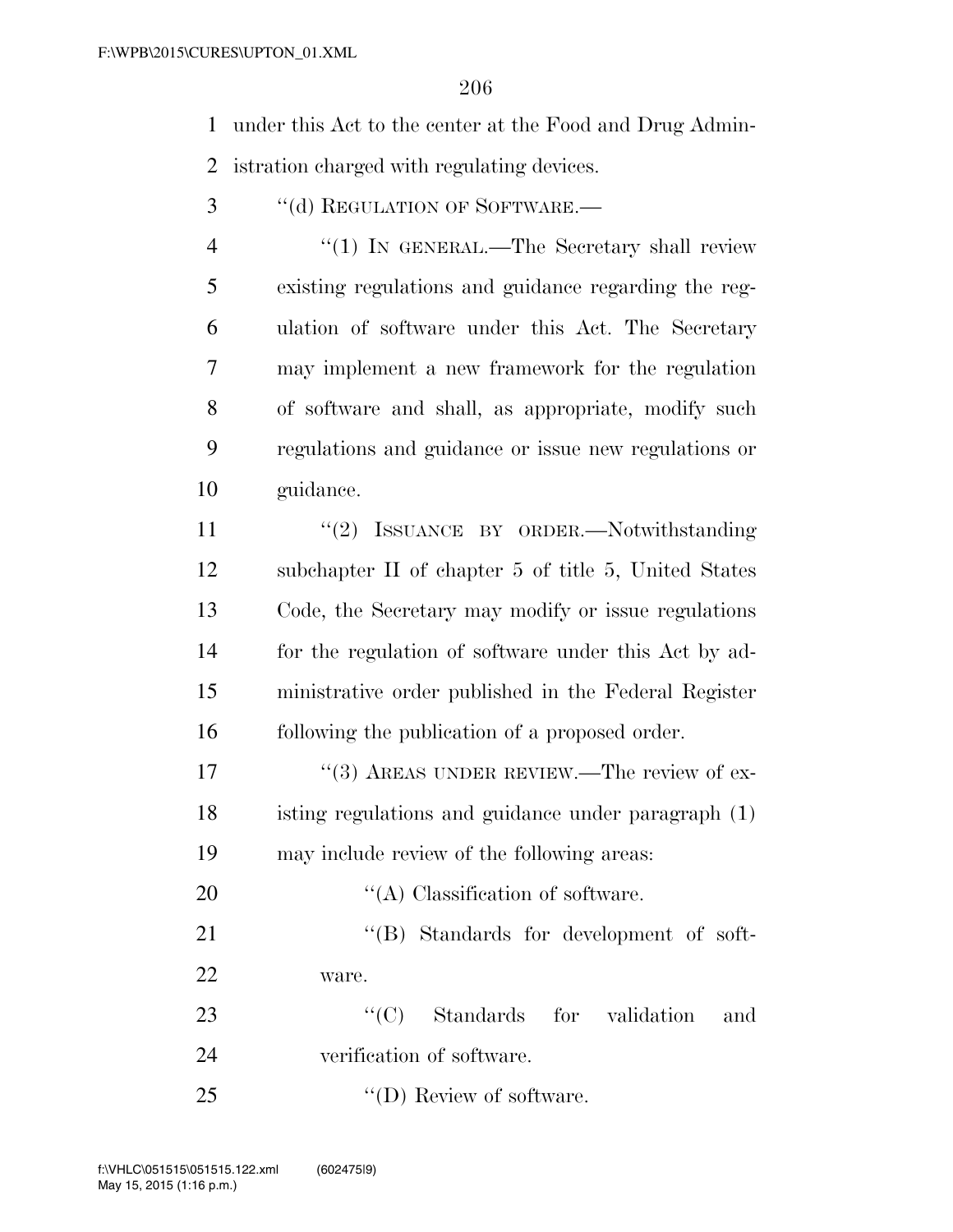| $\mathbf{1}$   | $\lq\lq(E)$ Modifications to software.                 |
|----------------|--------------------------------------------------------|
| $\overline{2}$ | $\lq\lq(F)$ Manufacturing of software.                 |
| 3              | $\lq\lq(G)$ Quality systems for software.              |
| $\overline{4}$ | $\lq\lq(H)$ Labeling requirements for software.        |
| 5              | "(I) Postmarketing requirements for re-                |
| 6              | porting of adverse events.                             |
| 7              | "(4) PROCESS FOR ISSUING PROPOSED REGU-                |
| 8              | LATIONS, ADMINISTRATIVE ORDER,<br>AND<br>GUID-         |
| 9              | ANCE.—Not later than 18 months after the date of       |
| 10             | enactment of this section, the Secretary shall consult |
| 11             | with external stakeholders (including patients, indus- |
| 12             | try, health care providers, academia, and govern-      |
| 13             | ment) to gather input before issuing regulations, an   |
| 14             | administrative order, and guidance under this sub-     |
| 15             | section.".                                             |
| 16             | SEC. 2243. EXCLUSION FROM DEFINITION OF DEVICE.        |
| 17             | Section 201(h) of the Federal Food, Drug, and Cos-     |
| 18             | metic Act (21 U.S.C. 321) is amended—                  |
| 19             | $(1)$ in subparagraph $(2)$ , by striking "or" after   |
| 20             | "or other animals,";                                   |
| 21             | $(2)$ in subparagraph $(3)$ , by striking "and" and    |
| 22             | inserting "or"; and                                    |
| 23             | $(3)$ by inserting after subparagraph $(3)$ the fol-   |
| 24             | lowing:                                                |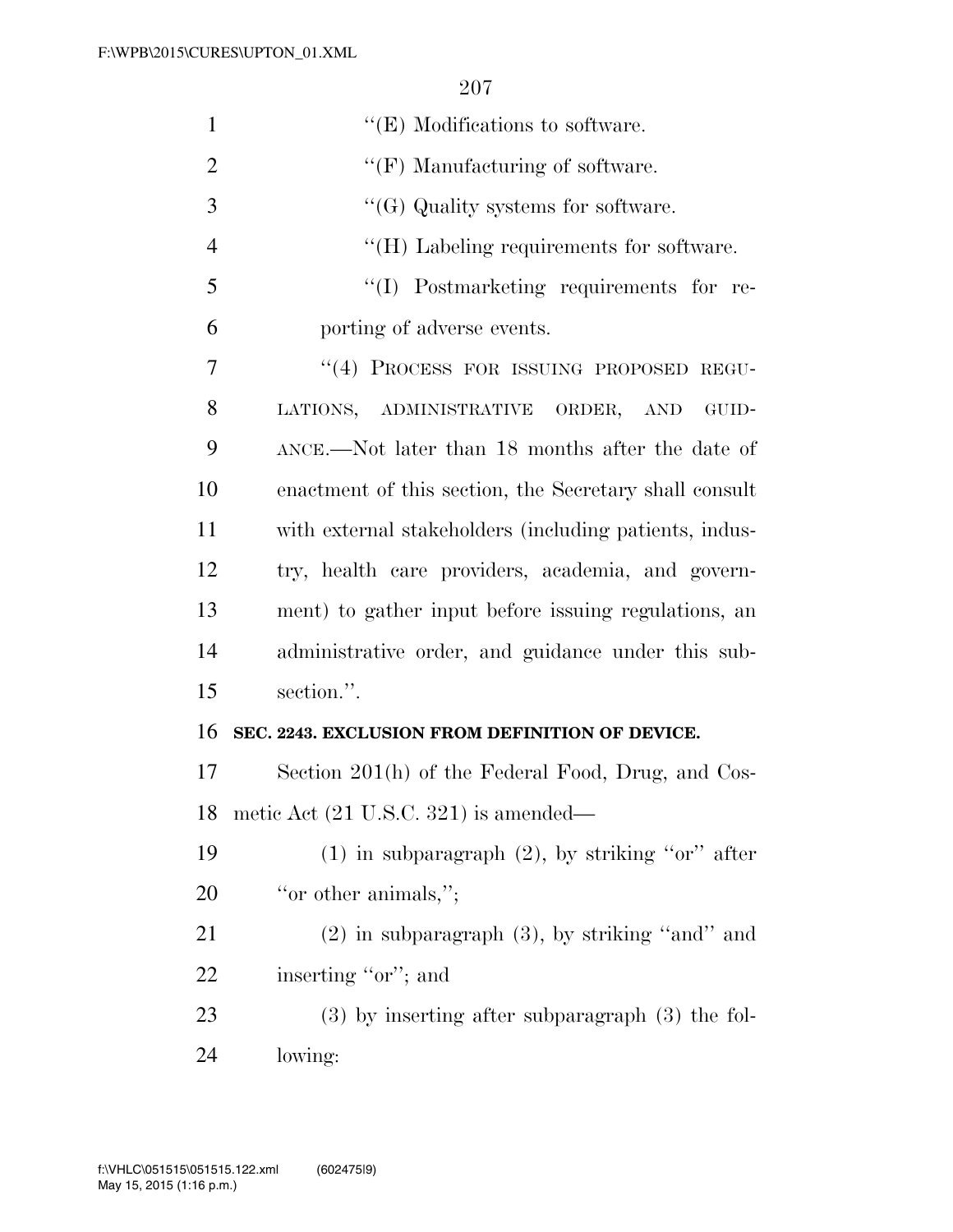| $\mathbf{1}$   | $\cdot$ (4) is not health software (other than software    |
|----------------|------------------------------------------------------------|
| $\overline{2}$ | determined to be a risk to patient safety under sec-       |
| 3              | tion $524B(b)$ , and".                                     |
| $\overline{4}$ | <b>Subtitle O-Streamlining Clinical</b>                    |
| 5              | Trials                                                     |
| 6              | [SEC. 2261. PROTECTION OF HUMAN SUBJECTS IN RE-            |
| 7              | SEARCH; APPLICABILITY OF RULES.                            |
| 8              | Part H of title IV of the Public Health Service Act        |
| 9              | (42 U.S.C. 289 et seq.) is amended by inserting after sec- |
| 10             | tion 491 the following section:                            |
| 11             | ["SEC. 491A. PROTECTION OF HUMAN SUBJECTS IN RE-           |
| 12             | <b>SEARCH; APPLICABILITY OF RULES.</b>                     |
| 13             | ["(a) PROTECTION OF HUMAN SUBJECTS.—]                      |
| 14             | $\lbrack$ (1) IN GENERAL.—All human subject re-            |
| 15             | search described in paragraph $(2)(A)$ shall be con-       |
| 16             | ducted in accordance with the HHS Human Subject            |
| 17             | Regulations, and as applicable to the human sub-           |
| 18             | jects involved in such research, with the vulnerable-      |
| 19             | populations rules.                                         |
| 20             | $[\cdot(2)$ APPLICABILITY.—]                               |
| 21             | $\lbrack$ "(A) IN GENERAL.—This section applies            |
| 22             | to human subject research that is—                         |
| 23             | $\lfloor$ "(i) conducted or supported by the               |
| 24             | Department of Health and Human Serv-                       |
| 25             | ices; or                                                   |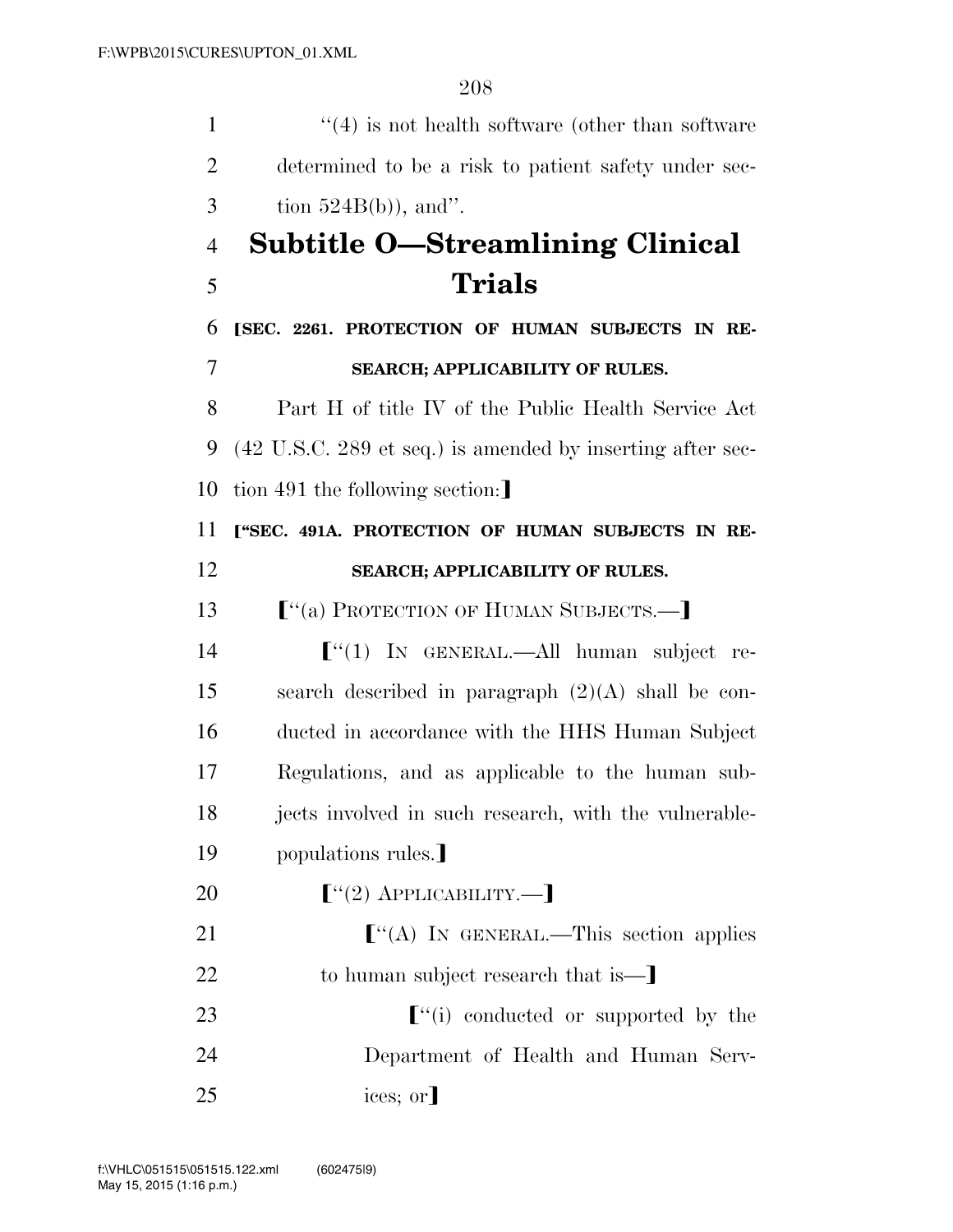| $\mathbf{1}$   | $\lbrack$ "(ii) otherwise subject to regulation              |
|----------------|--------------------------------------------------------------|
| $\overline{2}$ | by the Department under a provision of                       |
| 3              | Federal law (other than this section).                       |
| $\overline{4}$ | $\lceil$ "(B) OTHER FEDERAL DEPARTMENTS                      |
| 5              | AND AGENCIES.—The Secretary shall make                       |
| 6              | available assistance to any Federal department               |
| 7              | or agency seeking—]                                          |
| 8              | $\lbrack$ "(i) to improve the regulation or                  |
| 9              | oversight of human subject research; or                      |
| 10             | $\lbrack$ "(ii) to apply the HHS Human Sub-                  |
| 11             | ject Regulations or the vulnerable-popu-                     |
| 12             | lations rules to human subject research                      |
| 13             | that is conducted, supported, or regulated                   |
| 14             | by such department or agency.                                |
| 15             | ["(b) HHS HUMAN SUBJECT REGULATIONS; OTHER                   |
| 16             | DEFINITIONS.-                                                |
| 17             | $\lbrack$ (1) HHS HUMAN SUBJECT REGULATIONS;                 |
| 18             | VULNERABLE-POPULATIONS RULES.-For purposes                   |
| 19             | of this section:]                                            |
| 20             | $\lbrack$ "(A) The term 'HHS Human Subject                   |
| 21             | Regulations'—                                                |
| 22             | $\lbrack$ <sup>"</sup> (i) subject to clause (ii), means the |
| 23             | provisions of subpart A of part 46 of title                  |
| 24             | 45, Code of Federal Regulations (or any                      |
| 25             | successor regulations); or                                   |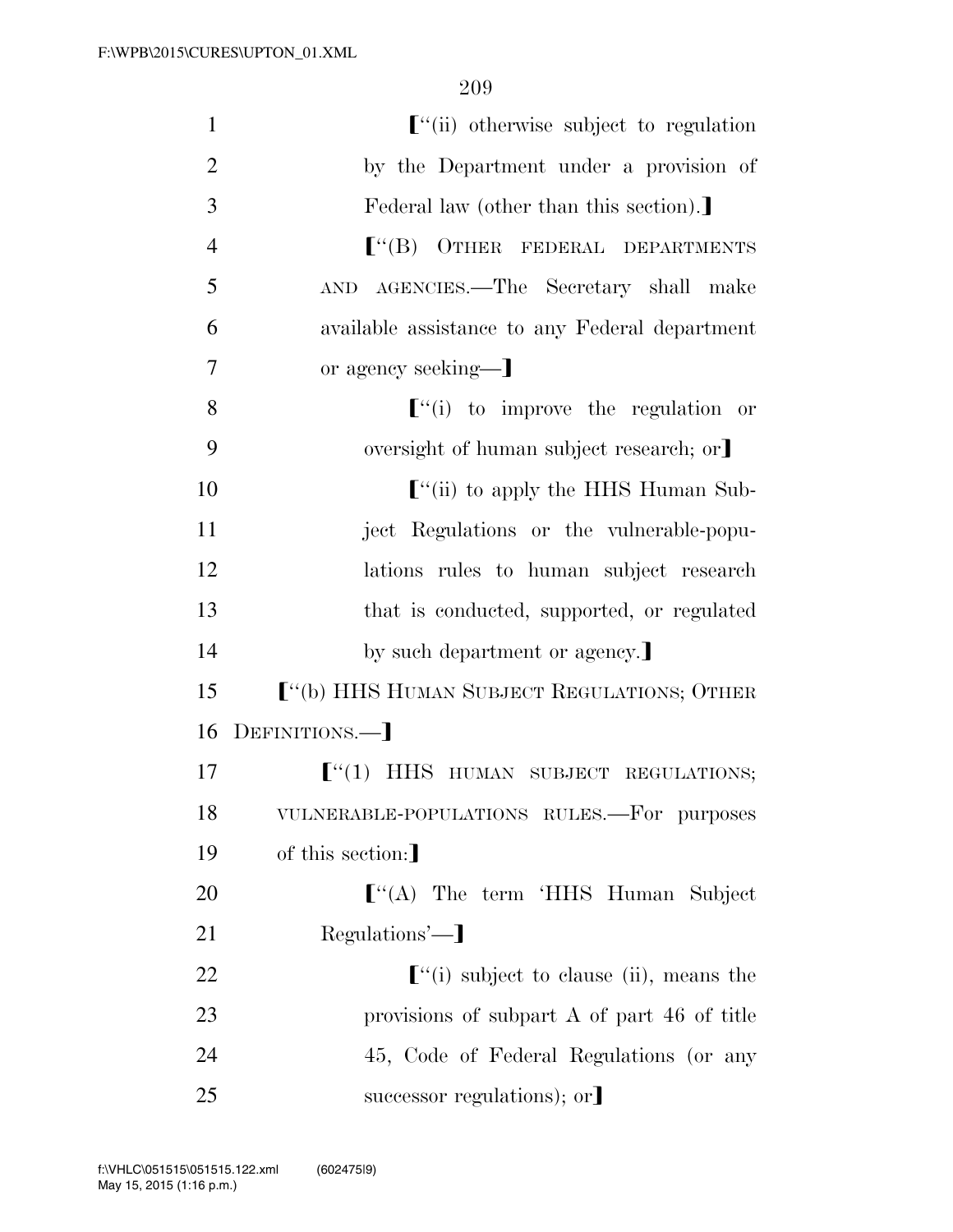| $\mathbf{1}$   | $\lbrack$ "(ii) in the case of human subject re-  |
|----------------|---------------------------------------------------|
| $\overline{2}$ | search that is subject to the Federal Food,       |
| 3              | Drug, and Cosmetic Act or to section 351          |
| $\overline{4}$ | of this Act, means the provisions of parts        |
| 5              | 50, 56, 312, and 812 of title 21, Code of         |
| 6              | Federal Regulations (or any successor reg-        |
| 7              | ulations).                                        |
| 8              |                                                   |
| 9              | $rules'$ —                                        |
| 10             | $\lbrack$ "(i) subject to clause (ii), means the  |
| 11             | provisions of subparts B through D of             |
| 12             | such part 46 (or any successor regula-            |
| 13             | $\text{tions}$ ; or]                              |
| 14             | $\lbrack$ "(ii) as applicable to the human sub-   |
| 15             | jects involved in research described in sub-      |
| 16             | paragraph $(A)$ , means the provisions appli-     |
| 17             | cable to vulnerable populations under part        |
| 18             | 56 of such title 21 (or any successor regu-       |
| 19             | lations) and subpart $D$ of part $50$ of such     |
| 20             | title 21 (or any successor regulations).          |
| 21             | $\lbrack$ "(2) HUMAN SUBJECT RESEARCH.—For pur-   |
| 22             | poses of this section:                            |
| 23             | $\lbrack$ "(A) Except as provided in subparagraph |
| 24             | (B), the term 'human subject research' means      |
| 25             | research, as defined in subpart A of part 46 of   |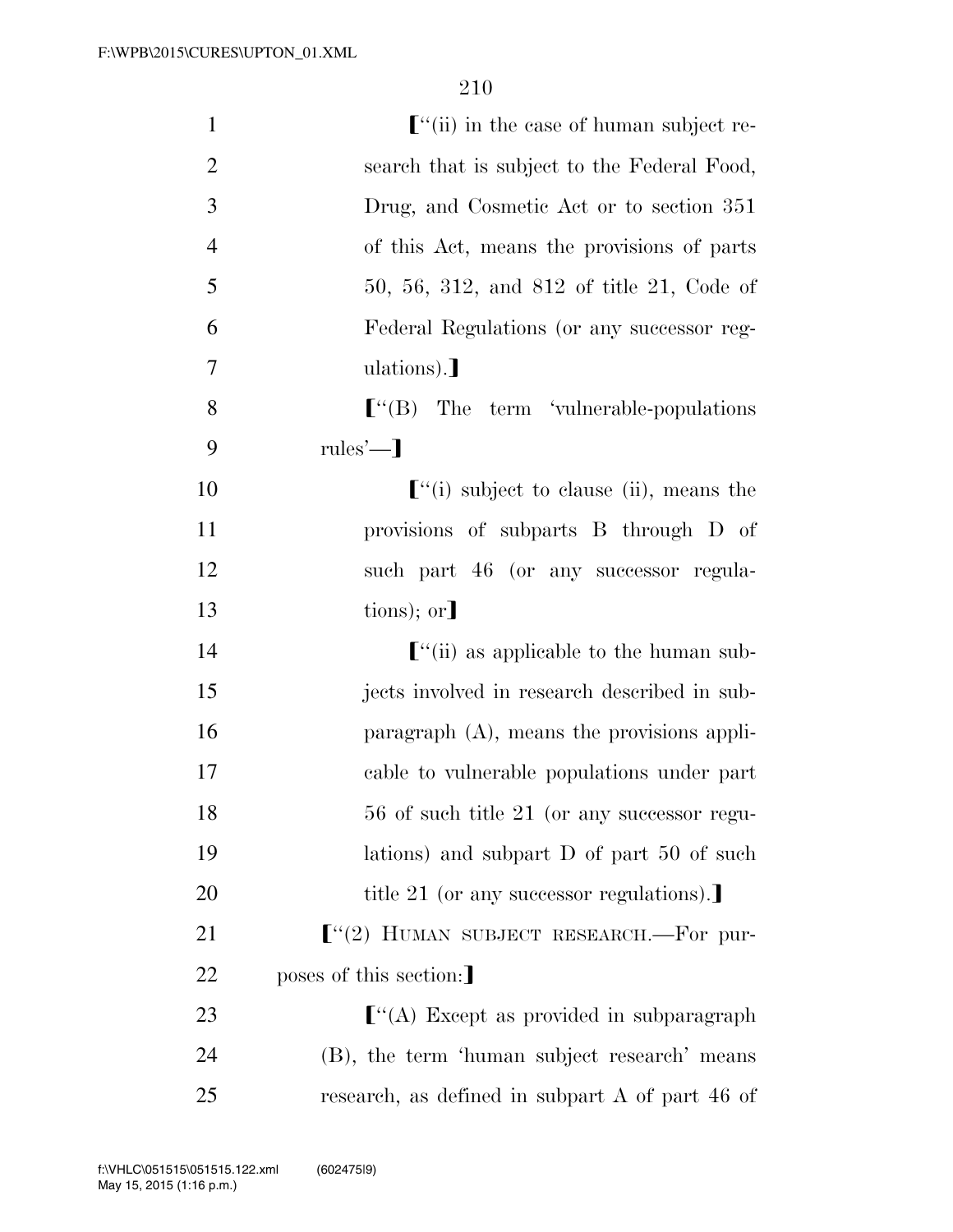| $\mathbf{1}$   | title 45, Code of Federal Regulations (or any      |
|----------------|----------------------------------------------------|
| $\overline{2}$ | successor regulations), that involves a human      |
| 3              | subject, as defined in such subpart A (or any      |
| $\overline{4}$ | successor regulations).                            |
| 5              |                                                    |
| 6              | is subject to the provisions of part 50 of title   |
| $\overline{7}$ | 21, Code of Federal Regulations (or any suc-       |
| 8              | cessor regulations), the term 'human subject'      |
| 9              | has the meaning given such term in such part       |
| 10             | 50, and the term 'human subject research'          |
| 11             | means a clinical investigation as defined in such  |
| 12             | part $50.$                                         |
| 13             | $\lbrack$ (3) OTHER DEFINITIONS.—For purposes of   |
| 14             | this section:                                      |
| 15             | $\lbrack$ (A) The term 'institutional review       |
| 16             | board' has the meaning that applies to the term    |
| 17             | 'institutional review board' under the HHS         |
| 18             | Human Subject Regulations.]                        |
| 19             | $\lbrack$ "(B) The term 'lead institutional review |
| 20             | board' means an institutional review board that    |
| 21             | otherwise meets the requirements of the HHS        |
| 22             | Human Subject Regulations and enters into a        |
| 23             | written agreement with an institution, another     |
| 24             | institutional review board, a sponsor, or a prin-  |
| 25             | cipal investigator to approve and oversee human    |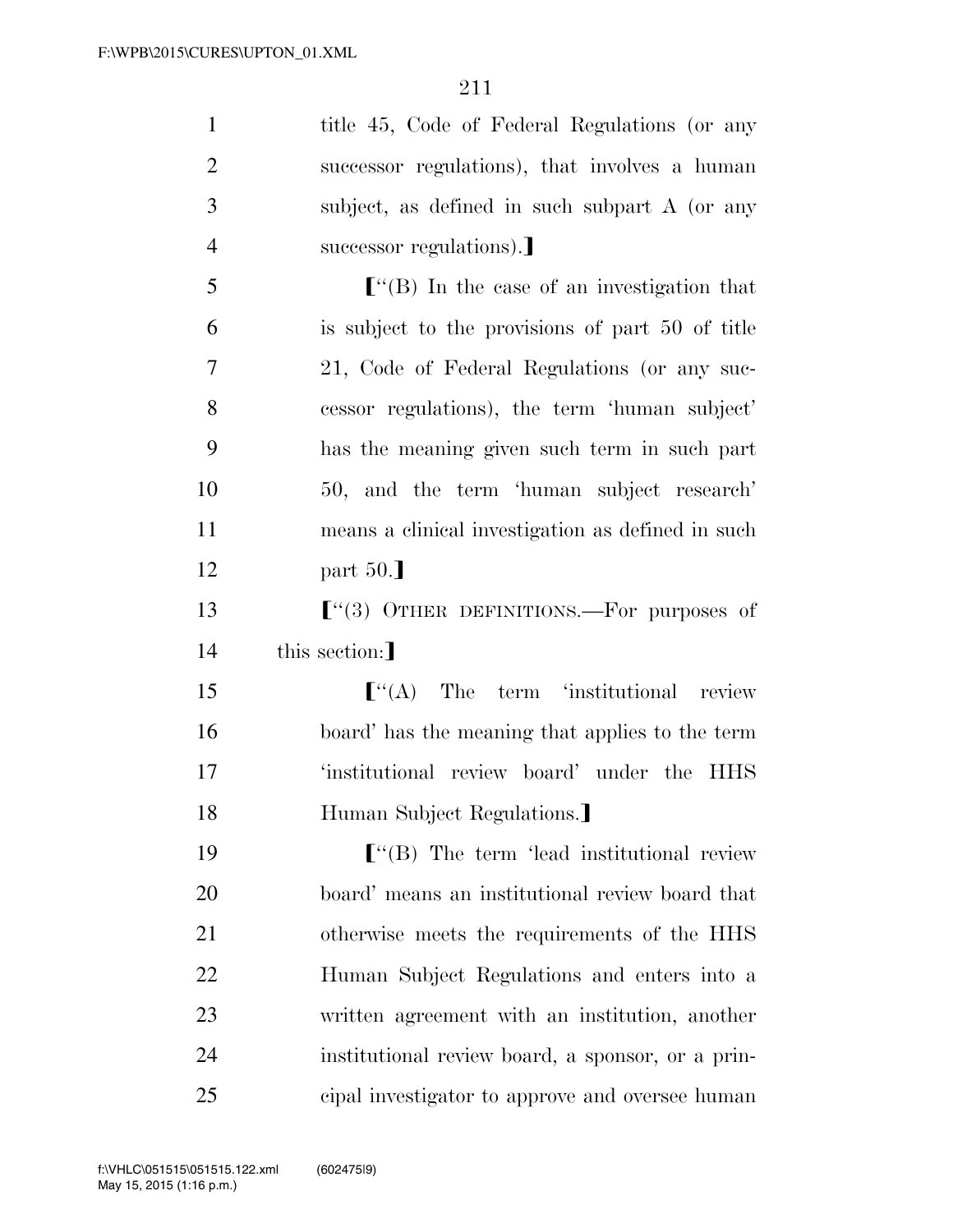| $\mathbf{1}$   | subject research that is conducted at multiple         |
|----------------|--------------------------------------------------------|
| $\overline{c}$ | locations. References to an institutional review       |
| 3              | board include an institutional review board that       |
| $\overline{4}$ | serves a single institution as well as a lead in-      |
| 5              | stitutional review board.                              |
| 6              | $[$ "(c) SCOPE OF AUTHORITY OF SECRETARY.— $]$         |
| 7              | $\lbrack$ "(1) In GENERAL.—The HHS Human Subject       |
| 8              | Regulations (including provisions regarding exemp-     |
| 9              | tions) and the vulnerable-populations rules, as in ef- |
| 10             | fect on the day before the date of the enactment of    |
| 11             | the 21st Century Cures Act, continue to be in effect   |
| 12             | on and after such date, subject to paragraph (2).      |
| 13             | $[$ "(2) MODIFICATIONS.—                               |
| 14             | $\lbrack$ "(A) COMPLIANCE WITH LAW.—Promptly           |
| 15             | after the date of the enactment of the Act re-         |
| 16             | ferred to in paragraph (1), the Secretary shall        |
| $17\,$         | promulgate regulations to make such modifica-          |
| 18             | tions to the provisions of the HHS Human               |
| 19             | Subject Regulations as may be necessary to en-         |
| 20             | sure that such provisions implement, and do not        |
| 21             | conflict with, this section.                           |
| 22             |                                                        |
| 23             | tion may not be construed as affecting the au-         |
| 24             | thority of the Secretary to modify the provisions      |
| 25             | of the HHS Human Subject Regulations or the            |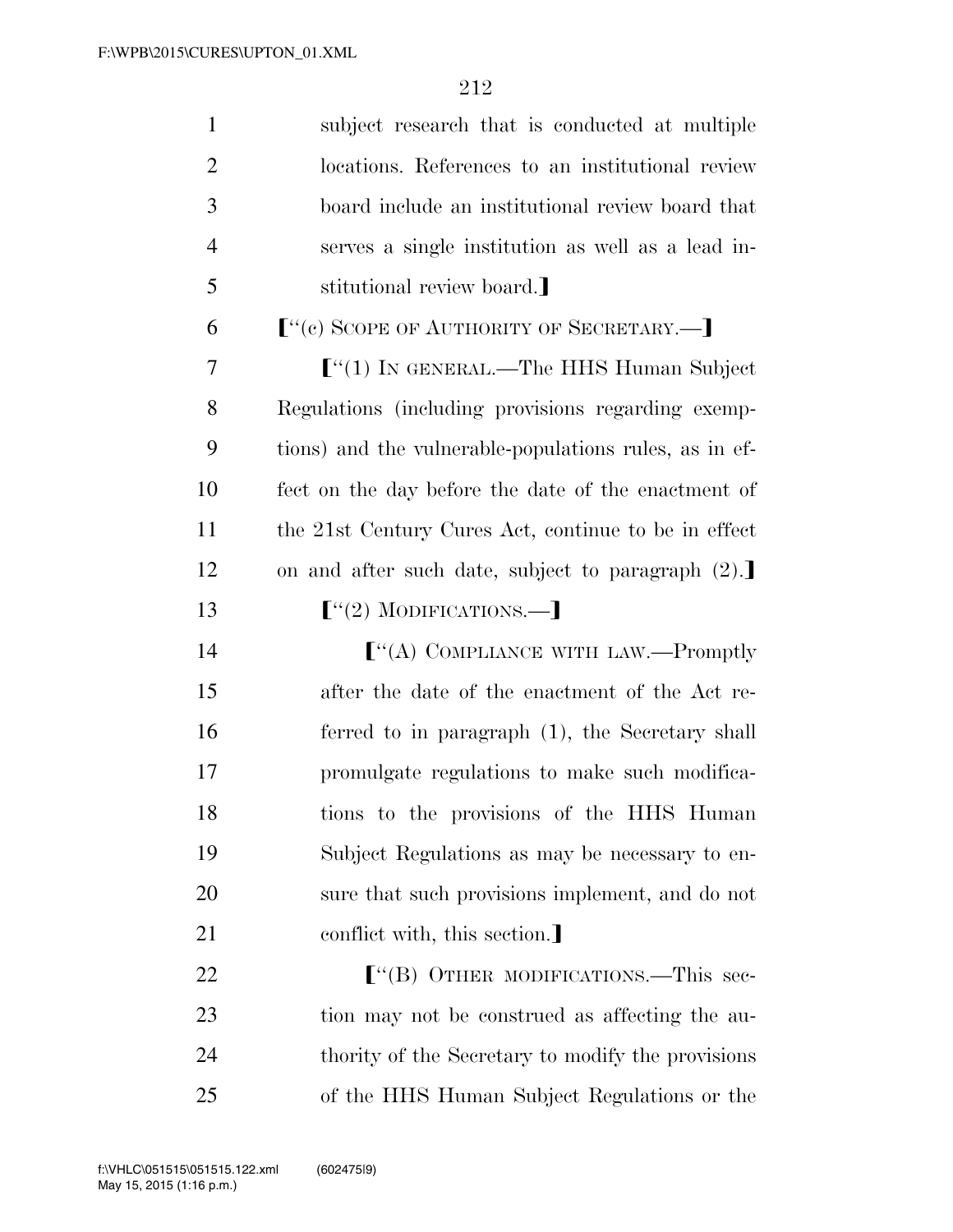| $\mathbf{1}$   | vulnerable-populations rules, except to the ex-                                                   |
|----------------|---------------------------------------------------------------------------------------------------|
| $\overline{2}$ | tent that any such modification is in conflict                                                    |
| 3              | with this section. Any such modification shall                                                    |
| $\overline{4}$ | be made by regulation or guidance, as applica-                                                    |
| 5              | ble.]                                                                                             |
| 6              | ["(d) AVOIDING REGULATORY DUPLICATION AND                                                         |
| 7              | UNNECESSARY DELAYS.-                                                                              |
| 8              | $[$ "(1) In GENERAL.—The Secretary shall—]                                                        |
| 9              | $\lbrack$ "(A) make such modifications to the pro-                                                |
| 10             | visions of the HHS Human Subject Regulations                                                      |
| 11             | and the vulnerable-populations rules as may be                                                    |
| 12             | necessary—]                                                                                       |
| 13             | $\lbrack$ "(i) to reduce regulatory duplication                                                   |
| 14             | and unnecessary delays;                                                                           |
| 15             | $\lbrack$ "(ii) to modernize such provisions in                                                   |
| 16             | the context of multisite and cooperative re-                                                      |
| 17             | search projects;                                                                                  |
| 18             | $\lbrack$ "(iii) to incorporate local consider-                                                   |
| 19             | ations, community values, and mechanisms                                                          |
| 20             | to protect vulnerable populations; and                                                            |
| 21             | $\left[ \begin{array}{cc} \n\cdots & \n\cdots \n\end{array} \right]$ to ensure that human subject |
| 22             | research that is subject to the Federal                                                           |
| 23             | Food, Drug, and Cosmetic Act or to sec-                                                           |
| 24             | tion 351 of this Act, and is therefore sub-                                                       |
| 25             | ject to parts 50, 56, 312, and 812 of title                                                       |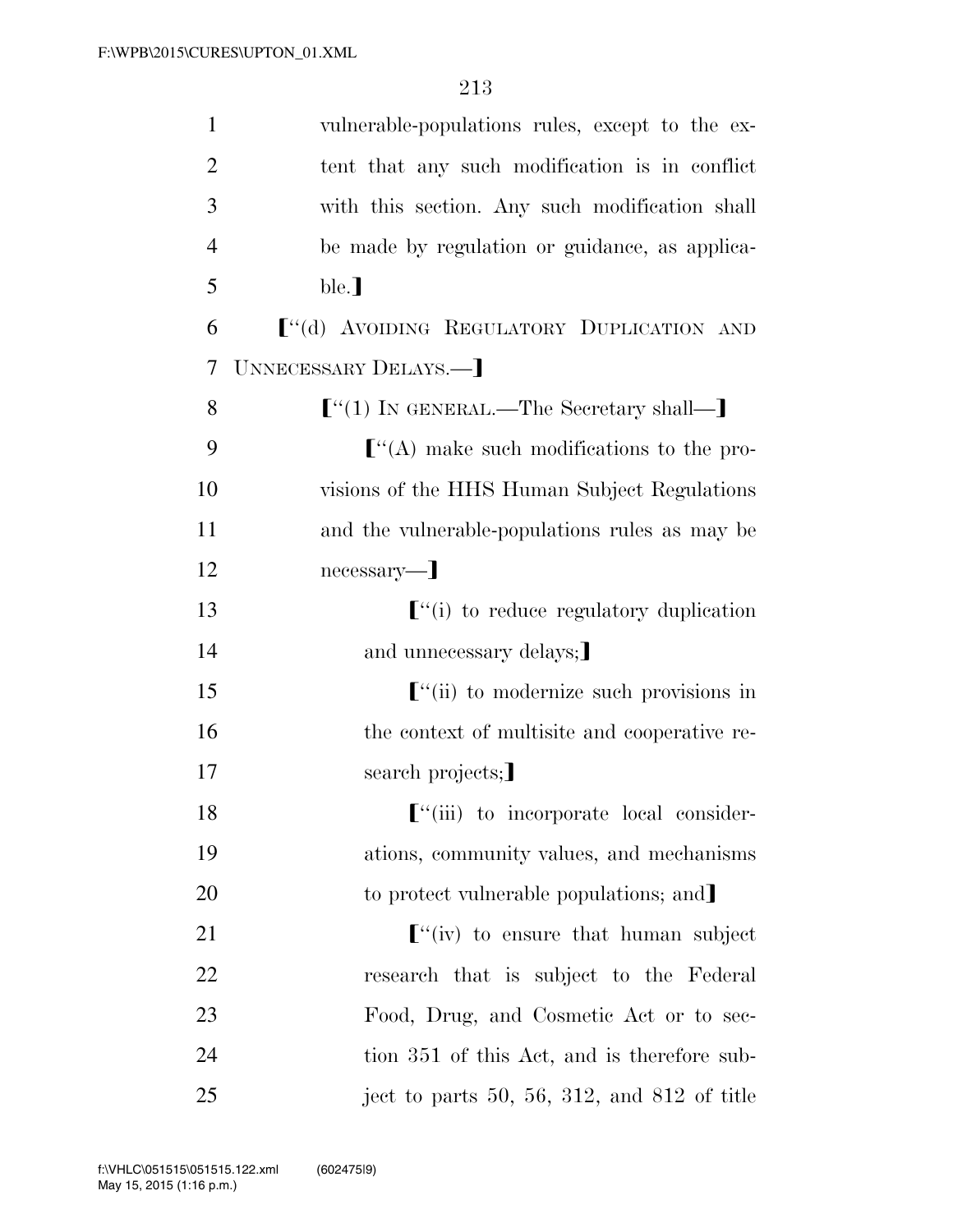| $\mathbf{1}$   | 21, Code of Federal Regulations (or any                |
|----------------|--------------------------------------------------------|
| $\overline{2}$ | successor regulations), is not subject to              |
| 3              | subpart A of part $46$ of title $45$ , Code of         |
| $\overline{4}$ | Federal Regulations (or any successor reg-             |
| 5              | ulations); and                                         |
| 6              | $\lbrack$ (B) ensure that human subject research       |
| 7              | that is described in subparagraph $(A)(iv)$ , or is    |
| 8              | cooperative research as such term is defined in        |
| 9              | section 46.114 of title 45, Code of Federal Reg-       |
| 10             | ulations (or any successor regulations), may—          |
| 11             | $\mathbf l$                                            |
| 12             | $\lbrack$ <sup>"</sup> (i) use joint or shared review; |
| 13             | $\lbrack$ "(ii) rely upon the review of—]              |
| 14             | $\lbrack$ "(I) an independent institu-                 |
| 15             | tional review board; or]                               |
| 16             | $\lbrack$ <sup>"</sup> (II) an institutional review    |
| 17             | board of an entity other than the                      |
| 18             | sponsor of the research; or                            |
| 19             | $\left[$ "(iii) use similar arrangements to            |
| 20             | avoid duplication of effort.                           |
| 21             | $\lfloor$ "(2)<br>REGULATIONS AND GUIDANCE.-Not        |
| 22             | later than 12 months after the date of enactment of    |
| 23             | the 21st Century Cures Act, the Secretary, acting      |
| 24             | through the relevant agencies and offices of the De-   |
| 25             | partment of Health and Human Services, including       |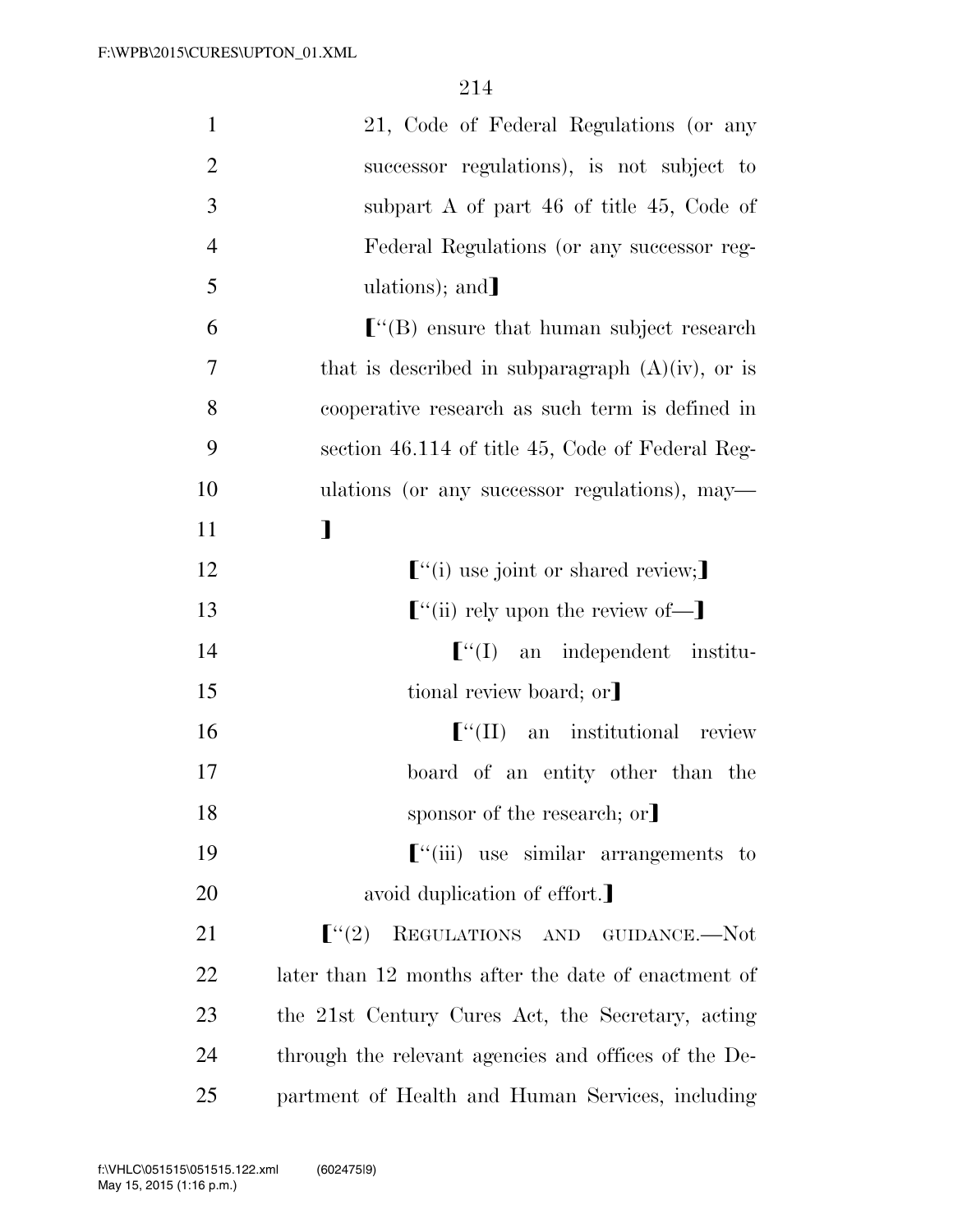| $\mathbf{1}$   | the Office for Human Research Protections and rel-    |
|----------------|-------------------------------------------------------|
| $\overline{2}$ | evant agencies and offices of the Food and Drug Ad-   |
| 3              | ministration, shall issue such regulations and guid-  |
| $\overline{4}$ | ance and take such other actions as may be nec-       |
| 5              | essary to implement this subsection. Such regula-     |
| 6              | tions and guidance shall include clarification of re- |
| 7              | quirements and policies relating to the following:    |
| 8              | $\lbrack$ "(A) Arrangements to avoid duplication      |
| 9              | described in paragraph $(1)(C)$ , including-          |
| 10             | $\lbrack$ "(i) delineating the roles of institu-      |
| 11             | tional review boards in multisite or cooper-          |
| 12             | ative, multisite studies where one or more            |
| 13             | local institutional review boards are relied          |
| 14             | upon, or similar arrangements are used;               |
| 15             | $\lbrack$ "(ii) the risks and benefits to human       |
| 16             | subjects;                                             |
| 17             | $\lbrack$ "(iii) standardization of informed          |
| 18             | consent and other processes and legal doc-            |
| 19             | uments; and                                           |
| 20             | $\lbrack$ "(iv) incorporating community values        |
| 21             | through the use of local institutional re-            |
| 22             | view boards while continuing to use central           |
| 23             | or lead institutional review boards.                  |
| 24             |                                                       |
| 25             | liability contributing to decisions by the spon-      |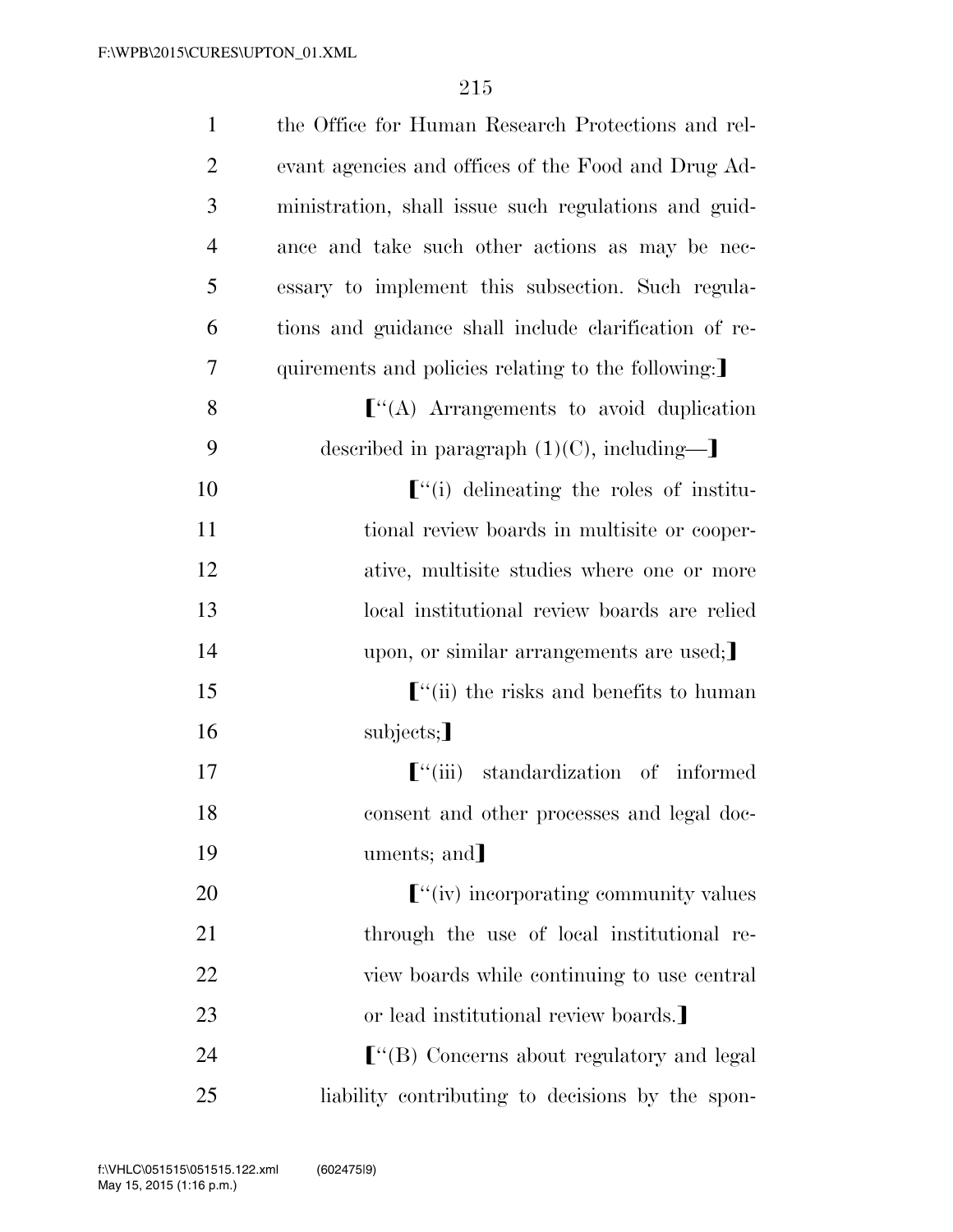| $\mathbf{1}$   | sors of research to rely on local institutional re-              |
|----------------|------------------------------------------------------------------|
| $\overline{2}$ | view boards for multisite research.                              |
| 3              | $\lbrack$ (3) CONSULTATION.—In issuing regulations               |
| $\overline{4}$ | or guidance pursuant to paragraph (2), the Sec-                  |
| 5              | retary shall consult with stakeholders (including re-            |
| 6              | searchers, academic organizations, hospitals, institu-           |
| 7              | research boards, pharmaceutical,<br>tional<br>bio-               |
| 8              | technology and medical device developers, clinical re-           |
| 9              | search organizations, patient groups, and others).".             |
| 10             | SEC. 2262. USE OF NON-LOCAL INSTITUTIONAL REVIEW                 |
| 11             | <b>BOARDS FOR REVIEW OF INVESTIGATIONAL</b>                      |
| 12             | DEVICE EXEMPTIONS AND HUMAN DEVICE                               |
| 13             | <b>EXEMPTIONS.</b>                                               |
|                |                                                                  |
| 14             | (a) IN GENERAL.—Section 520 of the Federal Food,                 |
| 15             | Drug, and Cosmetic Act $(21 \text{ U.S.C. } 360(j))$ is amended— |
| 16             | $(1)$ in subsection $(g)(3)$ —                                   |
| 17             | (A) by striking "local" each place it ap-                        |
| 18             | pears; and                                                       |
| 19             | $(B)$ in subparagraph $(A)(i)$ , by striking                     |
| 20             | "which has been"; and                                            |
| 21             | $(2)$ in subsection $(m)(4)$ —                                   |
| 22             | (A) by striking "local" each place it ap-                        |
| 23             | pears; and                                                       |
| 24             | $(B)$ by striking subparagraph $(A)$ and in-                     |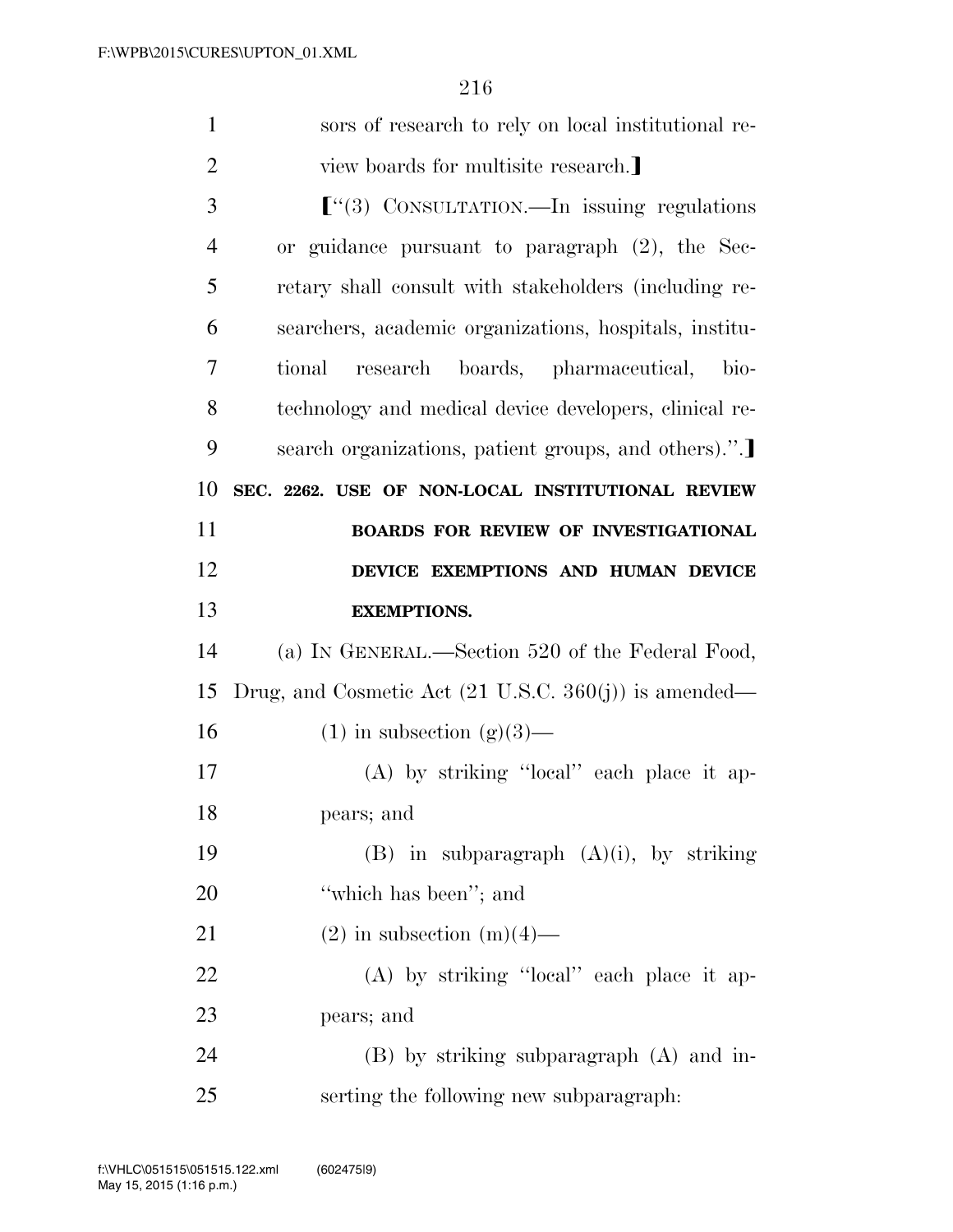1 ''(A) in facilities in which clinical testing of de- vices is supervised by an institutional review com- mittee established in accordance with the regulations of the Secretary, and''.

 (b) REGULATIONS.—Not later than 12 months after the date of the enactment of this Act, the Secretary of Health and Human Services shall revise or issue such reg- ulations or guidance as may be necessary to carry out the amendments made by subsection (a).

### **SEC. 2263. ALTERATION OR WAIVER OF INFORMED CON-SENT FOR CLINICAL INVESTIGATIONS.**

12 (a) DEVICES.—Section  $520(g)(3)$  of the Federal 13 Food, Drug, and Cosmetic Act  $(21 \text{ U.S.C. } 360j(g)(3))$  is amended—

 (1) in subparagraph (D), by striking ''except where subject to such conditions as the Secretary may prescribe, the investigator'' and inserting the following: ''except where, subject to such conditions as the Secretary may prescribe—

 $\frac{1}{20}$  The proposed clinical testing poses no more than minimal risk to the human subject and includes appropriate safe- guards to protect the rights, safety, and welfare of the human subject; or  $\frac{1}{\sin(\pi)}$  the investigator''; and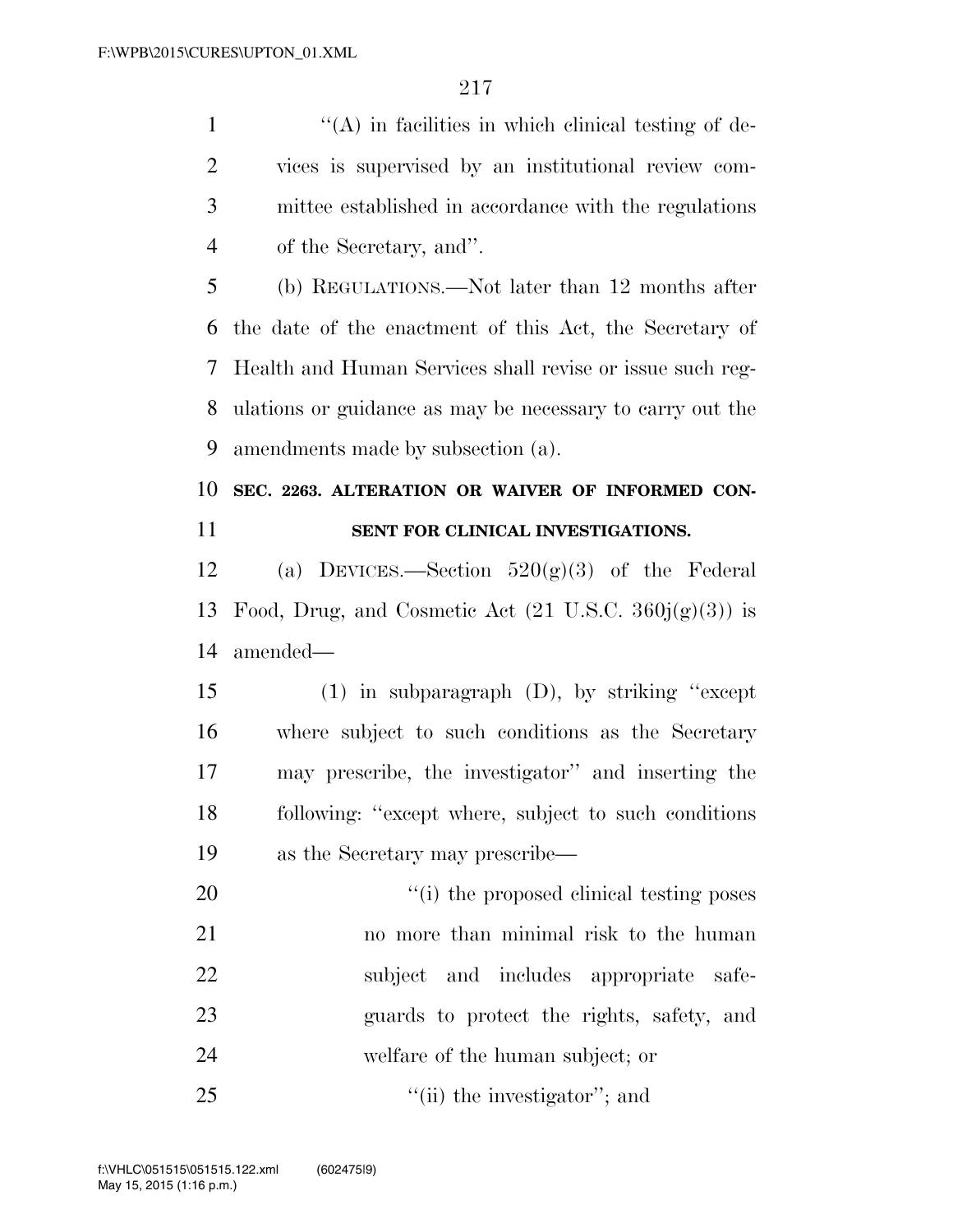(2) in the matter following subparagraph (D), by striking ''subparagraph (D)'' and inserting ''sub-3 paragraph  $(D)(ii)$ ".

 (b) DRUGS.—Section 505(i)(4) of the Federal Food, Drug, and Cosmetic Act (21 U.S.C. 355(i)(4)) is amended by striking ''except where it is not feasible or it is contrary to the best interests of such human beings'' and inserting ''except where it is not feasible, it is contrary to the best interests of such human beings, or the proposed clinical testing poses no more than minimal risk to such human beings and includes appropriate safeguards as prescribed to protect the rights, safety, and welfare of such human beings''.

## **Subtitle P—Improving Scientific**

### **Expertise and Outreach at FDA**

 **SEC. 2281. SILVIO O. CONTE SENIOR BIOMEDICAL RE-SEARCH SERVICE.** 

 (a) HIRING AND RETENTION AUTHORITY.—Section 228 of the Public Health Service Act (42 U.S.C. 237) is amended—

 (1) in the section heading, by inserting ''AND BIOMEDICAL PRODUCT ASSESSMENT'' after ''RE-SEARCH'';

24 (2) in subsection (a)(1), by striking "Silvio  $\overline{O}$ . Conte Senior Biomedical Research Service, not to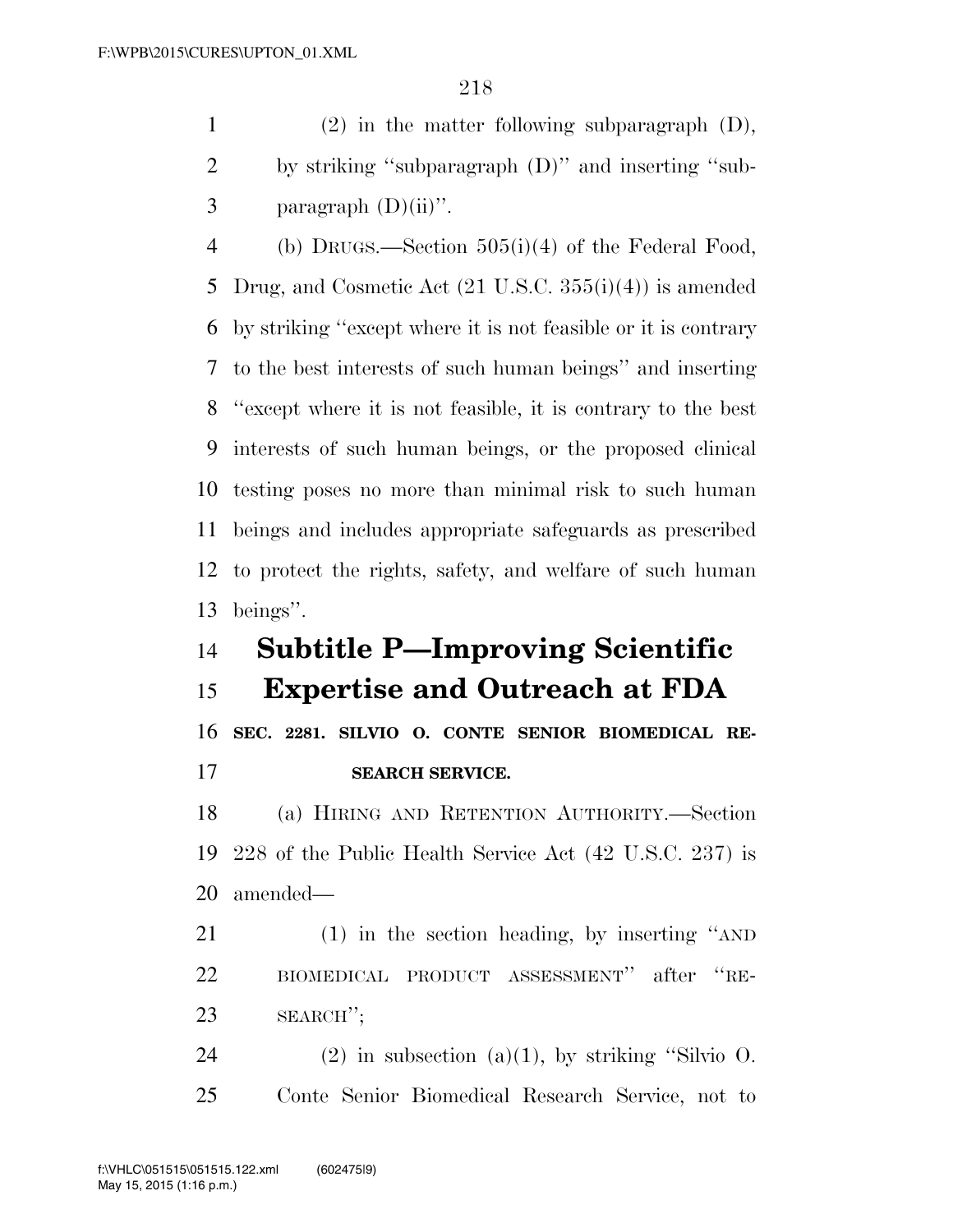| $\mathbf{1}$   | exceed 500 members" and inserting "Silvio O. Conte      |
|----------------|---------------------------------------------------------|
| $\overline{2}$ | Senior Biomedical Research and Biomedical Product       |
| 3              | Assessment Service (in this section referred to as the  |
| $\overline{4}$ | 'Service'), the purpose of which is to recruit and re-  |
| 5              | tain competitive and qualified scientific and tech-     |
| 6              | nical experts outstanding in the field of biomedical    |
| 7              | research, clinical research evaluation, and biomedical  |
| 8              | product assessment";                                    |
| 9              | $(3)$ by amending subsection $(a)(2)$ to read as        |
| 10             | follows:                                                |
| 11             | "(2) The authority established in paragraph $(1)$ may   |
| 12             | not be construed to require the Secretary to reduce the |
| 13             | number of employees serving under any other employment  |
| 14             | system in order to offset the number of members serving |
| 15             | in the Service.";                                       |
| 16             | $(4)$ in subsection $(b)$ —                             |
| 17             | $(A)$ in the matter preceding paragraph $(1)$ ,         |
| 18             | by striking "or clinical research evaluation" and       |
| 19             | inserting ", clinical research evaluation or bio-       |
| 20             | medical product assessment" after "evalua-              |
| 21             | tion"; and                                              |
| 22             | $(B)$ in paragraph $(1)$ , by inserting "or a           |
| 23             | level degree in engineering,<br>master's                |
| 24             | bioinformatics, or a related or emerging field,"        |
| 25             | after the comma;                                        |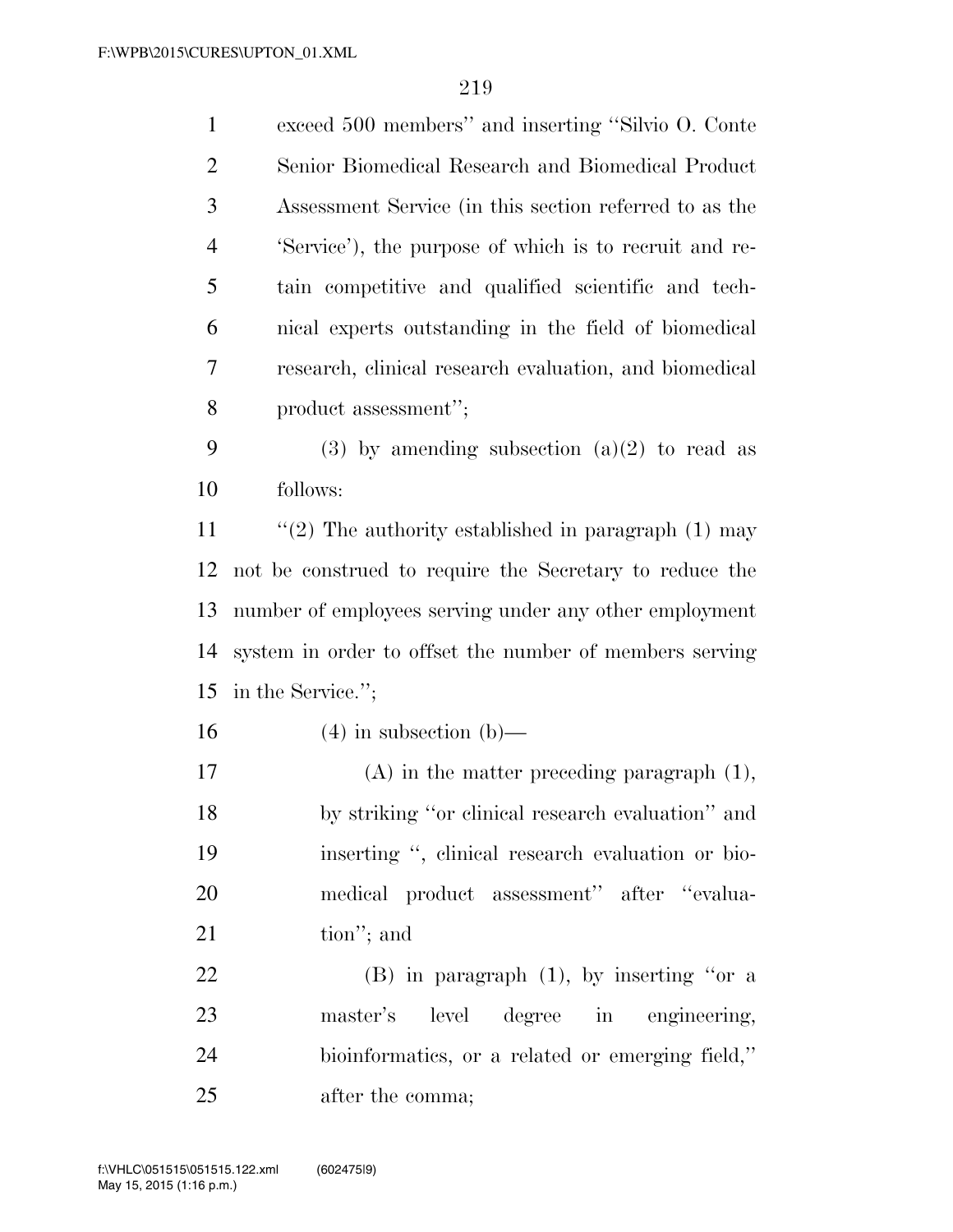(5) in subsection (d), by striking ''and shall not exceed the rate payable for level I of the Executive Schedule unless approved by the President under section 5377(d)(2) of title 5, United States Code'' and inserting ''and shall not exceed the rate payable for the President'';

(6) by striking subsection (e); and

 (7) by redesignating subsections (f) and (g) as subsections (e) and (f), respectively.

 (b) REPORT.—Not later than 3 years after the date of the enactment of this Act, the Secretary of Health and Human Services shall submit, and publish on the website of the Department of Health and Human Services a report on the implementation of the amendments made by sub- section (a), including whether the amendments have im- proved the ability of the Food and Drug Administration to hire and retain qualified experts to fulfill obligations specified under user fee agreements.

#### **SEC. 2282. ENABLING FDA SCIENTIFIC ENGAGEMENT.**

 It is the sense of Congress that participation in or sponsorship of scientific conferences and meetings is es- sential to the mission of the Food and Drug Administra-tion.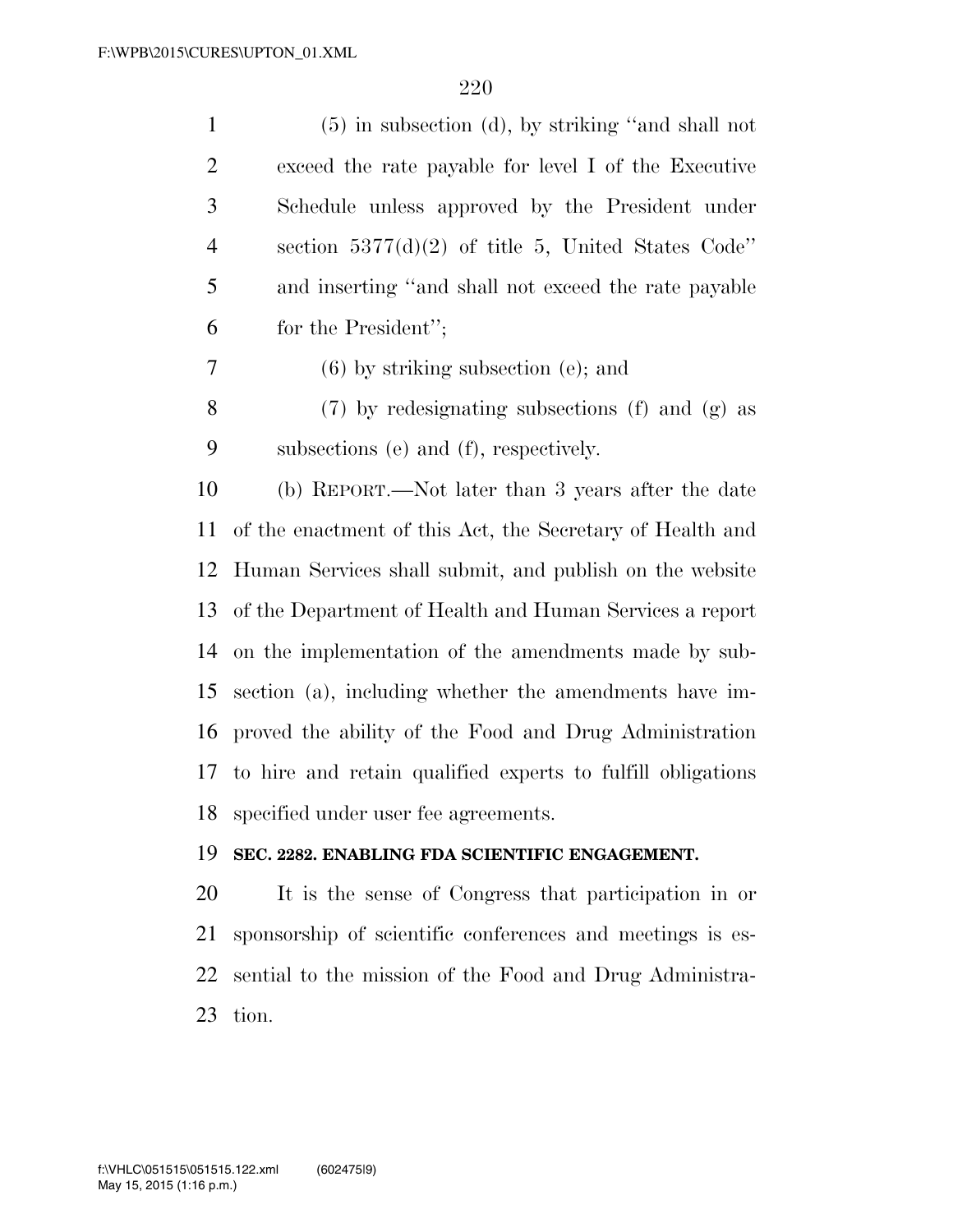**SEC. 2283. REAGAN-UDALL FOUNDATION FOR THE FOOD AND DRUG ADMINISTRATION.**  (a) BOARD OF DIRECTORS.— (1) COMPOSITION AND SIZE.—Section  $5 \qquad 770(d)(1)(C)$  of the Federal Food, Drug, and Cos-6 metic Act  $(21 \text{ U.S.C. } 379\text{dd}(d)(1)(C))$  is amended— (A) by redesignating clause (ii) as clause (iii); (B) by inserting after clause (i) the fol- lowing: 11 ''(ii) ADDITIONAL MEMBERS.—The Board, through amendments to the bylaws of the Foundation, may provide that the number of voting members of the Board shall be a number (to be specified in such amendment) greater than 14. Any Board positions that are established by any such amendment shall be appointed (by majority vote) by the individuals who, as of the date of such amendment, are voting members of the Board and persons so appointed may represent any of the categories specified in subclauses (I) through (V) of clause (i), so long as no more than 30 percent of the total voting members of the Board (includ-ing members whose positions are estab-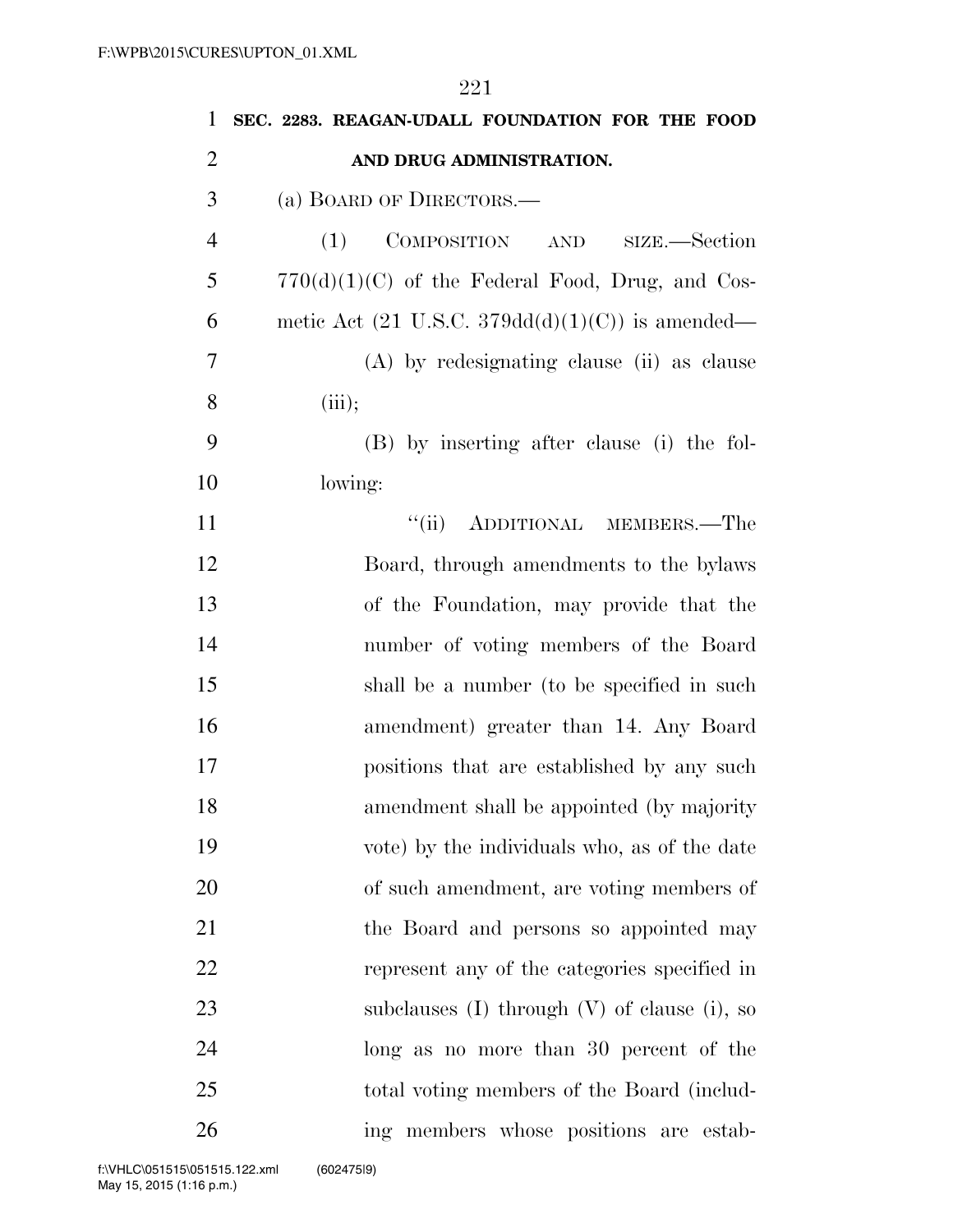| $\mathbf{1}$   | lished by such amendment) are representa-                         |
|----------------|-------------------------------------------------------------------|
| $\overline{2}$ | tives of the general pharmaceutical, device,                      |
| 3              | food, cosmetic, and biotechnology indus-                          |
| $\overline{4}$ | tries."; and                                                      |
| 5              | $(C)$ in clause $(iii)(I)$ , as redesignated by                   |
| 6              | subparagraph $(A)$ , by striking "The ex officio"                 |
| $\overline{7}$ | members shall ensure" and inserting "The ex-                      |
| 8              | officio members, acting pursuant to clause (i),                   |
| 9              | and the Board, acting pursuant to clause (ii),                    |
| 10             | shall ensure".                                                    |
| 11             | (2) FEDERAL EMPLOYEES ALLOWED TO SERVE                            |
| 12             | ON BOARD.—Clause (iii)(II) of section $770(d)(1)(C)$              |
| 13             | of the Federal Food, Drug, and Cosmetic Act (21)                  |
| 14             | U.S.C. $379dd(d)(1)(C)$ , as redesignated by para-                |
| 15             | graph $(1)(A)$ , is amended by adding at the end the              |
| 16             | following: "For purposes of this section, the term                |
| 17             | 'employee of the Federal Government' does not in-                 |
| 18             | clude a 'special Government employee', as that term               |
| 19             | is defined in section $202(a)$ of title 18, United                |
| 20             | States Code.".                                                    |
| 21             | $(3)$ STAGGERED TERMS.—Subparagraph $(A)$ of                      |
| 22             | section $770(d)(3)$ of the Federal Food, Drug, and                |
| 23             | Cosmetic Act $(21 \text{ U.S.C. } 379\text{dd}(d)(3))$ is amended |
| 24             | to read as follows:                                               |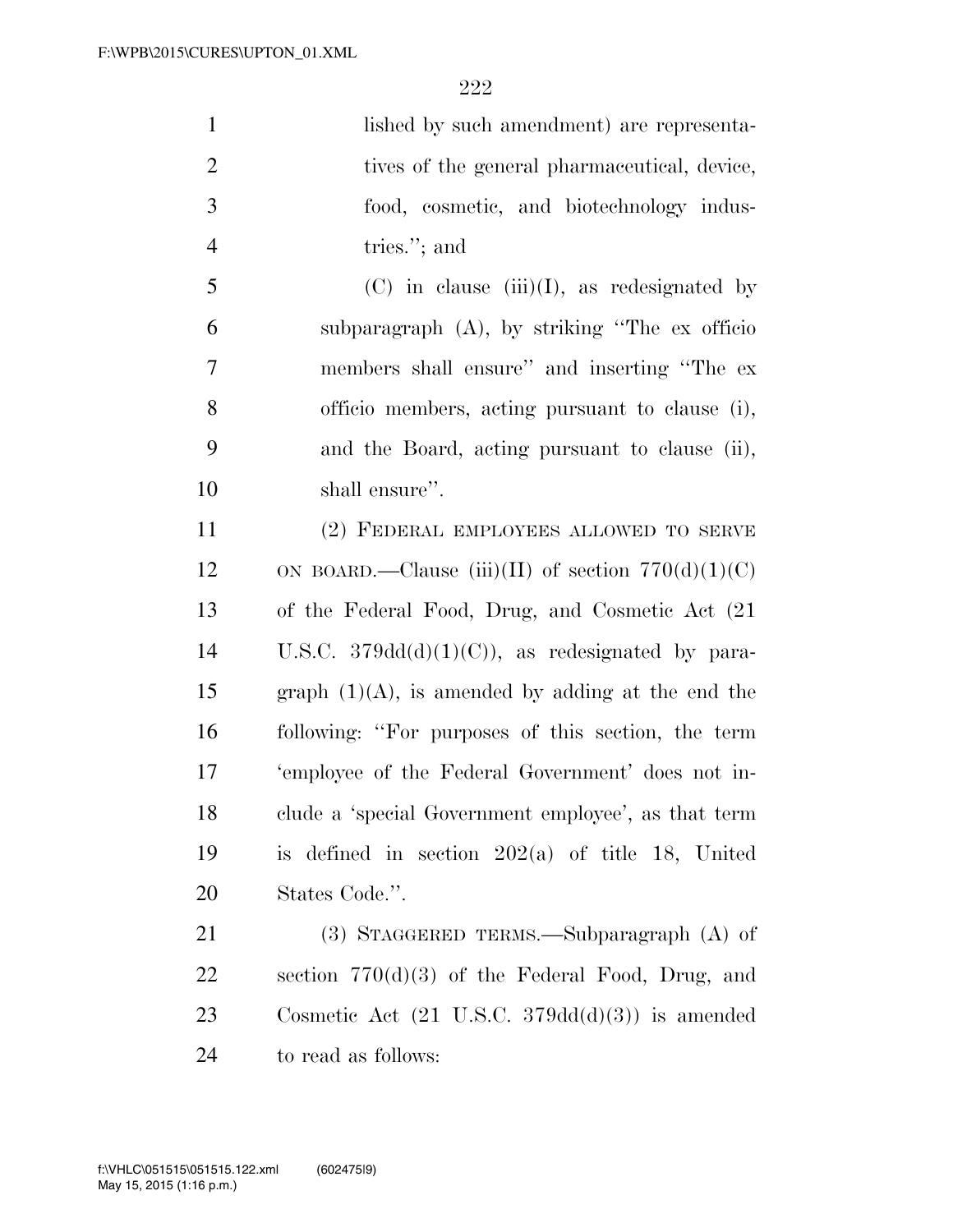| $\mathbf{1}$   | "(A) TERM.—The term of office of each                                        |
|----------------|------------------------------------------------------------------------------|
| $\overline{2}$ | member of the Board appointed under para-                                    |
| 3              | graph $(1)(C)(i)$ , and the term of office of any                            |
| $\overline{4}$ | member of the Board whose position is estab-                                 |
| 5              | lished pursuant to paragraph $(1)(C)(ii)$ , shall be                         |
| 6              | 4 years, except that—                                                        |
| 7              | "(i) the terms of offices for the mem-                                       |
| 8              | bers of the Board initially appointed under                                  |
| 9              | paragraph $(1)(C)(i)$ shall expire on a stag-                                |
| 10             | gered basis as determined by the ex officio                                  |
| 11             | members; and                                                                 |
| 12             | "(ii) the terms of office for the per-                                       |
| 13             | sons initially appointed to positions estab-                                 |
| 14             | lished pursuant to paragraph $(1)(C)(ii)$                                    |
| 15             | may be made to expire on a staggered                                         |
| 16             | basis, as determined by the individuals                                      |
| 17             | who, as of the date of the amendment es-                                     |
| 18             | tablishing such positions, are members of                                    |
| 19             | the Board.".                                                                 |
| 20             | (b) EXECUTIVE DIRECTOR COMPENSATION.—Section                                 |
| 21             | $770(g)(2)$ of the Federal Food, Drug, and Cosmetic Act                      |
| 22             | $(21 \text{ U.S.C. } 379\text{dd}(g)(2))$ is amended by striking "but shall" |
| 23             | not be greater than the compensation of the Commis-                          |
| 24             | sioner".                                                                     |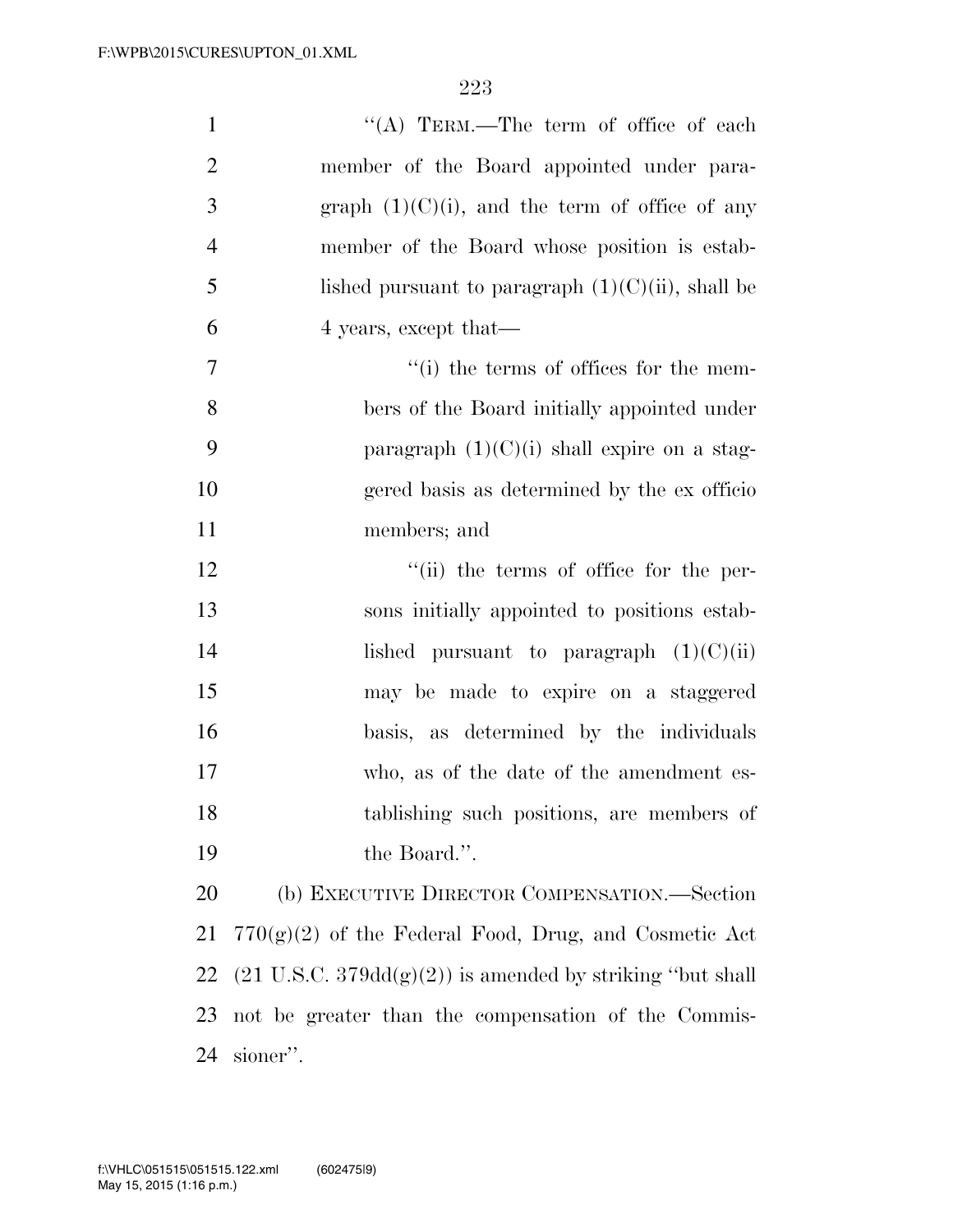(c) SEPARATION OF FUNDS.—Section 770(m) of the Federal Food, Drug, and Cosmetic Act (21 U.S.C. 379dd(m)) is amended by striking ''are held in separate accounts from funds received from entities under sub- section (i)'' and inserting ''are managed as individual pro- grammatic funds under subsection (i), according to best accounting practices''.

## **SEC. 2284. COLLECTION OF CERTAIN VOLUNTARY INFOR- MATION EXEMPTED FROM PAPERWORK RE-DUCTION ACT.**

 Chapter VII of the Federal Food, Drug, and Cos- metic Act is amended by inserting after section 708 of such Act (21 U.S.C. 379) the following:

14 "SEC. 708A. COLLECTION OF CERTAIN VOLUNTARY INFOR- **MATION EXEMPTED FROM PAPERWORK RE-DUCTION ACT.** 

 ''Chapter 35 of title 44, United States Code, shall not apply to the collection from patients, industry, aca- demia, and other stakeholders, of voluntary information such as through voluntary surveys or questionnaires, initi-ated by the Secretary.''.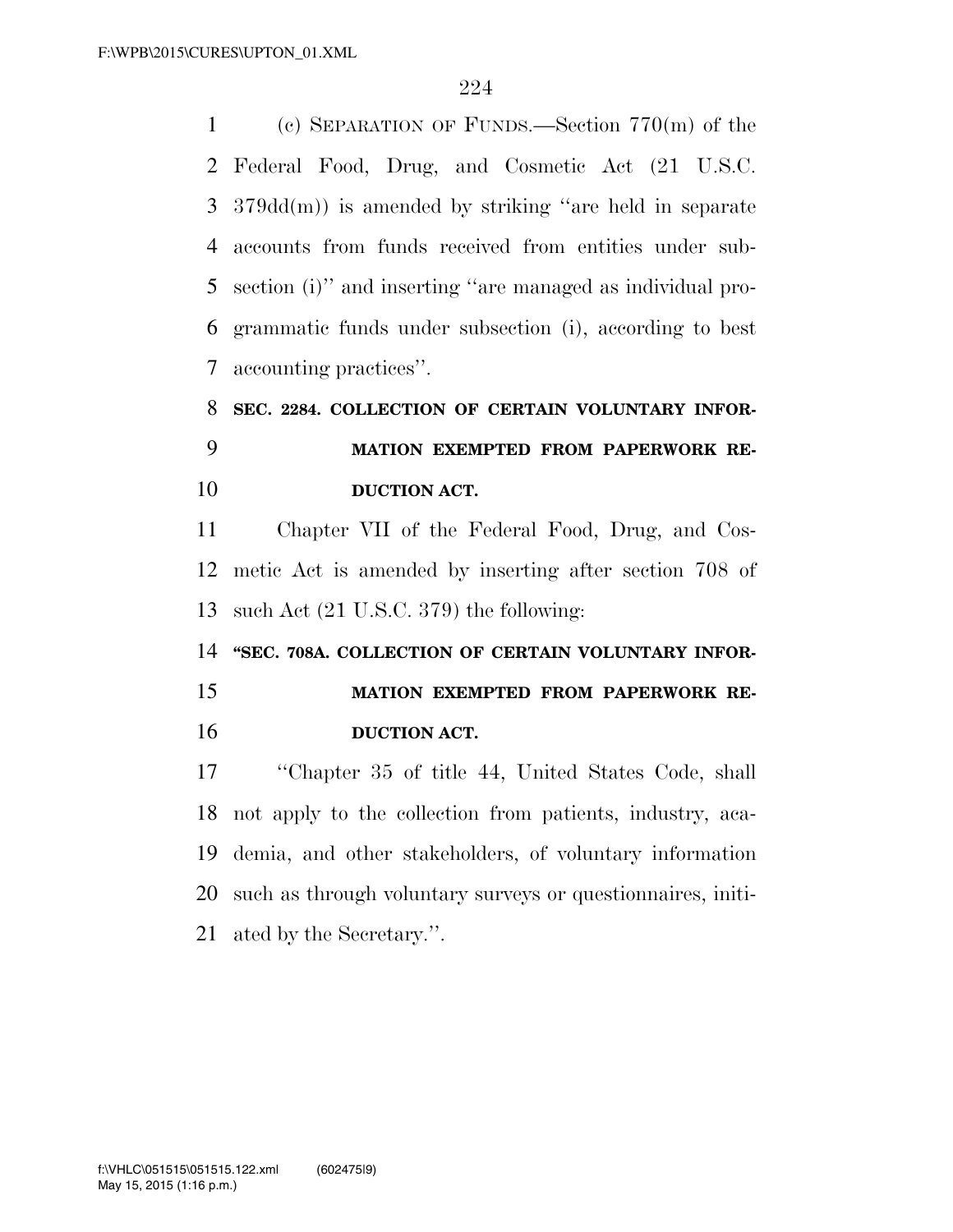# 1 **TITLE III—DELIVERY**  2 **Subtitle A—Interoperability**

#### 3 **SEC. 3001. ENSURING INTEROPERABILITY.**

 (a) DEVELOPMENT OF AND RECOMMENDATIONS FOR METHODS TO MEASURE INTEROPERABILITY.—Subtitle A of title XXX of the Public Health Service Act (42 U.S.C. 300jj–11 et seq.) is amended by adding at the end the following new section:

9 "SEC. 3010. ENSURING INTEROPERABILITY OF **[QUALIFIED** 10 **ELECTRONIC HEALTH RECORDS**]/[HEALTH 11 **INFORMATION TECHNOLOGY**].

12 "(a) INTEROPERABILITY.—In order for *qualified* 13 electronic health record $\mathcal{V}$ [health information technology] 14 to be considered interoperable, such  $[record]/[tech-$ 15 nology must satisfy the following criteria:

16  $\frac{1}{2}$  (1) SECURE TRANSFER.—The **Frecord** *M* tech-17 nology allows the secure transfer of the entirety of 18 a patient's data from any and all *[qualified elec-*19 tronic health records // [health information tech-20 nology for [authorized use].

21 "(2) COMPLETE ACCESS TO HEALTH DATA. 22 The  $[{\rm record}]/[{\rm technology}]$  allows access to the en-23 tirety of a patient's data for [authorized use] with-24 out special effort, as defined by recommendations 25 adopted in accordance with this section, by the re-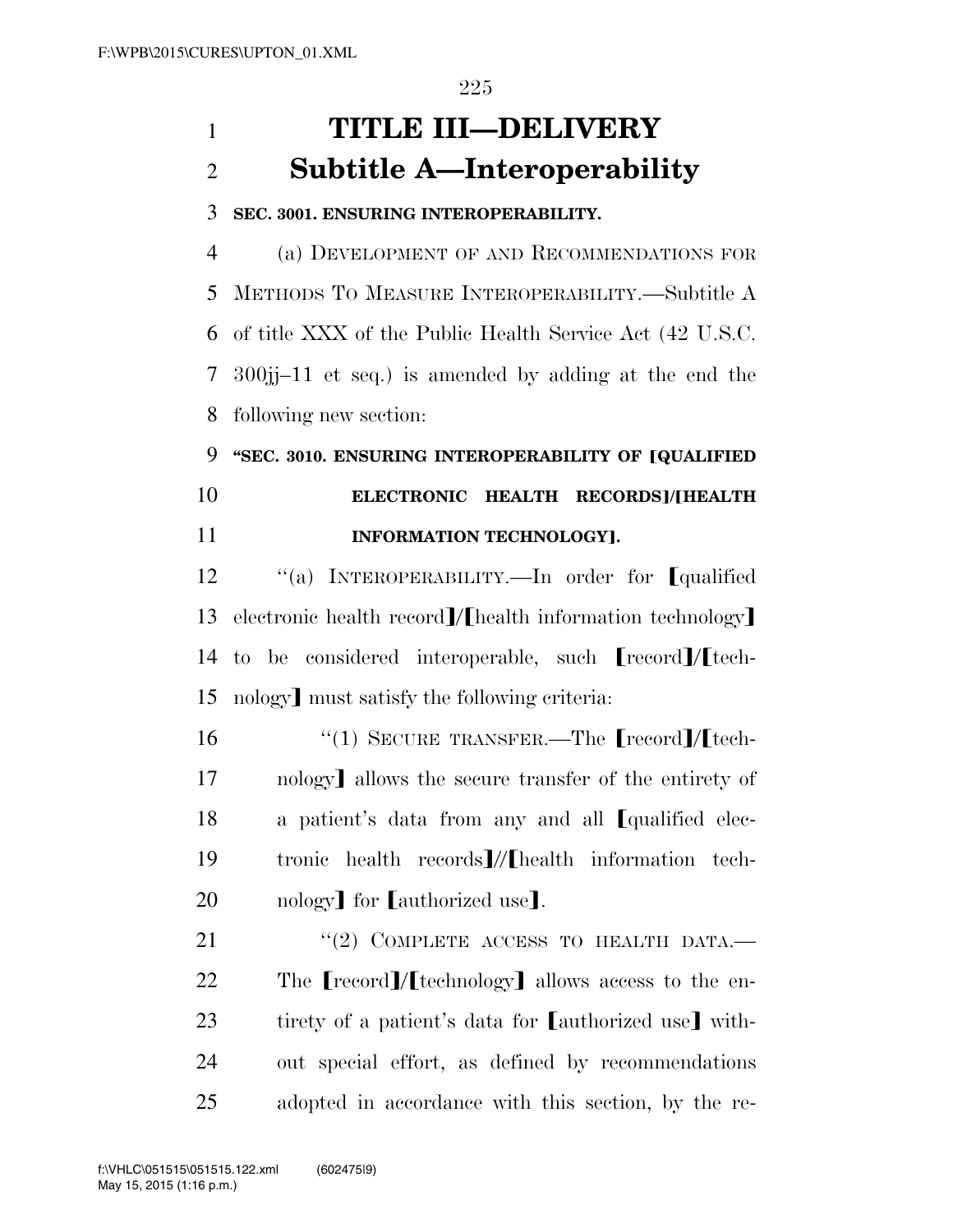| $\mathbf{1}$   | questor of such data unless such data is not                    |
|----------------|-----------------------------------------------------------------|
| $\overline{2}$ | disclosable under applicable law.                               |
| 3              | "(3) NO INFORMATION BLOCKING.—The                               |
| $\overline{4}$ | [record]/[technology] is not [configured, set up, or            |
| 5              | implemented] to engage in information blocking, as              |
| 6              | defined in section $3010A(f)$ .                                 |
| 7              | "(b) DETERMINING METHODS BY WHICH TO MEAS-                      |
| 8              | URE IF [QUALIFIED ELECTRONIC HEALTH RECORDS]/                   |
| 9              | [HEALTH INFORMATION TECHNOLOGY][ARE]/[IS]                       |
| 10             | INTEROPERABLE.                                                  |
| 11             | "(1) IN GENERAL.—The Secretary shall adopt,                     |
| 12             | accordance with this section and section<br>$\operatorname{in}$ |
| 13             | $3004(c)$ —                                                     |
| 14             | $\lq\lq$ methods by which to measure if                         |
| 15             | [qualified electronic health records]/[health in-               |
| 16             | formation technology] satisfy the criteria de-                  |
| 17             | scribed in subsection (a); and                                  |
| 18             | "(B) as appropriate, modifications (includ-                     |
| 19             | ing additions) to such methods, that are in ac-                 |
| 20             | cordance with the policies developed by the HIT                 |
| 21             | Policy Committee under section $3002(b)(2)(A)$                  |
| 22             | with respect to such methods.                                   |
| 23             | $"(2)$ RULES FOR ADOPTION.—                                     |
| 24             | "(A) IN GENERAL.—Except as provided in                          |
| 25             | subparagraph (B), any method adopted under                      |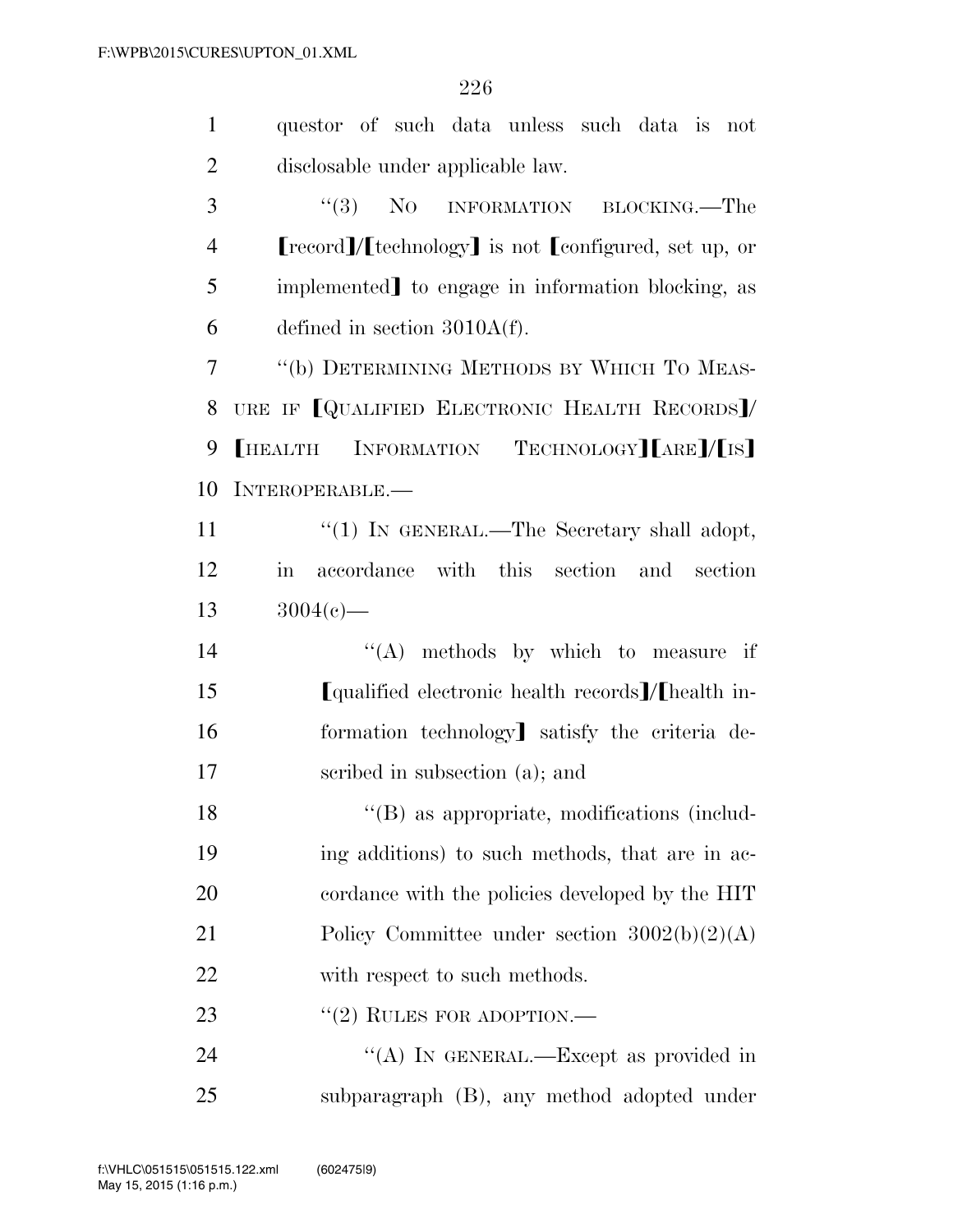| $\mathbf{1}$   | section $3004(c)$ or modification to such a meth-  |
|----------------|----------------------------------------------------|
| $\overline{2}$ | od adopted under subsection $(e)(2)(B)(ii)$ , pur- |
| 3              | suant to this subsection, shall be a method that   |
| $\overline{4}$ | has been recommended by the Charter Organi-        |
| 5              | zation established under subsection (c).           |
| 6              | $\lq\lq$ (B) SPECIAL RULES.—                       |
| $\overline{7}$ | DIFFERENT METHODS.-The<br>``(i)                    |
| 8              | Secretary may adopt a method that is dif-          |
| 9              | ferent from any method recommended                 |
| 10             | under subsection (c) by the Charter Orga-          |
| 11             | nization, if—                                      |
| 12             | $\lq\lq$ (I) the different method will             |
| 13             | substantially reduce administrative                |
| 14             | costs to health care providers and                 |
| 15             | health plans compared to the alter-                |
| 16             | natives; and                                       |
| 17             | $\lq\lq$ (II) the method is promulgated            |
| 18             | accordance with the rulemaking<br>$\ln$            |
| 19             | procedures of subchapter III of chap-              |
| 20             | ter 5 of title 5, United States Code.              |
| 21             | "(ii) NO METHOD BY CHARTER ORGA-                   |
| 22             | NIZATION.—If the Charter Organization              |
| 23             | under subsection (c) has not recommended           |
| 24             | any method relating to the criteria de-            |
| 25             | scribed in subsection $(a)$ —                      |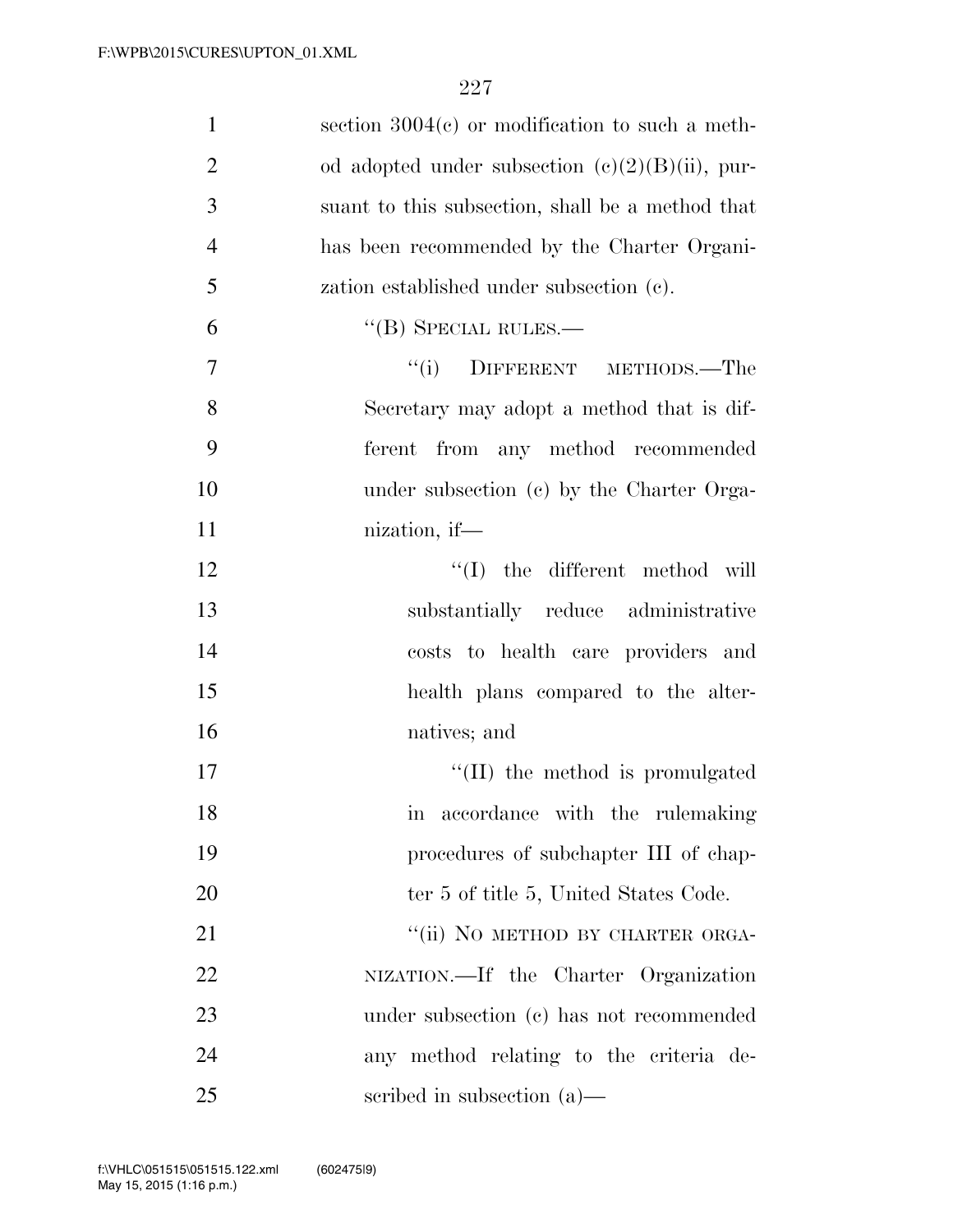| $\mathbf{1}$   | "(I) subparagraph $(A)$ shall not                   |
|----------------|-----------------------------------------------------|
| $\overline{2}$ | apply; and                                          |
| 3              | "(II) paragraph $(3)$ shall apply.                  |
| $\overline{4}$ | "(C) CONSULTATION REQUIREMENT.-                     |
| 5              | "(i) IN GENERAL.—The Secretary, in                  |
| 6              | complying with paragraph (3), may not               |
| 7              | adopt under this subsection a method that           |
| 8              | has not been recommended by the Charter             |
| 9              | Organization under subsection (c) unless            |
| 10             | the Secretary consulted with each of the            |
| 11             | organizations described in clause (ii) before       |
| 12             | adopting the method.                                |
| 13             | "(ii) ORGANIZATIONS DESCRIBED.—                     |
| 14             | The organizations referred to in clause (i)         |
| 15             | are each of the health care standards de-           |
| 16             | velopment organizations accredited by the           |
| 17             | American National Standards Institute.              |
| 18             | "(D) EFFECTIVE DATE.—Any method                     |
| 19             | adopted under clause (i) or (ii) of paragraph       |
| 20             | $(2)(B)$ shall be effective 12 months after the     |
| 21             | date of publication of the final rule to adopt      |
| 22             | such method.                                        |
| 23             | ASSISTANCE TO THE SECRETARY.-In<br>(3)              |
| 24             | complying with the requirements of this subsection, |
| 25             | the Secretary shall rely on the recommendations of  |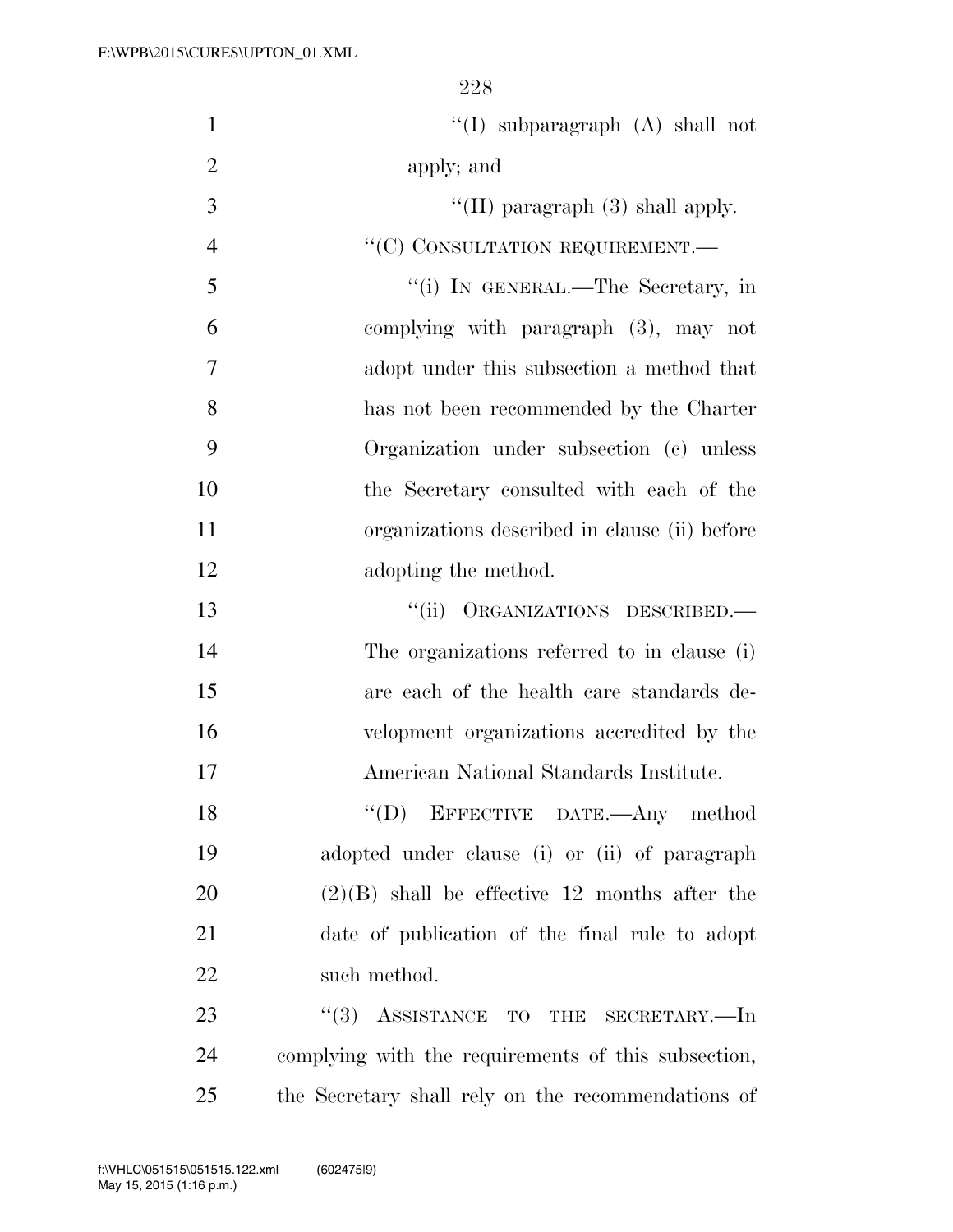the National Committee on Vital and Health Statis- tics established under section 306(k) of the Public Health Service Act (42 U.S.C. 242k(k)), and shall consult with appropriate Federal and State agencies and private organizations. The Secretary shall pub- lish in the Federal Register any recommendation of the National Committee on Vital and Health Statis- tics regarding the adoption of a method under this subsection. Any method adopted pursuant to this paragraph shall be promulgated in accordance with the rulemaking procedures of subchapter III of chapter 5 of title 5, United States Code.

13 "(4) APPLICATION TO MODIFICATION OF METH- ODS.—Paragraphs (2) and (3) shall apply to a modi- fication to a method (including an addition to a method) adopted pursuant to paragraph (1)(B) in the same manner as such paragraphs apply to an initial method adopted pursuant to paragraph 19  $(1)(A)$ .

20 <sup>"</sup>(c) CHARTER ORGANIZATION.—

21 "(1) ESTABLISHMENT.—Not later than 180 days after the date of the enactment of this section, the Secretary shall seek to enter into a contract with health care standards development organizations ac-credited by the American National Standards Insti-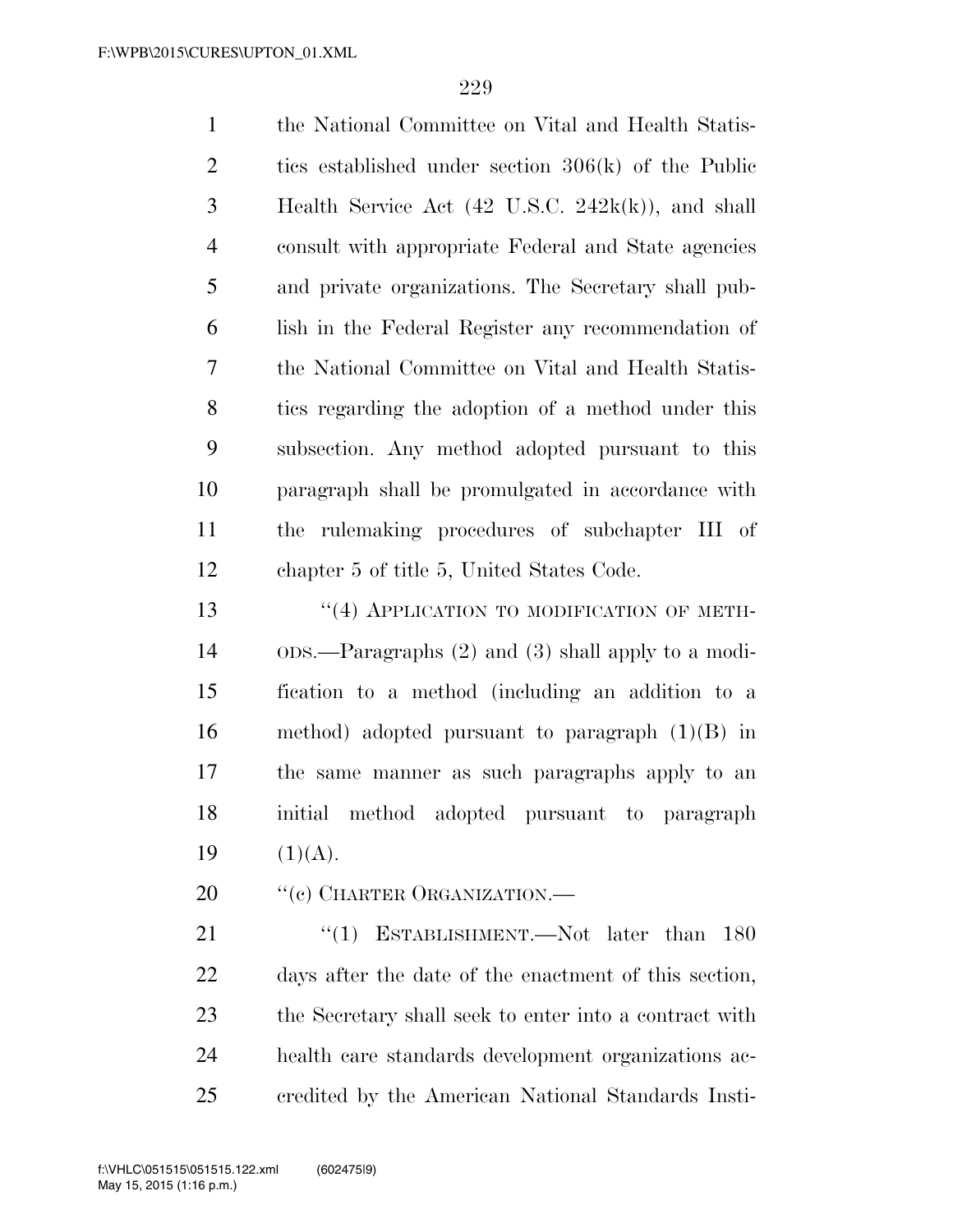tute to establish a committee to be known as the 'Charter Organization'. Under such contract, the Charter Organization shall provide to the HIT Standards Committee for adoption under this sec- tion and section 3004(c), as applicable, rec- ommendations, in accordance with this section, for 7 methods in which to measure if **[**qualified electronic 8 health records<sup>7</sup>/[health information technology] sat- isfy the criteria described in subsection (a) and modifications to such methods, which are in accord- ance with the policies developed by the HIT Policy Committee under section 3002(b)(2)(A) with respect to such methods. 14 "(2) RECOMMENDATIONS.— 15 "(A) INITIAL METHODS.—Not later than one year after the date of the enactment of this section, the Charter Organization shall submit to the HIT Standards Committee recommenda- tions for an initial set of methods described in paragraph (1).

| 21 | "(B) MODIFICATIONS AND ADDITIONS.—      |
|----|-----------------------------------------|
| 22 | "(i) EVALUATIONS AND REPORTS.—          |
| 23 | $\lq\lq$ (I) HEARINGS.—Not later than   |
| 24 | 3 years after the date of the enact-    |
| 25 | ment of this section, and not less than |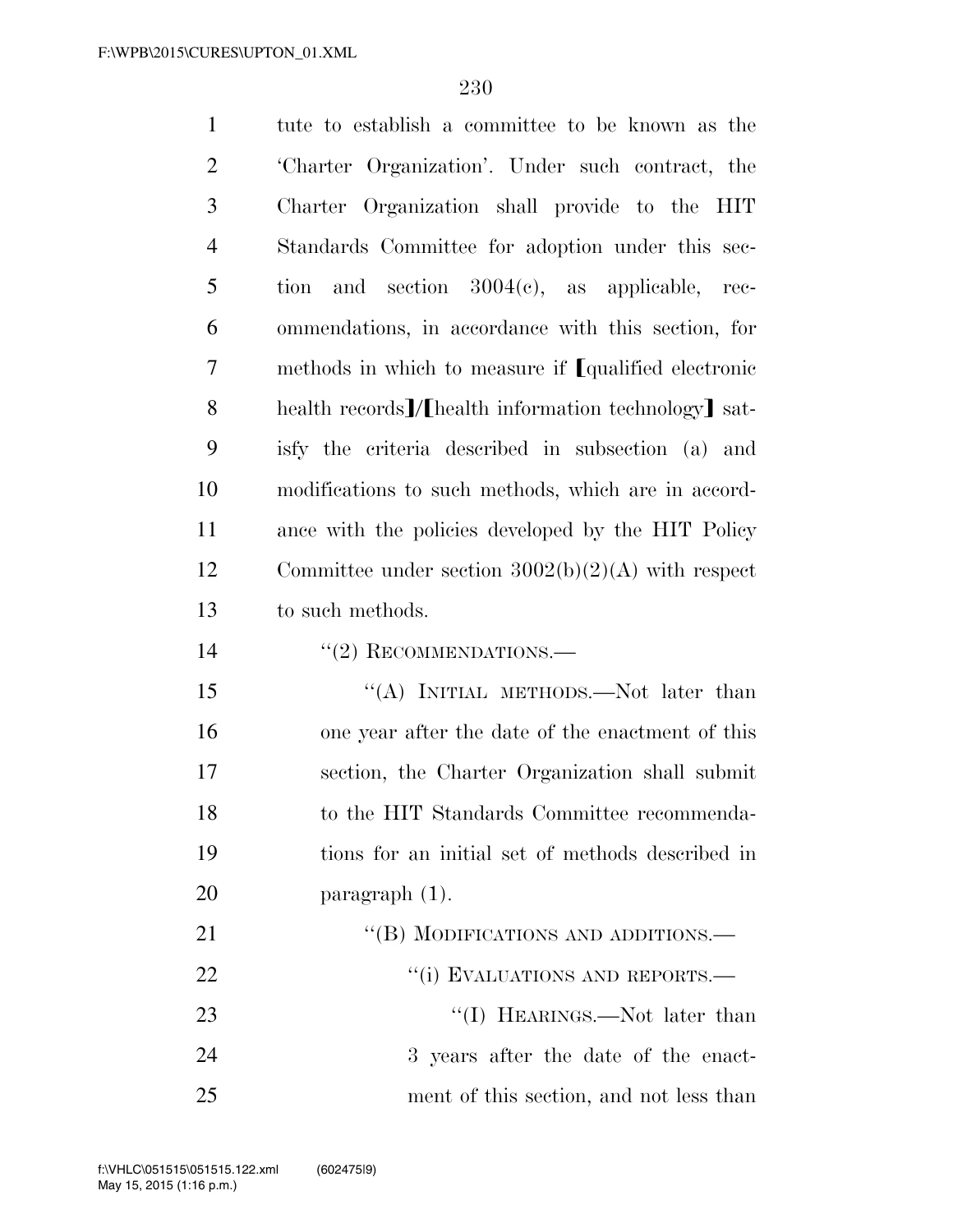| $\mathbf{1}$   | biennially thereafter, the Secretary,    |
|----------------|------------------------------------------|
| $\overline{2}$ | acting through the Charter Organiza-     |
| 3              | tion, shall conduct hearings to evalu-   |
| $\overline{4}$ | ate and review the methods adopted       |
| 5              | under section $3004(c)$ and subsection   |
| 6              | (b)(2)(B).                               |
| $\overline{7}$ | "(II) REPORT.—Not later than             |
| 8              | five years after the date of the enact-  |
| 9              | ment of this section, and not less than  |
| 10             | biennially thereafter, the Charter Or-   |
| 11             | ganization shall provide recommenda-     |
| 12             | tions to the HIT Standards Com-          |
| 13             | mittee for updating and improving        |
| 14             | such methods, in accordance with the     |
| 15             | policies developed by the HIT Policy     |
| 16             | Committee<br>under<br>section            |
| 17             | $3002(b)(2)(A)$ with respect to such     |
| 18             | methods.                                 |
| 19             | "(ii) INTERIM FINAL RULEMAKING.-         |
| 20             | "(I) IN GENERAL.—Subject to              |
| 21             | (III)<br>and<br>subsection<br>subclause  |
| 22             | $(b)(2)(B)$ and notwithstanding section  |
| 23             | 3004, any recommendations submitted      |
| 24             | by the Charter Organization under        |
| 25             | clause $(i)(II)$ shall be adopted by the |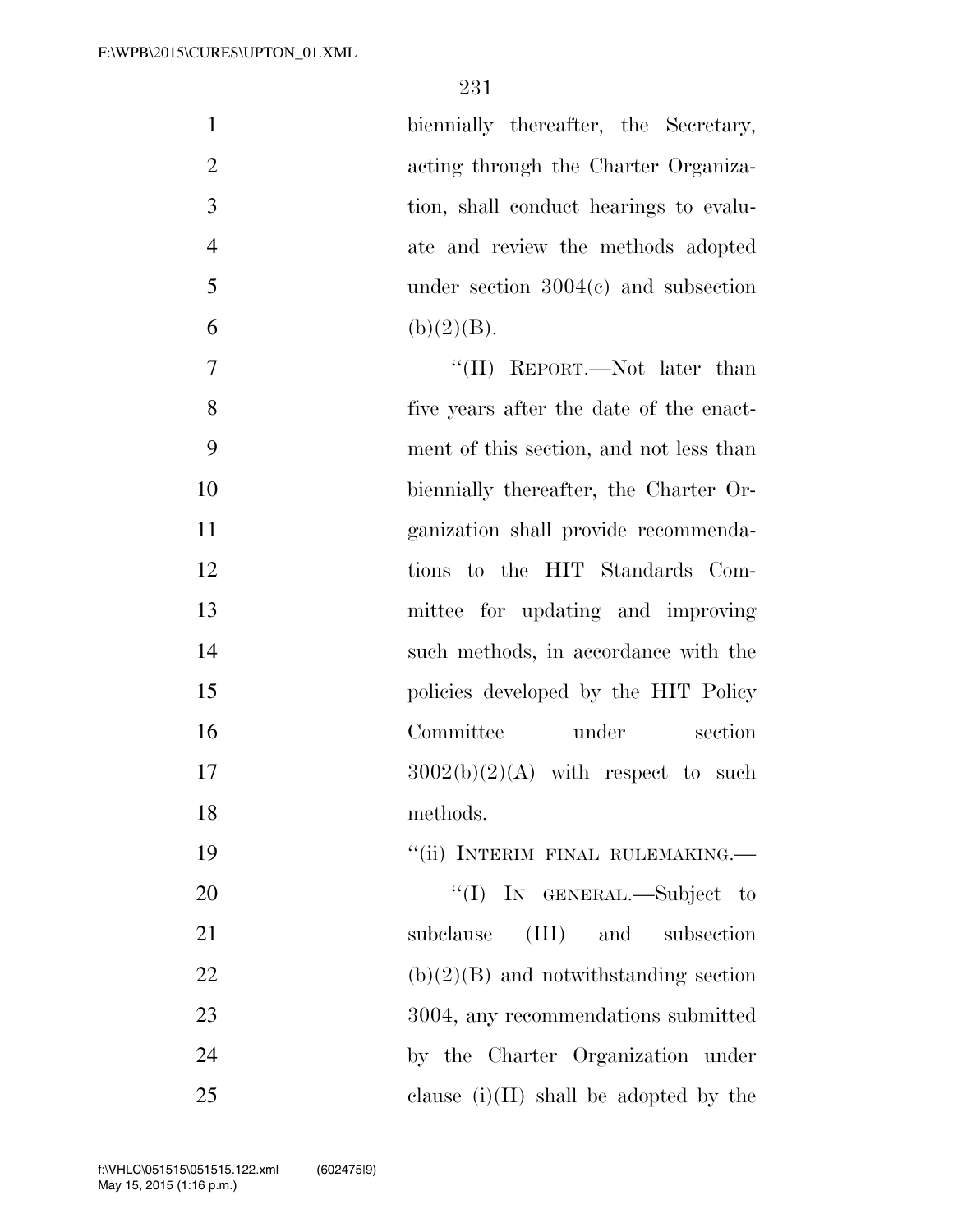| $\mathbf{1}$   | Secretary through promulgation of an     |
|----------------|------------------------------------------|
| $\overline{2}$ | interim final rule not later than 90     |
| 3              | days after receipt by the Secretary of   |
| $\overline{4}$ | the organization's submission from       |
| 5              | the HIT Standards Committee.             |
| 6              | "(II) PUBLIC COMMENT.—The                |
| $\overline{7}$ | Secretary shall accept and consider      |
| 8              | public comments on any interim final     |
| 9              | rule published under this clause for     |
| 10             | 60 days after the date of such publi-    |
| 11             | cation.                                  |
| 12             | ``(III)<br>AUTHORITY NOT<br>TO           |
| 13             | ADOPT.—The Secretary, after the pe-      |
| 14             | riod of public comment described in      |
| 15             | subclause $(II)$ , may determine not to  |
| 16             | adopt a recommendation to amend an       |
| 17             | adopted method. Not later than 90        |
| 18             | days after the date of such determina-   |
| 19             | tion, the Secretary shall publish in the |
| 20             | Federal Register the reason for such     |
| 21             | determination not to adopt such rec-     |
| 22             | ommendation.                             |
| 23             | $``(IV)$ EFFECTIVE DATE.—The             |
| 24             | effective date of any amendment to       |
| 25             | existing methods that is<br>adopted      |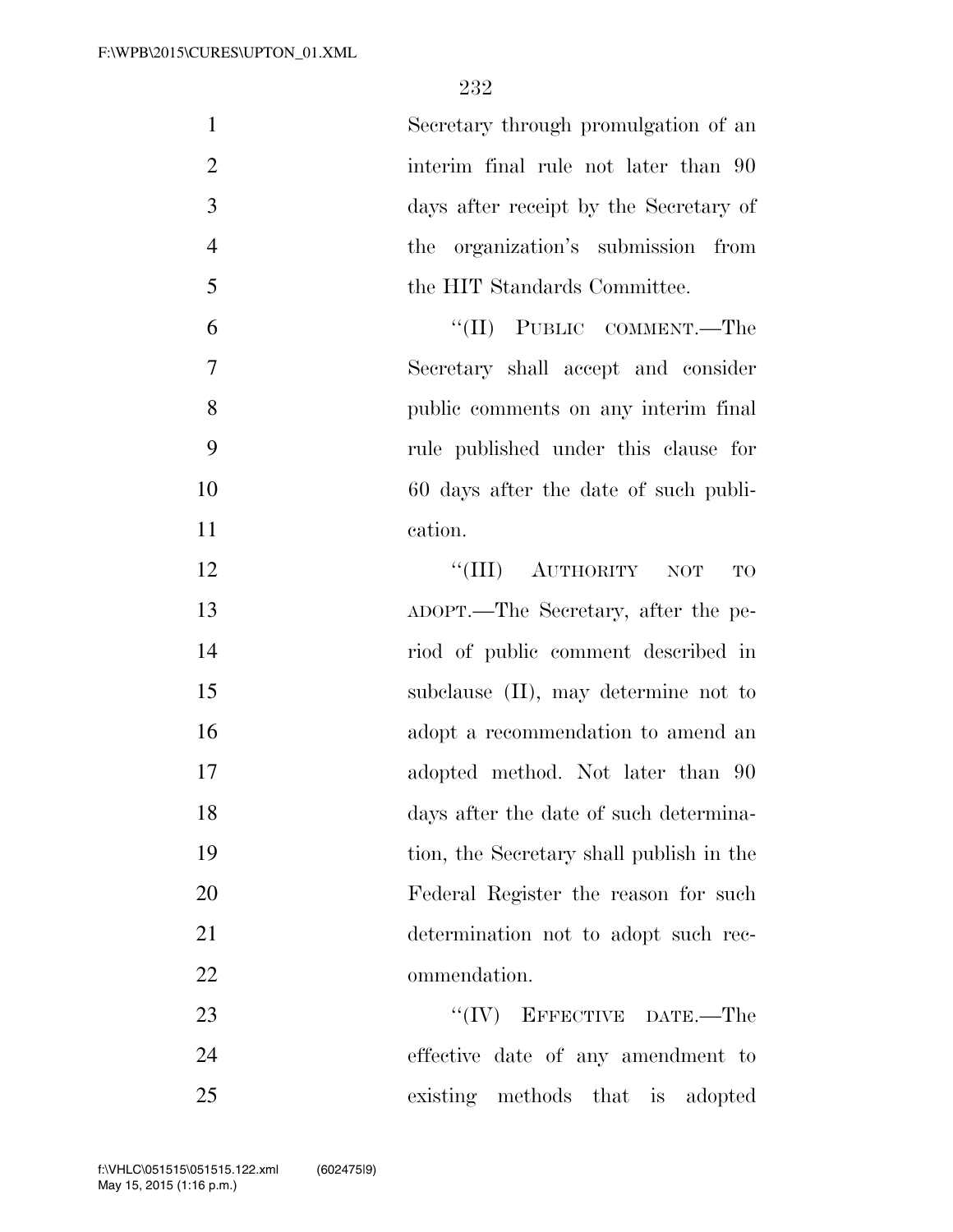| $\mathbf{1}$   | through an interim final rule pub-                            |
|----------------|---------------------------------------------------------------|
| $\overline{2}$ | lished under this paragraph shall be                          |
| 3              | 12 months following the close of the                          |
| $\overline{4}$ | public comment period described in                            |
| 5              | subclause $(II)$ .                                            |
| 6              | "(3) MEMBERSHIP.—The Charter Organization                     |
| 7              | shall consist of one representative from each of the          |
| 8              | health care standards development organizations ac-           |
| 9              | credited by the American National Standards Insti-            |
| 10             | tute.                                                         |
| 11             | "(4) AUTHORIZATION OF APPROPRIATIONS.                         |
| 12             | There is authorized to be appropriated $$10,000,000$          |
| 13             | for a contract with the Charter Organization entered          |
| 14             | into under paragraph (1), to remain available until           |
| 15             | expended.                                                     |
| 16             | "(d) HARMONIZATION.—In carrying out this section,             |
| 17             | the Secretary shall recognize methods, with respect to        |
|                | 18 interoperability of [qualified electronic health records]/ |
| 19             | [health information technology], from an entity or enti-      |
| 20             | ties for the purpose of harmonizing or updating methods       |
| 21             | in order to achieve uniform and consistent implementation     |
| 22             | of the methods.                                               |
| 23             | "(e) PILOT TESTING OF METHODS.—In the develop-                |
| 24             | ment, harmonization, or recognition of methods under this     |

section, the Secretary shall, as appropriate, provide for the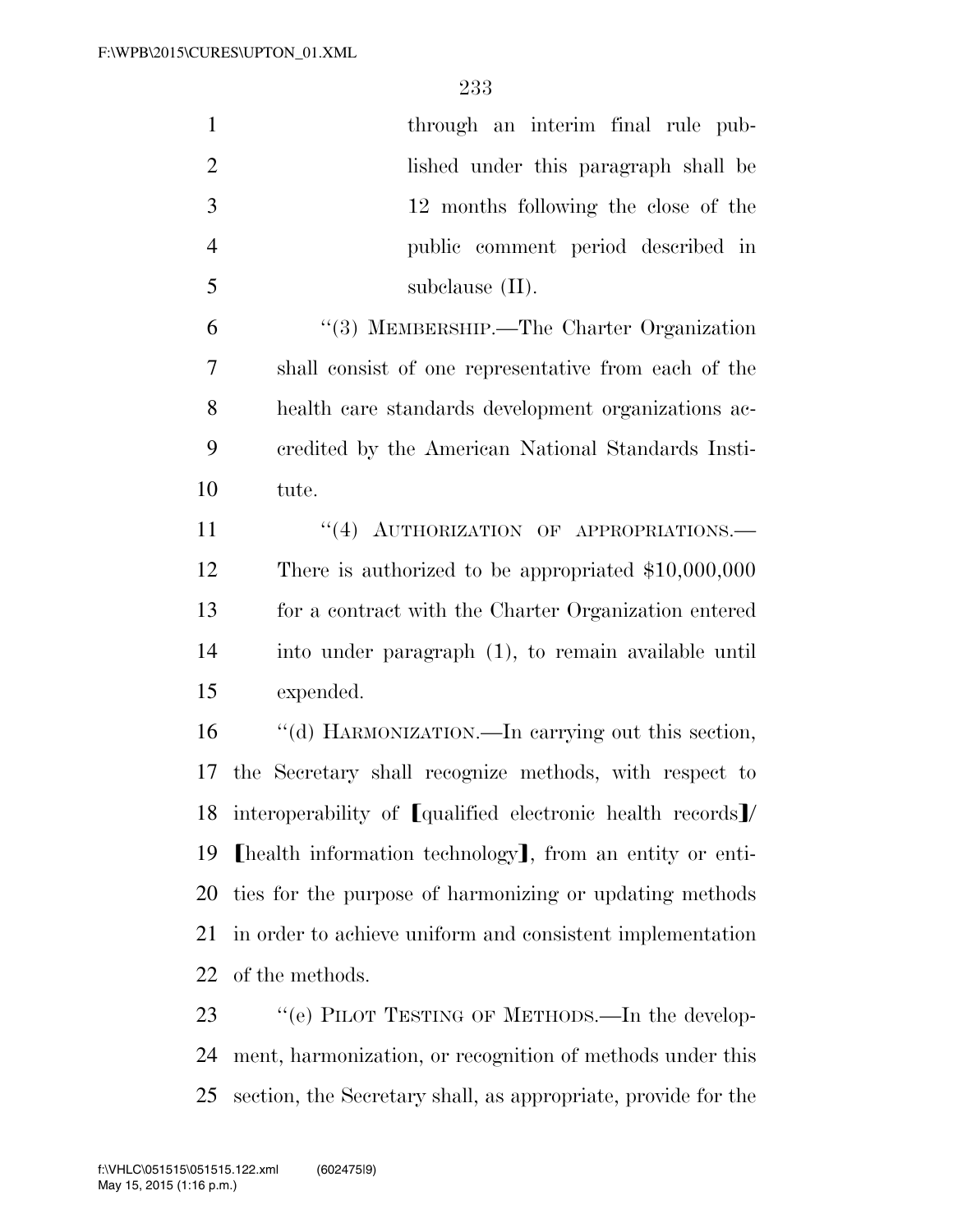testing of such methods by the National Institute for Standards and Technology under section 13201(a) of the Health Information Technology for Economic and Clinical Health Act.

 ''(f) CONSISTENCY.—The methods recommended under this section shall be consistent with the standards for information transactions and data elements adopted pursuant to section 1173 of the Social Security Act.''.

 (b) MODIFICATIONS TO HIT POLICY COMMITTEE TO INCORPORATE POLICIES FOR UPDATES TO INTEROPER- ABILITY METHODS.—Section 3002(b)(2) of the Public Health Service Act (42 U.S.C. 300jj–12(b)(2)) is amend-ed—

 (1) in subparagraph (A), in the first sentence— (A) by striking ''The HIT Policy Com- mittee'' and inserting ''Subject to subparagraph 17 (D), the HIT Policy Committee";

 (B) by inserting ''(and the areas in which modifications and additions to methods to 20 measure if **[**qualified electronic health records**]**/ **I** health information satisfy the criteria de- scribed in subsection (a) of section 3010 are needed for the electronic exchange and use of health information for purposes of adoption of such modifications and additions under sub-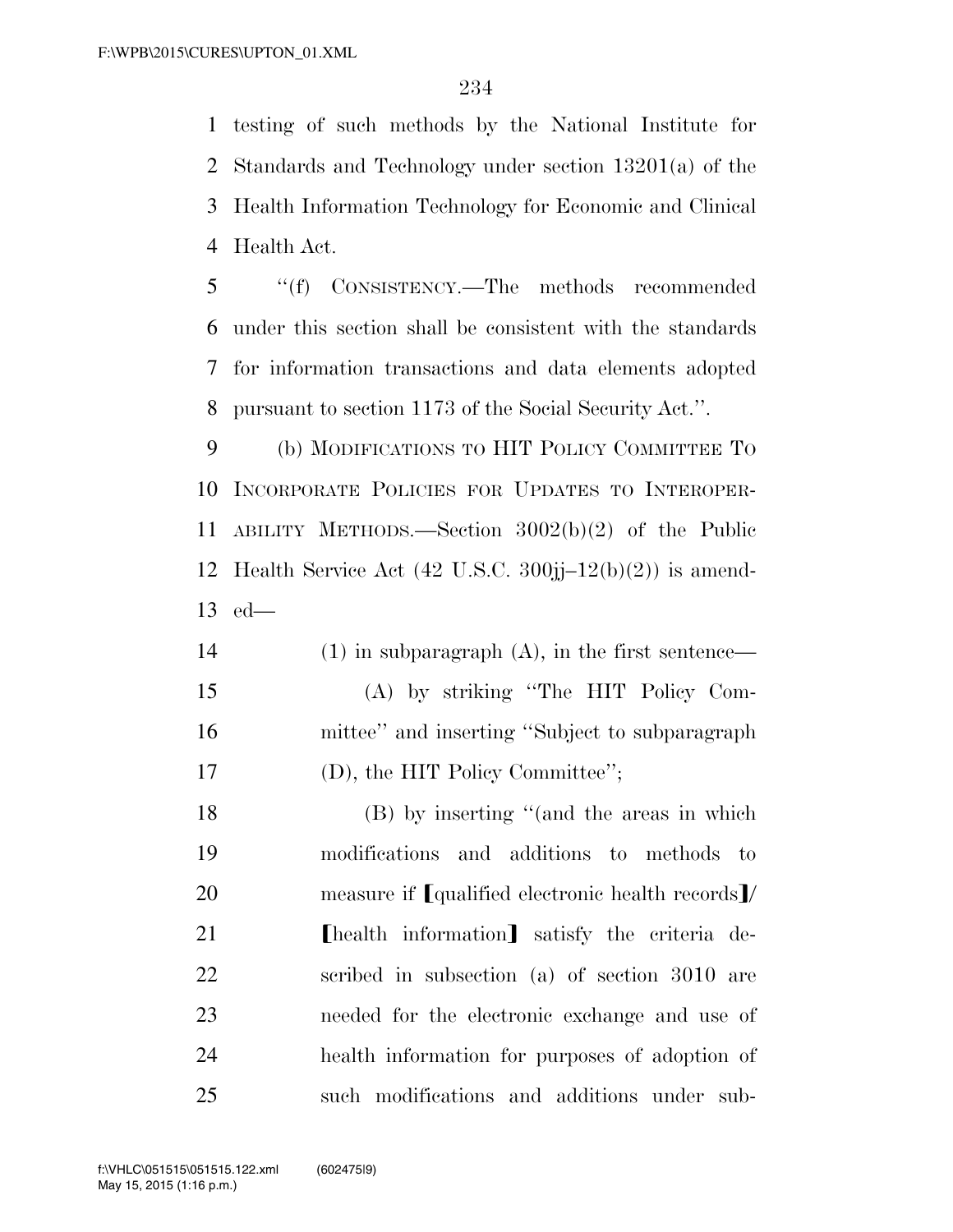| $\mathbf{1}$   | section (c)(2)(B) of such section)" after "sec-                |
|----------------|----------------------------------------------------------------|
| $\overline{2}$ | tion $3004$ "; and                                             |
| 3              | (C) by striking "such standards, specifica-                    |
| $\overline{4}$ | tions, and certification criteria" and inserting               |
| 5              | "such standards, specifications, certification cri-            |
| 6              | teria, and methods"; and                                       |
| 7              | $(2)$ by adding at the end the following new sub-              |
| 8              | paragraph:                                                     |
| 9              | "(D) SPECIAL RULE RELATED TO INTER-                            |
| 10             | OPERABILITY.—Any recommendation made by                        |
| 11             | the HIT Policy Committee on or after the date                  |
| 12             | of the enactment of this subparagraph with re-                 |
| 13             | spect to interoperability of [qualified electronic             |
| 14             | $records$ /[health information<br>health<br>tech-              |
| 15             | nology] shall be consistent with the criteria de-              |
| 16             | scribed in subsection (a) of section $3010$ .".                |
| 17             | MODIFICATIONS TO HIT STANDARDS COM-<br>(e)                     |
| 18             | MITTEE TO INCORPORATE INTEROPERABILITY REC-                    |
| 19             | OMMENDATIONS.—Section 3003 of the Public Health                |
| 20             | Service Act $(42 \text{ U.S.C. } 300\text{jj}-13)$ is amended— |
| 21             | $(1)$ in subsection $(a)$ , by inserting before the pe-        |
| 22             | riod at the end the following: "and, in accordance             |
| 23             | with subsection $(b)(1)(E)$ , to submit to the Secretary       |
| 24             | methods in which to measure if [qualified electronic           |
| 25             | health records]/[health information technology] sat-           |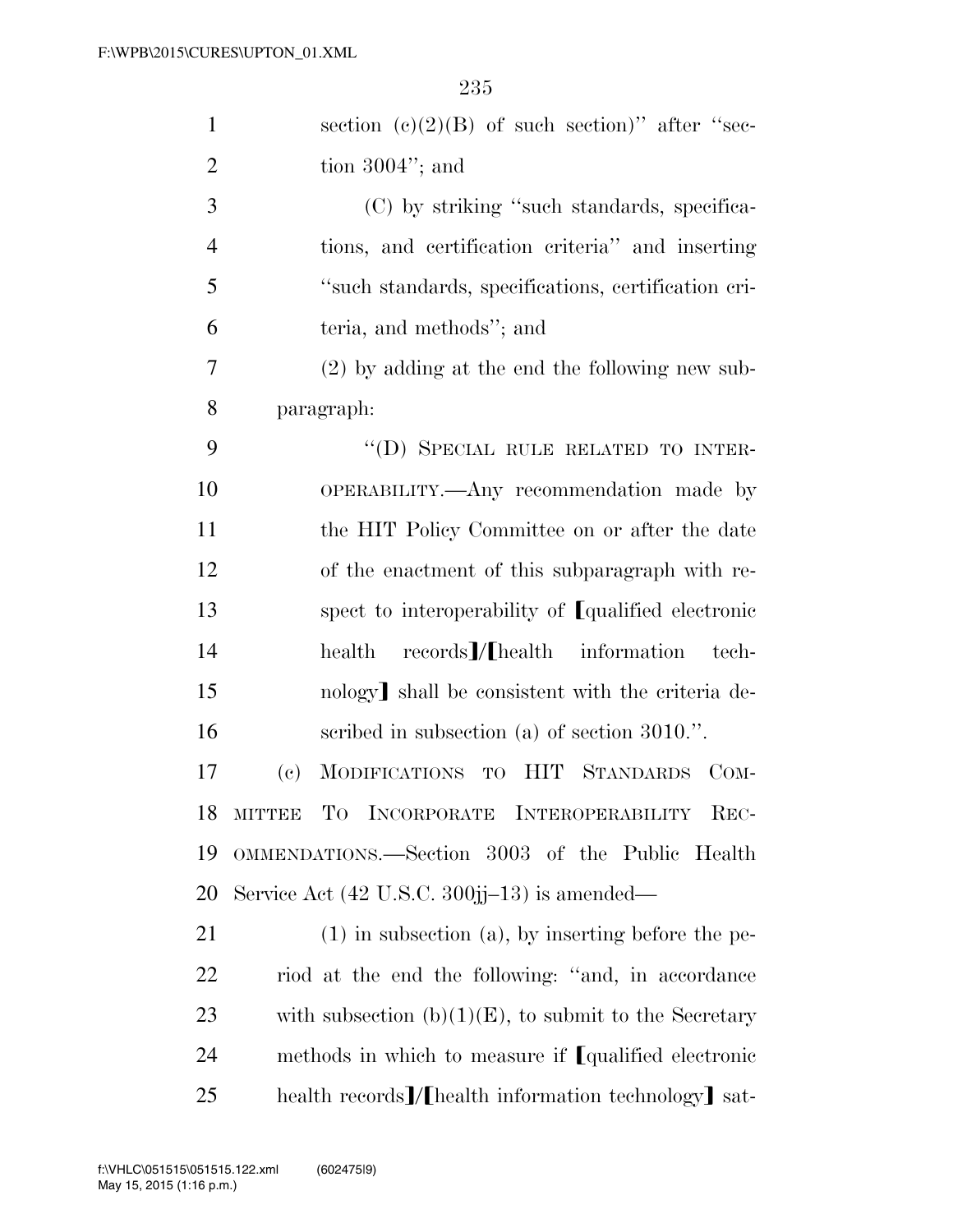| $\mathbf{1}$   | is fy the criteria described in subsection (a) of section |
|----------------|-----------------------------------------------------------|
| $\overline{2}$ | 3010 (and modifications to such methods) that are         |
| 3              | recommended to the HIT Standards Committee                |
| $\overline{4}$ | under subsection (c) of such section for adoption         |
| 5              | under section $3004(e)$ "; and                            |
| 6              | $(2)$ in subsection (b)(1), by adding at the end          |
| 7              | the following new subparagraph.                           |
| 8              | "(E) METHODS TO MEASURE INTEROPER-                        |
| 9              | ABILITY.—The HIT Standards Committee shall                |
| 10             | submit to the Secretary, in accordance with sec-          |
| 11             | tion 3010, recommendations submitted by the               |
| 12             | Charter Organization under subsection (c) of              |
| 13             | such section (along with comments by the HIT              |
| 14             | Standards Committee with respect to such rec-             |
| 15             | ommendations) for methods in which to meas-               |
| 16             | ure if [qualified electronic health records]/             |
| 17             | [health information technology] satisfy the cri-          |
| 18             | teria described in subsection (a) of such section         |
| 19             | (and for modifications to such methods) for               |
| 20             | adoption by the Secretary under section                   |
| 21             | $3004(e)$ . To the extent that any such rec-              |
| 22             | ommendation submitted to the Secretary for                |
| 23             | such adoption is inconsistent with or duplicative         |
| 24             | of a recommendation under subparagraph $(A)$ ,            |
| 25             | the recommendation under this subparagraph                |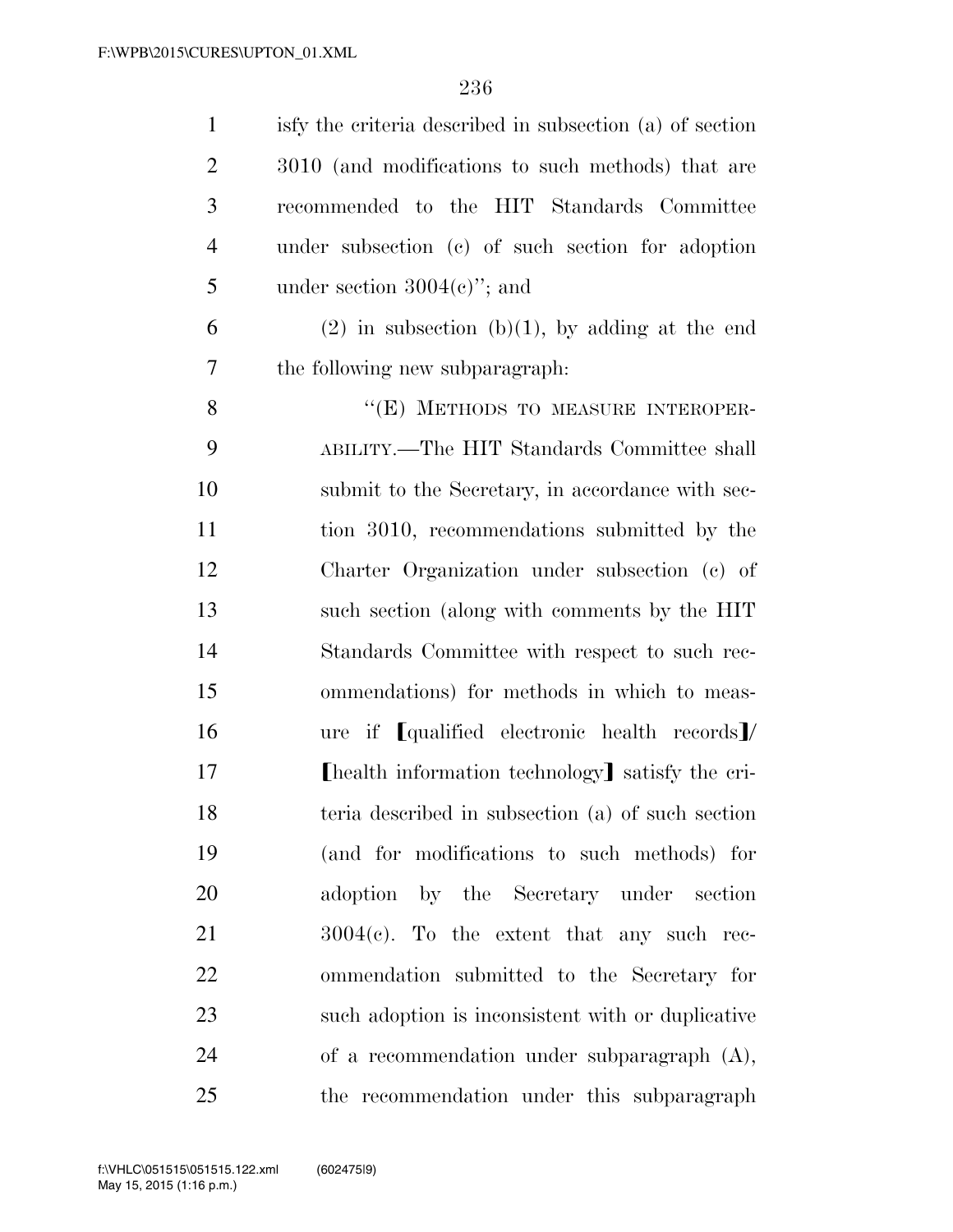|   | shall supercede the recommendation under sub-                    |
|---|------------------------------------------------------------------|
| 2 | paragraph $(A)$ .".                                              |
| 3 | (d) ADOPTION.—Section 3004 of the Public Health                  |
|   | 4 Service Act $(42 \text{ U.S.C. } 300\text{jj}-14)$ is amended— |
| 5 | $(1)$ in subsection (b), by adding at the end the                |

following new paragraph:

 ''(4) LIMITATION.—The Secretary may not adopt any standards, implementation specifications, or certification criteria under this subsection or sub- section (a) that are inconsistent with or duplicative of a method adopted under subsection (c) or section 3010. In the case of a standard, specification, or cri- terion that has been adopted under this section and is inconsistent or duplicative of a method that is subsequently adopted under subsection (c) or section 3010, such method shall supercede such standard, specification, or criterion and such standard, speci- fication, or criterion shall no longer be considered adopted under this section beginning on the date 20 that such method becomes effective."; and

 (2) by adding at the end the following new sub-section:

23 "(c) ADOPTION OF METHODS TO MEASURE INTER-OPERABILITY.—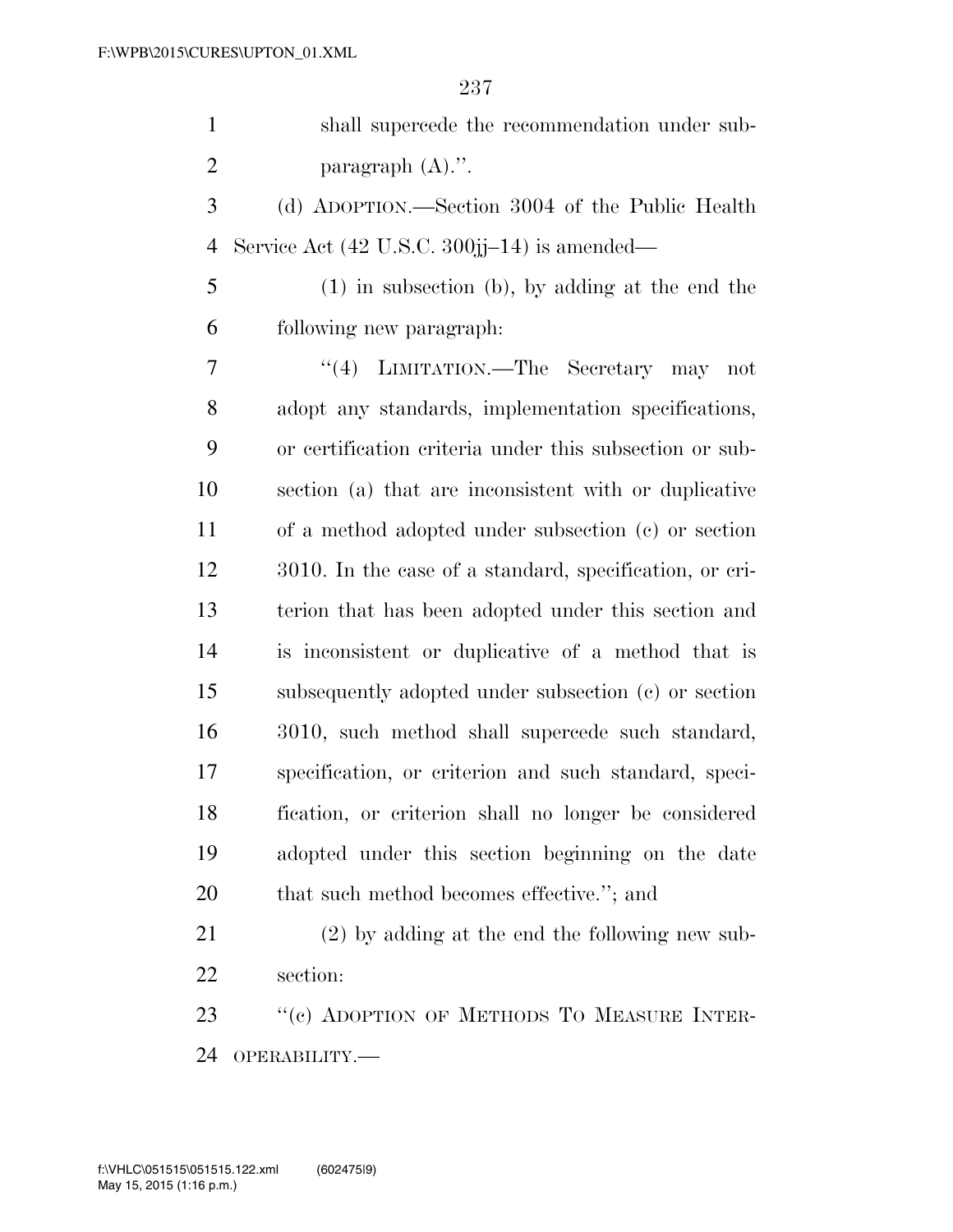| $\mathbf{1}$   | "(1) REVIEW OF METHODS.—Not later than $90$             |
|----------------|---------------------------------------------------------|
| $\overline{2}$ | days after the date of receipt of recommendations       |
| 3              | for methods, the Secretary, in consultation with the    |
| $\overline{4}$ | National Coordinator and representatives of other       |
| 5              | relevant Federal agencies, shall jointly review such    |
| 6              | methods and shall determine whether or not to pro-      |
| $\overline{7}$ | pose adoption of such methods.                          |
| 8              | "(2) DETERMINATION TO ADOPT.—If the Sec-                |
| 9              | retary determines—                                      |
| 10             | "(A) to propose adoption of such methods,               |
| 11             | the Secretary shall, by regulation under section        |
| 12             | 553 of title 5, United States Code, determine           |
| 13             | whether or not to adopt such methods; or                |
| 14             | $\lq\lq (B)$ not to propose adoption of such            |
| 15             | methods, the Secretary shall notify the National        |
| 16             | Coordinator and the HIT Standards Committee             |
| 17             | and Charter Organization under section                  |
| 18             | $3010(c)$ in writing of such determination and          |
| 19             | the reasons for not proposing the adoption of           |
| 20             | the recommendation for such methods.                    |
| 21             | "(3) PUBLICATION.—The Secretary shall pro-              |
| 22             | vide for publication in the Federal Register of all de- |
| 23             | terminations made by the Secretary under para-          |
| 24             | $graph(1)$ .                                            |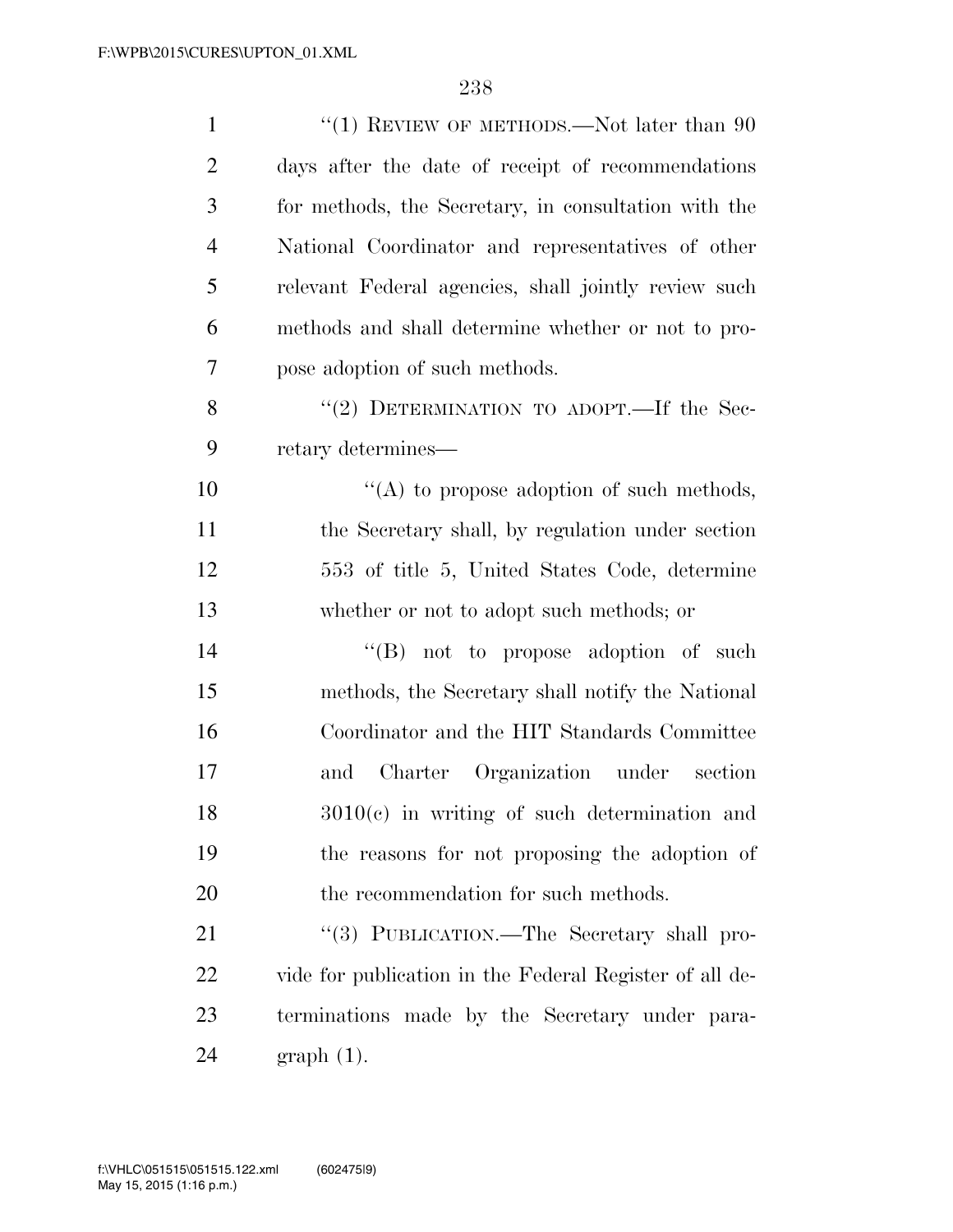| $\mathbf{1}$   | "(4) APPLICATION.—Any method adopted                       |
|----------------|------------------------------------------------------------|
| $\overline{2}$ | under this subsection shall be effective 12 months         |
| 3              | after the date of publication of the determination to      |
| $\overline{4}$ | adopt such method.".                                       |
| 5              | (e) REPORTS AND NOTIFICATIONS.—Section 3010 of             |
| 6              | the Public Health Service Act, as added by subsection (a), |
| 7              | is amended by adding at the end the following new sub-     |
| 8              | section:                                                   |
| 9              | "(g) DISSEMINATION OF INFORMATION.—                        |
| 10             | "(1) INITIAL SUMMARY REPORT.—Not later                     |
| 11             | than July 1, 2016, the Secretary, after consultation       |
| 12             | with relevant stakeholders, shall submit to Congress       |
| 13             | and provide for publication in the Federal Register        |
| 14             | and the posting on the Internet website of the Office      |
| 15             | of the National Coordinator for Health Information         |
| 16             | Technology of a report on the following:                   |
| 17             | $\lq\lq$ . The initial set of methods adopted              |
| 18             | under this section and section $3004(c)$ .                 |
| 19             | "(B) The strategies for achieving wide-                    |
| 20             | spread interoperability.                                   |
| 21             | "(C) An overview of the extent to which                    |
| 22             | [qualified electronic health records]/[health in-          |
| 23             | formation technology offered as of such date               |
| 24             | satisfy such initial set.                                  |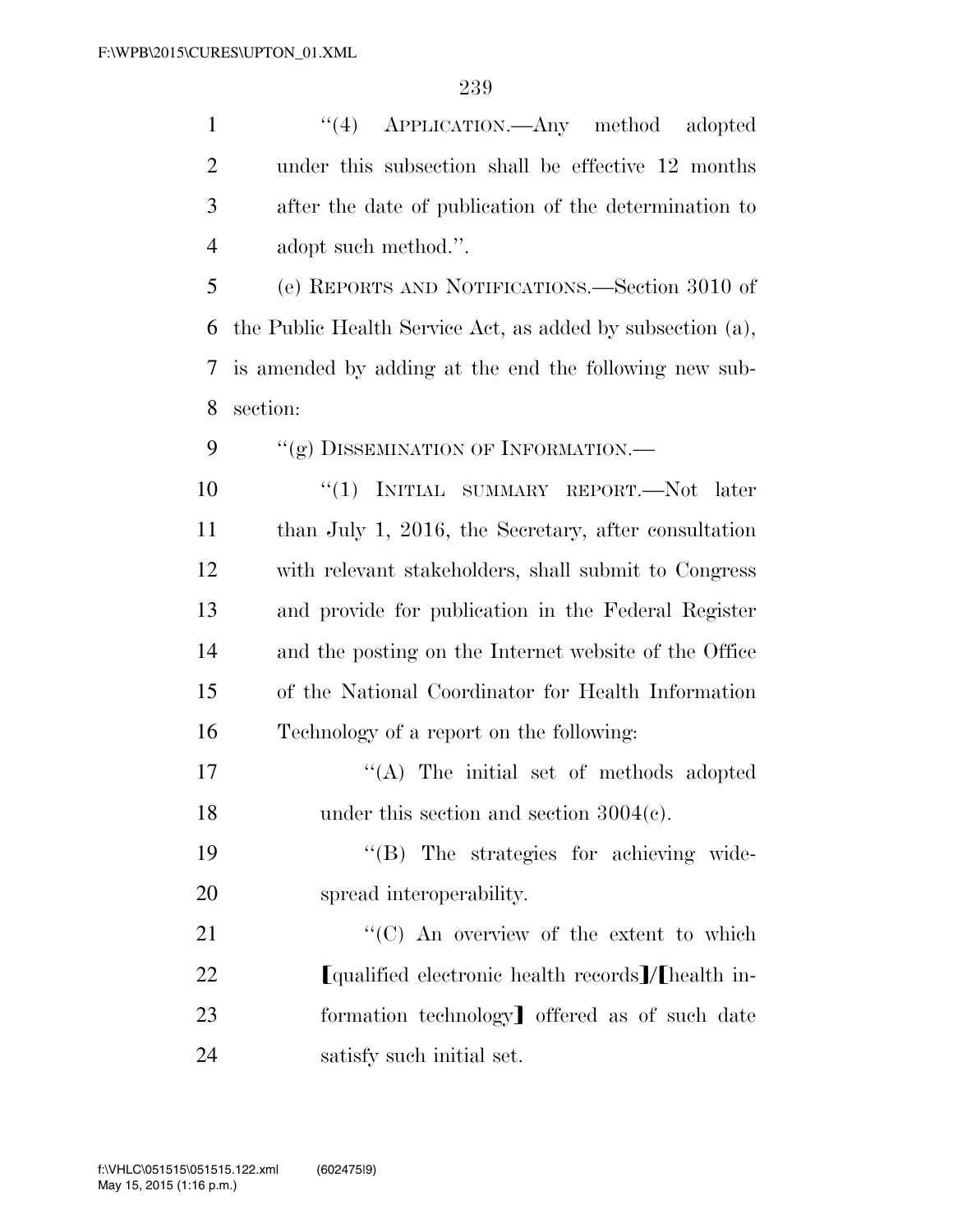''(D) Any barriers that are preventing widespread interoperability. ''(E) The plan and milestones, including specific steps, to achieve widespread interoper-ability.

6 "(2) FOLLOW-UP DETERMINATION AND REPORT ON WIDESPREAD INTEROPERABILITY.—Not later 8 than December 31, 2017, the Secretary shall pro- vide for publication in the Federal Register and the posting on the Internet website of the Office of the National Coordinator for Health Information Tech-nology of the following:

13 ''(A) A determination by the Secretary whether the goal of widespread interoperability has been achieved.

 ''(B) A list identifying the vendors of, or 17 other entities offering, **[**qualified electronic 18 health records [A] health information tech-19 nology, which categorizes such entities, with respect to such records, as in compliance or not in compliance with the certification criteria de-22 scribed in section  $3001(c)(5)(B)(ii)$  and with the requirements under clause (i) of section 24  $3001(c)(5)(C)$  (including with the terms of the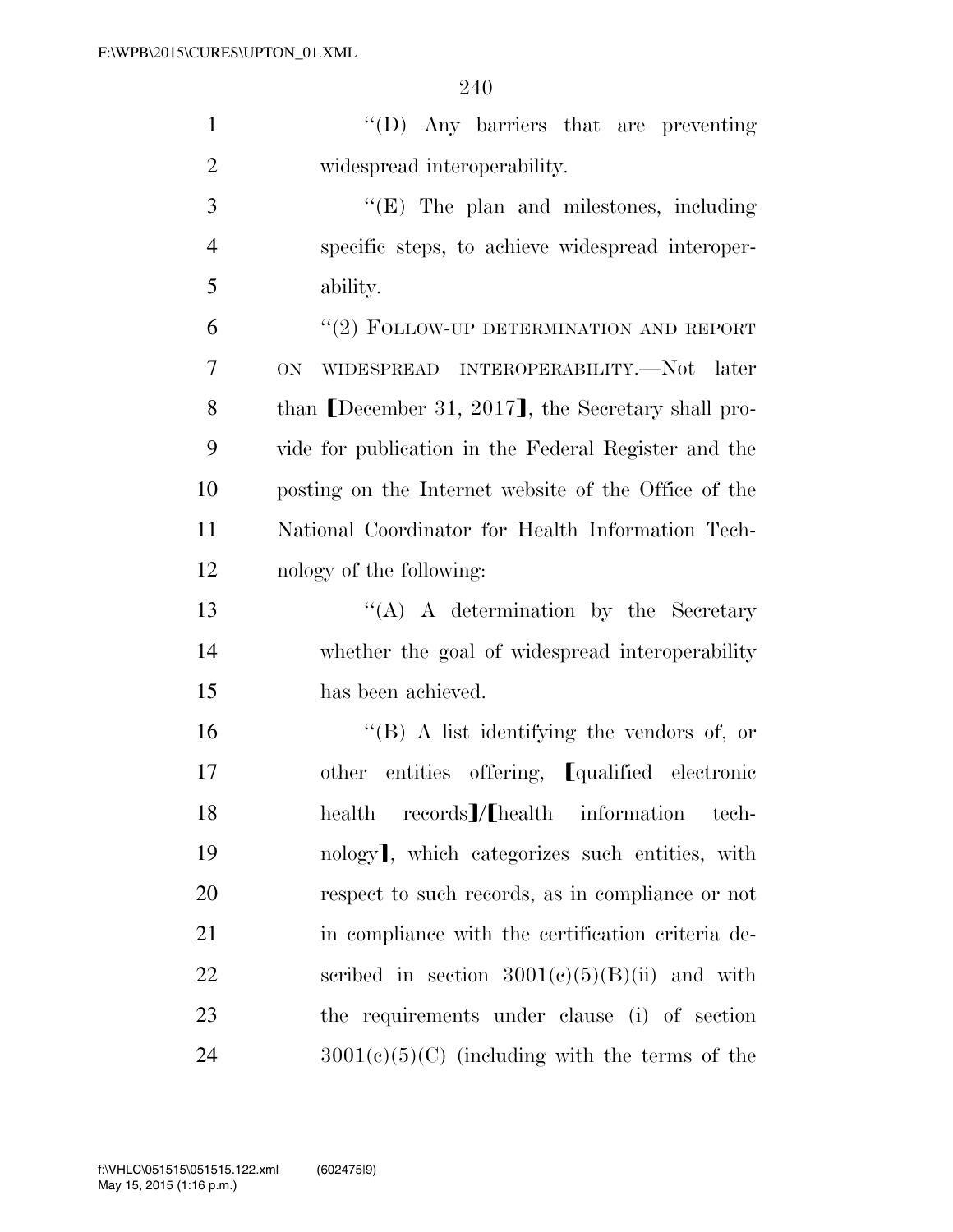attestation and other requirements under such clause).

 ''(C) Actions that may be taken by entities identified under subparagraph (B) as not being in compliance with such criteria and require- ments in order for such entities to become in compliance with such criteria and requirements. ''(D) Penalties described in section 3010A(b) to which entities, with respect to such

**I**qualified electronic health records **[/**[health in-11 formation technology], beginning January 1, 2019, are subject if such technology and enti- ties are not in compliance with the certification 14 criteria described in section  $3001(c)(5)(B)(ii)$  and with the requirements under clause (i) of 16 section  $3001(c)(5)(C)$ , respectively.

17 "(3) ONGOING PUBLICATION OF RECOMMENDA- TIONS.—The Secretary shall provide for publication in the Federal Register and the posting on the Internet website of the Office of the National Coor- dinator for Health Information Technology of all recommendations made under this section.''.

23 (f) CERTIFICATION AND OTHER ENFORCEMENT PRO-VISIONS.—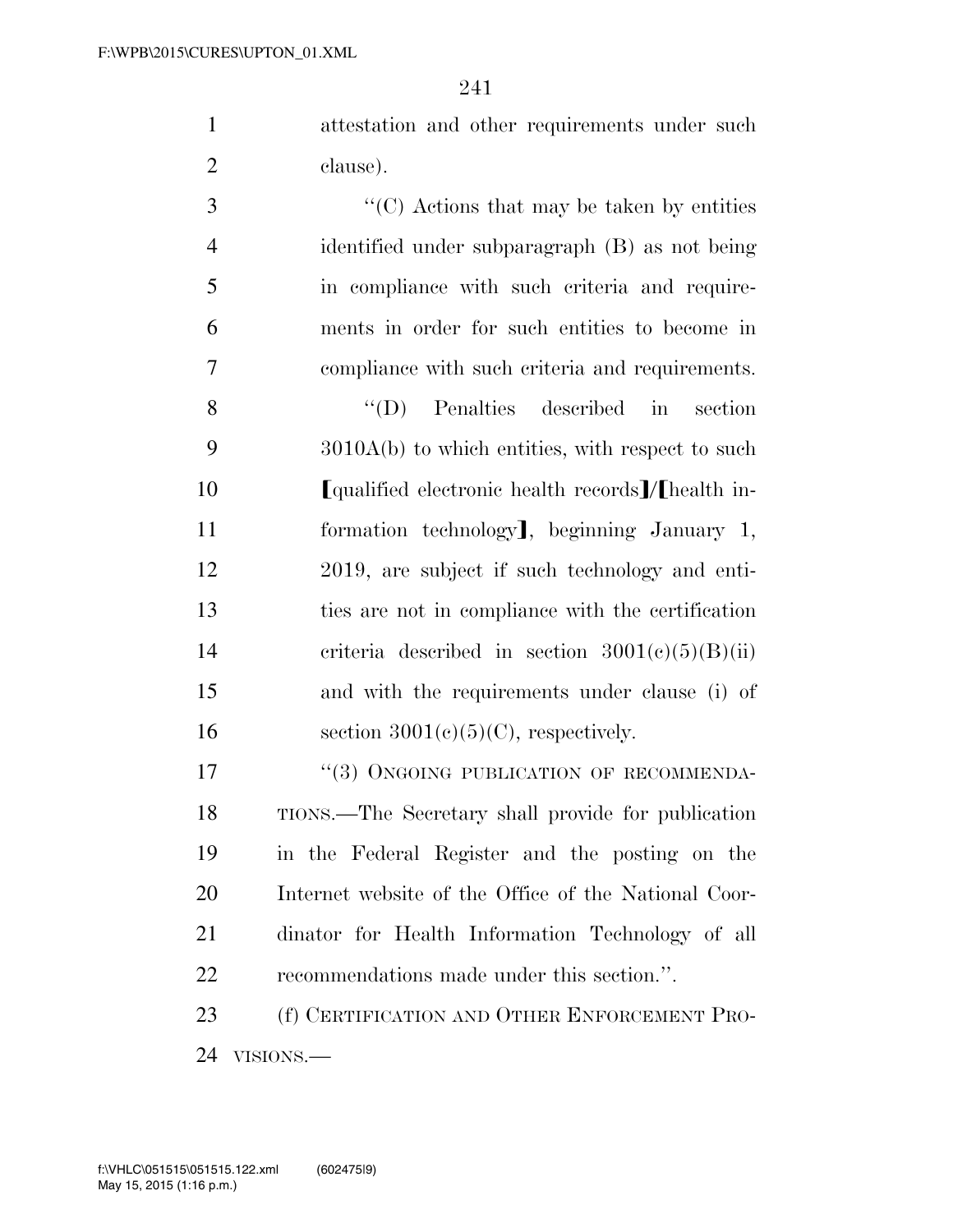| $\mathbf{1}$   | (1) CERTIFICATION OF <b>[QUALIFIED ELEC-</b>         |
|----------------|------------------------------------------------------|
| $\overline{2}$ | TRONIC HEALTH RECORD]/[HEALTH INFORMATION]           |
| 3              | TECHNOLOGY.-                                         |
| $\overline{4}$ | (A) IN GENERAL.—Section $3007(b)$ of the             |
| 5              | Public Health Service Act (42 U.S.C. 300jj-          |
| 6              | $17(b)$ ) is amended by striking "under section"     |
| $\overline{7}$ | $3001(e)(3)$ to be in compliance with" and all       |
| 8              | that follows through the period at the end and       |
| 9              | inserting "under section $3001(e)(3)$ —              |
| 10             | " $(1)$ for certifications made before January 1,    |
| 11             | 2018, to be in compliance with applicable standards  |
| 12             | adopted under subsections (a) and (b) of section     |
| 13             | $3004$ ; and                                         |
| 14             | $"(2)$ for certifications made on or after January   |
| 15             | 1, 2018, to be in compliance with applicable stand-  |
| 16             | ards adopted under subsections (a) and (b) of sec-   |
| 17             | tion 3004 and to be interoperable in accordance with |
| 18             | section 3010, including as measured by the methods   |
| 19             | adopted under such section and methods adopted       |
| <b>20</b>      | under subsection $(c)$ of section 3004.".            |
| 21             | (B) REQUIREMENTS OF SECRETARY.—Sec-                  |
| 22             | tion $3001(c)(5)$ of the Public Health Service       |
| 23             | Act (42 U.S.C. 300jj–11(c)(5)) is amended—           |
| 24             | (i) by amending subparagraph $(B)$ of                |
| 25             | such section to read as follows:                     |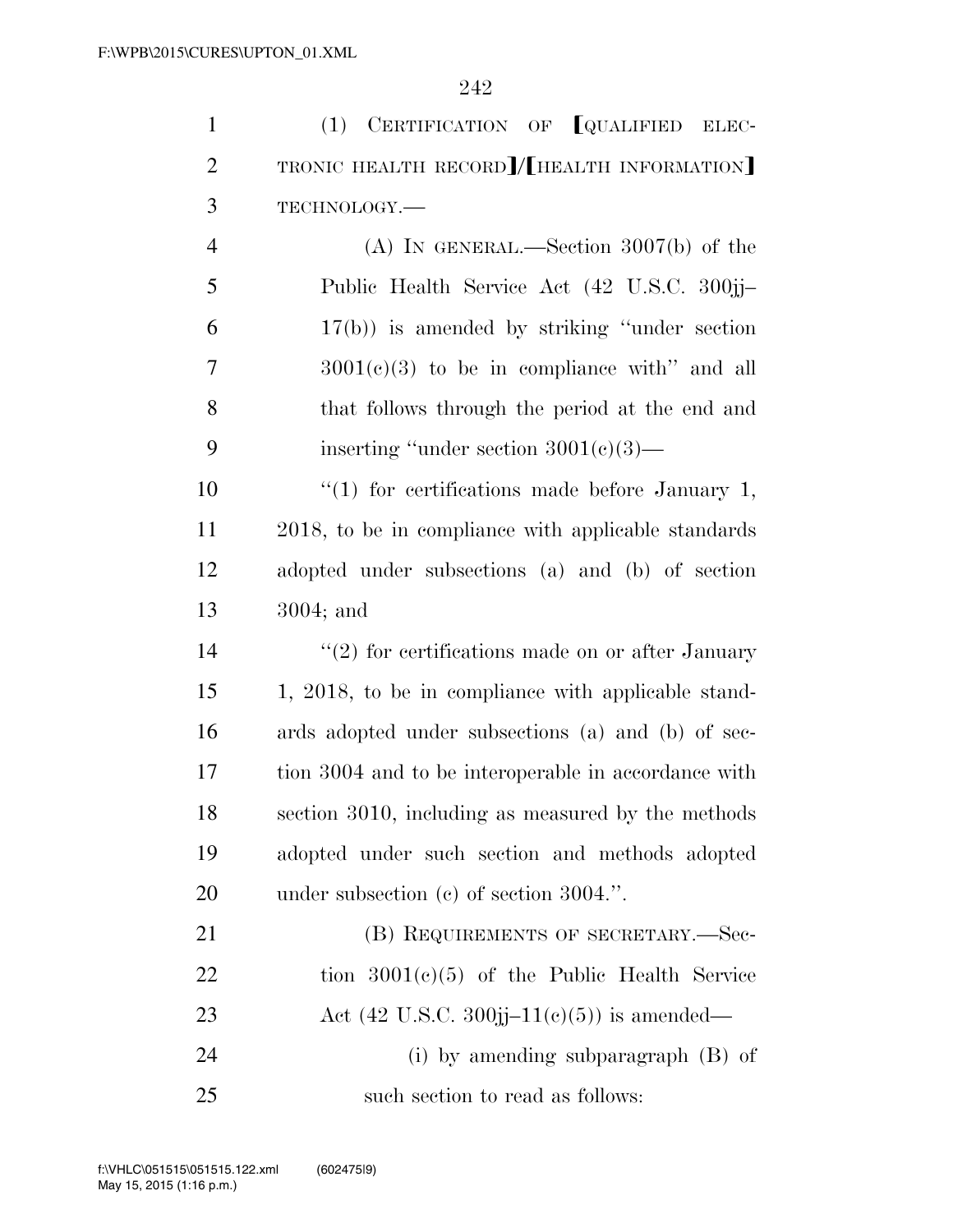| $\mathbf{1}$   | $\lq\lq (B)$ CERTIFICATION CRITERIA<br>DE-        |
|----------------|---------------------------------------------------|
| $\overline{2}$ | SCRIBED.—In this title, the term 'certification   |
| 3              | criteria' means, with respect to [qualified elec- |
| $\overline{4}$ | tronic health records]—                           |
| 5              | "(i) for certifications made before               |
| 6              | January 1, 2018, criteria to establish that       |
| 7              | the technology meets standards and imple-         |
| 8              | mentation specifications adopted under            |
| 9              | subsections (a) and (b) of section 3004 for       |
| 10             | [qualified electronic health records]/            |
| 11             | [health information technology]; and              |
| 12             | "(ii) for certifications made on or               |
| 13             | after January 1, 2018, criteria described         |
| 14             | in clause (i) and criteria to establish that      |
| 15             | the technology is interoperable, in accord-       |
| 16             | ance with section 3010, including as meas-        |
| 17             | ured by the methods adopted under such            |
| 18             | section and the methods adopted under             |
| 19             | subsection $(c)$ of section 3004."; and           |
| 20             | (ii) by adding at the end the following           |
| 21             | new subparagraph:                                 |
| 22             | ``(C)<br>ENFORCEMENT;                             |
| 23             | DECERTIFICATIONS.-                                |
| 24             | ``(i)<br>REQUIREMENTS.-Under<br>any               |
| 25             | program kept or recognized under subpara-         |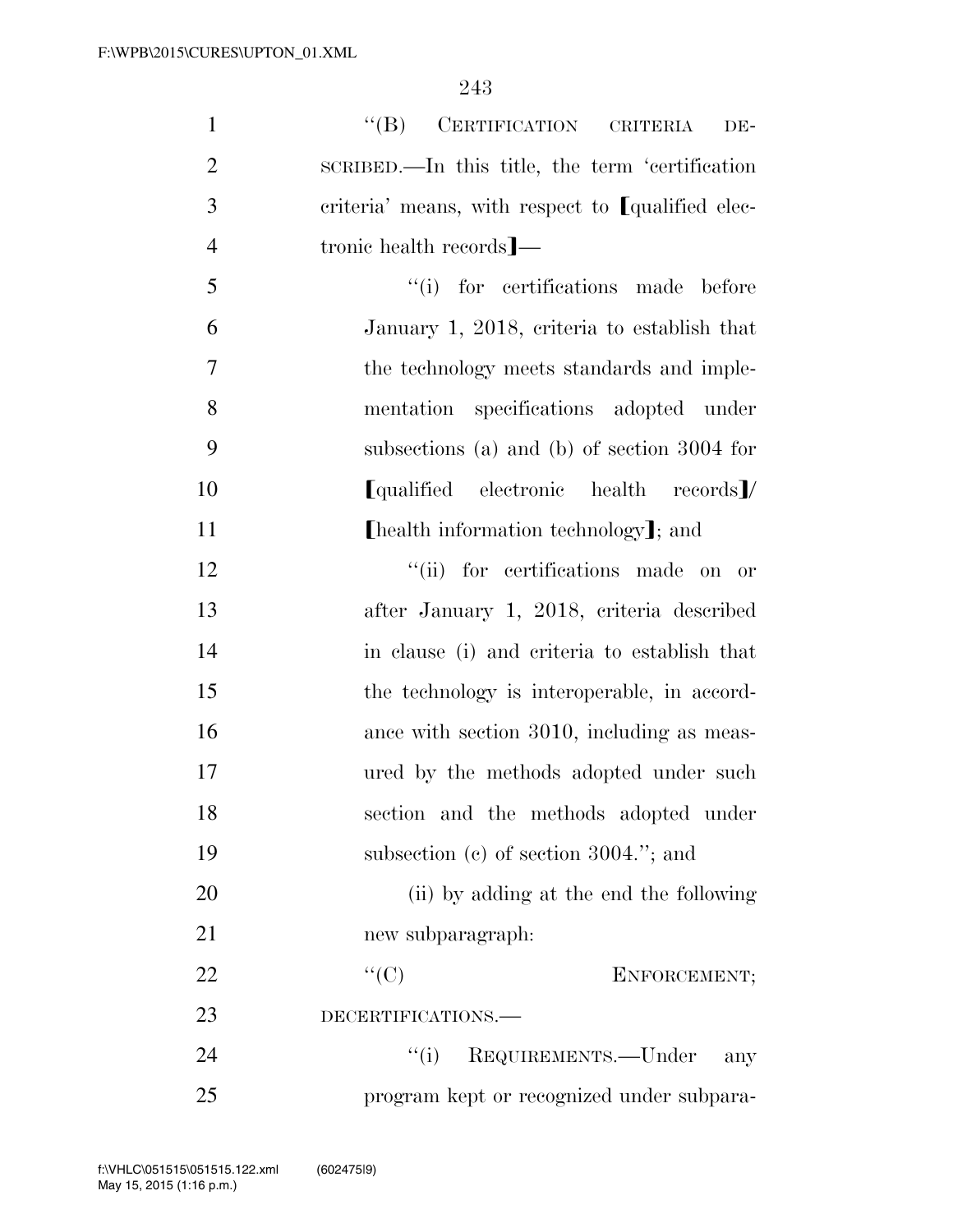| $\mathbf{1}$<br>$graph(A)$ , the Secretary shall ensure that |    |
|--------------------------------------------------------------|----|
| $\overline{2}$<br>any vendor of or other entity offering     |    |
| 3<br>[qualified electronic health records]/                  |    |
| $\overline{4}$<br>[health information technology] seeking a  |    |
| 5<br>certification of such records under such                |    |
| 6<br>program on or after January 1, 2018,                    |    |
| $\tau$<br>shall, as a condition of certification (and        |    |
| 8<br>maintenance of certification) of<br>such                |    |
| 9<br>records under such program—                             |    |
| "(I) provide to the Secretary an                             | 10 |
| attestation-                                                 | 11 |
| "(aa) that the entity, unless                                | 12 |
| for a legitimate purpose specified                           | 13 |
| by the Secretary, has not taken                              | 14 |
| any action, including through any                            | 15 |
| financial, administrative, or tech-                          | 16 |
| nological barrier, which the entity                          | 17 |
| [knows or should know (as de-                                | 18 |
| fined in section $1128A(i)(7)$ of                            | 19 |
| the Social Security Act), is to                              | 20 |
| limit or restrict the exchange of                            | 21 |
| information or to prevent or                                 | 22 |
| disincentivize widespread inter-                             | 23 |
| operability between any providers                            | 24 |
| using such records or<br>other                               | 25 |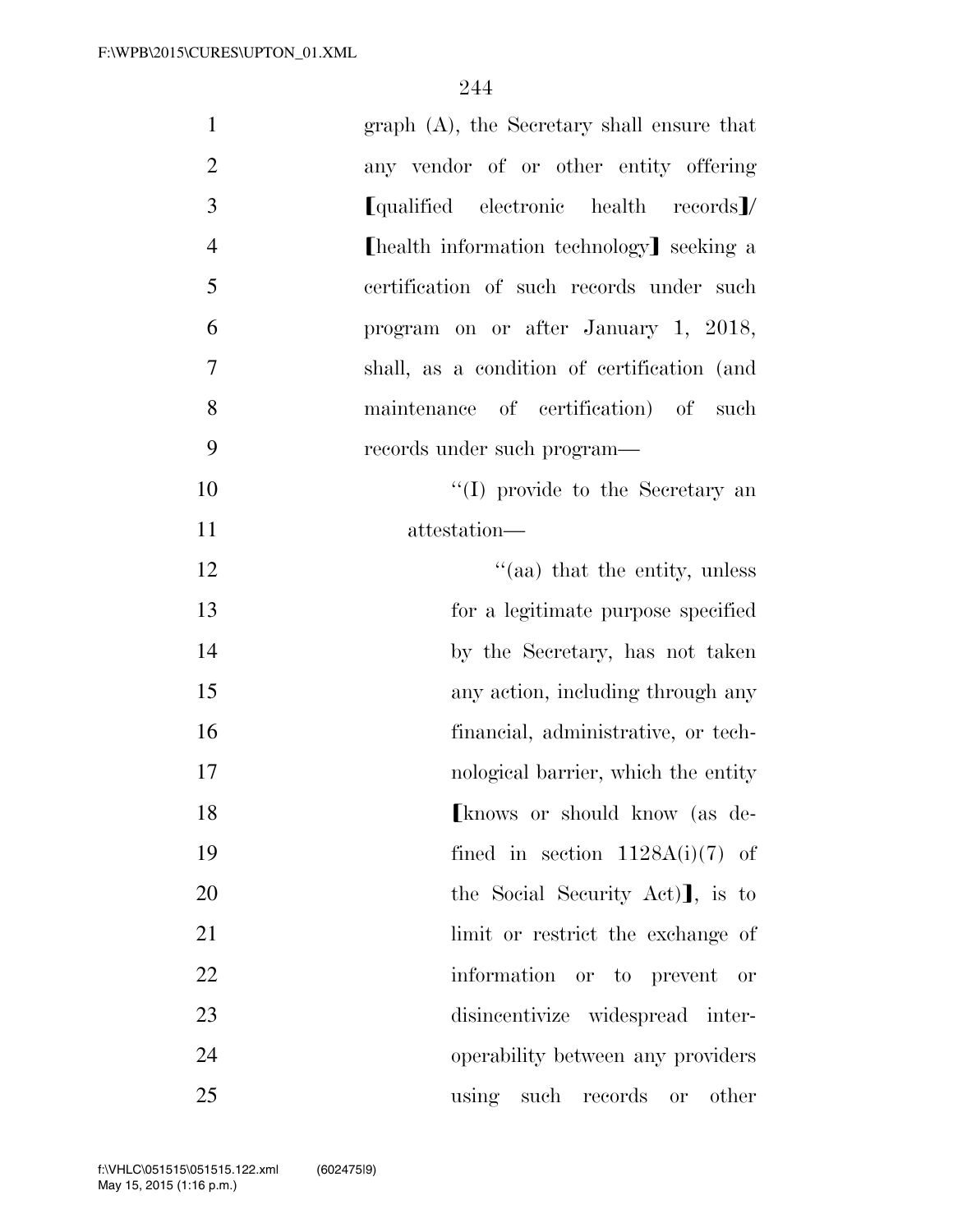1 **I**qualified electronic health 2 records *I*/Fhealth information 3 technology in connection with 4 such records; 5 ''(bb) on the pricing infor-6 mation on data transmission and 7 other services affiliated with the 8 use of [qualified electronic health 9 records / I health information 10 technology]; 11  $\text{``(ec)}$  that the software with 12 respect to such records have pub-13 lished application programming 14 interfaces for medical records 15 data, search and indexing, se-16 mantic harmonization and vocab-17 ulary translation, and user inter-

19 ''(dd) that the entity has in 20 place data sharing programs or 21 capabilities based on common 22 data elements through applica-23 tion programming interfaces 24 without the requirement for spe-

18 face applications; and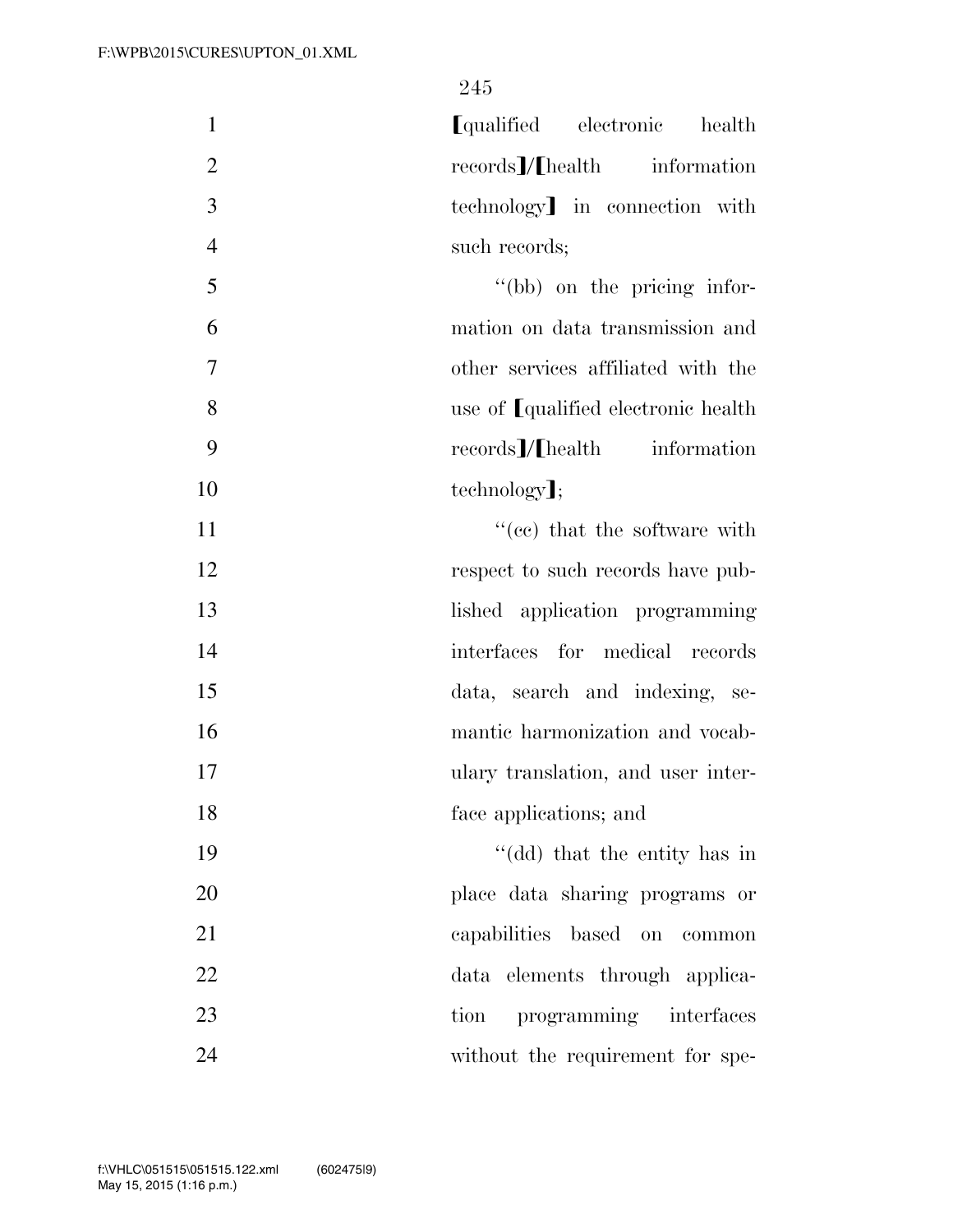cial middleware or vendor-specific 2 interfaces;

 $\frac{1}{I(\text{II})}$  publish application pro- gramming interfaces and associated documentation, with respect to such records, for medical records data, search and indexing, semantic harmo- nization and vocabulary translation, and user interface applications; and

 $\text{``(III)}$  demonstrate to the satis- faction of the Secretary that data from such records is able to be ex- changed through the use of applica- tion programming interfaces and used 15 in a manner that allows for exchange 16 and everyday use of such **records** 

**I I I Example 17 I I Example 17 I I Example 17 I I Example 17 I Example 17 I Example 17 I Example 17 I Example 17 I Example 17 I Example 17 I Example 17 I EXAMP** 

18 "(ii) DECERTIFICATION.—Under any program kept or recognized under subpara- graph (A), the Secretary shall ensure that 21 beginning January 1, 2019, any  $\lceil \text{qualified} \rceil$  electronic health record  $\ell$  health informa-23 tion technology that does not satisfy the certification criteria described in section  $3001(c)(5)(B)(ii)$  or with respect to which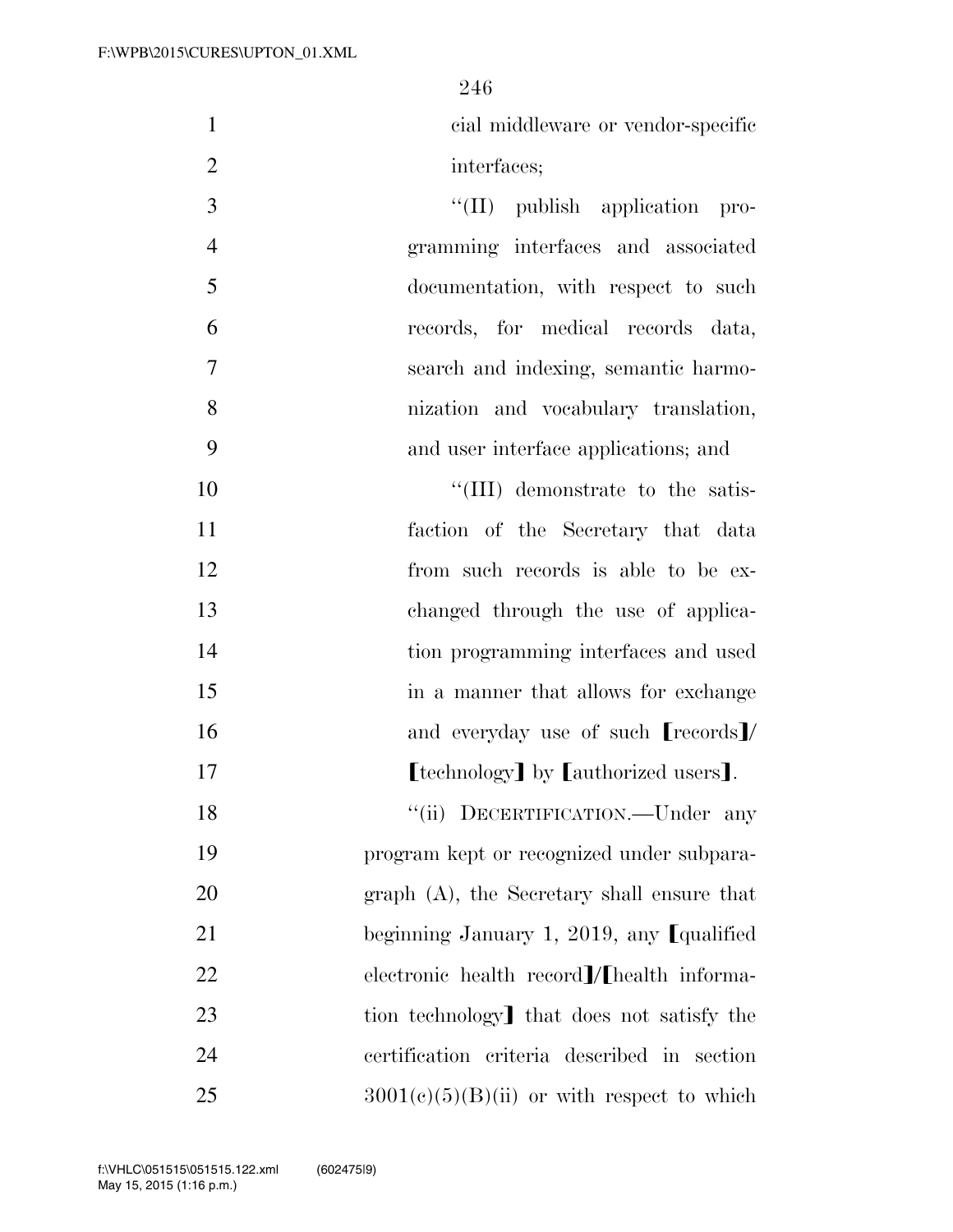| $\mathbf{1}$   | the vendor or other entity described in                |
|----------------|--------------------------------------------------------|
| $\overline{2}$ | clause (i) does not satisfy the requirements           |
| 3              | under such clause (or is determined to be              |
| $\overline{4}$ | in violation of the terms of the attestation           |
| 5              | or other requirements under such clause)               |
| 6              | shall no longer be considered as certified             |
| 7              | under such program.                                    |
| 8              | "(iii) ANNUAL PUBLICATION.—For                         |
| 9              | 2019 and each subsequent year, the Sec-                |
| 10             | retary shall post on the public Internet               |
| 11             | website of the Department of Health and                |
| 12             | Human Services a list of any vendors of or             |
| 13             | other entities offering [qualified electronic          |
| 14             | health records]/[health information tech-              |
| 15             | nology with respect to which certification             |
| 16             | has been withdrawn under clause (ii) dur-              |
| 17             | ing such year.                                         |
| 18             | "(iv) PERIODIC REVIEW.—The Sec-                        |
| 19             | retary shall periodically review and confirm           |
| 20             | that vendors of and other entities offering            |
| 21             | <b>L</b> qualified<br>electronic health<br>$records$ / |
| 22             | [health information technology] have pub-              |
| 23             | licly published application programming                |
| 24             | interfaces and associated documentation as             |

required by clause (i)(II) for purposes of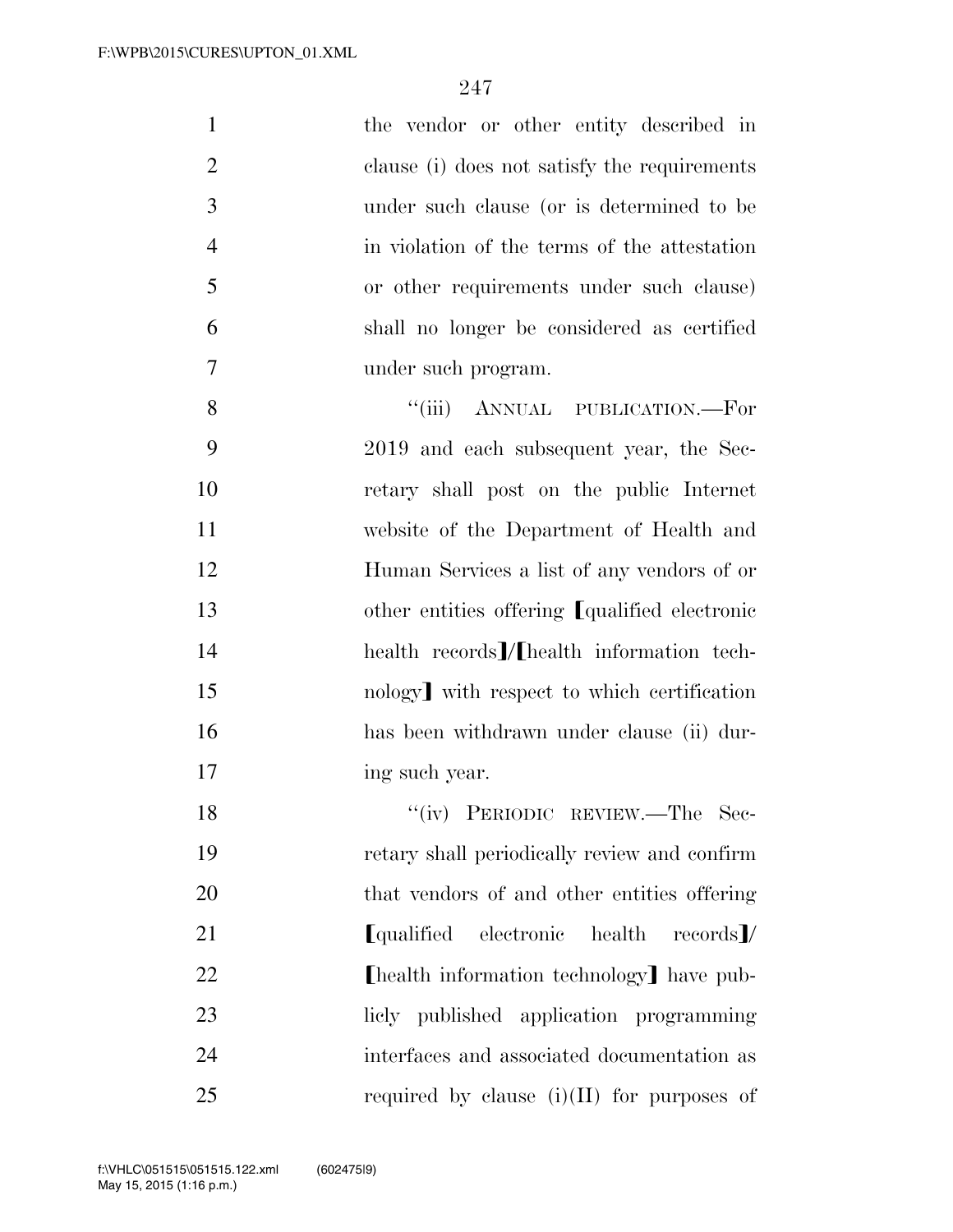| $\mathbf{1}$   | certification and maintaining certification                                |
|----------------|----------------------------------------------------------------------------|
| $\overline{2}$ | under any program kept or recognized                                       |
| 3              | under subparagraph $(A)$ .".                                               |
| $\overline{4}$ | (2) ADDITIONAL ENFORCEMENT PROVISIONS                                      |
| 5              | UNDER THE PUBLIC HEALTH SERVICE ACT.—Sub-                                  |
| 6              | title A of title XXX of the Public Health Service Act                      |
| 7              | $(42 \text{ U.S.C. } 300\text{jj}-11 \text{ et seq.}),$ as amended by sub- |
| 8              | section $(a)(1)$ , is further amended by adding at the                     |
| 9              | end the following new section:                                             |
| 10             | "SEC. 3010A. ENFORCEMENT MECHANISMS.                                       |
| 11             | "(a) INSPECTOR GENERAL AUTHORITY.—The In-                                  |
| 12             | spector General of the Department of Health and Human                      |
| 13             | Services shall have the authority to investigate claims of—                |
| 14             | $"(1)$ vendors of, or other entities offering,                             |
| 15             | [qualified electronic health records]—                                     |
| 16             | "(A) being in violation of an attestation                                  |
| 17             | made under section $3001(e)(5)(C)(i)(I)$ , with                            |
| 18             | respect to the use of such [records] by a health                           |
| 19             | care provider under a specified Medicare incen-                            |
| 20             | tive program; and                                                          |
| 21             | "(B) having engaged in information block-                                  |
| 22             | ing (as defined in subsection $(f)$ ), unless for a                        |
| 23             | legitimate purpose specified by the Secretary,                             |
| 24             | with respect to the use of such [records] by a                             |
| 25             | health care provider under such a program;                                 |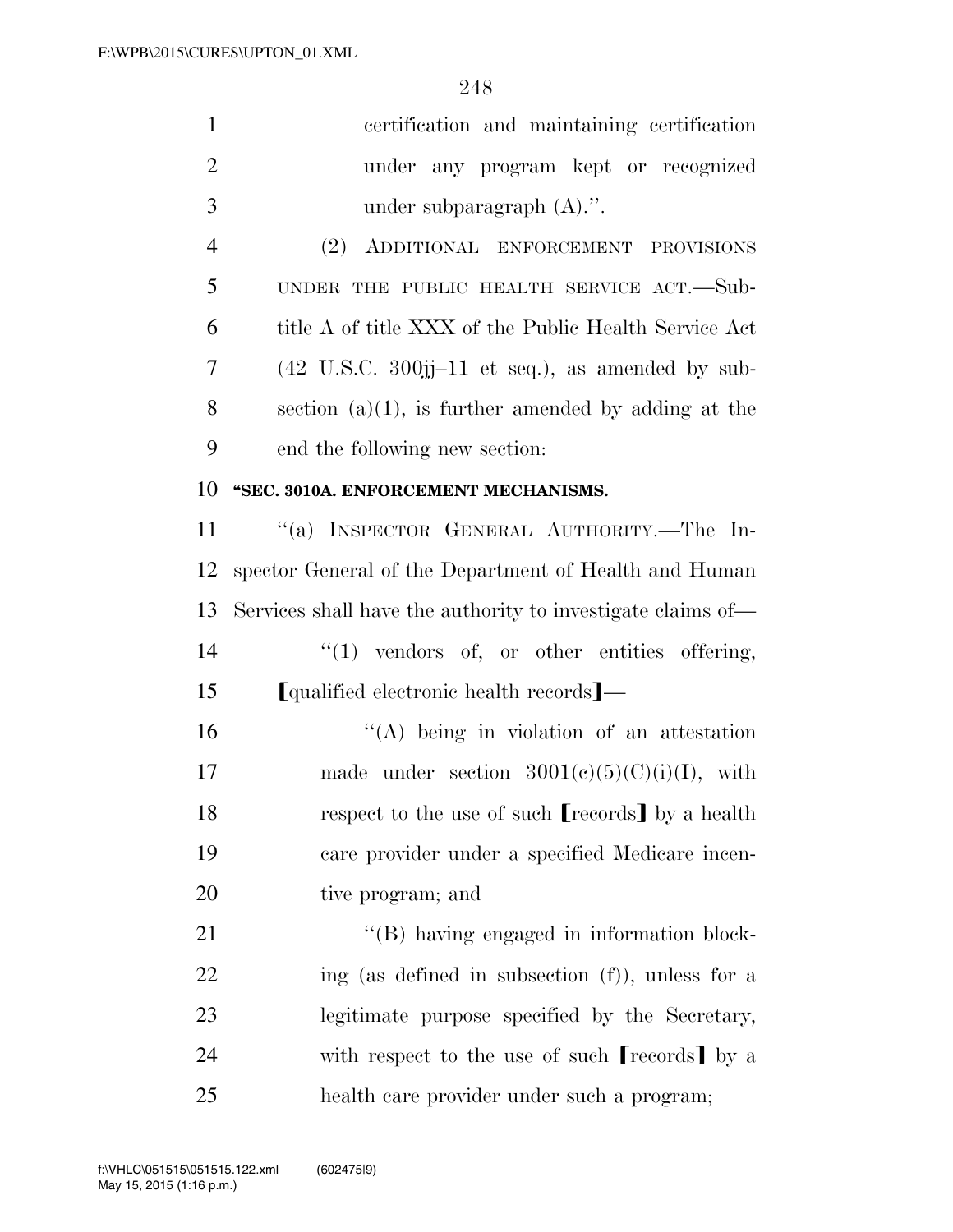1 ''(2) health care providers, with respect to the 2 use of such **[**records**]** under a specified Medicare in- centive program, having, unless for a legitimate pur- pose specified by the Secretary, engaged in informa-tion blocking (as so defined); and

 ''(3) health information system providers de- scribed in subsection (b) having engaged in informa- tion blocking (as so defined), unless for a legitimate purpose specified by the Secretary, with respect to 10 the use of such **[**records**]** under a specified Medi-care incentive program.

12 "(b) HEALTH INFORMATION SYSTEM PROVIDERS.— The Inspector General of the Department of Health and Human Services shall, in coordination with the Federal Trade Commission, ensure that health information system providers (such as operators of health information ex- changes and other systems that facilitate the exchange of 18 information between [qualified electronic health records]) investigate claims of information blocking, with respect to the use of such records under a specified Medicare incen-tive program.

22 ""(c) INFORMATION SHARING PROVISIONS.—

23 "(1) IN GENERAL.—The National Coordinator may serve as a technical consultant to the Inspector General of the Department of Health and Human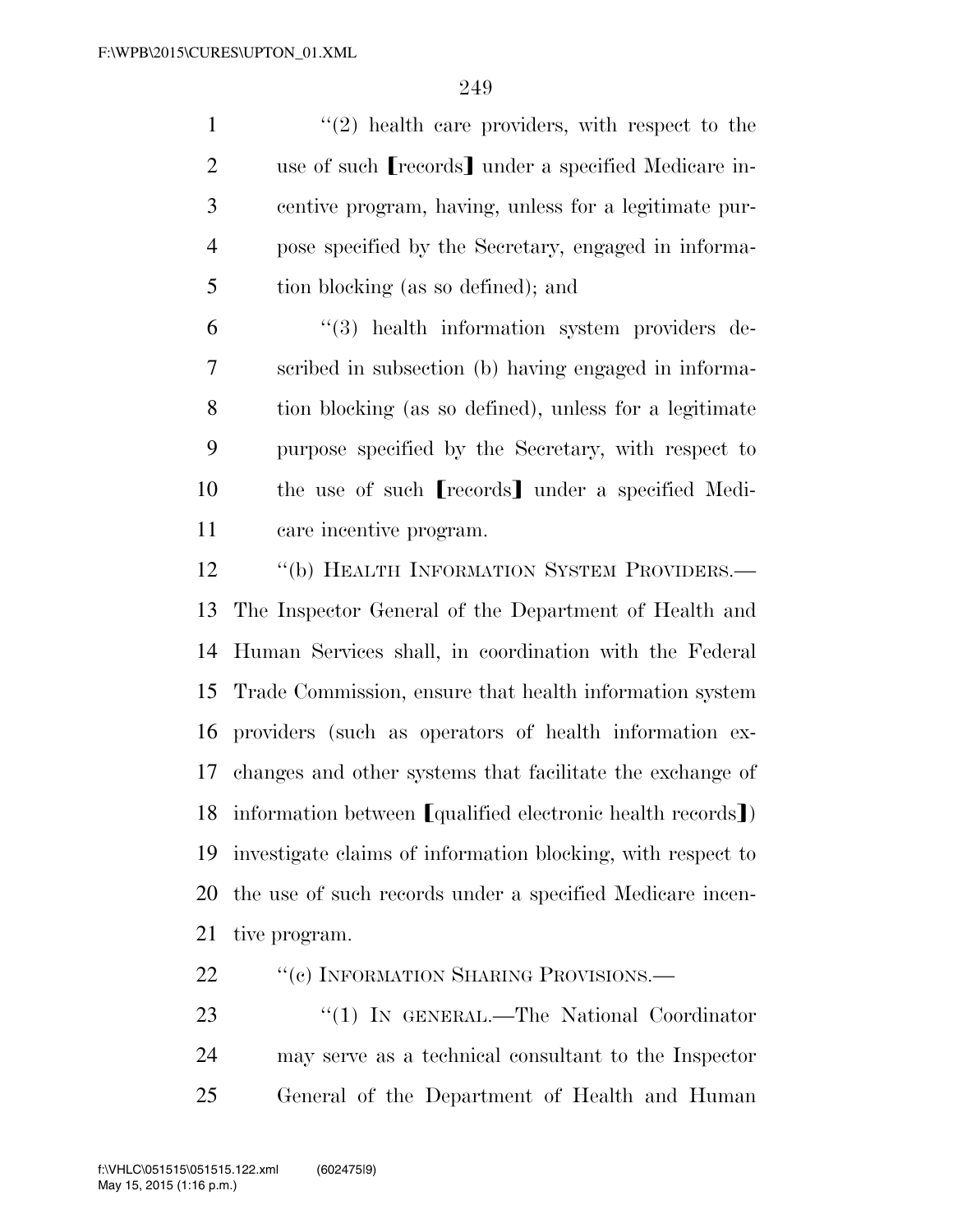Services and the Federal Trade Commission for pur- poses of carrying out this section. As such technical consultant, the National Coordinator may, notwith- standing any other provision of law, share informa- tion related to claims or investigations under sub- section (a) or (b) with the Inspector General and Federal Trade Commission for purposes of such in-vestigations.

9 "(2) PROTECTION FROM DISCLOSURE OF IN- FORMATION.—Any information shared by the Na- tional Coordinator under paragraph (1) shall not be subject to the provisions of section 552 of title 5, United States Code (commonly referred to as the Freedom of Information Act). Any information ac- quired pursuant to paragraph (1) shall be held in confidence and shall not be disclosed to any person except as may be necessary to carry out the pur-poses of subsection (a).

19 "(3) NONAPPLICATION OF PAPERWORK REDUC- TION ACT.—Chapter 35 of title 44, United States Code (commonly referred to as the Paperwork Re- duction Act of 1995) shall not apply to the National Coordinator or to the Office of the National Coordi-nator for Health Information Technology with re-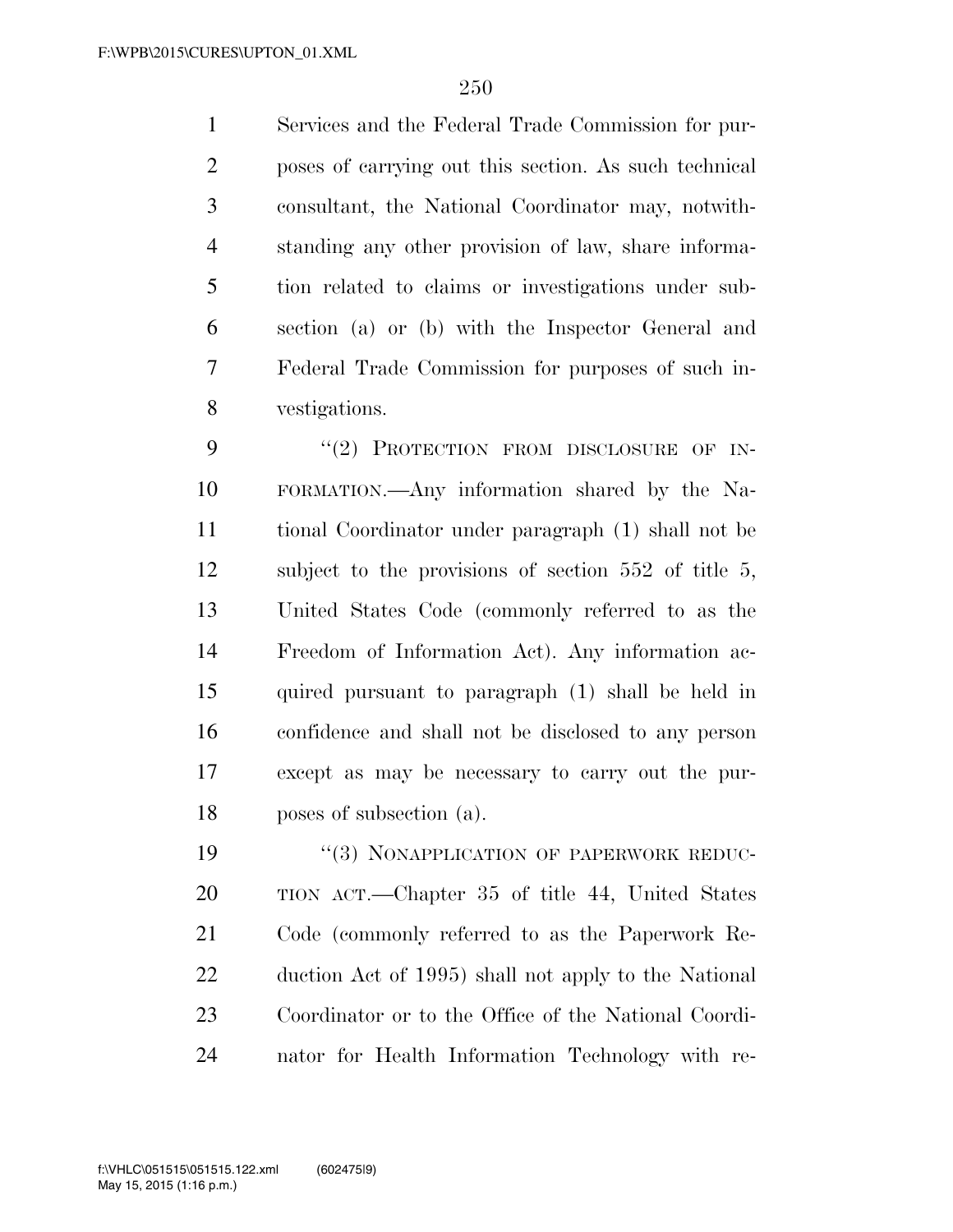spect to the collection of complaints relating to claims described in subsection (a).

 ''(d) PENALTY.—Any person or entity determined to have committed an act described in subsection (a), in con- nection with a specified Medicare incentive program, shall be subject to the provisions of sections 1128, 1128A, and 1128B in the same manner as a person or entity deter- mined to have committed an act described in such respec- tive section. The provisions of section 1128A (other than subsections (a) and (b)) shall apply to a civil money pen- alty applied under this subsection in the same manner as they apply to a civil money penalty or proceeding under section 1128A(a).

14 "(e) SPECIFIED MEDICARE INCENTIVE PROGRAM.— For purposes of this section, the term 'specified Medicare incentive program' includes the following:

17 <sup>"</sup>(1) The incentive payments under subsection (o) of section 1848 of the Social Security Act (42 U.S.C. 1395w–4) and adjustments under subsection  $(a)(7)$  of such section.

21 ''(2) The incentive payments under subsection (n) of section 1848 of such Act (42 U.S.C. 1395ww) and adjustments under subsection (b)(3)(B) of such section.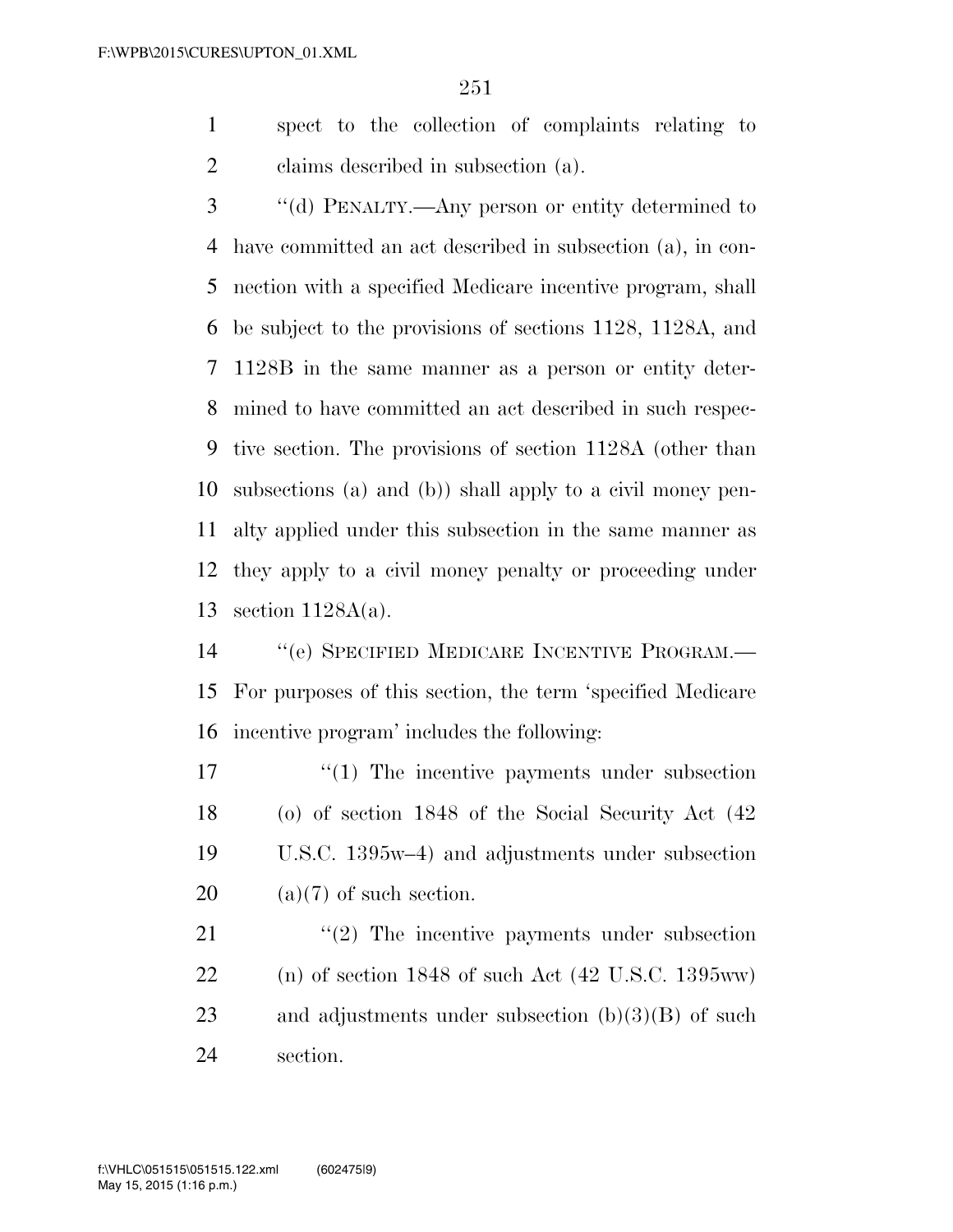| $\mathbf{1}$   | $\cdot\cdot$ (3) The incentive payments and adjustments    |
|----------------|------------------------------------------------------------|
| $\overline{2}$ | made under subsections $(l)$ and $(m)$ of section 1853     |
| 3              | of such Act $(42 \text{ U.S.C. } 1395\text{w} - 23)$ .     |
| $\overline{4}$ | $\lq(4)$ The incentive payment under paragraph             |
| 5              | $(3)$ of section 1814(l) of such Act $(42 \text{ U.S.C.})$ |
| 6              | $1395f(1)$ and adjustment under paragraph $(4)$ of         |
| 7              | such section.                                              |
| 8              | $\lq(5)$ The shared savings program under section          |
| 9              | 1899 of the Social Security Act (42 U.S.C. 1395;;;;).      |
| 10             | "(f) INFORMATION BLOCKING.                                 |
| 11             | "(1) IN GENERAL.—For purposes of this sec-                 |
| 12             | tion and section 3010, the term 'information block-        |
| 13             | ing' means, with respect to the use of [qualified]         |
| 14             | electronic health records] under a specified Medicare      |
| 15             | incentive program, business, technical, and organiza-      |
| 16             | tional practices, including practices described in         |
| 17             | paragraph $(2)$ , that—                                    |
| 18             | $\lq\lq$ interfere with the exchange of elec-              |
| 19             | tronic health information;                                 |
| 20             | "(B) the actor [knows or should know (as                   |
| 21             | defined in section $1128A(i)(7)$ of the Social Se-         |
| 22             | curity Act) is likely to interfere with the ex-            |
| 23             | change or use of electronic health information;            |
| 24             | and                                                        |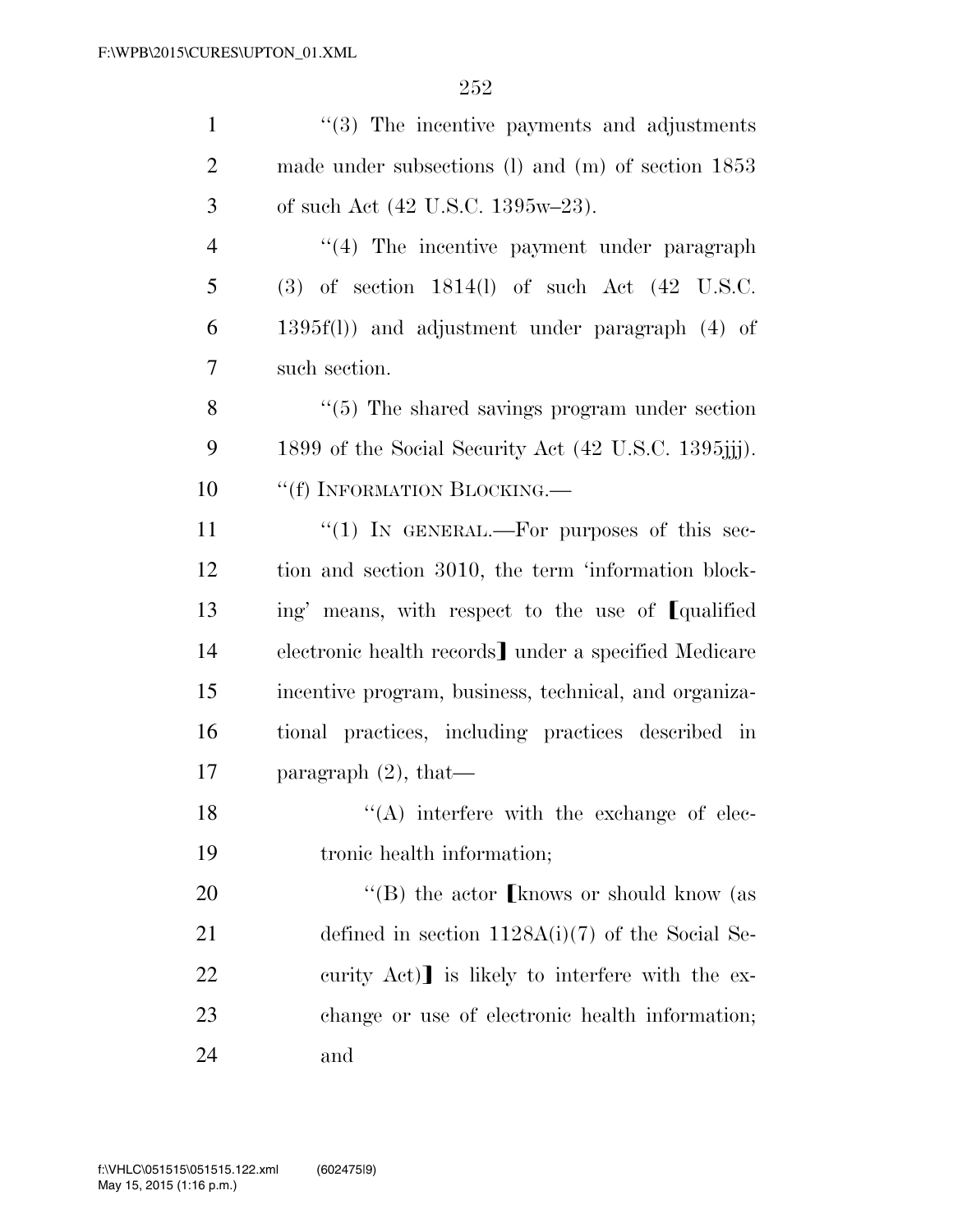| $\mathbf{1}$   | $\lq\lq$ (C) do not serve to protect patient safety, |
|----------------|------------------------------------------------------|
| $\overline{2}$ | maintain the privacy and security of individ-        |
| 3              | uals' health information or promote competition      |
| $\overline{4}$ | and consumer welfare.                                |
| 5              | "(2) PRACTICES DESCRIBED.—For purposes of            |
| 6              | paragraph (1), the practices described in this para- |
| $\overline{7}$ | graph are the following:                             |
| 8              | "(A) Contract terms, policies, or other              |
| 9              | business or organizational practices that restrict   |
| 10             | individuals' access to their electronic health in-   |
| 11             | formation or restrict the exchange or use of         |
| 12             | that information for treatment and other per-        |
| 13             | mitted purposes.                                     |
| 14             | "(B) Charging prices or fees (such as for            |
| 15             | data exchange, portability, and interfaces) that     |
| 16             | make exchanging and using electronic health in-      |
| 17             | formation cost prohibitive.                          |
| 18             | "(C) Developing or implementing health               |
| 19             | information technology in nonstandard ways           |
| 20             | that are likely to substantially increase the        |
| 21             | costs, complexity, or burden of sharing elec-        |
| 22             | tronic health information, especially in cases in    |
| 23             | which relevant interoperability standards or         |
| 24             | methods to measure interoperability have been        |
| 25             | adopted by the Secretary.                            |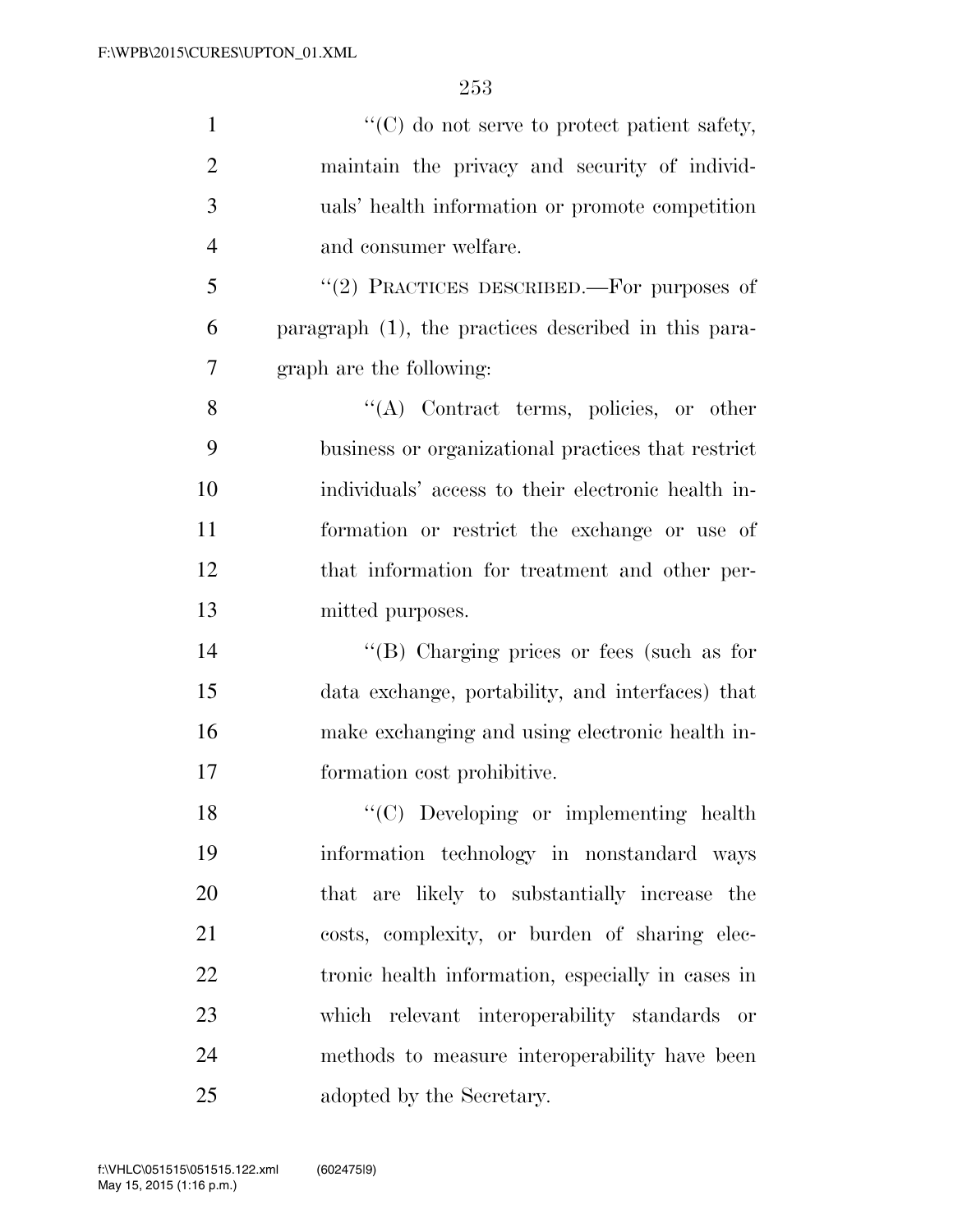''(D) Developing or implementing health information technology in ways that are likely to lock in users or electronic health information, such as not allowing for the full export of data; lead to fraud, waste, or abuse; or impede inno- vations and advancements in health information exchange and health information technology-en-abled care delivery.

9 "(g) TREATMENT OF VENDORS WITH RESPECT TO PATIENT SAFETY ORGANIZATIONS.—In applying part C of title IX—

 $\frac{12}{2}$  ''(1) vendors shall be treated as a provider (as defined in section 921) for purposes of reporting re-14 quirements under such part, to the extent that such reports are related to attestation requirements under 16 section  $3001(c)(5)(C)(i)(I);$ 

 $\binom{17}{2}$  claims of information blocking described in subsection (a) shall be treated as a patient safety ac- tivity under such part for purposes of reporting re-quirements under such part; and

 ''(3) health care providers that are not mem- bers of patient safety organizations shall be treated in the same manner as health care providers that are such members for purposes of such reporting re-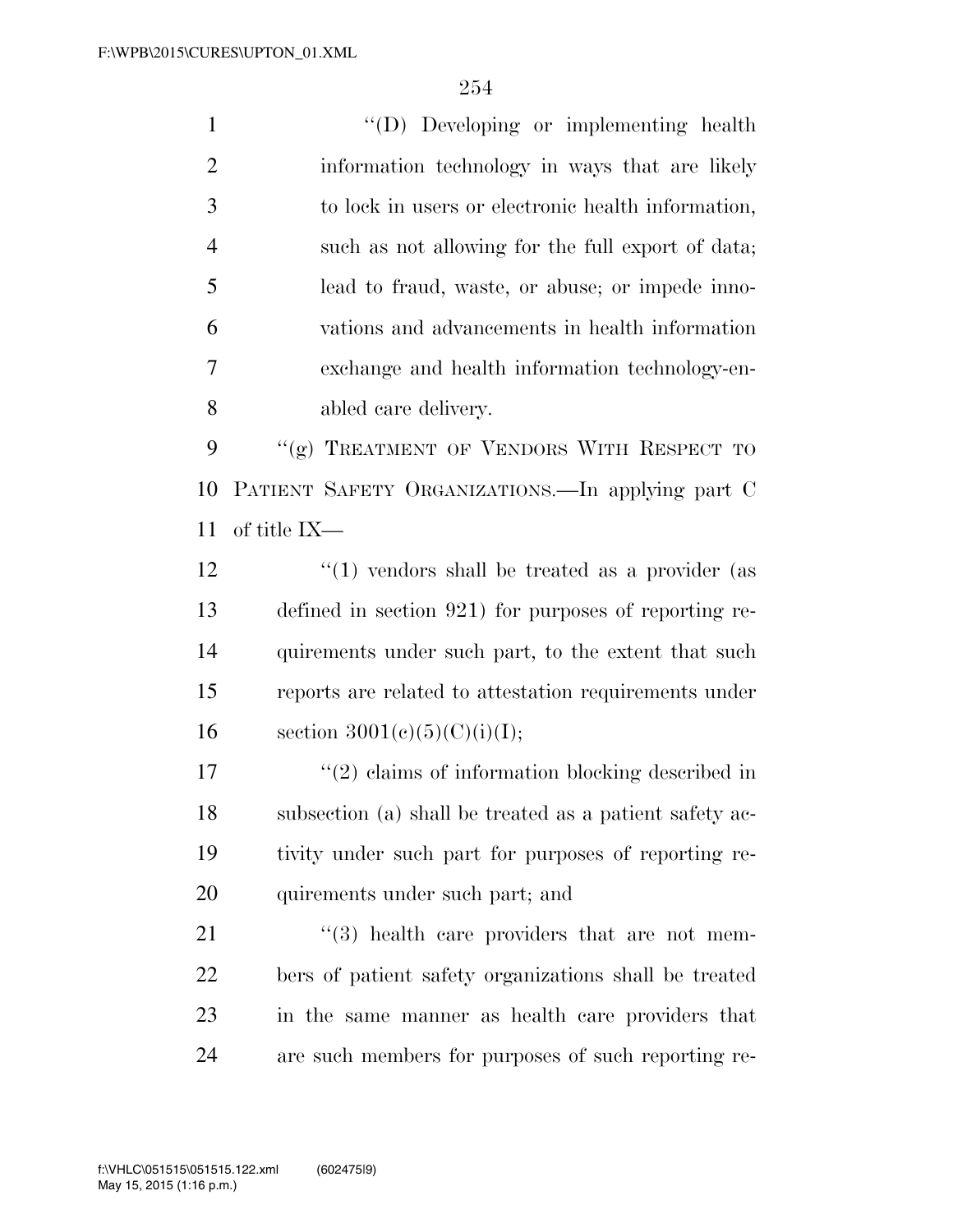| $\mathbf{1}$   | quirements with respect to claims of information                 |
|----------------|------------------------------------------------------------------|
| $\overline{2}$ | blocking described in subsection (a).".                          |
| 3              | (3) DEMONSTRATION REQUIRED FOR MEANING-                          |
| $\overline{4}$ | FUL EHR USE INCENTIVES UNDER MEDICARE.-                          |
| 5              | (A) INCENTIVES FOR PROFESSIONALS.—                               |
| 6              | (i)<br>IN GENERAL.—Section                                       |
| $\overline{7}$ | $1848(o)(2)(C)$ of the Social Security Act                       |
| 8              | $(42 \text{ U.S.C. } 1395\text{w}-4(0)(2)(\text{C}))$ is amended |
| 9              | by adding at the end the following new                           |
| 10             | clause:                                                          |
| 11             | "(iii) INTEROPERABILITY.—With re-                                |
| 12             | spect to EHR reporting periods for pay-                          |
| 13             | ment years beginning with 2018, the                              |
| 14             | means described in clause (i) specified by                       |
| 15             | the Secretary shall include a demonstra-                         |
| 16             | tion, through means such as an attesta-                          |
| 17             | tion, that the professional has not taken                        |
| 18             | any action described in subsection $(a)(2)$ of                   |
| 19             | section 3010A of the Public Health Service                       |
| 20             | Act with respect to which the professional                       |
| 21             | Express or should know (as defined in sec-                       |
| 22             | tion $1128A(i)(7)$ about, with respect to                        |
| 23             | the use of any certified EHR technology.".                       |
| 24             | (ii)<br>HARDSHIP EXEMPTION IN CASE                               |
| 25             | OF DECERTIFIED EHR.—Subparagraph (B)                             |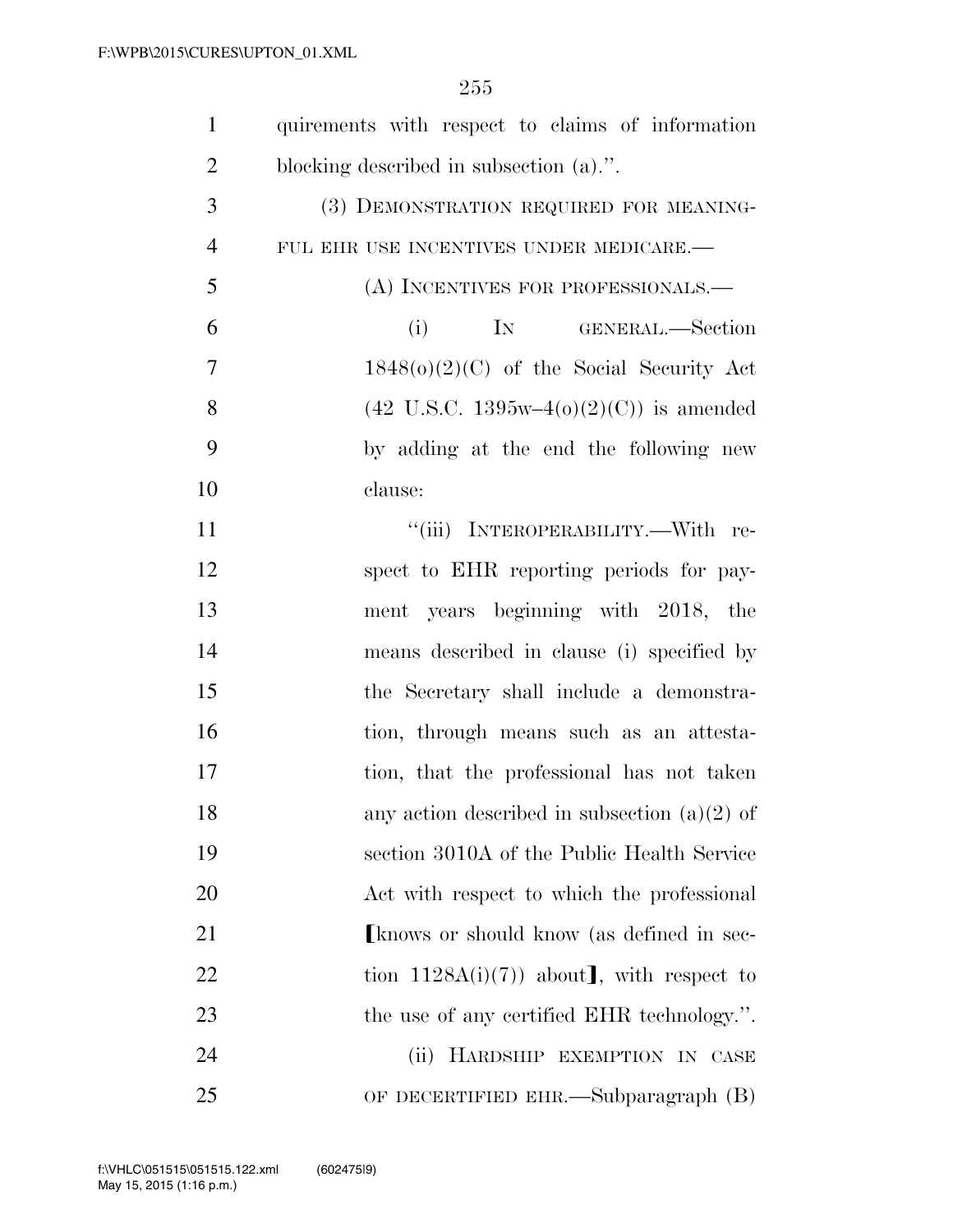| $\mathbf{1}$   | of section $1848(a)(7)$ of the Social Security                                   |
|----------------|----------------------------------------------------------------------------------|
| $\overline{2}$ | $(42 \text{ U.S.C. } 1395\text{w}-4(a)(7)(B))$<br>$-$ is<br>$\operatorname{Act}$ |
| 3              | amended to read as follows:                                                      |
| $\overline{4}$ | "(B) SIGNIFICANT HARDSHIP EXCEP-                                                 |
| 5              | TION.                                                                            |
| 6              | ``(i)<br>IN GENERAL.—The Secretary                                               |
| 7              | may, on a case-by-case basis, exempt an el-                                      |
| 8              | igible professional from the application of                                      |
| 9              | the payment adjustment under subpara-                                            |
| 10             | $graph(A)$ if the Secretary determines, sub-                                     |
| 11             | ject to annual renewal, that compliance                                          |
| 12             | with the requirement for being a meaning-                                        |
| 13             | ful EHR user would result in a significant                                       |
| 14             | hardship, such as in the case of an eligible                                     |
| 15             | professional who practices in a rural area                                       |
| 16             | without sufficient Internet access.                                              |
| 17             | "(ii) DECERTIFICATION.—                                                          |
| 18             | "(I) IN GENERAL.—The Sec-                                                        |
| 19             | retary may, on a case-by-case basis,                                             |
| 20             | exempt an eligible professional from                                             |
| 21             | the application of the payment adjust-                                           |
| 22             | ment under subparagraph $(A)$ if the                                             |
| 23             | Secretary determines that such pro-                                              |
| 24             | fessional was determined to not be a                                             |
| 25             | meaningful EHR user because<br>the                                               |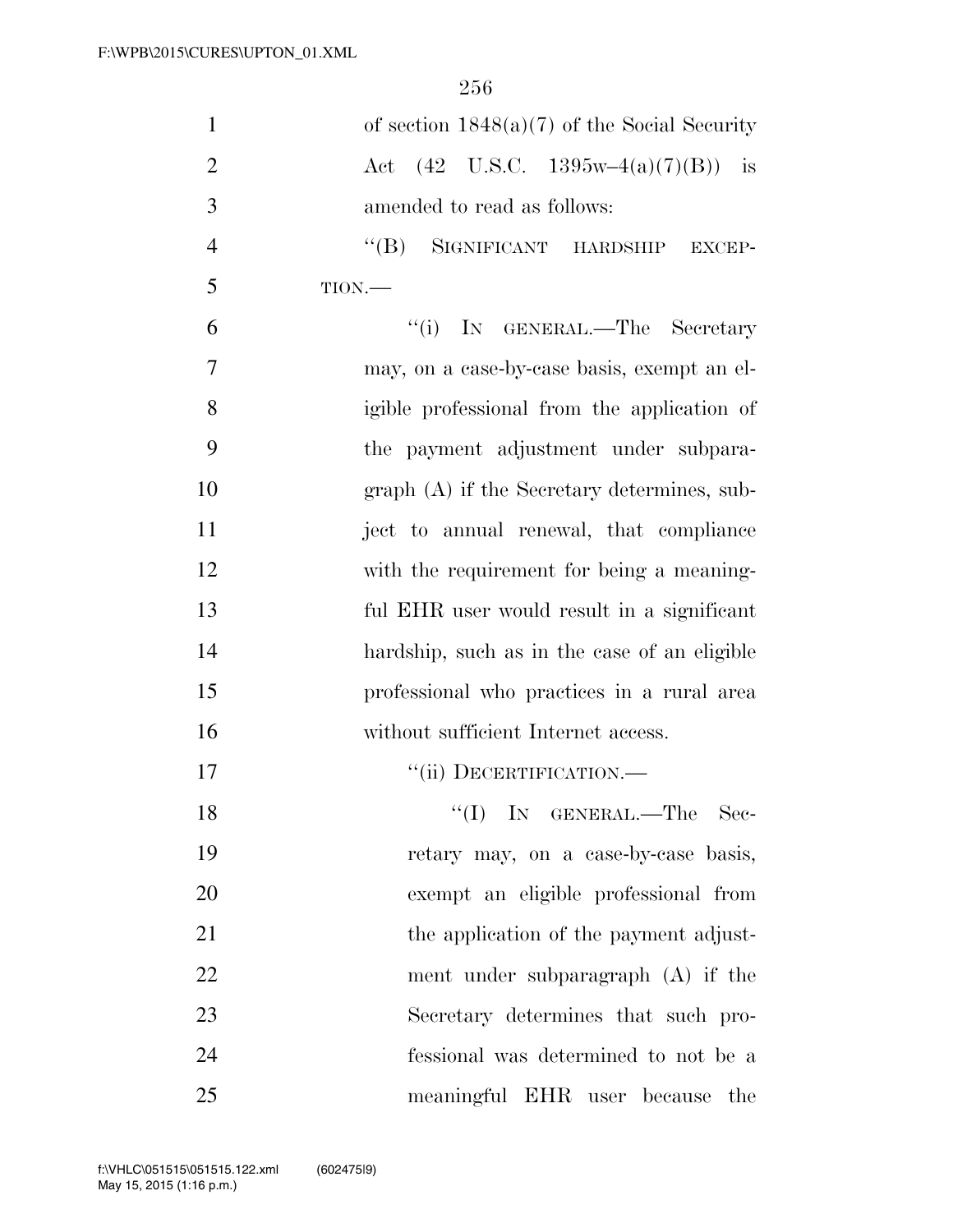| $\mathbf{1}$   | [qualified electronic health record]/           |
|----------------|-------------------------------------------------|
| $\overline{2}$ | [health information technology] used            |
| 3              | by such professional was decertified            |
| $\overline{4}$ | under section $3001(c)(5)(C)$ of the            |
| 5              | Public Health Service Act. An exemp-            |
| 6              | tion under the previous sentence may            |
| 7              | be applied to an eligible professional          |
| 8              | only during the first year with respect         |
| 9              | to which such decertification applies.          |
| 10             | "(II) DURATION.—In no<br>case                   |
| 11             | shall an exemption by reason of this            |
| 12             | clause be for a period of less than 12          |
| 13             | months.                                         |
| 14             | "(iii) LIMITATION.—Subject to clause            |
| 15             | $(ii)(II)$ , in no case may an eligible profes- |
| 16             | sional be granted an exemption under this       |
| 17             | subparagraph for more than 5 years.".           |
| 18             | (B) INCENTIVES FOR HOSPITALS.—                  |
| 19             | (i) IN GENERAL.—Section $1886(0)(1)$            |
| 20             | of the Social Security Act (42 U.S.C.           |
| 21             | $1395ww(o)(1)$ is amended—                      |
| 22             | $(I)$ in subparagraph $(A)$ , by in-            |
| 23             | serting before the period at the end            |
| 24             | the following: "and, for performance"           |
| 25             | periods for fiscal year 2018 or a sub-          |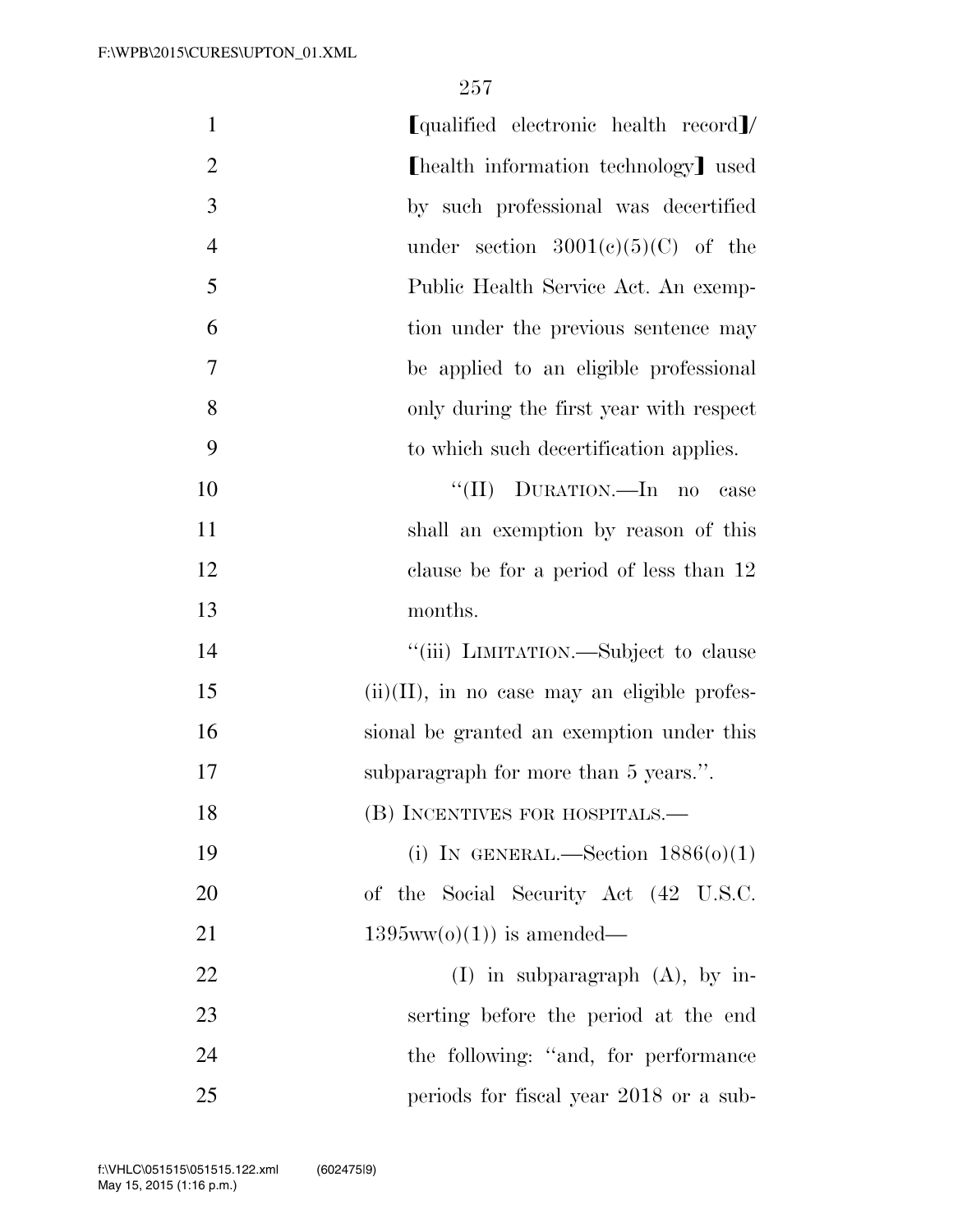| $\mathbf{1}$   | sequent fiscal year, that provide a                     |
|----------------|---------------------------------------------------------|
| $\overline{2}$ | demonstration described in subpara-                     |
| 3              | graph $(D)$ to the Secretary"; and                      |
| $\overline{4}$ | (II) by adding at the end the fol-                      |
| 5              | lowing new subparagraph.                                |
| 6              | "(D) DEMONSTRATION DESCRIBED.—The                       |
| 7              | demonstration described in this subparagraph is         |
| 8              | a demonstration, through means such as an at-           |
| 9              | testation, that the hospital has not taken any          |
| 10             | action described in subsection $(a)(2)$ of section      |
| 11             | 3010A of the Public Health Service Act with             |
| 12             | respect to which the hospital <b>[knows or should</b> ] |
| 13             | know (as defined in section $1128A(i)(7)$ of the        |
| 14             | Social Security Act) about, with respect to the         |
| 15             | use of any Leertified EHR technology                    |
| 16             | (ii) HARDSHIP EXEMPTION IN CASE                         |
| 17             | OF DECERTIFIED EHR.—Subclause (II) of                   |
| 18             | section $1886(b)(3)(B)(ix)$ of the Social Se-           |
| 19             | curity<br>Act<br>(42)<br>U.S.C.                         |
| 20             | $1395ww(b)(3)(B)(ix)$ is amended to read                |
| 21             | as follows:                                             |
| 22             | "(II)(aa) The Secretary may, on                         |
| 23             | a case-by-case basis, exempt a sub-                     |
| 24             | section (d) hospital from the applica-                  |
| 25             | tion of subclause (I) with respect to a                 |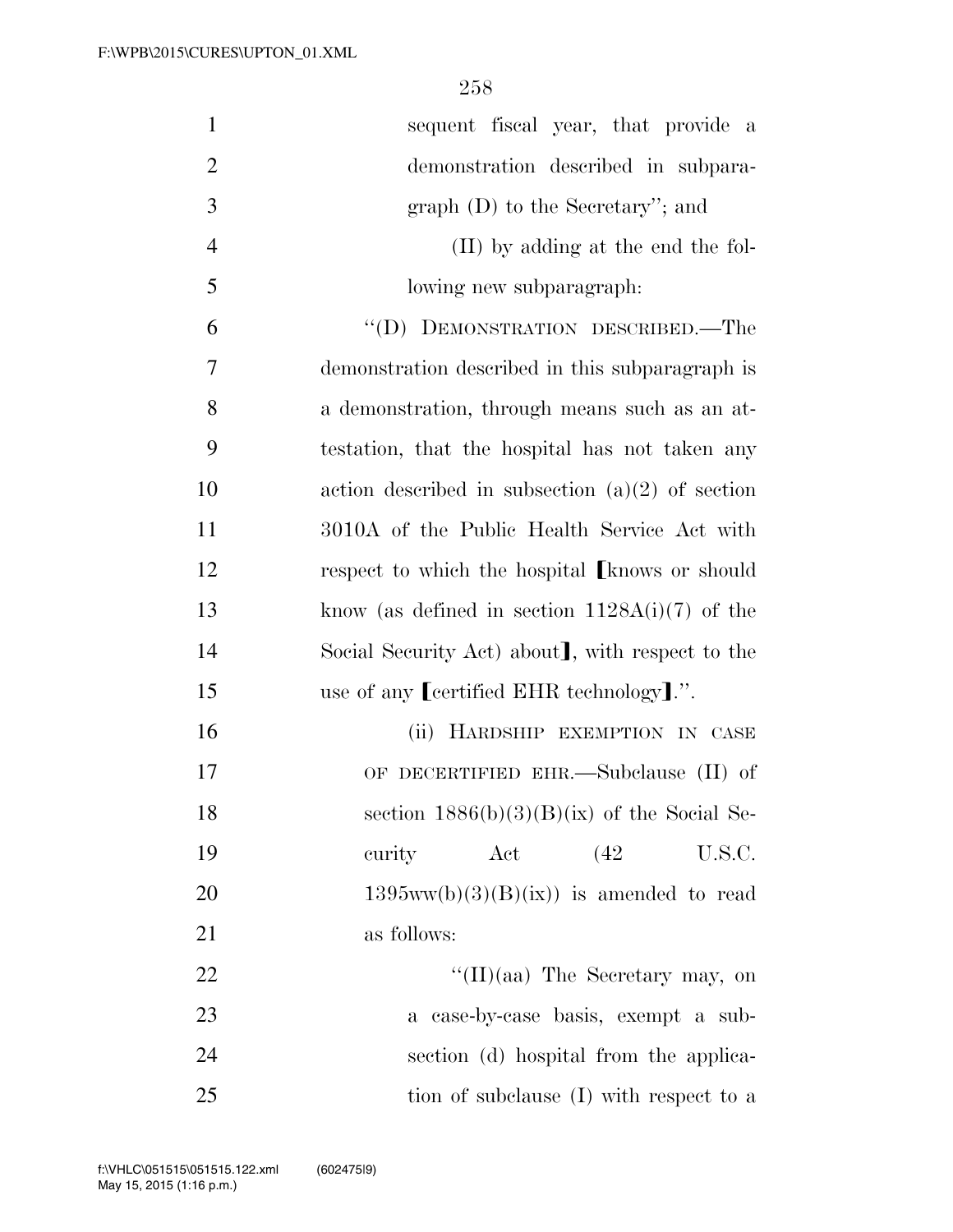| $\mathbf{1}$   | fiscal year if the Secretary deter-      |
|----------------|------------------------------------------|
| $\overline{2}$ | mines, subject to annual renewal, that   |
| 3              | requiring such hospital to be a mean-    |
| $\overline{4}$ | ingful EHR user during such fiscal       |
| 5              | year would result in a significant       |
| 6              | hardship, such as in the case of a hos-  |
| $\overline{7}$ | pital in a rural area without sufficient |
| 8              | Internet access.                         |
| 9              | "(bb) The Secretary may, on a            |
| 10             | case-by-case basis, exempt a sub-        |
| 11             | section (d) hospital from the applica-   |
| 12             | tion of subclause (I) with respect to a  |
| 13             | fiscal year if the Secretary deter-      |
| 14             | mines, subject to annual renewal, that   |
| 15             | such hospital was determined to not      |
| 16             | be a meaningful EHR user because         |
| 17             | [qualified electronic<br>health<br>the   |
| 18             | record]/[health information<br>tech-     |
| $\sim$         |                                          |

19 nology used by such hospital was de-20 certified under section  $3001(c)(5)(C)$  of the Public Health Service Act. An exemption under the previous sentence may be applied to a subsection (d)

hospital only during the first fiscal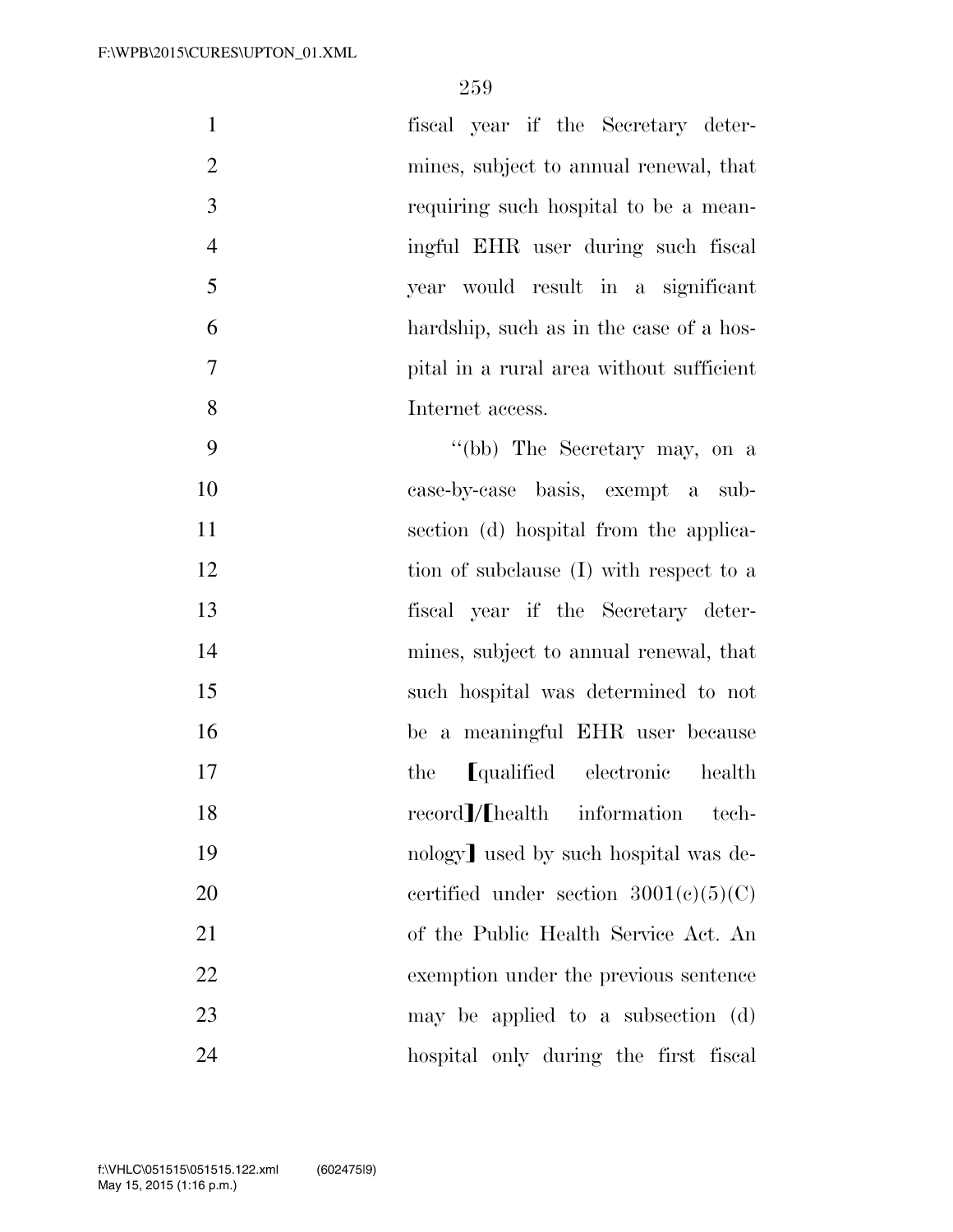year with respect to which such decer-2 tification applies.

 ''(cc) In no case shall an exemp- tion by reason of item (bb) be for a 5 period of less than 12 months.

 ''(dd) Subject to item (cc), in no case may a hospital be granted an ex- emption under this subclause for more than 5 years.''.

 (C) DEMONSTRATION REQUIRED FOR MEANINGFUL EHR USE INCENTIVES UNDER MEDICAID.—Section 1903(t)(2) of the Social 13 Security Act  $(42 \text{ U.S.C. } 1396b(t)(2))$  is amend- ed by adding at the end the following: ''An eli- gible professional shall not qualify as a Med- icaid provider under this subsection, with re- spect to a year beginning with 2018, unless such provider demonstrates to the Secretary, through means such as an attestation, that the provider has not taken any action described in subsection (a)(2) of section 3010A of the Public Health Service Act with respect to which the 23 provider [knows or should know (as defined in section 1128A(i)(7) of the Social Security Act)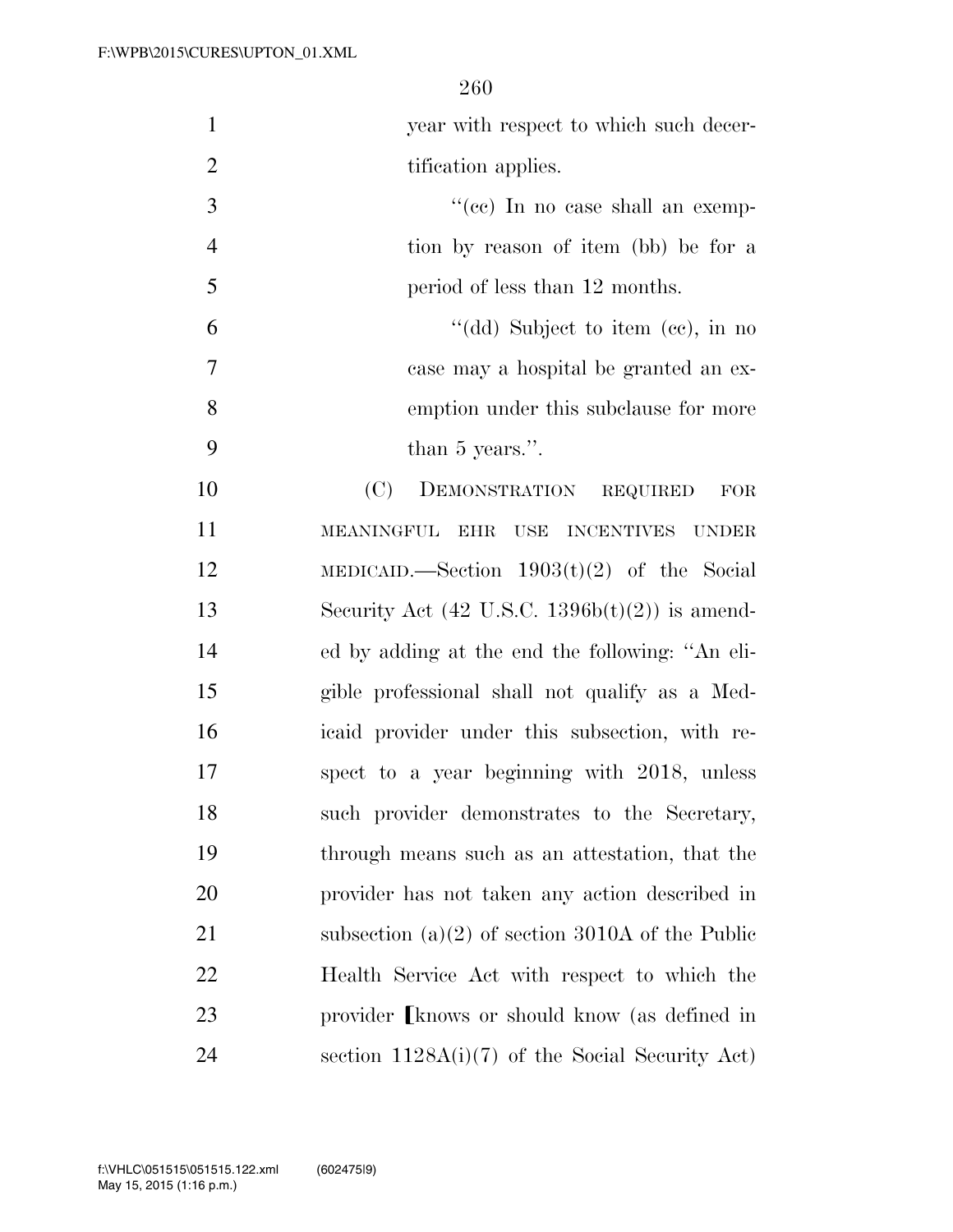| $\mathbf{1}$   | about], with respect to the use of any certified                   |
|----------------|--------------------------------------------------------------------|
| $\overline{2}$ | EHR technology.".                                                  |
| 3              | $(g)$ DEFINITIONS.—                                                |
| $\overline{4}$ | (1) CERTIFIED EHR TECHNOLOGY.—Paragraph                            |
| 5              | (1) of section 3000 of the Public Health Service Act               |
| 6              | $(42 \text{ U.S.C. } 300\text{jj})$ is amended to read as follows: |
| 7              | " $(1)$ CERTIFIED EHR TECHNOLOGY.—The term                         |
| 8              | 'certified EHR technology' means a Lqualified elec-                |
| 9              | tronic health record] that is certified pursuant to                |
| 10             | section $3001(c)(5)$ as meeting the certification cri-             |
| 11             | teria defined in subparagraph (B) of such section                  |
| 12             | that are applicable to the type of record involved (as             |
| 13             | determined by the Secretary, such as an ambulatory                 |
| 14             | electronic health record for office-based physicians               |
| 15             | or an inpatient hospital electronic health record for              |
| 16             | hospitals) and, beginning January 1, 2018, with re-                |
| 17             | spect to which the vendor or other entity offering                 |
| 18             | such technology is in compliance with the require-                 |
| 19             | ments under section $3001(e)(5)(C)(i)$ .".                         |
| 20             | (2) WIDESPREAD INTEROPERABILITY.—Section                           |
| 21             | 3000 of the Public Health Service Act (42 U.S.C.                   |
| 22             | 300; is amended by adding at the end the following                 |

new paragraph:

May 15, 2015 (1:16 p.m.) f:\VHLC\051515\051515.122.xml (602475|9)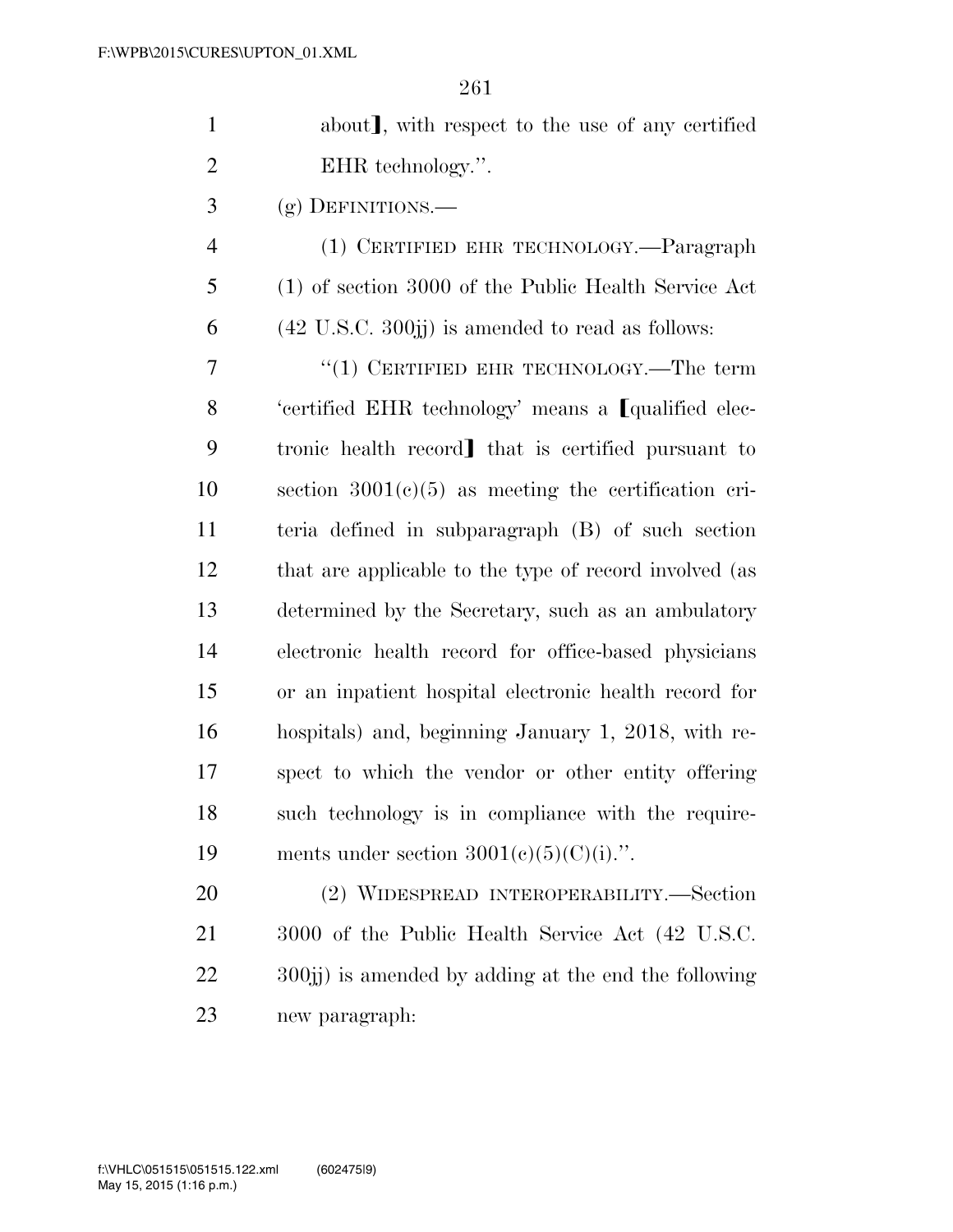| $\mathbf{1}$   | $(15)$ WIDESPREAD INTEROPERABILITY.—The             |
|----------------|-----------------------------------------------------|
| $\overline{2}$ | term 'widespread interoperability' means that, on a |
| 3              | nationwide basis—                                   |
| $\overline{4}$ | "(A) [qualified electronic health records]/         |
| 5              | [health information technology] are interoper-      |
| 6              | able, in accordance with section 3010, including    |
| $\overline{7}$ | as measured by the methods adopted under            |
| 8              | such section; and                                   |
| 9              | "(B) such records are employed by mean-             |
| 10             | ingful EHR users under the specified Medicare       |
| 11             | incentive programs (as defined in section           |
| 12             | $3010A(e)$ and other clinicians and health care     |
| 13             | providers.".                                        |
| 14             | (h) CONFORMING AMENDMENTS.-                         |
| 15             | (1) VOLUNTARY USE OF STANDARDS.-Section             |
| 16             | 3006 of the Public Health Service Act (42 U.S.C.    |
| 17             | $300$ jj $-16$ ) is amended—                        |
| 18             | $(A)$ in subsection $(a)$ —                         |
| 19             | (i) in paragraph $(1)$ , by inserting "or           |
| 20             | a method adopted under section 3010 or              |
| 21             | $3004(e)$ " after "section $3004$ "; and            |
| 22             | (ii) in paragraph $(2)$ , by striking "or           |
| 23             | implementation specification" and insert-           |
| 24             | ing "implementation specification, or meth-         |
| 25             | $od$ "; and                                         |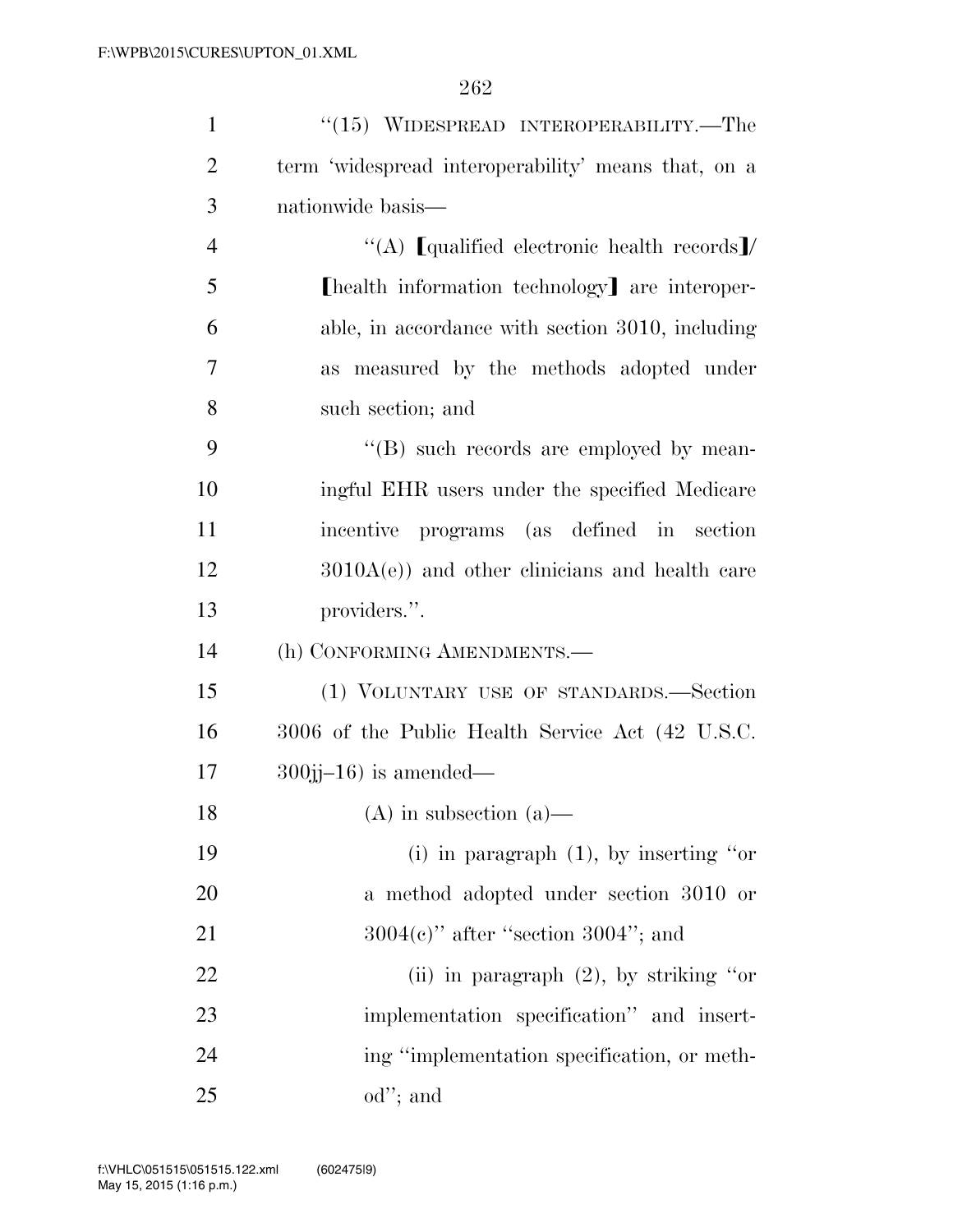| $\mathbf{1}$   | $(B)$ in subsection $(b)$ , by inserting "or the    |
|----------------|-----------------------------------------------------|
| $\overline{2}$ | methods adopted under section 3010 and              |
| 3              | $3004(e)$ " after "section $3004$ ".                |
| $\overline{4}$ | (2) HIPAA PRIVACY AND SECURITY LAW DEFI-            |
| 5              | NITION CORRECTION.—Section $3009(a)(2)(A)$ of the   |
| 6              | Public Health Service Act (42 U.S.C. 300jj-         |
| 7              | $19(a)(2)(A)$ is amended by striking "title IV" and |
| 8              | inserting "title XIII".                             |
| 9              | (3) COORDINATION OF FEDERAL ACTIVITIES.—            |
| 10             | Section 13111 of the HITECH Act is amended—         |
| 11             | $(A)$ in subsection $(a)$ , by inserting before     |
| 12             | the period at the end the following: "(and, be-     |
| 13             | ginning on January 1, 2018, that are also           |
| 14             | interoperable under section 3010 of such Act,       |
| 15             | including as measured by the methods adopted        |
| 16             | under such section and section $3004(c)$ of such    |
| 17             | $Act)$ "; and                                       |
| 18             | $(B)$ in subsection $(b)$ —                         |
| 19             | (i) by inserting "(and, beginning on                |
| 20             | January 1, 2018, a method adopted under             |
| 21             | 3010 of such Act or section<br>section              |
| 22             | $3004(e)$ of such Act)" before "the Presi-          |
| 23             | $d$ ent"; and                                       |
| 24             | (ii) by inserting "(or method)" before              |
| 25             | ", respectively".                                   |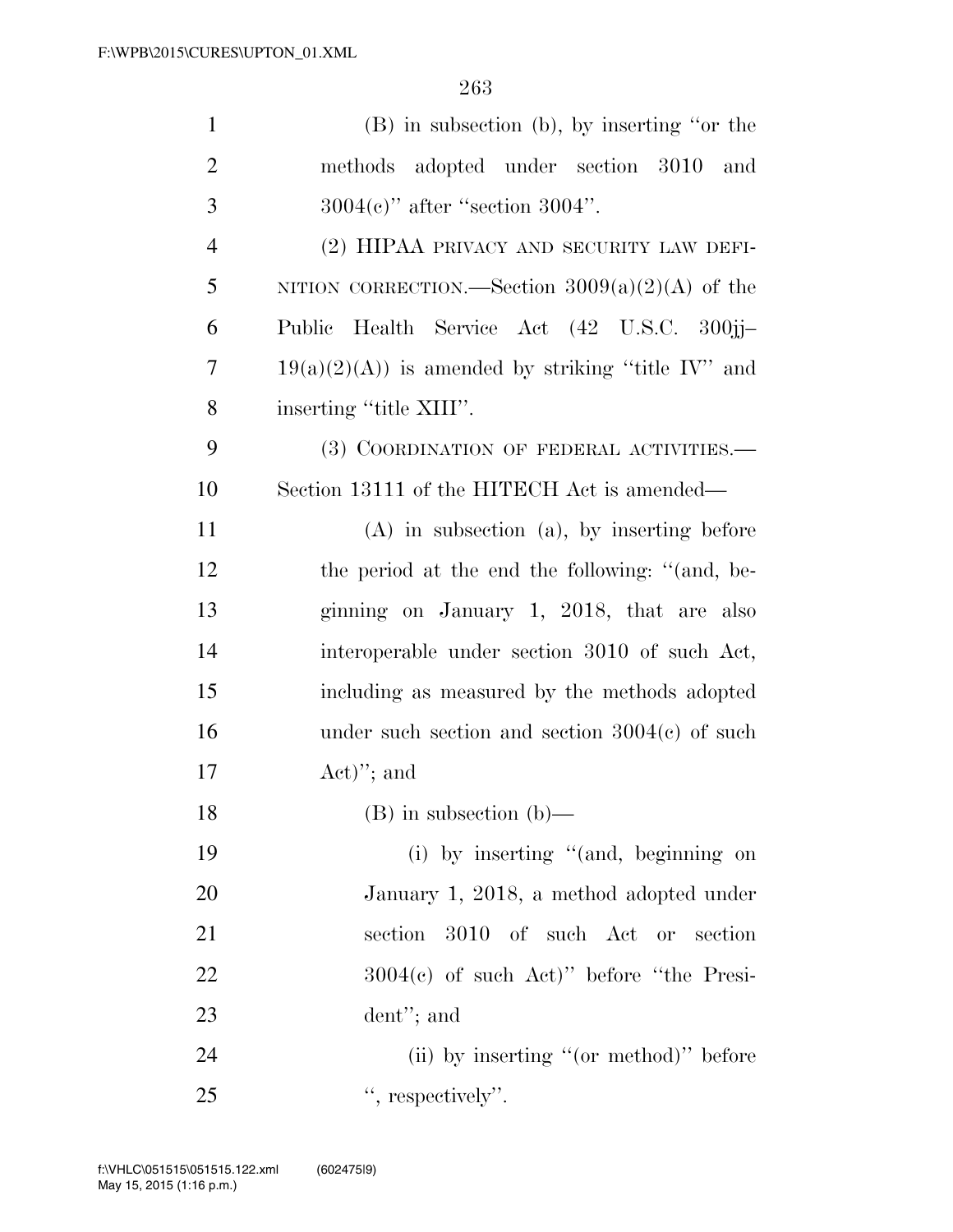| $\mathbf{1}$   | (4) APPLICATION TO PRIVATE ENTITIES.—Sec-                                              |
|----------------|----------------------------------------------------------------------------------------|
| $\overline{2}$ | tion 13112 of the HITECH Act is amended by in-                                         |
| 3              | serting before the period at the end the following                                     |
| $\overline{4}$ | "(and, beginning on January 1, 2018, that are also                                     |
| 5              | interoperable under section 3010 of such Act, in-                                      |
| 6              | cluding as measured by the methods adopted under                                       |
| 7              | such section and under section $3004(c)$ of such                                       |
| 8              | $\text{Act})"$ .                                                                       |
| 9              | $(5)$ NIST TESTING.—Section 13201(a) of the                                            |
| 10             | HITECH Act is amended—                                                                 |
| 11             | (A) by inserting "and methods under sec-                                               |
| 12             | tion 3010 of such Act" after "under such sec-                                          |
| 13             | tion"; and                                                                             |
| 14             | (B) by striking each place it appears "such                                            |
| 15             | standards and implementation specifications"                                           |
| 16             | and inserting "such standards, implementation                                          |
| 17             | specifications, and methods".                                                          |
| 18             | (6) COORDINATION WITH RECOMMENDATIONS                                                  |
| 19             | <b>ACHIEVING</b><br><b>FOR</b><br><b>WIDESPREAD</b><br><b>INTEROPER-</b><br><b>EHR</b> |
| 20             | ABILITY.—Section $106(b)(1)$ of the Medicare Access                                    |
| 21             | and CHIP Reauthorization Act of 2015 (Public Law                                       |
| 22             | $114-10$ ) is amended by adding at the end the fol-                                    |
| 23             | lowing new subparagraph.                                                               |
| 24             | "(E) COORDINATION.—Any recommenda-                                                     |
| 25             | tion submitted under subparagraph (D) shall be                                         |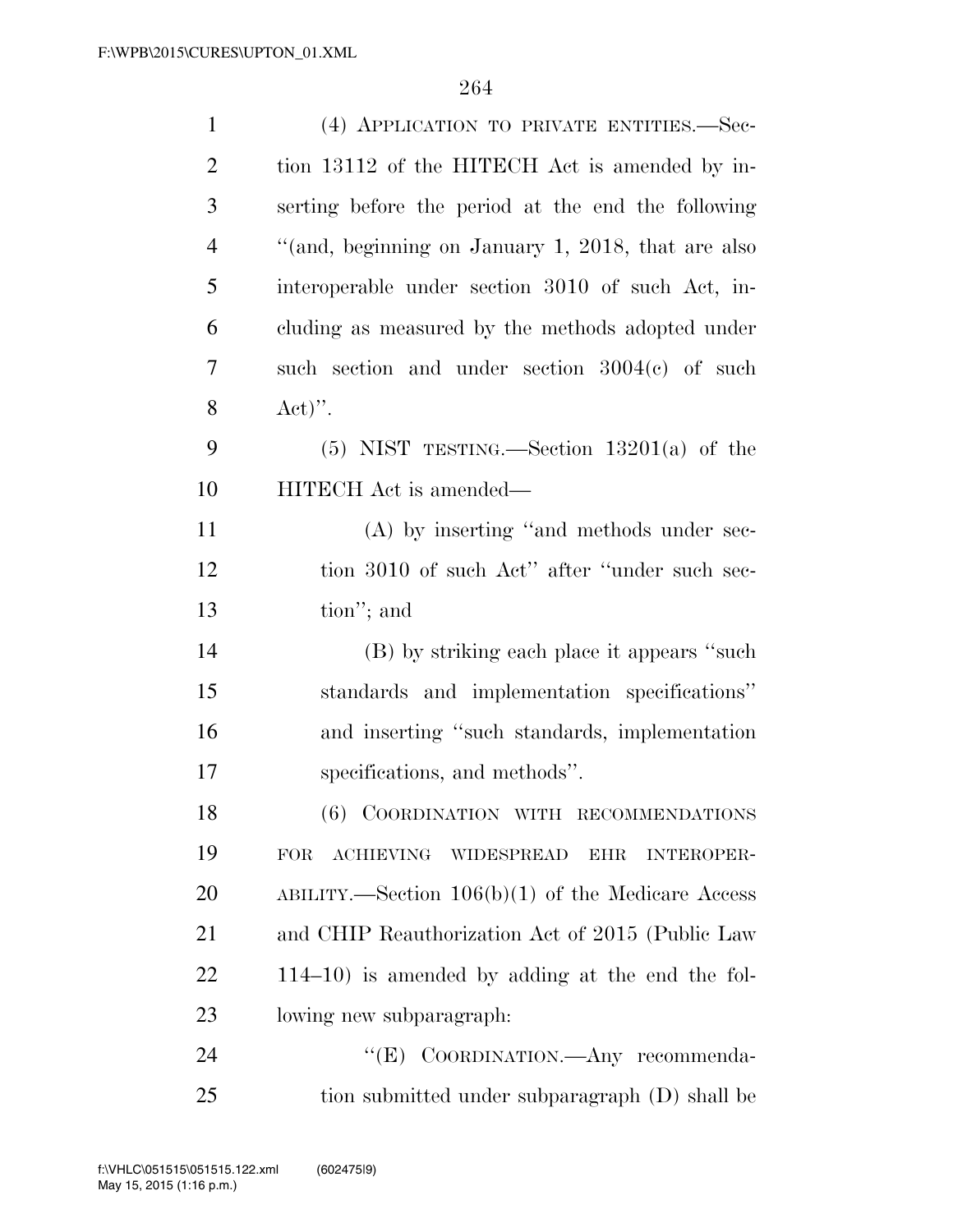| $\mathbf{1}$   | consistent with the criteria specified under sub-    |
|----------------|------------------------------------------------------|
| $\overline{2}$ | section (a) of section 3010 of the Public Health     |
| 3              | Service Act.".                                       |
| $\overline{4}$ | (i) PATIENT EMPOWERMENT.—It is the sense of Con-     |
| 5              | gress that—                                          |
| 6              | (1) patients have the right to the entirety of the   |
| 7              | health information of such patient, including such   |
| 8              | information contained in an electronic health record |
| 9              | of such patient;                                     |
| 10             | (2) such right extends to both structured and        |
| 11             | unstructured data; and                               |
| 12             | (3) to further facilitate patient ownership over     |
| 13             | health information of such patient-                  |
| 14             | (A) health care providers should not have            |
| 15             | the ability to deny a patient's request for access   |
| 16             | to the entirety of such health information of        |
| 17             | such patient; and                                    |
| 18             | (B) health care providers do not need the            |
| 19             | consent of their patients to share personal          |
| 20             | health information of such patients with other       |
| 21             | covered entities, in compliance with the HIPAA       |
| 22             | privacy regulations promulgated pursuant to          |
| 23             | section $264(c)$ of the Health Insurance Port-       |
| 24             | ability and Accountability Act of 1996 for the       |
| 25             | purposes of supporting patient care, except in       |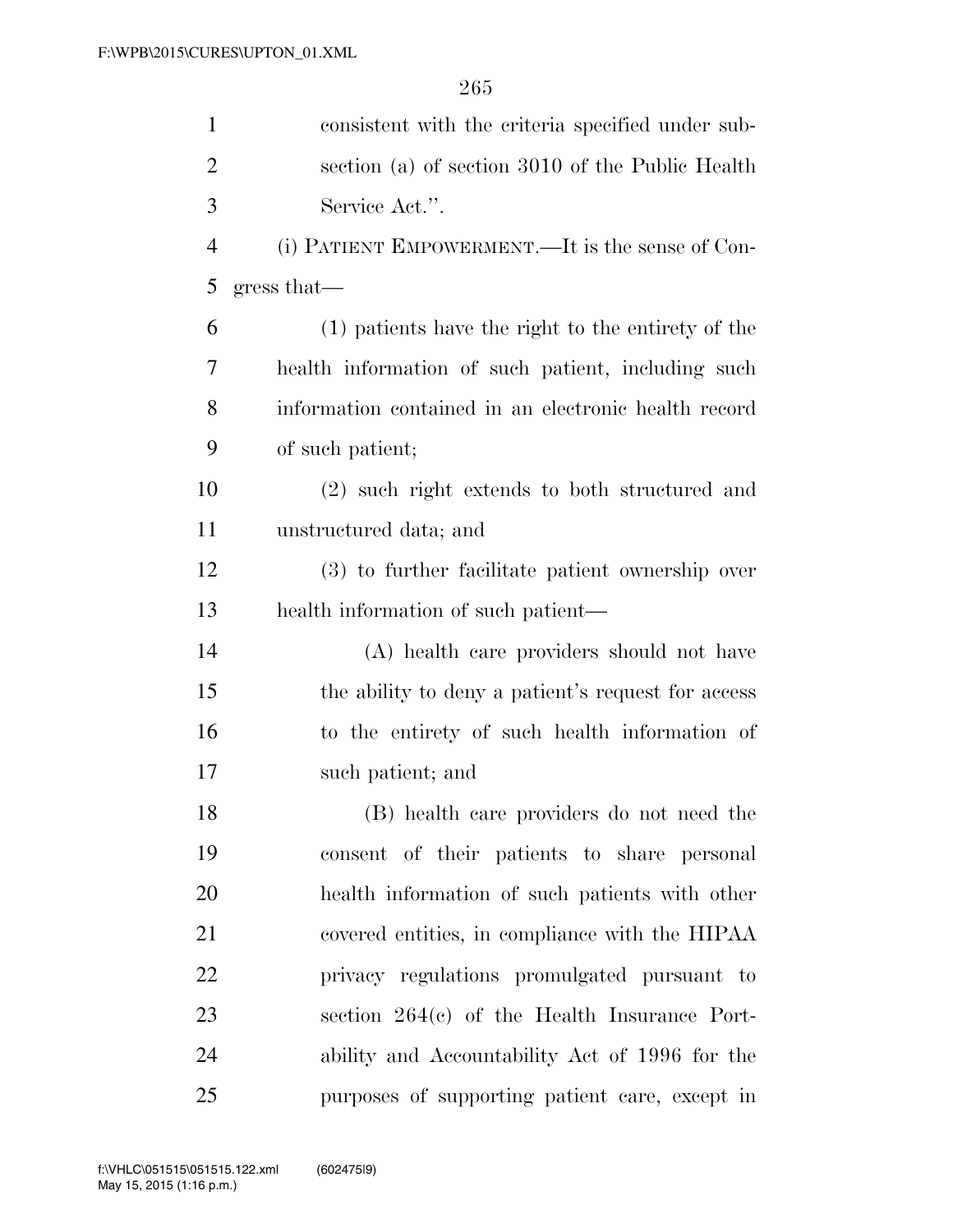situations where consent is specifically required under such regulations, such as in cases related to the psychiatric records of the patient.

### **Subtitle B—Telehealth**

#### **SEC. 3021. TELEHEALTH SERVICES UNDER THE MEDICARE**

#### **PROGRAM.**

 (a) PROVISION OF INFORMATION BY CENTERS FOR MEDICARE & MEDICAID SERVICES.—Not later than one year after the date of the enactment of this Act, the Ad- ministrator of the Centers for Medicare & Medicaid Serv- ices shall provide to the committees of jurisdiction of the House of Representatives and the Senate information on the following:

 (1) The populations of Medicare beneficiaries, such as those who are dually eligible for the Medi- care program under title XVIII of the Social Secu- rity Act and the Medicaid program under title XIX of such Act and those with chronic conditions, whose care may be improved most in terms of quality and efficiency by the expansion, in a manner that meets or exceeds the existing in-person standard of care under the Medicare program under title XVIII of such Act, of telehealth services under section 24 1834(m)(4) of such Act (42 U.S.C. 1395m(m)(4)).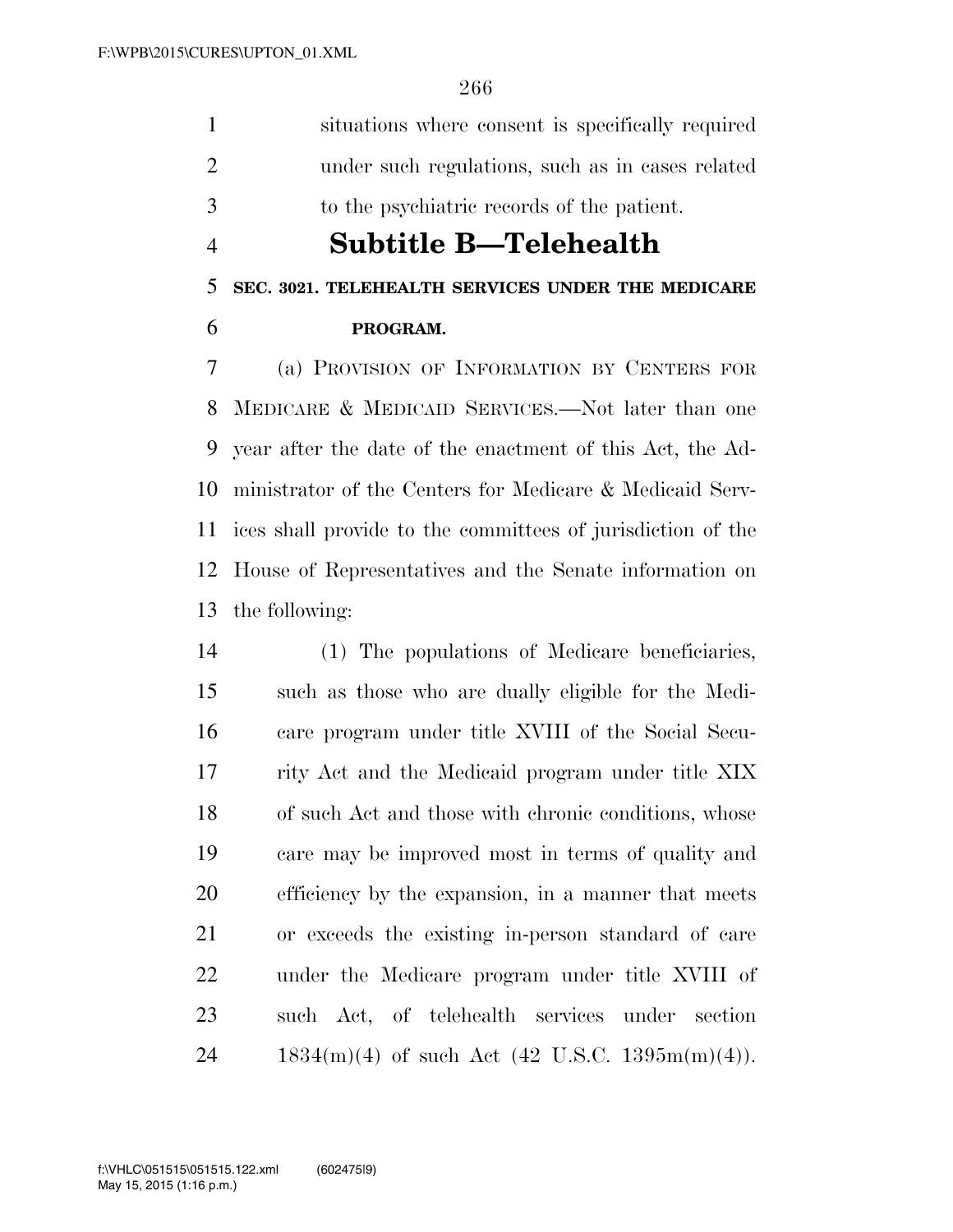(2) Activities by the Center for Medicare and Medicaid Innovation which examine the use of tele- health services in models, projects, or initiatives funded through section 1115A of the Social Security Act (42 U.S.C. 1315a). (3) The types of high volume procedures codes or diagnoses under such title XVIII which might be suitable to the furnishing of services via telehealth. (4) Barriers that might prevent the expansion of telehealth services under section 1834(m)(4) of 11 the Social Security Act  $(42 \text{ U.S.C. } 1395 \text{m(m)}(4))$  beyond such services that are in effect as of the date of the enactment of this Act. (b) PROVISION OF INFORMATION BY MEDPAC.—Not later than one year after the date of the enactment of this Act, the Medicare Payment Advisory Commission estab- lished under section 1805 of the Social Security Act (42 U.S.C. 1395b–6) shall, using data from the Medicare Ad- vantage program under part C of title XVIII of such Act, provide information to the committees of jurisdiction of the House of Representatives and the Senate that identi-fies—

(1) services—

 (A) for which payment could not be made, as of the date of the enactment of this Act,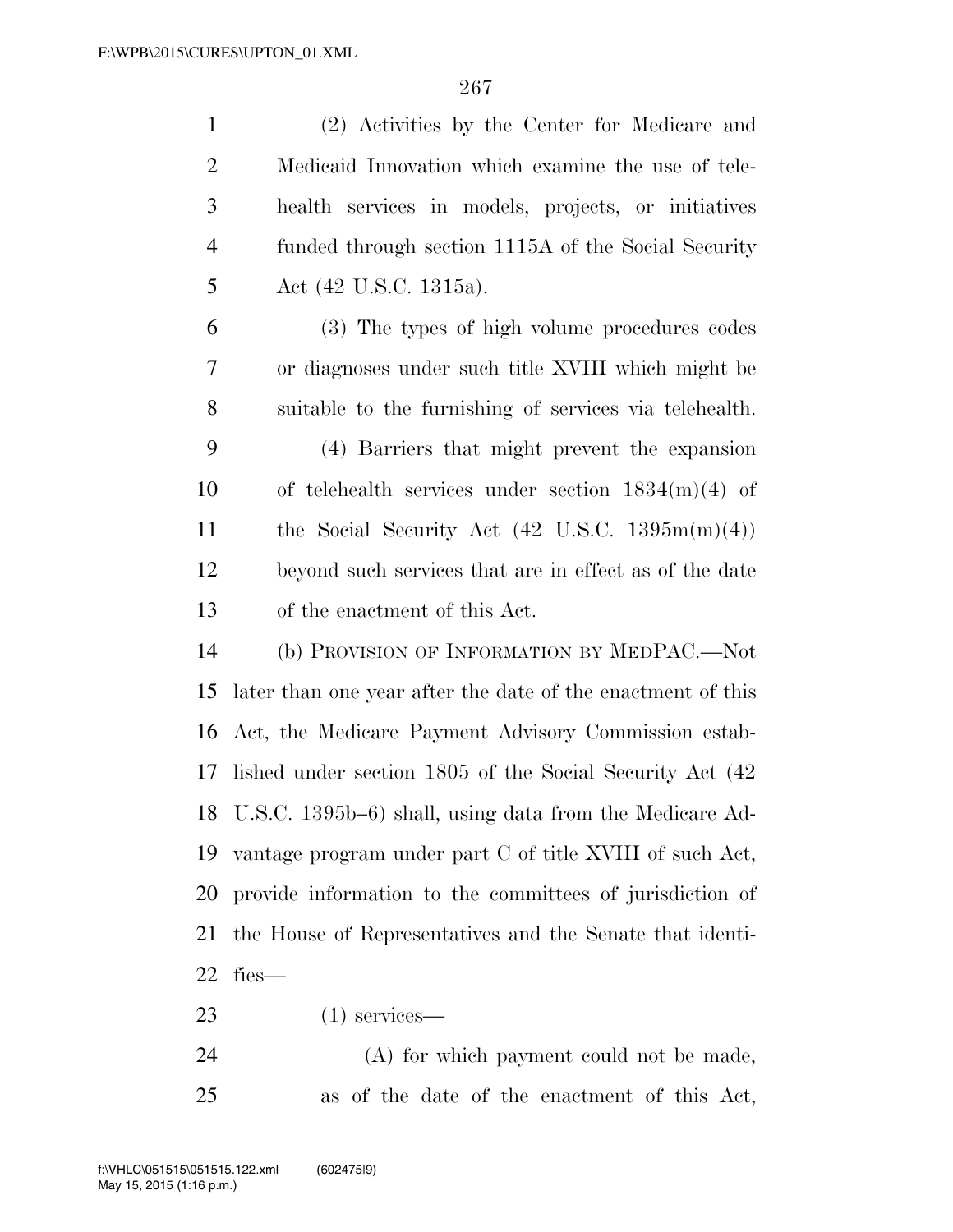| $\mathbf{1}$   | under the fee-for-service program under parts A       |
|----------------|-------------------------------------------------------|
| $\overline{2}$ | and B of such title by reason of any limitation       |
| 3              | imposed under section $1834(m)$ of such Act $(42)$    |
| $\overline{4}$ | U.S.C. $1395m(m)$ ; and                               |
| 5              | that are services<br>(B)<br>that<br>are<br>rec-       |
| 6              | ommended by the Commission to be included as          |
| 7              | telehealth services for which payment may be          |
| 8              | made under the fee-for-service program under          |
| 9              | parts A and B of such title; and                      |
| 10             | $(2)$ barriers to furnishing telehealth services for  |
| 11             | which payment may be made under such title XVIII      |
| 12             | and solutions to address such barriers.               |
|                |                                                       |
|                | (c) SENSE OF CONGRESS.—It is the sense of Con-        |
| 13<br>14       | gress that—                                           |
| 15             | (1) States should collaborate, through the use        |
| 16             | of State medical board compacts or other mecha-       |
| 17             | nisms, to create common licensure requirements for    |
| 18             | providing telehealth services in order to facilitate  |
| 19             | multistate practices and allow for health care pro-   |
| 20             | viders to provide such services across State lines;   |
|                | (2) eligible originating sites should be expanded     |
| 21<br>22       | beyond those originating sites described in section   |
| 23             | $1834(m)(4)(C)$ of the Social Security Act (42 U.S.C. |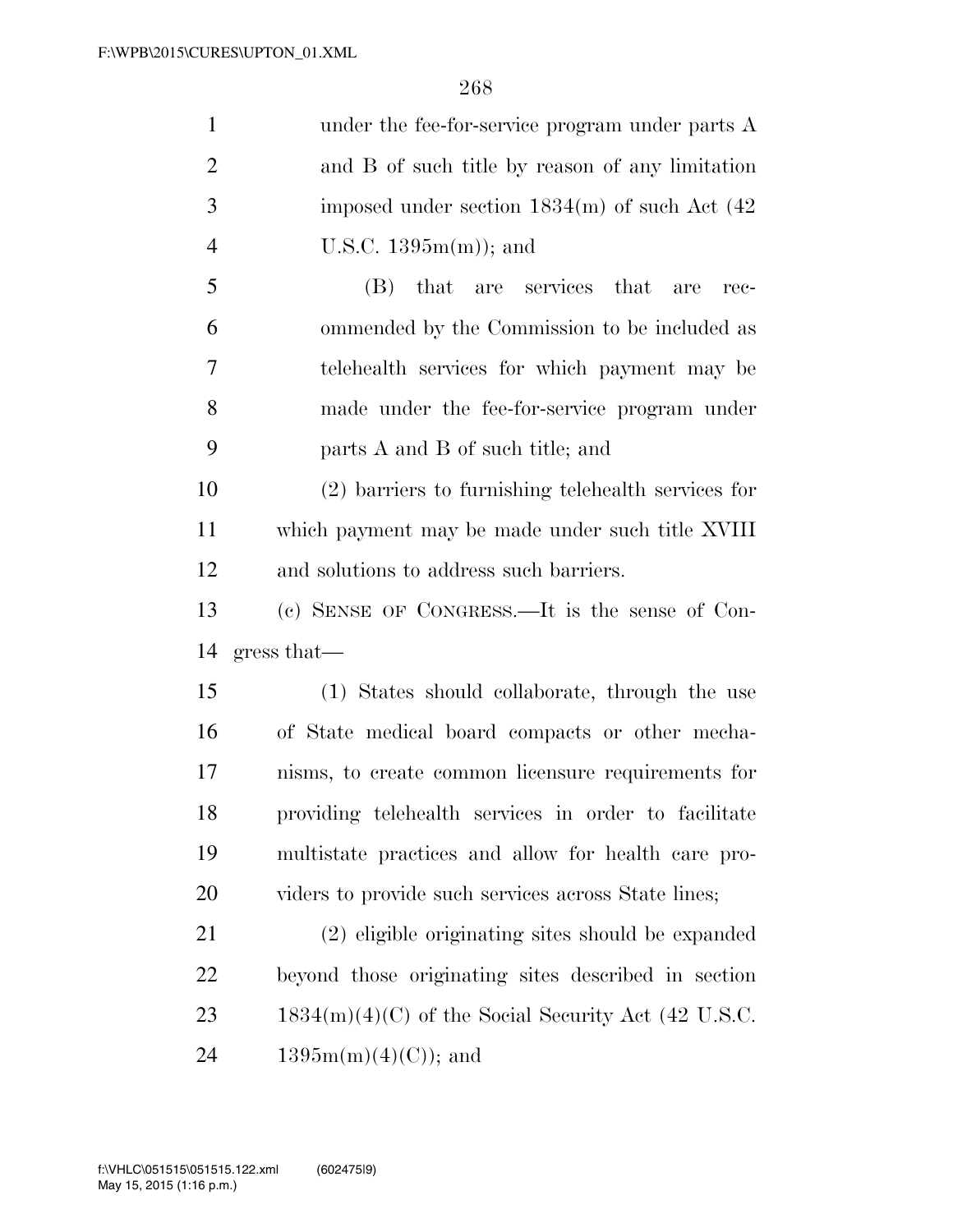| $\mathbf{1}$   | (3) any expansion of telehealth services under                   |
|----------------|------------------------------------------------------------------|
| $\overline{2}$ | the Medicare program should—                                     |
| 3              | (A) recognize that telemedicine is the deliv-                    |
| $\overline{4}$ | ery of safe, effective, quality health care serv-                |
| 5              | ices, by a health care provider, using technology                |
| 6              | as the mode of care delivery;                                    |
| 7              | (B) meet or exceed the conditions of cov-                        |
| 8              | erage and payment with respect to the Medicare                   |
| 9              | program under title XVIII unless specifically                    |
| 10             | address in subsequent statute, of such Act if                    |
| 11             | the service were furnished in person, including                  |
| 12             | standards of care; and                                           |
| 13             | (C) involve clinically appropriate means to                      |
| 14             | furnish such services.                                           |
|                | <sup>15</sup> Subtitle C—Encouraging<br>Con-                     |
| 16             | tinuing Medical Education for                                    |
| 17             | <b>Physicians</b>                                                |
| 18             | SEC. 3041. EXEMPTING FROM MANUFACTURER TRANS-                    |
| 19             | PARENCY REPORTING CERTAIN TRANSFERS                              |
| 20             | USED FOR EDUCATIONAL PURPOSES.                                   |
| 21             | (a) IN GENERAL.—Section $1128G(e)(10)(B)$ of the                 |
| 22             | Social Security Act $(42 \text{ U.S.C. } 1320a-7h(e)(10)(B))$ is |
| 23             | amended—                                                         |
| 24             | $(1)$ in clause (iii), by inserting ", including                 |
|                |                                                                  |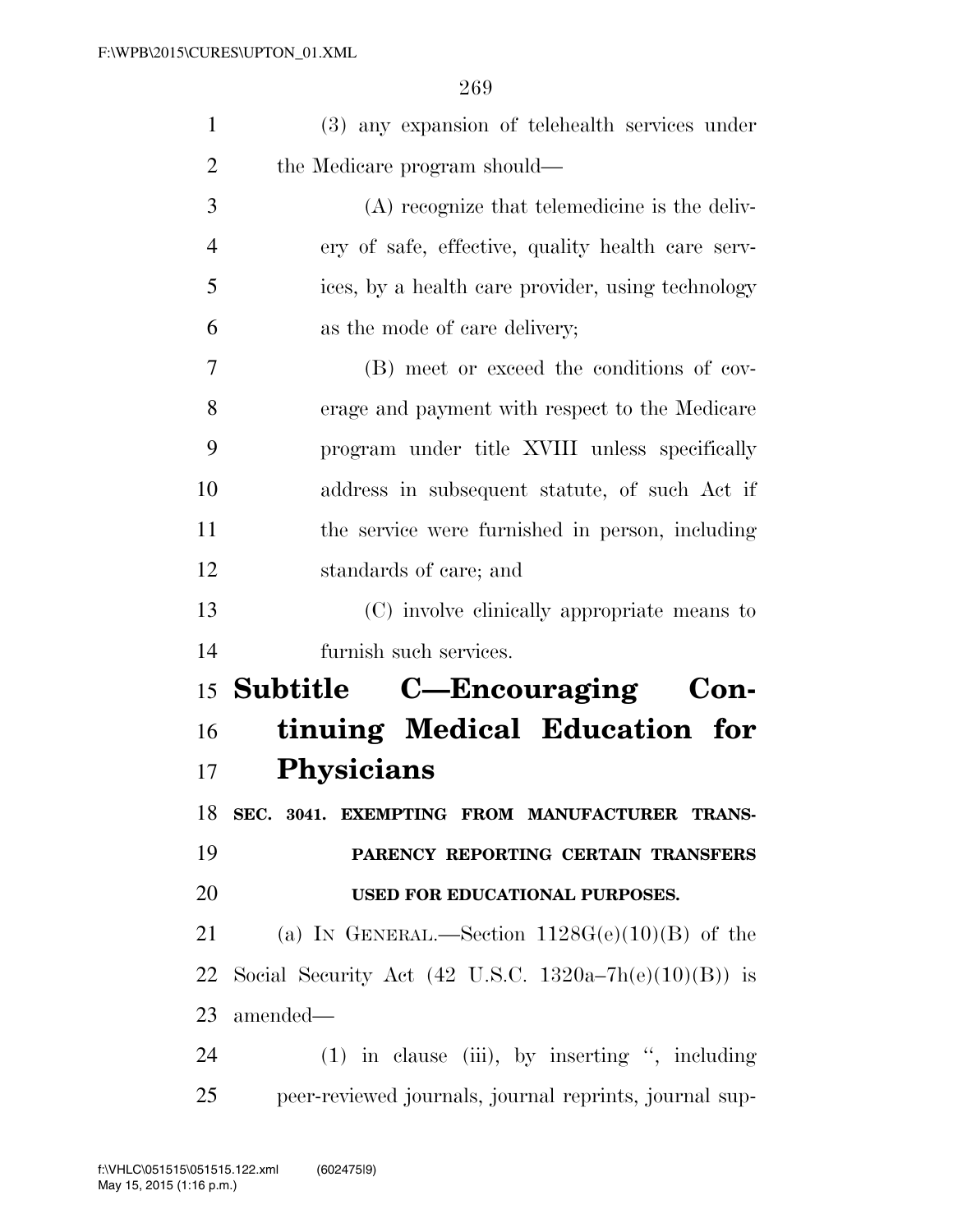| $\mathbf{1}$   | plements, medical conference reports, and medical |
|----------------|---------------------------------------------------|
| $\overline{2}$ | textbooks" after "patient use"; and               |
| 3              | $(2)$ by adding at the end the following new      |
| $\overline{4}$ | clause:                                           |
| 5              | "(xiii) In the case of a covered recipi-          |
| 6              | ent who is a physician, an indirect pay-          |
| $\tau$         | ment or transfer of value to the covered re-      |
| 8              | cipient—                                          |
| 9              | $\lq\lq$ (I) for speaking at, or preparing        |
| 10             | educational materials for, an edu-                |
| 11             | cational event for physicians or other            |
| 12             | health care professionals that does not           |
| 13             | commercially promote a covered drug,              |
| 14             | device, biological, or medical supply;            |
| 15             | or                                                |
| 16             | $\lq\lq$ (II) that serves the sole purpose        |
| 17             | of providing the covered recipient with           |
| 18             | medical education, such as by pro-                |
| 19             | viding the covered recipient with the             |
| 20             | tuition required to attend an edu-                |
| 21             | cational event or with materials pro-             |
| 22             | vided to physicians at an educational             |
| 23             | event.".                                          |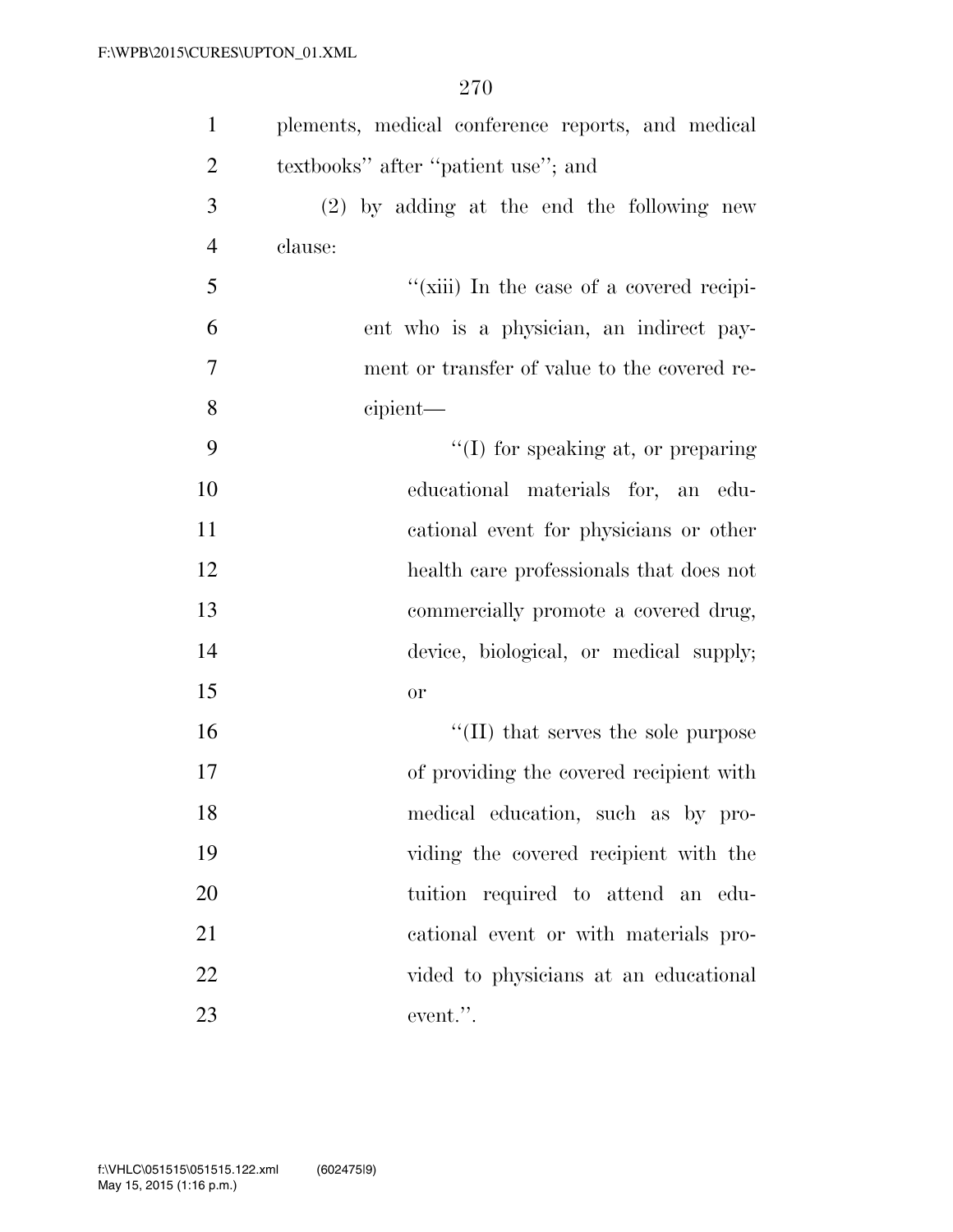| $\mathbf{1}$   | (b) EFFECTIVE DATE.—The amendments made by                  |
|----------------|-------------------------------------------------------------|
| $\overline{2}$ | this section shall apply with respect to transfers of value |
| 3              | made on or after the date of the enactment of this Act.     |
| $\overline{4}$ | Subtitle D—Disposable Medical                               |
| 5              | <b>Technologies</b>                                         |
| 6              | [SEC. 3061. TREATMENT OF CERTAIN ITEMS AND DEVICES.         |
| 7              | [(a) PAYMENT FOR DURABLE MEDICAL ITEMS                      |
| 8              | $(DMI)$ .—                                                  |
| 9              | $(1)$ IN GENERAL.—Section 1861(s)(2) of the                 |
| 10             | Social Security Act $(42 \text{ U.S.C. } 1395x(s)(2))$ is   |
| 11             | amended—]                                                   |
| 12             | $[(A)$ in subparagraph $(EE)$ , by striking                 |
| 13             | "and" at the end;                                           |
| 14             | $[(B)$ in subparagraph (FF), by adding                      |
| 15             | "and" at the end; and]                                      |
| 16             | $\Gamma(C)$ by adding at the end the following              |
| 17             | new subparagraph:                                           |
| 18             | $\lbrack$ "(GG) a durable medical item that admin-          |
| 19             | isters a drug described in section $1927(k)(2)(C)$ that     |
| 20             | would otherwise be self-administered multiple times         |
| 21             | per day and includes a disposable component and at          |
| 22             | least one component that can withstand repeated             |
| 23             | use, and supplies used in conjunction with such item        |
| 24             | (including the drug administered by such item);".           |
| 25             | $(2)$ PAYMENT.—                                             |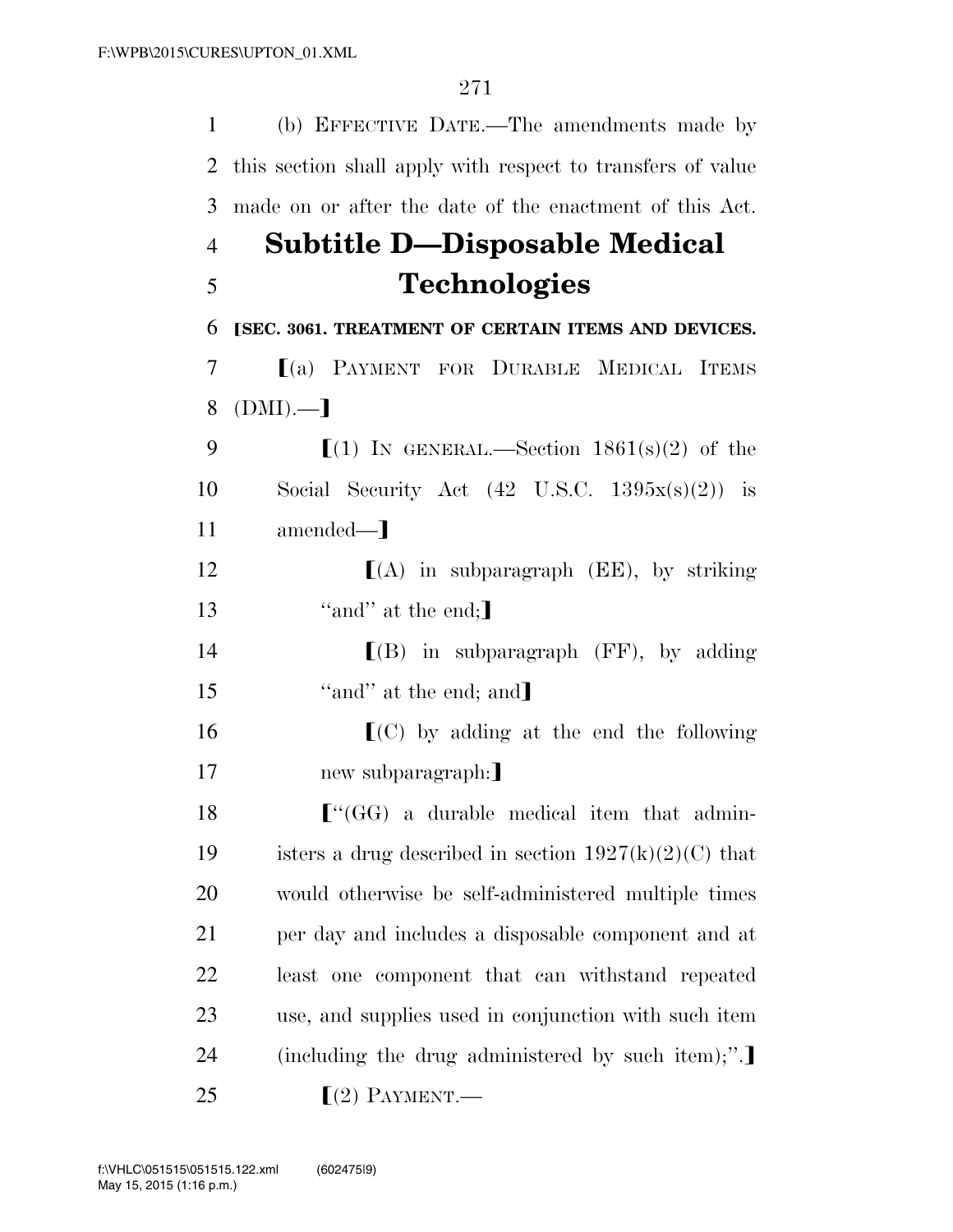**I**(A) PAYMENT AMOUNT FOR DMI.-Sec-2 tion 1834 of the Social Security Act (42 U.S.C. 1395m) is amended by adding at the end the 4 following new subsection:

 $\int^{u}(r)$  PAYMENT METHODOLOGY FOR DURABLE MEDICAL ITEMS (DMI).—The Secretary shall establish a payment methodology for a durable medical item described in section 1861(s)(2)(GG) and supplies used in conjunc- tion with such item (other than a drug administered by such item) such that the estimated average total payment per individual for a period for such items and supplies does not exceed the estimated average total payment per individual for such period that would otherwise be made (taking into account the application of section 1847) for the durable medical equipment for which it is a substitute and for supplies used in conjunction with such equipment (other than such a drug) as determined appropriate by 18 the Secretary.".]

| 19 | [(B) PAYMENT FOR DRUG.—Section                  |
|----|-------------------------------------------------|
| 20 | $1842(0)(1)(D)$ of the Social Security Act (42) |
| 21 | U.S.C. $1395u(o)(1)(D)$ is amended—             |
| 22 | $(i)$ in clause (i), by inserting "or           |
| 23 | drugs administered by a durable medical         |
| 24 | item covered under section $1861(s)(2)(GG)$     |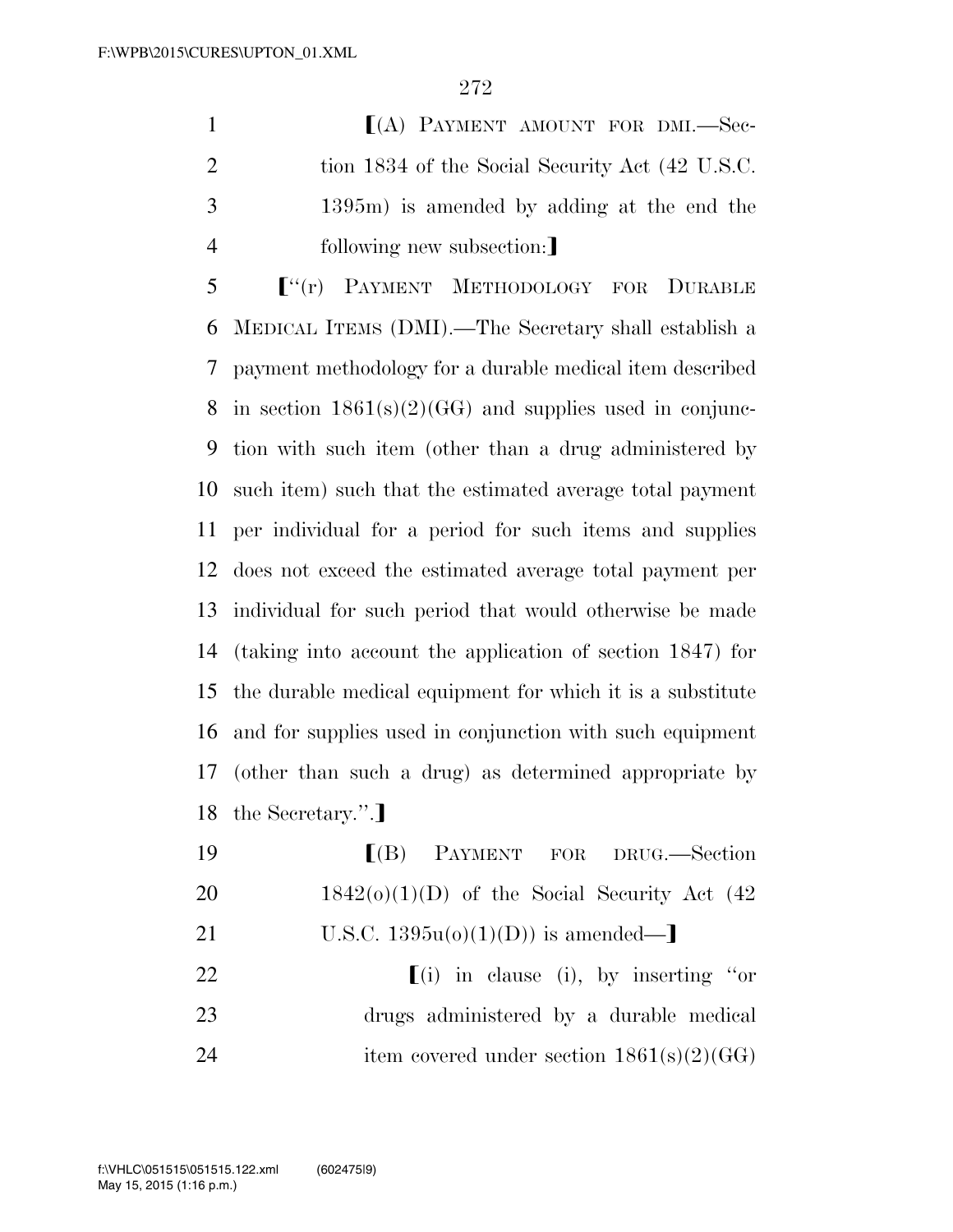| $\mathbf{1}$   | on or after January 1, 2017," after "after"                     |
|----------------|-----------------------------------------------------------------|
| $\overline{2}$ | January 1, 2004,"; and]                                         |
| 3              | $\left[ \text{(ii)} \right]$ in clause (ii), by striking "infu- |
| $\overline{4}$ | $\sin$ ".]                                                      |
| 5              | $(C)$ COMPETITIVE ACQUISITION.—Section                          |
| 6              | $1847(a)(2)$ of the Social Security Act $(42)$                  |
| $\overline{7}$ | U.S.C. $1395w-3(a)(2)$ is amended by adding                     |
| 8              | at the end the following new subparagraph:                      |
| 9              | $\lbrack$ "(D) DURABLE MEDICAL ITEM.—A dura-                    |
| 10             | ble medical item and supplies used in conjunc-                  |
| 11             | tion with such item, described in section                       |
| 12             | $1861(s)(2)(GG)$ .".]                                           |
| 13             | $\lceil (3) \rceil$<br>CONFORMING AMENDMENT.—Section            |
| 14             | $1833(a)(1)$ of the Social Security Act (42 U.S.C.              |
| 15             | $1395l(a)(1)$ is amended—                                       |
| 16             | $[(A)$ by striking "and" before " $(Z)$ "; and                  |
| 17             | $[(B)$ by inserting before the semicolon at                     |
| 18             | the end the following: ", and (AA) with respect                 |
| 19             | to durable medical items described in section                   |
| 20             | $1861(s)(2)(GG)$ , the amount paid shall be equal               |
| 21             | to 80 percent of the lesser of the actual charge                |
| 22             | determined<br>under<br>the<br>section<br>amount<br><b>or</b>    |
| 23             | $1834(r)$ ".                                                    |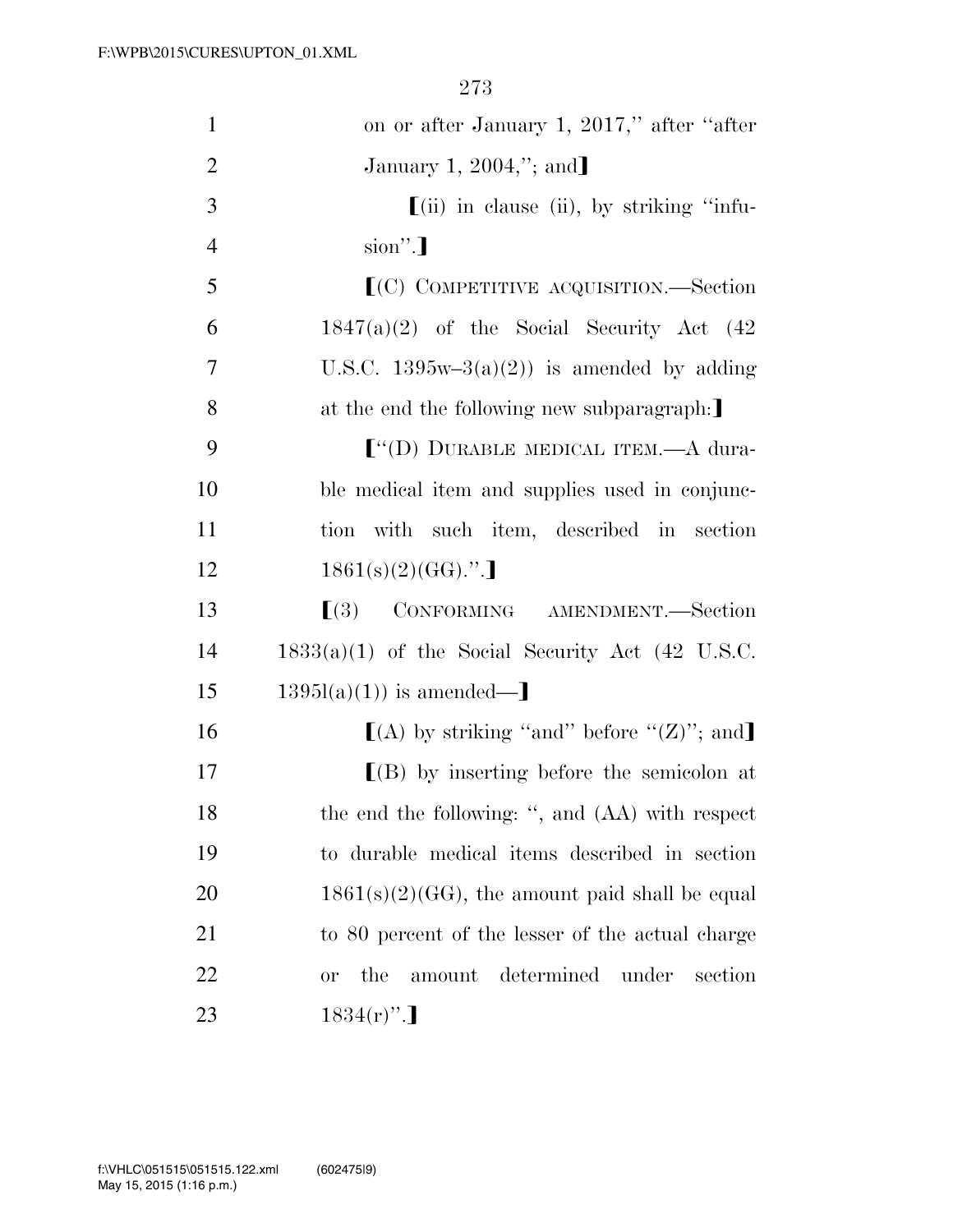(4) EFFECTIVE DATE.—The amendments made by this subsection shall apply to items furnished on or after January 1, 2017. ø(b) PAYMENT FOR CERTAIN DISPOSABLE DE- $5$  VICES. $-1$  $\lceil (1) \text{ IN GENERAL.} \rceil$ . Section 1834 of the Social Security Act (42 U.S.C. 1395m), as amended by 8 subsection  $(a)(2)$ , is further amended by adding at 9 the end the following new subsection: **F**<sup>"</sup>(s) PAYMENT FOR CERTAIN DISPOSABLE DE-11 VICES.— **F**"(1) IN GENERAL.—The Secretary shall make separate payment in the amount established under paragraph (3) to a home health agency for a device described in paragraph (2) when furnished to an in- dividual who receives home health services for which 17 payment is made under section 1895(b).  $\lbrack\!\lbrack^{(4)}\rbrack\!\rbrack$  DEVICE DESCRIBED.—For purposes of paragraph (1), a device described in this paragraph is a disposable device for which, as of January 1,  $2015$ , there is  $-$ **F**<sup>"</sup>(A) a Level I Healthcare Common Pro- cedure Coding System (HCPCS) code for which the description for a professional service in-25 cludes the furnishing of such device; and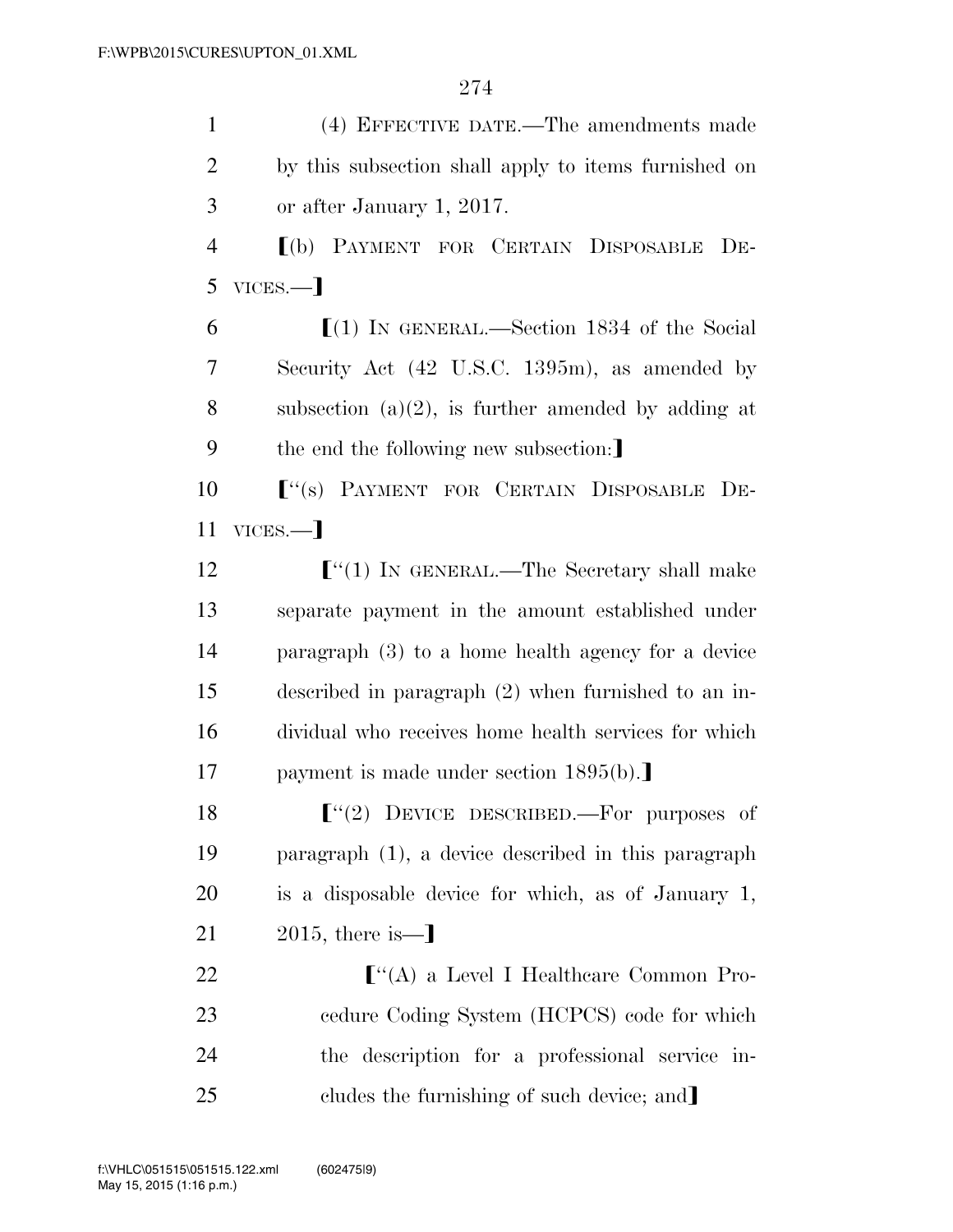| $\mathbf{1}$   | $\lbrack$ "(B) a separate Level I HCPCS code for                   |
|----------------|--------------------------------------------------------------------|
| $\overline{2}$ | a professional service that uses durable medical                   |
| 3              | equipment instead of such device.                                  |
| $\overline{4}$ | $\lbrack$ "(3) PAYMENT AMOUNT.—The Secretary shall                 |
| 5              | establish the separate payment amount for such a                   |
| 6              | device such that such amount does not exceed the                   |
| 7              | payment that would be made for the HCPCS code                      |
| 8              | described in paragraph $(2)(A)$ under section $1833(t)$            |
| 9              | (relating to payment for covered OPD services).".                  |
| 10             | CONFORMING AMENDMENT.-Section<br>(2)                               |
| 11             | $1861(m)(5)$ of the Social Security Act (42 U.S.C.                 |
| 12             | $1395x(m)(5)$ is amended by inserting "and devices"                |
| 13             | described in section $1834(s)(2)$ " after "durable med-            |
| 14             | ical equipment".                                                   |
| 15             | (3) EFFECTIVE DATE.—The amendments made                            |
| 16             | by this subsection shall apply to devices furnished on             |
| 17             | or after January 1, 2017.                                          |
| 18             | <b>Subtitle E-Local Coverage</b>                                   |
| 19             | <b>Decision Reforms</b>                                            |
| 20             | SEC. 3081. IMPROVEMENTS IN THE MEDICARE LOCAL COV-                 |
| 21             | ERAGE DETERMINATION (LCD) PROCESS.                                 |
| 22             | (a) IN GENERAL.—Section $1862(1)(5)$ of the Social                 |
| 23             | Security Act $(42 \text{ U.S.C. } 1395y(l)(5))$ is amended by add- |
| 24             | ing at the end the following new subparagraph.                     |
|                |                                                                    |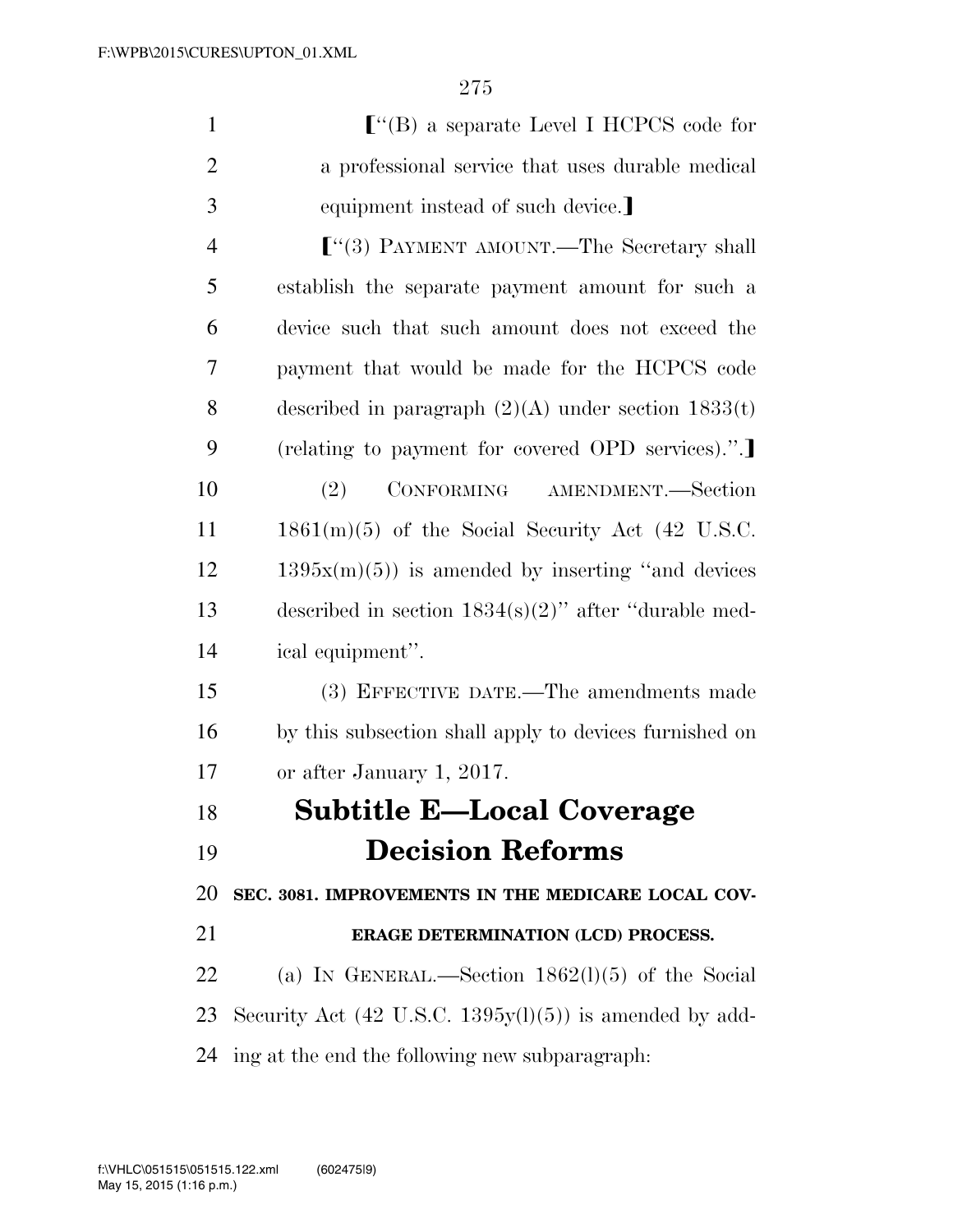| $\mathbf{1}$   | $``(D)$ LOCAL COVERAGE DETERMINA-                         |
|----------------|-----------------------------------------------------------|
| $\overline{2}$ | TIONS.—The Secretary shall require each medi-             |
| 3              | care administrative contractor that develops a            |
| $\overline{4}$ | local coverage determination to make available            |
| 5              | on the website of such contractor and in the              |
| 6              | coverage database on the Medicare website, at             |
| 7              | least 45 days before the effective date of such           |
| 8              | determination, the following information:                 |
| 9              | "(i) Such determination in its en-                        |
| 10             | tirety.                                                   |
| 11             | "(ii) Where and when the proposed                         |
| 12             | determination was first made public.                      |
| 13             | "(iii) Links to the proposed deter-                       |
| 14             | mination and a response to comments sub-                  |
| 15             | mitted to the contractor with respect to                  |
| 16             | such proposed determination.                              |
| 17             | "(iv) A summary of evidence that was                      |
| 18             | considered by the contractor during the de-               |
| 19             | velopment of such determination and a list                |
| 20             | of the sources of such evidence.                          |
| 21             | $f'(v)$ An explanation of the rationale                   |
| 22             | that supports such determination.".                       |
| 23             | (b) EFFECTIVE DATE.—The amendment made by                 |
| 24             | subsection (a) shall apply with respect to local coverage |
| 25             | determinations that are proposed or revised on or after   |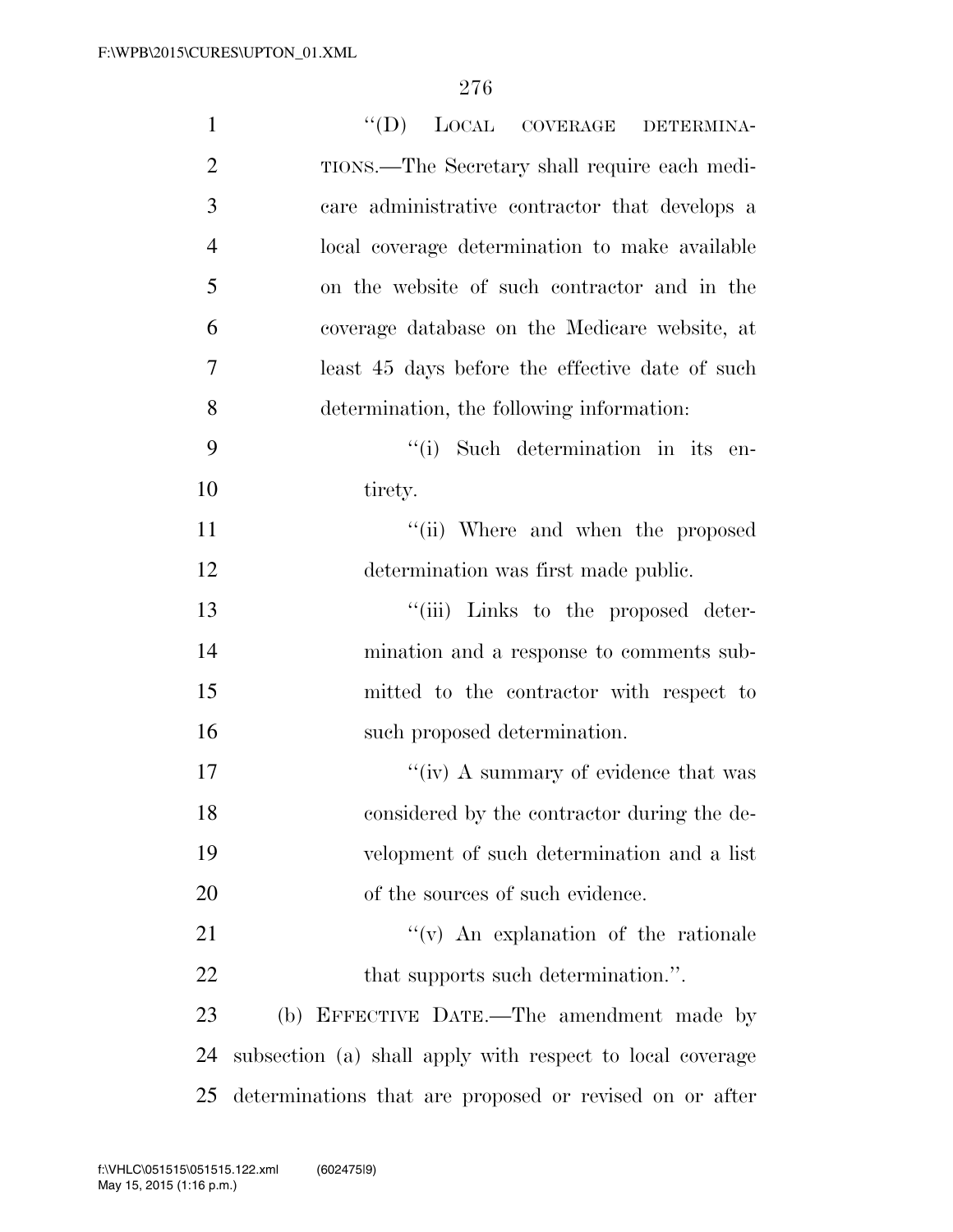the date that is 180 days after the date of the enactment of this Act.

## **Subtitle F—Medicare Pharma- ceutical and Technology Om-budsman**

### **SEC. 3101. MEDICARE PHARMACEUTICAL AND TECH-NOLOGY OMBUDSMAN.**

 Section 1808(c) of the Social Security Act (42 U.S.C. 9 1395b–9 $(e)$  is amended by adding at the end the fol-lowing new paragraph:

11 "(4) PHARMACEUTICAL AND TECHNOLOGY OM- BUDSMAN.—Not later than 12 months after the date of the enactment of this paragraph, the Secretary shall provide for a pharmaceutical and technology ombudsman within the Centers for Medicare & Med- icaid Services who shall receive and respond to com-plaints, grievances, and requests that—

18 ''(A) are from entities that manufacture pharmaceutical, biotechnology, medical device, or diagnostic products that are covered or for which coverage is being sought under this title; and

23  $\text{``(B) regard coverage, coding, or payment}$ under this title for such products.''.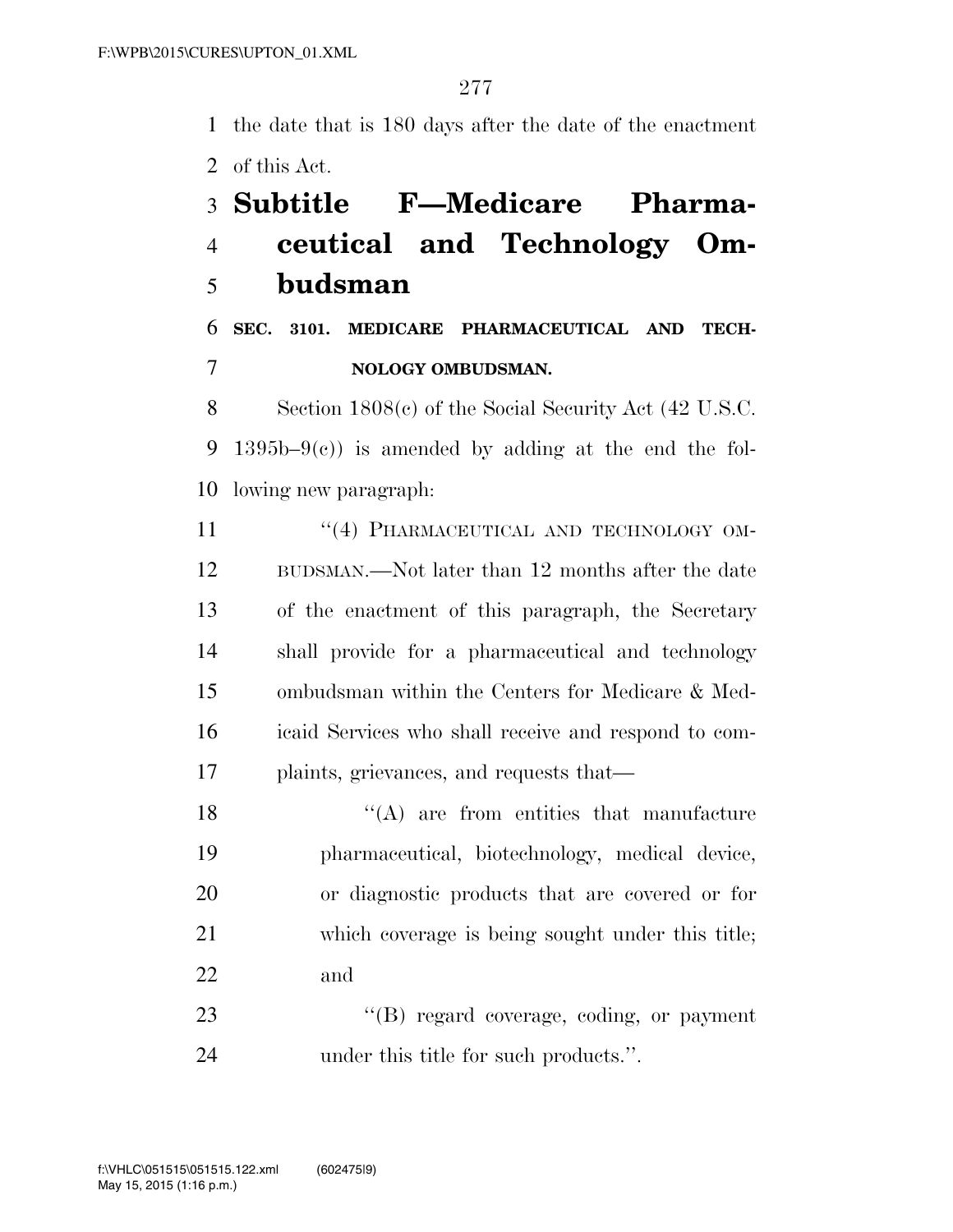# **Subtitle G—Medicare Site-of- Service Price Transparency SEC. 3121. MEDICARE SITE-OF-SERVICE PRICE TRANS- PARENCY.**  Section 1834 of the Social Security Act (42 U.S.C. 1395m) is amended by adding at the end the following new subsection: 8 "(r) SITE-OF-SERVICE PRICE TRANSPARENCY.— 9 "(1) In GENERAL.—In order to facilitate price transparency with respect to items and services for which payment may be made either to a hospital outpatient department or to an ambulatory surgery center under this title, the Secretary shall, for 2017 and each year thereafter, make available to the pub- lic via a searchable website, with respect to an ap- propriate number of such items and services— 17  $\langle (A)$  the estimated payment amount for such items and services under the outpatient department fee schedule under subsection (t) of section 1833 and the ambulatory surgical cen-21 ter payment system under subsection (i) of such section; and 23 ''(B) the estimated amount of beneficiary liability applicable to such an item or service.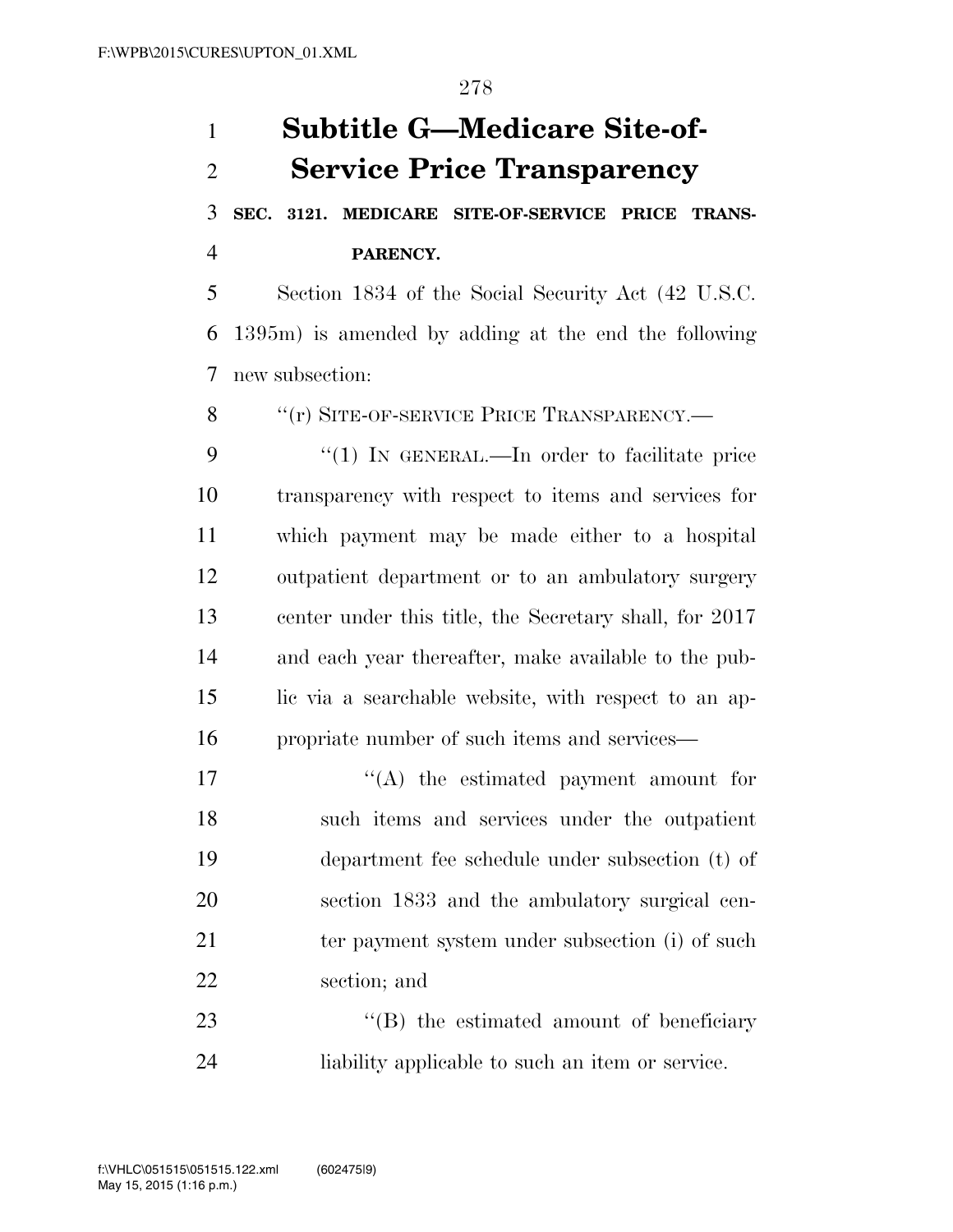| $\mathbf{1}$   | $``(2)$ CALCULATION OF<br><b>ESTIMATED</b><br><b>BENE-</b> |
|----------------|------------------------------------------------------------|
| $\overline{2}$ | FICIARY LIABILITY.—For purposes of paragraph               |
| 3              | $(1)(B)$ , the estimated amount of beneficiary liability,  |
| $\overline{4}$ | with respect to an item or service, is the amount for      |
| 5              | such item or service for which an individual who           |
| 6              | does not have coverage under a medicare supple-            |
| 7              | mental policy certified under section 1882 or any          |
| 8              | other supplemental insurance coverage is respon-           |
| 9              | sible.                                                     |
| 10             | "(3) IMPLEMENTATION.—In carrying out this                  |
| 11             | subsection, the Secretary—                                 |
| 12             | $\lq\lq$ shall include in the notice described             |
| 13             | in section $1804(a)$ a notification of the avail-          |
| 14             | ability of the estimated amounts made available            |
| 15             | under paragraph $(1)$ ; and                                |
| 16             | "(B) may utilize existing mechanisms, such                 |
| 17             | as the portion of the website of the Centers for           |
| 18             | Medicare & Medicaid Services on which infor-               |
| 19             | mation comparing physician performance is                  |
| 20             | posted (commonly referred to as the Physician              |
| 21             | Compare website), to make available such esti-             |
| 22             | mated amounts under such paragraph.                        |
| 23             | $\lq(4)$ FUNDING.—For purposes of implementing             |
| 24             | this subsection, the Secretary shall provide for the       |
| 25             | transfer, from the Supplemental Medical Insurance          |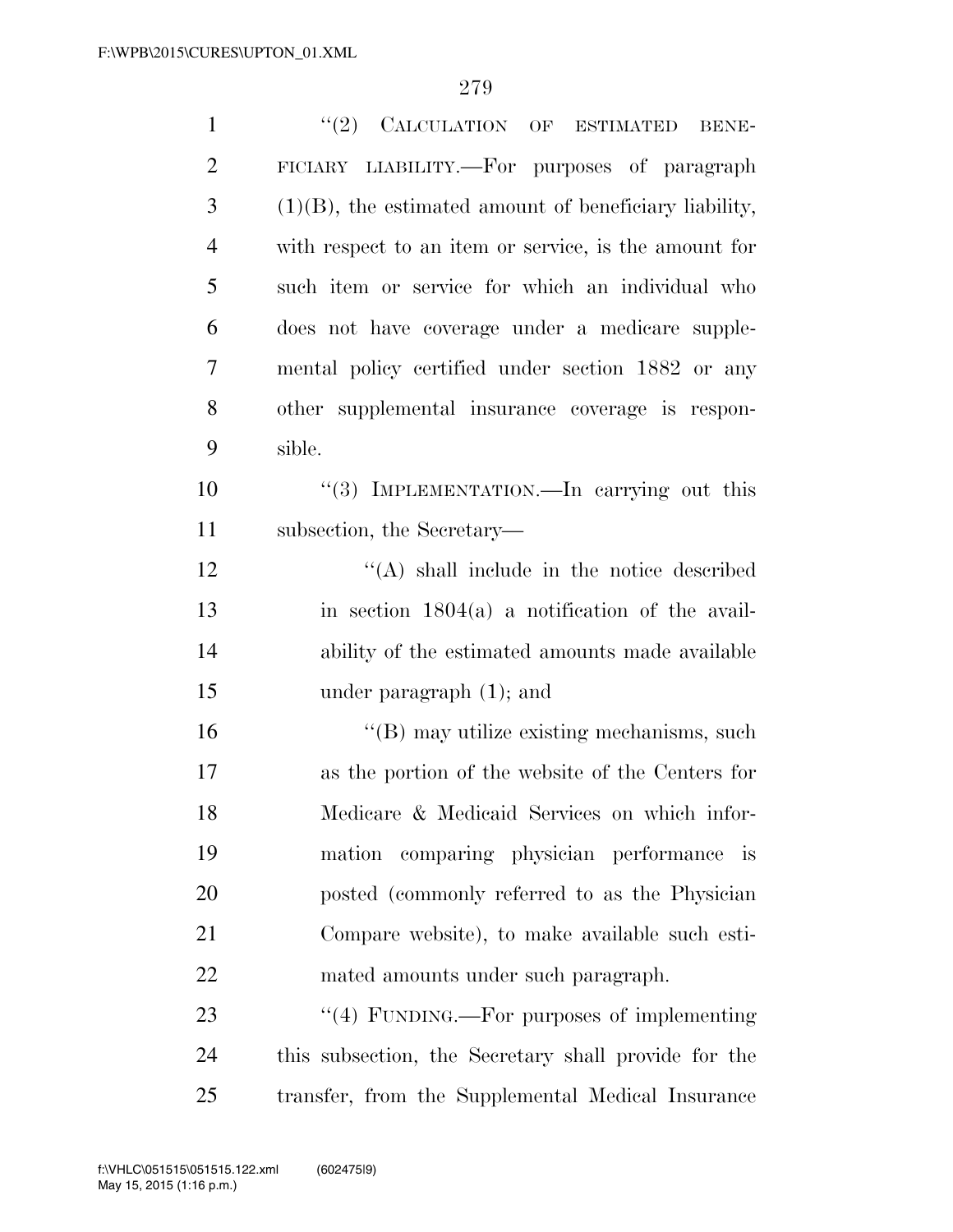Trust Fund under section 1841 to the Centers for Medicare & Medicaid Services Program Management Account, of \$6,000,000 for fiscal year 2015, to re- main available until expended.''. **Subtitle H—Medicare Part D Pa- tient Safety and Drug Abuse Prevention SEC. 3141. PROGRAMS TO PREVENT PRESCRIPTION DRUG ABUSE UNDER MEDICARE PARTS C AND D.**  (a) DRUG MANAGEMENT PROGRAM FOR AT-RISK BENEFICIARIES.— (1) IN GENERAL.—Section 1860D–4(c) of the 13 Social Security Act  $(42 \text{ U.S.C. } 1395\text{w}-10(\text{c}))$  is amended by adding at the end the following: 15 "(5) DRUG MANAGEMENT PROGRAM FOR AT- RISK BENEFICIARIES.— 17 "(A) AUTHORITY TO ESTABLISH.—A PDP sponsor may establish a drug management pro- gram for at-risk beneficiaries under which, sub-20 iect to subparagraph (B), the PDP sponsor may, in the case of an at-risk beneficiary for prescription drug abuse who is an enrollee in a prescription drug plan of such PDP sponsor, limit such beneficiary's access to coverage for frequently abused drugs under such plan to fre-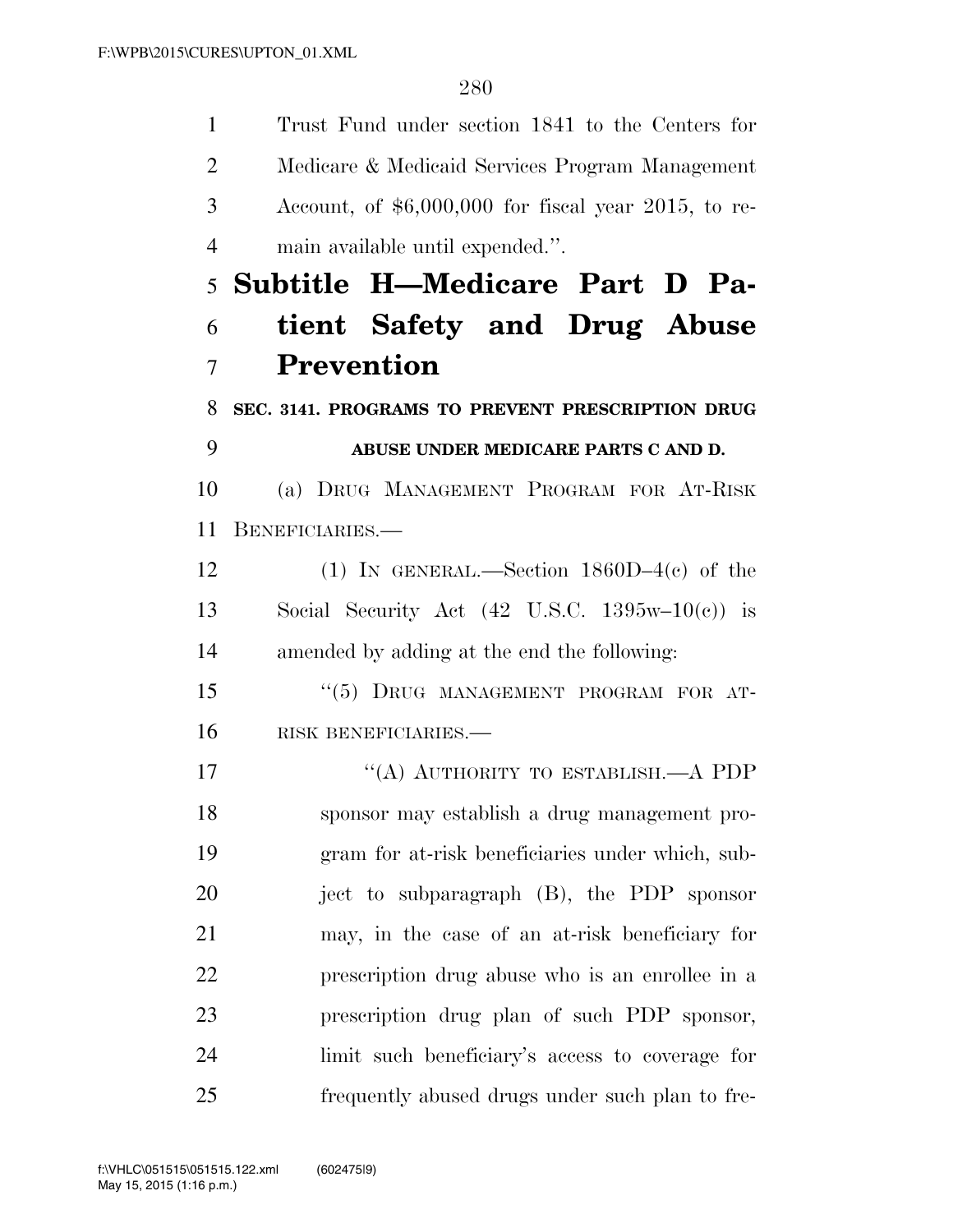| $\mathbf{1}$   | quently abused drugs that are prescribed for    |
|----------------|-------------------------------------------------|
| $\overline{2}$ | such beneficiary by a prescriber selected under |
| 3              | subparagraph (D), and dispensed for such bene-  |
| $\overline{4}$ | ficiary by a pharmacy selected under such sub-  |
| 5              | paragraph.                                      |
| 6              | "(B) REQUIREMENT FOR NOTICES.—                  |
| 7              | "(i) IN GENERAL.—A PDP sponsor                  |
| 8              | may not limit the access of an at-risk ben-     |
| 9              | eficiary for prescription drug abuse to cov-    |
| 10             | erage for frequently abused drugs under a       |
| 11             | prescription drug plan until such spon-         |
| 12             | $sor$ —                                         |
| 13             | $\lq\lq$ (I) provides to the beneficiary        |
| 14             | an initial notice described in clause           |
| 15             | (ii) and a second notice described in           |
| 16             | clause (iii); and                               |
| 17             | "(II) verifies with the providers               |
| 18             | of the beneficiary that the beneficiary         |
| 19             | is an at-risk beneficiary for prescrip-         |
| 20             | tion drug abuse.                                |
| 21             | "(ii) INITIAL NOTICE.—An initial no-            |
| 22             | tice described in this clause is a notice that  |
| 23             | provides to the beneficiary—                    |
| 24             | $\lq\lq$ (I) notice that the PDP sponsor        |
| 25             | has identified the beneficiary as po-           |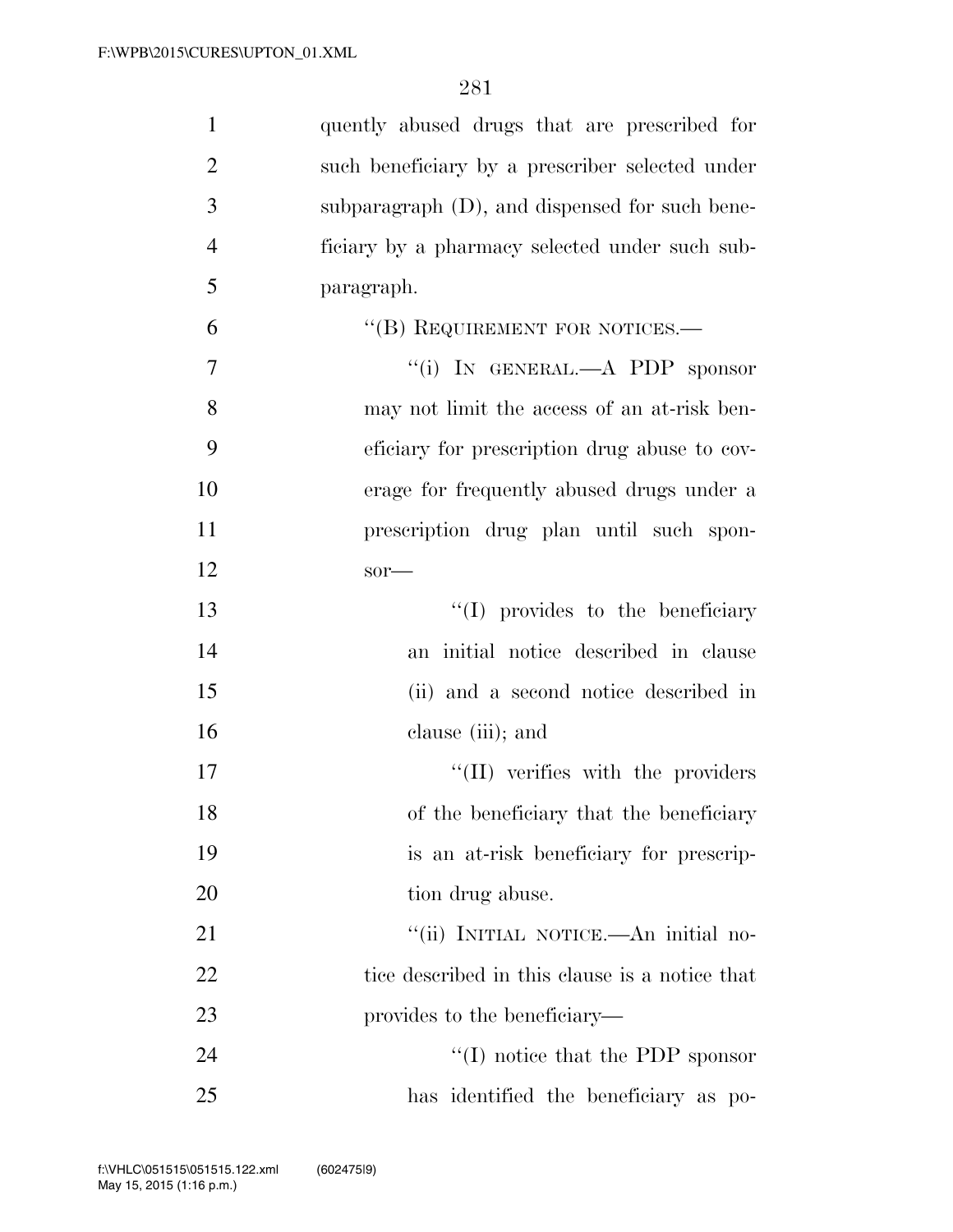tentially being an at-risk beneficiary 2 for prescription drug abuse;

 $\frac{1}{I(\text{II})}$  information describing all State and Federal public health re- sources that are designed to address prescription drug abuse to which the beneficiary has access, including men- tal health services and other coun-seling services;

 $\text{``(III)}$  notice of, and information about, the right of the beneficiary to appeal such identification under sub- section (h) and the option of an auto-matic escalation to external review;

 $\mathcal{L}^{\prime}(\mathrm{IV})$  a request for the bene- ficiary to submit to the PDP sponsor preferences for which prescribers and pharmacies the beneficiary would pre- fer the PDP sponsor to select under subparagraph (D) in the case that the beneficiary is identified as an at-risk beneficiary for prescription drug 23 abuse as described in clause (iii)(I);

24  $\mathcal{C}(V)$  an explanation of the mean-ing and consequences of the identi-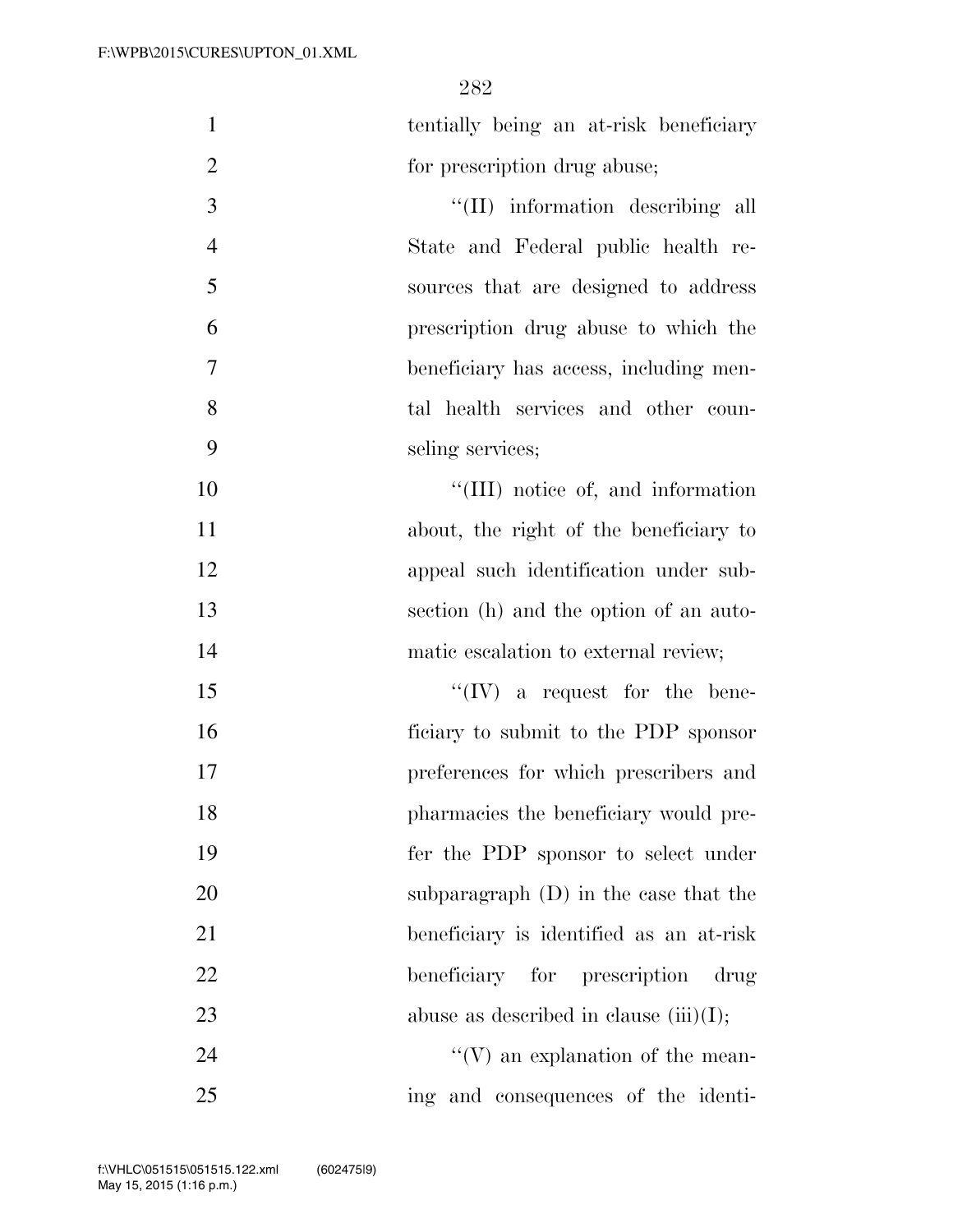| 1              | fication of the beneficiary as poten-   |
|----------------|-----------------------------------------|
| $\overline{2}$ | tially being an at-risk beneficiary for |
| 3              | prescription drug abuse, including an   |
| $\overline{4}$ | explanation of the drug management      |
| 5              | program established by the PDP          |
| 6              | sponsor pursuant to subparagraph        |
| $\overline{7}$ | (A);                                    |
| 8              | "(VI) clear instructions that ex-       |
| 9              | plain how the beneficiary can contact   |
| 10             | the PDP sponsor in order to submit      |
| 11             | to the PDP sponsor the preferences      |
| 12             | described in subclause (IV) and any     |
| 13             | other communications relating to the    |
| 14             | drug management program for at-risk     |
| 15             | beneficiaries established by the PDP    |
| 16             | sponsor; and                            |
| 17             | "(VII) contact information for          |
| 18             | other organizations that can provide    |
| 19             | the beneficiary with assistance regard- |
| 20             | ing such drug management program        |
| 21             | (similar to the information provided    |
| 22             | by the Secretary in other standardized  |
| 23             | notices provided to part D eligible in- |
| 24             | dividuals enrolled in prescription drug |
| 25             | plans under this part).                 |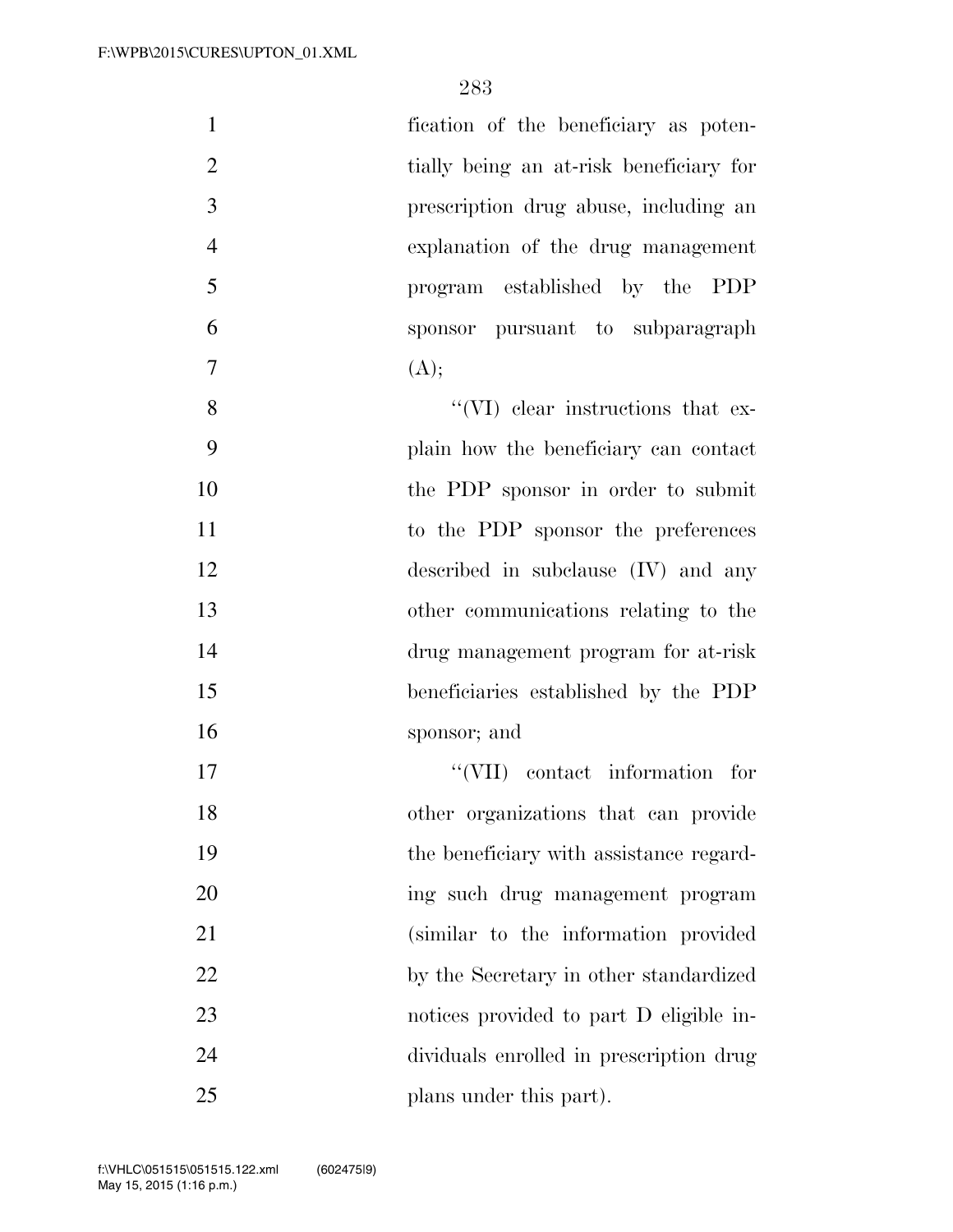| $\mathbf{1}$   | "(iii) SECOND NOTICE.—A second no-             |
|----------------|------------------------------------------------|
| $\overline{2}$ | tice described in this clause is a notice that |
| 3              | provides to the beneficiary notice—            |
| $\overline{4}$ | "(I) that the PDP sponsor has                  |
| 5              | identified the beneficiary as an at-risk       |
| 6              | beneficiary for prescription drug              |
| 7              | abuse;                                         |
| 8              | $\lq\lq$ (II) that such beneficiary is         |
| 9              | subject to the requirements of the             |
| 10             | drug management program for at-risk            |
| 11             | beneficiaries established by such PDP          |
| 12             | sponsor for such plan;                         |
| 13             | "(III) of the prescriber and phar-             |
| 14             | macy selected for such individual              |
| 15             | under subparagraph $(D)$ ;                     |
| 16             | $\lq\lq$ (IV) of, and information about,       |
| 17             | the beneficiary's right to appeal such         |
| 18             | identification under subsection (h)            |
| 19             | and the option of an automatic esca-           |
| 20             | lation to external review;                     |
| 21             | $\lq\lq$ (V) that the beneficiary can, in      |
| 22             | the case that the beneficiary has not          |
| 23             | previously submitted to the<br><b>PDP</b>      |
| 24             | sponsor preferences for which pre-             |
| 25             | scribers and pharmacies the bene-              |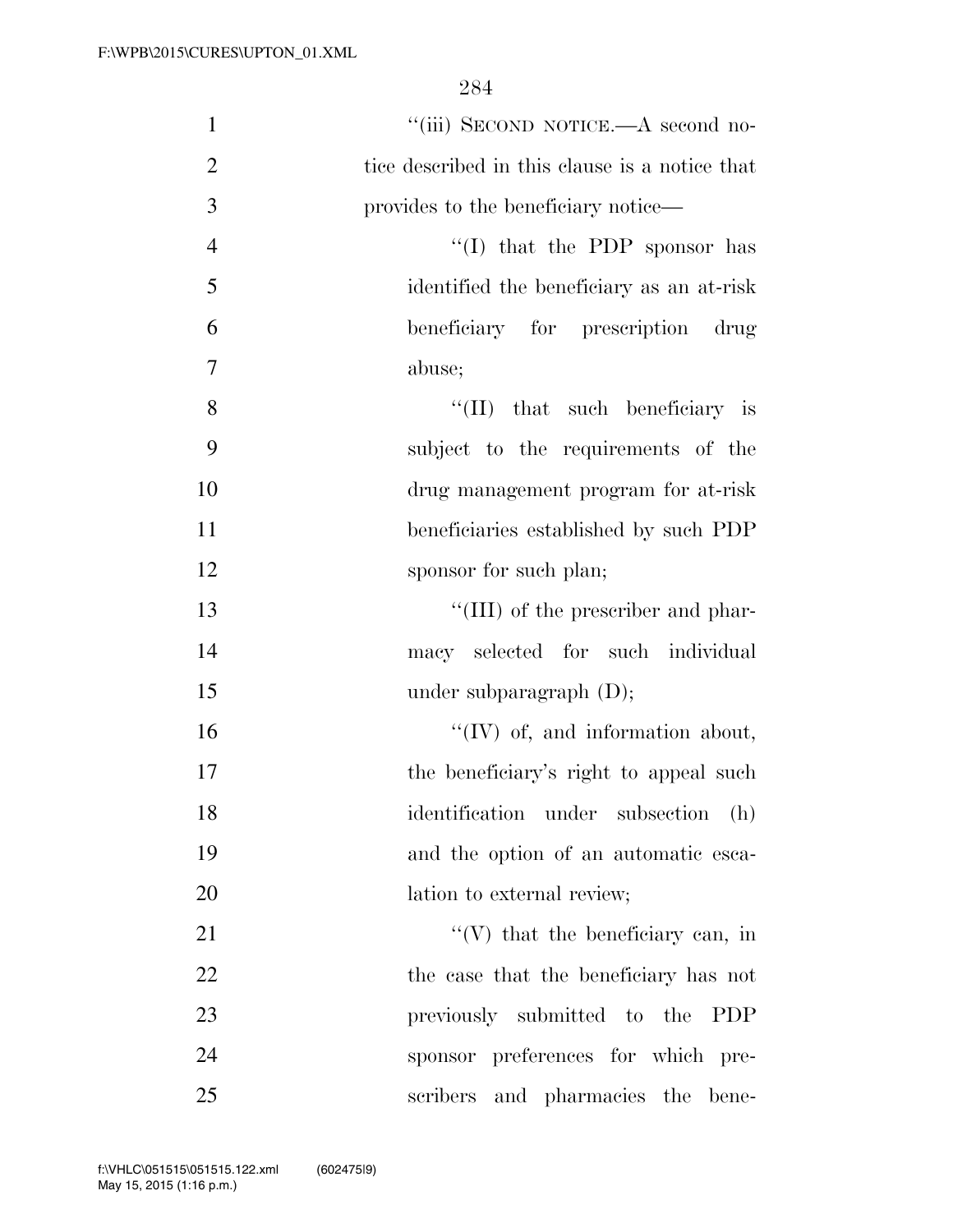| $\mathbf{1}$   | ficiary would prefer the PDP sponsor       |
|----------------|--------------------------------------------|
| $\overline{2}$ | select under subparagraph (D), sub-        |
| 3              | mit such preferences to the PDP            |
| $\overline{4}$ | sponsor; and                               |
| 5              | $\lq\lq$ (VI) that includes clear instruc- |
| 6              | tions that explain how the beneficiary     |
| $\overline{7}$ | can contact the PDP sponsor.               |
| 8              | "(iv) TIMING OF NOTICES.—                  |
| 9              | "(I) IN GENERAL.—Subject to                |
| 10             | subclause (II), a second notice de-        |
| 11             | scribed in clause (iii) shall be provided  |
| 12             | to the beneficiary on a date that is       |
| 13             | not less than 60 days after an initial     |
| 14             | notice described in clause (ii) is pro-    |
| 15             | vided to the beneficiary.                  |
| 16             | "(II) EXCEPTION.—In the case               |
| 17             | that the PDP sponsor, in conjunction       |
| 18             | with the Secretary, determines that        |
| 19             | identified through rule-<br>concerns       |
| 20             | making by the Secretary regarding          |
| 21             | the health or safety of the beneficiary    |
| 22             | or regarding significant drug diversion    |
| 23             | activities require the PDP sponsor to      |
| 24             | provide a second notice described in       |
| 25             | clause (iii) to the beneficiary on a       |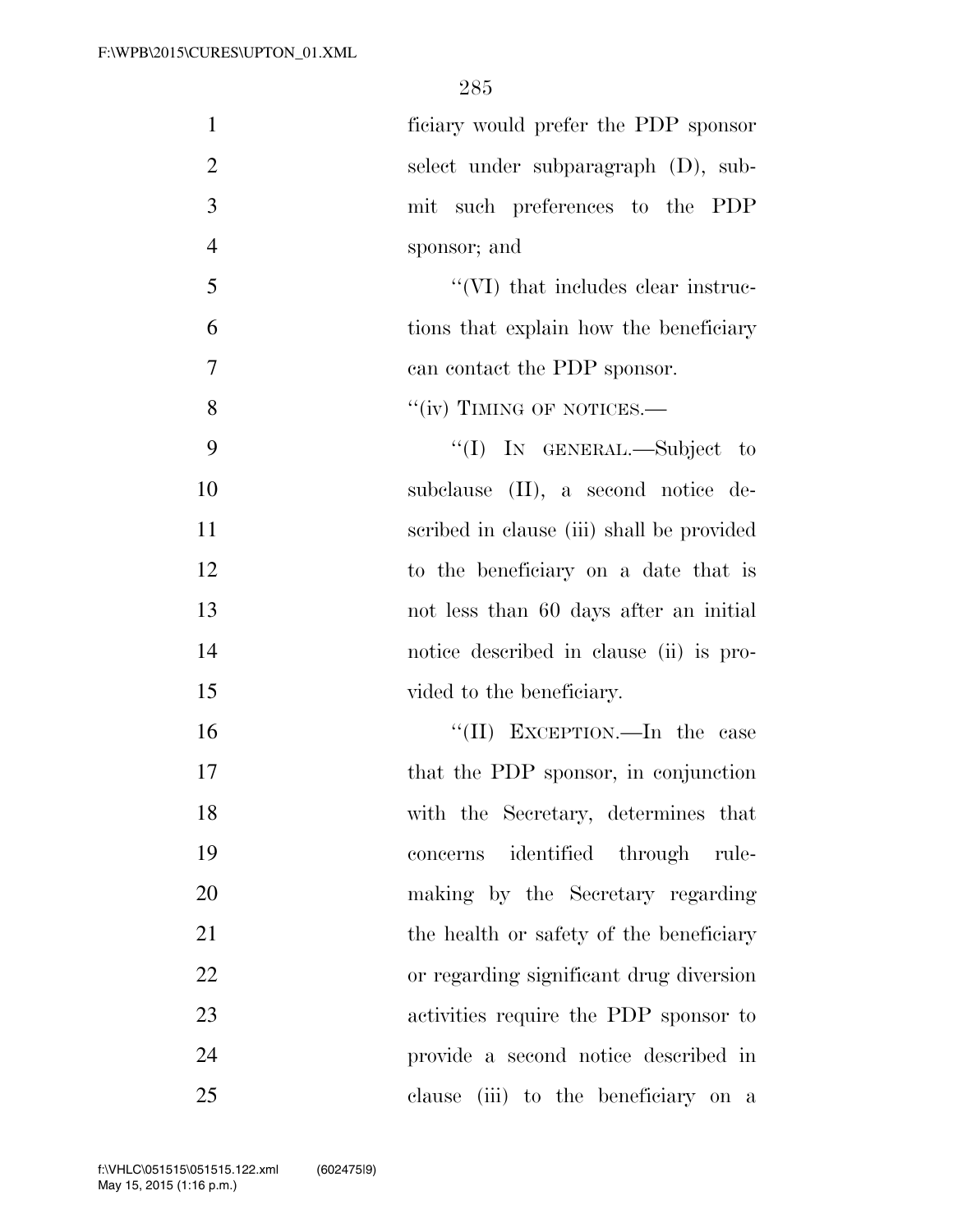| $\mathbf{1}$   | date that is earlier than the date de-       |
|----------------|----------------------------------------------|
| $\overline{2}$ | scribed in subclause (II), the PDP           |
| 3              | sponsor may provide such second no-          |
| $\overline{4}$ | tice on such earlier date.                   |
| 5              | "(C) AT-RISK BENEFICIARY FOR<br>PRE-         |
| 6              | SCRIPTION DRUG ABUSE.                        |
| $\overline{7}$ | "(i) IN GENERAL.—For purposes of             |
| 8              | this paragraph, the term 'at-risk bene-      |
| 9              | ficiary for prescription drug abuse' means   |
| 10             | a part D eligible individual who is not an   |
| 11             | exempted individual described in clause (ii) |
| 12             | $and$ —                                      |
| 13             | $\lq (I)$ who is identified through the      |
| 14             | use of clinical guidelines developed by      |
| 15             | the Secretary in consultation with           |
| 16             | PDP sponsors and other stakeholders          |
| 17             | described in section $3151(f)(2)(A)$ of      |
| 18             | the 21st Century Cures Act; or               |
| 19             | $\lq\lq$ (II) with respect to whom the       |
| 20             | PDP sponsor of a prescription drug           |
| 21             | plan, upon enrolling such individual in      |
| 22             | such plan, received notice from the          |
| 23             | Secretary that such individual was           |
| 24             | identified under this paragraph to be        |
| 25             | an at-risk beneficiary for prescription      |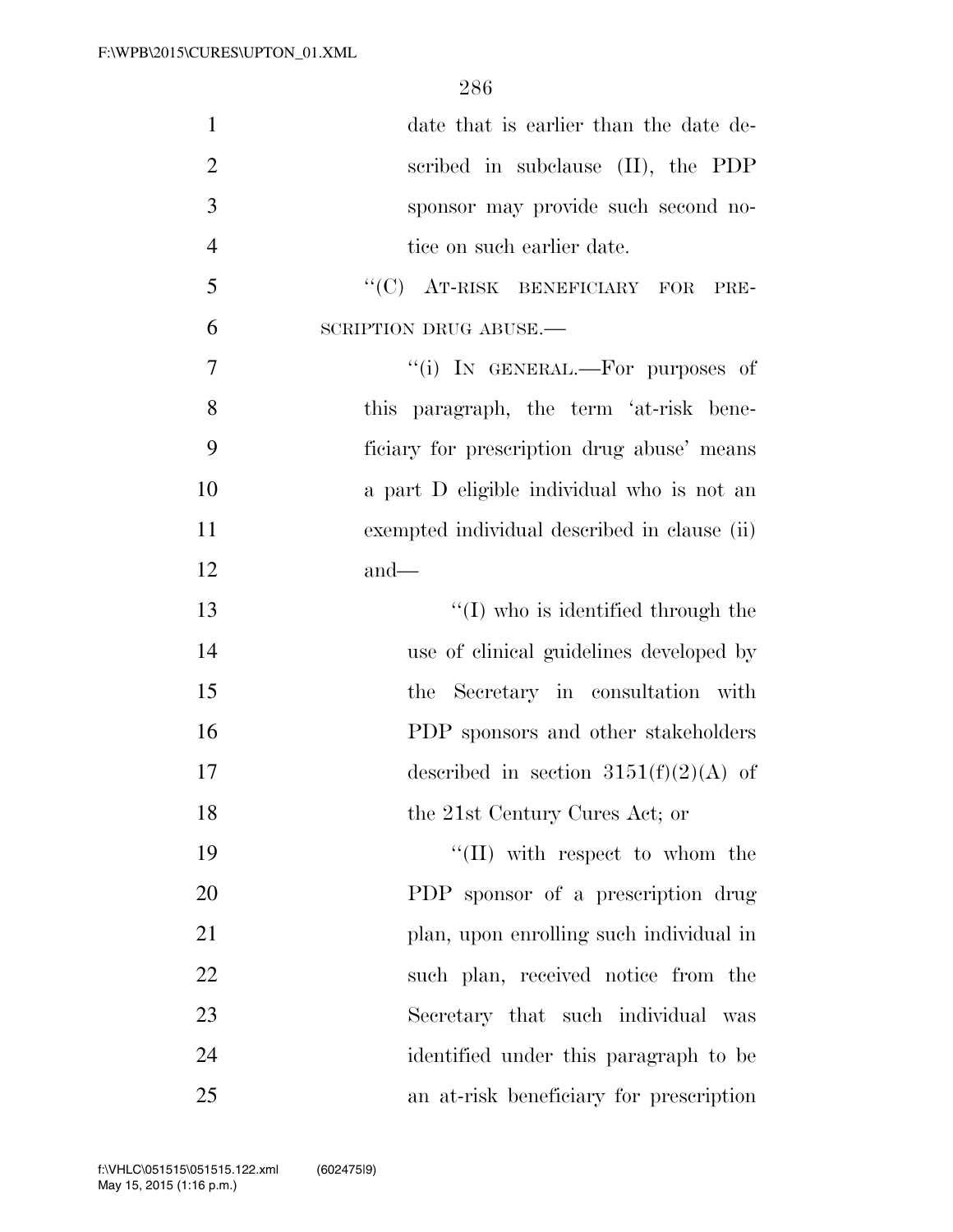| $\mathbf{1}$   | drug abuse under the prescription          |
|----------------|--------------------------------------------|
| $\overline{2}$ | drug plan in which such individual         |
| 3              | was most recently previously enrolled      |
| $\overline{4}$ | and such identification has not been       |
| 5              | terminated under subparagraph $(F)$ .      |
| 6              | ``(ii)<br>EXEMPTED INDIVIDUAL<br>DE-       |
| 7              | SCRIBED.—An exempted individual de-        |
| 8              | scribed in this clause is an individual    |
| 9              | $who$ —                                    |
| 10             | "(I) an individual who receives            |
| 11             | hospice care under this title; or          |
| 12             | "(II) an individual, such as an            |
| 13             | individual who is a resident of a long-    |
| 14             | term care facility, who the Secretary      |
| 15             | elects to treat as an exempted indi-       |
| 16             | vidual for purposes of clause (i).         |
| 17             | "(D) SELECTION OF PRESCRIBERS.—            |
| 18             | "(i) IN GENERAL.—With respect to           |
| 19             | each at-risk beneficiary for prescription  |
| 20             | drug abuse enrolled in a prescription drug |
| 21             | plan offered by such sponsor, a PDP spon-  |
| 22             | sor shall, based on the preferences sub-   |
| 23             | mitted to the PDP sponsor by the bene-     |
| 24             | ficiary pursuant to clauses $(ii)(IV)$ and |
| 25             | $(iii)(V)$ of subparagraph $(B)$ , select— |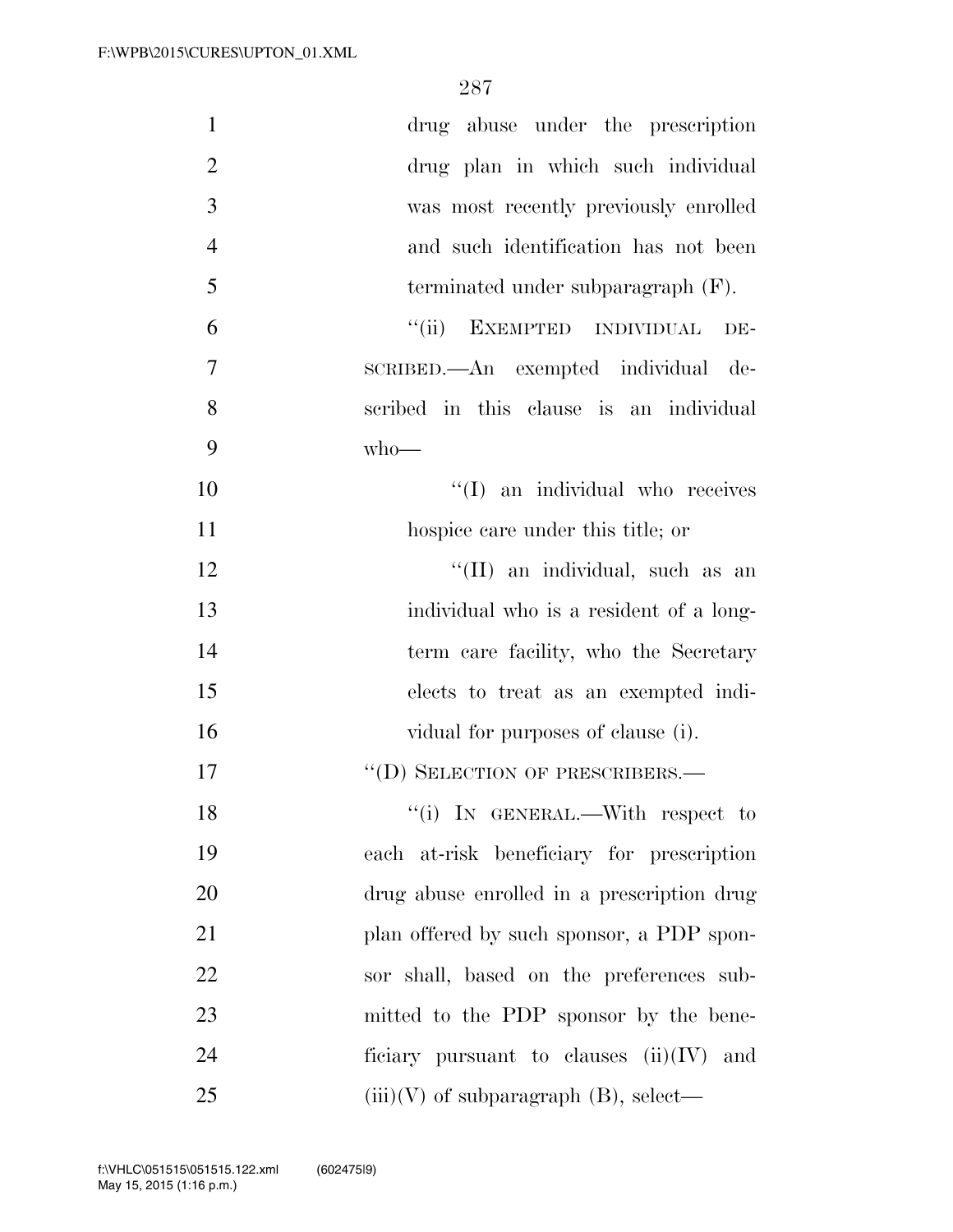| "(I) one or more individuals who<br>$\mathbf{1}$         |
|----------------------------------------------------------|
| $\overline{2}$<br>are authorized to prescribe frequently |
| 3<br>abused drugs (referred to in this                   |
| $\overline{4}$<br>paragraph as 'prescribers') who may    |
| 5<br>write prescriptions for such drugs for              |
| 6<br>such beneficiary; and                               |
| $\tau$<br>"(II) one or more pharmacies                   |
| 8<br>that may dispense such drugs to such                |
| 9<br>beneficiary.                                        |
| 10<br>"(ii) REASONABLE ACCESS.—In mak-                   |
| 11<br>ing the selection under this subparagraph,         |
| 12<br>a PDP sponsor shall ensure that the bene-          |
| 13<br>ficiary continues to have reasonable access        |
| 14<br>to drugs described in subparagraph $(G)$ ,         |
| 15<br>taking into account geographic location,           |
| 16<br>beneficiary preference, impact on cost-            |
| 17<br>sharing, and reasonable travel time.               |
| "(iii) BENEFICIARY PREFERENCES.-<br>18                   |
| 19<br>"(I) IN GENERAL.—If an at-risk                     |
| 20<br>beneficiary for prescription<br>drug               |
| 21<br>abuse submits preferences for which                |
| 22<br>in-network prescribers and pharmacies              |
| 23<br>the beneficiary would prefer the PDP               |
| 24<br>sponsor select in response to a notice             |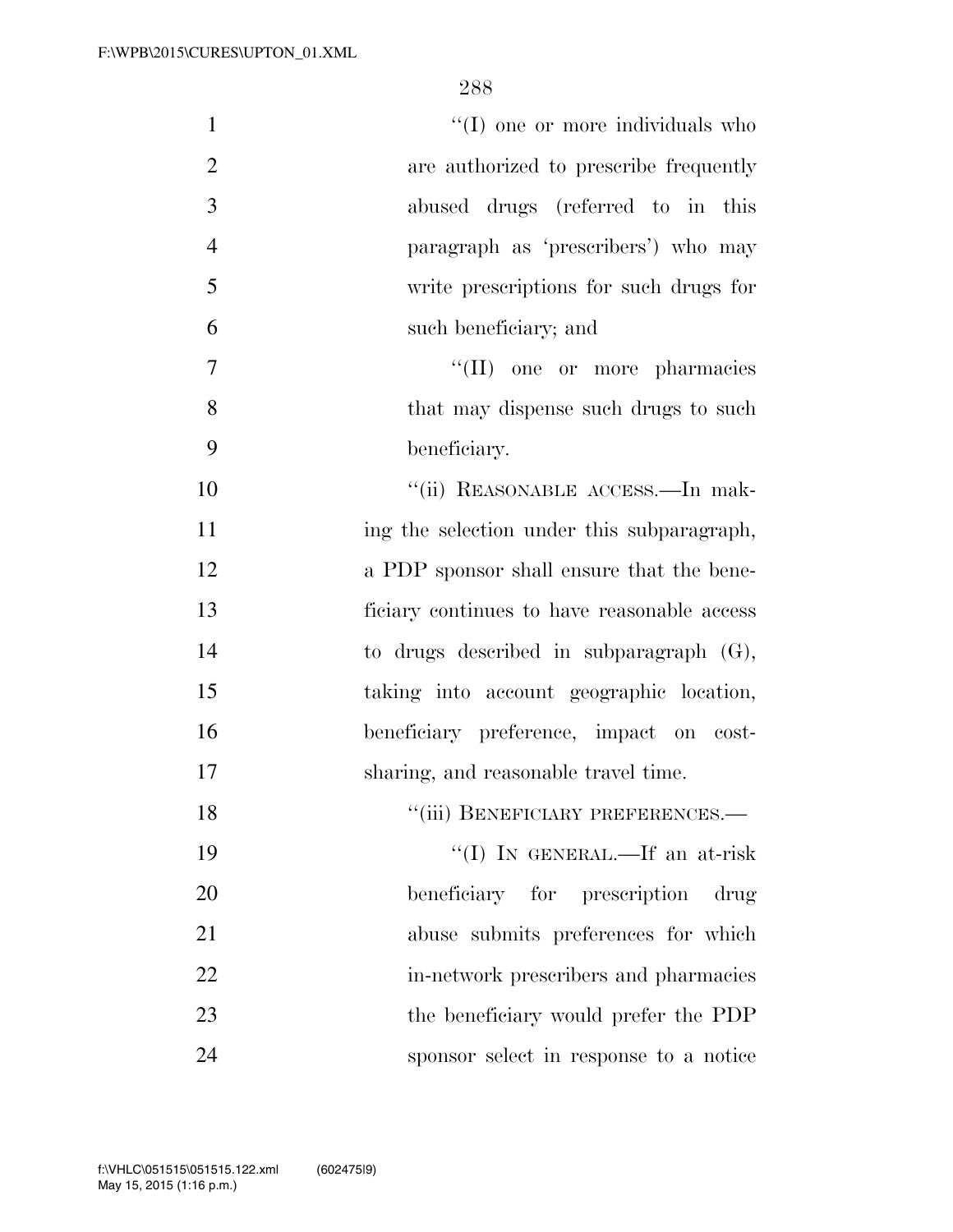| $\mathbf{1}$   | under subparagraph $(B)$ , the PDP      |
|----------------|-----------------------------------------|
| $\overline{2}$ | sponsor shall—                          |
| 3              | "(aa) review such pref-                 |
| $\overline{4}$ | erences;                                |
| 5              | "(bb) select or change the              |
| 6              | selection of a prescriber or phar-      |
| $\overline{7}$ | macy for the beneficiary based on       |
| 8              | such preferences; and                   |
| 9              | "(cc) inform the beneficiary            |
| 10             | of such selection or change of se-      |
| 11             | lection.                                |
| 12             | "(II) EXCEPTION.—In the case            |
| 13             | that the PDP sponsor determines that    |
| 14             | a change to the selection of a pre-     |
| 15             | scriber or pharmacy under item (bb)     |
| 16             | by the PDP sponsor is contributing or   |
| 17             | would contribute to prescription drug   |
| 18             | abuse or drug diversion by the bene-    |
| 19             | ficiary, the PDP sponsor may change     |
| 20             | the selection of a prescriber or phar-  |
| 21             | macy for the beneficiary without re-    |
| 22             | gard to the preferences of the bene-    |
| 23             | ficiary described in subclause (I).     |
| 24             | "(iv) CONFIRMATION.—Before select-      |
| 25             | ing a prescriber or pharmacy under this |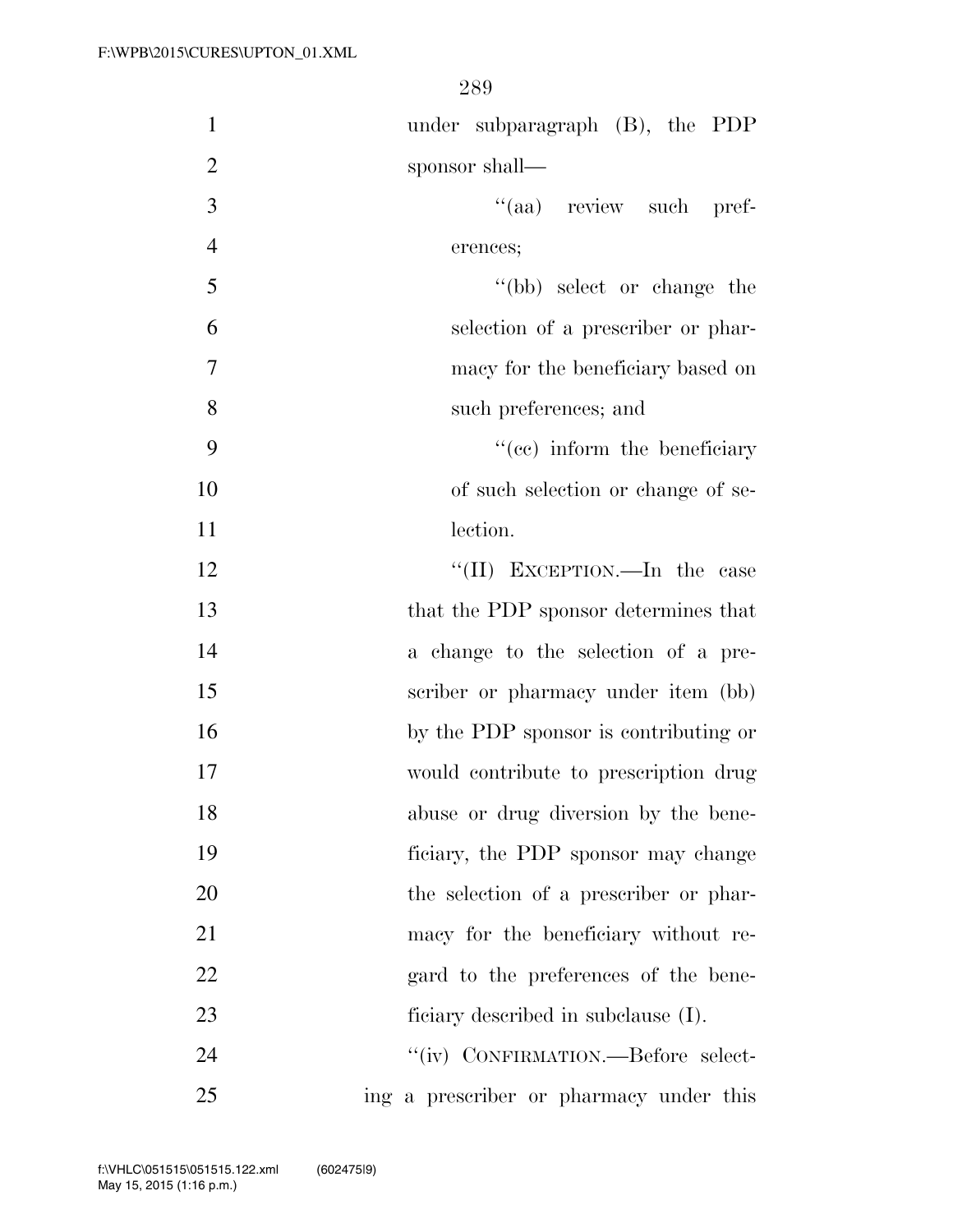| quest and receive confirmation from the<br>prescriber or pharmacy acknowledging and<br>accepting that the beneficiary involved is in<br>the drug management program for at-risk<br>"(E) TERMINATIONS AND APPEALS.—The<br>identification of an individual as an at-risk ben-<br>eficiary for prescription drug abuse under this<br>paragraph, a coverage determination made<br>under a drug management program for at-risk |
|---------------------------------------------------------------------------------------------------------------------------------------------------------------------------------------------------------------------------------------------------------------------------------------------------------------------------------------------------------------------------------------------------------------------------|
|                                                                                                                                                                                                                                                                                                                                                                                                                           |
|                                                                                                                                                                                                                                                                                                                                                                                                                           |
|                                                                                                                                                                                                                                                                                                                                                                                                                           |
|                                                                                                                                                                                                                                                                                                                                                                                                                           |
|                                                                                                                                                                                                                                                                                                                                                                                                                           |
|                                                                                                                                                                                                                                                                                                                                                                                                                           |
|                                                                                                                                                                                                                                                                                                                                                                                                                           |
|                                                                                                                                                                                                                                                                                                                                                                                                                           |
|                                                                                                                                                                                                                                                                                                                                                                                                                           |
|                                                                                                                                                                                                                                                                                                                                                                                                                           |
| beneficiaries, and the selection of a prescriber                                                                                                                                                                                                                                                                                                                                                                          |
| or pharmacy under subparagraph (D) with re-                                                                                                                                                                                                                                                                                                                                                                               |
| spect to such individual shall be subject to re-                                                                                                                                                                                                                                                                                                                                                                          |
| consideration and appeal under subsection (h)                                                                                                                                                                                                                                                                                                                                                                             |
| and the option of an automatic escalation to ex-                                                                                                                                                                                                                                                                                                                                                                          |
| ternal review to the extent provided by the Sec-                                                                                                                                                                                                                                                                                                                                                                          |
|                                                                                                                                                                                                                                                                                                                                                                                                                           |
| "(F) TERMINATION OF IDENTIFICATION.—                                                                                                                                                                                                                                                                                                                                                                                      |
|                                                                                                                                                                                                                                                                                                                                                                                                                           |
| GENERAL.—The Secretary                                                                                                                                                                                                                                                                                                                                                                                                    |
|                                                                                                                                                                                                                                                                                                                                                                                                                           |

 of identification of an individual as an at- risk beneficiary for prescription drug abuse under this paragraph. Under such stand-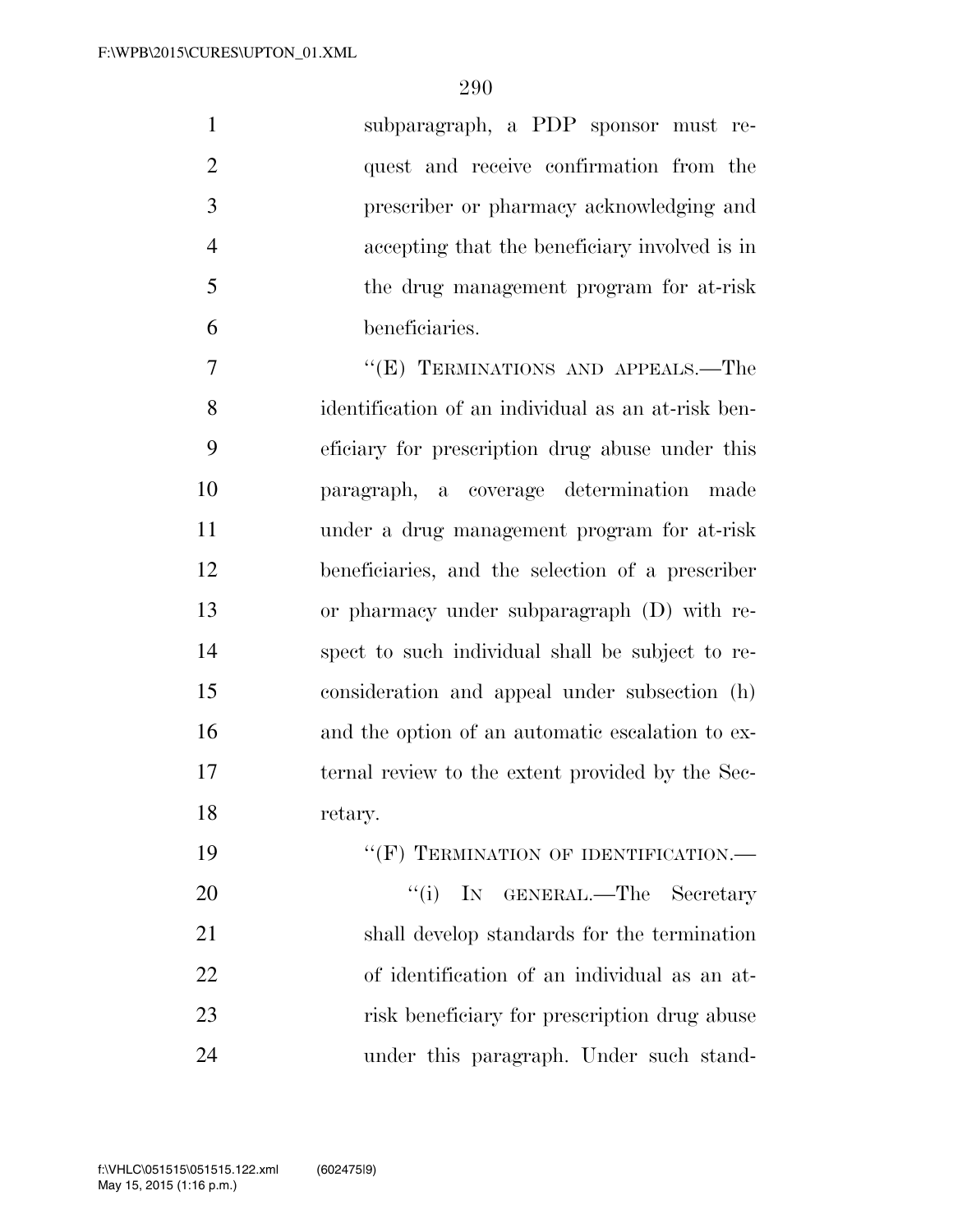| $\mathbf{1}$   | ards such identification shall terminate as       |
|----------------|---------------------------------------------------|
| $\overline{2}$ | of the earlier of-                                |
| 3              | $\lq\lq$ (I) the date the individual dem-         |
| $\overline{4}$ | onstrates that the individual is no               |
| 5              | longer likely, in the absence of the re-          |
| 6              | strictions under this paragraph, to be            |
| $\tau$         | an at-risk beneficiary for prescription           |
| 8              | drug abuse described in subparagraph              |
| 9              | $(C)(i)$ ; or                                     |
| 10             | $\lq\lq$ (II) the end of such maximum             |
| 11             | period of identification as the Sec-              |
| 12             | retary may specify.                               |
| 13             | ``(ii)<br>RULE OF CONSTRUCTION.                   |
| 14             | Nothing in clause (i) shall be construed as       |
| 15             | preventing a plan from identifying an indi-       |
| 16             | vidual as an at-risk beneficiary for pre-         |
| 17             | scription drug abuse under subparagraph           |
| 18             | $(C)(i)$ after such termination on the basis      |
| 19             | of additional information on drug use oc-         |
| 20             | curring after the date of notice of such ter-     |
| 21             | mination.                                         |
| 22             | "(G) FREQUENTLY ABUSED DRUG.—For                  |
| 23             | purposes of this subsection, the term 'frequently |
| 24             | abused drug' means a drug that is a controlled    |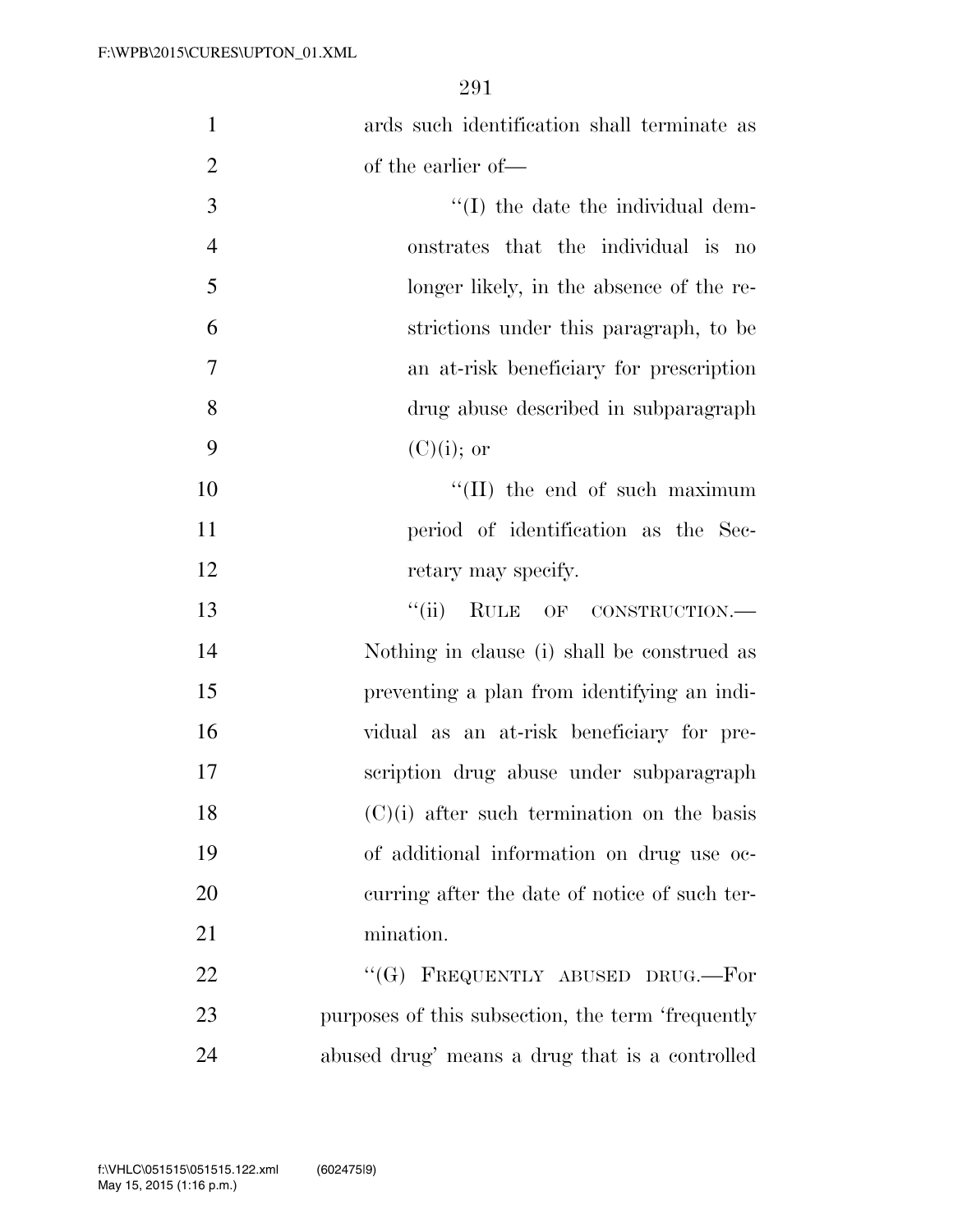substance that the Secretary determines to be frequently abused or diverted.

 ''(H) DATA DISCLOSURE.—In the case of an at-risk beneficiary for prescription drug abuse whose access to coverage for frequently abused drugs under a prescription drug plan has been limited by a PDP sponsor under this paragraph, such PDP sponsor shall disclose data, including any necessary individually iden- tifiable health information, in a form and man- ner specified by the Secretary, about the deci- sion to impose such limitations and the limita-tions imposed by the sponsor under this part.

 ''(I) EDUCATION.—The Secretary shall provide education to enrollees in prescription drug plans of PDP sponsors and providers re- garding the drug management program for at- risk beneficiaries described in this paragraph, including education—

20  $\frac{1}{1}$  provided by medicare administra-21 tive contractors through the improper pay- ment outreach and education program de-23 seribed in section  $1874A(h)$ ; and

24  $\frac{1}{2}$   $\frac{1}{2}$   $\frac{1}{2}$  through current education efforts (such as State health insurance assistance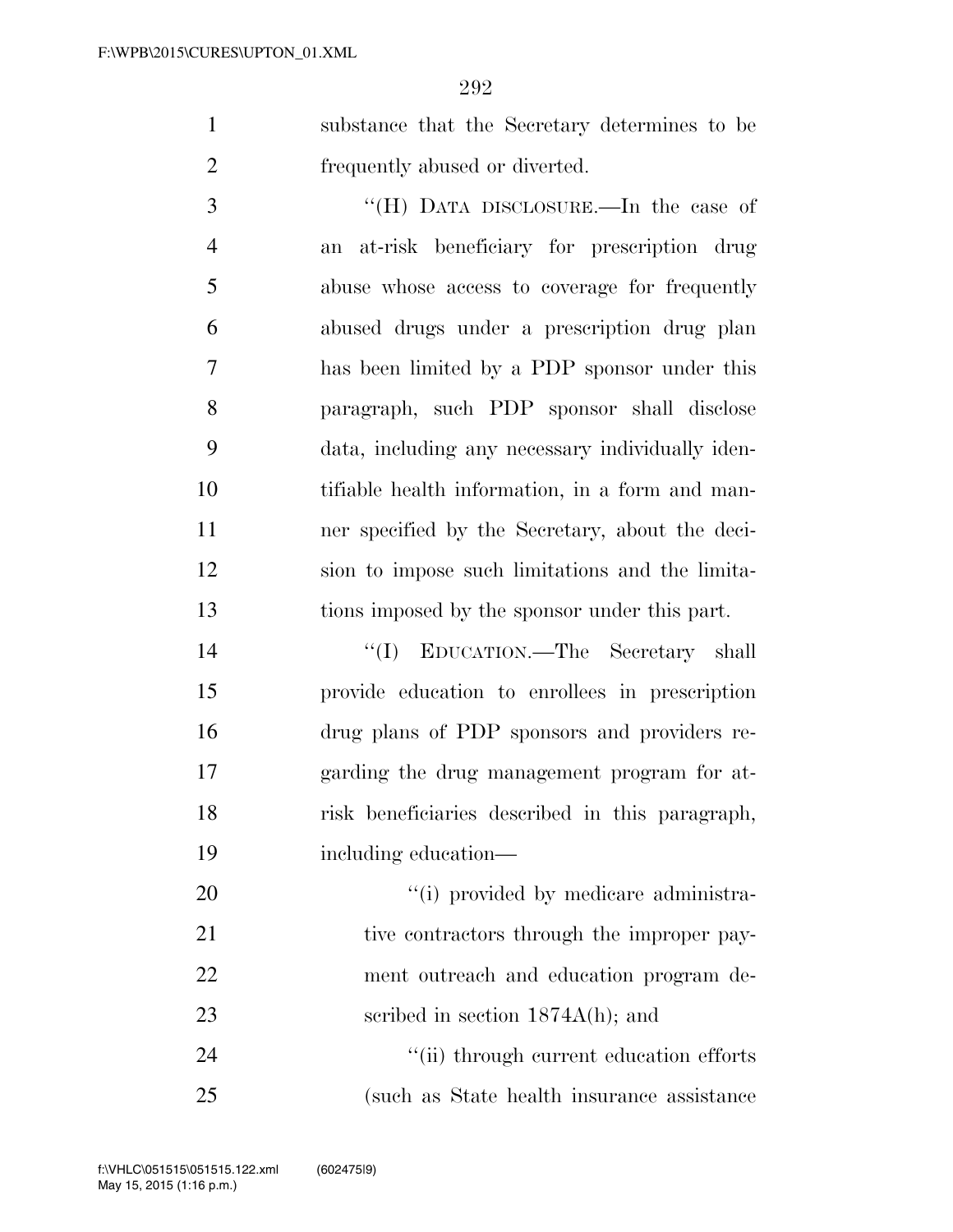| $\mathbf{1}$   | programs described in subsection $(a)(1)(A)$              |
|----------------|-----------------------------------------------------------|
| $\overline{2}$ | of section 119 of the Medicare Improve-                   |
| 3              | ments for Patients and Providers Act of                   |
| $\overline{4}$ | 2008 (42 U.S.C. 1395b–3 note)) and ma-                    |
| 5              | terials directed toward such enrollees.                   |
| 6              | "(J) APPLICATION UNDER<br>MA-PD                           |
| 7              | PLANS.—Pursuant to section $1860D-21(c)(1)$ ,             |
| 8              | the provisions of this paragraph apply under              |
| 9              | part D to MA organizations offering MA-PD                 |
| 10             | plans to MA eligible individuals in the same              |
| 11             | manner as such provisions apply under this                |
| 12             | part to a PDP sponsor offering a prescription             |
| 13             | drug plan to a part D eligible individual.".              |
| 14             | (2) INFORMATION FOR CONSUMERS.-Section                    |
| 15             | $1860D-4(a)(1)(B)$ of the Social Security Act (42)        |
| 16             | U.S.C. $1395w-104(a)(1)(B)$ is amended by adding          |
| 17             | at the end the following:                                 |
| 18             | $\lq\lq$ (v) The drug management program                  |
| 19             | for at-risk beneficiaries under subsection                |
| 20             | $(c)(5)$ .".                                              |
| 21             | (b) UTILIZATION MANAGEMENT PROGRAMS.-Sec-                 |
| 22             | tion $1860D-4(c)$ of the Social Security Act (42 U.S.C.   |
| 23             | $1395w-104(c)$ , as amended by subsection (a)(1), is fur- |
| 24             | ther amended—                                             |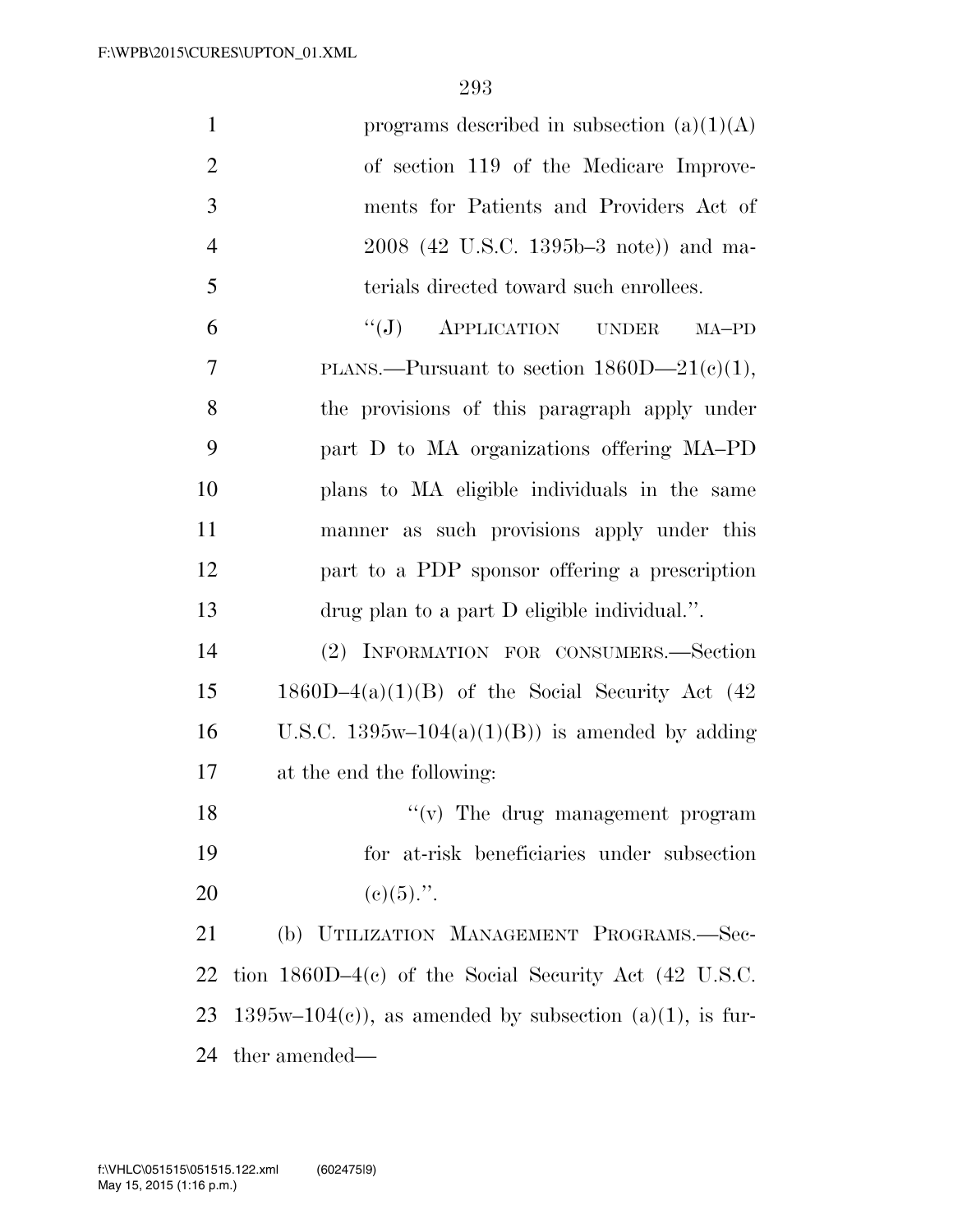| $\mathbf{1}$   | $(1)$ in paragraph $(1)$ , by inserting after sub- |
|----------------|----------------------------------------------------|
| $\overline{2}$ | paragraph (D) the following new subparagraph.      |
| 3              | " $(E)$ A utilization management tool to pre-      |
| $\overline{4}$ | vent drug abuse (as described in paragraph         |
| 5              | $(6)(A))$ ."; and                                  |
| 6              | $(2)$ by adding at the end the following new       |
| 7              | paragraph:                                         |
| 8              | "(6) UTILIZATION MANAGEMENT TOOL TO PRE-           |
| 9              | VENT DRUG ABUSE.                                   |
| 10             | "(A) IN GENERAL.—A tool described in               |
| 11             | this paragraph is any of the following:            |
| 12             | "(i) A utilization tool designed to pre-           |
| 13             | vent the abuse of frequently abused drugs          |
| 14             | by individuals and to prevent the diversion        |
| 15             | of such drugs at pharmacies.                       |
| 16             | "(ii) Retrospective utilization review             |
| 17             | to identify—                                       |
| 18             | $\lq(1)$ individuals that receive fre-             |
| 19             | quently abused drugs at a frequency                |
| 20             | or in amounts that are not clinically              |
| 21             | appropriate; and                                   |
| 22             | "(II) providers of services or sup-                |
| 23             | pliers that may facilitate the abuse or            |
| 24             | diversion of frequently abused drugs               |
| 25             | by beneficiaries.                                  |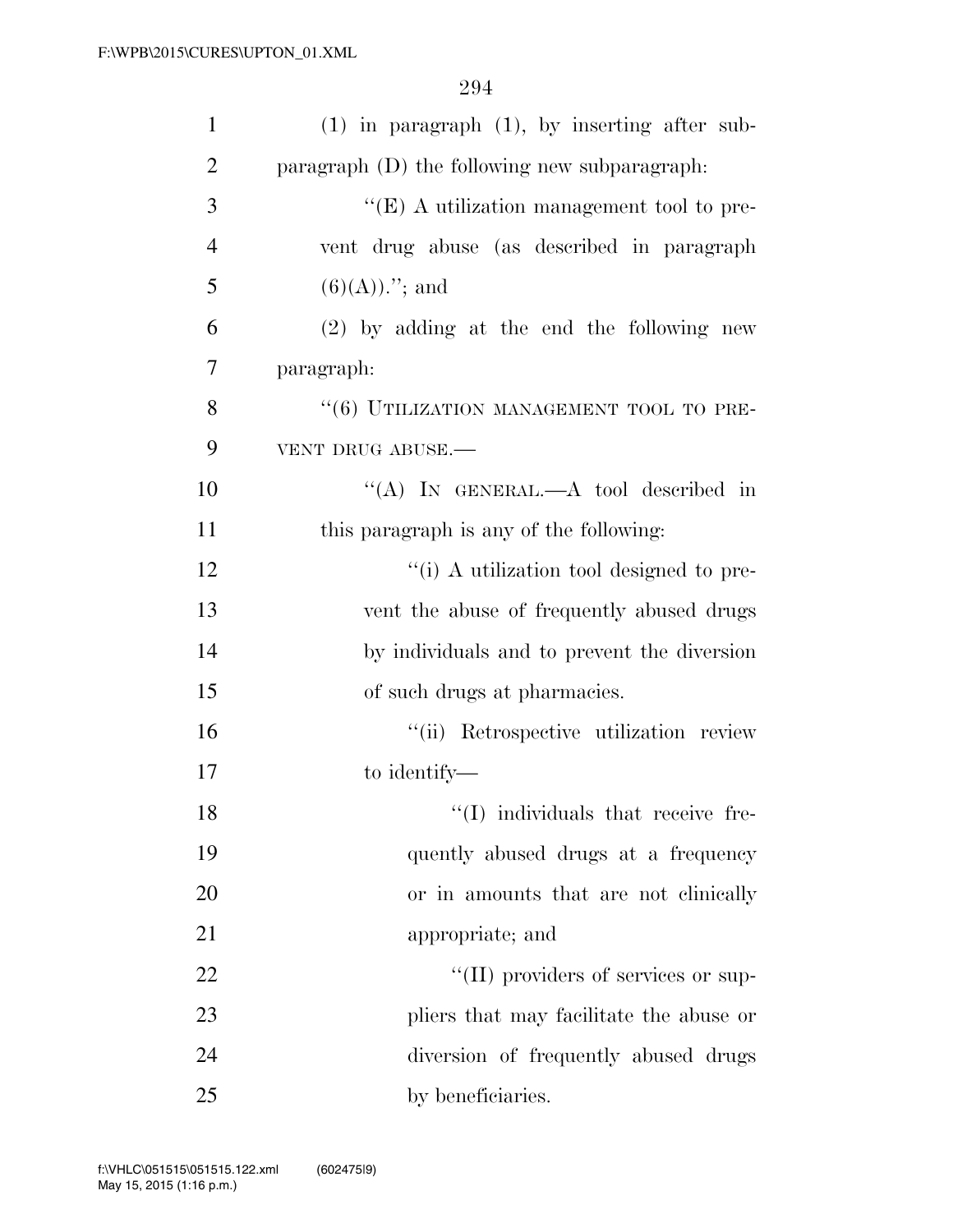| $\mathbf{1}$   | "(iii) Consultation with the contractor          |
|----------------|--------------------------------------------------|
| $\overline{2}$ | described in subparagraph (B) to verify if       |
| 3              | an individual enrolling in a prescription        |
| $\overline{4}$ | drug plan offered by a PDP sponsor has           |
| 5              | been previously identified by another PDP        |
| 6              | an individual described<br>in<br>sponsor<br>as   |
| 7              | clause $(ii)(I)$ .                               |
| 8              | "(B) REPORTING.—A PDP sponsor offer-             |
| 9              | ing a prescription drug plan (and an MA orga-    |
| 10             | nization offering an MA-PD plan) in a State      |
| 11             | shall submit to the Secretary and the Medicare   |
| 12             | drug integrity contractor with which the Sec-    |
| 13             | retary has entered into a contract under section |
| 14             | 1893 with respect to such State a report, on a   |
| 15             | monthly basis, containing information on—        |
| 16             | "(i) any provider of services or sup-            |
| 17             | plier described in subparagraph $(A)(ii)(II)$    |
| 18             | that is identified by such plan sponsor (or      |
| 19             | organization) during the 30-day period be-       |
| 20             | fore such report is submitted; and               |
| 21             | ``(ii)<br>the name and prescription              |
| 22             | records of individuals described in para-        |
| 23             | graph $(5)(C)$ .".                               |
| 24             | (c) EXPANDING ACTIVITIES OF MEDICARE DRUG IN-    |
| 25             | TEGRITY CONTRACTORS (MEDICS).-                   |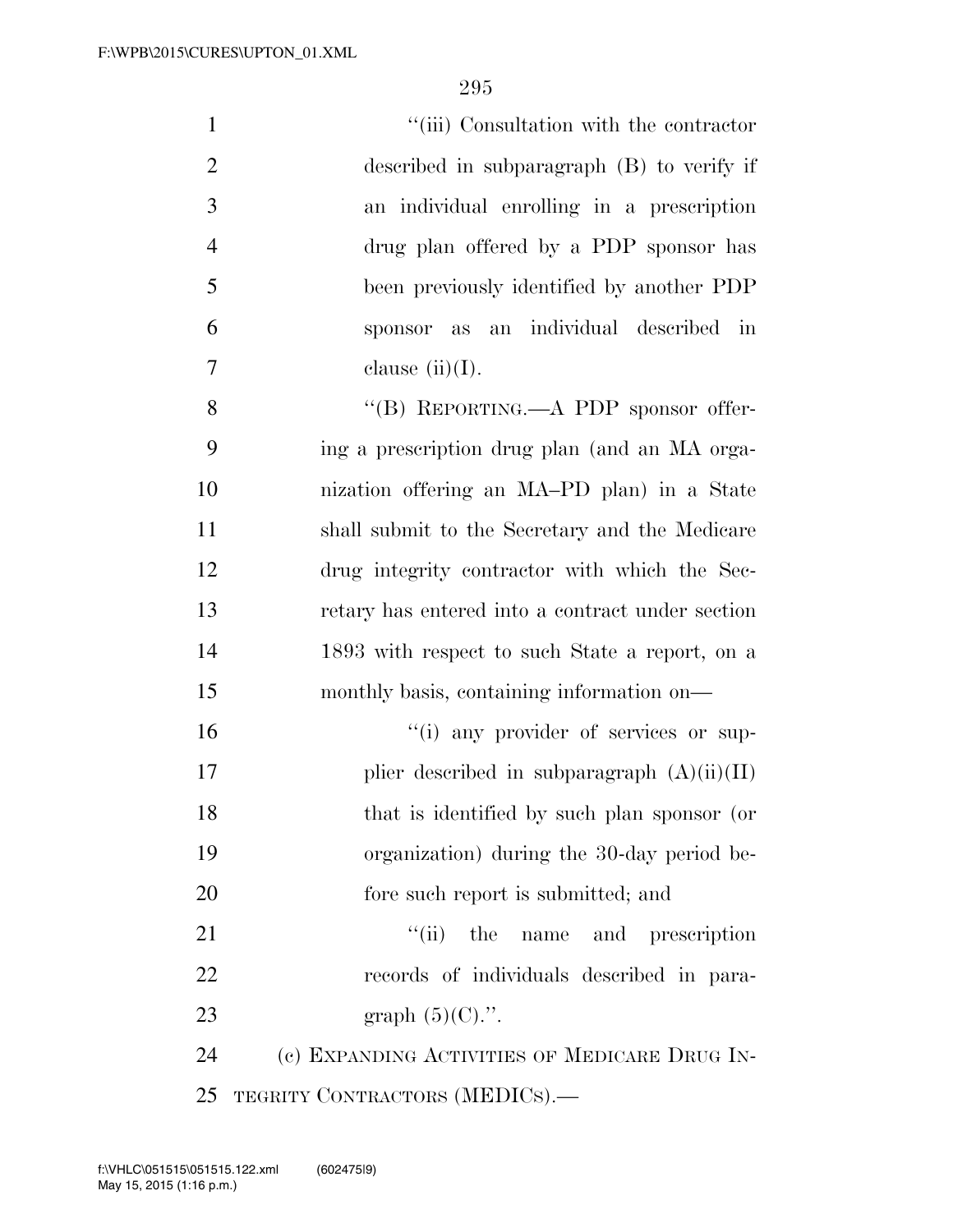(1) IN GENERAL.—Section 1893 of the Social Security Act (42 U.S.C. 1395ddd) is amended by adding at the end the following new subsection:

 ''(j) EXPANDING ACTIVITIES OF MEDICARE DRUG INTEGRITY CONTRACTORS (MEDICS).—

 ''(1) ACCESS TO INFORMATION.—Under con- tracts entered into under this section with Medicare drug integrity contractors, the Secretary shall au- thorize such contractors to directly accept prescrip- tion and necessary medical records from entities such as pharmacies, prescription drug plans, MA– PD plans, and physicians with respect to an indi- vidual in order for such contractors to provide infor- mation relevant to the determination of whether such individual is an at-risk beneficiary for prescrip- tion drug abuse, as defined in section 1860D–  $4(c)(5)(C)$ .

18 "(2) REQUIREMENT FOR ACKNOWLEDGMENT OF REFERRALS.—If a PDP sponsor or MA organiza- tion refers information to a contractor described in paragraph (1) in order for such contractor to assist in the determination described in such paragraph, the contractor shall—

24  $\langle (A) \rangle$  acknowledge to the sponsor or organi-zation receipt of the referral; and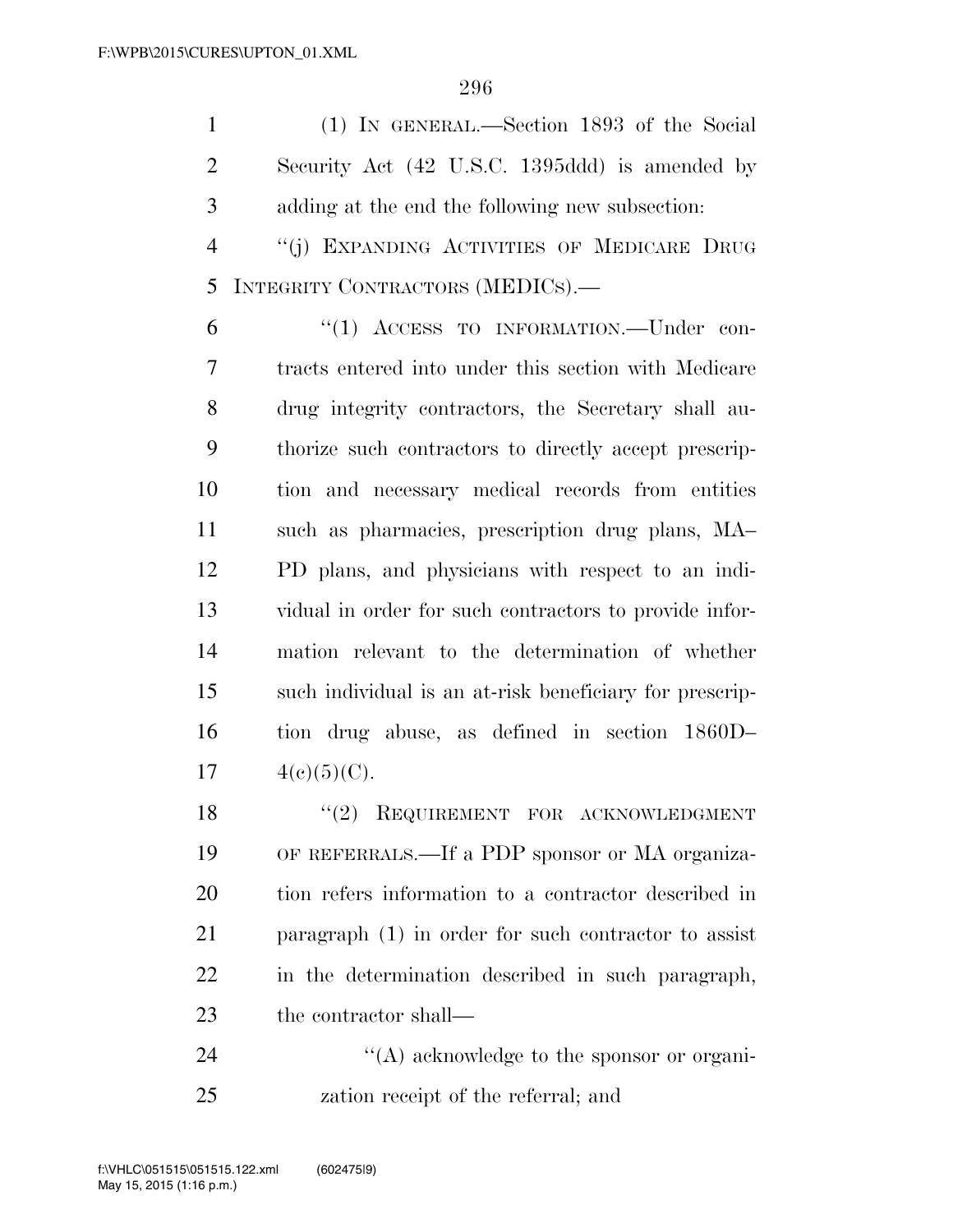| $\mathbf{1}$   | "(B) in the case that any PDP sponsor or         |
|----------------|--------------------------------------------------|
| $\overline{2}$ | MA organization contacts the contractor re-      |
| 3              | questing to know the determination by the con-   |
| $\overline{4}$ | tractor of whether or not an individual has been |
| 5              | determined to be an individual described such    |
| 6              | paragraph, shall inform such sponsor or organi-  |
| 7              | zation of such determination on a date that is   |
| 8              | not later than 15 days after the date on which   |
| 9              | the sponsor or organization contacts the con-    |
| 10             | tractor.                                         |
| 11             | "(3) MAKING DATA AVAILABLE TO OTHER EN-          |
| 12             | TITIES.-                                         |
|                |                                                  |
| 13             | "(A) IN GENERAL.—For purposes of car-            |
| 14             | rying out this subsection, subject to subpara-   |
| 15             | graph (B), the Secretary shall authorize MED-    |
| 16             | ICs to respond to requests for information from  |
| 17             | PDP sponsors and MA organizations, State         |
| 18             | prescription drug monitoring programs, and       |
| 19             | other entities delegated by such sponsors or or- |
| <b>20</b>      | ganizations using available programs and sys-    |
| 21             | tems in the effort to prevent fraud, waste, and  |
| 22             | abuse.                                           |
| 23             | HIPAA COMPLIANT INFORMATION<br>$\lq\lq (B)$      |

MEDIC under subparagraph (A) if the disclo-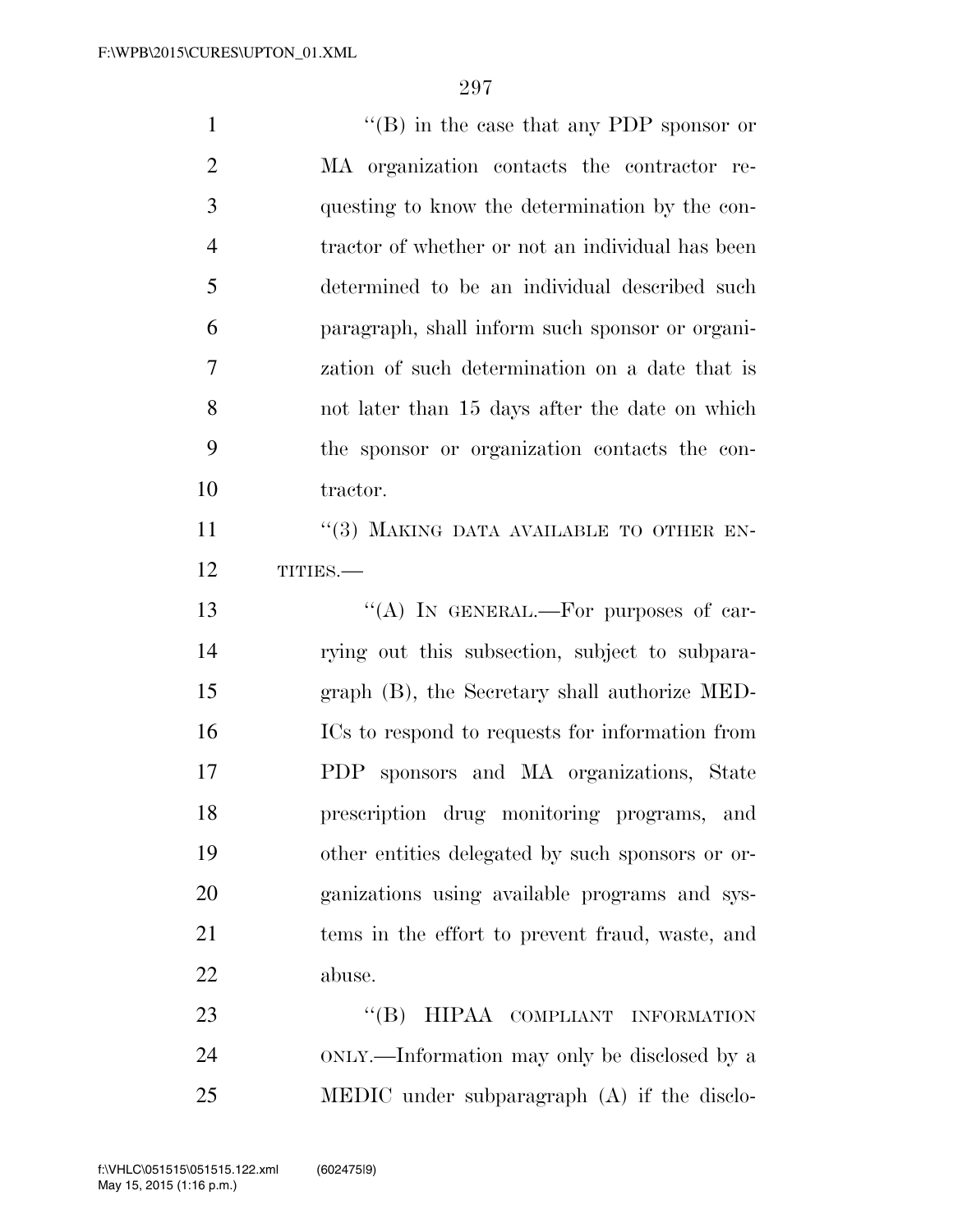| $\mathbf{1}$   | sure of such information is permitted under the    |
|----------------|----------------------------------------------------|
| $\overline{2}$ | Federal regulations (concerning the privacy of     |
| 3              | individually identifiable health information) pro- |
| $\overline{4}$ | mulgated under section $264(e)$ of the Health      |
| 5              | Insurance Portability and Accountability Act of    |
| 6              | 1996 (42 U.S.C. 1320d–2 note).".                   |
| 7              | (2) OIG STUDY AND REPORT ON EFFECTIVE-             |
| 8              | NESS OF MEDICS.-                                   |
| 9              | (A) STUDY.—The Inspector General of the            |
| 10             | Department of Health and Human Services            |
| 11             | shall conduct a study on the effectiveness of      |
| 12             | Medicare drug integrity contractors in identi-     |
| 13             | fying combating, and preventing fraud under        |
| 14             | the Medicare program, including under the au-      |
| 15             | thority provided under section $1893(j)$ of the    |
| 16             | Social Security Act, added by paragraph (1).       |
| 17             | (B) REPORT.—Not later than 1 year after            |
| 18             | the date of the enactment of this Act, the In-     |
| 19             | spector General shall submit to Congress a re-     |
| 20             | port on the study conducted under subpara-         |
| 21             | graph (A). Such report shall include such rec-     |
| 22             | ommendations for improvements in the effec-        |
| 23             | tiveness of such contractors as the Inspector      |
| 24             | General determines appropriate.                    |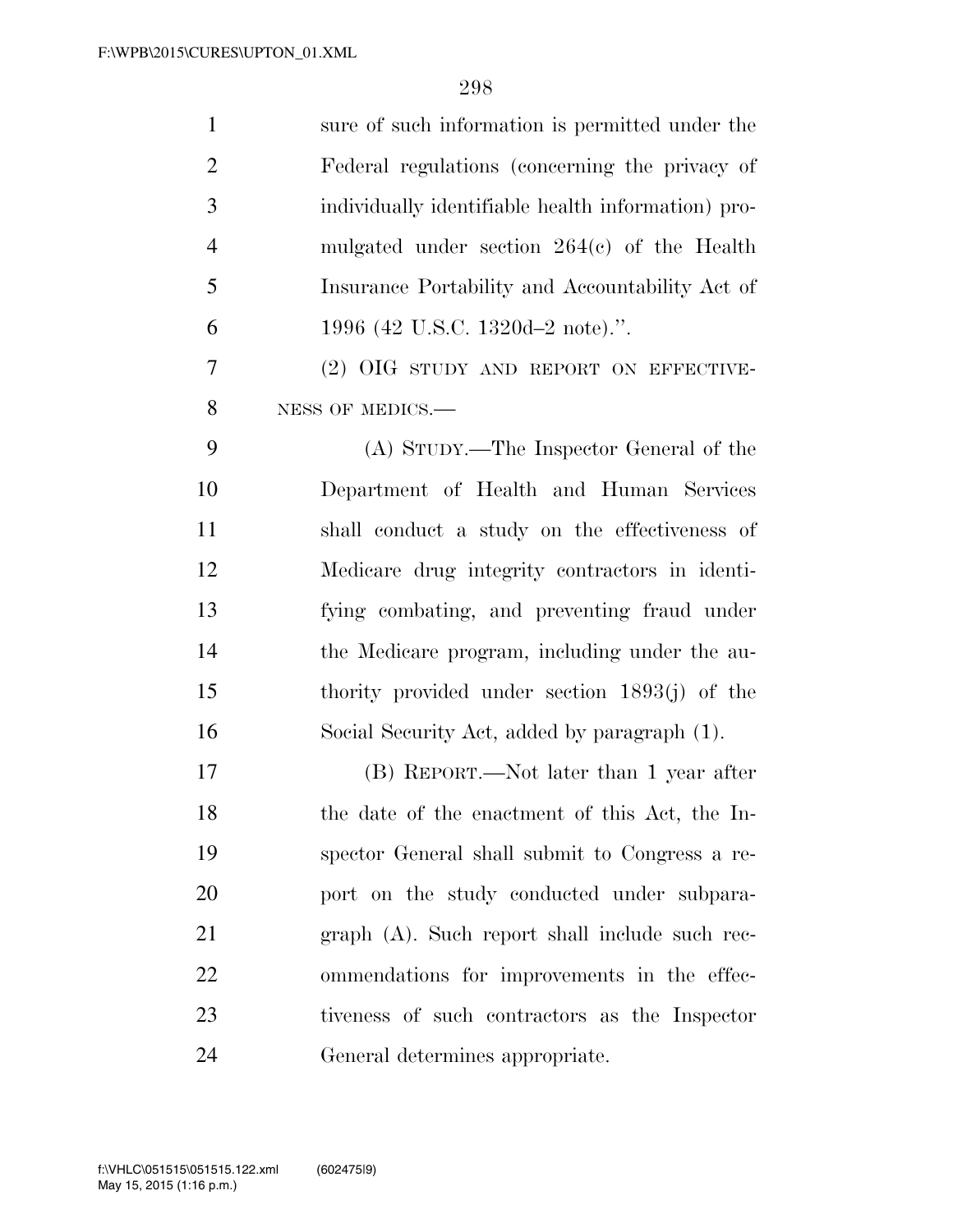(d) TREATMENT OF CERTAIN COMPLAINTS FOR PUR- POSES OF QUALITY OR PERFORMANCE ASSESSMENT.— Section 1860D–42 of the Social Security Act (42 U.S.C. 1395w–152) is amended by adding at the end the fol-lowing new subsection:

 ''(d) TREATMENT OF CERTAIN COMPLAINTS FOR PURPOSES OF QUALITY OR PERFORMANCE ASSESS- MENT.—In conducting a quality or performance assess- ment of a PDP sponsor, the Secretary shall develop or utilize existing screening methods for reviewing and con- sidering complaints that are received from enrollees in a prescription drug plan offered by such PDP sponsor and that are complaints regarding the lack of access by the individual to prescription drugs due to a drug manage-ment program for at-risk beneficiaries.''.

 (e) SENSE OF CONGRESS REGARDING USE OF TECH- NOLOGY TOOLS TO COMBAT FRAUD.—It is the sense of Congress that MA organizations and PDP sponsors should consider using e-prescribing and other health infor- mation technology tools to support combating fraud under MA–PD plans and prescription drug plans under parts C and D of the Medicare program.

(f) EFFECTIVE DATE.—

 (1) IN GENERAL.—The amendments made by this section shall apply to prescription drug plans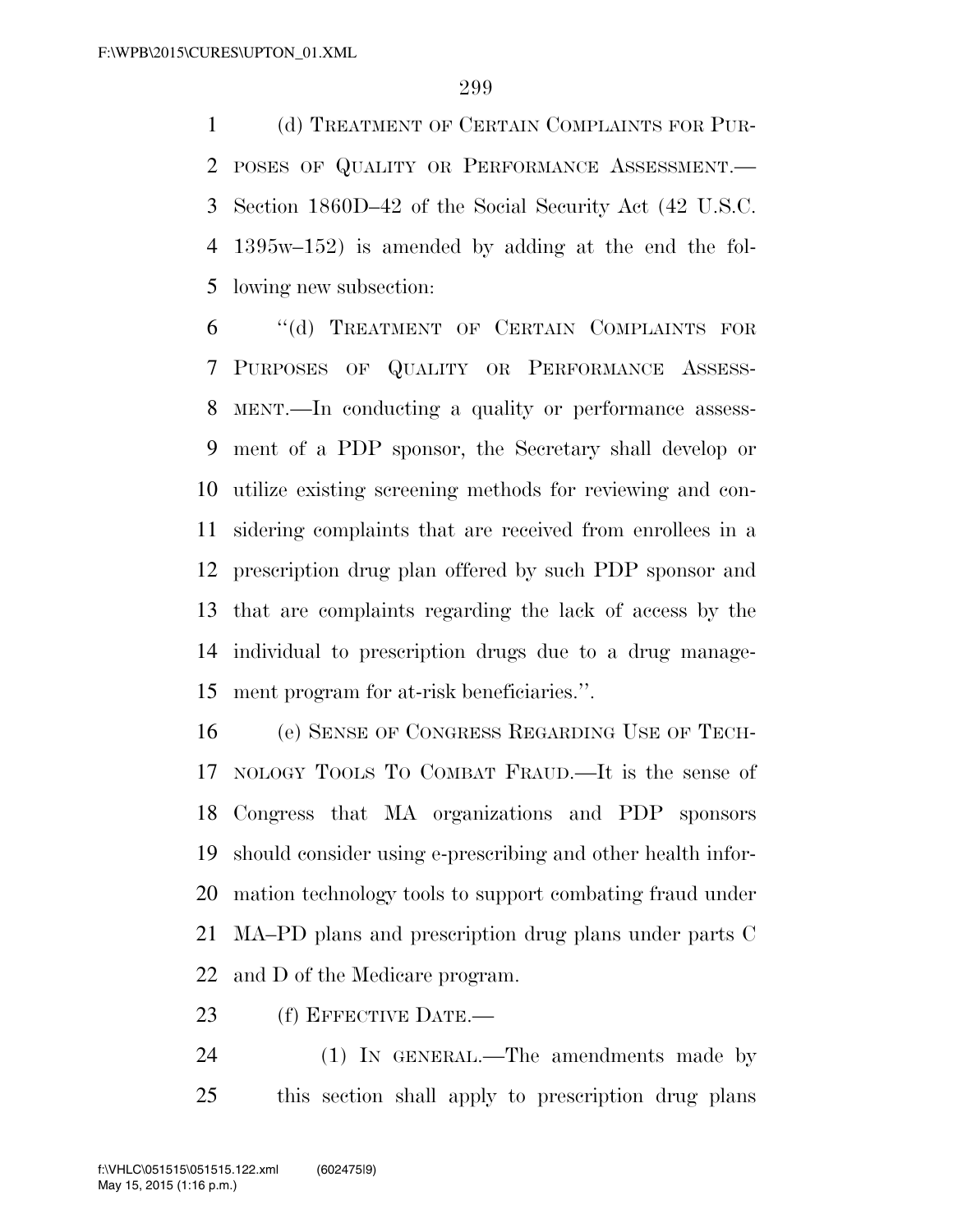| $\mathbf{1}$   | (and MA-PD plans) for plan years beginning more     |
|----------------|-----------------------------------------------------|
| $\overline{2}$ | than 1 year after the date of the enactment of this |
| 3              | Act.                                                |
| $\overline{4}$ | (2) STAKEHOLDER MEETINGS PRIOR TO EFFEC-            |
| 5              | TIVE DATE.-                                         |
| 6              | (A) IN GENERAL.—Not later than January              |
| 7              | 1, 2016, the Secretary of Health and Human          |
| 8              | Services shall convene stakeholders, including      |
| 9              | individuals entitled to benefits under part A of    |
| 10             | title XVIII of the Social Security Act or en-       |
| 11             | rolled under part B of such title of such Act,      |
| 12             | advocacy groups representing such individuals,      |
| 13             | clinicians, plan sponsors, entities delegated by    |
| 14             | plan sponsors, and biopharmaceutical manufac-       |
| 15             | turers for input regarding the topics described     |
| 16             | in subparagraph (B).                                |
| 17             | (B) TOPICS DESCRIBED.—The topics de-                |
| 18             | scribed in this subparagraph are the topics of—     |
| 19             | (i) the impact on cost-sharing and en-              |
| 20             | suring accessibility to prescription drugs          |
| 21             | for enrollees in prescription drug plans of         |
| 22             | PDP sponsors, and enrollees in MA-PD                |
| 23             | plans, who are at-risk beneficiaries for pre-       |
| 24             | scription drug abuse (as defined in sub-            |
| 25             | paragraph $(C)$ of paragraph $(5)$ of section       |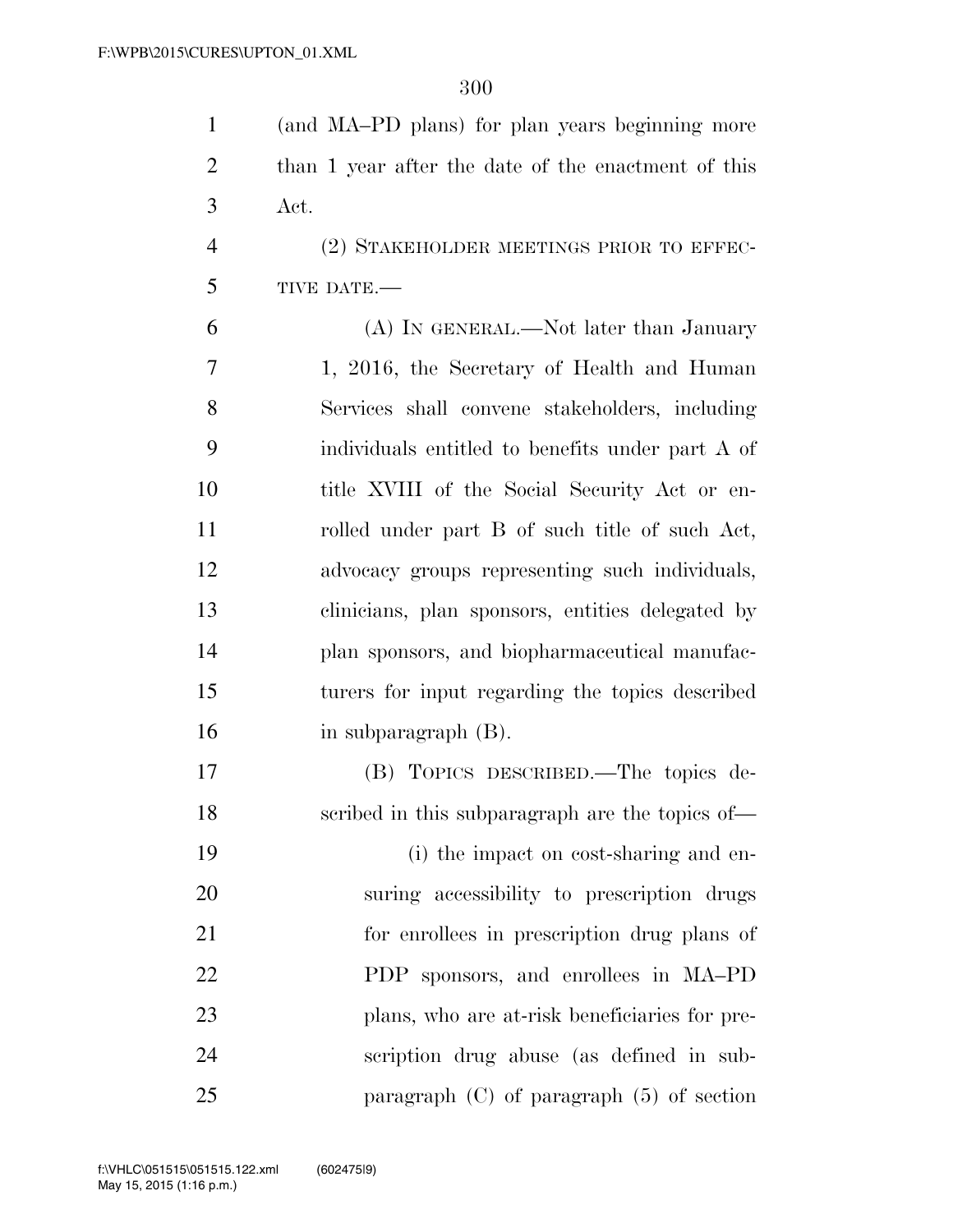| $\mathbf{1}$   | $1860D-4(c)$ of the Social Security Act (42)   |
|----------------|------------------------------------------------|
| $\overline{2}$ | U.S.C. $1395w-104(e))$ ;                       |
| 3              | (ii) the use of an expedited appeals           |
| $\overline{4}$ | process under which such an enrollee may       |
| 5              | appeal an identification of such enrollee as   |
| 6              | an at-risk beneficiary for prescription drug   |
| 7              | abuse under such paragraph (similar to the     |
| 8              | processes established under the Medicare       |
| 9              | Advantage program under part C of title        |
| 10             | XVIII of the Social Security Act that allow    |
| 11             | an automatic escalation to external review     |
| 12             | of claims submitted under such part);          |
| 13             | (iii) the types of enrollees that should       |
| 14             | be treated as exempted individuals, as de-     |
| 15             | scribed in subparagraph $(C)(ii)$ of such      |
| 16             | paragraph;                                     |
| 17             | (iv) the manner in which terms and             |
| 18             | definitions in such paragraph should be ap-    |
| 19             | plied, such as the use of clinical appro-      |
| 20             | priateness in determining whether an en-       |
| 21             | rollee is an at-risk beneficiary for prescrip- |
| 22             | tion drug abuse as defined in subpara-         |
| 23             | $graph (C)$ of such paragraph;                 |
| 24             | (v) the information to be included in          |
| 25             | the notices described in subparagraph (B)      |